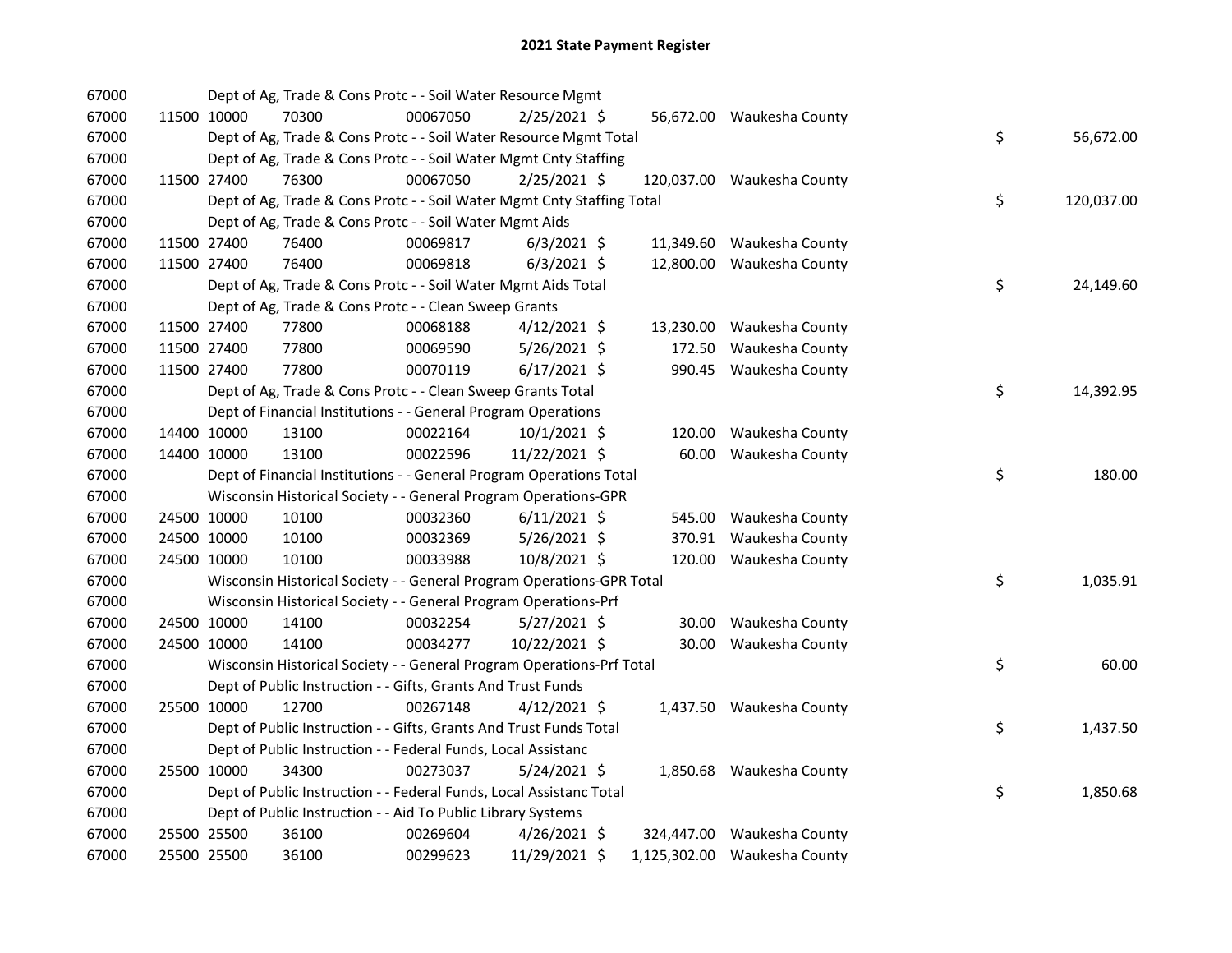| 67000 |             |             | Dept of Public Instruction - - Aid To Public Library Systems Total | \$       | 1,449,749.00   |          |                           |    |           |
|-------|-------------|-------------|--------------------------------------------------------------------|----------|----------------|----------|---------------------------|----|-----------|
| 67000 |             |             | Dept of Natural Resources - - GPO-Federal Funds                    |          |                |          |                           |    |           |
| 67000 | 37000 10000 |             | 44100                                                              | 00462655 | 3/5/2021 \$    |          | 28,944.00 Waukesha County |    |           |
| 67000 |             |             | Dept of Natural Resources - - GPO-Federal Funds Total              |          |                |          |                           | \$ | 28,944.00 |
| 67000 |             |             | Dept of Natural Resources - - Gen Program Ops-State Funds          |          |                |          |                           |    |           |
| 67000 |             | 37000 21200 | 16100                                                              | 00466644 | $3/30/2021$ \$ |          | 456.28 Waukesha County    |    |           |
| 67000 |             | 37000 21200 | 16100                                                              | 00482439 | $5/20/2021$ \$ | 265.00   | Waukesha County           |    |           |
| 67000 |             | 37000 21200 | 16100                                                              | 00482446 | 5/20/2021 \$   | 180.00   | Waukesha County           |    |           |
| 67000 | 37000 21200 |             | 16100                                                              | 00482775 | $5/21/2021$ \$ | 265.00   | Waukesha County           |    |           |
| 67000 | 37000 21200 |             | 16100                                                              | 00482963 | 5/24/2021 \$   | 861.22   | Waukesha County           |    |           |
| 67000 | 37000 21200 |             | 16100                                                              | 00492087 | $7/1/2021$ \$  |          | 2.00 Waukesha County      |    |           |
| 67000 |             |             | Dept of Natural Resources - - Gen Program Ops-State Funds Total    |          |                |          |                           | \$ | 2,029.50  |
| 67000 |             |             | Dept of Natural Resources - - GPO--State Funds                     |          |                |          |                           |    |           |
| 67000 |             | 37000 21200 | 36100                                                              | 00496539 | 7/30/2021 \$   |          | 101.60 Waukesha County    |    |           |
| 67000 |             |             | Dept of Natural Resources - - GPO--State Funds Total               |          |                |          |                           | \$ | 101.60    |
| 67000 |             |             | Dept of Natural Resources - - GPO -Federal Funds                   |          |                |          |                           |    |           |
| 67000 |             | 37000 21200 | 38100                                                              | 00466899 | 3/12/2021 \$   |          | 5,177.53 Waukesha County  |    |           |
| 67000 |             |             | Dept of Natural Resources - - GPO -Federal Funds Total             |          |                |          |                           | \$ | 5,177.53  |
| 67000 |             |             | Dept of Natural Resources - - Enf A - Boating Enforcement          |          |                |          |                           |    |           |
| 67000 |             | 37000 21200 | 55000                                                              | 00466899 | 3/12/2021 \$   |          | 10,665.96 Waukesha County |    |           |
| 67000 |             |             | Dept of Natural Resources - - Enf A - Boating Enforcement Total    |          |                |          |                           | \$ | 10,665.96 |
| 67000 |             |             | Dept of Natural Resources - - Wildlife Damage Claims & Abat        |          |                |          |                           |    |           |
| 67000 |             | 37000 21200 | 55300                                                              | 00460157 | $2/1/2021$ \$  |          | 5,404.78 Waukesha County  |    |           |
| 67000 |             | 37000 21200 | 55300                                                              | 00481262 | 5/19/2021 \$   | 1,337.29 | Waukesha County           |    |           |
| 67000 |             | 37000 21200 | 55300                                                              | 00501307 | 8/19/2021 \$   |          | 7,723.43 Waukesha County  |    |           |
| 67000 |             | 37000 21200 | 55300                                                              | 00517727 | 11/12/2021 \$  |          | 2,033.09 Waukesha County  |    |           |
| 67000 |             |             | Dept of Natural Resources - - Wildlife Damage Claims & Abat Total  |          |                |          |                           | \$ | 16,498.59 |
| 67000 |             |             | Dept of Natural Resources - - Ra- Cnty Snow Trail & Area Aid       |          |                |          |                           |    |           |
| 67000 |             | 37000 21200 | 57400                                                              | 00490300 | $6/17/2021$ \$ |          | 15,015.00 Waukesha County |    |           |
| 67000 |             |             | Dept of Natural Resources - - Ra- Cnty Snow Trail & Area Aid Total |          |                |          |                           | \$ | 15,015.00 |
| 67000 |             |             | Dept of Natural Resources - - Ra- Snowmobile Trail Areas           |          |                |          |                           |    |           |
| 67000 |             | 37000 21200 | 57500                                                              | 00510075 | $9/27/2021$ \$ |          | 12,655.70 Waukesha County |    |           |
| 67000 |             |             | Dept of Natural Resources - - Ra- Snowmobile Trail Areas Total     |          |                |          |                           | \$ | 12,655.70 |
| 67000 |             |             | Dept of Natural Resources - - Ea - Invasive Aqu & Lake Mon         |          |                |          |                           |    |           |
| 67000 |             | 37000 21200 | 67800                                                              | 00457964 | $1/21/2021$ \$ |          | 15,117.89 Waukesha County |    |           |
| 67000 |             |             | Dept of Natural Resources - - Ea - Invasive Aqu & Lake Mon Total   |          |                |          |                           | \$ | 15,117.89 |
| 67000 |             |             | Dept of Natural Resources - - Equipment Pool Operations            |          |                |          |                           |    |           |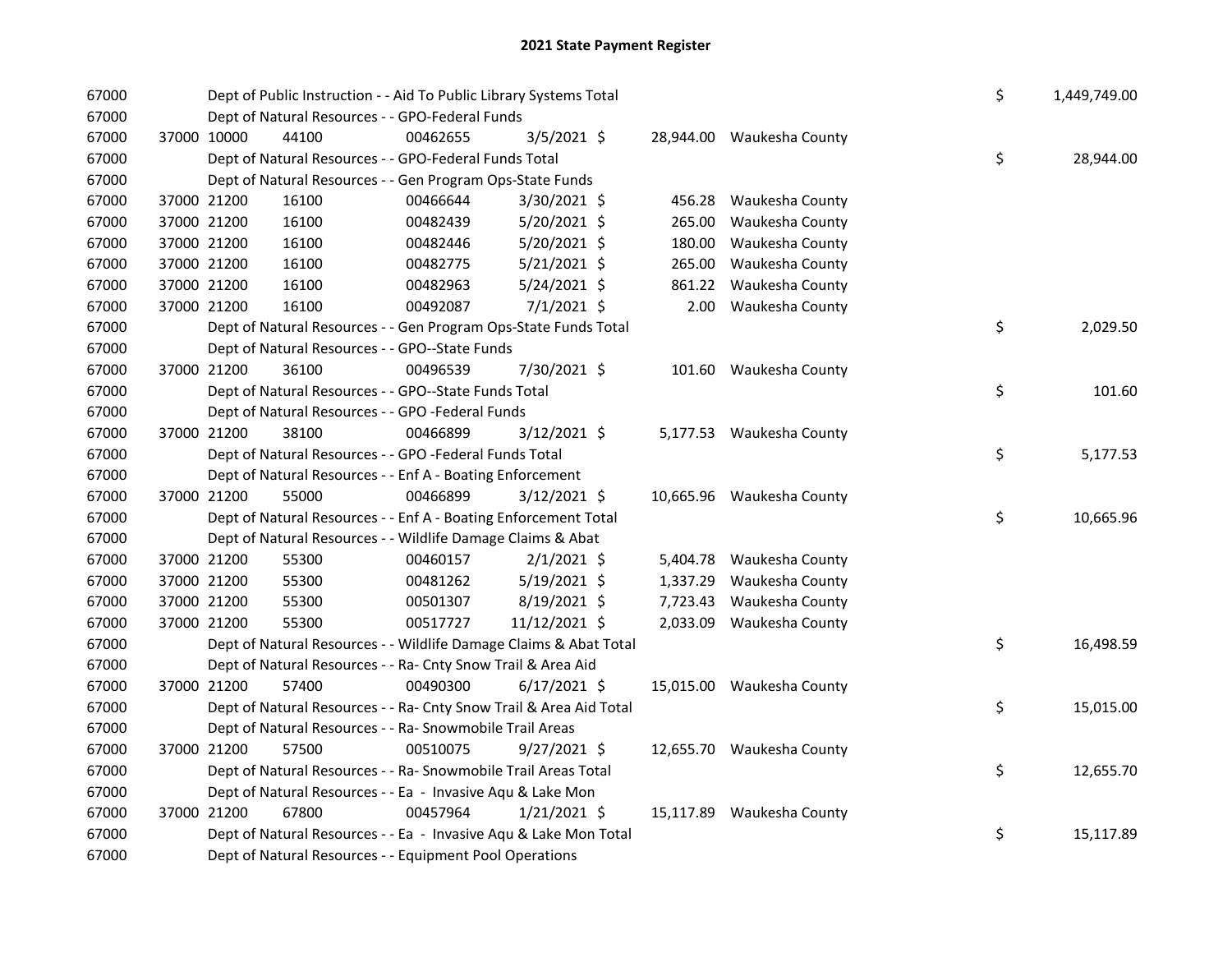| 67000 | 37000 21200 | 89300                                                              | 00461885 | 2/5/2021 \$    | 370.99       | Waukesha County              |    |              |
|-------|-------------|--------------------------------------------------------------------|----------|----------------|--------------|------------------------------|----|--------------|
| 67000 |             | Dept of Natural Resources - - Equipment Pool Operations Total      |          |                |              |                              | \$ | 370.99       |
| 67000 |             | Dept of Natural Resources - - Fin Asst For Responsible Units       |          |                |              |                              |    |              |
| 67000 | 37000 27400 | 67000                                                              | 00483042 | $5/21/2021$ \$ |              | 899,958.75 Waukesha County   |    |              |
| 67000 |             | Dept of Natural Resources - - Fin Asst For Responsible Units Total |          |                |              |                              | \$ | 899,958.75   |
| 67000 |             | Dept of Natural Resources - - Recycling Consolidation Grants       |          |                |              |                              |    |              |
| 67000 | 37000 27400 | 67300                                                              | 00483042 | $5/21/2021$ \$ |              | 82,378.96 Waukesha County    |    |              |
| 67000 |             | Dept of Natural Resources - - Recycling Consolidation Grants Total |          |                |              |                              | \$ | 82,378.96    |
| 67000 |             | Dept of Natural Resources - - GPO - Sd Water Loan Prog, Fed        |          |                |              |                              |    |              |
| 67000 | 37000 57300 | 48200                                                              | 00466373 | $3/5/2021$ \$  |              | 22,405.00 Waukesha County    |    |              |
| 67000 | 37000 57300 | 48200                                                              | 00468680 | $3/31/2021$ \$ | 18,227.25    | Waukesha County              |    |              |
| 67000 | 37000 57300 | 48200                                                              | 00491923 | 7/16/2021 \$   |              | 18,227.25 Waukesha County    |    |              |
| 67000 | 37000 57300 | 48200                                                              | 00515601 | 11/12/2021 \$  |              | 18,227.25 Waukesha County    |    |              |
| 67000 |             | Dept of Natural Resources - - GPO - Sd Water Loan Prog, Fed Total  |          |                |              |                              | \$ | 77,086.75    |
| 67000 |             | WI Dept of Transportation - - Eldly&Disa Co/Aid Sf                 |          |                |              |                              |    |              |
| 67000 | 39500 21100 | 16800                                                              | 00650595 | $2/5/2021$ \$  |              | 1,037,719.00 Waukesha County |    |              |
| 67000 |             | WI Dept of Transportation - - Eldly&Disa Co/Aid Sf Total           |          |                |              |                              | \$ | 1,037,719.00 |
| 67000 |             | WI Dept of Transportation - - Hwy Sfty Loc Aid Ffd                 |          |                |              |                              |    |              |
| 67000 | 39500 21100 | 18500                                                              | 00654785 | $2/17/2021$ \$ | 3,535.56     | Waukesha County              |    |              |
| 67000 | 39500 21100 | 18500                                                              | 00663611 | $3/11/2021$ \$ | 2,372.84     | Waukesha County              |    |              |
| 67000 | 39500 21100 | 18500                                                              | 00677561 | $4/12/2021$ \$ | 3,138.54     | Waukesha County              |    |              |
| 67000 | 39500 21100 | 18500                                                              | 00693200 | $5/13/2021$ \$ | 3,426.84     | Waukesha County              |    |              |
| 67000 | 39500 21100 | 18500                                                              | 00716840 | 7/6/2021 \$    | 3,112.00     | Waukesha County              |    |              |
| 67000 | 39500 21100 | 18500                                                              | 00729428 | $8/4/2021$ \$  | 2,069.20     | Waukesha County              |    |              |
| 67000 | 39500 21100 | 18500                                                              | 00761324 | 10/13/2021 \$  | 3,063.20     | Waukesha County              |    |              |
| 67000 | 39500 21100 | 18500                                                              | 00761325 | 10/13/2021 \$  | 4,379.40     | Waukesha County              |    |              |
| 67000 | 39500 21100 | 18500                                                              | 00761328 | 10/13/2021 \$  | 822.88       | Waukesha County              |    |              |
| 67000 | 39500 21100 | 18500                                                              | 00778899 | $12/1/2021$ \$ | 436.32       | Waukesha County              |    |              |
| 67000 | 39500 21100 | 18500                                                              | 00778900 | $12/1/2021$ \$ | 1,295.28     | Waukesha County              |    |              |
| 67000 | 39500 21100 | 18500                                                              | 00786332 | 12/22/2021 \$  | 3,490.56     | Waukesha County              |    |              |
| 67000 |             | WI Dept of Transportation - - Hwy Sfty Loc Aid Ffd Total           |          |                |              |                              | \$ | 31,142.62    |
| 67000 |             | WI Dept of Transportation - - Trans Aids To Co.-Sf                 |          |                |              |                              |    |              |
| 67000 | 39500 21100 | 19000                                                              | 00631666 | $1/4/2021$ \$  |              | 1,236,206.95 Waukesha County |    |              |
| 67000 | 39500 21100 | 19000                                                              | 00710761 | 7/6/2021 \$    | 2,472,413.90 | Waukesha County              |    |              |
| 67000 | 39500 21100 | 19000                                                              | 00751320 | 10/4/2021 \$   |              | 1,236,206.95 Waukesha County |    |              |
| 67000 |             | WI Dept of Transportation - - Trans Aids To Co.-Sf Total           |          |                |              |                              | \$ | 4,944,827.80 |
| 67000 |             | WI Dept of Transportation - - Trnsprt Alternats Lf                 |          |                |              |                              |    |              |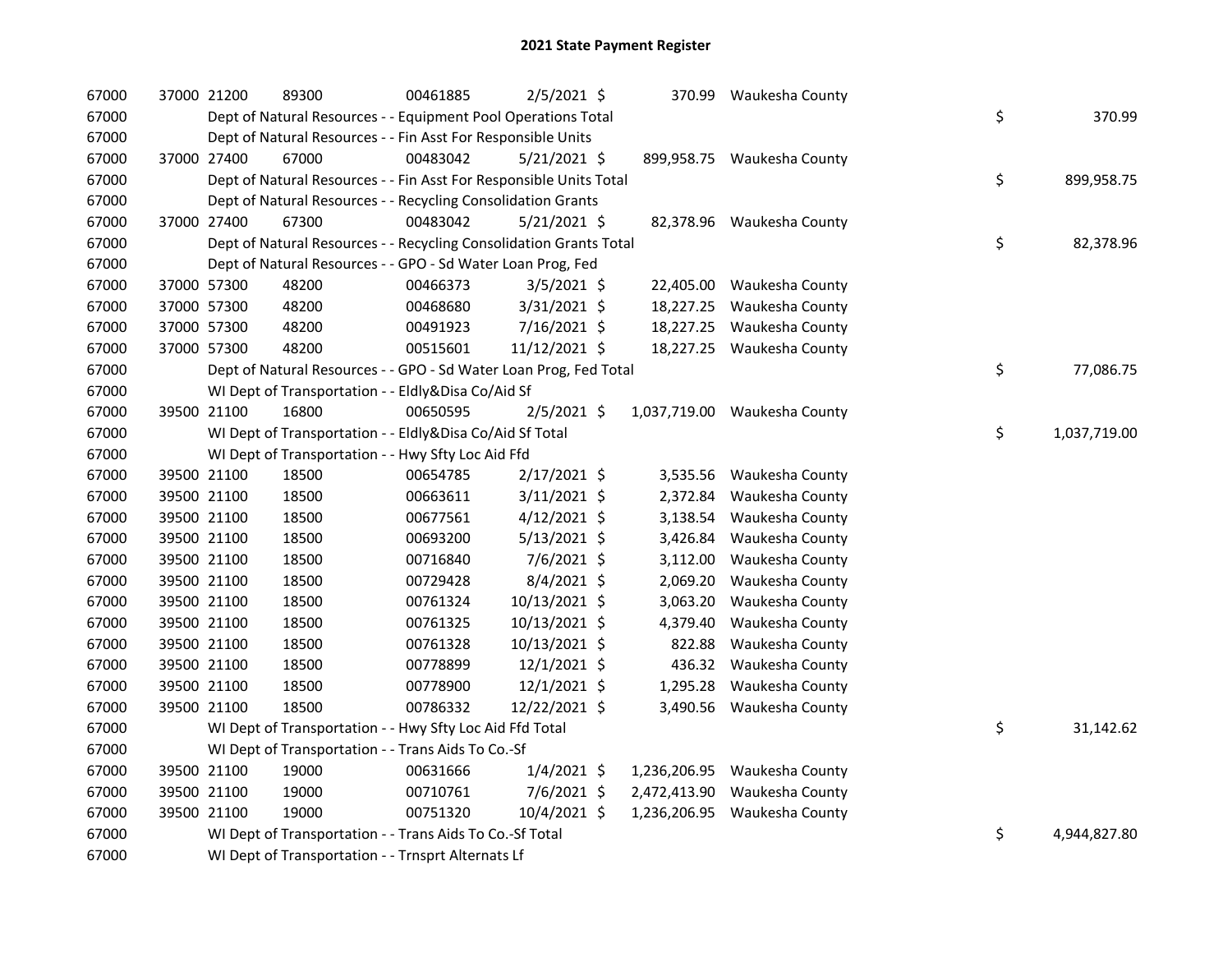| 67000 | 39500 21100 | 22600                                                    | 00749216 | $9/21/2021$ \$ |            | (0.01) Waukesha County     |    |            |
|-------|-------------|----------------------------------------------------------|----------|----------------|------------|----------------------------|----|------------|
| 67000 |             | WI Dept of Transportation - - Trnsprt Alternats Lf Total |          |                |            |                            | \$ | (0.01)     |
| 67000 |             | WI Dept of Transportation - - Trnsprt Alternats Ff       |          |                |            |                            |    |            |
| 67000 | 39500 21100 | 22700                                                    | 00748130 | 9/20/2021 \$   | 83,122.73  | Waukesha County            |    |            |
| 67000 | 39500 21100 | 22700                                                    | 00749216 | $9/21/2021$ \$ |            | 33,666.46 Waukesha County  |    |            |
| 67000 |             | WI Dept of Transportation - - Trnsprt Alternats Ff Total |          |                |            |                            | \$ | 116,789.19 |
| 67000 |             | WI Dept of Transportation - - Local Rds, Grants Sf       |          |                |            |                            |    |            |
| 67000 | 39500 21100 | 27000                                                    | 00661659 | 3/4/2021 \$    | 288,377.76 | Waukesha County            |    |            |
| 67000 | 39500 21100 | 27000                                                    | 00663589 | 3/10/2021 \$   | 154,021.29 | Waukesha County            |    |            |
| 67000 | 39500 21100 | 27000                                                    | 00663652 | $3/11/2021$ \$ |            | 158,898.91 Waukesha County |    |            |
| 67000 |             | WI Dept of Transportation - - Local Rds, Grants Sf Total |          |                |            |                            | \$ | 601,297.96 |
| 67000 |             | WI Dept of Transportation - - Loc Trns Facl Implfd       |          |                |            |                            |    |            |
| 67000 | 39500 21100 | 27600                                                    | 00686365 | 4/29/2021 \$   | 11,818.39  | Waukesha County            |    |            |
| 67000 | 39500 21100 | 27600                                                    | 00686986 | 4/29/2021 \$   | 6,187.43   | Waukesha County            |    |            |
| 67000 | 39500 21100 | 27600                                                    | 00716856 | 7/6/2021 \$    | 2,851.59   | Waukesha County            |    |            |
| 67000 | 39500 21100 | 27600                                                    | 00716859 | 7/6/2021 \$    | 5,231.87   | Waukesha County            |    |            |
| 67000 | 39500 21100 | 27600                                                    | 00716862 | $7/6/2021$ \$  | 58,167.44  | Waukesha County            |    |            |
| 67000 | 39500 21100 | 27600                                                    | 00716864 | 7/6/2021 \$    | 3,360.96   | Waukesha County            |    |            |
| 67000 | 39500 21100 | 27600                                                    | 00716867 | $7/6/2021$ \$  |            | 452.11 Waukesha County     |    |            |
| 67000 | 39500 21100 | 27600                                                    | 00763826 | 10/19/2021 \$  | 11,017.31  | Waukesha County            |    |            |
| 67000 | 39500 21100 | 27600                                                    | 00769356 | 11/3/2021 \$   | 5,848.20   | Waukesha County            |    |            |
| 67000 | 39500 21100 | 27600                                                    | 00774055 | 11/15/2021 \$  | 1,224.15   | Waukesha County            |    |            |
| 67000 | 39500 21100 | 27600                                                    | 00774061 | 11/15/2021 \$  | 649.80     | Waukesha County            |    |            |
| 67000 | 39500 21100 | 27600                                                    | 00774081 | 11/15/2021 \$  | 1,889.82   | Waukesha County            |    |            |
| 67000 | 39500 21100 | 27600                                                    | 00774090 | 11/15/2021 \$  | 1,795.43   | Waukesha County            |    |            |
| 67000 | 39500 21100 | 27600                                                    | 00775062 | 11/19/2021 \$  | 516.70     | Waukesha County            |    |            |
| 67000 | 39500 21100 | 27600                                                    | 00775064 | 11/19/2021 \$  | 3,180.13   | Waukesha County            |    |            |
| 67000 | 39500 21100 | 27600                                                    | 00776213 | 11/19/2021 \$  | 12,518.81  | Waukesha County            |    |            |
| 67000 | 39500 21100 | 27600                                                    | 00776252 | 11/19/2021 \$  | 9,428.58   | Waukesha County            |    |            |
| 67000 | 39500 21100 | 27600                                                    | 00781648 | 12/7/2021 \$   | 1,878.78   | Waukesha County            |    |            |
| 67000 | 39500 21100 | 27600                                                    | 00782086 | 12/9/2021 \$   | 9,996.89   | Waukesha County            |    |            |
| 67000 | 39500 21100 | 27600                                                    | 00782089 | 12/9/2021 \$   | 8,025.18   | Waukesha County            |    |            |
| 67000 | 39500 21100 | 27600                                                    | 00784651 | 12/16/2021 \$  | 10,665.34  | Waukesha County            |    |            |
| 67000 | 39500 21100 | 27600                                                    | 00785871 | 12/22/2021 \$  | 3,173.68   | Waukesha County            |    |            |
| 67000 | 39500 21100 | 27600                                                    | 00786270 | 12/22/2021 \$  | 14,321.96  | Waukesha County            |    |            |
| 67000 | 39500 21100 | 27600                                                    | 00786272 | 12/22/2021 \$  | 5,507.37   | Waukesha County            |    |            |
| 67000 | 39500 21100 | 27600                                                    | 00786273 | 12/22/2021 \$  |            | 11,063.03 Waukesha County  |    |            |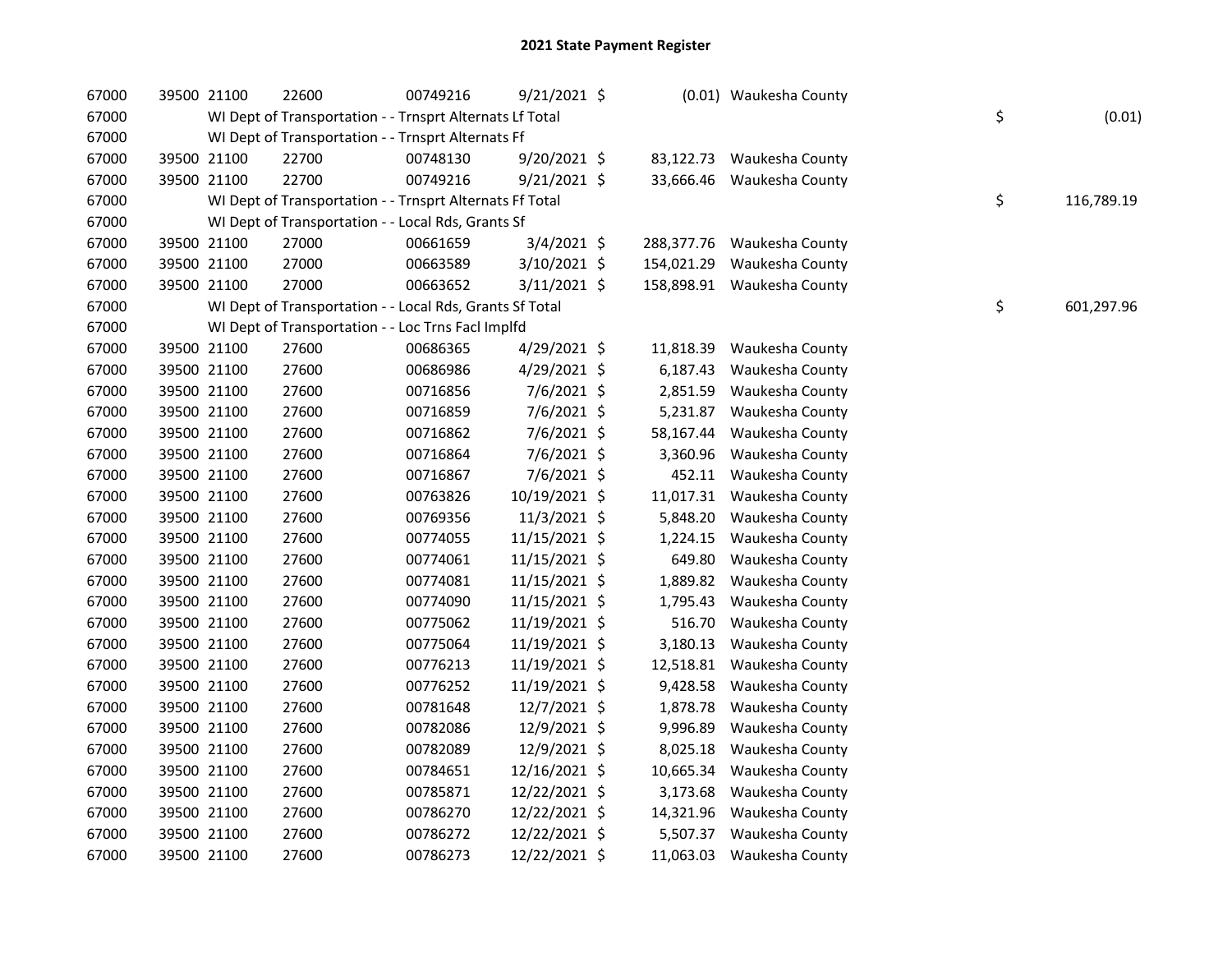| 67000 | 39500 21100 | 27600                                                    | 00786278 | 12/22/2021 \$  |            | 1,795.43 Waukesha County   |    |              |
|-------|-------------|----------------------------------------------------------|----------|----------------|------------|----------------------------|----|--------------|
| 67000 | 39500 21100 | 27600                                                    | 00786279 | 12/22/2021 \$  | 17,389.65  | Waukesha County            |    |              |
| 67000 | 39500 21100 | 27600                                                    | 00786280 | 12/22/2021 \$  | 1,062.72   | Waukesha County            |    |              |
| 67000 | 39500 21100 | 27600                                                    | 00786281 | 12/22/2021 \$  | 12,170.38  | Waukesha County            |    |              |
| 67000 | 39500 21100 | 27600                                                    | 00791928 | 12/29/2021 \$  | 6,496.33   | Waukesha County            |    |              |
| 67000 | 39500 21100 | 27600                                                    | 00791930 | 12/29/2021 \$  | 1,671.63   | Waukesha County            |    |              |
| 67000 |             | WI Dept of Transportation - - Loc Trns Facl Implfd Total |          |                |            |                            | \$ | 241,357.09   |
| 67000 |             | WI Dept of Transportation - - Loc Rd Imp Prg St Fd       |          |                |            |                            |    |              |
| 67000 | 39500 21100 | 27800                                                    | 00661654 | $3/4/2021$ \$  |            | 373,901.16 Waukesha County |    |              |
| 67000 | 39500 21100 | 27800                                                    | 00662299 | 3/5/2021 \$    | 330,431.74 | Waukesha County            |    |              |
| 67000 | 39500 21100 | 27800                                                    | 00670905 | 3/25/2021 \$   | 373,901.17 | Waukesha County            |    |              |
| 67000 | 39500 21100 | 27800                                                    | 00777781 | 12/1/2021 \$   |            | 10,832.04 Waukesha County  |    |              |
| 67000 |             | WI Dept of Transportation - - Loc Rd Imp Prg St Fd Total |          |                |            |                            | \$ | 1,089,066.11 |
| 67000 |             | WI Dept of Transportation - - Loc Trns Facl Impffd       |          |                |            |                            |    |              |
| 67000 | 39500 21100 | 28600                                                    | 00716856 | 7/6/2021 \$    | 11,406.36  | Waukesha County            |    |              |
| 67000 | 39500 21100 | 28600                                                    | 00774081 | 11/15/2021 \$  | 7,559.29   | Waukesha County            |    |              |
| 67000 | 39500 21100 | 28600                                                    | 00774090 | 11/15/2021 \$  | 7,181.73   | Waukesha County            |    |              |
| 67000 | 39500 21100 | 28600                                                    | 00786278 | 12/22/2021 \$  | 7,181.73   | Waukesha County            |    |              |
| 67000 | 39500 21100 | 28600                                                    | 00786280 | 12/22/2021 \$  | 4,250.90   | Waukesha County            |    |              |
| 67000 | 39500 21100 | 28600                                                    | 00791930 | 12/29/2021 \$  | 15,044.67  | Waukesha County            |    |              |
| 67000 |             | WI Dept of Transportation - - Loc Trns Facl Impffd Total |          |                |            |                            | \$ | 52,624.68    |
| 67000 |             | WI Dept of Transportation - - St Hwy Rehab, Sf           |          |                |            |                            |    |              |
| 67000 | 39500 21100 | 36300                                                    | 00645471 | $1/26/2021$ \$ | 11.00      | Waukesha County            |    |              |
| 67000 | 39500 21100 | 36300                                                    | 00687036 | 4/30/2021 \$   | 4,250.06   | Waukesha County            |    |              |
| 67000 | 39500 21100 | 36300                                                    | 00692632 | $5/14/2021$ \$ | 4.00       | Waukesha County            |    |              |
| 67000 | 39500 21100 | 36300                                                    | 00728137 | 8/3/2021 \$    |            | 7,077.62 Waukesha County   |    |              |
| 67000 |             | WI Dept of Transportation - - St Hwy Rehab, Sf Total     |          |                |            |                            | \$ | 11,342.68    |
| 67000 |             | WI Dept of Transportation - - Hwy Mgmt & Opers Sf        |          |                |            |                            |    |              |
| 67000 | 39500 21100 | 36500                                                    | 00646738 | 1/29/2021 \$   |            | 1,377.00 Waukesha County   |    |              |
| 67000 | 39500 21100 | 36500                                                    | 00648650 | $2/2/2021$ \$  | 2,469.81   | Waukesha County            |    |              |
| 67000 | 39500 21100 | 36500                                                    | 00659663 | $3/1/2021$ \$  | 1,350.00   | Waukesha County            |    |              |
| 67000 | 39500 21100 | 36500                                                    | 00673542 | $4/2/2021$ \$  | 1,350.00   | Waukesha County            |    |              |
| 67000 | 39500 21100 | 36500                                                    | 00687036 | 4/30/2021 \$   | 1,784.49   | Waukesha County            |    |              |
| 67000 | 39500 21100 | 36500                                                    | 00728137 | 8/3/2021 \$    |            | 3,949.51 Waukesha County   |    |              |
| 67000 | 39500 21100 | 36500                                                    | 00728139 | 8/3/2021 \$    | 5,905.17   | Waukesha County            |    |              |
| 67000 | 39500 21100 | 36500                                                    | 00732163 | 8/10/2021 \$   | 1,431.00   | Waukesha County            |    |              |
| 67000 | 39500 21100 | 36500                                                    | 00738006 | 8/24/2021 \$   |            | 1,377.00 Waukesha County   |    |              |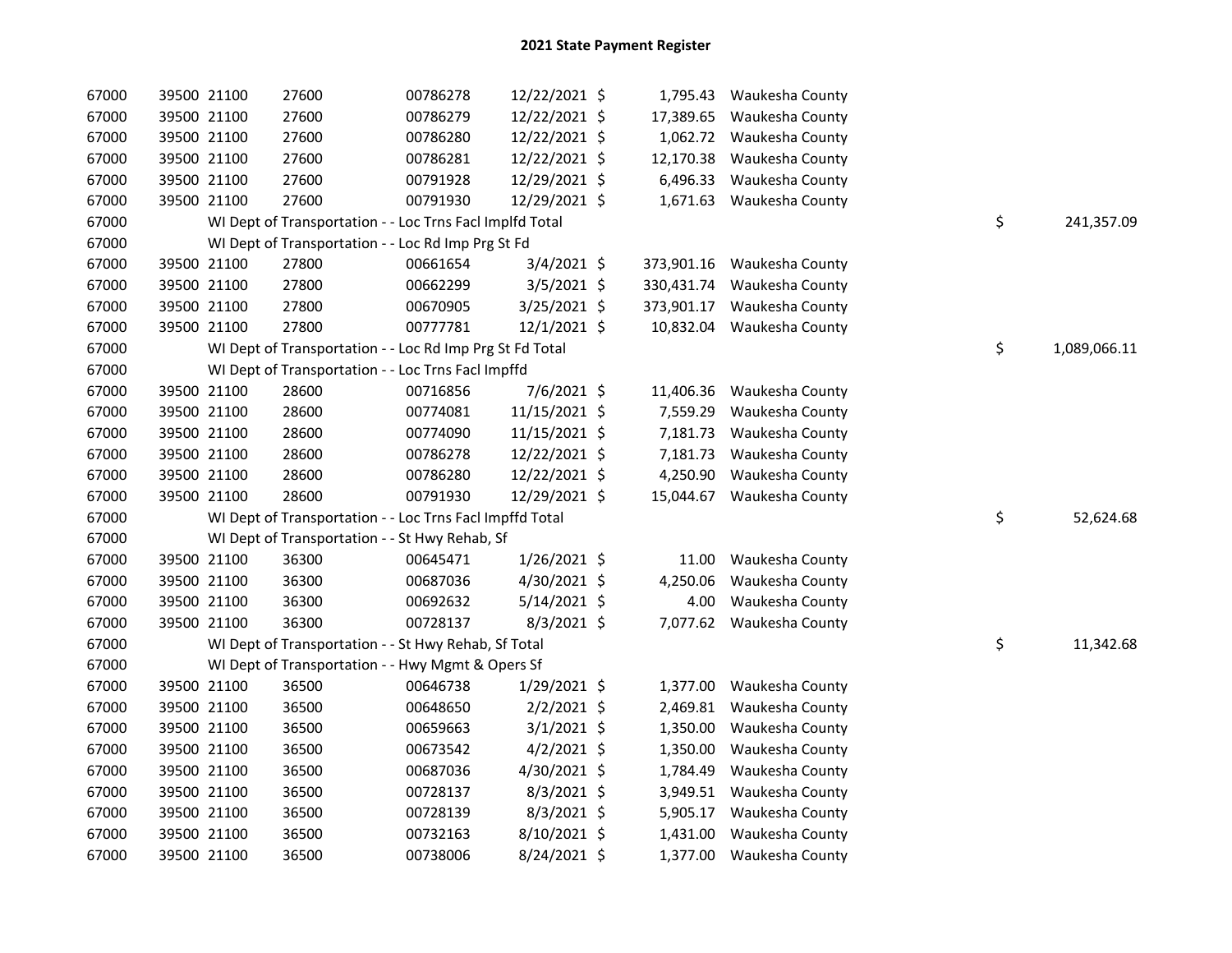| 67000 | 39500 21100 | 36500                                                   | 00762409 | 10/15/2021 \$  |            | 1,647.00 Waukesha County |    |           |
|-------|-------------|---------------------------------------------------------|----------|----------------|------------|--------------------------|----|-----------|
| 67000 | 39500 21100 | 36500                                                   | 00765096 | 10/22/2021 \$  | 1,879.65   | Waukesha County          |    |           |
| 67000 | 39500 21100 | 36500                                                   | 00778978 | $12/1/2021$ \$ | 1,296.00   | Waukesha County          |    |           |
| 67000 |             | WI Dept of Transportation - - Hwy Mgmt & Opers Sf Total |          |                |            |                          | \$ | 25,816.63 |
| 67000 |             | WI Dept of Transportation - - Routine Maint Sf          |          |                |            |                          |    |           |
| 67000 | 39500 21100 | 36800                                                   | 00641624 | $1/19/2021$ \$ | 399,428.57 | Waukesha County          |    |           |
| 67000 | 39500 21100 | 36800                                                   | 00641625 | $1/19/2021$ \$ | 41,454.35  | Waukesha County          |    |           |
| 67000 | 39500 21100 | 36800                                                   | 00641626 | $1/19/2021$ \$ | 7,216.93   | Waukesha County          |    |           |
| 67000 | 39500 21100 | 36800                                                   | 00641627 | $1/19/2021$ \$ | 15,113.19  | Waukesha County          |    |           |
| 67000 | 39500 21100 | 36800                                                   | 00646738 | $1/29/2021$ \$ | 45,925.00  | Waukesha County          |    |           |
| 67000 | 39500 21100 | 36800                                                   | 00647595 | $2/2/2021$ \$  | 73,312.32  | Waukesha County          |    |           |
| 67000 | 39500 21100 | 36800                                                   | 00648650 | $2/2/2021$ \$  | 64,879.59  | Waukesha County          |    |           |
| 67000 | 39500 21100 | 36800                                                   | 00652129 | 2/10/2021 \$   | 496,619.13 | Waukesha County          |    |           |
| 67000 | 39500 21100 | 36800                                                   | 00659663 | $3/1/2021$ \$  | 39,743.28  | Waukesha County          |    |           |
| 67000 | 39500 21100 | 36800                                                   | 00673542 | $4/2/2021$ \$  | 18,453.02  | Waukesha County          |    |           |
| 67000 | 39500 21100 | 36800                                                   | 00687036 | 4/30/2021 \$   | 81,818.18  | Waukesha County          |    |           |
| 67000 | 39500 21100 | 36800                                                   | 00692682 | $5/12/2021$ \$ | 769,891.75 | Waukesha County          |    |           |
| 67000 | 39500 21100 | 36800                                                   | 00692683 | $5/12/2021$ \$ | 770,341.73 | Waukesha County          |    |           |
| 67000 | 39500 21100 | 36800                                                   | 00706064 | $6/11/2021$ \$ | 81,153.83  | Waukesha County          |    |           |
| 67000 | 39500 21100 | 36800                                                   | 00714747 | $7/1/2021$ \$  | 305,464.31 | Waukesha County          |    |           |
| 67000 | 39500 21100 | 36800                                                   | 00719932 | 7/14/2021 \$   | 309.17     | Waukesha County          |    |           |
| 67000 | 39500 21100 | 36800                                                   | 00721272 | 7/15/2021 \$   | 214,456.31 | Waukesha County          |    |           |
| 67000 | 39500 21100 | 36800                                                   | 00721273 | 7/15/2021 \$   | 171,945.60 | Waukesha County          |    |           |
| 67000 | 39500 21100 | 36800                                                   | 00728137 | 8/3/2021 \$    | 36,019.75  | Waukesha County          |    |           |
| 67000 | 39500 21100 | 36800                                                   | 00728139 | 8/3/2021 \$    | 30,056.86  | Waukesha County          |    |           |
| 67000 | 39500 21100 | 36800                                                   | 00728818 | $8/2/2021$ \$  | 13,939.59  | Waukesha County          |    |           |
| 67000 | 39500 21100 | 36800                                                   | 00732163 | 8/10/2021 \$   | 58,022.61  | Waukesha County          |    |           |
| 67000 | 39500 21100 | 36800                                                   | 00736975 | 8/19/2021 \$   | 445,843.46 | Waukesha County          |    |           |
| 67000 | 39500 21100 | 36800                                                   | 00738006 | 8/24/2021 \$   | 49,811.49  | Waukesha County          |    |           |
| 67000 | 39500 21100 | 36800                                                   | 00738480 | 8/24/2021 \$   | 36,157.74  | Waukesha County          |    |           |
| 67000 | 39500 21100 | 36800                                                   | 00738481 | 8/24/2021 \$   | 191,066.30 | Waukesha County          |    |           |
| 67000 | 39500 21100 | 36800                                                   | 00745947 | $9/14/2021$ \$ | 89,873.22  | Waukesha County          |    |           |
| 67000 | 39500 21100 | 36800                                                   | 00747260 | $9/16/2021$ \$ | 1,663.60   | Waukesha County          |    |           |
| 67000 | 39500 21100 | 36800                                                   | 00747742 | $9/20/2021$ \$ | 315,247.55 | Waukesha County          |    |           |
| 67000 | 39500 21100 | 36800                                                   | 00756802 | 10/4/2021 \$   | 19,288.89  | Waukesha County          |    |           |
| 67000 | 39500 21100 | 36800                                                   | 00762409 | 10/15/2021 \$  | 58,330.39  | Waukesha County          |    |           |
| 67000 | 39500 21100 | 36800                                                   | 00765096 | 10/22/2021 \$  |            | 8,262.44 Waukesha County |    |           |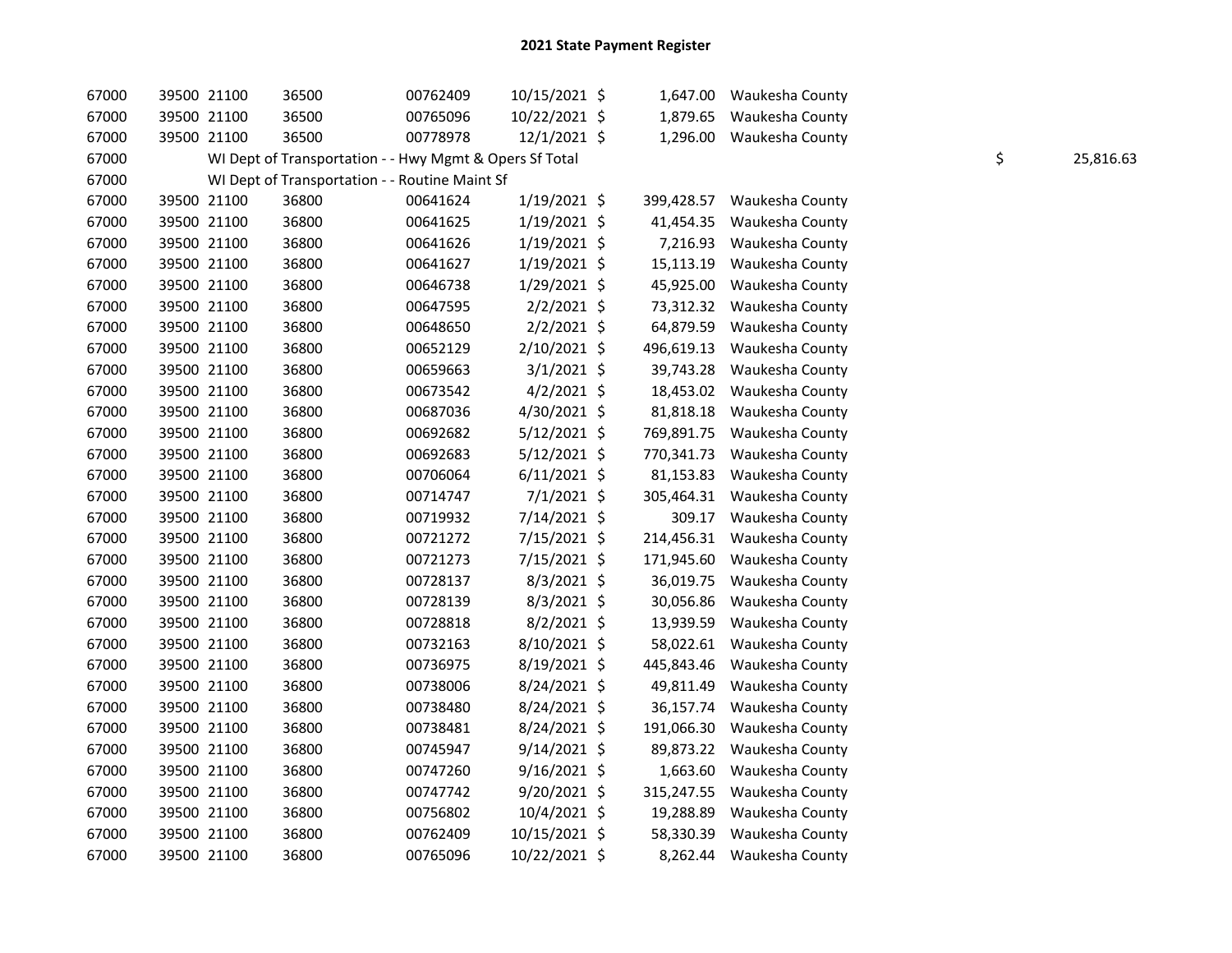| 67000 |             | 39500 21100 | 36800                                                          | 00766280 | 10/26/2021 \$  |            | 182,665.01 Waukesha County |    |              |
|-------|-------------|-------------|----------------------------------------------------------------|----------|----------------|------------|----------------------------|----|--------------|
| 67000 |             | 39500 21100 | 36800                                                          | 00766281 | 10/26/2021 \$  |            | 227,981.48 Waukesha County |    |              |
| 67000 |             | 39500 21100 | 36800                                                          | 00766284 | 10/26/2021 \$  | 203,345.87 | Waukesha County            |    |              |
| 67000 |             | 39500 21100 | 36800                                                          | 00771345 | 11/8/2021 \$   |            | 13,036.62 Waukesha County  |    |              |
| 67000 |             | 39500 21100 | 36800                                                          | 00775207 | 11/19/2021 \$  | 309,513.81 | Waukesha County            |    |              |
| 67000 |             | 39500 21100 | 36800                                                          | 00778978 | $12/1/2021$ \$ | 55,438.87  | Waukesha County            |    |              |
| 67000 |             | 39500 21100 | 36800                                                          | 00779449 | $12/1/2021$ \$ | 14,500.78  | Waukesha County            |    |              |
| 67000 |             | 39500 21100 | 36800                                                          | 00784169 | 12/15/2021 \$  | 72,978.40  | Waukesha County            |    |              |
| 67000 |             | 39500 21100 | 36800                                                          | 00784175 | 12/15/2021 \$  |            | 425,261.03 Waukesha County |    |              |
| 67000 |             |             | WI Dept of Transportation - - Routine Maint Sf Total           |          |                |            |                            | \$ | 6,455,832.02 |
| 67000 |             |             | WI Dept of Transportation - - St Hwy Rehab, Lf                 |          |                |            |                            |    |              |
| 67000 |             | 39500 21100 | 37300                                                          | 00726685 | 7/28/2021 \$   |            | 75,052.73 Waukesha County  |    |              |
| 67000 |             | 39500 21100 | 37300                                                          | 00736431 | 8/19/2021 \$   |            | 221,266.39 Waukesha County |    |              |
| 67000 |             |             | WI Dept of Transportation - - St Hwy Rehab, Lf Total           |          |                |            |                            | \$ | 296,319.12   |
| 67000 |             |             | WI Dept of Transportation - - St Hwy Rehab Fed Fd              |          |                |            |                            |    |              |
| 67000 |             | 39500 21100 | 38300                                                          | 00687036 | 4/30/2021 \$   |            | 17,000.25 Waukesha County  |    |              |
| 67000 |             | 39500 21100 | 38300                                                          | 00728137 | $8/3/2021$ \$  |            | 28,310.49 Waukesha County  |    |              |
| 67000 |             |             | WI Dept of Transportation - - St Hwy Rehab Fed Fd Total        |          |                |            |                            | \$ | 45,310.74    |
| 67000 |             |             | WI Dept of Transportation - - Veh Insp, Trf EnfSf              |          |                |            |                            |    |              |
| 67000 |             | 39500 21100 | 56400                                                          | 00733920 | 8/12/2021 \$   |            | 149.12 Waukesha County     |    |              |
| 67000 |             |             | WI Dept of Transportation - - Veh Insp, Trf EnfSf Total        |          |                |            |                            | \$ | 149.12       |
| 67000 |             |             | Department of Corrections - - General Program Operations       |          |                |            |                            |    |              |
| 67000 | 41000 10000 |             | 10100                                                          | 00409154 | 2/10/2021 \$   |            | 1,309.00 Waukesha County   |    |              |
| 67000 |             |             | Department of Corrections - - General Program Operations Total |          |                |            |                            | \$ | 1,309.00     |
| 67000 |             |             | Department of Corrections - - Purchased Services For Offende   |          |                |            |                            |    |              |
| 67000 |             | 41000 10000 | 11100                                                          | 00405105 | $1/19/2021$ \$ | 16,058.58  | Waukesha County            |    |              |
| 67000 |             | 41000 10000 | 11100                                                          | 00410249 | 2/16/2021 \$   | 16,058.58  | Waukesha County            |    |              |
| 67000 |             | 41000 10000 | 11100                                                          | 00417000 | 3/19/2021 \$   | 16,058.58  | Waukesha County            |    |              |
| 67000 |             | 41000 10000 | 11100                                                          | 00420203 | $4/9/2021$ \$  | 16,058.58  | Waukesha County            |    |              |
| 67000 |             | 41000 10000 | 11100                                                          | 00421638 | $4/16/2021$ \$ | 12,268.25  | Waukesha County            |    |              |
| 67000 |             | 41000 10000 | 11100                                                          | 00422778 | 4/23/2021 \$   | 16,058.58  | Waukesha County            |    |              |
| 67000 |             | 41000 10000 | 11100                                                          | 00426630 | $5/14/2021$ \$ | 16,058.60  | Waukesha County            |    |              |
| 67000 |             | 41000 10000 | 11100                                                          | 00440127 | 7/21/2021 \$   | 16,058.58  | Waukesha County            |    |              |
| 67000 |             | 41000 10000 | 11100                                                          | 00443677 | $8/11/2021$ \$ | 16,058.58  | Waukesha County            |    |              |
| 67000 |             | 41000 10000 | 11100                                                          | 00449390 | 9/10/2021 \$   | 16,058.58  | Waukesha County            |    |              |
| 67000 |             | 41000 10000 | 11100                                                          | 00456309 | 10/14/2021 \$  | 16,058.58  | Waukesha County            |    |              |
| 67000 |             | 41000 10000 | 11100                                                          | 00461785 | 11/12/2021 \$  |            | 16,058.58 Waukesha County  |    |              |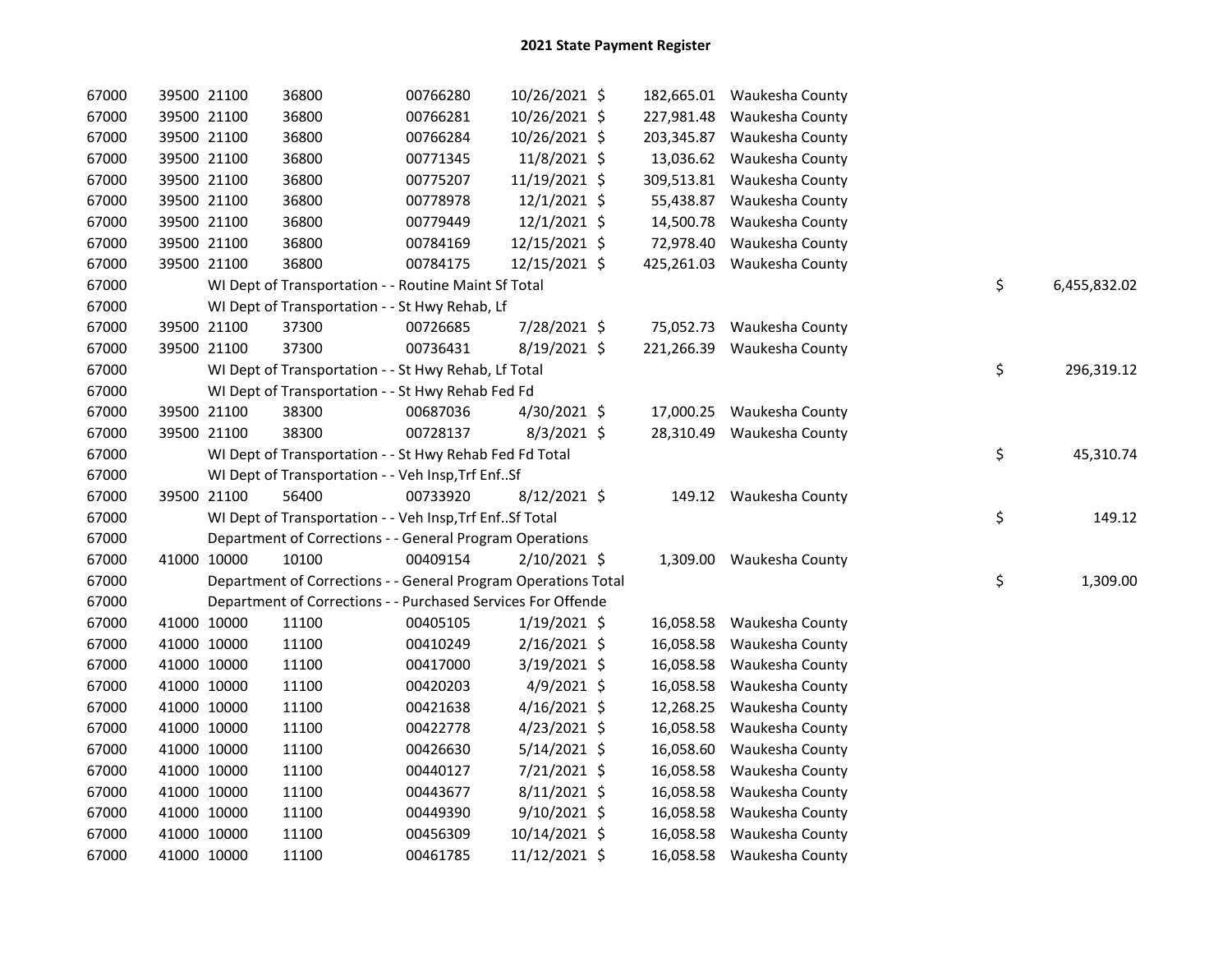| 67000 | 41000 10000 | 11100                                                              | 00469125 | 12/20/2021 \$  |            | 16,058.60 Waukesha County  |                  |
|-------|-------------|--------------------------------------------------------------------|----------|----------------|------------|----------------------------|------------------|
| 67000 |             | Department of Corrections - - Purchased Services For Offende Total |          |                |            |                            | \$<br>204,971.25 |
| 67000 |             | Department of Corrections - - Becky Young Community Correcti       |          |                |            |                            |                  |
| 67000 | 41000 10000 | 11200                                                              | 00405655 | $1/21/2021$ \$ |            | 5,834.54 Waukesha County   |                  |
| 67000 | 41000 10000 | 11200                                                              | 00405889 | $1/22/2021$ \$ |            | 6,911.57 Waukesha County   |                  |
| 67000 | 41000 10000 | 11200                                                              | 00408712 | $2/8/2021$ \$  |            | 12,036.62 Waukesha County  |                  |
| 67000 | 41000 10000 | 11200                                                              | 00416967 | 3/19/2021 \$   |            | 6,497.53 Waukesha County   |                  |
| 67000 | 41000 10000 | 11200                                                              | 00422553 | $4/22/2021$ \$ |            | 5,993.69 Waukesha County   |                  |
| 67000 | 41000 10000 | 11200                                                              | 00428900 | $5/25/2021$ \$ |            | 7,407.32 Waukesha County   |                  |
| 67000 | 41000 10000 | 11200                                                              | 00435750 | 6/30/2021 \$   |            | 7,407.32 Waukesha County   |                  |
| 67000 | 41000 10000 | 11200                                                              | 00435796 | $7/1/2021$ \$  |            | 6,955.64 Waukesha County   |                  |
| 67000 | 41000 10000 | 11200                                                              | 00439144 | 7/15/2021 \$   |            | 5,722.91 Waukesha County   |                  |
| 67000 | 41000 10000 | 11200                                                              | 00447983 | $9/1/2021$ \$  |            | 6,038.47 Waukesha County   |                  |
| 67000 | 41000 10000 | 11200                                                              | 00454822 | $10/7/2021$ \$ |            | 6,657.04 Waukesha County   |                  |
| 67000 | 41000 10000 | 11200                                                              | 00462336 | 11/12/2021 \$  |            | 7,450.16 Waukesha County   |                  |
| 67000 | 41000 10000 | 11200                                                              | 00466816 | 12/8/2021 \$   |            | 7,034.87 Waukesha County   |                  |
| 67000 |             | Department of Corrections - - Becky Young Community Correcti Total |          |                |            |                            | \$<br>91,947.68  |
| 67000 |             | Department of Corrections - - Corrections Contracts And Agre       |          |                |            |                            |                  |
| 67000 | 41000 10000 | 11400                                                              | 00402092 | $1/4/2021$ \$  | 34,684.04  | Waukesha County            |                  |
| 67000 | 41000 10000 | 11400                                                              | 00402093 | $1/4/2021$ \$  | 58,098.34  | Waukesha County            |                  |
| 67000 | 41000 10000 | 11400                                                              | 00402094 | $1/4/2021$ \$  | 46,365.46  | Waukesha County            |                  |
| 67000 | 41000 10000 | 11400                                                              | 00402095 | $1/4/2021$ \$  | 40,910.70  | Waukesha County            |                  |
| 67000 | 41000 10000 | 11400                                                              | 00402096 | $1/4/2021$ \$  | 55,731.18  | Waukesha County            |                  |
| 67000 | 41000 10000 | 11400                                                              | 00405729 | $1/22/2021$ \$ | 13,530.96  | Waukesha County            |                  |
| 67000 | 41000 10000 | 11400                                                              | 00410779 | 2/19/2021 \$   | 16,289.26  | Waukesha County            |                  |
| 67000 | 41000 10000 | 11400                                                              | 00412242 | 2/25/2021 \$   | 33,963.60  | Waukesha County            |                  |
| 67000 | 41000 10000 | 11400                                                              | 00412844 | $3/1/2021$ \$  | 39,624.20  | Waukesha County            |                  |
| 67000 | 41000 10000 | 11400                                                              | 00417041 | $3/19/2021$ \$ | 93,348.44  | Waukesha County            |                  |
| 67000 | 41000 10000 | 11400                                                              | 00417731 | $3/26/2021$ \$ | 17,633.92  | Waukesha County            |                  |
| 67000 | 41000 10000 | 11400                                                              | 00420960 | $4/14/2021$ \$ | 100,141.16 | Waukesha County            |                  |
| 67000 | 41000 10000 | 11400                                                              | 00421833 | 4/20/2021 \$   | 20,789.84  | Waukesha County            |                  |
| 67000 | 41000 10000 | 11400                                                              | 00427401 | $5/21/2021$ \$ | 126,797.44 | Waukesha County            |                  |
| 67000 | 41000 10000 | 11400                                                              | 00428646 | 5/25/2021 \$   | 21,355.90  | Waukesha County            |                  |
| 67000 | 41000 10000 | 11400                                                              | 00433069 | $6/17/2021$ \$ | 27,067.96  | Waukesha County            |                  |
| 67000 | 41000 10000 | 11400                                                              | 00433967 | $6/21/2021$ \$ |            | 123,812.76 Waukesha County |                  |
| 67000 | 41000 10000 | 11400                                                              | 00435826 | 6/30/2021 \$   | 103,177.30 | Waukesha County            |                  |
| 67000 | 41000 10000 | 11400                                                              | 00437393 | 7/9/2021 \$    |            | 16,673.04 Waukesha County  |                  |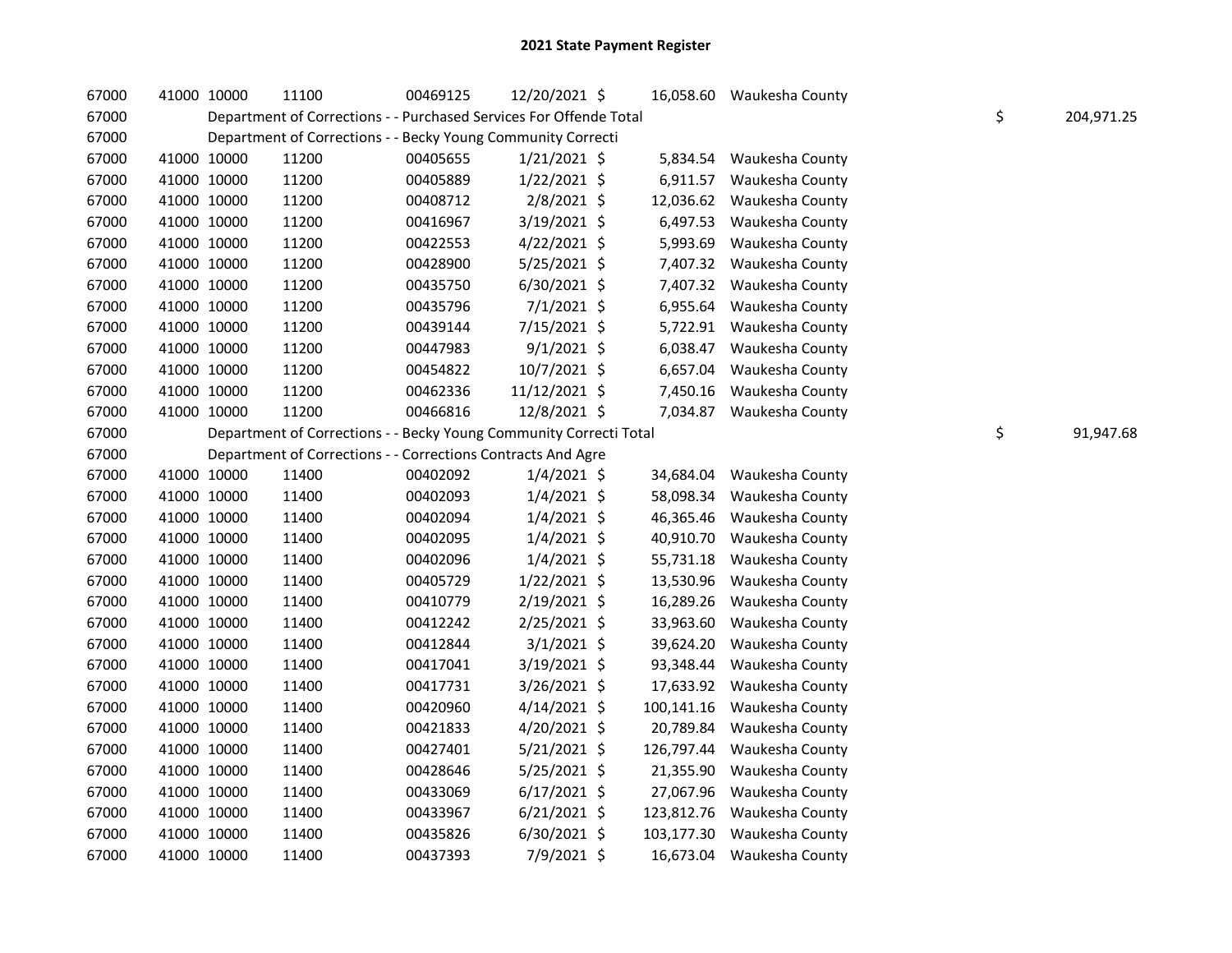| 67000 | 41000 10000 | 11400                                                                | 00437578 | 7/9/2021 \$    |              | 77,035.62 Waukesha County                                                                                     |                     |
|-------|-------------|----------------------------------------------------------------------|----------|----------------|--------------|---------------------------------------------------------------------------------------------------------------|---------------------|
| 67000 | 41000 10000 | 11400                                                                | 00445196 | 8/17/2021 \$   | 24,392.04    | Waukesha County                                                                                               |                     |
| 67000 | 41000 10000 | 11400                                                                | 00445748 | 8/19/2021 \$   | 63,913.32    | Waukesha County                                                                                               |                     |
| 67000 | 41000 10000 | 11400                                                                | 00450432 | $9/14/2021$ \$ | 21,486.50    | Waukesha County                                                                                               |                     |
| 67000 | 41000 10000 | 11400                                                                | 00456971 | 10/19/2021 \$  | 19,915.02    | Waukesha County                                                                                               |                     |
| 67000 | 41000 10000 | 11400                                                                | 00459094 | 10/27/2021 \$  | 22,230.72    | Waukesha County                                                                                               |                     |
| 67000 | 41000 10000 | 11400                                                                | 00461669 | 11/12/2021 \$  | 16,553.26    | Waukesha County                                                                                               |                     |
| 67000 | 41000 10000 | 11400                                                                | 00462315 | 11/15/2021 \$  |              | 771.90 Waukesha County                                                                                        |                     |
| 67000 | 41000 10000 | 11400                                                                | 00468300 | 12/17/2021 \$  |              | 21,146.82 Waukesha County                                                                                     |                     |
| 67000 |             | Department of Corrections - - Corrections Contracts And Agre Total   |          |                |              |                                                                                                               | \$<br>1,257,440.70  |
| 67000 |             |                                                                      |          |                |              | Department of Corrections - - Reimbursing Counties For Probation, Extended Supervision And Parole Holds       |                     |
| 67000 | 41000 10000 | 11600                                                                | 00459669 | 10/29/2021 \$  |              | 95,560.00 Waukesha County                                                                                     |                     |
| 67000 |             |                                                                      |          |                |              | Department of Corrections - - Reimbursing Counties For Probation, Extended Supervision And Parole Holds Total | \$<br>95,560.00     |
| 67000 |             | Department of Corrections - - Probation, Parole And Extended         |          |                |              |                                                                                                               |                     |
| 67000 | 41000 10000 | 18700                                                                | 00420072 | $4/30/2021$ \$ |              | 635.25 Waukesha County                                                                                        |                     |
| 67000 | 41000 10000 | 18700                                                                | 00451202 | 9/20/2021 \$   |              | 79.95 Waukesha County                                                                                         |                     |
| 67000 |             | Department of Corrections - - Probation, Parole And Extended Total   |          |                |              |                                                                                                               | \$<br>715.20        |
| 67000 |             | Bd on Aging & Long Term Care - - Contracts With State Agencies       |          |                |              |                                                                                                               |                     |
| 67000 | 43200 10000 | 13100                                                                | 00004131 | $3/31/2021$ \$ |              | 75.00 Waukesha County                                                                                         |                     |
| 67000 |             | Bd on Aging & Long Term Care - - Contracts With State Agencies Total |          |                |              |                                                                                                               | \$<br>75.00         |
| 67000 |             | Department of Health Services - - State/Federal Aids                 |          |                |              |                                                                                                               |                     |
| 67000 | 43500 10000 | 00000                                                                | 92106    | $1/4/2021$ \$  | 537,443.00   | Waukesha County                                                                                               |                     |
| 67000 | 43500 10000 | 00000                                                                | 92107    | $2/1/2021$ \$  | 630,813.00   | Waukesha County                                                                                               |                     |
| 67000 | 43500 10000 | 00000                                                                | 92108    | $3/1/2021$ \$  | 4,182,671.00 | Waukesha County                                                                                               |                     |
| 67000 | 43500 10000 | 00000                                                                | 92109    | $4/1/2021$ \$  | 1,764,611.00 | Waukesha County                                                                                               |                     |
| 67000 | 43500 10000 | 00000                                                                | 92110    | $5/3/2021$ \$  | 588,080.00   | Waukesha County                                                                                               |                     |
| 67000 | 43500 10000 | 00000                                                                | 92111    | $6/1/2021$ \$  | 890,000.00   | Waukesha County                                                                                               |                     |
| 67000 | 43500 10000 | 00000                                                                | 92112    | $6/16/2021$ \$ | 76,525.00    | Waukesha County                                                                                               |                     |
| 67000 | 43500 10000 | 00000                                                                | 92200    | $7/1/2021$ \$  | 1,272,391.00 | Waukesha County                                                                                               |                     |
| 67000 | 43500 10000 | 00000                                                                | 92201    | $8/2/2021$ \$  | 5,623,747.00 | Waukesha County                                                                                               |                     |
| 67000 | 43500 10000 | 00000                                                                | 92202    | $9/1/2021$ \$  | 2,254,457.00 | Waukesha County                                                                                               |                     |
| 67000 | 43500 10000 | 00000                                                                | 92204    | $10/1/2021$ \$ | 488,689.00   | Waukesha County                                                                                               |                     |
| 67000 | 43500 10000 | 00000                                                                | 92206    | $11/1/2021$ \$ | 1,023,101.00 | Waukesha County                                                                                               |                     |
| 67000 | 43500 10000 | 00000                                                                | 92207    | 12/1/2021 \$   | 4,428,005.00 | Waukesha County                                                                                               |                     |
| 67000 |             | Department of Health Services - - State/Federal Aids Total           |          |                |              |                                                                                                               | \$<br>23,760,533.00 |
| 67000 |             | Department of Health Services - - Public Health Dispensaries And     |          |                |              |                                                                                                               |                     |
| 67000 | 43500 10000 | 10700                                                                | 00401694 | $1/22/2021$ \$ | 18.39        | Waukesha County                                                                                               |                     |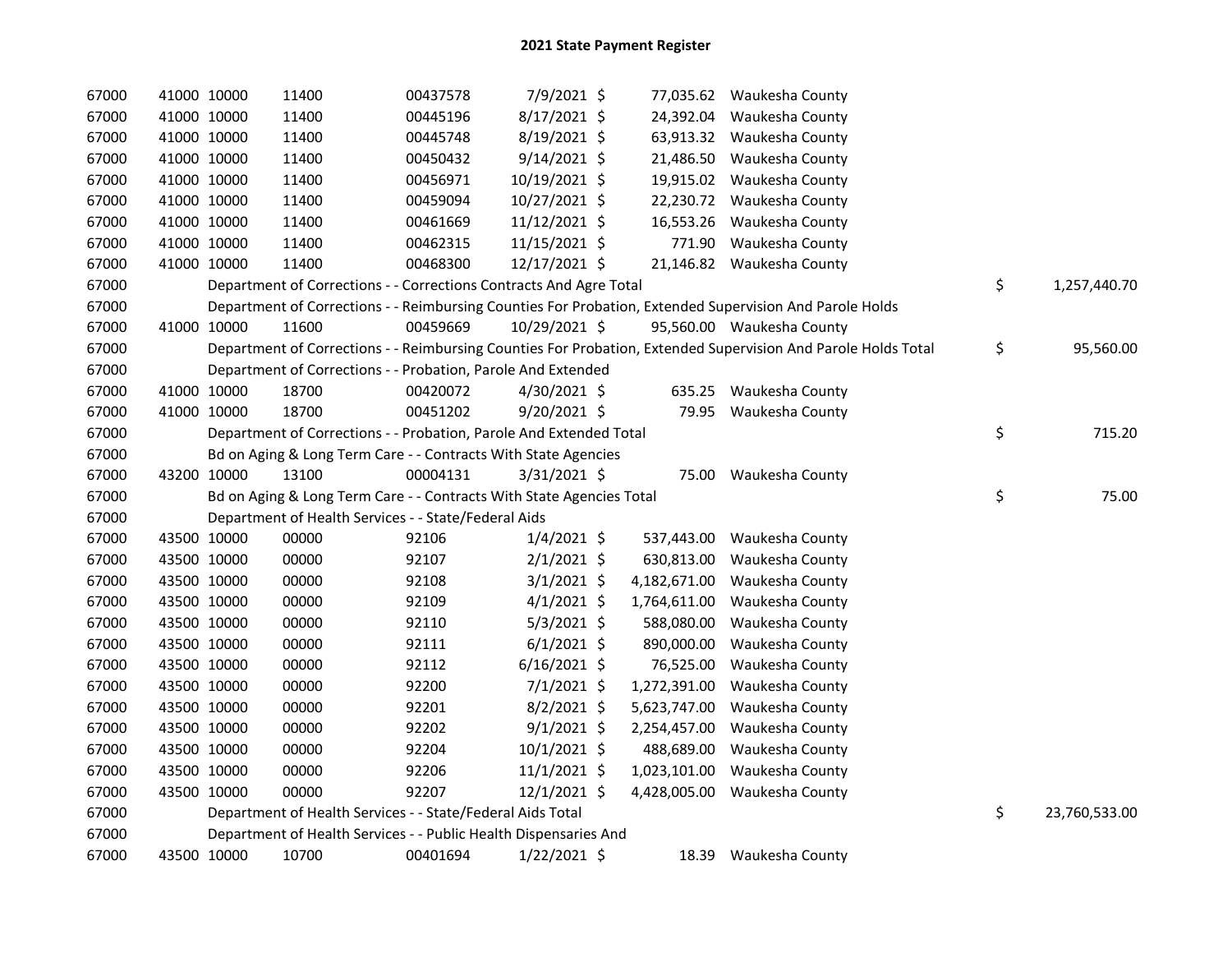| 67000 | 43500 10000 | 10700                                                                  | 00401695 | 1/22/2021 \$   | 9.48     | Waukesha County          |    |           |
|-------|-------------|------------------------------------------------------------------------|----------|----------------|----------|--------------------------|----|-----------|
| 67000 | 43500 10000 | 10700                                                                  | 00401697 | $1/22/2021$ \$ | 358.03   | Waukesha County          |    |           |
| 67000 | 43500 10000 | 10700                                                                  | 00401698 | $1/22/2021$ \$ | 395.44   | Waukesha County          |    |           |
| 67000 | 43500 10000 | 10700                                                                  | 00413543 | $3/25/2021$ \$ | 1,645.52 | Waukesha County          |    |           |
| 67000 | 43500 10000 | 10700                                                                  | 00417433 | $4/16/2021$ \$ | 18.39    | Waukesha County          |    |           |
| 67000 | 43500 10000 | 10700                                                                  | 00417481 | $4/16/2021$ \$ | 1,729.60 | Waukesha County          |    |           |
| 67000 | 43500 10000 | 10700                                                                  | 00418536 | 3/29/2021 \$   | 1,513.40 | Waukesha County          |    |           |
| 67000 | 43500 10000 | 10700                                                                  | 00425996 | $5/21/2021$ \$ | 18.39    | Waukesha County          |    |           |
| 67000 | 43500 10000 | 10700                                                                  | 00426012 | $5/21/2021$ \$ | 1,908.37 | Waukesha County          |    |           |
| 67000 | 43500 10000 | 10700                                                                  | 00435009 | $6/23/2021$ \$ | 1,983.40 | Waukesha County          |    |           |
| 67000 | 43500 10000 | 10700                                                                  | 00435981 | 7/16/2021 \$   | 836.60   | Waukesha County          |    |           |
| 67000 | 43500 10000 | 10700                                                                  | 00436109 | 7/16/2021 \$   | 1,974.00 | Waukesha County          |    |           |
| 67000 | 43500 10000 | 10700                                                                  | 00436111 | 7/16/2021 \$   | 55.17    | Waukesha County          |    |           |
| 67000 | 43500 10000 | 10700                                                                  | 00442161 | $8/5/2021$ \$  | 2,641.40 | Waukesha County          |    |           |
| 67000 | 43500 10000 | 10700                                                                  | 00449668 | $9/14/2021$ \$ | 61.30    | Waukesha County          |    |           |
| 67000 | 43500 10000 | 10700                                                                  | 00455051 | 10/15/2021 \$  | 2,002.20 | Waukesha County          |    |           |
| 67000 | 43500 10000 | 10700                                                                  | 00455079 | 10/15/2021 \$  | 6.13     | Waukesha County          |    |           |
| 67000 | 43500 10000 | 10700                                                                  | 00455421 | 10/15/2021 \$  | 36.78    | Waukesha County          |    |           |
| 67000 | 43500 10000 | 10700                                                                  | 00455621 | 10/15/2021 \$  | 2,115.00 | Waukesha County          |    |           |
| 67000 | 43500 10000 | 10700                                                                  | 00458736 | 11/5/2021 \$   | 1,927.00 | Waukesha County          |    |           |
| 67000 | 43500 10000 | 10700                                                                  | 00464844 | 12/8/2021 \$   |          | 1,457.00 Waukesha County |    |           |
| 67000 |             | Department of Health Services - - Public Health Dispensaries And Total |          |                |          |                          | \$ | 22,710.99 |
| 67000 |             | Department of Health Services - - Services, Reimbursement & Paym       |          |                |          |                          |    |           |
| 67000 | 43500 10000 | 10900                                                                  | 00399360 | $1/15/2021$ \$ |          | 270.00 Waukesha County   |    |           |
| 67000 |             | Department of Health Services - - Services, Reimbursement & Paym Total |          |                |          |                          | \$ | 270.00    |
| 67000 |             | Department of Health Services - - Federal Wic Operations               |          |                |          |                          |    |           |
| 67000 | 43500 10000 | 14800                                                                  | 00468240 | 12/16/2021 \$  |          | 722.75 Waukesha County   |    |           |
| 67000 | 43500 10000 | 14800                                                                  | 00468243 | 12/16/2021 \$  | 788.24   | Waukesha County          |    |           |
| 67000 | 43500 10000 | 14800                                                                  | 00468248 | 12/16/2021 \$  | 975.86   | Waukesha County          |    |           |
| 67000 | 43500 10000 | 14800                                                                  | 00468250 | 12/16/2021 \$  |          | 726.88 Waukesha County   |    |           |
| 67000 |             | Department of Health Services - - Federal Wic Operations Total         |          |                |          |                          | \$ | 3,213.73  |
| 67000 |             | Department of Health Services - - Federal Projects Operations          |          |                |          |                          |    |           |
| 67000 | 43500 10000 | 14900                                                                  | 00428030 | $5/20/2021$ \$ |          | 800.00 Waukesha County   |    |           |
| 67000 |             | Department of Health Services - - Federal Projects Operations Total    |          |                |          |                          | \$ | 800.00    |
| 67000 |             | Department of Health Services - - Emergency Dispatcher Cardiopul       |          |                |          |                          |    |           |
| 67000 | 43500 10000 | 18500                                                                  | 00435705 | 7/14/2021 \$   |          | 6,435.00 Waukesha County |    |           |
| 67000 |             | Department of Health Services - - Emergency Dispatcher Cardiopul Total |          |                |          |                          | \$ | 6,435.00  |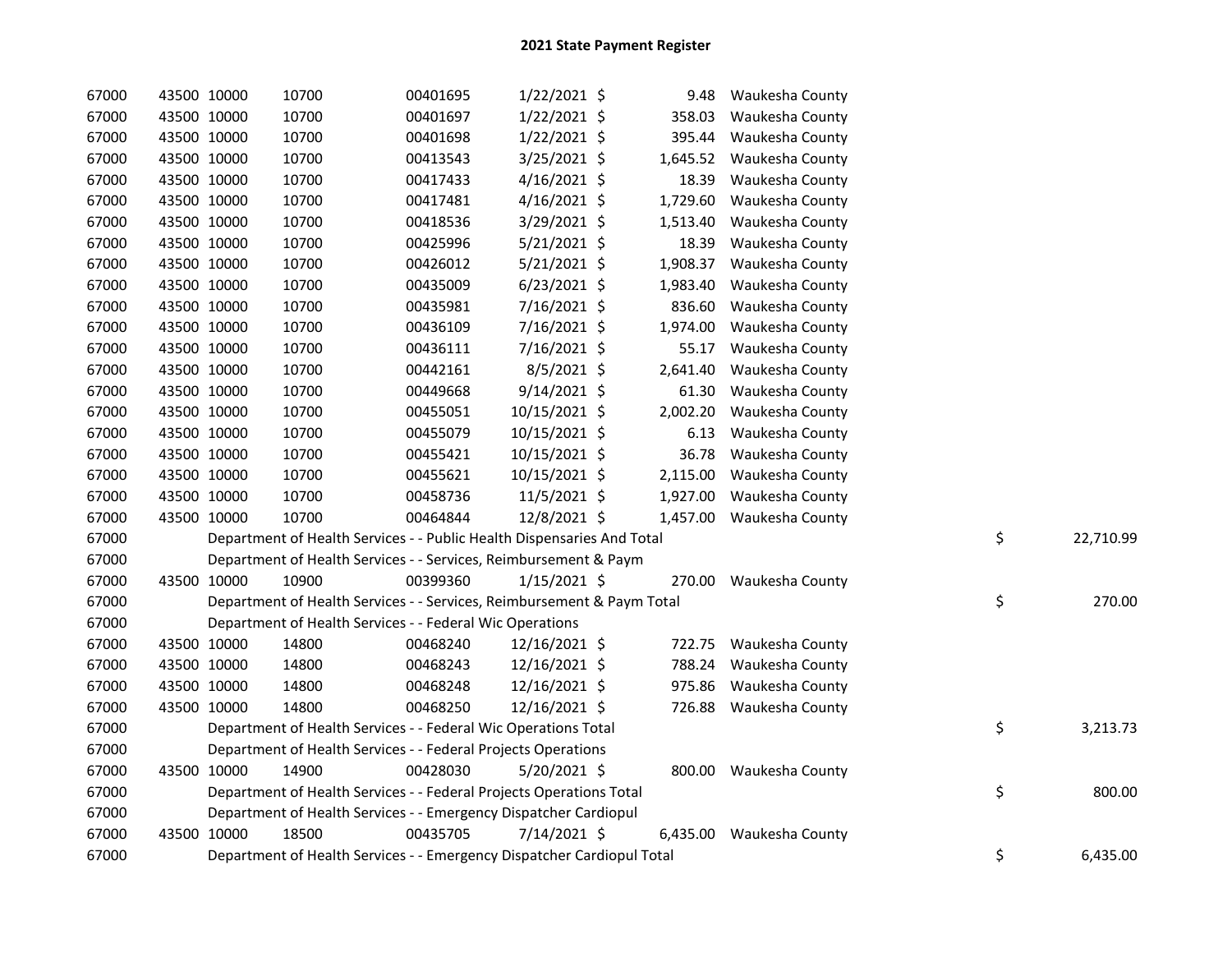| 67000 |             |             |       | Department of Health Services - - General Program Operations |               |      |                 |
|-------|-------------|-------------|-------|--------------------------------------------------------------|---------------|------|-----------------|
| 67000 | 43500 10000 |             | 40100 | 00401539                                                     | $1/5/2021$ \$ | 1.50 | Waukesha County |
| 67000 |             | 43500 10000 | 40100 | 00402595                                                     | 1/12/2021 \$  | 1.50 | Waukesha County |
| 67000 |             | 43500 10000 | 40100 | 00408029                                                     | 2/3/2021 \$   | 1.50 | Waukesha County |
| 67000 |             | 43500 10000 | 40100 | 00411720                                                     | 2/23/2021 \$  | 1.50 | Waukesha County |
| 67000 |             | 43500 10000 | 40100 | 00411738                                                     | 2/23/2021 \$  | 1.50 | Waukesha County |
| 67000 |             | 43500 10000 | 40100 | 00411739                                                     | 2/23/2021 \$  | 1.50 | Waukesha County |
| 67000 | 43500 10000 |             | 40100 | 00411741                                                     | 2/23/2021 \$  | 1.50 | Waukesha County |
| 67000 | 43500 10000 |             | 40100 | 00414163                                                     | 3/9/2021 \$   | 1.50 | Waukesha County |
| 67000 | 43500 10000 |             | 40100 | 00415854                                                     | 3/16/2021 \$  | 1.50 | Waukesha County |
| 67000 | 43500 10000 |             | 40100 | 00415855                                                     | 3/16/2021 \$  | 1.50 | Waukesha County |
| 67000 | 43500 10000 |             | 40100 | 00415858                                                     | 3/16/2021 \$  | 1.50 | Waukesha County |
| 67000 | 43500 10000 |             | 40100 | 00417224                                                     | 3/24/2021 \$  | 1.50 | Waukesha County |
| 67000 | 43500 10000 |             | 40100 | 00417227                                                     | 3/24/2021 \$  | 1.50 | Waukesha County |
| 67000 | 43500 10000 |             | 40100 | 00418584                                                     | 3/30/2021 \$  | 1.50 | Waukesha County |
| 67000 | 43500 10000 |             | 40100 | 00418594                                                     | 3/30/2021 \$  | 1.50 | Waukesha County |
| 67000 | 43500 10000 |             | 40100 | 00418595                                                     | 3/30/2021 \$  | 1.50 | Waukesha County |
| 67000 | 43500 10000 |             | 40100 | 00419567                                                     | 4/6/2021 \$   | 1.50 | Waukesha County |
| 67000 | 43500 10000 |             | 40100 | 00422432                                                     | 4/20/2021 \$  | 1.50 | Waukesha County |
| 67000 | 43500 10000 |             | 40100 | 00422435                                                     | 4/20/2021 \$  | 1.50 | Waukesha County |
| 67000 | 43500 10000 |             | 40100 | 00427596                                                     | 5/18/2021 \$  | 1.50 | Waukesha County |
| 67000 | 43500 10000 |             | 40100 | 00428913                                                     | 5/25/2021 \$  | 1.50 | Waukesha County |
| 67000 | 43500 10000 |             | 40100 | 00437366                                                     | 7/7/2021 \$   | 1.50 | Waukesha County |
| 67000 | 43500 10000 |             | 40100 | 00438744                                                     | 7/13/2021 \$  | 1.50 | Waukesha County |
| 67000 | 43500 10000 |             | 40100 | 00445176                                                     | 8/18/2021 \$  | 1.50 | Waukesha County |
| 67000 | 43500 10000 |             | 40100 | 00445180                                                     | 8/18/2021 \$  | 1.50 | Waukesha County |
| 67000 | 43500 10000 |             | 40100 | 00448496                                                     | $9/8/2021$ \$ | 1.50 | Waukesha County |
| 67000 | 43500 10000 |             | 40100 | 00452806                                                     | 9/28/2021 \$  | 1.50 | Waukesha County |
| 67000 | 43500 10000 |             | 40100 | 00452808                                                     | 9/28/2021 \$  | 1.50 | Waukesha County |
| 67000 | 43500 10000 |             | 40100 | 00453666                                                     | 10/5/2021 \$  | 1.50 | Waukesha County |
| 67000 | 43500 10000 |             | 40100 | 00455398                                                     | 10/13/2021 \$ | 1.50 | Waukesha County |
| 67000 | 43500 10000 |             | 40100 | 00455404                                                     | 10/13/2021 \$ | 1.50 | Waukesha County |
| 67000 |             | 43500 10000 | 40100 | 00455411                                                     | 10/13/2021 \$ | 1.50 | Waukesha County |
| 67000 |             | 43500 10000 | 40100 | 00457147                                                     | 10/19/2021 \$ | 1.50 | Waukesha County |
| 67000 |             | 43500 10000 | 40100 | 00460900                                                     | 11/9/2021 \$  | 1.50 | Waukesha County |
| 67000 |             | 43500 10000 | 40100 | 00465159                                                     | 11/30/2021 \$ | 1.50 | Waukesha County |
| 67000 | 43500 10000 |             | 40100 | 00465166                                                     | 11/30/2021 \$ | 1.50 | Waukesha County |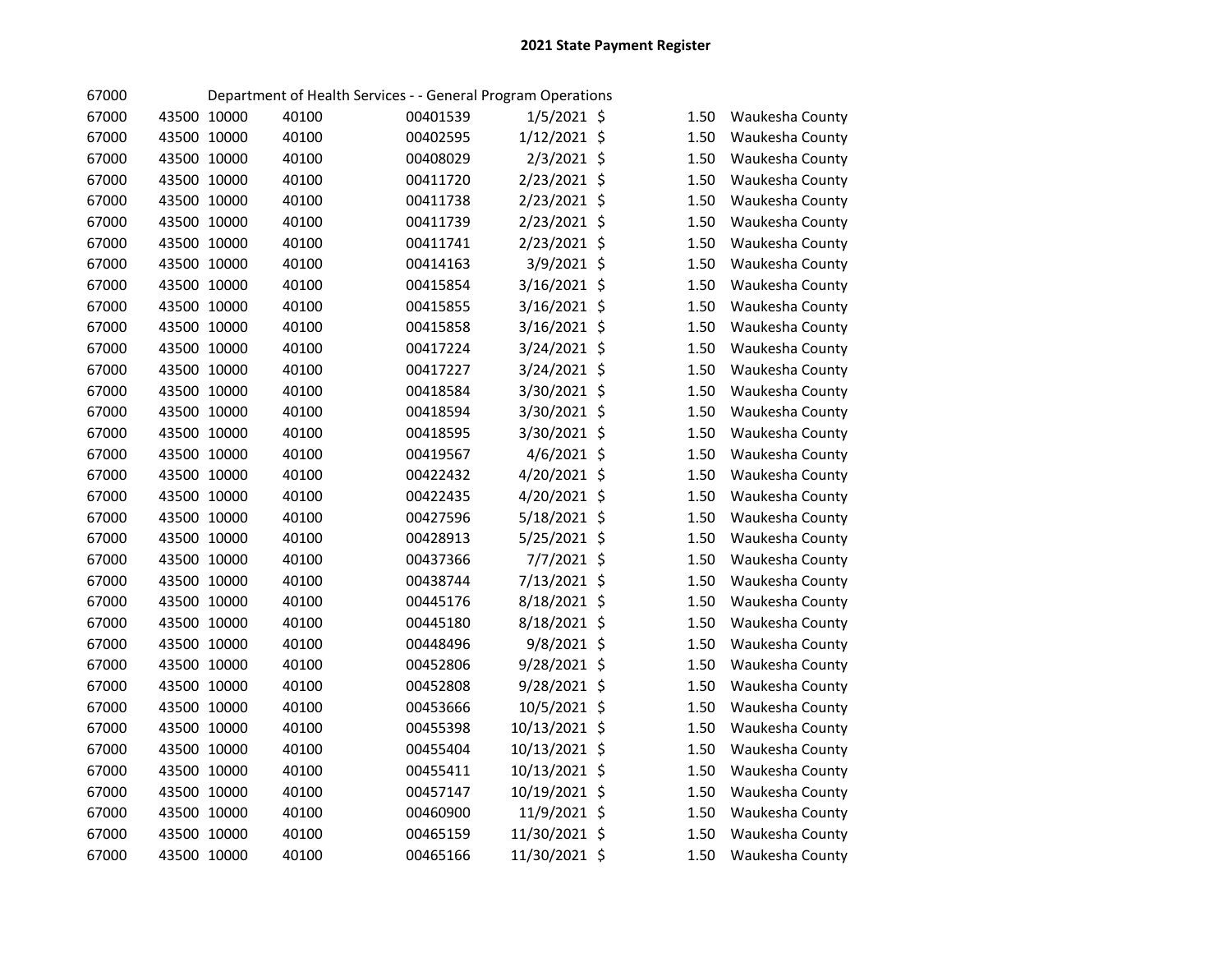| 67000 | 43500 10000 | 40100                                                              | 00466537 | 12/7/2021 \$   | 1.50 | Waukesha County |             |
|-------|-------------|--------------------------------------------------------------------|----------|----------------|------|-----------------|-------------|
| 67000 |             | Department of Health Services - - General Program Operations Total |          |                |      |                 | \$<br>55.50 |
| 67000 |             | Department of Health Services - - Medical Assistance State Admin   |          |                |      |                 |             |
| 67000 | 43500 10000 | 44000                                                              | 00401539 | $1/5/2021$ \$  | 1.50 | Waukesha County |             |
| 67000 | 43500 10000 | 44000                                                              | 00402595 | $1/12/2021$ \$ | 1.50 | Waukesha County |             |
| 67000 | 43500 10000 | 44000                                                              | 00408029 | $2/3/2021$ \$  | 1.50 | Waukesha County |             |
| 67000 | 43500 10000 | 44000                                                              | 00411720 | $2/23/2021$ \$ | 1.50 | Waukesha County |             |
| 67000 | 43500 10000 | 44000                                                              | 00411738 | 2/23/2021 \$   | 1.50 | Waukesha County |             |
| 67000 | 43500 10000 | 44000                                                              | 00411739 | 2/23/2021 \$   | 1.50 | Waukesha County |             |
| 67000 | 43500 10000 | 44000                                                              | 00411741 | 2/23/2021 \$   | 1.50 | Waukesha County |             |
| 67000 | 43500 10000 | 44000                                                              | 00414163 | 3/9/2021 \$    | 1.50 | Waukesha County |             |
| 67000 | 43500 10000 | 44000                                                              | 00415854 | 3/16/2021 \$   | 1.50 | Waukesha County |             |
| 67000 | 43500 10000 | 44000                                                              | 00415855 | 3/16/2021 \$   | 1.50 | Waukesha County |             |
| 67000 | 43500 10000 | 44000                                                              | 00415858 | 3/16/2021 \$   | 1.50 | Waukesha County |             |
| 67000 | 43500 10000 | 44000                                                              | 00417224 | 3/24/2021 \$   | 1.50 | Waukesha County |             |
| 67000 | 43500 10000 | 44000                                                              | 00417227 | 3/24/2021 \$   | 1.50 | Waukesha County |             |
| 67000 | 43500 10000 | 44000                                                              | 00418584 | 3/30/2021 \$   | 1.50 | Waukesha County |             |
| 67000 | 43500 10000 | 44000                                                              | 00418594 | 3/30/2021 \$   | 1.50 | Waukesha County |             |
| 67000 | 43500 10000 | 44000                                                              | 00418595 | 3/30/2021 \$   | 1.50 | Waukesha County |             |
| 67000 | 43500 10000 | 44000                                                              | 00419567 | 4/6/2021 \$    | 1.50 | Waukesha County |             |
| 67000 | 43500 10000 | 44000                                                              | 00422432 | 4/20/2021 \$   | 1.50 | Waukesha County |             |
| 67000 | 43500 10000 | 44000                                                              | 00422435 | 4/20/2021 \$   | 1.50 | Waukesha County |             |
| 67000 | 43500 10000 | 44000                                                              | 00427596 | 5/18/2021 \$   | 1.50 | Waukesha County |             |
| 67000 | 43500 10000 | 44000                                                              | 00428913 | 5/25/2021 \$   | 1.50 | Waukesha County |             |
| 67000 | 43500 10000 | 44000                                                              | 00437366 | 7/7/2021 \$    | 1.50 | Waukesha County |             |
| 67000 | 43500 10000 | 44000                                                              | 00438744 | 7/13/2021 \$   | 1.50 | Waukesha County |             |
| 67000 | 43500 10000 | 44000                                                              | 00445176 | 8/18/2021 \$   | 1.50 | Waukesha County |             |
| 67000 | 43500 10000 | 44000                                                              | 00445180 | 8/18/2021 \$   | 1.50 | Waukesha County |             |
| 67000 | 43500 10000 | 44000                                                              | 00448496 | 9/8/2021 \$    | 1.50 | Waukesha County |             |
| 67000 | 43500 10000 | 44000                                                              | 00452806 | 9/28/2021 \$   | 1.50 | Waukesha County |             |
| 67000 | 43500 10000 | 44000                                                              | 00452808 | $9/28/2021$ \$ | 1.50 | Waukesha County |             |
| 67000 | 43500 10000 | 44000                                                              | 00453666 | 10/5/2021 \$   | 1.50 | Waukesha County |             |
| 67000 | 43500 10000 | 44000                                                              | 00455398 | 10/13/2021 \$  | 1.50 | Waukesha County |             |
| 67000 | 43500 10000 | 44000                                                              | 00455404 | 10/13/2021 \$  | 1.50 | Waukesha County |             |
| 67000 | 43500 10000 | 44000                                                              | 00455411 | 10/13/2021 \$  | 1.50 | Waukesha County |             |
| 67000 | 43500 10000 | 44000                                                              | 00457147 | 10/19/2021 \$  | 1.50 | Waukesha County |             |
| 67000 | 43500 10000 | 44000                                                              | 00460900 | 11/9/2021 \$   | 1.50 | Waukesha County |             |
|       |             |                                                                    |          |                |      |                 |             |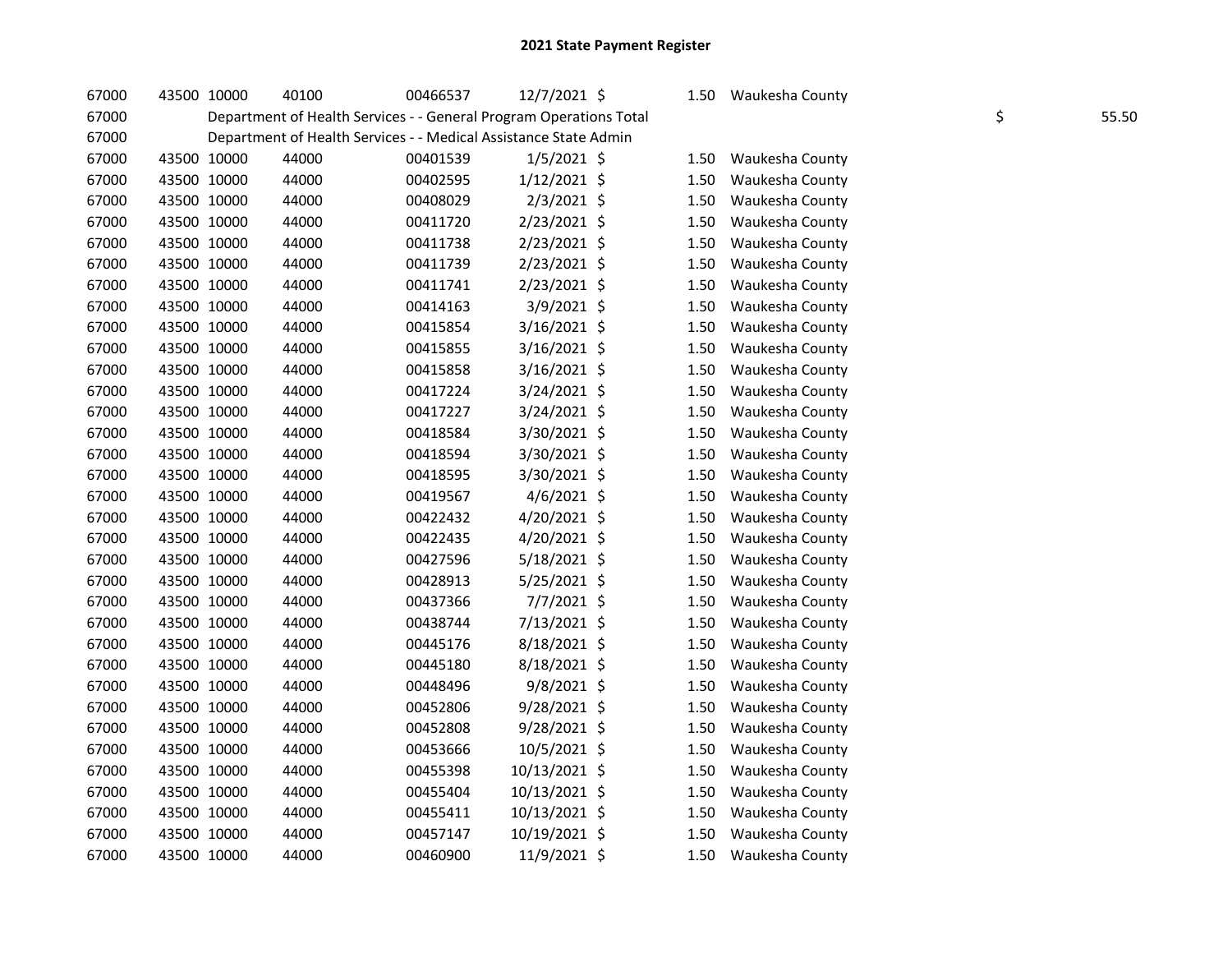| 67000 | 43500 10000 |             | 44000                                                                  | 00465159 | 11/30/2021 \$  |            | 1.50 Waukesha County       |    |          |
|-------|-------------|-------------|------------------------------------------------------------------------|----------|----------------|------------|----------------------------|----|----------|
| 67000 | 43500 10000 |             | 44000                                                                  | 00465166 | 11/30/2021 \$  |            | 1.50 Waukesha County       |    |          |
| 67000 | 43500 10000 |             | 44000                                                                  | 00466537 | 12/7/2021 \$   |            | 1.50 Waukesha County       |    |          |
| 67000 |             |             | Department of Health Services - - Medical Assistance State Admin Total |          |                |            |                            | \$ | 55.50    |
| 67000 |             |             | Department of Health Services - - Reimbursements To Local Units        |          |                |            |                            |    |          |
| 67000 | 43500 10000 |             | 57400                                                                  | 00444051 | $8/12/2021$ \$ | 8,941.88   | Waukesha County            |    |          |
| 67000 |             |             | Department of Health Services - - Reimbursements To Local Units Total  |          |                |            |                            | \$ | 8,941.88 |
| 67000 |             |             | Department of Health Services - - Administrative And Support-Fis       |          |                |            |                            |    |          |
| 67000 |             | 43500 10000 | 82100                                                                  | 00422127 | $4/19/2021$ \$ |            | 5.00 Waukesha County       |    |          |
| 67000 |             |             | Department of Health Services - - Administrative And Support-Fis Total |          |                |            |                            | \$ | 5.00     |
| 67000 |             |             | Dept of Children and Families - - General Program Operations           |          |                |            |                            |    |          |
| 67000 |             | 43700 10000 | 10100                                                                  | 00090538 | 11/4/2021 \$   |            | 21.59 Waukesha County      |    |          |
| 67000 |             |             | Dept of Children and Families - - General Program Operations Total     |          |                |            |                            | \$ | 21.59    |
| 67000 |             |             | Dept of Children and Families - - State Foster Care And Adoption       |          |                |            |                            |    |          |
| 67000 | 43700 10000 |             | 15500                                                                  | 00090538 | 11/4/2021 \$   |            | 21.66 Waukesha County      |    |          |
| 67000 |             |             | Dept of Children and Families - - State Foster Care And Adoption Total |          |                |            |                            | \$ | 21.66    |
| 67000 |             |             | Dept of Children and Families - - Fees For Administrative Servic       |          |                |            |                            |    |          |
| 67000 | 43700 10000 |             | 23100                                                                  | 00080604 | $2/16/2021$ \$ |            | 160.00 Waukesha County     |    |          |
| 67000 |             | 43700 10000 | 23100                                                                  | 00083462 | $4/20/2021$ \$ |            | 300.00 Waukesha County     |    |          |
| 67000 | 43700 10000 |             | 23100                                                                  | 00087345 | 7/23/2021 \$   | 135.00     | Waukesha County            |    |          |
| 67000 | 43700 10000 |             | 23100                                                                  | 00090960 | $11/2/2021$ \$ |            | 210.00 Waukesha County     |    |          |
| 67000 |             |             | Dept of Children and Families - - Fees For Administrative Servic Total |          |                |            |                            | \$ | 805.00   |
| 67000 |             |             | Dept of Children and Families - - General Aids                         |          |                |            |                            |    |          |
| 67000 | 43700 10000 |             | 99000                                                                  | 00079040 | $1/5/2021$ \$  |            | 5,110.20 Waukesha County   |    |          |
| 67000 | 43700 10000 |             | 99000                                                                  | 00079477 | $1/20/2021$ \$ | 935,688.45 | Waukesha County            |    |          |
| 67000 | 43700 10000 |             | 99000                                                                  | 00079810 | 1/28/2021 \$   | 26,328.73  | Waukesha County            |    |          |
| 67000 | 43700 10000 |             | 99000                                                                  | 00079811 | 1/29/2021 \$   | 719,821.38 | Waukesha County            |    |          |
| 67000 | 43700 10000 |             | 99000                                                                  | 00079975 | $2/1/2021$ \$  | 658.58     | Waukesha County            |    |          |
| 67000 | 43700 10000 |             | 99000                                                                  | 00080196 | $2/5/2021$ \$  | 585,898.48 | Waukesha County            |    |          |
| 67000 |             | 43700 10000 | 99000                                                                  | 00080197 | $2/5/2021$ \$  | 322,069.16 | Waukesha County            |    |          |
| 67000 | 43700 10000 |             | 99000                                                                  | 00080310 | $2/5/2021$ \$  | 620.67     | Waukesha County            |    |          |
| 67000 | 43700 10000 |             | 99000                                                                  | 00081350 | $3/5/2021$ \$  | 4,882.53   | Waukesha County            |    |          |
| 67000 | 43700 10000 |             | 99000                                                                  | 00081430 | $3/8/2021$ \$  | 17,550.00  | Waukesha County            |    |          |
| 67000 | 43700 10000 |             | 99000                                                                  | 00082127 | $3/25/2021$ \$ | 357,856.39 | Waukesha County            |    |          |
| 67000 | 43700 10000 |             | 99000                                                                  | 00082553 | $4/1/2021$ \$  |            | 475,519.41 Waukesha County |    |          |
| 67000 | 43700 10000 |             | 99000                                                                  | 00082554 | $4/1/2021$ \$  |            | 70,443.00 Waukesha County  |    |          |
| 67000 | 43700 10000 |             | 99000                                                                  | 00082589 | $4/5/2021$ \$  |            | 21,942.77 Waukesha County  |    |          |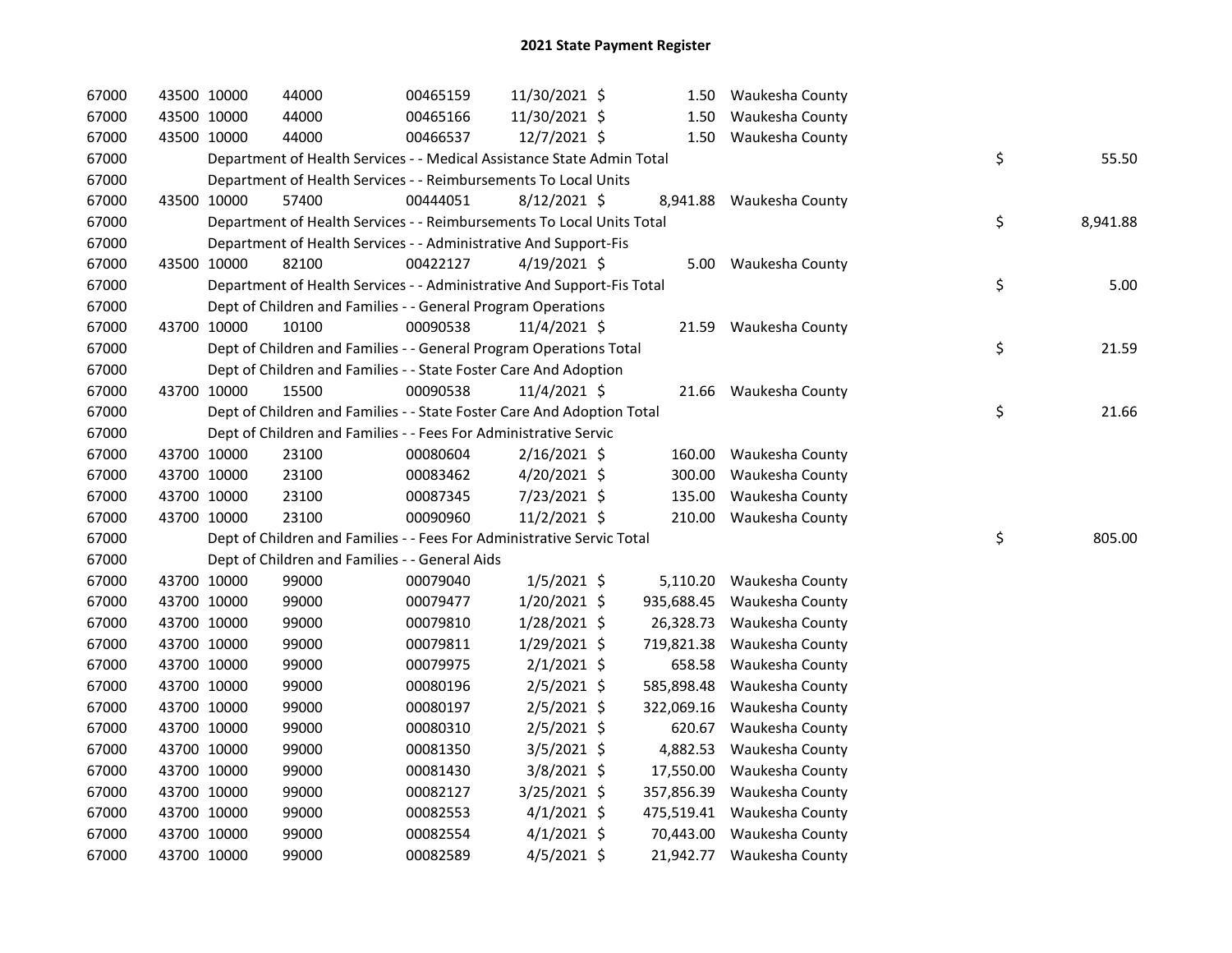| 67000 | 43700 10000 | 99000                                                | 00082695 | $4/5/2021$ \$  | 710,568.00   | Waukesha County |    |               |
|-------|-------------|------------------------------------------------------|----------|----------------|--------------|-----------------|----|---------------|
| 67000 | 43700 10000 | 99000                                                | 00082696 | $4/5/2021$ \$  | 15,787.87    | Waukesha County |    |               |
| 67000 | 43700 10000 | 99000                                                | 00083928 | 4/30/2021 \$   | 793,243.99   | Waukesha County |    |               |
| 67000 | 43700 10000 | 99000                                                | 00084144 | $5/5/2021$ \$  | 13,338.48    | Waukesha County |    |               |
| 67000 | 43700 10000 | 99000                                                | 00084278 | $5/6/2021$ \$  | 2,935.04     | Waukesha County |    |               |
| 67000 | 43700 10000 | 99000                                                | 00084945 | $5/18/2021$ \$ | 19,242.00    | Waukesha County |    |               |
| 67000 | 43700 10000 | 99000                                                | 00085450 | $6/1/2021$ \$  | 64,522.86    | Waukesha County |    |               |
| 67000 | 43700 10000 | 99000                                                | 00085657 | $6/7/2021$ \$  | 1,676,375.55 | Waukesha County |    |               |
| 67000 | 43700 10000 | 99000                                                | 00085658 | $6/7/2021$ \$  | 438,675.45   | Waukesha County |    |               |
| 67000 | 43700 10000 | 99000                                                | 00086588 | $6/30/2021$ \$ | 11,827.00    | Waukesha County |    |               |
| 67000 | 43700 10000 | 99000                                                | 00086716 | $7/7/2021$ \$  | 8,628.35     | Waukesha County |    |               |
| 67000 | 43700 10000 | 99000                                                | 00086924 | 7/9/2021 \$    | 53,956.80    | Waukesha County |    |               |
| 67000 | 43700 10000 | 99000                                                | 00087592 | 7/30/2021 \$   | 698,116.46   | Waukesha County |    |               |
| 67000 | 43700 10000 | 99000                                                | 00087728 | 7/30/2021 \$   | 123,173.00   | Waukesha County |    |               |
| 67000 | 43700 10000 | 99000                                                | 00087960 | 8/4/2021 \$    | 365,899.19   | Waukesha County |    |               |
| 67000 | 43700 10000 | 99000                                                | 00088878 | $9/2/2021$ \$  | 189,143.78   | Waukesha County |    |               |
| 67000 | 43700 10000 | 99000                                                | 00088965 | $9/7/2021$ \$  | 2,364,424.06 | Waukesha County |    |               |
| 67000 | 43700 10000 | 99000                                                | 00089145 | $9/10/2021$ \$ | 129,780.36   | Waukesha County |    |               |
| 67000 | 43700 10000 | 99000                                                | 00089861 | $10/1/2021$ \$ | 54,556.32    | Waukesha County |    |               |
| 67000 | 43700 10000 | 99000                                                | 00089937 | $10/1/2021$ \$ | 796,444.18   | Waukesha County |    |               |
| 67000 | 43700 10000 | 99000                                                | 00089938 | 10/5/2021 \$   | 7,060.62     | Waukesha County |    |               |
| 67000 | 43700 10000 | 99000                                                | 00090785 | 10/29/2021 \$  | 629,992.26   | Waukesha County |    |               |
| 67000 | 43700 10000 | 99000                                                | 00090893 | 11/3/2021 \$   | 24,491.62    | Waukesha County |    |               |
| 67000 | 43700 10000 | 99000                                                | 00091054 | 11/3/2021 \$   | 855,194.69   | Waukesha County |    |               |
| 67000 | 43700 10000 | 99000                                                | 00091055 | 11/5/2021 \$   | 5,681.68     | Waukesha County |    |               |
| 67000 | 43700 10000 | 99000                                                | 00092247 | 12/6/2021 \$   | 6,493.19     | Waukesha County |    |               |
| 67000 |             | Dept of Children and Families - - General Aids Total |          |                |              |                 | \$ | 13,603,942.55 |
| 67000 |             | Dept of Workforce Development - - Auxiliary Services |          |                |              |                 |    |               |
| 67000 | 44500 10000 | 13000                                                | 00310382 | $1/4/2021$ \$  | 300.00       | Waukesha County |    |               |
| 67000 | 44500 10000 | 13000                                                | 00313471 | $2/2/2021$ \$  | 300.00       | Waukesha County |    |               |
| 67000 | 44500 10000 | 13000                                                | 00317102 | $3/2/2021$ \$  | 270.00       | Waukesha County |    |               |
| 67000 | 44500 10000 | 13000                                                | 00320910 | $4/2/2021$ \$  | 365.00       | Waukesha County |    |               |
| 67000 | 44500 10000 | 13000                                                | 00324455 | $5/4/2021$ \$  | 420.00       | Waukesha County |    |               |
| 67000 | 44500 10000 | 13000                                                | 00327648 | $6/2/2021$ \$  | 305.00       | Waukesha County |    |               |
| 67000 | 44500 10000 | 13000                                                | 00331432 | $7/2/2021$ \$  | 230.00       | Waukesha County |    |               |
| 67000 | 44500 10000 | 13000                                                | 00335330 | $8/3/2021$ \$  | 170.00       | Waukesha County |    |               |
| 67000 | 44500 10000 | 13000                                                | 00339124 | $9/2/2021$ \$  | 220.00       | Waukesha County |    |               |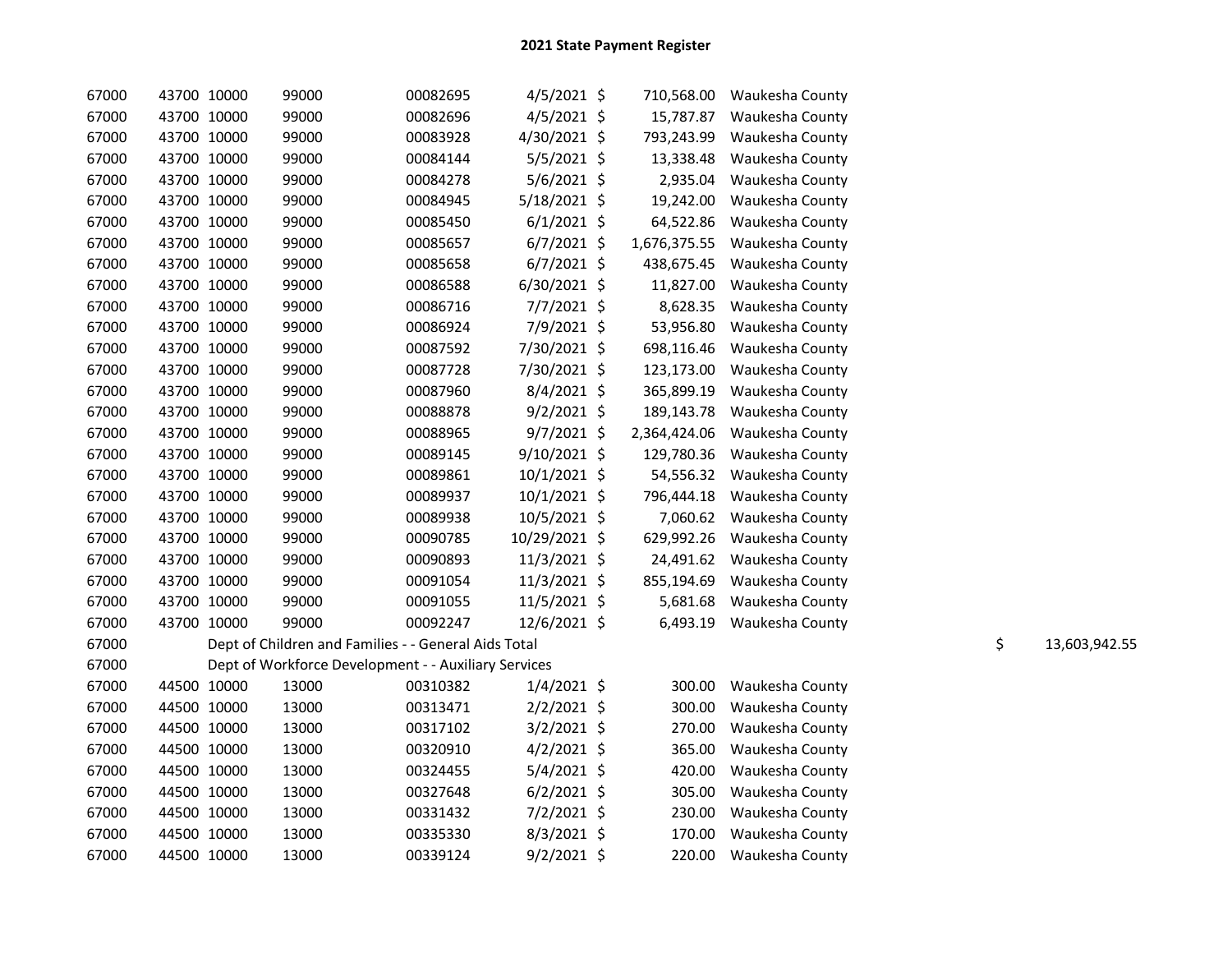| 67000 | 44500 10000 | 13000 | 00343111                                                      | 10/4/2021 \$   | 295.00    | Waukesha County           |    |          |
|-------|-------------|-------|---------------------------------------------------------------|----------------|-----------|---------------------------|----|----------|
| 67000 | 44500 10000 | 13000 | 00347151                                                      | 11/2/2021 \$   | 305.00    | Waukesha County           |    |          |
| 67000 | 44500 10000 | 13000 | 00350797                                                      | 12/2/2021 \$   | 265.00    | Waukesha County           |    |          |
| 67000 |             |       | Dept of Workforce Development - - Auxiliary Services Total    |                |           |                           | \$ | 3,445.00 |
| 67000 |             |       | Dept of Workforce Development - - Workforce Invest And Assist |                |           |                           |    |          |
| 67000 | 44500 10000 | 14100 | 00310906                                                      | $1/8/2021$ \$  | 1,127.08  | Waukesha County           |    |          |
| 67000 | 44500 10000 | 14100 | 00310909                                                      | $1/8/2021$ \$  | 3,667.16  | Waukesha County           |    |          |
| 67000 | 44500 10000 | 14100 | 00313394                                                      | $2/2/2021$ \$  | 6,318.09  | Waukesha County           |    |          |
| 67000 | 44500 10000 | 14100 | 00313640                                                      | $2/3/2021$ \$  | 65,931.08 | Waukesha County           |    |          |
| 67000 | 44500 10000 | 14100 | 00313641                                                      | $2/3/2021$ \$  | 10,191.25 | Waukesha County           |    |          |
| 67000 | 44500 10000 | 14100 | 00313642                                                      | $2/3/2021$ \$  | 1,682.42  | Waukesha County           |    |          |
| 67000 | 44500 10000 | 14100 | 00315339                                                      | 2/18/2021 \$   | 25,517.08 | Waukesha County           |    |          |
| 67000 | 44500 10000 | 14100 | 00317318                                                      | $3/2/2021$ \$  | 2,908.26  | Waukesha County           |    |          |
| 67000 | 44500 10000 | 14100 | 00321332                                                      | $4/8/2021$ \$  | 6,641.18  | Waukesha County           |    |          |
| 67000 | 44500 10000 | 14100 | 00321333                                                      | $4/8/2021$ \$  | 6,609.71  | Waukesha County           |    |          |
| 67000 | 44500 10000 | 14100 | 00321334                                                      | 4/8/2021 \$    | 55,116.16 | Waukesha County           |    |          |
| 67000 | 44500 10000 | 14100 | 00321337                                                      | $4/8/2021$ \$  | 35,165.16 | Waukesha County           |    |          |
| 67000 | 44500 10000 | 14100 | 00321340                                                      | $4/8/2021$ \$  | 1,159.49  | Waukesha County           |    |          |
| 67000 | 44500 10000 | 14100 | 00321341                                                      | 4/8/2021 \$    | 26,446.08 | Waukesha County           |    |          |
| 67000 | 44500 10000 | 14100 | 00321342                                                      | 4/8/2021 \$    | 42,097.96 | Waukesha County           |    |          |
| 67000 | 44500 10000 | 14100 | 00325455                                                      | $5/13/2021$ \$ | 3,442.23  | Waukesha County           |    |          |
| 67000 | 44500 10000 | 14100 | 00325456                                                      | 5/13/2021 \$   | 5,607.40  | Waukesha County           |    |          |
| 67000 | 44500 10000 | 14100 | 00325457                                                      | $5/13/2021$ \$ | 21,243.86 | Waukesha County           |    |          |
| 67000 | 44500 10000 | 14100 | 00325458                                                      | 5/13/2021 \$   | 53,153.43 | Waukesha County           |    |          |
| 67000 | 44500 10000 | 14100 | 00326822                                                      | 5/24/2021 \$   | 4,096.10  | Waukesha County           |    |          |
| 67000 | 44500 10000 | 14100 | 00326823                                                      | 5/24/2021 \$   | 493.60    | Waukesha County           |    |          |
| 67000 | 44500 10000 | 14100 | 00326824                                                      | 5/24/2021 \$   | 5,984.93  | Waukesha County           |    |          |
| 67000 | 44500 10000 | 14100 | 00326825                                                      | 5/24/2021 \$   | 373.61    | Waukesha County           |    |          |
| 67000 | 44500 10000 | 14100 | 00326826                                                      | 5/24/2021 \$   | 4,429.38  | Waukesha County           |    |          |
| 67000 | 44500 10000 | 14100 | 00326827                                                      | 5/24/2021 \$   | 533.77    | Waukesha County           |    |          |
| 67000 | 44500 10000 | 14100 | 00326828                                                      | 5/24/2021 \$   | 5,302.41  | Waukesha County           |    |          |
| 67000 | 44500 10000 | 14100 | 00326829                                                      | 5/24/2021 \$   | 331.00    | Waukesha County           |    |          |
| 67000 | 44500 10000 | 14100 | 00326832                                                      | 5/24/2021 \$   | 3,056.43  | Waukesha County           |    |          |
| 67000 | 44500 10000 | 14100 | 00326833                                                      | 5/24/2021 \$   | 368.32    | Waukesha County           |    |          |
| 67000 | 44500 10000 | 14100 | 00326835                                                      | 5/24/2021 \$   | 3,771.19  | Waukesha County           |    |          |
| 67000 | 44500 10000 | 14100 | 00326836                                                      | 5/24/2021 \$   | 235.42    | Waukesha County           |    |          |
| 67000 | 44500 10000 | 14100 | 00330524                                                      | $6/25/2021$ \$ |           | 25,949.30 Waukesha County |    |          |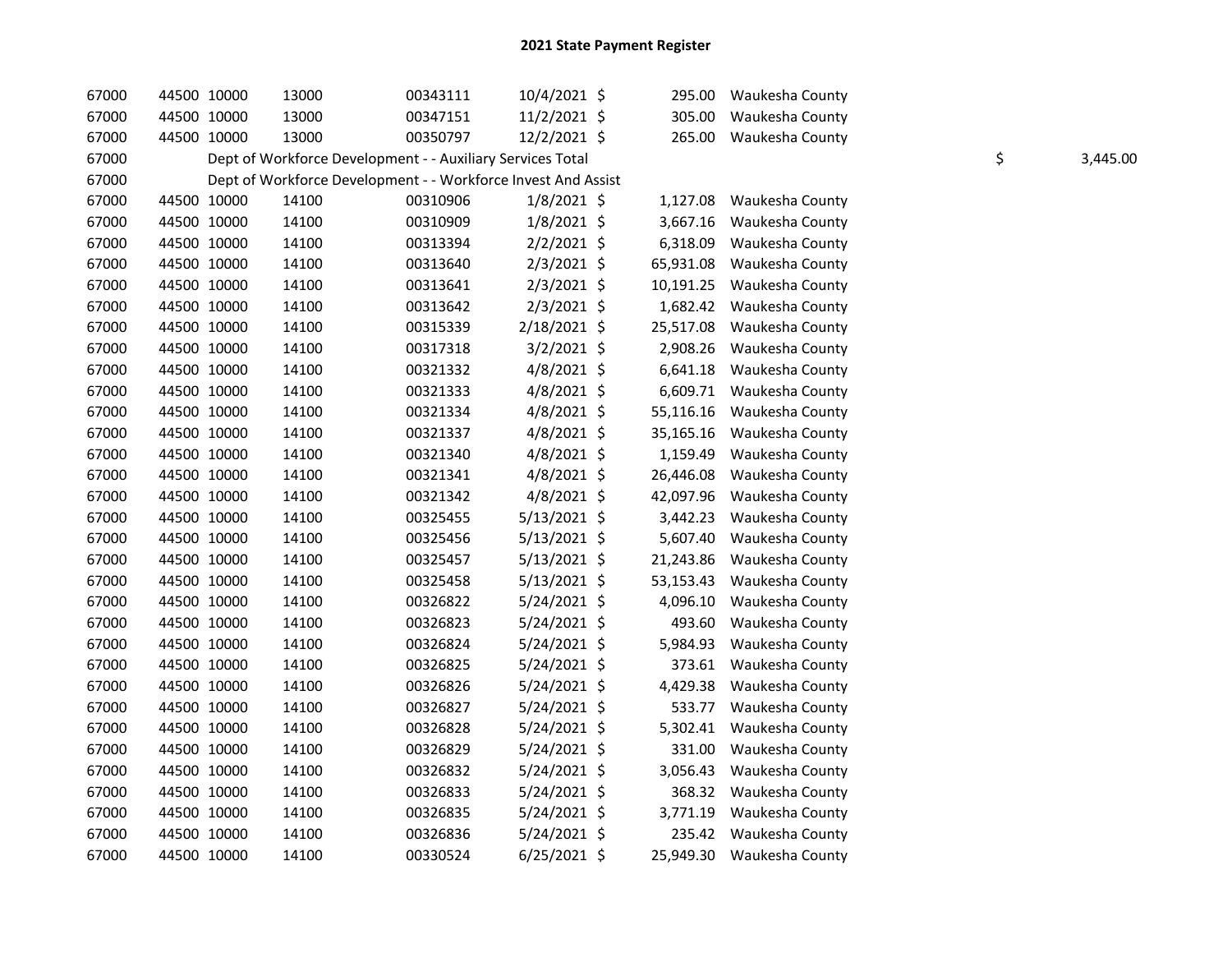| 67000 | 44500 10000 | 14100                                                               | 00330525 | $6/25/2021$ \$ | 7,206.49  | Waukesha County            |    |              |
|-------|-------------|---------------------------------------------------------------------|----------|----------------|-----------|----------------------------|----|--------------|
| 67000 | 44500 10000 | 14100                                                               | 00330526 | $6/25/2021$ \$ | 48,838.35 | Waukesha County            |    |              |
| 67000 | 44500 10000 | 14100                                                               | 00330527 | $6/25/2021$ \$ | 8,359.59  | Waukesha County            |    |              |
| 67000 | 44500 10000 | 14100                                                               | 00330528 | $6/25/2021$ \$ | 7,790.24  | Waukesha County            |    |              |
| 67000 | 44500 10000 | 14100                                                               | 00335407 | $8/4/2021$ \$  | 8,063.56  | Waukesha County            |    |              |
| 67000 | 44500 10000 | 14100                                                               | 00335408 | 8/4/2021 \$    | 38,186.67 | Waukesha County            |    |              |
| 67000 | 44500 10000 | 14100                                                               | 00335409 | 8/4/2021 \$    | 4,833.67  | Waukesha County            |    |              |
| 67000 | 44500 10000 | 14100                                                               | 00335410 | 8/5/2021 \$    | 56,118.46 | Waukesha County            |    |              |
| 67000 | 44500 10000 | 14100                                                               | 00335411 | 8/4/2021 \$    | 3,129.30  | Waukesha County            |    |              |
| 67000 | 44500 10000 | 14100                                                               | 00335412 | 8/5/2021 \$    | 5,607.40  | Waukesha County            |    |              |
| 67000 | 44500 10000 | 14100                                                               | 00335413 | 8/5/2021 \$    | 74,445.11 | Waukesha County            |    |              |
| 67000 | 44500 10000 | 14100                                                               | 00335811 | 8/6/2021 \$    | 94,428.92 | Waukesha County            |    |              |
| 67000 | 44500 10000 | 14100                                                               | 00335812 | 8/6/2021 \$    | 29,905.87 | Waukesha County            |    |              |
| 67000 | 44500 10000 | 14100                                                               | 00337100 | 8/18/2021 \$   | 8,968.29  | Waukesha County            |    |              |
| 67000 | 44500 10000 | 14100                                                               | 00339030 | $9/2/2021$ \$  | 9,446.40  | Waukesha County            |    |              |
| 67000 | 44500 10000 | 14100                                                               | 00339032 | $9/2/2021$ \$  | 5,670.90  | Waukesha County            |    |              |
| 67000 | 44500 10000 | 14100                                                               | 00339033 | $9/2/2021$ \$  | 480.00    | Waukesha County            |    |              |
| 67000 | 44500 10000 | 14100                                                               | 00339034 | $9/2/2021$ \$  | 59,748.60 | Waukesha County            |    |              |
| 67000 | 44500 10000 | 14100                                                               | 00343342 | $10/5/2021$ \$ | 3,774.90  | Waukesha County            |    |              |
| 67000 | 44500 10000 | 14100                                                               | 00343346 | 10/5/2021 \$   | 97,670.71 | Waukesha County            |    |              |
| 67000 | 44500 10000 | 14100                                                               | 00343347 | 10/6/2021 \$   | 15,371.83 | Waukesha County            |    |              |
| 67000 | 44500 10000 | 14100                                                               | 00348335 | 11/12/2021 \$  | 3,665.73  | Waukesha County            |    |              |
| 67000 | 44500 10000 | 14100                                                               | 00348535 | 11/12/2021 \$  | 11,143.98 | Waukesha County            |    |              |
| 67000 | 44500 10000 | 14100                                                               | 00348536 | 11/12/2021 \$  | 89,565.72 | Waukesha County            |    |              |
| 67000 | 44500 10000 | 14100                                                               | 00348548 | 11/15/2021 \$  | 4,213.87  | Waukesha County            |    |              |
| 67000 | 44500 10000 | 14100                                                               | 00348832 | 11/19/2021 \$  | 1,595.88  | Waukesha County            |    |              |
| 67000 | 44500 10000 | 14100                                                               | 00348850 | 11/16/2021 \$  | 274.60    | Waukesha County            |    |              |
| 67000 | 44500 10000 | 14100                                                               | 00348851 | 11/16/2021 \$  | 507.80    | Waukesha County            |    |              |
| 67000 | 44500 10000 | 14100                                                               | 00351779 | 12/8/2021 \$   |           | 118,711.72 Waukesha County |    |              |
| 67000 | 44500 10000 | 14100                                                               | 00351780 | 12/8/2021 \$   | 5,784.96  | Waukesha County            |    |              |
| 67000 | 44500 10000 | 14100                                                               | 00351781 | 12/8/2021 \$   |           | 3,310.56 Waukesha County   |    |              |
| 67000 |             | Dept of Workforce Development - - Workforce Invest And Assist Total |          |                |           |                            | \$ | 1,255,770.62 |
| 67000 |             | Dept of Workforce Development - - Ui Admin Fed                      |          |                |           |                            |    |              |
| 67000 | 44500 10000 | 15100                                                               | 00322115 | $4/15/2021$ \$ |           | 3.00 Waukesha County       |    |              |
| 67000 | 44500 10000 | 15100                                                               | 00345845 | 10/22/2021 \$  | 60.00     | Waukesha County            |    |              |
| 67000 | 44500 10000 | 15100                                                               | 00349550 | 11/22/2021 \$  | 60.00     | Waukesha County            |    |              |
| 67000 | 44500 10000 | 15100                                                               | H0208125 | 8/26/2021 \$   |           | 18.36 Waukesha County      |    |              |
|       |             |                                                                     |          |                |           |                            |    |              |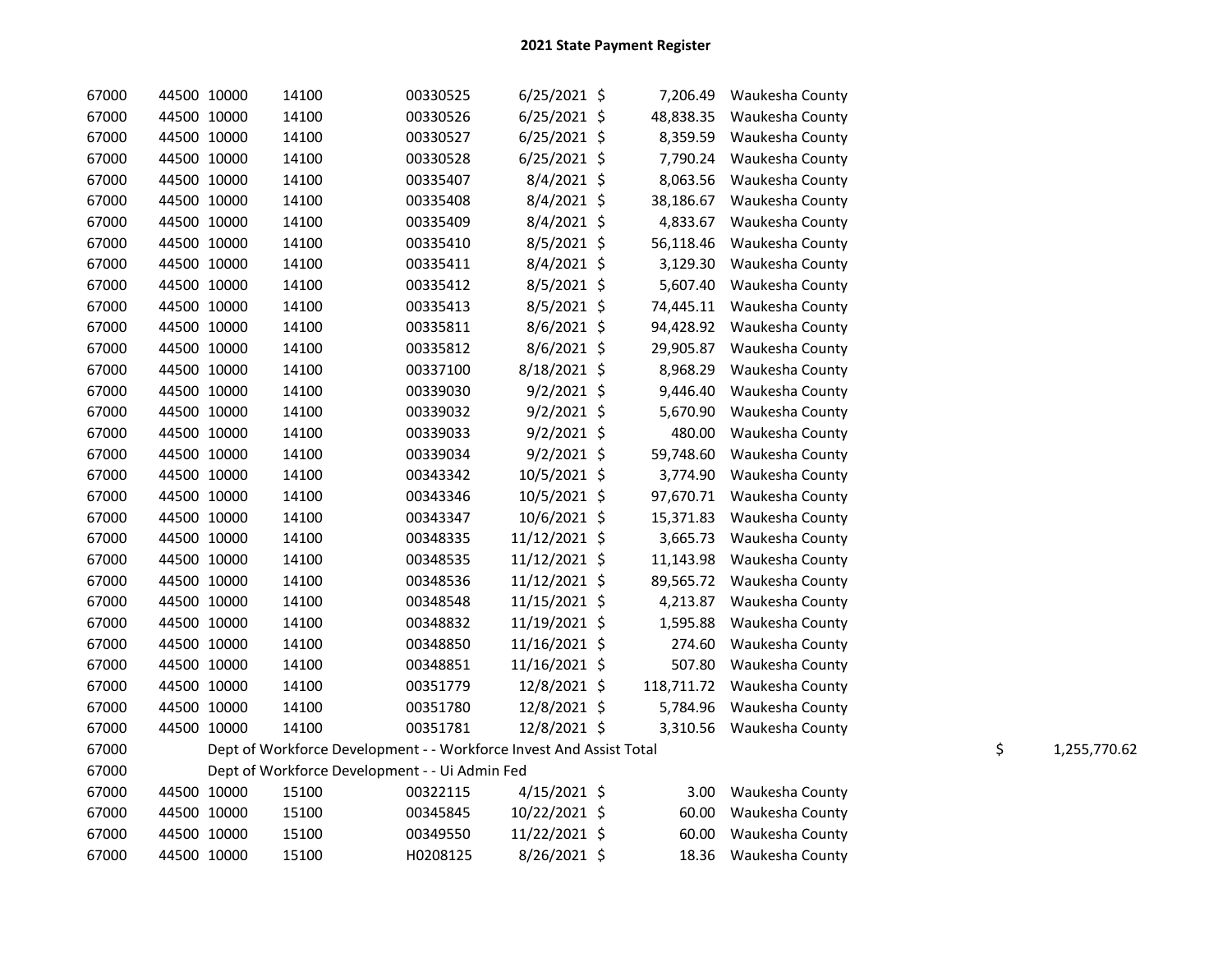| 67000 |             | 44500 10000 | 15100                                                                 | H0209351 | 9/9/2021 \$    |        | 18.37 Waukesha County    |                 |
|-------|-------------|-------------|-----------------------------------------------------------------------|----------|----------------|--------|--------------------------|-----------------|
| 67000 |             | 44500 10000 | 15100                                                                 | H0210474 | 9/23/2021 \$   | 18.36  | Waukesha County          |                 |
| 67000 |             | 44500 10000 | 15100                                                                 | H0211657 | 10/7/2021 \$   | 18.36  | Waukesha County          |                 |
| 67000 |             | 44500 10000 | 15100                                                                 | H0212779 | 10/21/2021 \$  | 18.37  | Waukesha County          |                 |
| 67000 |             | 44500 10000 | 15100                                                                 | H0213981 | 11/4/2021 \$   | 18.36  | Waukesha County          |                 |
| 67000 |             | 44500 10000 | 15100                                                                 | H0216185 | 12/2/2021 \$   | 18.36  | Waukesha County          |                 |
| 67000 |             | 44500 10000 | 15100                                                                 | H0217387 | 12/16/2021 \$  | 18.36  | Waukesha County          |                 |
| 67000 |             | 44500 10000 | 15100                                                                 | H0218500 | 12/30/2021 \$  |        | 18.37 Waukesha County    |                 |
| 67000 |             |             | Dept of Workforce Development - - Ui Admin Fed Total                  |          |                |        |                          | \$<br>288.27    |
| 67000 |             |             | Dept of Workforce Development - - Title Ib Aids State GPR             |          |                |        |                          |                 |
| 67000 |             | 44500 10000 | 50900                                                                 | 00313715 | $2/3/2021$ \$  |        | 4.26 Waukesha County     |                 |
| 67000 |             | 44500 10000 | 50900                                                                 | 00335554 | 8/4/2021 \$    |        | 4.26 Waukesha County     |                 |
| 67000 |             |             | Dept of Workforce Development - - Title Ib Aids State GPR Total       |          |                |        |                          | \$<br>8.52      |
| 67000 |             |             | Dept of Workforce Development - - Title Ib Operations Federal         |          |                |        |                          |                 |
| 67000 |             | 44500 10000 | 54100                                                                 | 00326719 | 5/24/2021 \$   |        | 4,888.25 Waukesha County |                 |
| 67000 |             | 44500 10000 | 54100                                                                 | 00326720 | 5/24/2021 \$   |        | 373.61 Waukesha County   |                 |
| 67000 |             | 44500 10000 | 54100                                                                 | 00326721 | 5/24/2021 \$   | 331.00 | Waukesha County          |                 |
| 67000 | 44500 10000 |             | 54100                                                                 | 00326723 | 5/24/2021 \$   |        | 5,285.99 Waukesha County |                 |
| 67000 |             | 44500 10000 | 54100                                                                 | 00326724 | $5/24/2021$ \$ |        | 235.42 Waukesha County   |                 |
| 67000 |             | 44500 10000 | 54100                                                                 | 00326726 | 5/24/2021 \$   |        | 3,647.51 Waukesha County |                 |
| 67000 |             | 44500 10000 | 54100                                                                 | 00349103 | 11/19/2021 \$  |        | 274.60 Waukesha County   |                 |
| 67000 |             | 44500 10000 | 54100                                                                 | 00349104 | 11/19/2021 \$  |        | 5,028.79 Waukesha County |                 |
| 67000 |             |             | Dept of Workforce Development - - Title Ib Operations Federal Total   |          |                |        |                          | \$<br>20,065.17 |
| 67000 |             |             | Dept of Workforce Development - - Title Ib Aids Federal Prf           |          |                |        |                          |                 |
| 67000 |             | 44500 10000 | 54400                                                                 | 00313715 | $2/3/2021$ \$  |        | 15.74 Waukesha County    |                 |
| 67000 |             | 44500 10000 | 54400                                                                 | 00335554 | $8/4/2021$ \$  |        | 15.74 Waukesha County    |                 |
| 67000 |             |             | Dept of Workforce Development - - Title Ib Aids Federal Prf Total     |          |                |        |                          | \$<br>31.48     |
| 67000 |             |             | Dept of Workforce Development - - Wc Ops Uninsured Emplyr Admin       |          |                |        |                          |                 |
| 67000 |             | 44500 22700 | 17700                                                                 | 00315914 | $2/23/2021$ \$ | 105.00 | Waukesha County          |                 |
| 67000 |             | 44500 22700 | 17700                                                                 | 00315915 | 2/23/2021 \$   | 60.00  | Waukesha County          |                 |
| 67000 |             | 44500 22700 | 17700                                                                 | 00336234 | $8/13/2021$ \$ | 15.00  | Waukesha County          |                 |
| 67000 |             | 44500 22700 | 17700                                                                 | 00336236 | 8/13/2021 \$   | 135.00 | Waukesha County          |                 |
| 67000 | 44500 22700 |             | 17700                                                                 | 00336238 | 8/13/2021 \$   | 135.00 | Waukesha County          |                 |
| 67000 |             |             | Dept of Workforce Development - - Wc Ops Uninsured Emplyr Admin Total |          |                |        |                          | \$<br>450.00    |
| 67000 |             |             | Department of Justice - - Legal Expenses                              |          |                |        |                          |                 |
| 67000 |             | 45500 10000 | 10400                                                                 | 00099380 | 7/12/2021 \$   | 90.00  | Waukesha County          |                 |
| 67000 |             |             | Department of Justice - - Legal Expenses Total                        |          |                |        |                          | \$<br>90.00     |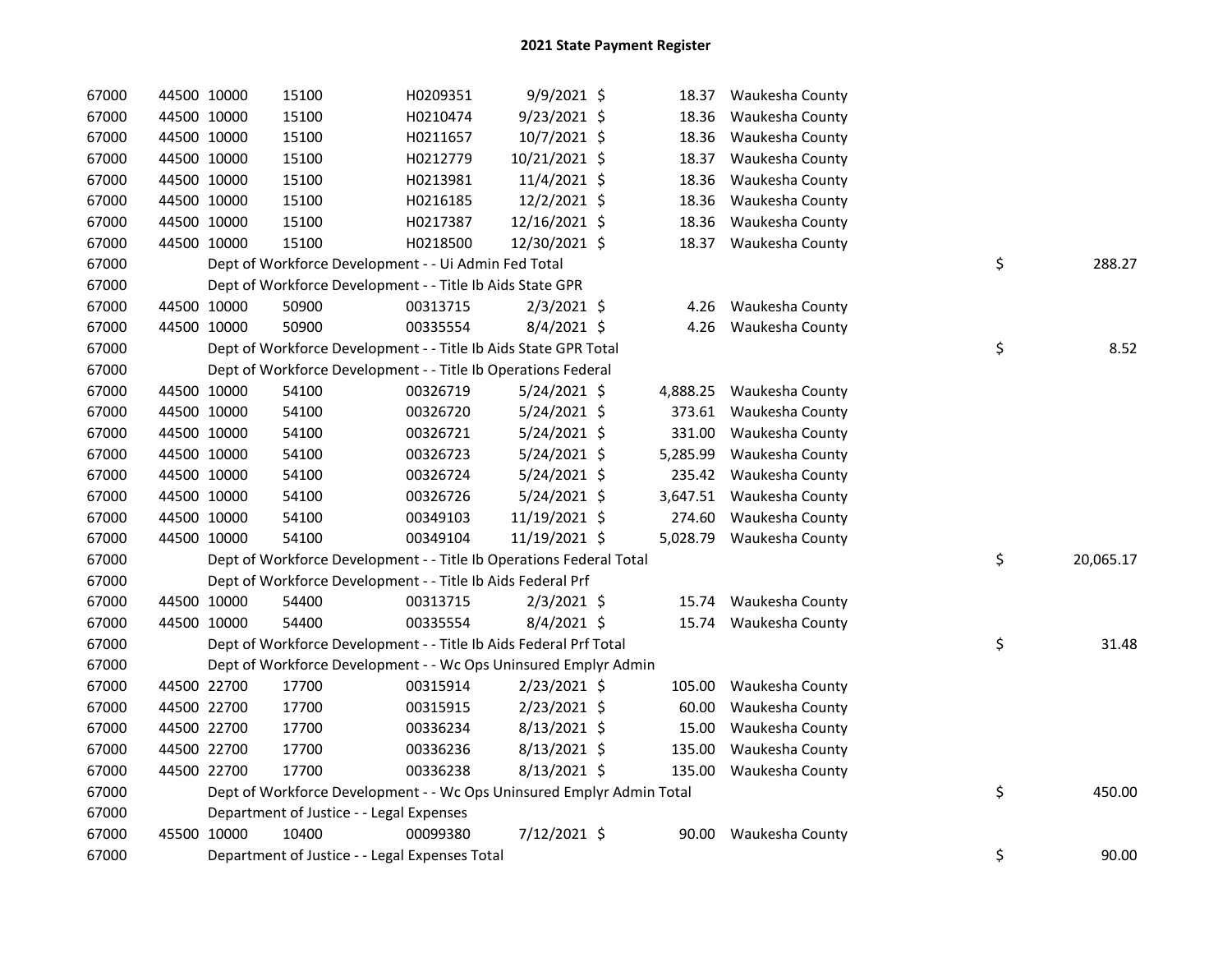| 67000 |             |             | Department of Justice - - Inter And Intra-Agency Assist        |          |                |           |                           |    |           |
|-------|-------------|-------------|----------------------------------------------------------------|----------|----------------|-----------|---------------------------|----|-----------|
| 67000 |             | 45500 10000 | 13300                                                          | 00107070 | 12/21/2021 \$  |           | 135.00 Waukesha County    |    |           |
| 67000 |             |             | Department of Justice - - Inter And Intra-Agency Assist Total  |          |                |           |                           | \$ | 135.00    |
| 67000 |             |             | Department of Justice - - Drug Trafficking Resp Grants         |          |                |           |                           |    |           |
| 67000 | 45500 10000 |             | 20800                                                          | 00094370 | 2/19/2021 \$   |           | 7,767.45 Waukesha County  |    |           |
| 67000 | 45500 10000 |             | 20800                                                          | 00097860 | $5/13/2021$ \$ | 18,240.79 | Waukesha County           |    |           |
| 67000 |             | 45500 10000 | 20800                                                          | 00101353 | 8/30/2021 \$   |           | 9,669.40 Waukesha County  |    |           |
| 67000 |             |             | Department of Justice - - Drug Trafficking Resp Grants Total   |          |                |           |                           | \$ | 35,677.64 |
| 67000 |             |             | Department of Justice - - Crime Laboratories, Dna              |          |                |           |                           |    |           |
| 67000 |             | 45500 10000 | 22100                                                          | 00100387 | 7/14/2021 \$   |           | 8,920.00 Waukesha County  |    |           |
| 67000 |             |             | Department of Justice - - Crime Laboratories, Dna Total        |          |                |           |                           | \$ | 8,920.00  |
| 67000 |             |             | Department of Justice - - Drug Crimes Enforcement, Local       |          |                |           |                           |    |           |
| 67000 |             | 45500 10000 | 22500                                                          | 00094194 | 2/9/2021 \$    |           | 36,584.00 Waukesha County |    |           |
| 67000 |             |             | Department of Justice - - Drug Crimes Enforcement, Local Total |          |                |           |                           | \$ | 36,584.00 |
| 67000 |             |             | Department of Justice - - Law Enforcement Train, Local         |          |                |           |                           |    |           |
| 67000 |             | 45500 10000 | 23100                                                          | 00106078 | 11/30/2021 \$  |           | 40,800.00 Waukesha County |    |           |
| 67000 |             |             | Department of Justice - - Law Enforcement Train, Local Total   |          |                |           |                           | \$ | 40,800.00 |
| 67000 |             |             | Department of Justice - - Federal Aid, State Operations        |          |                |           |                           |    |           |
| 67000 | 45500 10000 |             | 24100                                                          | 00092911 | $1/7/2021$ \$  |           | 637.50 Waukesha County    |    |           |
| 67000 |             | 45500 10000 | 24100                                                          | 00106397 | 12/13/2021 \$  |           | 680.00 Waukesha County    |    |           |
| 67000 |             |             | Department of Justice - - Federal Aid, State Operations Total  |          |                |           |                           | \$ | 1,317.50  |
| 67000 |             |             | Department of Justice - - Federal Aid, Local Assistance        |          |                |           |                           |    |           |
| 67000 | 45500 10000 |             | 25100                                                          | 00094228 | $2/8/2021$ \$  |           | 3,165.29 Waukesha County  |    |           |
| 67000 | 45500 10000 |             | 25100                                                          | 00094697 | 2/18/2021 \$   | 3,293.99  | Waukesha County           |    |           |
| 67000 | 45500 10000 |             | 25100                                                          | 00094884 | 2/19/2021 \$   | 21,325.01 | Waukesha County           |    |           |
| 67000 |             | 45500 10000 | 25100                                                          | 00097547 | $5/6/2021$ \$  |           | 3,746.11 Waukesha County  |    |           |
| 67000 |             | 45500 10000 | 25100                                                          | 00098222 | 5/18/2021 \$   | 27,107.42 | Waukesha County           |    |           |
| 67000 | 45500 10000 |             | 25100                                                          | 00099479 | $7/1/2021$ \$  | 25,425.99 | Waukesha County           |    |           |
| 67000 | 45500 10000 |             | 25100                                                          | 00100918 | 8/4/2021 \$    | 1,115.71  | Waukesha County           |    |           |
| 67000 | 45500 10000 |             | 25100                                                          | 00101203 | 8/11/2021 \$   | 5,485.60  | Waukesha County           |    |           |
| 67000 |             | 45500 10000 | 25100                                                          | 00101234 | 8/24/2021 \$   | 1,801.46  | Waukesha County           |    |           |
| 67000 |             | 45500 10000 | 25100                                                          | 00101432 | 8/26/2021 \$   | 24,710.99 | Waukesha County           |    |           |
| 67000 |             | 45500 10000 | 25100                                                          | 00101554 | 8/27/2021 \$   | 25,763.58 | Waukesha County           |    |           |
| 67000 |             | 45500 10000 | 25100                                                          | 00104368 | 10/28/2021 \$  | 522.54    | Waukesha County           |    |           |
| 67000 |             | 45500 10000 | 25100                                                          | 00104437 | $11/3/2021$ \$ | 24,675.99 | Waukesha County           |    |           |
| 67000 |             | 45500 10000 | 25100                                                          | 00104486 | 11/3/2021 \$   | 18,308.97 | Waukesha County           |    |           |
| 67000 |             | 45500 10000 | 25100                                                          | 00104645 | 11/5/2021 \$   |           | 1,618.91 Waukesha County  |    |           |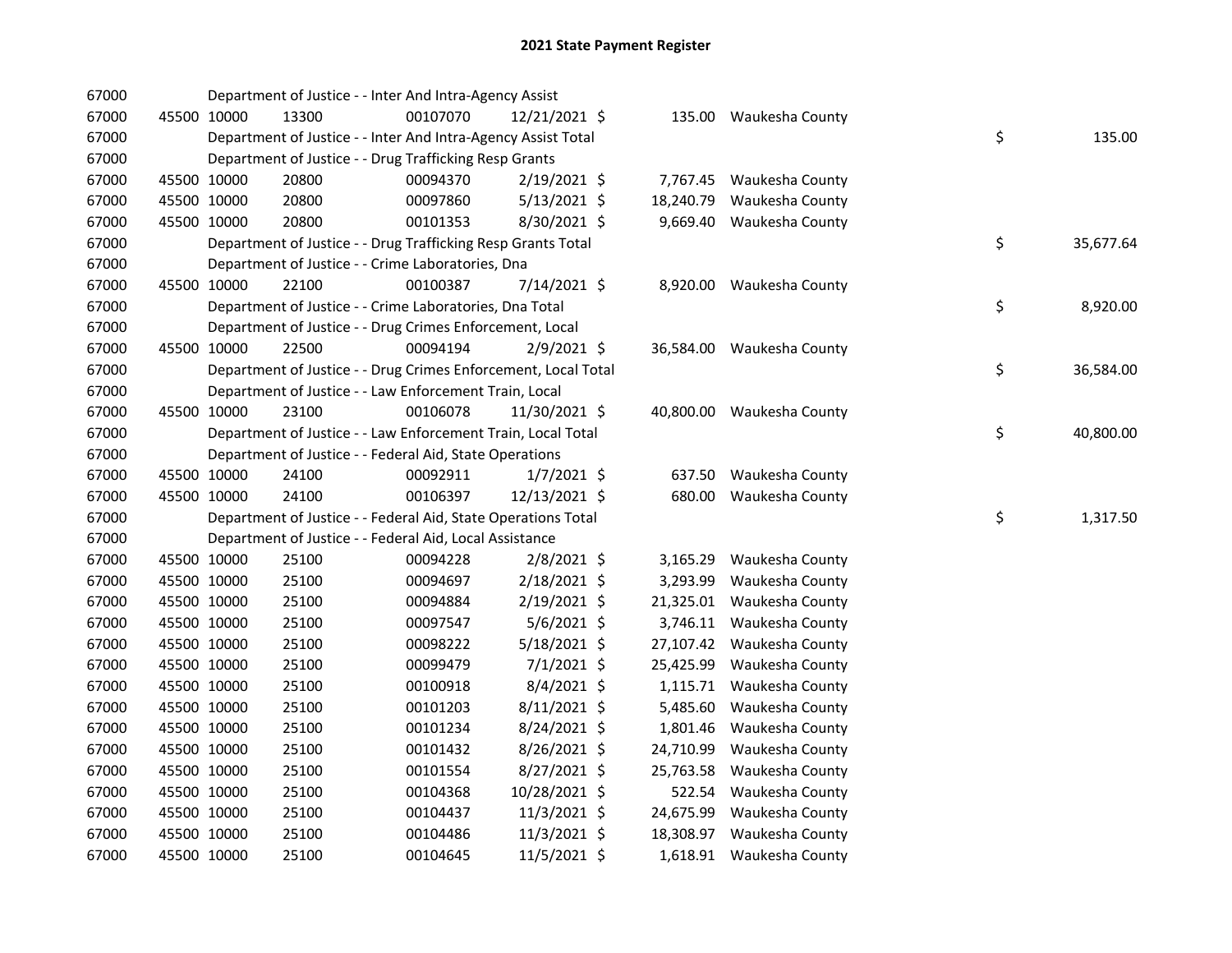| 67000 | 45500 10000 | 25100                                                          | 00104763 | 11/8/2021 \$   |           | 1,198.54 Waukesha County   |    |            |
|-------|-------------|----------------------------------------------------------------|----------|----------------|-----------|----------------------------|----|------------|
| 67000 | 45500 10000 | 25100                                                          | 00106198 | 12/8/2021 \$   |           | 42.34 Waukesha County      |    |            |
| 67000 |             | Department of Justice - - Federal Aid, Local Assistance Total  |          |                |           |                            | \$ | 189,308.44 |
| 67000 |             | Department of Justice - - Alt Prosecution Alcohol Drugs        |          |                |           |                            |    |            |
| 67000 | 45500 10000 | 27100                                                          | 00094647 | 2/18/2021 \$   | 42,126.82 | Waukesha County            |    |            |
| 67000 | 45500 10000 | 27100                                                          | 00097729 | $5/7/2021$ \$  | 33,324.28 | Waukesha County            |    |            |
| 67000 | 45500 10000 | 27100                                                          | 00101952 | 8/30/2021 \$   | 32,966.22 | Waukesha County            |    |            |
| 67000 | 45500 10000 | 27100                                                          | 00103760 | 10/25/2021 \$  |           | 32,955.67 Waukesha County  |    |            |
| 67000 |             | Department of Justice - - Alt Prosecution Alcohol Drugs Total  |          |                |           |                            | \$ | 141,372.99 |
| 67000 |             | Department of Justice - - Internet Crimes Against Childr       |          |                |           |                            |    |            |
| 67000 | 45500 10000 | 28400                                                          | 00100960 | $8/13/2021$ \$ | 167.58    | Waukesha County            |    |            |
| 67000 | 45500 10000 | 28400                                                          | 00100965 | 8/5/2021 \$    | 2,836.12  | Waukesha County            |    |            |
| 67000 | 45500 10000 | 28400                                                          | 00101799 | 8/18/2021 \$   | 2,299.78  | Waukesha County            |    |            |
| 67000 | 45500 10000 | 28400                                                          | 00101801 | 8/19/2021 \$   |           | 153.62 Waukesha County     |    |            |
| 67000 | 45500 10000 | 28400                                                          | 00101806 | 8/18/2021 \$   | 331.57    | Waukesha County            |    |            |
| 67000 | 45500 10000 | 28400                                                          | 00101890 | 9/3/2021 \$    | 328.56    | Waukesha County            |    |            |
| 67000 | 45500 10000 | 28400                                                          | 00101892 | $9/3/2021$ \$  | 254.88    | Waukesha County            |    |            |
| 67000 | 45500 10000 | 28400                                                          | 00104614 | 11/10/2021 \$  | 1,392.53  | Waukesha County            |    |            |
| 67000 | 45500 10000 | 28400                                                          | 00104783 | 11/9/2021 \$   | 9,178.43  | Waukesha County            |    |            |
| 67000 | 45500 10000 | 28400                                                          | 00104785 | 11/9/2021 \$   | 1,328.07  | Waukesha County            |    |            |
| 67000 | 45500 10000 | 28400                                                          | 00104795 | 11/10/2021 \$  | 87.96     | Waukesha County            |    |            |
| 67000 |             | Department of Justice - - Internet Crimes Against Childr Total |          |                |           |                            | \$ | 18,359.10  |
| 67000 |             | Department of Justice - - Crime Victim Witness Assist          |          |                |           |                            |    |            |
| 67000 | 45500 10000 | 53200                                                          | 00095481 | $3/5/2021$ \$  | 95,191.57 | Waukesha County            |    |            |
| 67000 | 45500 10000 | 53200                                                          | 00100575 | 7/15/2021 \$   |           | 129,579.10 Waukesha County |    |            |
| 67000 |             | Department of Justice - - Crime Victim Witness Assist Total    |          |                |           |                            | \$ | 224,770.67 |
| 67000 |             | Department of Justice - - Federal Aid, Victim Assistance       |          |                |           |                            |    |            |
| 67000 | 45500 10000 | 54200                                                          | 00094394 | 2/18/2021 \$   | 1,845.00  | Waukesha County            |    |            |
| 67000 | 45500 10000 | 54200                                                          | 00095222 | 2/26/2021 \$   | 65,250.00 | Waukesha County            |    |            |
| 67000 | 45500 10000 | 54200                                                          | 00096171 | $4/2/2021$ \$  | 30,593.00 | Waukesha County            |    |            |
| 67000 | 45500 10000 | 54200                                                          | 00098323 | 5/27/2021 \$   | 2,095.00  | Waukesha County            |    |            |
| 67000 | 45500 10000 | 54200                                                          | 00098912 | $6/3/2021$ \$  | 87,333.00 | Waukesha County            |    |            |
| 67000 | 45500 10000 | 54200                                                          | 00099580 | $6/22/2021$ \$ | 29,294.00 | Waukesha County            |    |            |
| 67000 | 45500 10000 | 54200                                                          | 00101256 | $8/6/2021$ \$  | 79,734.00 | Waukesha County            |    |            |
| 67000 | 45500 10000 | 54200                                                          | 00102016 | $9/1/2021$ \$  | 31,109.00 | Waukesha County            |    |            |
| 67000 | 45500 10000 | 54200                                                          | 00105202 | 11/17/2021 \$  | 1,798.50  | Waukesha County            |    |            |
| 67000 | 45500 10000 | 54200                                                          | 00105220 | 11/15/2021 \$  | 67,206.00 | Waukesha County            |    |            |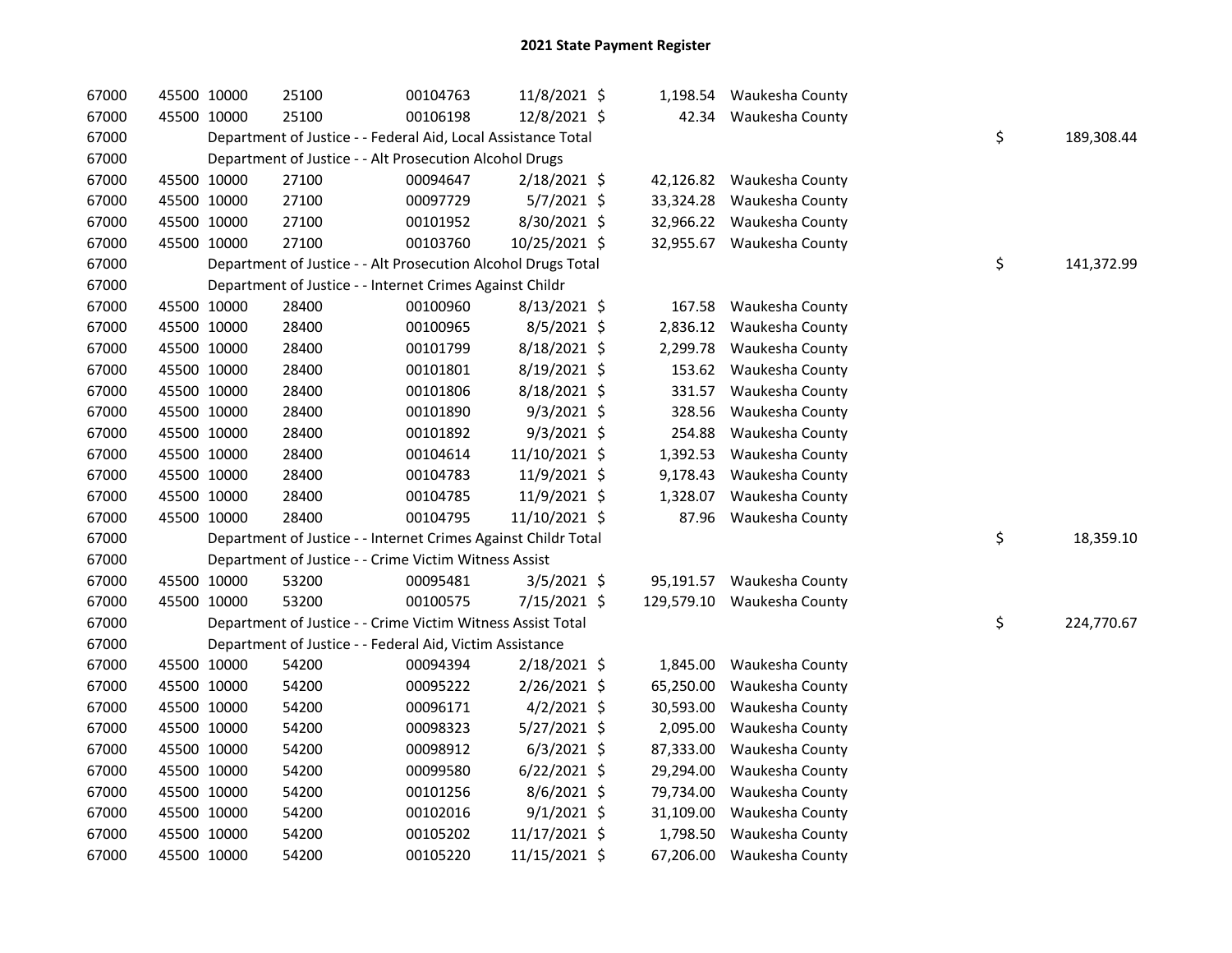| 67000 | 45500 10000 | 54200                                                                  | 00106704 | 12/10/2021 \$  |           | 33,876.00 Waukesha County  |    |            |
|-------|-------------|------------------------------------------------------------------------|----------|----------------|-----------|----------------------------|----|------------|
| 67000 |             | Department of Justice - - Federal Aid, Victim Assistance Total         |          |                |           |                            | \$ | 430,133.50 |
| 67000 |             | Department of Justice - - Bad Checks                                   |          |                |           |                            |    |            |
| 67000 | 45500 10000 | 99300                                                                  | 00103991 | 10/19/2021 \$  |           | 200.00 Waukesha County     |    |            |
| 67000 |             | Department of Justice - - Bad Checks Total                             |          |                |           |                            | \$ | 200.00     |
| 67000 |             | Department of Military Affairs - - Emergency Response Equipment        |          |                |           |                            |    |            |
| 67000 | 46500 10000 | 30800                                                                  | 00088932 | $2/1/2021$ \$  |           | 7,335.79 Waukesha County   |    |            |
| 67000 |             | Department of Military Affairs - - Emergency Response Equipment Total  |          |                |           |                            | \$ | 7,335.79   |
| 67000 |             | Department of Military Affairs - - Local Emer Planning Grants          |          |                |           |                            |    |            |
| 67000 | 46500 10000 | 33700                                                                  | 00089308 | $2/5/2021$ \$  |           | 80,243.99 Waukesha County  |    |            |
| 67000 |             | Department of Military Affairs - - Local Emer Planning Grants Total    |          |                |           |                            | \$ | 80,243.99  |
| 67000 |             | Department of Military Affairs - - Federal Aid, Local Assistance       |          |                |           |                            |    |            |
| 67000 | 46500 10000 | 34200                                                                  | 00089198 | $2/4/2021$ \$  |           | 191,103.05 Waukesha County |    |            |
| 67000 | 46500 10000 | 34200                                                                  | 00098330 | 8/4/2021 \$    |           | 122,308.28 Waukesha County |    |            |
| 67000 |             | Department of Military Affairs - - Federal Aid, Local Assistance Total |          |                |           |                            | \$ | 313,411.33 |
| 67000 |             | Department of Military Affairs - - Next Generation 911                 |          |                |           |                            |    |            |
| 67000 | 46500 23900 | 36800                                                                  | 00091701 | $4/21/2021$ \$ |           | 525.00 Waukesha County     |    |            |
| 67000 |             | Department of Military Affairs - - Next Generation 911 Total           |          |                |           |                            | \$ | 525.00     |
| 67000 |             | Department of Veterans Affairs - - County Grants                       |          |                |           |                            |    |            |
| 67000 | 48500 58200 | 26700                                                                  | 00091471 | 3/12/2021 \$   |           | 13,000.00 Waukesha County  |    |            |
| 67000 |             | Department of Veterans Affairs - - County Grants Total                 |          |                |           |                            | \$ | 13,000.00  |
| 67000 |             | Department of Administration - - Federal Aid, Local Assistance         |          |                |           |                            |    |            |
| 67000 | 50500 10000 | 15500                                                                  | 00139979 | $1/29/2021$ \$ |           | 41,392.22 Waukesha County  |    |            |
| 67000 | 50500 10000 | 15500                                                                  | 00145221 | $5/7/2021$ \$  | 48,355.78 | Waukesha County            |    |            |
| 67000 | 50500 10000 | 15500                                                                  | 00147104 | $6/15/2021$ \$ | 21,685.15 | Waukesha County            |    |            |
| 67000 | 50500 10000 | 15500                                                                  | 00150599 | 8/17/2021 \$   |           | 75,010.06 Waukesha County  |    |            |
| 67000 |             | Department of Administration - - Federal Aid, Local Assistance Total   |          |                |           |                            | \$ | 186,443.21 |
| 67000 |             | Department of Administration - - Police And Protection Function        |          |                |           |                            |    |            |
| 67000 | 50500 16400 | 52900                                                                  | 00147989 | 7/12/2021 \$   |           | 310.08 Waukesha County     |    |            |
| 67000 | 50500 16400 | 52900                                                                  | 00151261 | $9/1/2021$ \$  | 310.08    | Waukesha County            |    |            |
| 67000 |             | Department of Administration - - Police And Protection Function Total  |          |                |           |                            | \$ | 620.16     |
| 67000 |             | Department of Administration - - Low-Income Assistance Grants          |          |                |           |                            |    |            |
| 67000 | 50500 23500 | 37100                                                                  | 00139979 | $1/29/2021$ \$ |           | 9,631.19 Waukesha County   |    |            |
| 67000 | 50500 23500 | 37100                                                                  | 00145221 | $5/7/2021$ \$  |           | 14,846.34 Waukesha County  |    |            |
| 67000 | 50500 23500 | 37100                                                                  | 00147104 | $6/15/2021$ \$ |           | 7,619.52 Waukesha County   |    |            |
| 67000 | 50500 23500 | 37100                                                                  | 00150599 | 8/17/2021 \$   |           | 26,069.32 Waukesha County  |    |            |
| 67000 |             | Department of Administration - - Low-Income Assistance Grants Total    |          |                |           |                            | \$ | 58,166.37  |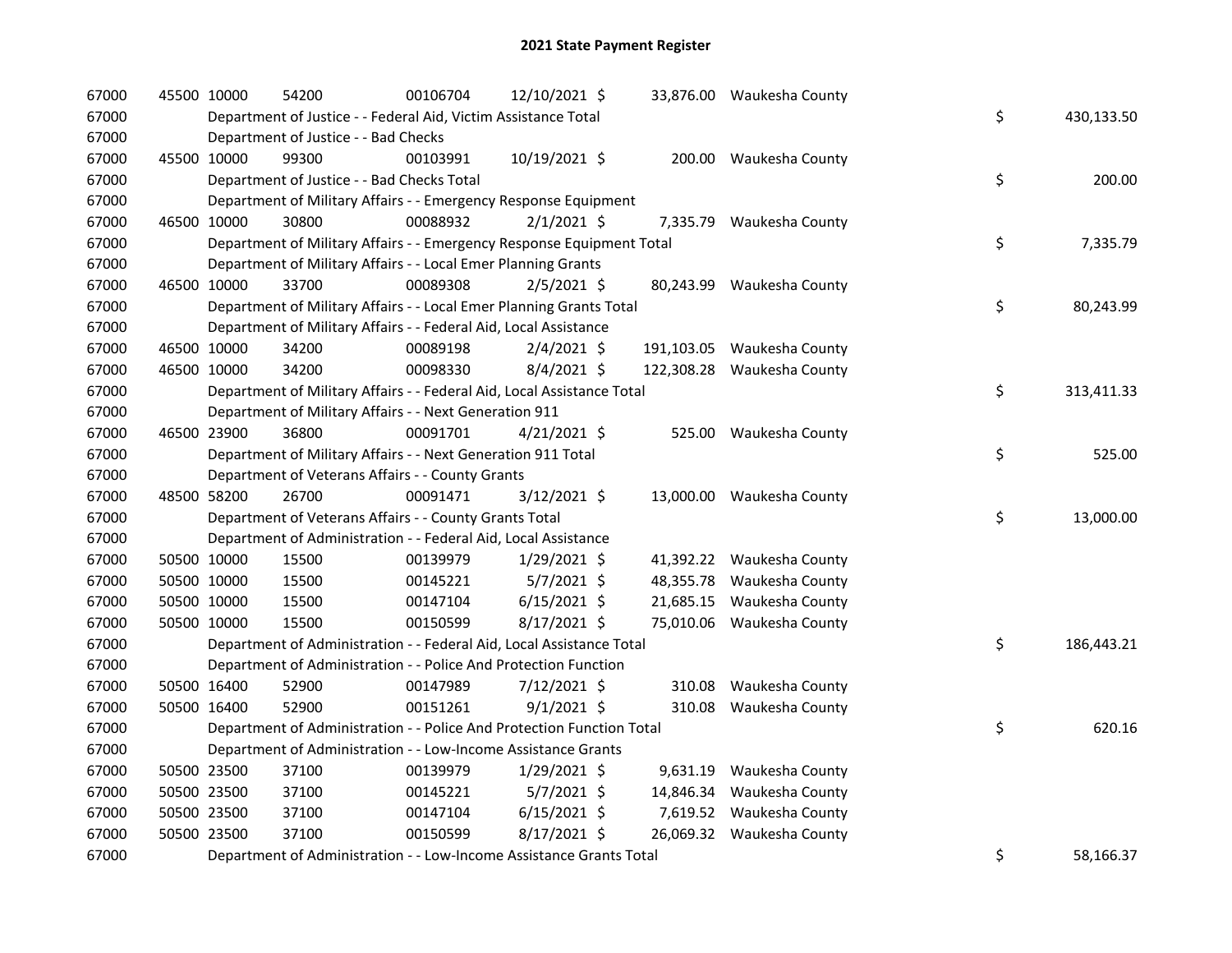| 67000 |             | Department of Administration - - Land Information Program; Loca       |          |                |           |                                                                                                   |    |           |
|-------|-------------|-----------------------------------------------------------------------|----------|----------------|-----------|---------------------------------------------------------------------------------------------------|----|-----------|
| 67000 | 50500 26900 | 17300                                                                 | 00139231 | 1/29/2021 \$   | 1,000.00  | Waukesha County                                                                                   |    |           |
| 67000 | 50500 26900 | 17300                                                                 | 00141314 | 3/15/2021 \$   | 25,000.00 | Waukesha County                                                                                   |    |           |
| 67000 | 50500 26900 | 17300                                                                 | 00145263 | $5/12/2021$ \$ | 20,000.00 | Waukesha County                                                                                   |    |           |
| 67000 | 50500 26900 | 17300                                                                 | 00145550 | $5/12/2021$ \$ | 25,000.00 | Waukesha County                                                                                   |    |           |
| 67000 |             | Department of Administration - - Land Information Program; Loca Total |          |                |           |                                                                                                   | \$ | 71,000.00 |
| 67000 |             | Public Defender Board - - Appellate Representation                    |          |                |           |                                                                                                   |    |           |
| 67000 | 55000 10000 | 10200                                                                 | 00283435 | 4/9/2021 \$    | 119.01    | Waukesha County                                                                                   |    |           |
| 67000 | 55000 10000 | 10200                                                                 | 00283436 | 3/30/2021 \$   | 14.02     | Waukesha County                                                                                   |    |           |
| 67000 | 55000 10000 | 10200                                                                 | 00283437 | 3/30/2021 \$   |           | 193.96 Waukesha County                                                                            |    |           |
| 67000 |             | Public Defender Board - - Appellate Representation Total              |          |                |           |                                                                                                   | \$ | 326.99    |
| 67000 |             | Public Defender Board - - Trial Representation                        |          |                |           |                                                                                                   |    |           |
| 67000 | 55000 10000 | 10300                                                                 | 00283422 | 3/30/2021 \$   | 22.25     | Waukesha County                                                                                   |    |           |
| 67000 | 55000 10000 | 10300                                                                 | 00283448 | $4/6/2021$ \$  | 17.65     | Waukesha County                                                                                   |    |           |
| 67000 | 55000 10000 | 10300                                                                 | 00296835 | $6/28/2021$ \$ | 54.05     | Waukesha County                                                                                   |    |           |
| 67000 | 55000 10000 | 10300                                                                 | 00303490 | $8/13/2021$ \$ | 34.07     | Waukesha County                                                                                   |    |           |
| 67000 | 55000 10000 | 10300                                                                 | 00306368 | $9/24/2021$ \$ | 6.20      | Waukesha County                                                                                   |    |           |
| 67000 | 55000 10000 | 10300                                                                 | 00315327 | 12/16/2021 \$  | 5.20      | Waukesha County                                                                                   |    |           |
| 67000 | 55000 10000 | 10300                                                                 | 00315328 | 12/17/2021 \$  | 43.00     | Waukesha County                                                                                   |    |           |
| 67000 | 55000 10000 | 10300                                                                 | 00315897 | 12/17/2021 \$  | 15.00     | Waukesha County                                                                                   |    |           |
| 67000 | 55000 10000 | 10300                                                                 | 00315907 | 12/23/2021 \$  | 15.80     | Waukesha County                                                                                   |    |           |
| 67000 |             | Public Defender Board - - Trial Representation Total                  |          |                |           |                                                                                                   | \$ | 213.22    |
| 67000 |             |                                                                       |          |                |           | Public Defender Board - - Transcript, Discovery and Records Provided to the Public Defender Board |    |           |
| 67000 | 55000 10000 | 10600                                                                 | 00275639 | $1/26/2021$ \$ |           | 20.40 Waukesha County                                                                             |    |           |
| 67000 | 55000 10000 | 10600                                                                 | 00275640 | $1/26/2021$ \$ | 61.80     | Waukesha County                                                                                   |    |           |
| 67000 | 55000 10000 | 10600                                                                 | 00275641 | $1/26/2021$ \$ | 8.60      | Waukesha County                                                                                   |    |           |
| 67000 | 55000 10000 | 10600                                                                 | 00275642 | $1/26/2021$ \$ | 39.40     | Waukesha County                                                                                   |    |           |
| 67000 | 55000 10000 | 10600                                                                 | 00278936 | 2/22/2021 \$   | 11,797.40 | Waukesha County                                                                                   |    |           |
| 67000 | 55000 10000 | 10600                                                                 | 00278937 | 2/22/2021 \$   | 3.20      | Waukesha County                                                                                   |    |           |
| 67000 | 55000 10000 | 10600                                                                 | 00278938 | 2/22/2021 \$   | 10.80     | Waukesha County                                                                                   |    |           |
| 67000 | 55000 10000 | 10600                                                                 | 00278939 | 2/22/2021 \$   | 12.40     | Waukesha County                                                                                   |    |           |
| 67000 | 55000 10000 | 10600                                                                 | 00278942 | 2/22/2021 \$   | 273.40    | Waukesha County                                                                                   |    |           |
| 67000 | 55000 10000 | 10600                                                                 | 00278943 | $2/22/2021$ \$ | 8.20      | Waukesha County                                                                                   |    |           |
| 67000 | 55000 10000 | 10600                                                                 | 00278944 | 2/22/2021 \$   | 24.80     | Waukesha County                                                                                   |    |           |
| 67000 | 55000 10000 | 10600                                                                 | 00282165 | 3/22/2021 \$   | 38.20     | Waukesha County                                                                                   |    |           |
| 67000 | 55000 10000 | 10600                                                                 | 00282166 | 3/22/2021 \$   | 585.60    | Waukesha County                                                                                   |    |           |
| 67000 | 55000 10000 | 10600                                                                 | 00282167 | $3/22/2021$ \$ | 425.20    | Waukesha County                                                                                   |    |           |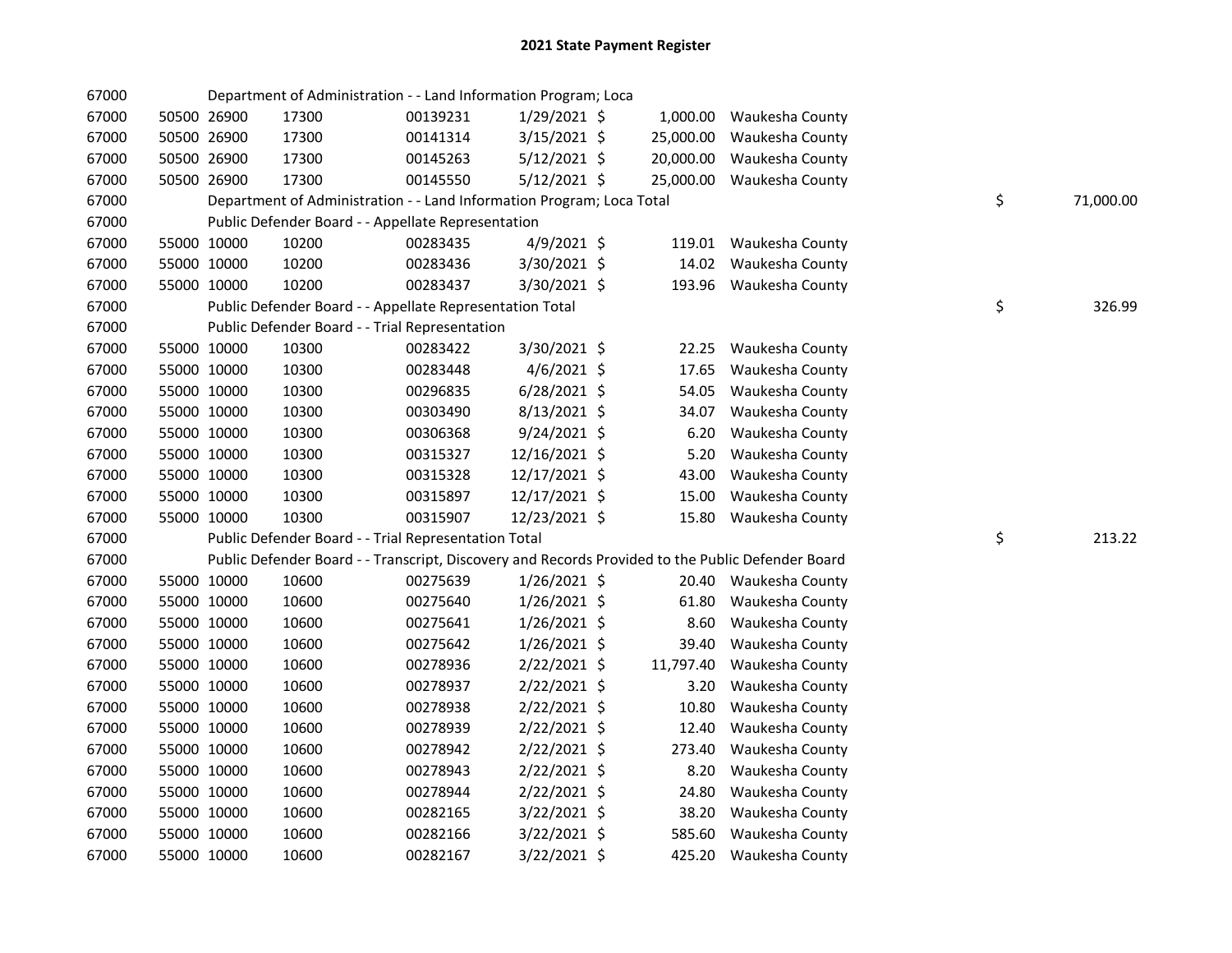| 67000 | 55000 10000 | 10600 | 00282168 | 3/22/2021 \$  | 59.80     | Waukesha County |
|-------|-------------|-------|----------|---------------|-----------|-----------------|
| 67000 | 55000 10000 | 10600 | 00282169 | 3/22/2021 \$  | 25.00     | Waukesha County |
| 67000 | 55000 10000 | 10600 | 00282170 | 3/22/2021 \$  | 218.40    | Waukesha County |
| 67000 | 55000 10000 | 10600 | 00282171 | 3/22/2021 \$  | 23.80     | Waukesha County |
| 67000 | 55000 10000 | 10600 | 00282172 | 3/22/2021 \$  | 68.80     | Waukesha County |
| 67000 | 55000 10000 | 10600 | 00282173 | 3/22/2021 \$  | 16.40     | Waukesha County |
| 67000 | 55000 10000 | 10600 | 00282174 | 3/22/2021 \$  | 14.20     | Waukesha County |
| 67000 | 55000 10000 | 10600 | 00291330 | 5/21/2021 \$  | 17,809.60 | Waukesha County |
| 67000 | 55000 10000 | 10600 | 00291335 | 5/21/2021 \$  | 200.60    | Waukesha County |
| 67000 | 55000 10000 | 10600 | 00291336 | 5/21/2021 \$  | 18.40     | Waukesha County |
| 67000 | 55000 10000 | 10600 | 00291337 | 5/21/2021 \$  | 17.20     | Waukesha County |
| 67000 | 55000 10000 | 10600 | 00291338 | 5/21/2021 \$  | 38.20     | Waukesha County |
| 67000 | 55000 10000 | 10600 | 00291339 | 5/21/2021 \$  | 11.40     | Waukesha County |
| 67000 | 55000 10000 | 10600 | 00291340 | 5/21/2021 \$  | 161.00    | Waukesha County |
| 67000 | 55000 10000 | 10600 | 00291341 | 5/21/2021 \$  | 218.40    | Waukesha County |
| 67000 | 55000 10000 | 10600 | 00291342 | 5/21/2021 \$  | 11.40     | Waukesha County |
| 67000 | 55000 10000 | 10600 | 00291343 | 5/21/2021 \$  | 200.60    | Waukesha County |
| 67000 | 55000 10000 | 10600 | 00291344 | 5/21/2021 \$  | 49.80     | Waukesha County |
| 67000 | 55000 10000 | 10600 | 00292307 | 5/28/2021 \$  | 29.00     | Waukesha County |
| 67000 | 55000 10000 | 10600 | 00292308 | 5/28/2021 \$  | 9.80      | Waukesha County |
| 67000 | 55000 10000 | 10600 | 00292309 | 5/28/2021 \$  | 5.20      | Waukesha County |
| 67000 | 55000 10000 | 10600 | 00298220 | 6/30/2021 \$  | 13.20     | Waukesha County |
| 67000 | 55000 10000 | 10600 | 00298221 | 6/30/2021 \$  | 17.20     | Waukesha County |
| 67000 | 55000 10000 | 10600 | 00298222 | 6/30/2021 \$  | 26.40     | Waukesha County |
| 67000 | 55000 10000 | 10600 | 00299273 | $7/1/2021$ \$ | 18.40     | Waukesha County |
| 67000 | 55000 10000 | 10600 | 00299274 | 7/1/2021 \$   | 11.00     | Waukesha County |
| 67000 | 55000 10000 | 10600 | 00299275 | 7/1/2021 \$   | 61.00     | Waukesha County |
| 67000 | 55000 10000 | 10600 | 00299276 | 7/1/2021 \$   | 36.00     | Waukesha County |
| 67000 | 55000 10000 | 10600 | 00299277 | 7/1/2021 \$   | 35.40     | Waukesha County |
| 67000 | 55000 10000 | 10600 | 00299278 | 7/1/2021 \$   | 12.00     | Waukesha County |
| 67000 | 55000 10000 | 10600 | 00299279 | 7/1/2021 \$   | 55.00     | Waukesha County |
| 67000 | 55000 10000 | 10600 | 00299280 | $7/1/2021$ \$ | 20.00     | Waukesha County |
| 67000 | 55000 10000 | 10600 | 00299556 | $7/1/2021$ \$ | 16.20     | Waukesha County |
| 67000 | 55000 10000 | 10600 | 00299557 | 7/1/2021 \$   | 25.20     | Waukesha County |
| 67000 | 55000 10000 | 10600 | 00299558 | 7/1/2021 \$   | 23.79     | Waukesha County |
| 67000 | 55000 10000 | 10600 | 00301151 | 7/30/2021 \$  | 14.40     | Waukesha County |
| 67000 | 55000 10000 | 10600 | 00302315 | 8/13/2021 \$  | 14,189.80 | Waukesha County |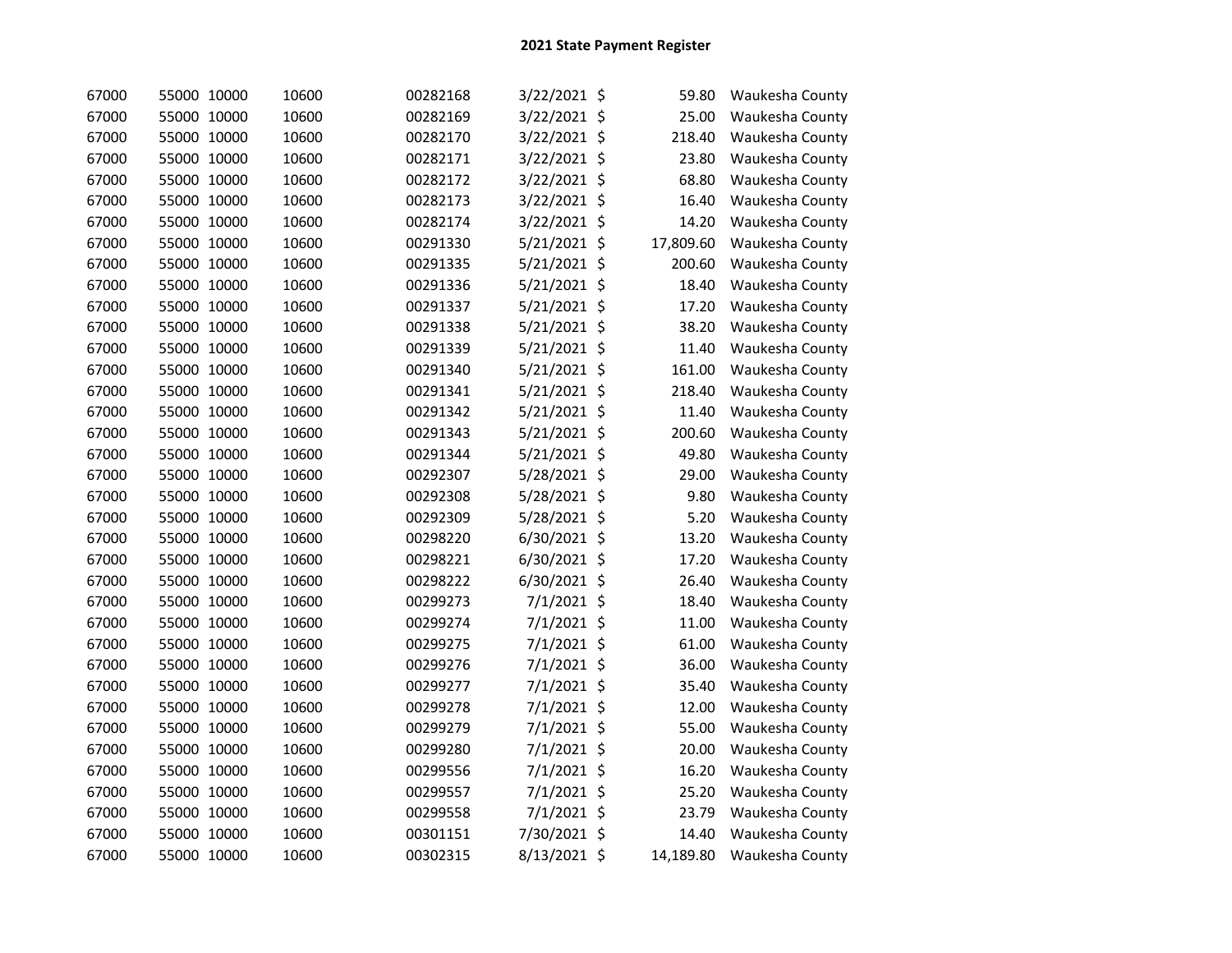| 67000 | 55000 10000 | 10600                                      | 00302446 | 7/27/2021 \$   | 11.20  | Waukesha County                                                                                         |                 |
|-------|-------------|--------------------------------------------|----------|----------------|--------|---------------------------------------------------------------------------------------------------------|-----------------|
| 67000 | 55000 10000 | 10600                                      | 00302447 | 7/27/2021 \$   | 19.00  | Waukesha County                                                                                         |                 |
| 67000 | 55000 10000 | 10600                                      | 00302448 | 7/27/2021 \$   | 20.00  | Waukesha County                                                                                         |                 |
| 67000 | 55000 10000 | 10600                                      | 00302449 | 7/27/2021 \$   | 20.00  | Waukesha County                                                                                         |                 |
| 67000 | 55000 10000 | 10600                                      | 00302450 | 7/27/2021 \$   | 8.80   | Waukesha County                                                                                         |                 |
| 67000 | 55000 10000 | 10600                                      | 00302451 | 7/27/2021 \$   | 9.60   | Waukesha County                                                                                         |                 |
| 67000 | 55000 10000 | 10600                                      | 00303488 | 8/19/2021 \$   | 33.60  | Waukesha County                                                                                         |                 |
| 67000 | 55000 10000 | 10600                                      | 00303562 | 8/26/2021 \$   | 11.40  | Waukesha County                                                                                         |                 |
| 67000 | 55000 10000 | 10600                                      | 00303563 | 8/26/2021 \$   | 40.80  | Waukesha County                                                                                         |                 |
| 67000 | 55000 10000 | 10600                                      | 00304910 | 9/9/2021 \$    | 300.80 | Waukesha County                                                                                         |                 |
| 67000 | 55000 10000 | 10600                                      | 00305953 | $9/22/2021$ \$ | 10.00  | Waukesha County                                                                                         |                 |
| 67000 | 55000 10000 | 10600                                      | 00306405 | 9/29/2021 \$   | 314.20 | Waukesha County                                                                                         |                 |
| 67000 | 55000 10000 | 10600                                      | 00307086 | 10/8/2021 \$   | 40.80  | Waukesha County                                                                                         |                 |
| 67000 | 55000 10000 | 10600                                      | 00307581 | 10/22/2021 \$  | 399.20 | Waukesha County                                                                                         |                 |
| 67000 | 55000 10000 | 10600                                      | 00309646 | 10/29/2021 \$  | 4.60   | Waukesha County                                                                                         |                 |
| 67000 | 55000 10000 | 10600                                      | 00309659 | 10/29/2021 \$  | 306.00 | Waukesha County                                                                                         |                 |
| 67000 | 55000 10000 | 10600                                      | 00313205 | 12/3/2021 \$   | 143.40 | Waukesha County                                                                                         |                 |
| 67000 | 55000 10000 | 10600                                      | 00313206 | 12/3/2021 \$   | 29.20  | Waukesha County                                                                                         |                 |
| 67000 | 55000 10000 | 10600                                      | 00313266 | 12/10/2021 \$  | 43.40  | Waukesha County                                                                                         |                 |
| 67000 | 55000 10000 | 10600                                      | 00313299 | 11/23/2021 \$  |        | 15,040.60 Waukesha County                                                                               |                 |
| 67000 |             |                                            |          |                |        | Public Defender Board - - Transcript, Discovery and Records Provided to the Public Defender Board Total | \$<br>63,897.99 |
| 67000 |             | Department of Revenue - - GPR Earned       |          |                |        |                                                                                                         |                 |
| 67000 | 56600 10000 | 100GE                                      | 00189772 | $1/15/2021$ \$ | 3.00   | Waukesha County                                                                                         |                 |
| 67000 | 56600 10000 | 100GE                                      | 00190374 | $1/28/2021$ \$ | 3.00   | Waukesha County                                                                                         |                 |
| 67000 | 56600 10000 | 100GE                                      | 00190375 | 1/28/2021 \$   | 3.00   | Waukesha County                                                                                         |                 |
| 67000 | 56600 10000 | 100GE                                      | 00191383 | 2/8/2021 \$    | 3.00   | Waukesha County                                                                                         |                 |
| 67000 | 56600 10000 | 100GE                                      | 00198211 | $4/7/2021$ \$  | 3.00   | Waukesha County                                                                                         |                 |
| 67000 | 56600 10000 | 100GE                                      | 00201807 | 5/6/2021 \$    | 3.00   | Waukesha County                                                                                         |                 |
| 67000 | 56600 10000 | 100GE                                      | 00201808 | $5/6/2021$ \$  | 3.00   | Waukesha County                                                                                         |                 |
| 67000 | 56600 10000 | 100GE                                      | 00205499 | $6/10/2021$ \$ | 3.00   | Waukesha County                                                                                         |                 |
| 67000 | 56600 10000 | 100GE                                      | 00213926 | $9/2/2021$ \$  | 3.00   | Waukesha County                                                                                         |                 |
| 67000 | 56600 10000 | 100GE                                      | 00215797 | 10/22/2021 \$  | 3.00   | Waukesha County                                                                                         |                 |
| 67000 | 56600 10000 | 100GE                                      | 00216235 | 10/1/2021 \$   | 3.00   | Waukesha County                                                                                         |                 |
| 67000 | 56600 10000 | 100GE                                      | 00216237 | 10/1/2021 \$   | 3.00   | Waukesha County                                                                                         |                 |
| 67000 | 56600 10000 | 100GE                                      | 00220297 | 11/17/2021 \$  | 3.00   | Waukesha County                                                                                         |                 |
| 67000 |             | Department of Revenue - - GPR Earned Total |          |                |        |                                                                                                         | \$<br>39.00     |
|       |             |                                            |          |                |        |                                                                                                         |                 |

67000 Department of Revenue - - Warrants and Satisfactions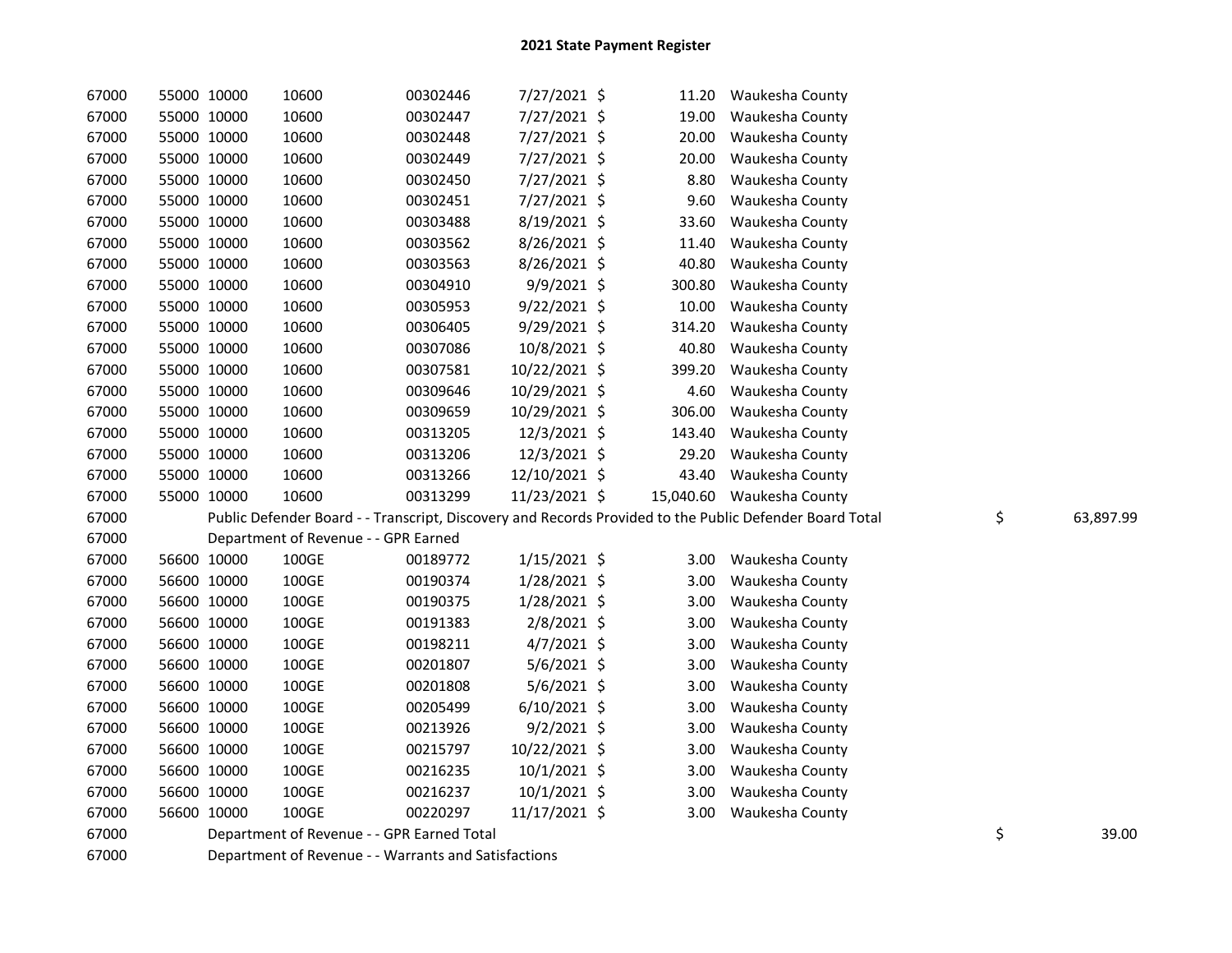| 67000 | 56600 10000 | 10100                                                      | 00199560 | $5/6/2021$ \$  | 3,110.00   | Waukesha County |    |          |
|-------|-------------|------------------------------------------------------------|----------|----------------|------------|-----------------|----|----------|
| 67000 | 56600 10000 | 10100                                                      | 00221955 | 12/21/2021 \$  | 61.00      | Waukesha County |    |          |
| 67000 |             | Department of Revenue - - Warrants and Satisfactions Total |          |                |            |                 | \$ | 3,171.00 |
| 67000 |             | Department of Revenue - - Misc Revenue Holding Clearing    |          |                |            |                 |    |          |
| 67000 | 56600 10000 | 99500                                                      | 00189194 | $1/11/2021$ \$ | 1,145.91   | Waukesha County |    |          |
| 67000 | 56600 10000 | 99500                                                      | 00189688 | $1/19/2021$ \$ | 2,780.32   | Waukesha County |    |          |
| 67000 | 56600 10000 | 99500                                                      | 00190074 | $1/25/2021$ \$ | 283.25     | Waukesha County |    |          |
| 67000 | 56600 10000 | 99500                                                      | 00190490 | $2/1/2021$ \$  | 2,995.51   | Waukesha County |    |          |
| 67000 | 56600 10000 | 99500                                                      | 00191264 | 2/8/2021 \$    | 425.73     | Waukesha County |    |          |
| 67000 | 56600 10000 | 99500                                                      | 00191661 | 2/16/2021 \$   | 2,187.53   | Waukesha County |    |          |
| 67000 | 56600 10000 | 99500                                                      | 00192068 | $2/22/2021$ \$ | 5,358.46   | Waukesha County |    |          |
| 67000 | 56600 10000 | 99500                                                      | 00193038 | $3/1/2021$ \$  | 434,706.84 | Waukesha County |    |          |
| 67000 | 56600 10000 | 99500                                                      | 00194385 | 3/8/2021 \$    | 555.00     | Waukesha County |    |          |
| 67000 | 56600 10000 | 99500                                                      | 00194386 | $3/8/2021$ \$  | 101,869.88 | Waukesha County |    |          |
| 67000 | 56600 10000 | 99500                                                      | 00195251 | 3/15/2021 \$   | 118,794.11 | Waukesha County |    |          |
| 67000 | 56600 10000 | 99500                                                      | 00196038 | 3/22/2021 \$   | 90,943.11  | Waukesha County |    |          |
| 67000 | 56600 10000 | 99500                                                      | 00196714 | 3/29/2021 \$   | 74,012.47  | Waukesha County |    |          |
| 67000 | 56600 10000 | 99500                                                      | 00197456 | $4/5/2021$ \$  | 286.00     | Waukesha County |    |          |
| 67000 | 56600 10000 | 99500                                                      | 00197457 | 4/5/2021 \$    | 71,270.14  | Waukesha County |    |          |
| 67000 | 56600 10000 | 99500                                                      | 00198637 | 4/12/2021 \$   | 47,625.59  | Waukesha County |    |          |
| 67000 | 56600 10000 | 99500                                                      | 00199382 | 4/20/2021 \$   | 64,570.97  | Waukesha County |    |          |
| 67000 | 56600 10000 | 99500                                                      | 00200024 | 4/26/2021 \$   | 79,244.67  | Waukesha County |    |          |
| 67000 | 56600 10000 | 99500                                                      | 00200602 | $5/3/2021$ \$  | 46,087.98  | Waukesha County |    |          |
| 67000 | 56600 10000 | 99500                                                      | 00201784 | 5/10/2021 \$   | 38,374.23  | Waukesha County |    |          |
| 67000 | 56600 10000 | 99500                                                      | 00202439 | $5/17/2021$ \$ | 53,174.60  | Waukesha County |    |          |
| 67000 | 56600 10000 | 99500                                                      | 00203195 | 5/24/2021 \$   | 79,527.13  | Waukesha County |    |          |
| 67000 | 56600 10000 | 99500                                                      | 00203866 | $6/1/2021$ \$  | 529.30     | Waukesha County |    |          |
| 67000 | 56600 10000 | 99500                                                      | 00203867 | $6/1/2021$ \$  | 60,753.18  | Waukesha County |    |          |
| 67000 | 56600 10000 | 99500                                                      | 00204861 | $6/7/2021$ \$  | 16,899.53  | Waukesha County |    |          |
| 67000 | 56600 10000 | 99500                                                      | 00205481 | $6/14/2021$ \$ | 23,042.97  | Waukesha County |    |          |
| 67000 | 56600 10000 | 99500                                                      | 00205970 | $6/21/2021$ \$ | 25,857.13  | Waukesha County |    |          |
| 67000 | 56600 10000 | 99500                                                      | 00208185 | $6/28/2021$ \$ | 12,773.99  | Waukesha County |    |          |
| 67000 | 56600 10000 | 99500                                                      | 00208606 | $7/6/2021$ \$  | 16,626.03  | Waukesha County |    |          |
| 67000 | 56600 10000 | 99500                                                      | 00209469 | 7/12/2021 \$   | 9,020.32   | Waukesha County |    |          |
| 67000 | 56600 10000 | 99500                                                      | 00210272 | 7/19/2021 \$   | 13,134.01  | Waukesha County |    |          |
| 67000 | 56600 10000 | 99500                                                      | 00210883 | 7/26/2021 \$   | 9,846.04   | Waukesha County |    |          |
| 67000 | 56600 10000 | 99500                                                      | 00212250 | $8/9/2021$ \$  | 16,914.44  | Waukesha County |    |          |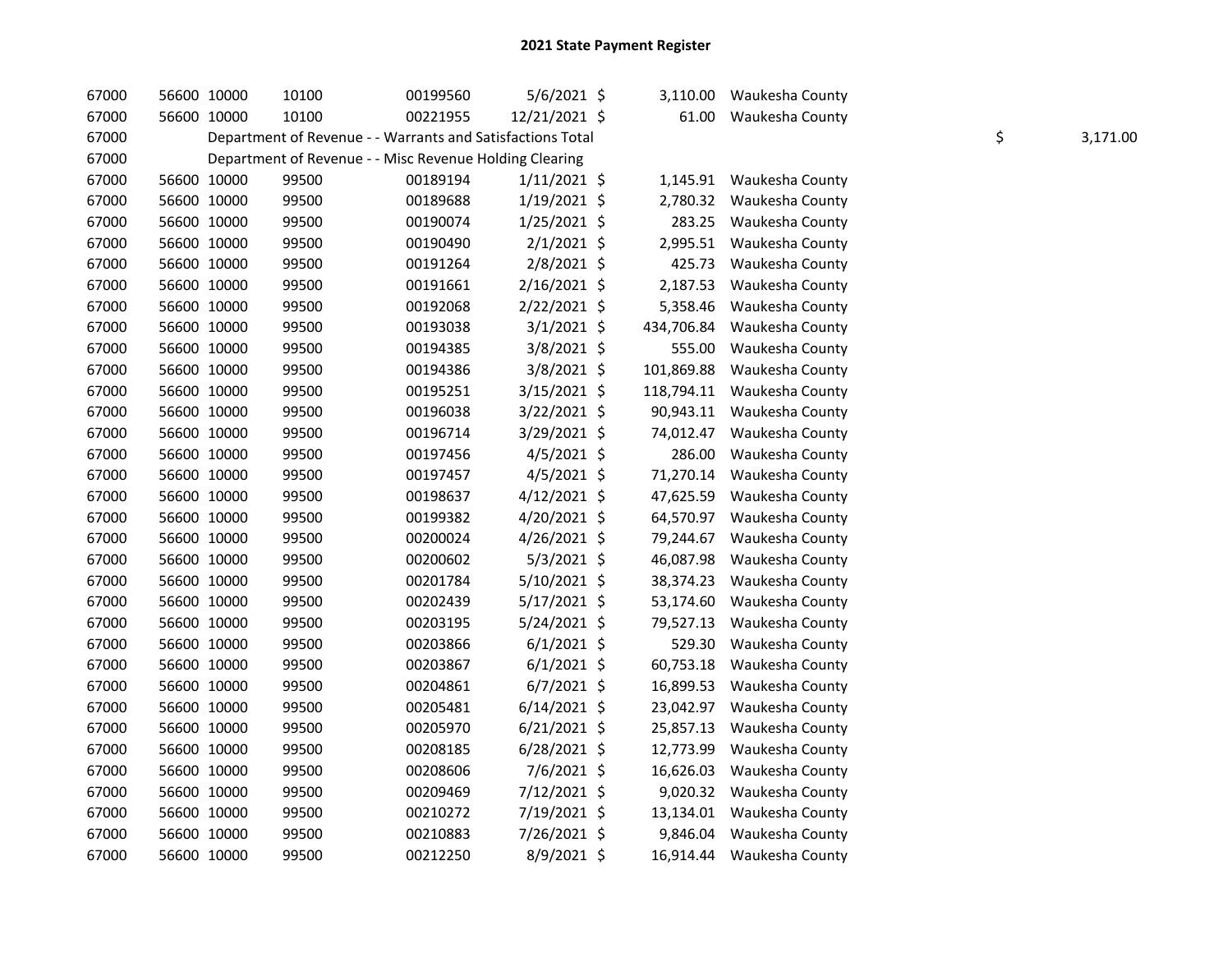| 67000 |             | 56600 10000 | 99500                                                         | 00212731 | 8/16/2021 \$   |          | 9,039.83 Waukesha County   |    |              |
|-------|-------------|-------------|---------------------------------------------------------------|----------|----------------|----------|----------------------------|----|--------------|
| 67000 | 56600 10000 |             | 99500                                                         | 00213178 | 8/23/2021 \$   | 3,254.67 | Waukesha County            |    |              |
| 67000 | 56600 10000 |             | 99500                                                         | 00213602 | 8/30/2021 \$   | 7,404.98 | Waukesha County            |    |              |
| 67000 | 56600 10000 |             | 99500                                                         | 00214047 | $9/7/2021$ \$  | 5,203.37 | Waukesha County            |    |              |
| 67000 | 56600 10000 |             | 99500                                                         | 00214830 | 9/13/2021 \$   | 3,864.04 | Waukesha County            |    |              |
| 67000 | 56600 10000 |             | 99500                                                         | 00215363 | 9/20/2021 \$   | 5,495.81 | Waukesha County            |    |              |
| 67000 | 56600 10000 |             | 99500                                                         | 00215720 | 9/27/2021 \$   | 3,284.63 | Waukesha County            |    |              |
| 67000 | 56600 10000 |             | 99500                                                         | 00216163 | 10/4/2021 \$   | 6,596.23 | Waukesha County            |    |              |
| 67000 |             | 56600 10000 | 99500                                                         | 00217087 | 10/12/2021 \$  | 1,648.16 | Waukesha County            |    |              |
| 67000 | 56600 10000 |             | 99500                                                         | 00217531 | 10/18/2021 \$  | 7,929.94 | Waukesha County            |    |              |
| 67000 |             | 56600 10000 | 99500                                                         | 00218175 | 10/25/2021 \$  | 9,939.12 | Waukesha County            |    |              |
| 67000 |             | 56600 10000 | 99500                                                         | 00218639 | $11/1/2021$ \$ | 2,347.12 | Waukesha County            |    |              |
| 67000 | 56600 10000 |             | 99500                                                         | 00219573 | 11/8/2021 \$   | 5,466.74 | Waukesha County            |    |              |
| 67000 |             | 56600 10000 | 99500                                                         | 00220024 | 11/16/2021 \$  | 5,197.98 | Waukesha County            |    |              |
| 67000 |             | 56600 10000 | 99500                                                         | 00220395 | 11/22/2021 \$  | 719.46   | Waukesha County            |    |              |
| 67000 |             | 56600 10000 | 99500                                                         | 00220798 | 11/30/2021 \$  | 2,566.05 | Waukesha County            |    |              |
| 67000 |             | 56600 10000 | 99500                                                         | 00221065 | 12/6/2021 \$   | 1,445.71 | Waukesha County            |    |              |
| 67000 |             | 56600 10000 | 99500                                                         | 00221857 | 12/13/2021 \$  | 500.00   | Waukesha County            |    |              |
| 67000 |             | 56600 10000 | 99500                                                         | 00222260 | 12/20/2021 \$  | 3,187.79 | Waukesha County            |    |              |
| 67000 |             | 56600 10000 | 99500                                                         | 00222659 | 12/28/2021 \$  |          | 762.70 Waukesha County     |    |              |
| 67000 |             |             | Department of Revenue - - Misc Revenue Holding Clearing Total |          |                |          |                            | \$ | 1,607,470.70 |
| 67000 |             |             | Circuit Courts - - Circuit Court Costs                        |          |                |          |                            |    |              |
| 67000 | 62500 10000 |             | 10500                                                         | 00002144 | $2/1/2021$ \$  |          | 576,493.00 Waukesha County |    |              |
| 67000 |             | 62500 10000 | 10500                                                         | 00002205 | 7/14/2021 \$   |          | 4,301.01 Waukesha County   |    |              |
| 67000 | 62500 10000 |             | 10500                                                         | 00002277 | 7/26/2021 \$   |          | 892,275.00 Waukesha County |    |              |
| 67000 |             |             | Circuit Courts - - Circuit Court Costs Total                  |          |                |          |                            | \$ | 1,473,069.01 |
| 67000 |             |             | Supreme Court - - General Program Operations                  |          |                |          |                            |    |              |
| 67000 |             | 68000 10000 | 20100                                                         | 00011809 | $1/8/2021$ \$  | 1,056.00 | Waukesha County            |    |              |
| 67000 |             | 68000 10000 | 20100                                                         | 00011810 | $1/8/2021$ \$  | 85.33    | Waukesha County            |    |              |
| 67000 |             | 68000 10000 | 20100                                                         | 00011859 | 1/29/2021 \$   | 74.79    | Waukesha County            |    |              |
| 67000 | 68000 10000 |             | 20100                                                         | 00012100 | $3/17/2021$ \$ | 1,212.00 | Waukesha County            |    |              |
| 67000 | 68000 10000 |             | 20100                                                         | 00012258 | $4/9/2021$ \$  | 1,606.50 | Waukesha County            |    |              |
| 67000 |             |             | Supreme Court - - General Program Operations Total            |          |                |          |                            | \$ | 4,034.62     |
| 67000 |             |             | Supreme Court - - Court Interpreter Training And              |          |                |          |                            |    |              |
| 67000 | 68000 10000 |             | 23000                                                         | 00012818 | $6/18/2021$ \$ | 435.04   | Waukesha County            |    |              |
| 67000 |             |             | Supreme Court - - Court Interpreter Training And Total        |          |                |          |                            | \$ | 435.04       |
| 67000 |             |             | Shared Revenue and Tax Relief - - County And Municipal Aid    |          |                |          |                            |    |              |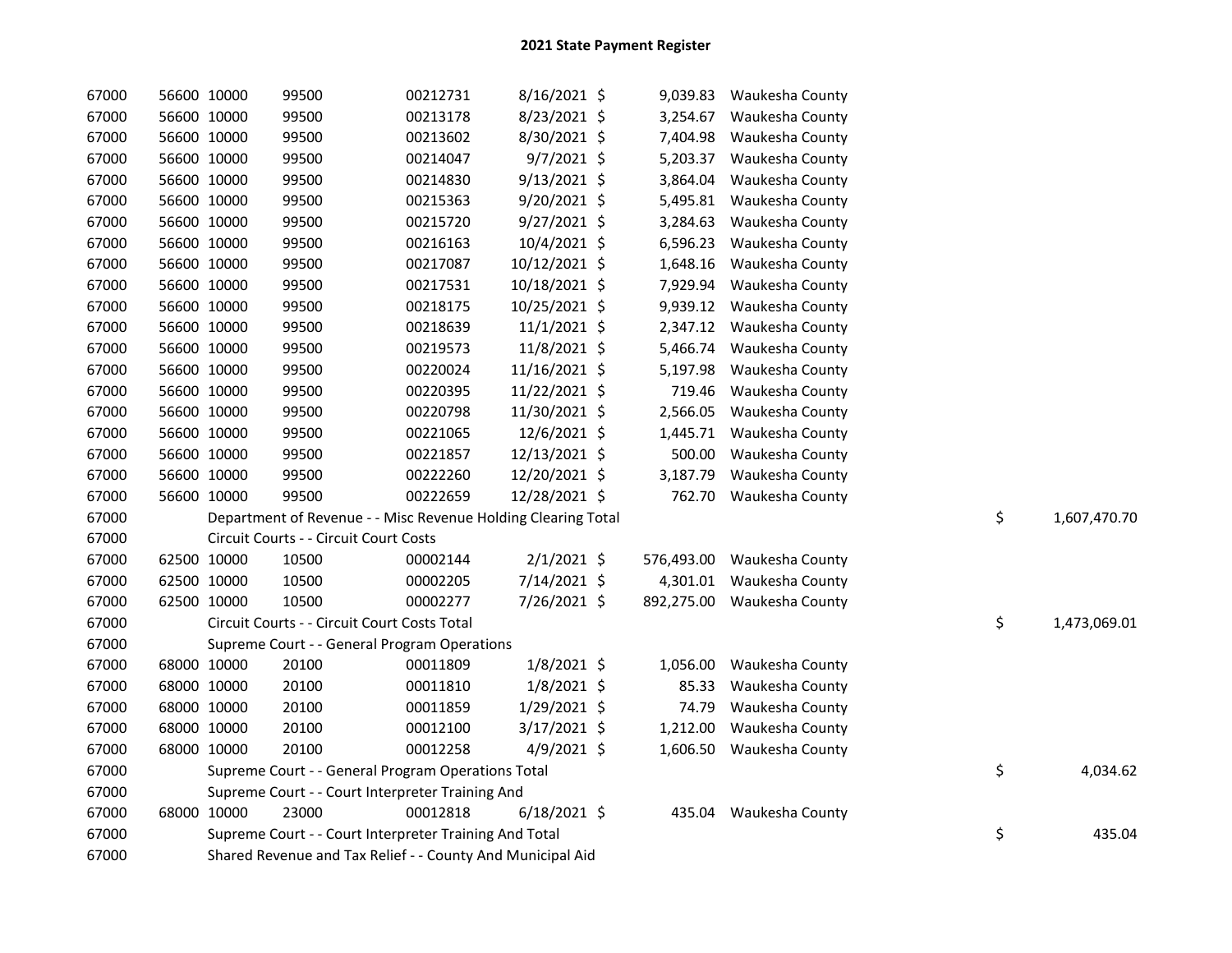| 67000       |             | 83500 10000 | 10500                                                                 | 00082503 | 7/26/2021 \$   | 95,465.46     | Waukesha County |    |                |
|-------------|-------------|-------------|-----------------------------------------------------------------------|----------|----------------|---------------|-----------------|----|----------------|
| 67000       | 83500 10000 |             | 10500                                                                 | 00089606 | 11/15/2021 \$  | 540,970.94    | Waukesha County |    |                |
| 67000       |             |             | Shared Revenue and Tax Relief - - County And Municipal Aid Total      |          |                |               |                 | \$ | 636,436.40     |
| 67000       |             |             | Shared Revenue and Tax Relief - - Exempt Computer Aid                 |          |                |               |                 |    |                |
| 67000       |             | 83500 10000 | 10900                                                                 | 00083381 | $7/26/2021$ \$ | 627.073.40    | Waukesha County |    |                |
| 67000       |             |             | Shared Revenue and Tax Relief - - Exempt Computer Aid Total           |          |                |               |                 | \$ | 627,073.40     |
| 67000       |             |             | Shared Revenue and Tax Relief - - Utility Aid                         |          |                |               |                 |    |                |
| 67000       |             | 83500 10000 | 11000                                                                 | 00082503 | 7/26/2021 \$   | 84,393.02     | Waukesha County |    |                |
| 67000       | 83500       | 10000       | 11000                                                                 | 00089606 | 11/15/2021 \$  | 538.174.13    | Waukesha County |    |                |
| 67000       |             |             | Shared Revenue and Tax Relief - - Utility Aid Total                   |          |                |               |                 | \$ | 622,567.15     |
| 67000       |             |             | Shared Revenue and Tax Relief - - Personal Property Aid               |          |                |               |                 |    |                |
| 67000       |             | 83500 10000 | 11100                                                                 | 00076567 | $5/3/2021$ \$  | 646,855.81    | Waukesha County |    |                |
| 67000       |             |             | Shared Revenue and Tax Relief - - Personal Property Aid Total         |          |                |               |                 | \$ | 646,855.81     |
| 67000       |             |             | Shared Revenue and Tax Relief - - School Lvy Tx/First Dollar Cr       |          |                |               |                 |    |                |
| 67000       |             | 83500 10000 | 30200                                                                 | 00082769 | 7/26/2021 \$   | 37,913,364.55 | Waukesha County |    |                |
| 67000       |             | 83500 10000 | 30200                                                                 | 00086164 | $7/26/2021$ \$ | 3,288,835.48  | Waukesha County |    |                |
| 67000       |             |             | Shared Revenue and Tax Relief - - School Lvy Tx/First Dollar Cr Total |          |                |               |                 | \$ | 41,202,200.03  |
| 67000       |             |             | Shared Revenue and Tax Relief - - Baseball Stadium District Tax       |          |                |               |                 |    |                |
| 67000       |             | 83500 10000 | 43300                                                                 | 00087807 | 11/1/2021 \$   | 159,555.65    | Waukesha County |    |                |
| 67000       |             |             | Shared Revenue and Tax Relief - - Baseball Stadium District Tax Total |          |                |               |                 | \$ | 159,555.65     |
| 67000       |             |             | Shared Revenue and Tax Relief - - Lottery & Gaming Credit             |          |                |               |                 |    |                |
| 67000       |             | 83500 52100 | 36300                                                                 | 00074645 | $3/22/2021$ \$ | 6,495,995.95  | Waukesha County |    |                |
| 67000       |             |             | Shared Revenue and Tax Relief - - Lottery & Gaming Credit Total       |          |                |               |                 | \$ | 6,495,995.95   |
| 67000 Total |             |             |                                                                       |          |                |               |                 | \$ | 113,526,806.55 |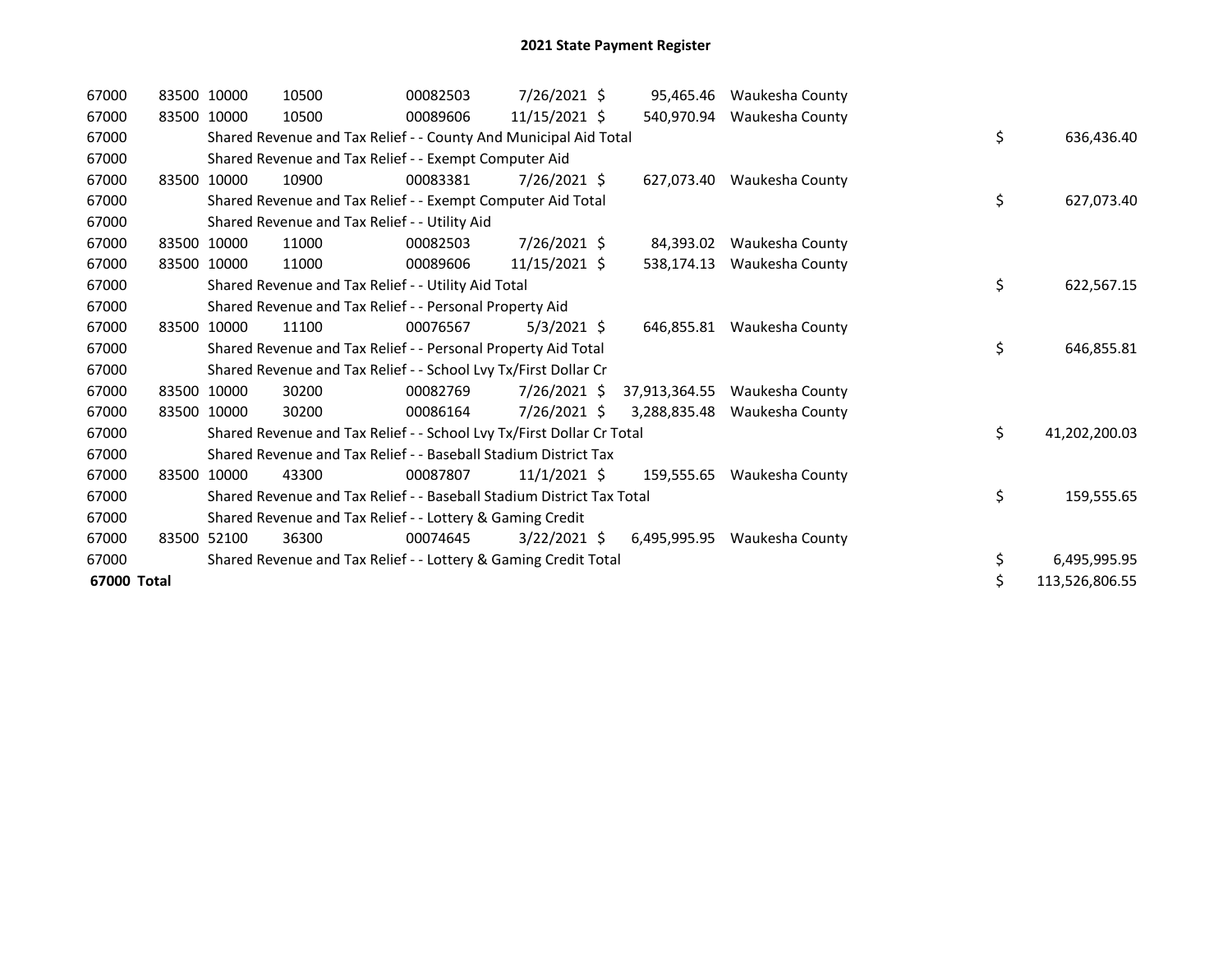| 67002 |             | Dept of Safety & Prof Services - - Fire Dues Distribution                       |                         |                 |  |                               |    |            |
|-------|-------------|---------------------------------------------------------------------------------|-------------------------|-----------------|--|-------------------------------|----|------------|
| 67002 | 16500 10000 | 22500                                                                           | 00041915                | 7/15/2021 \$    |  | 56,623.01 Town Of Brookfield  |    |            |
| 67002 |             | Dept of Safety & Prof Services - - Fire Dues Distribution Total                 |                         |                 |  |                               | \$ | 56,623.01  |
| 67002 |             | WI Dept of Transportation - - Trns Aids To Mnc.-Sf                              |                         |                 |  |                               |    |            |
| 67002 | 39500 21100 | 19100                                                                           | 00633368                | $1/4/2021$ \$   |  | 76,352.49 Town Of Brookfield  |    |            |
| 67002 | 39500 21100 | 19100                                                                           | 00668975                | $4/5/2021$ \$   |  | 76,352.49 Town Of Brookfield  |    |            |
| 67002 | 39500 21100 | 19100                                                                           | 00712463                | 7/6/2021 \$     |  | 76,352.49 Town Of Brookfield  |    |            |
| 67002 | 39500 21100 | 19100                                                                           | 00753022                | 10/4/2021 \$    |  | 76,352.49 Town Of Brookfield  |    |            |
| 67002 |             | WI Dept of Transportation - - Trns Aids To Mnc.-Sf Total                        |                         |                 |  |                               | \$ | 305,409.96 |
| 67002 |             | WI Dept of Transportation - - Veh Insp, Trf EnfSf                               |                         |                 |  |                               |    |            |
| 67002 | 39500 21100 | 56400                                                                           | 00741022                | $9/1/2021$ \$   |  | 100.00 Town Of Brookfield     |    |            |
| 67002 |             | WI Dept of Transportation - - Veh Insp, Trf EnfSf Total                         |                         |                 |  |                               | \$ | 100.00     |
| 67002 |             | Department of Health Services - - Prepaid Medical Transport Reimbursement       |                         |                 |  |                               |    |            |
| 67002 | 43500 10000 | 16300                                                                           | AMBULANCE 11/15/2021 \$ |                 |  | 5,714.99 Town Of Brookfield   |    |            |
| 67002 |             | Department of Health Services - - Prepaid Medical Transport Reimbursement Total |                         |                 |  |                               | \$ | 5,714.99   |
| 67002 |             | Department of Justice - - Officer training reimbursement                        |                         |                 |  |                               |    |            |
| 67002 | 45500 10000 | 21400                                                                           | 00104899                | $11/10/2021$ \$ |  | 2,240.00 Town Of Brookfield   |    |            |
| 67002 |             | Department of Justice - - Officer training reimbursement Total                  |                         |                 |  |                               | \$ | 2,240.00   |
| 67002 |             | Department of Justice - - Federal Aid, Local Assistance                         |                         |                 |  |                               |    |            |
| 67002 | 45500 10000 | 25100                                                                           | 00097561                | 4/30/2021 \$    |  | 584.80 Town Of Brookfield     |    |            |
| 67002 | 45500 10000 | 25100                                                                           | 00100982                | $8/6/2021$ \$   |  | 6,804.75 Town Of Brookfield   |    |            |
| 67002 | 45500 10000 | 25100                                                                           | 00104063                | 10/25/2021 \$   |  | 233.94 Town Of Brookfield     |    |            |
| 67002 | 45500 10000 | 25100                                                                           | 00107153                | 12/27/2021 \$   |  | 220.51 Town Of Brookfield     |    |            |
| 67002 |             | Department of Justice - - Federal Aid, Local Assistance Total                   |                         |                 |  |                               | \$ | 7,844.00   |
| 67002 |             | Department of Revenue - - Gifts And Grants                                      |                         |                 |  |                               |    |            |
| 67002 | 56600 10000 | 12100                                                                           | 00207756                | $6/25/2021$ \$  |  | 341,062.49 Town Of Brookfield |    |            |
| 67002 |             | Department of Revenue - - Gifts And Grants Total                                |                         |                 |  |                               | \$ | 341,062.49 |
| 67002 |             | Department of Revenue - - Misc Revenue Holding Clearing                         |                         |                 |  |                               |    |            |
| 67002 | 56600 10000 | 99500                                                                           | 00189065                | $1/8/2021$ \$   |  | 3,610.41 Town Of Brookfield   |    |            |
| 67002 | 56600 10000 | 99500                                                                           | 00189073                | $1/8/2021$ \$   |  | 2,342.32 Town Of Brookfield   |    |            |
| 67002 | 56600 10000 | 99500                                                                           | 00191134                | $2/5/2021$ \$   |  | 4,142.42 Town Of Brookfield   |    |            |
| 67002 | 56600 10000 | 99500                                                                           | 00191143                | $2/5/2021$ \$   |  | 13,951.24 Town Of Brookfield  |    |            |
| 67002 | 56600 10000 | 99500                                                                           | 00193016                | $3/1/2021$ \$   |  | 1,495.56 Town Of Brookfield   |    |            |
| 67002 | 56600 10000 | 99500                                                                           | 00193018                | $3/1/2021$ \$   |  | 25.20 Town Of Brookfield      |    |            |
| 67002 | 56600 10000 | 99500                                                                           | 00193769                | 3/5/2021 \$     |  | 14,610.91 Town Of Brookfield  |    |            |
| 67002 | 56600 10000 | 99500                                                                           | 00194370                | $3/8/2021$ \$   |  | 2,230.00 Town Of Brookfield   |    |            |
| 67002 | 56600 10000 | 99500                                                                           | 00194372                | 3/8/2021 \$     |  | 48.80 Town Of Brookfield      |    |            |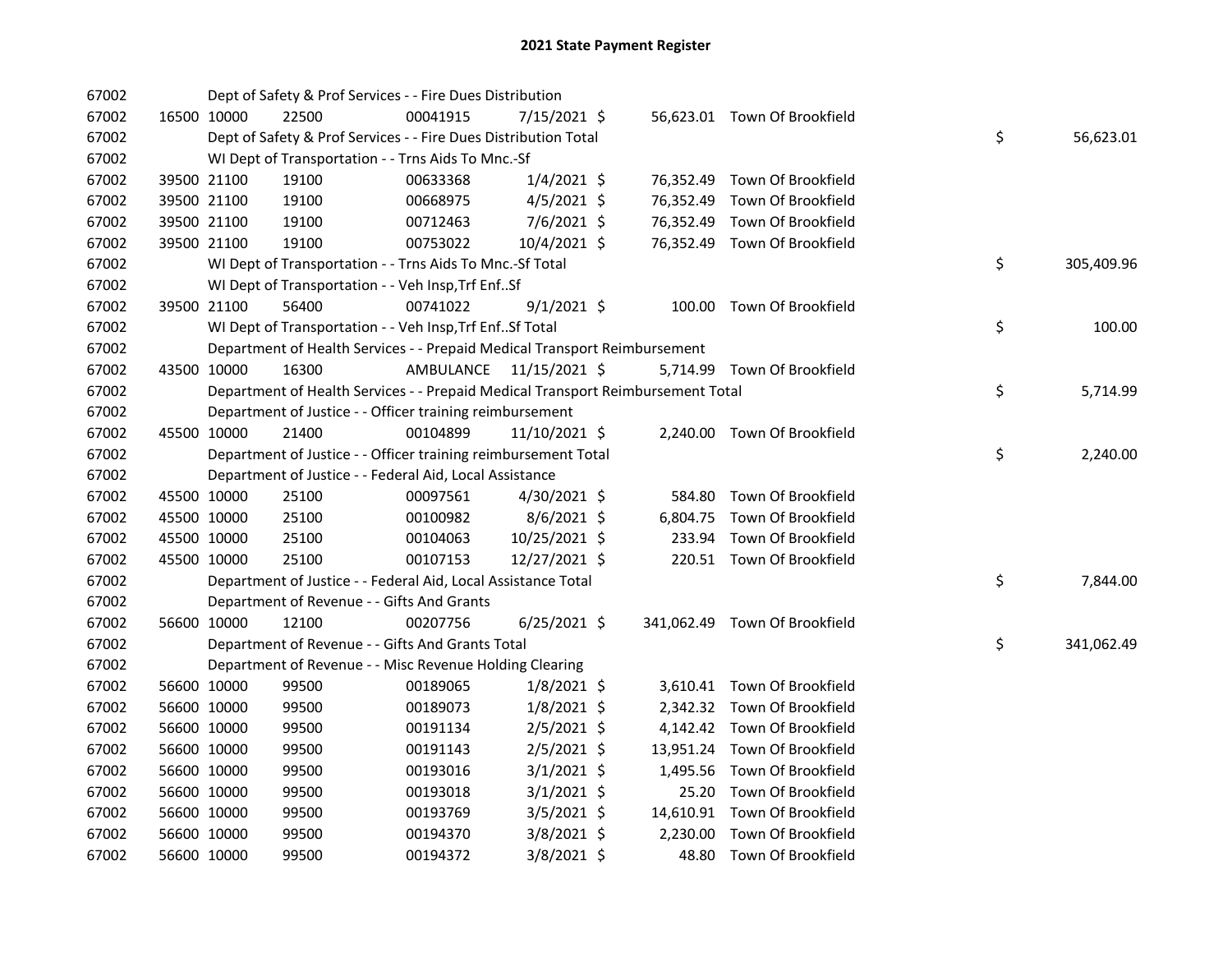| 67002 | 56600 10000 | 99500 | 00195233 | 3/15/2021 \$  |         | 231.90    | Town Of Brookfield |
|-------|-------------|-------|----------|---------------|---------|-----------|--------------------|
| 67002 | 56600 10000 | 99500 | 00195235 | 3/15/2021 \$  |         | 45.00     | Town Of Brookfield |
| 67002 | 56600 10000 | 99500 | 00196023 | 3/22/2021 \$  |         | 1,132.94  | Town Of Brookfield |
| 67002 | 56600 10000 | 99500 | 00196025 | 3/22/2021 \$  |         | 45.00     | Town Of Brookfield |
| 67002 | 56600 10000 | 99500 | 00196701 | 3/29/2021 \$  |         | 744.24    | Town Of Brookfield |
| 67002 | 56600 10000 | 99500 | 00196703 | 3/29/2021 \$  |         | 24.34     | Town Of Brookfield |
| 67002 | 56600 10000 | 99500 | 00197445 | 4/5/2021 \$   |         | 492.00    | Town Of Brookfield |
| 67002 | 56600 10000 | 99500 | 00198053 | 4/7/2021 \$   |         | 19,902.61 | Town Of Brookfield |
| 67002 | 56600 10000 | 99500 | 00198063 | 4/7/2021 \$   |         | 264.61    | Town Of Brookfield |
| 67002 | 56600 10000 | 99500 | 00200010 | 4/26/2021 \$  |         | 623.00    | Town Of Brookfield |
| 67002 | 56600 10000 | 99500 | 00200012 | 4/26/2021 \$  |         | 90.00     | Town Of Brookfield |
| 67002 | 56600 10000 | 99500 | 00201401 | 5/7/2021 \$   |         | 8,195.17  | Town Of Brookfield |
| 67002 | 56600 10000 | 99500 | 00201410 | 5/7/2021 \$   |         | 14,316.47 | Town Of Brookfield |
| 67002 | 56600 10000 | 99500 | 00202427 | 5/17/2021 \$  |         | 925.73    | Town Of Brookfield |
| 67002 | 56600 10000 | 99500 | 00203178 | 5/24/2021 \$  |         | 131.32    | Town Of Brookfield |
| 67002 | 56600 10000 | 99500 | 00203180 | 5/24/2021 \$  |         | 30.50     | Town Of Brookfield |
| 67002 | 56600 10000 | 99500 | 00204629 | $6/7/2021$ \$ |         | 9,014.50  | Town Of Brookfield |
| 67002 | 56600 10000 | 99500 | 00204638 | 6/7/2021 \$   |         | 1,470.03  | Town Of Brookfield |
| 67002 | 56600 10000 | 99500 | 00204859 | 6/7/2021 \$   |         | 194.00    | Town Of Brookfield |
| 67002 | 56600 10000 | 99500 | 00205471 | 6/14/2021 \$  |         | 90.37     | Town Of Brookfield |
| 67002 | 56600 10000 | 99500 | 00209196 | 7/8/2021 \$   |         | 10,033.69 | Town Of Brookfield |
| 67002 | 56600 10000 | 99500 | 00209206 | 7/8/2021 \$   |         | 2,720.74  | Town Of Brookfield |
| 67002 | 56600 10000 | 99500 | 00210265 | 7/19/2021 \$  |         | 136.26    | Town Of Brookfield |
| 67002 | 56600 10000 | 99500 | 00210266 | 7/19/2021 \$  |         | 25.00     | Town Of Brookfield |
| 67002 | 56600 10000 | 99500 | 00210877 | 7/26/2021 \$  |         | 615.44    | Town Of Brookfield |
| 67002 | 56600 10000 | 99500 | 00211934 | 8/6/2021      | $\zeta$ | 5,098.79  | Town Of Brookfield |
| 67002 | 56600 10000 | 99500 | 00211943 | 8/6/2021      | $\zeta$ | 7,088.40  | Town Of Brookfield |
| 67002 | 56600 10000 | 99500 | 00214044 | 9/7/2021 \$   |         | 45.00     | Town Of Brookfield |
| 67002 | 56600 10000 | 99500 | 00214555 | 9/8/2021 \$   |         | 6,376.12  | Town Of Brookfield |
| 67002 | 56600 10000 | 99500 | 00214564 | 9/8/2021 \$   |         | 56.49     | Town Of Brookfield |
| 67002 | 56600 10000 | 99500 | 00216805 | 10/7/2021 \$  |         | 4,092.26  | Town Of Brookfield |
| 67002 | 56600 10000 | 99500 | 00216814 | 10/7/2021 \$  |         | 6,160.47  | Town Of Brookfield |
| 67002 | 56600 10000 | 99500 | 00217529 | 10/18/2021 \$ |         | 564.90    | Town Of Brookfield |
| 67002 | 56600 10000 | 99500 | 00219395 | 11/5/2021 \$  |         | 3,699.46  | Town Of Brookfield |
| 67002 | 56600 10000 | 99500 | 00219403 | 11/5/2021 \$  |         | 7,835.91  | Town Of Brookfield |
| 67002 | 56600 10000 | 99500 | 00221545 | 12/7/2021 \$  |         | 5,435.40  | Town Of Brookfield |
| 67002 | 56600 10000 | 99500 | 00221554 | 12/7/2021 \$  |         | 8,090.72  | Town Of Brookfield |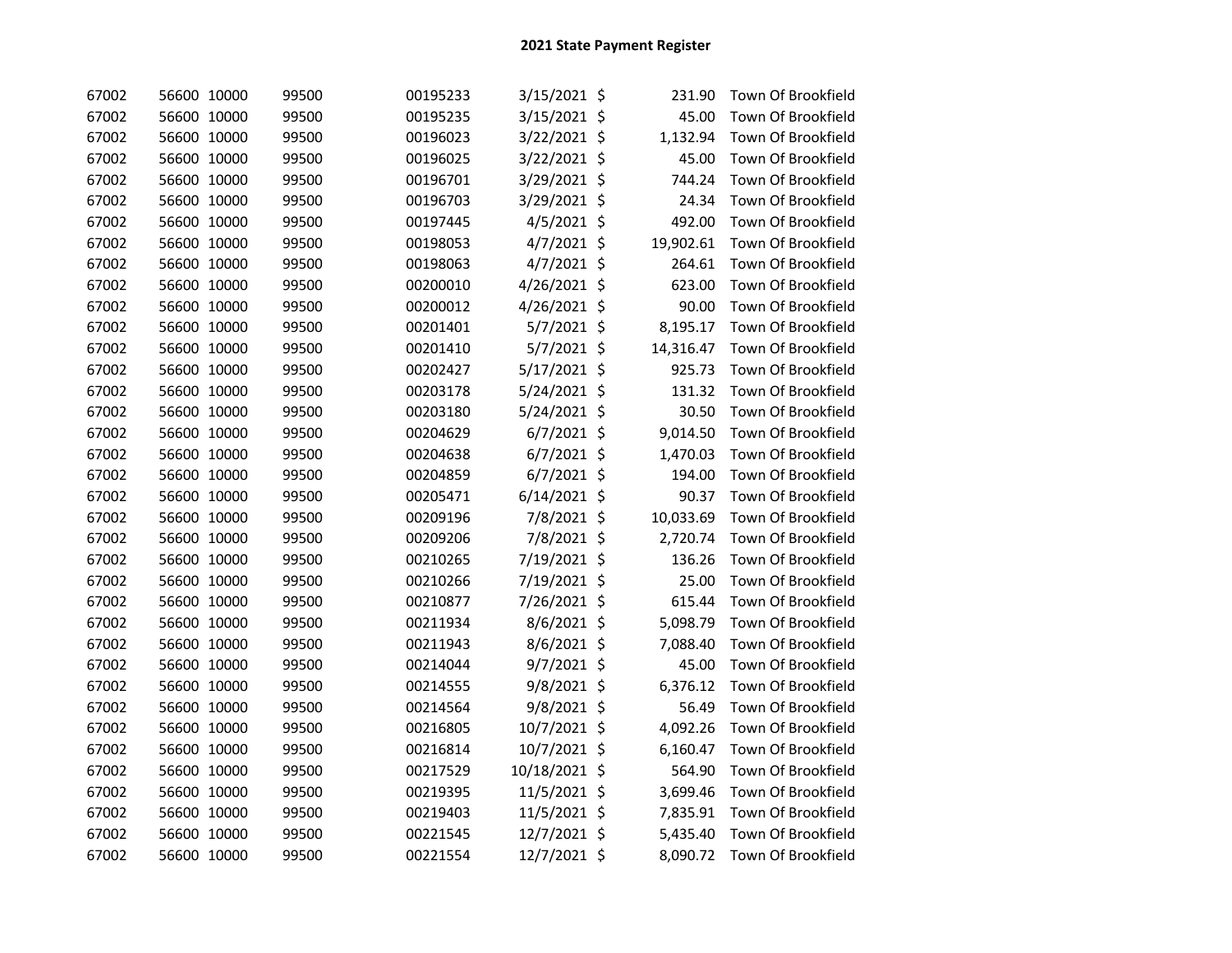| 67002       |       |             | Department of Revenue - - Misc Revenue Holding Clearing Total |                                                                               |               |  |           |                              |  |    | 168,495.64   |
|-------------|-------|-------------|---------------------------------------------------------------|-------------------------------------------------------------------------------|---------------|--|-----------|------------------------------|--|----|--------------|
| 67002       |       |             |                                                               | Shared Revenue and Tax Relief - - County And Municipal Aid                    |               |  |           |                              |  |    |              |
| 67002       |       | 83500 10000 | 10500                                                         | 00082467                                                                      | 7/26/2021 \$  |  | 12,223.63 | Town Of Brookfield           |  |    |              |
| 67002       |       | 83500 10000 | 10500                                                         | 00089570                                                                      | 11/15/2021 \$ |  |           | 63,552.24 Town Of Brookfield |  |    |              |
| 67002       |       |             |                                                               | Shared Revenue and Tax Relief - - County And Municipal Aid Total              |               |  |           |                              |  | \$ | 75,775.87    |
| 67002       |       |             |                                                               | Shared Revenue and Tax Relief - - Exempt Computer Aid                         |               |  |           |                              |  |    |              |
| 67002       |       | 83500 10000 | 10900                                                         | 00084969                                                                      | 7/26/2021 \$  |  | 43,221.61 | Town Of Brookfield           |  |    |              |
| 67002       |       | 83500 10000 | 10900                                                         | 00085971                                                                      | 7/26/2021 \$  |  | 5,676.38  | Town Of Brookfield           |  |    |              |
| 67002       |       |             |                                                               | Shared Revenue and Tax Relief - - Exempt Computer Aid Total                   |               |  | \$        | 48,897.99                    |  |    |              |
| 67002       |       |             |                                                               | Shared Revenue and Tax Relief - - Personal Property Aid                       |               |  |           |                              |  |    |              |
| 67002       |       | 83500 10000 | 11100                                                         | 00078157                                                                      | $5/3/2021$ \$ |  | 30,818.50 | Town Of Brookfield           |  |    |              |
| 67002       |       | 83500 10000 | 11100                                                         | 00079052                                                                      | $5/3/2021$ \$ |  | 15,328.01 | Town Of Brookfield           |  |    |              |
| 67002       |       |             |                                                               | Shared Revenue and Tax Relief - - Personal Property Aid Total                 |               |  |           |                              |  | Ś  | 46,146.51    |
| 67002       |       |             |                                                               | Shared Revenue and Tax Relief - - State Aid; Video Service Provider Fee       |               |  |           |                              |  |    |              |
| 67002       | 83500 | 10000       | 11200                                                         | 00083233                                                                      | 7/26/2021 \$  |  | 19,502.73 | Town Of Brookfield           |  |    |              |
| 67002       |       |             |                                                               | Shared Revenue and Tax Relief - - State Aid; Video Service Provider Fee Total |               |  |           |                              |  | \$ | 19,502.73    |
| 67002       |       |             |                                                               | Shared Revenue and Tax Relief - - Payments For Municipal Svcs                 |               |  |           |                              |  |    |              |
| 67002       |       | 83500 10000 | 50100                                                         | 00073829                                                                      | $2/1/2021$ \$ |  | 2,699.57  | Town Of Brookfield           |  |    |              |
| 67002       |       |             |                                                               | Shared Revenue and Tax Relief - - Payments For Municipal Svcs Total           |               |  |           |                              |  |    | 2,699.57     |
| 67002 Total |       |             |                                                               |                                                                               |               |  |           |                              |  |    | 1,080,512.76 |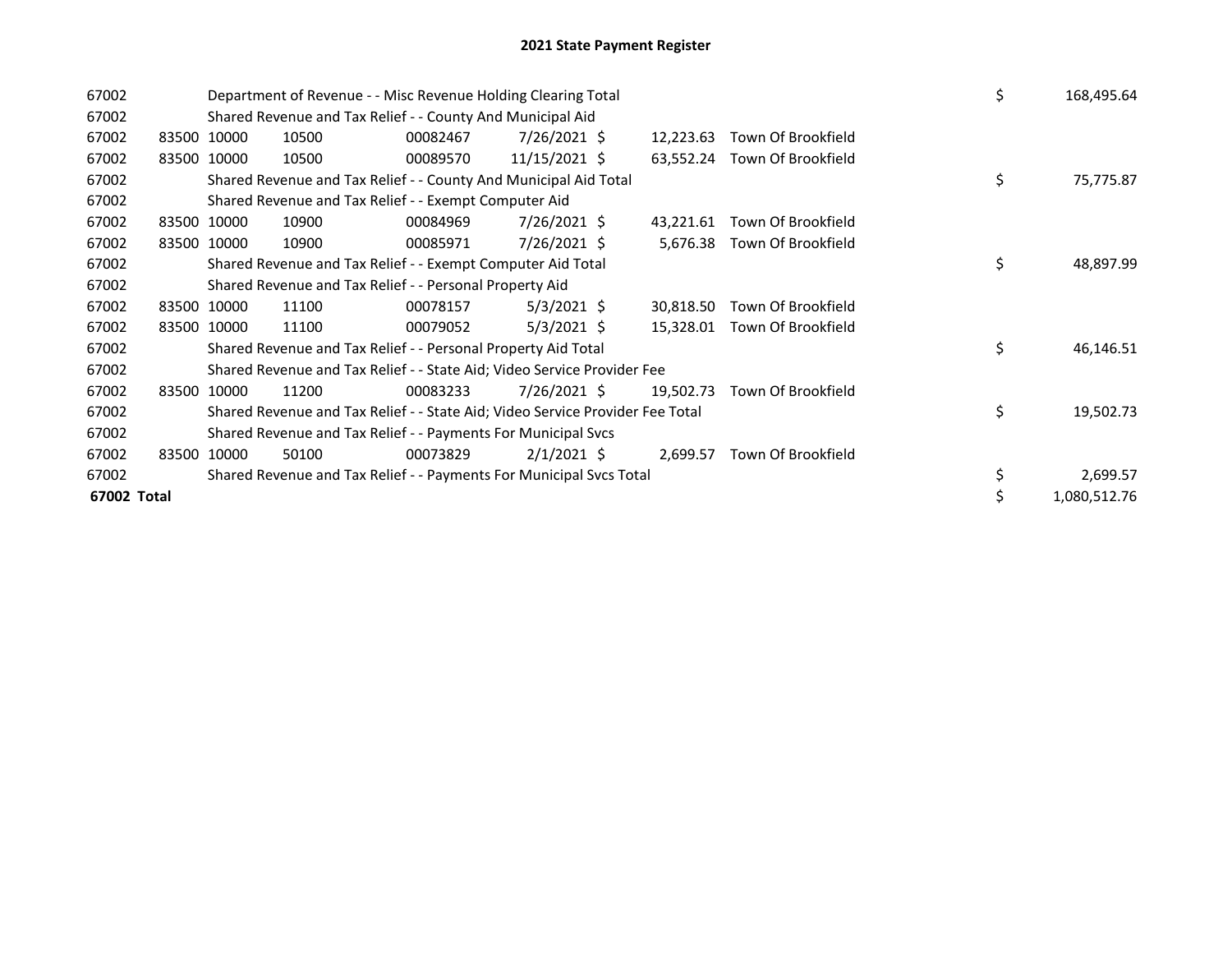| 67004 |             | Dept of Safety & Prof Services - - Fire Dues Distribution                       |                         |                |            |                               |    |            |
|-------|-------------|---------------------------------------------------------------------------------|-------------------------|----------------|------------|-------------------------------|----|------------|
| 67004 | 16500 10000 | 22500                                                                           | 00041919                | 7/15/2021 \$   |            | 63,515.80 Delafield, Town of  |    |            |
| 67004 |             | Dept of Safety & Prof Services - - Fire Dues Distribution Total                 |                         |                |            |                               | \$ | 63,515.80  |
| 67004 |             | Dept of Natural Resources - - Aids In Lieu Of Taxes - Gener                     |                         |                |            |                               |    |            |
| 67004 | 37000 10000 | 50300                                                                           | 00461172                | $2/1/2021$ \$  |            | 40,156.35 Delafield, Town of  |    |            |
| 67004 |             | Dept of Natural Resources - - Aids In Lieu Of Taxes - Gener Total               |                         |                |            |                               | \$ | 40,156.35  |
| 67004 |             | Dept of Natural Resources - - Resaids - Cnty Forst, Cl & Mfl                    |                         |                |            |                               |    |            |
| 67004 | 37000 21200 | 57100                                                                           | 00488562                | $6/14/2021$ \$ |            | 5.20 Delafield, Town of       |    |            |
| 67004 |             | Dept of Natural Resources - - Resaids - Cnty Forst, Cl & Mfl Total              |                         |                |            |                               | \$ | 5.20       |
| 67004 |             | Dept of Natural Resources - - Aids In Lieu Of Taxes - Sum S                     |                         |                |            |                               |    |            |
| 67004 | 37000 21200 | 57900                                                                           | 00476174                | $4/21/2021$ \$ |            | 2,254.56 Delafield, Town of   |    |            |
| 67004 |             | Dept of Natural Resources - - Aids In Lieu Of Taxes - Sum S Total               |                         |                |            |                               | \$ | 2,254.56   |
| 67004 |             | WI Dept of Transportation - - Trns Aids To Mnc.-Sf                              |                         |                |            |                               |    |            |
| 67004 | 39500 21100 | 19100                                                                           | 00633369                | $1/4/2021$ \$  |            | 49,971.61 Delafield, Town of  |    |            |
| 67004 | 39500 21100 | 19100                                                                           | 00668976                | $4/5/2021$ \$  | 49,971.61  | Delafield, Town of            |    |            |
| 67004 | 39500 21100 | 19100                                                                           | 00712464                | $7/6/2021$ \$  | 49,971.61  | Delafield, Town of            |    |            |
| 67004 | 39500 21100 | 19100                                                                           | 00753023                | 10/4/2021 \$   | 49,971.63  | Delafield, Town of            |    |            |
| 67004 |             | WI Dept of Transportation - - Trns Aids To Mnc.-Sf Total                        |                         |                |            |                               | \$ | 199,886.46 |
| 67004 |             | Department of Health Services - - Prepaid Medical Transport Reimbursement       |                         |                |            |                               |    |            |
| 67004 | 43500 10000 | 16300                                                                           | AMBULANCE 11/15/2021 \$ |                |            | 2,000.00 Delafield, Town of   |    |            |
| 67004 |             | Department of Health Services - - Prepaid Medical Transport Reimbursement Total |                         |                |            |                               | \$ | 2,000.00   |
| 67004 |             | Commissioners of Public Lands - - Balsht Common School Fund                     |                         |                |            |                               |    |            |
| 67004 | 50700 37400 | 57700                                                                           | 00003551                | $4/1/2021$ \$  | 150,000.00 | Delafield, Town of            |    |            |
| 67004 | 50700 37400 | 57700                                                                           | 00003552                | $4/1/2021$ \$  | 250,000.00 | Delafield, Town of            |    |            |
| 67004 | 50700 37400 | 57700                                                                           | 00003746                | 7/20/2021 \$   | 161,000.00 | Delafield, Town of            |    |            |
| 67004 |             | Commissioners of Public Lands - - Balsht Common School Fund Total               |                         |                |            |                               | \$ | 561,000.00 |
| 67004 |             | Department of Revenue - - Gifts And Grants                                      |                         |                |            |                               |    |            |
| 67004 | 56600 10000 | 12100                                                                           | 00207757                | $6/25/2021$ \$ |            | 462,321.01 Delafield, Town of |    |            |
| 67004 |             | Department of Revenue - - Gifts And Grants Total                                |                         |                |            |                               | \$ | 462,321.01 |
| 67004 |             | Shared Revenue and Tax Relief - - County And Municipal Aid                      |                         |                |            |                               |    |            |
| 67004 | 83500 10000 | 10500                                                                           | 00082468                | 7/26/2021 \$   | 14,075.30  | Delafield, Town of            |    |            |
| 67004 | 83500 10000 | 10500                                                                           | 00089571                | 11/15/2021 \$  | 77,760.00  | Delafield, Town of            |    |            |
| 67004 |             | Shared Revenue and Tax Relief - - County And Municipal Aid Total                |                         |                |            |                               | \$ | 91,835.30  |
| 67004 |             | Shared Revenue and Tax Relief - - Exempt Computer Aid                           |                         |                |            |                               |    |            |
| 67004 | 83500 10000 | 10900                                                                           | 00084970                | 7/26/2021 \$   | 508.20     | Delafield, Town of            |    |            |
| 67004 |             | Shared Revenue and Tax Relief - - Exempt Computer Aid Total                     |                         |                |            |                               | \$ | 508.20     |
| 67004 |             | Shared Revenue and Tax Relief - - Utility Aid                                   |                         |                |            |                               |    |            |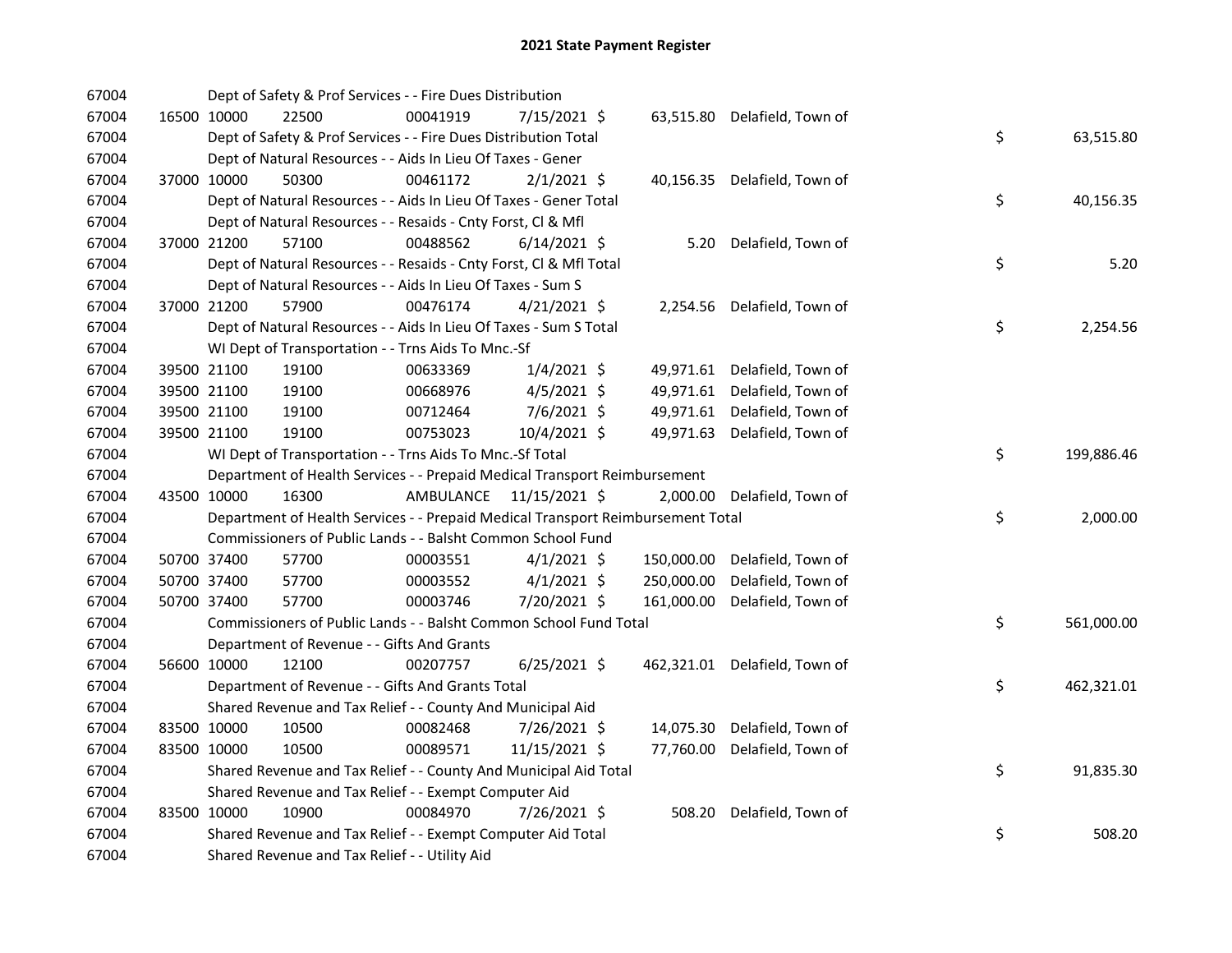| 67004       | 83500 10000 | 11000                                                                         | 00082468 | 7/26/2021 \$   | 1,147.00     | Delafield, Town of |    |              |
|-------------|-------------|-------------------------------------------------------------------------------|----------|----------------|--------------|--------------------|----|--------------|
| 67004       | 83500 10000 | 11000                                                                         | 00089571 | 11/15/2021 \$  | 7,310.00     | Delafield, Town of |    |              |
| 67004       |             | Shared Revenue and Tax Relief - - Utility Aid Total                           |          |                |              |                    | \$ | 8,457.00     |
| 67004       |             | Shared Revenue and Tax Relief - - Personal Property Aid                       |          |                |              |                    |    |              |
| 67004       | 83500 10000 | 11100                                                                         | 00078158 | $5/3/2021$ \$  | 4,072.06     | Delafield, Town of |    |              |
| 67004       |             | Shared Revenue and Tax Relief - - Personal Property Aid Total                 |          |                |              |                    | \$ | 4,072.06     |
| 67004       |             | Shared Revenue and Tax Relief - - State Aid; Video Service Provider Fee       |          |                |              |                    |    |              |
| 67004       | 83500 10000 | 11200                                                                         | 00083234 | $7/26/2021$ \$ | 24,470.74    | Delafield, Town of |    |              |
| 67004       |             | Shared Revenue and Tax Relief - - State Aid; Video Service Provider Fee Total |          |                |              |                    | \$ | 24,470.74    |
| 67004       |             | Shared Revenue and Tax Relief - - School Lvy Tx/First Dollar Cr               |          |                |              |                    |    |              |
| 67004       | 83500 10000 | 30200                                                                         | 00082759 | 7/26/2021 \$   | 2,740,596.95 | Delafield, Town of |    |              |
| 67004       | 83500 10000 | 30200                                                                         | 00086154 | $7/26/2021$ \$ | 183,830.88   | Delafield, Town of |    |              |
| 67004       |             | Shared Revenue and Tax Relief - - School Lvy Tx/First Dollar Cr Total         |          |                |              |                    | \$ | 2,924,427.83 |
| 67004       |             | Shared Revenue and Tax Relief - - Payments For Municipal Svcs                 |          |                |              |                    |    |              |
| 67004       | 83500 10000 | 50100                                                                         | 00073830 | $2/1/2021$ \$  | 7,100.63     | Delafield, Town of |    |              |
| 67004       |             | Shared Revenue and Tax Relief - - Payments For Municipal Svcs Total           |          |                |              |                    | \$ | 7,100.63     |
| 67004       |             | Shared Revenue and Tax Relief - - Lottery & Gaming Credit                     |          |                |              |                    |    |              |
| 67004       | 83500 52100 | 36300                                                                         | 00074636 | $3/22/2021$ \$ | 381,863.87   | Delafield, Town of |    |              |
| 67004       |             | Shared Revenue and Tax Relief - - Lottery & Gaming Credit Total               |          |                |              |                    | \$ | 381,863.87   |
| 67004 Total |             |                                                                               |          |                |              |                    | \$ | 4,773,875.01 |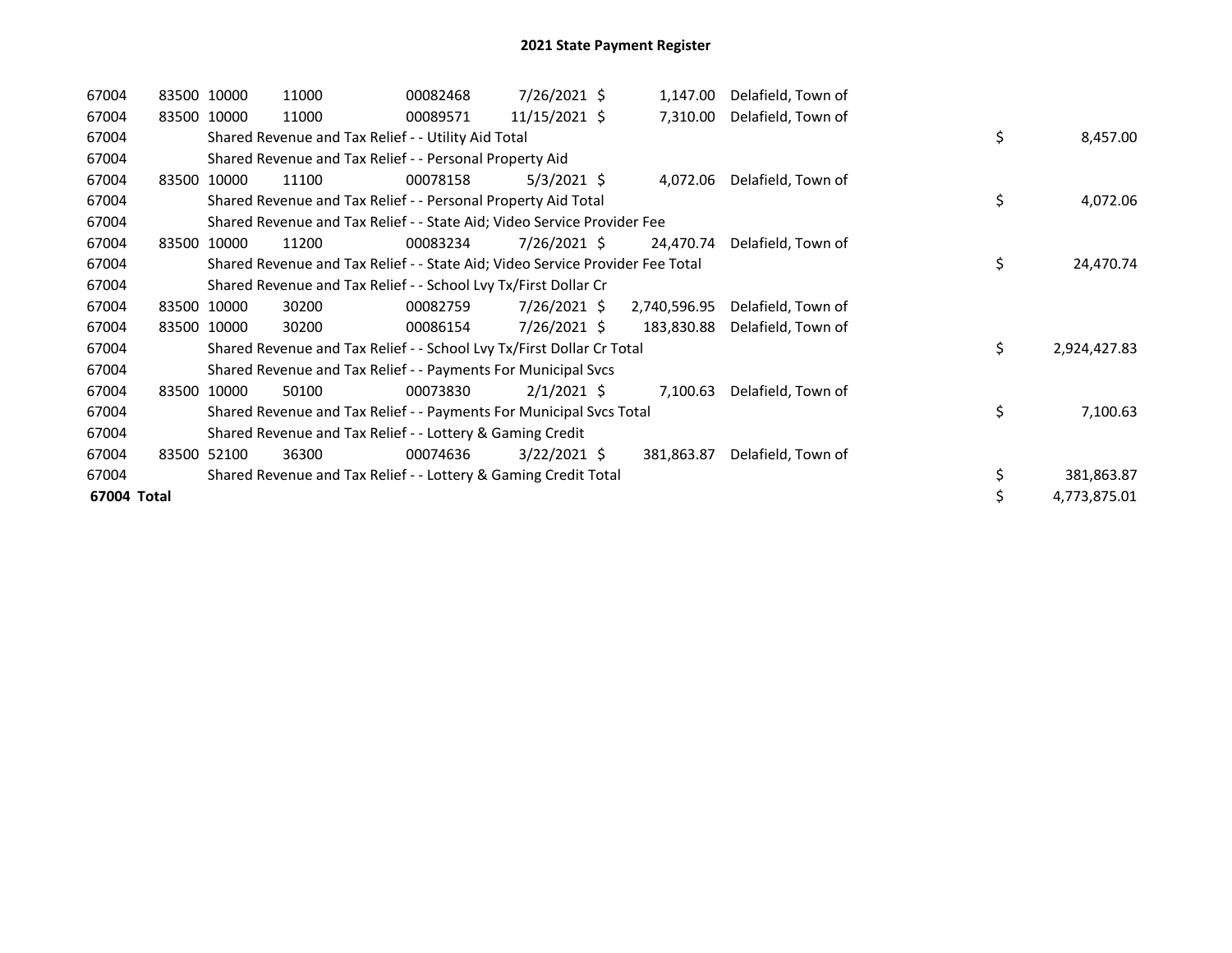| 67006 |             | Dept of Safety & Prof Services - - Fire Dues Distribution          |          |                |       |                          |    |            |
|-------|-------------|--------------------------------------------------------------------|----------|----------------|-------|--------------------------|----|------------|
| 67006 | 16500 10000 | 22500                                                              | 00041921 | 7/16/2021 \$   |       | 20,448.93 Town Of Eagle  |    |            |
| 67006 |             | Dept of Safety & Prof Services - - Fire Dues Distribution Total    |          |                |       |                          | \$ | 20,448.93  |
| 67006 |             | Dept of Natural Resources - - Aids In Lieu Of Taxes - Gener        |          |                |       |                          |    |            |
| 67006 | 37000 10000 | 50300                                                              | 00461075 | $2/2/2021$ \$  |       | 13,338.39 Town Of Eagle  |    |            |
| 67006 | 37000 10000 | 50300                                                              | 00461076 | $2/2/2021$ \$  |       | 10,924.35 Town Of Eagle  |    |            |
| 67006 | 37000 10000 | 50300                                                              | 00461077 | $2/2/2021$ \$  |       | 47,961.49 Town Of Eagle  |    |            |
| 67006 | 37000 10000 | 50300                                                              | 00461078 | $2/2/2021$ \$  |       | 112,065.57 Town Of Eagle |    |            |
| 67006 | 37000 10000 | 50300                                                              | 00461079 | $2/2/2021$ \$  |       | 688.66 Town Of Eagle     |    |            |
| 67006 | 37000 10000 | 50300                                                              | 00475381 | $4/21/2021$ \$ |       | 63.75 Town Of Eagle      |    |            |
| 67006 | 37000 10000 | 50300                                                              | 00475382 | 4/21/2021 \$   | 47.59 | Town Of Eagle            |    |            |
| 67006 | 37000 10000 | 50300                                                              | 00475384 | $4/21/2021$ \$ |       | 176.82 Town Of Eagle     |    |            |
| 67006 |             | Dept of Natural Resources - - Aids In Lieu Of Taxes - Gener Total  |          |                |       |                          | \$ | 185,266.62 |
| 67006 |             | Dept of Natural Resources - - Gen Program Ops-State Funds          |          |                |       |                          |    |            |
| 67006 | 37000 21200 | 16100                                                              | 00512472 | $10/6/2021$ \$ |       | 77.00 Town Of Eagle      |    |            |
| 67006 | 37000 21200 | 16100                                                              | 00512474 | 10/6/2021 \$   |       | 46.12 Town Of Eagle      |    |            |
| 67006 |             | Dept of Natural Resources - - Gen Program Ops-State Funds Total    |          |                |       |                          | \$ | 123.12     |
| 67006 |             | Dept of Natural Resources - - GPO -Federal Funds                   |          |                |       |                          |    |            |
| 67006 | 37000 21200 | 38100                                                              | 00466831 | $3/12/2021$ \$ |       | 3,662.80 Town Of Eagle   |    |            |
| 67006 |             | Dept of Natural Resources - - GPO -Federal Funds Total             |          |                |       |                          | \$ | 3,662.80   |
| 67006 |             | Dept of Natural Resources - - Enf A - Boating Enforcement          |          |                |       |                          |    |            |
| 67006 | 37000 21200 | 55000                                                              | 00466831 | $3/12/2021$ \$ |       | 7,545.55 Town Of Eagle   |    |            |
| 67006 |             | Dept of Natural Resources - - Enf A - Boating Enforcement Total    |          |                |       |                          | \$ | 7,545.55   |
| 67006 |             | Dept of Natural Resources - - Resaids - Cnty Forst, Cl & Mfl       |          |                |       |                          |    |            |
| 67006 | 37000 21200 | 57100                                                              | 00488563 | $6/14/2021$ \$ |       | 7.00 Town Of Eagle       |    |            |
| 67006 |             | Dept of Natural Resources - - Resaids - Cnty Forst, Cl & Mfl Total |          |                |       |                          | \$ | 7.00       |
| 67006 |             | Dept of Natural Resources - - Aids In Lieu Of Taxes - Sum S        |          |                |       |                          |    |            |
| 67006 | 37000 21200 | 57900                                                              | 00475383 | $4/21/2021$ \$ |       | 7,935.27 Town Of Eagle   |    |            |
| 67006 |             | Dept of Natural Resources - - Aids In Lieu Of Taxes - Sum S Total  |          |                |       |                          | \$ | 7,935.27   |
| 67006 |             | Dept of Natural Resources - - Fin Asst For Responsible Units       |          |                |       |                          |    |            |
| 67006 | 37000 27400 | 67000                                                              | 00483332 | $5/21/2021$ \$ |       | 8,841.20 Town Of Eagle   |    |            |
| 67006 |             | Dept of Natural Resources - - Fin Asst For Responsible Units Total |          |                |       |                          | \$ | 8,841.20   |
| 67006 |             | WI Dept of Transportation - - Trns Aids To Mnc.-Sf                 |          |                |       |                          |    |            |
| 67006 | 39500 21100 | 19100                                                              | 00633370 | $1/4/2021$ \$  |       | 27,285.21 Town Of Eagle  |    |            |
| 67006 | 39500 21100 | 19100                                                              | 00668977 | $4/5/2021$ \$  |       | 27,285.21 Town Of Eagle  |    |            |
| 67006 | 39500 21100 | 19100                                                              | 00712465 | $7/6/2021$ \$  |       | 27,285.21 Town Of Eagle  |    |            |
| 67006 | 39500 21100 | 19100                                                              | 00753024 | 10/4/2021 \$   |       | 27,285.21 Town Of Eagle  |    |            |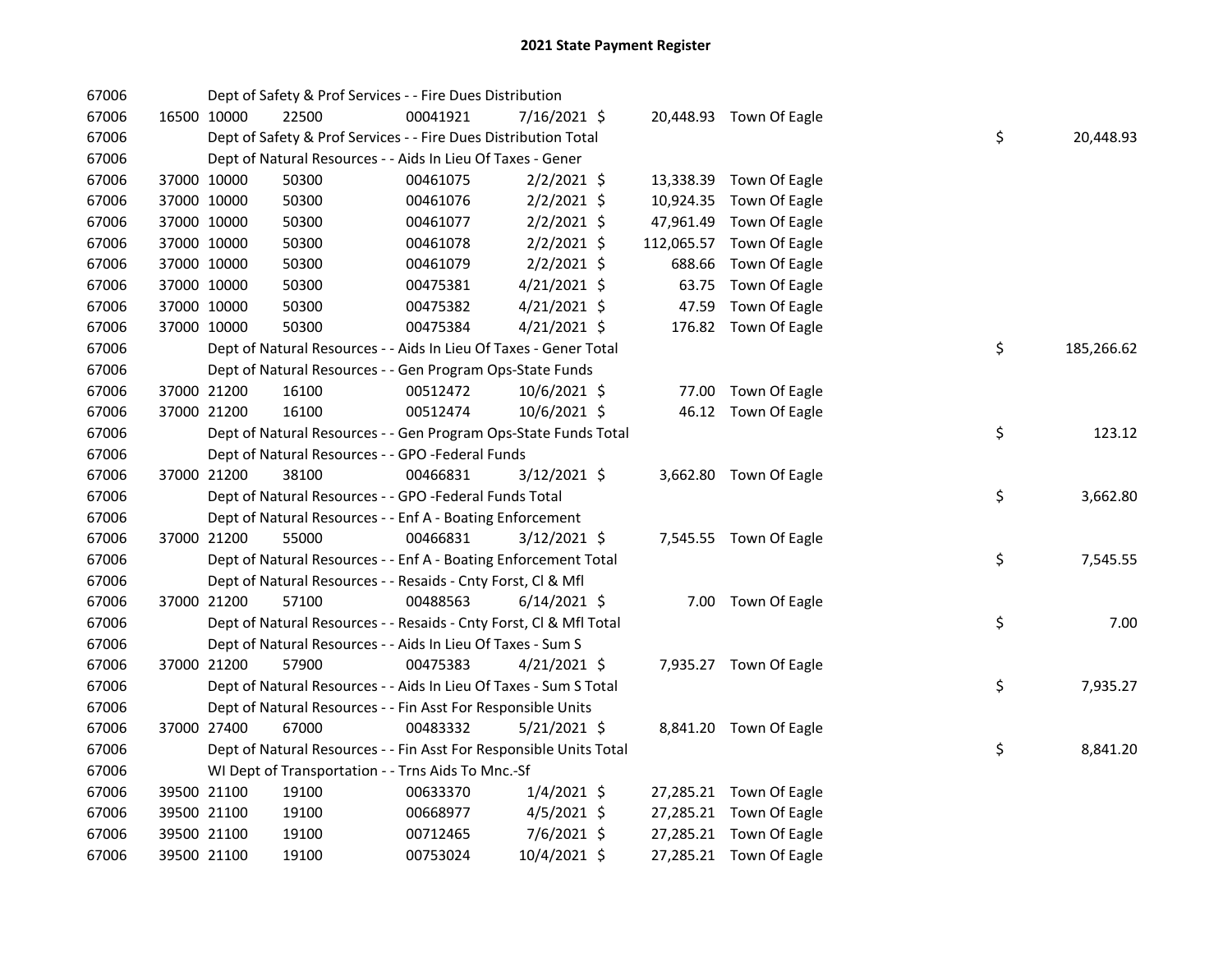| 67006       |             | WI Dept of Transportation - - Trns Aids To Mnc.-Sf Total                      | \$       | 109,140.84     |          |                          |    |            |
|-------------|-------------|-------------------------------------------------------------------------------|----------|----------------|----------|--------------------------|----|------------|
| 67006       |             | Department of Justice - - Officer training reimbursement                      |          |                |          |                          |    |            |
| 67006       | 45500 10000 | 21400                                                                         | 00105011 | 11/15/2021 \$  |          | 960.00 Town Of Eagle     |    |            |
| 67006       |             | Department of Justice - - Officer training reimbursement Total                |          |                |          |                          | \$ | 960.00     |
| 67006       |             | Department of Revenue - - Gifts And Grants                                    |          |                |          |                          |    |            |
| 67006       | 56600 10000 | 12100                                                                         | 00207758 | $6/25/2021$ \$ |          | 189,711.76 Town Of Eagle |    |            |
| 67006       |             | Department of Revenue - - Gifts And Grants Total                              |          |                |          |                          | \$ | 189,711.76 |
| 67006       |             | Shared Revenue and Tax Relief - - County And Municipal Aid                    |          |                |          |                          |    |            |
| 67006       | 83500 10000 | 10500                                                                         | 00082469 | 7/26/2021 \$   |          | 5,061.07 Town Of Eagle   |    |            |
| 67006       | 83500 10000 | 10500                                                                         | 00089572 | 11/15/2021 \$  |          | 28,679.41 Town Of Eagle  |    |            |
| 67006       |             | Shared Revenue and Tax Relief - - County And Municipal Aid Total              |          |                |          |                          | \$ | 33,740.48  |
| 67006       |             | Shared Revenue and Tax Relief - - Exempt Computer Aid                         |          |                |          |                          |    |            |
| 67006       | 83500 10000 | 10900                                                                         | 00084971 | 7/26/2021 \$   |          | 473.90 Town Of Eagle     |    |            |
| 67006       |             | Shared Revenue and Tax Relief - - Exempt Computer Aid Total                   |          |                |          |                          | \$ | 473.90     |
| 67006       |             | Shared Revenue and Tax Relief - - Utility Aid                                 |          |                |          |                          |    |            |
| 67006       | 83500 10000 | 11000                                                                         | 00082469 | 7/26/2021 \$   | 460.49   | Town Of Eagle            |    |            |
| 67006       | 83500 10000 | 11000                                                                         | 00089572 | 11/15/2021 \$  | 2,659.73 | Town Of Eagle            |    |            |
| 67006       |             | Shared Revenue and Tax Relief - - Utility Aid Total                           |          |                |          |                          | \$ | 3,120.22   |
| 67006       |             | Shared Revenue and Tax Relief - - Personal Property Aid                       |          |                |          |                          |    |            |
| 67006       | 83500 10000 | 11100                                                                         | 00078159 | $5/3/2021$ \$  | 1,109.59 | Town Of Eagle            |    |            |
| 67006       |             | Shared Revenue and Tax Relief - - Personal Property Aid Total                 |          |                |          |                          | \$ | 1,109.59   |
| 67006       |             | Shared Revenue and Tax Relief - - State Aid; Video Service Provider Fee       |          |                |          |                          |    |            |
| 67006       | 83500 10000 | 11200                                                                         | 00083235 | 7/26/2021 \$   | 7,183.83 | Town Of Eagle            |    |            |
| 67006       |             | Shared Revenue and Tax Relief - - State Aid; Video Service Provider Fee Total |          |                |          |                          | \$ | 7,183.83   |
| 67006       |             | Shared Revenue and Tax Relief - - Payments For Municipal Svcs                 |          |                |          |                          |    |            |
| 67006       | 83500 10000 | 50100                                                                         | 00073831 | $2/1/2021$ \$  |          | 3,308.92 Town Of Eagle   |    |            |
| 67006       |             | Shared Revenue and Tax Relief - - Payments For Municipal Svcs Total           |          |                |          |                          | \$ | 3,308.92   |
| 67006 Total |             |                                                                               |          |                |          |                          | \$ | 582,580.03 |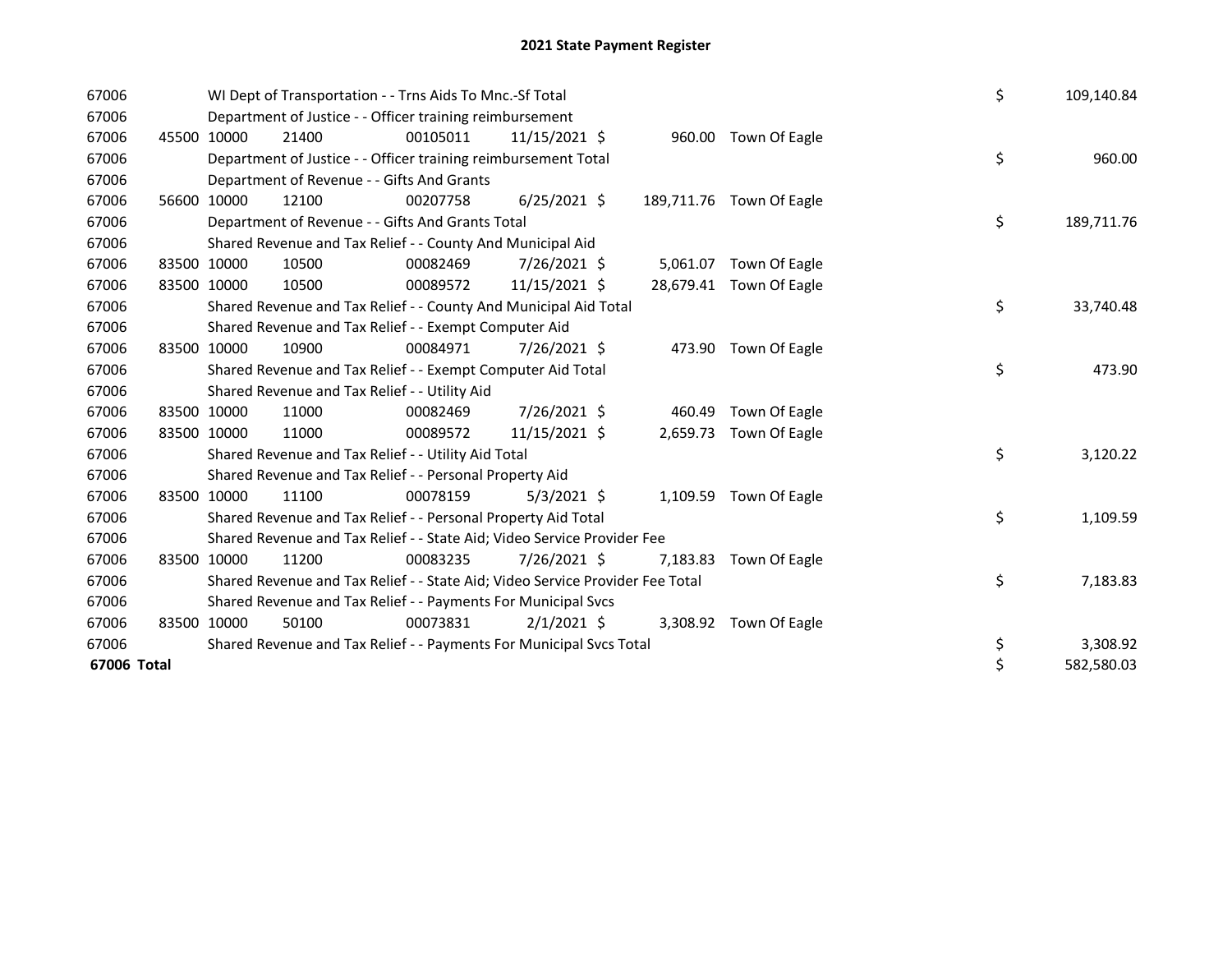| 67008 |             | Dept of Safety & Prof Services - - Fire Dues Distribution          |          |                |  |                            |    |            |
|-------|-------------|--------------------------------------------------------------------|----------|----------------|--|----------------------------|----|------------|
| 67008 | 16500 10000 | 22500                                                              | 00041924 | 7/15/2021 \$   |  | 45,600.32 Town Of Genesee  |    |            |
| 67008 |             | Dept of Safety & Prof Services - - Fire Dues Distribution Total    |          |                |  |                            | \$ | 45,600.32  |
| 67008 |             | Dept of Natural Resources - - Aids In Lieu Of Taxes - Gener        |          |                |  |                            |    |            |
| 67008 | 37000 10000 | 50300                                                              | 00476776 | $4/21/2021$ \$ |  | 301.48 Town Of Genesee     |    |            |
| 67008 |             | Dept of Natural Resources - - Aids In Lieu Of Taxes - Gener Total  |          |                |  |                            | \$ | 301.48     |
| 67008 |             | Dept of Natural Resources - - Gen Program Ops-State Funds          |          |                |  |                            |    |            |
| 67008 | 37000 21200 | 16100                                                              | 00514655 | 10/14/2021 \$  |  | 130.00 Town Of Genesee     |    |            |
| 67008 |             | Dept of Natural Resources - - Gen Program Ops-State Funds Total    |          |                |  |                            | \$ | 130.00     |
| 67008 |             | Dept of Natural Resources - - Resaids - Cnty Forst, CI & Mfl       |          |                |  |                            |    |            |
| 67008 | 37000 21200 | 57100                                                              | 00488564 | $6/14/2021$ \$ |  | 32.57 Town Of Genesee      |    |            |
| 67008 |             | Dept of Natural Resources - - Resaids - Cnty Forst, Cl & Mfl Total |          |                |  |                            | \$ | 32.57      |
| 67008 |             | Dept of Natural Resources - - Fin Asst For Responsible Units       |          |                |  |                            |    |            |
| 67008 | 37000 27400 | 67000                                                              | 00483696 | $5/21/2021$ \$ |  | 22,237.71 Town Of Genesee  |    |            |
| 67008 |             | Dept of Natural Resources - - Fin Asst For Responsible Units Total |          |                |  |                            | \$ | 22,237.71  |
| 67008 |             | WI Dept of Transportation - - Trns Aids To Mnc.-Sf                 |          |                |  |                            |    |            |
| 67008 | 39500 21100 | 19100                                                              | 00633371 | $1/4/2021$ \$  |  | 52,927.92 Town Of Genesee  |    |            |
| 67008 | 39500 21100 | 19100                                                              | 00668978 | $4/5/2021$ \$  |  | 52,927.92 Town Of Genesee  |    |            |
| 67008 | 39500 21100 | 19100                                                              | 00712466 | 7/6/2021 \$    |  | 52,927.92 Town Of Genesee  |    |            |
| 67008 | 39500 21100 | 19100                                                              | 00753025 | 10/4/2021 \$   |  | 52,927.92 Town Of Genesee  |    |            |
| 67008 |             | WI Dept of Transportation - - Trns Aids To Mnc.-Sf Total           |          |                |  |                            | \$ | 211,711.68 |
| 67008 |             | WI Dept of Transportation - - Loc Rd Imp Prg St Fd                 |          |                |  |                            |    |            |
| 67008 | 39500 21100 | 27800                                                              | 00635614 | $1/4/2021$ \$  |  | 19,712.56 Town Of Genesee  |    |            |
| 67008 |             | WI Dept of Transportation - - Loc Rd Imp Prg St Fd Total           |          |                |  |                            | \$ | 19,712.56  |
| 67008 |             | Department of Revenue - - Gifts And Grants                         |          |                |  |                            |    |            |
| 67008 | 56600 10000 | 12100                                                              | 00207759 | $6/25/2021$ \$ |  | 382,563.57 Town Of Genesee |    |            |
| 67008 |             | Department of Revenue - - Gifts And Grants Total                   |          |                |  |                            | \$ | 382,563.57 |
| 67008 |             | Shared Revenue and Tax Relief - - County And Municipal Aid         |          |                |  |                            |    |            |
| 67008 | 83500 10000 | 10500                                                              | 00082470 | 7/26/2021 \$   |  | 13,951.29 Town Of Genesee  |    |            |
| 67008 | 83500 10000 | 10500                                                              | 00089573 | 11/15/2021 \$  |  | 79,057.34 Town Of Genesee  |    |            |
| 67008 |             | Shared Revenue and Tax Relief - - County And Municipal Aid Total   |          |                |  |                            | \$ | 93,008.63  |
| 67008 |             | Shared Revenue and Tax Relief - - Exempt Computer Aid              |          |                |  |                            |    |            |
| 67008 | 83500 10000 | 10900                                                              | 00084972 | 7/26/2021 \$   |  | 8,978.13 Town Of Genesee   |    |            |
| 67008 |             | Shared Revenue and Tax Relief - - Exempt Computer Aid Total        |          |                |  |                            | \$ | 8,978.13   |
| 67008 |             | Shared Revenue and Tax Relief - - Utility Aid                      |          |                |  |                            |    |            |
| 67008 | 83500 10000 | 11000                                                              | 00082470 | 7/26/2021 \$   |  | 3,225.84 Town Of Genesee   |    |            |
| 67008 | 83500 10000 | 11000                                                              | 00089573 | 11/15/2021 \$  |  | 23,770.23 Town Of Genesee  |    |            |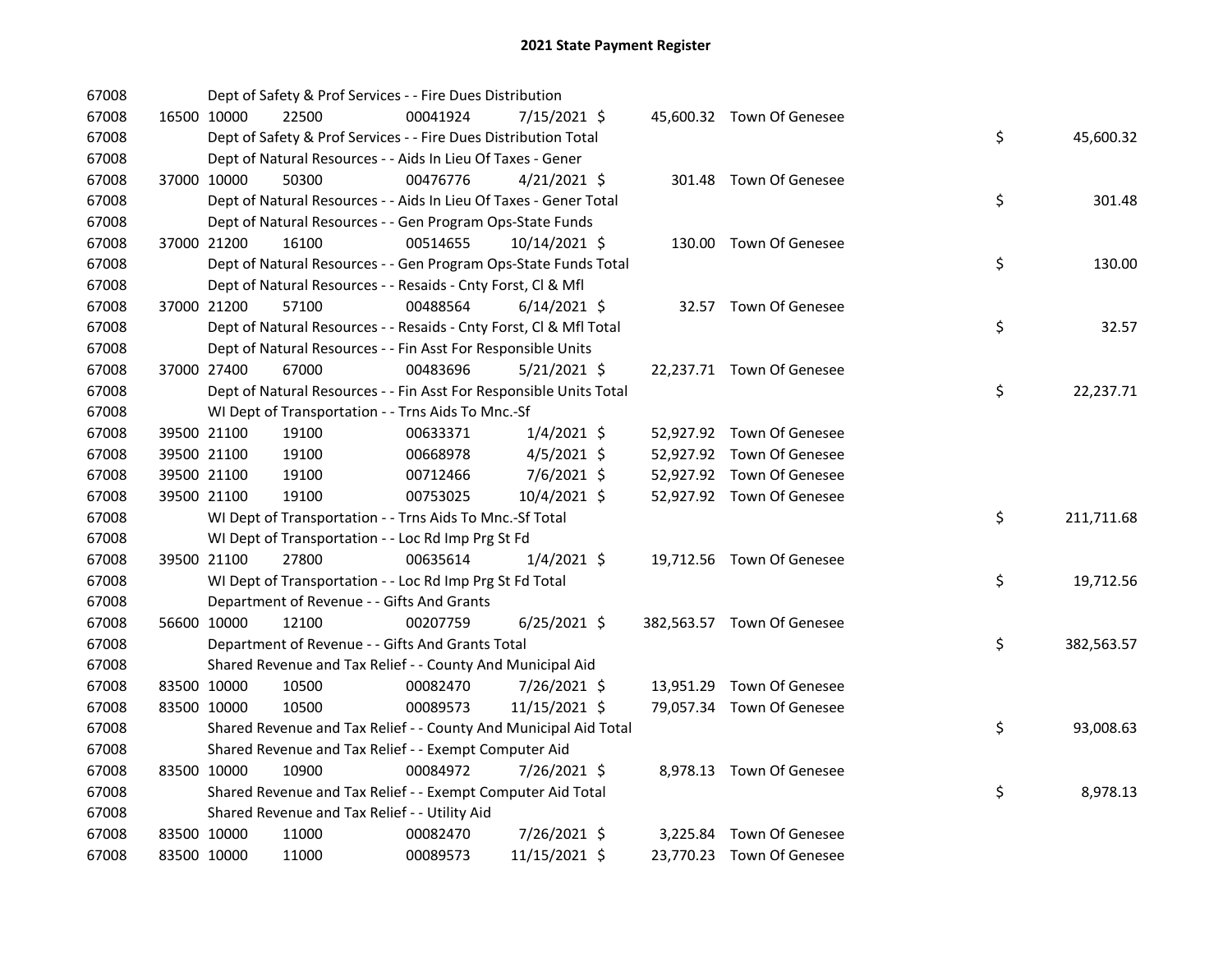## 2021 State Payment Register

| 67008       |       |                                                               | Shared Revenue and Tax Relief - - Utility Aid Total                     |                                                                               |              | 26,996.07 |           |                 |  |  |            |
|-------------|-------|---------------------------------------------------------------|-------------------------------------------------------------------------|-------------------------------------------------------------------------------|--------------|-----------|-----------|-----------------|--|--|------------|
| 67008       |       |                                                               |                                                                         | Shared Revenue and Tax Relief - - Personal Property Aid                       |              |           |           |                 |  |  |            |
| 67008       | 83500 | 10000                                                         | 11100                                                                   | 00078160                                                                      | 5/3/2021 \$  |           | 2.300.81  | Town Of Genesee |  |  |            |
| 67008       |       | Shared Revenue and Tax Relief - - Personal Property Aid Total |                                                                         |                                                                               |              |           |           |                 |  |  | 2,300.81   |
| 67008       |       |                                                               | Shared Revenue and Tax Relief - - State Aid; Video Service Provider Fee |                                                                               |              |           |           |                 |  |  |            |
| 67008       |       | 83500 10000                                                   | 11200                                                                   | 00083236                                                                      | 7/26/2021 \$ |           | 18.685.03 | Town Of Genesee |  |  |            |
| 67008       |       |                                                               |                                                                         | Shared Revenue and Tax Relief - - State Aid; Video Service Provider Fee Total |              |           |           |                 |  |  | 18.685.03  |
| 67008 Total |       |                                                               |                                                                         |                                                                               |              |           |           |                 |  |  | 832.258.56 |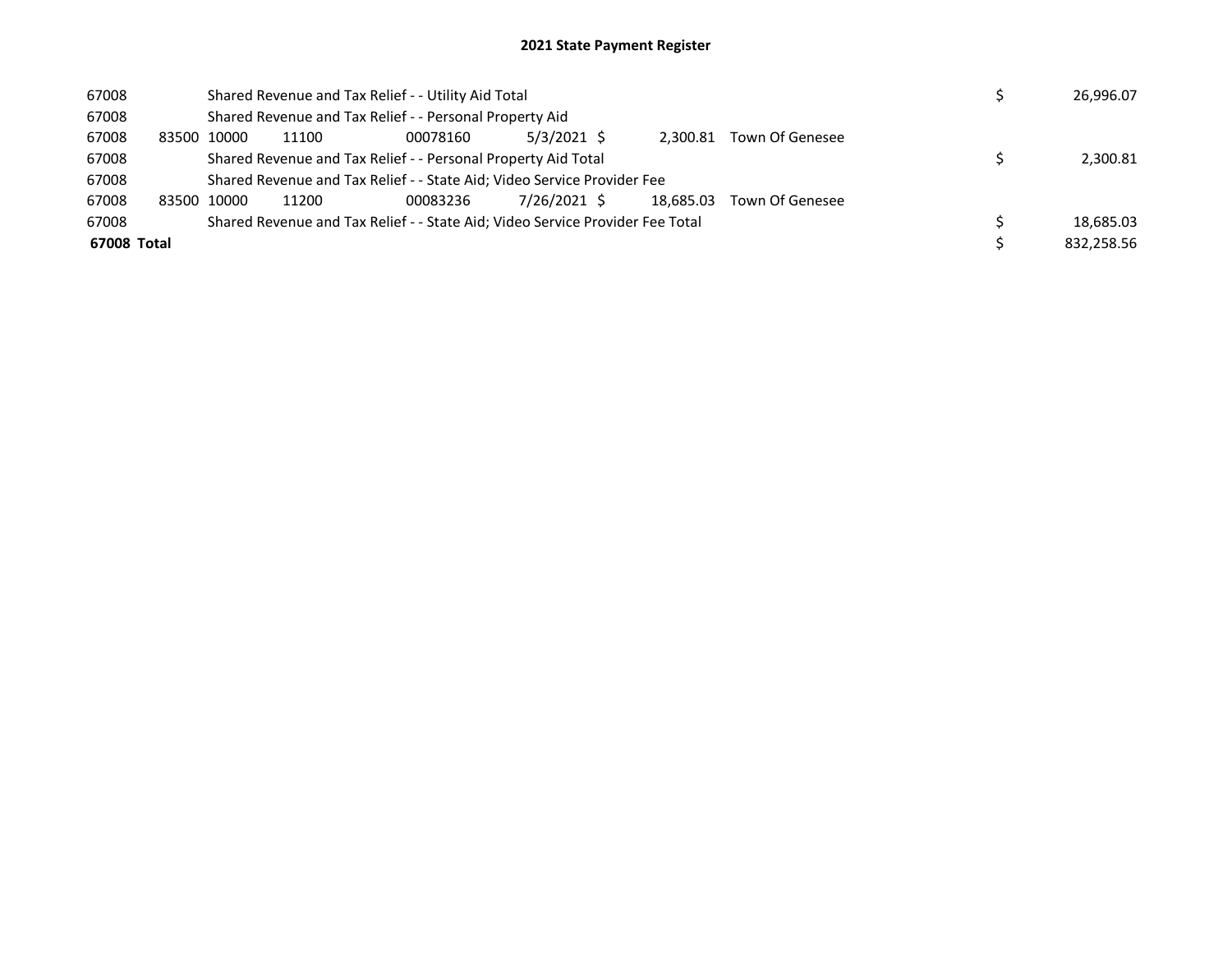| 67010 |             | Dept of Safety & Prof Services - - Fire Dues Distribution                       |           |                |  |                           |    |            |
|-------|-------------|---------------------------------------------------------------------------------|-----------|----------------|--|---------------------------|----|------------|
| 67010 | 16500 10000 | 22500                                                                           | 00041928  | 7/15/2021 \$   |  | 55,494.71 Town Of Lisbon  |    |            |
| 67010 |             | Dept of Safety & Prof Services - - Fire Dues Distribution Total                 |           |                |  |                           | \$ | 55,494.71  |
| 67010 |             | Dept of Natural Resources - - Seg Earned                                        |           |                |  |                           |    |            |
| 67010 | 37000 21200 | 100SE                                                                           | 00497509  | 7/15/2021 \$   |  | 19,862.51 Town Of Lisbon  |    |            |
| 67010 |             | Dept of Natural Resources - - Seg Earned Total                                  |           |                |  |                           | \$ | 19,862.51  |
| 67010 |             | Dept of Natural Resources - - Resaids - Cnty Forst, Cl & Mfl                    |           |                |  |                           |    |            |
| 67010 | 37000 21200 | 57100                                                                           | 00488565  | $6/14/2021$ \$ |  | 22.01 Town Of Lisbon      |    |            |
| 67010 |             | Dept of Natural Resources - - Resaids - Cnty Forst, CI & Mfl Total              |           |                |  |                           | \$ | 22.01      |
| 67010 |             | Dept of Natural Resources - - Aids In Lieu Of Taxes - Sum S                     |           |                |  |                           |    |            |
| 67010 | 37000 21200 | 57900                                                                           | 00476311  | $4/21/2021$ \$ |  | 15.40 Town Of Lisbon      |    |            |
| 67010 |             | Dept of Natural Resources - - Aids In Lieu Of Taxes - Sum S Total               |           |                |  |                           | \$ | 15.40      |
| 67010 |             | WI Dept of Transportation - - Trns Aids To Mnc.-Sf                              |           |                |  |                           |    |            |
| 67010 | 39500 21100 | 19100                                                                           | 00633372  | $1/4/2021$ \$  |  | 110,252.08 Town Of Lisbon |    |            |
| 67010 | 39500 21100 | 19100                                                                           | 00668979  | $4/5/2021$ \$  |  | 110,252.08 Town Of Lisbon |    |            |
| 67010 | 39500 21100 | 19100                                                                           | 00712467  | 7/6/2021 \$    |  | 110,252.08 Town Of Lisbon |    |            |
| 67010 | 39500 21100 | 19100                                                                           | 00753026  | 10/4/2021 \$   |  | 110,252.10 Town Of Lisbon |    |            |
| 67010 |             | WI Dept of Transportation - - Trns Aids To Mnc.-Sf Total                        |           |                |  |                           | \$ | 441,008.34 |
| 67010 |             | WI Dept of Transportation - - Loc Rd Imp Prg St Fd                              |           |                |  |                           |    |            |
| 67010 | 39500 21100 | 27800                                                                           | 00726246  | 7/28/2021 \$   |  | 19,449.54 Town Of Lisbon  |    |            |
| 67010 |             | WI Dept of Transportation - - Loc Rd Imp Prg St Fd Total                        |           |                |  |                           | \$ | 19,449.54  |
| 67010 |             | Department of Health Services - - Prepaid Medical Transport Reimbursement       |           |                |  |                           |    |            |
| 67010 | 43500 10000 | 16300                                                                           | AMBULANCE | 11/15/2021 \$  |  | 3,873.49 Town Of Lisbon   |    |            |
| 67010 |             | Department of Health Services - - Prepaid Medical Transport Reimbursement Total |           |                |  |                           | \$ | 3,873.49   |
| 67010 |             | Department of Revenue - - Gifts And Grants                                      |           |                |  |                           |    |            |
| 67010 | 56600 10000 | 12100                                                                           | 00207760  | $6/25/2021$ \$ |  | 556,156.37 Town Of Lisbon |    |            |
| 67010 |             | Department of Revenue - - Gifts And Grants Total                                |           |                |  |                           | \$ | 556,156.37 |
| 67010 |             | Department of Revenue - - Misc Revenue Holding Clearing                         |           |                |  |                           |    |            |
| 67010 | 56600 10000 | 99500                                                                           | 00191263  | $2/8/2021$ \$  |  | 674.80 Town Of Lisbon     |    |            |
| 67010 | 56600 10000 | 99500                                                                           | 00193030  | $3/1/2021$ \$  |  | 2,346.43 Town Of Lisbon   |    |            |
| 67010 | 56600 10000 | 99500                                                                           | 00194379  | $3/8/2021$ \$  |  | 723.10 Town Of Lisbon     |    |            |
| 67010 | 56600 10000 | 99500                                                                           | 00195245  | $3/15/2021$ \$ |  | 225.00 Town Of Lisbon     |    |            |
| 67010 | 56600 10000 | 99500                                                                           | 00196033  | $3/22/2021$ \$ |  | 26.00 Town Of Lisbon      |    |            |
| 67010 | 56600 10000 | 99500                                                                           | 00198630  | $4/12/2021$ \$ |  | 91.66 Town Of Lisbon      |    |            |
| 67010 | 56600 10000 | 99500                                                                           | 00202434  | 5/17/2021 \$   |  | 488.99 Town Of Lisbon     |    |            |
| 67010 | 56600 10000 | 99500                                                                           | 00203189  | $5/24/2021$ \$ |  | 3,346.89 Town Of Lisbon   |    |            |
| 67010 |             | Department of Revenue - - Misc Revenue Holding Clearing Total                   |           |                |  |                           | \$ | 7,922.87   |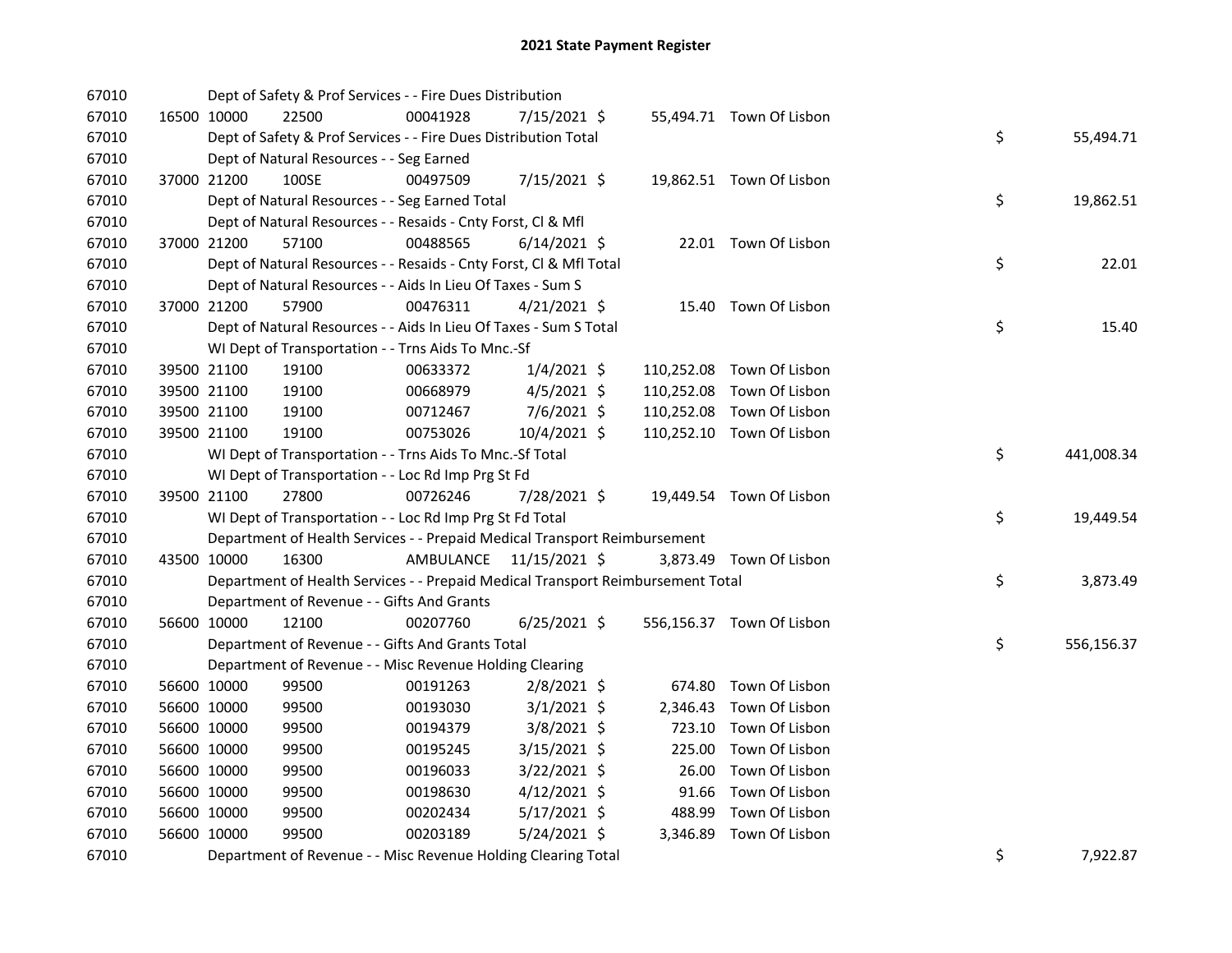| 67010       |       | Shared Revenue and Tax Relief - - County And Municipal Aid |                                                                               |          |                 |  |           |                |  |    |              |
|-------------|-------|------------------------------------------------------------|-------------------------------------------------------------------------------|----------|-----------------|--|-----------|----------------|--|----|--------------|
| 67010       |       | 83500 10000                                                | 10500                                                                         | 00082471 | 7/26/2021 \$    |  | 17,517.27 | Town Of Lisbon |  |    |              |
| 67010       |       | 83500 10000                                                | 10500                                                                         | 00089574 | 11/15/2021 \$   |  | 95,391.06 | Town Of Lisbon |  |    |              |
| 67010       |       |                                                            | Shared Revenue and Tax Relief - - County And Municipal Aid Total              |          |                 |  |           |                |  | \$ | 112,908.33   |
| 67010       |       |                                                            | Shared Revenue and Tax Relief - - Exempt Computer Aid                         |          |                 |  |           |                |  |    |              |
| 67010       |       | 83500 10000                                                | 10900                                                                         | 00084973 | 7/26/2021 \$    |  | 2,480.70  | Town Of Lisbon |  |    |              |
| 67010       |       |                                                            | Shared Revenue and Tax Relief - - Exempt Computer Aid Total                   |          |                 |  |           |                |  | \$ | 2,480.70     |
| 67010       |       |                                                            | Shared Revenue and Tax Relief - - Utility Aid                                 |          |                 |  |           |                |  |    |              |
| 67010       |       | 83500 10000                                                | 11000                                                                         | 00082471 | 7/26/2021 \$    |  | 332.72    | Town Of Lisbon |  |    |              |
| 67010       |       | 83500 10000                                                | 11000                                                                         | 00089574 | $11/15/2021$ \$ |  | 1,938.86  | Town Of Lisbon |  |    |              |
| 67010       |       |                                                            | Shared Revenue and Tax Relief - - Utility Aid Total                           |          |                 |  |           |                |  | \$ | 2,271.58     |
| 67010       |       |                                                            | Shared Revenue and Tax Relief - - Personal Property Aid                       |          |                 |  |           |                |  |    |              |
| 67010       | 83500 | 10000                                                      | 11100                                                                         | 00078161 | $5/3/2021$ \$   |  | 30.408.41 | Town Of Lisbon |  |    |              |
| 67010       |       |                                                            | Shared Revenue and Tax Relief - - Personal Property Aid Total                 |          |                 |  |           |                |  | \$ | 30,408.41    |
| 67010       |       |                                                            | Shared Revenue and Tax Relief - - State Aid; Video Service Provider Fee       |          |                 |  |           |                |  |    |              |
| 67010       |       | 83500 10000                                                | 11200                                                                         | 00083237 | $7/26/2021$ \$  |  | 24,275.54 | Town Of Lisbon |  |    |              |
| 67010       |       |                                                            | Shared Revenue and Tax Relief - - State Aid; Video Service Provider Fee Total |          |                 |  |           |                |  | \$ | 24,275.54    |
| 67010       |       |                                                            | Shared Revenue and Tax Relief - - Lottery & Gaming Credit                     |          |                 |  |           |                |  |    |              |
| 67010       |       | 83500 52100                                                | 36300                                                                         | 00074471 | $3/22/2021$ \$  |  | 42,531.84 | Town Of Lisbon |  |    |              |
| 67010       |       |                                                            | Shared Revenue and Tax Relief - - Lottery & Gaming Credit Total               |          |                 |  |           |                |  | \$ | 42,531.84    |
| 67010 Total |       |                                                            |                                                                               |          |                 |  |           |                |  | \$ | 1,318,681.64 |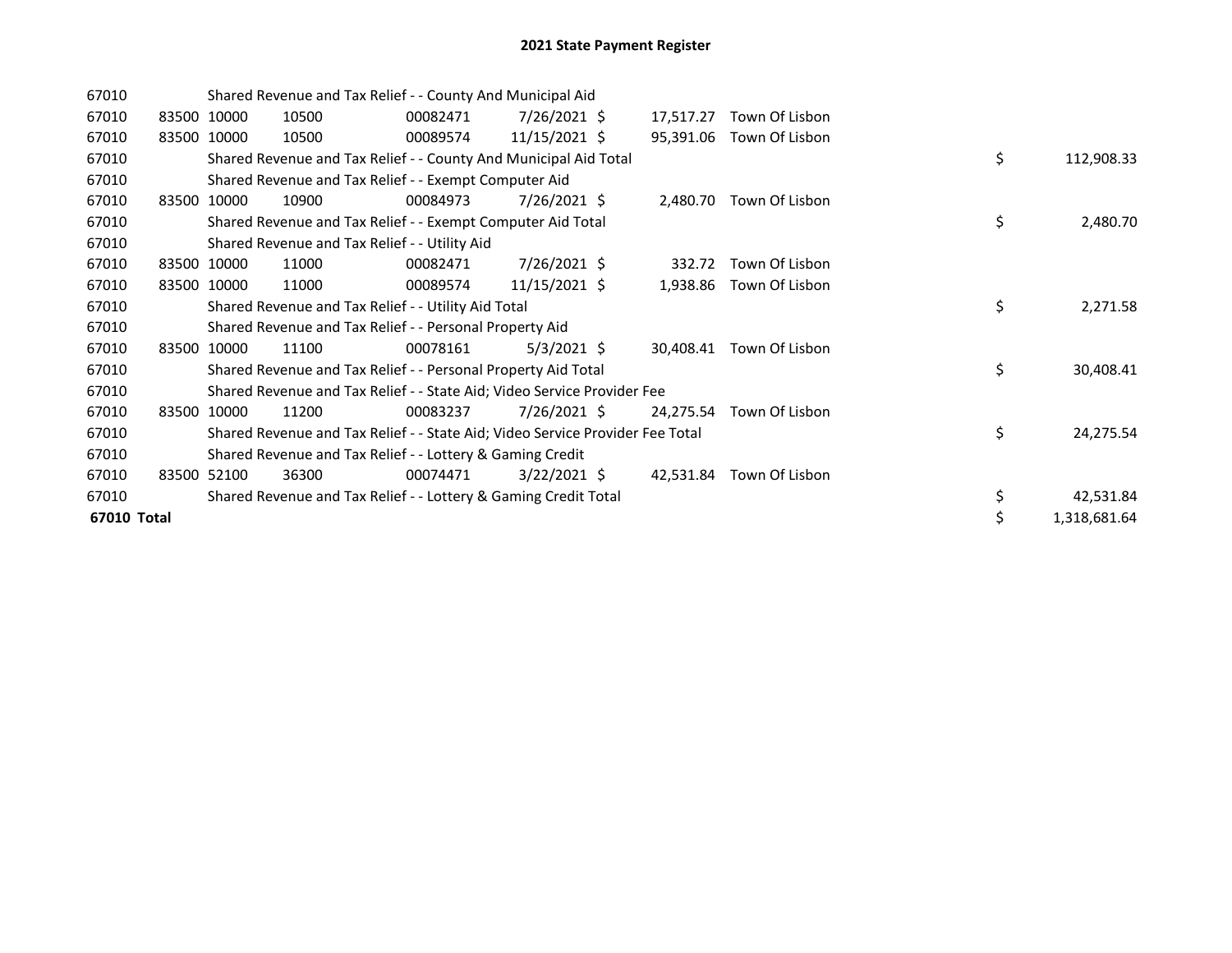| 67014 |             |             | Dept of Safety & Prof Services - - Fire Dues Distribution          |          |                |  |                           |    |            |
|-------|-------------|-------------|--------------------------------------------------------------------|----------|----------------|--|---------------------------|----|------------|
| 67014 |             | 16500 10000 | 22500                                                              | 00041930 | 7/15/2021 \$   |  | 57,086.66 Town Of Merton  |    |            |
| 67014 |             |             | Dept of Safety & Prof Services - - Fire Dues Distribution Total    |          |                |  |                           | \$ | 57,086.66  |
| 67014 |             |             | Dept of Natural Resources - - Aids In Lieu Of Taxes - Gener        |          |                |  |                           |    |            |
| 67014 |             | 37000 10000 | 50300                                                              | 00461198 | $2/1/2021$ \$  |  | 23,898.89 Town Of Merton  |    |            |
| 67014 |             | 37000 10000 | 50300                                                              | 00461199 | $2/1/2021$ \$  |  | 540.90 Town Of Merton     |    |            |
| 67014 | 37000 10000 |             | 50300                                                              | 00476339 | $4/21/2021$ \$ |  | 54.45 Town Of Merton      |    |            |
| 67014 |             |             | Dept of Natural Resources - - Aids In Lieu Of Taxes - Gener Total  |          |                |  |                           | \$ | 24,494.24  |
| 67014 |             |             | Dept of Natural Resources - - GPO -Federal Funds                   |          |                |  |                           |    |            |
| 67014 | 37000 21200 |             | 38100                                                              | 00466859 | 3/12/2021 \$   |  | 5,421.69 Town Of Merton   |    |            |
| 67014 |             |             | Dept of Natural Resources - - GPO -Federal Funds Total             |          |                |  |                           | \$ | 5,421.69   |
| 67014 |             |             | Dept of Natural Resources - - Enf A - Boating Enforcement          |          |                |  |                           |    |            |
| 67014 |             | 37000 21200 | 55000                                                              | 00466859 | $3/12/2021$ \$ |  | 11,168.95 Town Of Merton  |    |            |
| 67014 |             |             | Dept of Natural Resources - - Enf A - Boating Enforcement Total    |          |                |  |                           | \$ | 11,168.95  |
| 67014 |             |             | Dept of Natural Resources - - Resaids - Cnty Forst, Cl & Mfl       |          |                |  |                           |    |            |
| 67014 |             | 37000 21200 | 57100                                                              | 00488566 | $6/14/2021$ \$ |  | 24.26 Town Of Merton      |    |            |
| 67014 |             |             | Dept of Natural Resources - - Resaids - Cnty Forst, Cl & Mfl Total |          |                |  |                           | \$ | 24.26      |
| 67014 |             |             | Dept of Natural Resources - - Aids In Lieu Of Taxes - Sum S        |          |                |  |                           |    |            |
| 67014 |             | 37000 21200 | 57900                                                              | 00476340 | $4/21/2021$ \$ |  | 2.39 Town Of Merton       |    |            |
| 67014 |             |             | Dept of Natural Resources - - Aids In Lieu Of Taxes - Sum S Total  |          |                |  |                           | \$ | 2.39       |
| 67014 |             |             | WI Dept of Transportation - - Trns Aids To Mnc.-Sf                 |          |                |  |                           |    |            |
| 67014 |             | 39500 21100 | 19100                                                              | 00633373 | $1/4/2021$ \$  |  | 74,753.42 Town Of Merton  |    |            |
| 67014 |             | 39500 21100 | 19100                                                              | 00668980 | $4/5/2021$ \$  |  | 74,753.42 Town Of Merton  |    |            |
| 67014 |             | 39500 21100 | 19100                                                              | 00712468 | $7/6/2021$ \$  |  | 74,753.42 Town Of Merton  |    |            |
| 67014 |             | 39500 21100 | 19100                                                              | 00753027 | 10/4/2021 \$   |  | 74,753.44 Town Of Merton  |    |            |
| 67014 |             |             | WI Dept of Transportation - - Trns Aids To Mnc.-Sf Total           |          |                |  |                           | \$ | 299,013.70 |
| 67014 |             |             | WI Dept of Transportation - - Loc Rd Imp Prg St Fd                 |          |                |  |                           |    |            |
| 67014 |             | 39500 21100 | 27800                                                              | 00646824 | $1/29/2021$ \$ |  | 19,499.54 Town Of Merton  |    |            |
| 67014 |             |             | WI Dept of Transportation - - Loc Rd Imp Prg St Fd Total           |          |                |  |                           | \$ | 19,499.54  |
| 67014 |             |             | Department of Justice - - Officer training reimbursement           |          |                |  |                           |    |            |
| 67014 |             | 45500 10000 | 21400                                                              | 00105438 | 11/17/2021 \$  |  | 800.00 Town Of Merton     |    |            |
| 67014 |             |             | Department of Justice - - Officer training reimbursement Total     |          |                |  |                           | \$ | 800.00     |
| 67014 |             |             | Department of Revenue - - Gifts And Grants                         |          |                |  |                           |    |            |
| 67014 |             | 56600 10000 | 12100                                                              | 00207761 | $6/25/2021$ \$ |  | 450,650.46 Town Of Merton |    |            |
| 67014 |             |             | Department of Revenue - - Gifts And Grants Total                   |          |                |  |                           | \$ | 450,650.46 |
| 67014 |             |             | Shared Revenue and Tax Relief - - County And Municipal Aid         |          |                |  |                           |    |            |
| 67014 |             | 83500 10000 | 10500                                                              | 00082472 | 7/26/2021 \$   |  | 14,681.83 Town Of Merton  |    |            |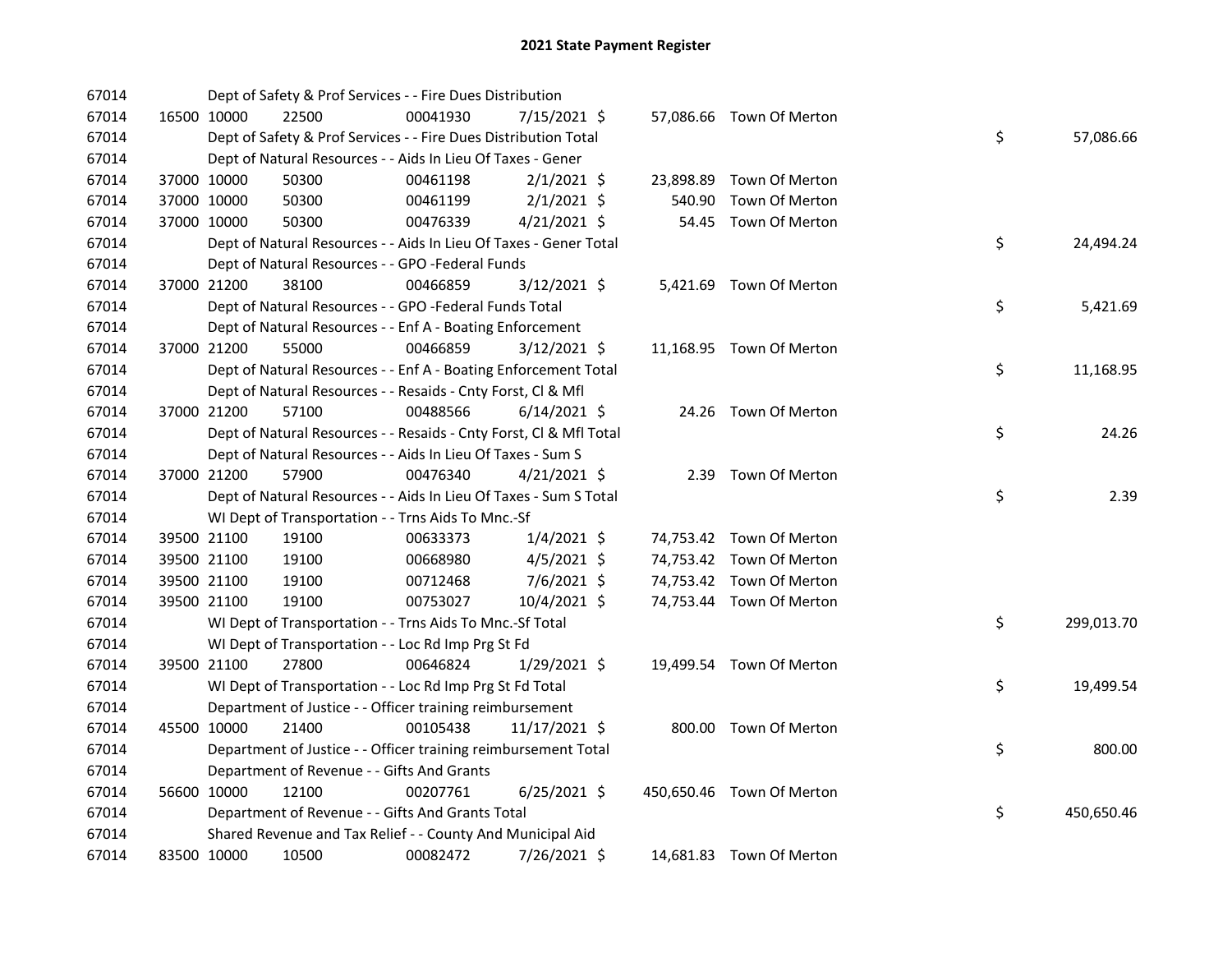| 67014       | 83500 10000 | 10500                                                                         | 00089575 | $11/15/2021$ \$ | 83,197.03 | Town Of Merton          |    |              |
|-------------|-------------|-------------------------------------------------------------------------------|----------|-----------------|-----------|-------------------------|----|--------------|
| 67014       |             | Shared Revenue and Tax Relief - - County And Municipal Aid Total              |          |                 |           |                         | \$ | 97,878.86    |
| 67014       |             | Shared Revenue and Tax Relief - - Exempt Computer Aid                         |          |                 |           |                         |    |              |
| 67014       | 83500 10000 | 10900                                                                         | 00084974 | 7/26/2021 \$    | 511.31    | Town Of Merton          |    |              |
| 67014       |             | Shared Revenue and Tax Relief - - Exempt Computer Aid Total                   |          |                 |           |                         | \$ | 511.31       |
| 67014       |             | Shared Revenue and Tax Relief - - Utility Aid                                 |          |                 |           |                         |    |              |
| 67014       | 83500 10000 | 11000                                                                         | 00082472 | 7/26/2021 \$    | 1,569.14  | Town Of Merton          |    |              |
| 67014       | 83500 10000 | 11000                                                                         | 00089575 | 11/15/2021 \$   | 9,044.82  | Town Of Merton          |    |              |
| 67014       |             | Shared Revenue and Tax Relief - - Utility Aid Total                           |          |                 |           |                         | \$ | 10,613.96    |
| 67014       |             | Shared Revenue and Tax Relief - - Personal Property Aid                       |          |                 |           |                         |    |              |
| 67014       | 83500 10000 | 11100                                                                         | 00078162 | $5/3/2021$ \$   |           | 6,045.14 Town Of Merton |    |              |
| 67014       |             | Shared Revenue and Tax Relief - - Personal Property Aid Total                 |          |                 |           |                         | \$ | 6,045.14     |
| 67014       |             | Shared Revenue and Tax Relief - - State Aid; Video Service Provider Fee       |          |                 |           |                         |    |              |
| 67014       | 83500 10000 | 11200                                                                         | 00083238 | 7/26/2021 \$    | 23,101.79 | Town Of Merton          |    |              |
| 67014       |             | Shared Revenue and Tax Relief - - State Aid; Video Service Provider Fee Total |          |                 |           |                         | \$ | 23,101.79    |
| 67014       |             | Shared Revenue and Tax Relief - - Lottery & Gaming Credit                     |          |                 |           |                         |    |              |
| 67014       | 83500 52100 | 36300                                                                         | 00074472 | $3/22/2021$ \$  | 2,071.32  | Town Of Merton          |    |              |
| 67014       |             | Shared Revenue and Tax Relief - - Lottery & Gaming Credit Total               |          |                 |           |                         | \$ | 2,071.32     |
| 67014 Total |             |                                                                               |          |                 |           |                         |    | 1,008,384.27 |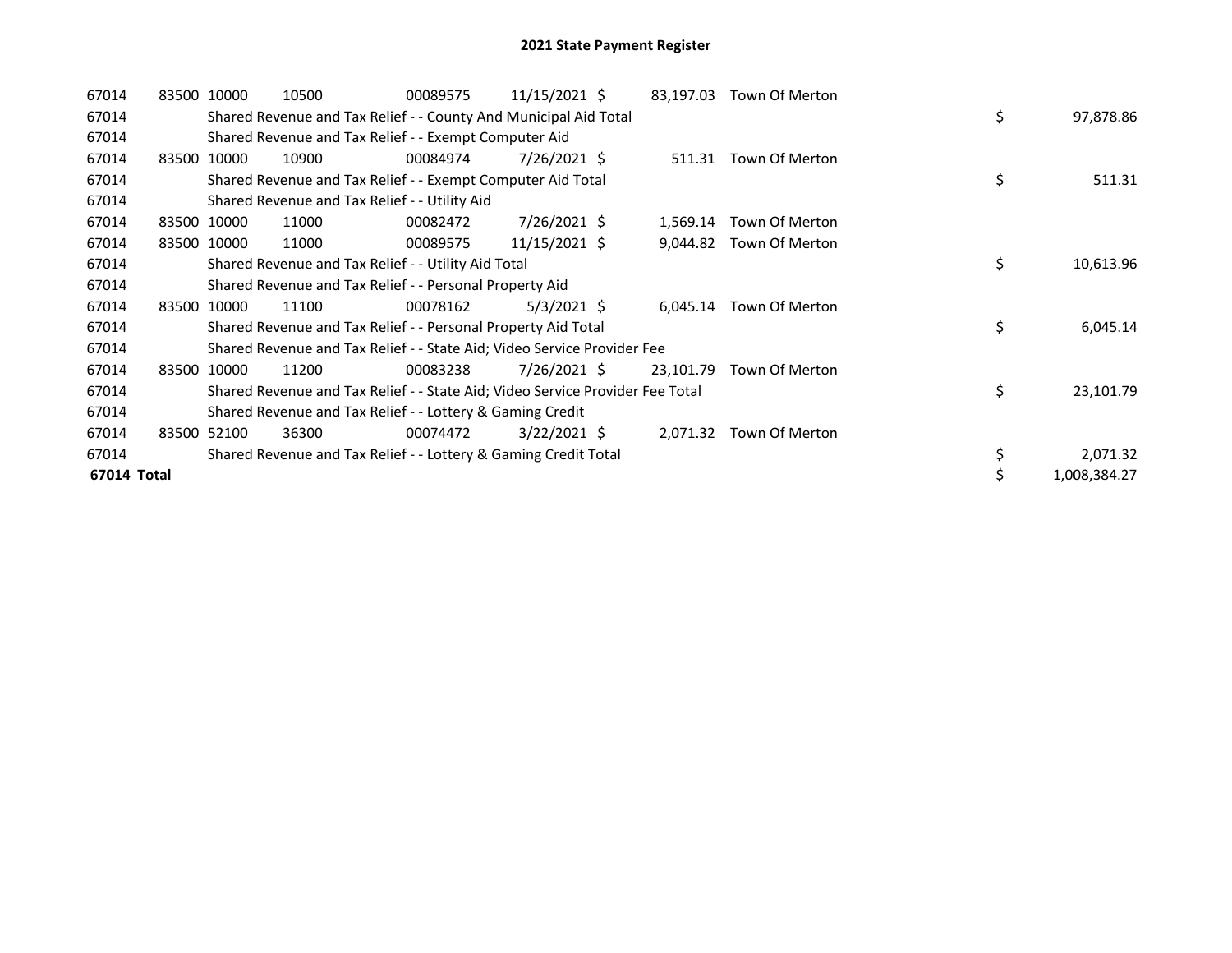| 67016 |             |             | Dept of Safety & Prof Services - - Fire Dues Distribution          |          |                |  |                             |    |            |
|-------|-------------|-------------|--------------------------------------------------------------------|----------|----------------|--|-----------------------------|----|------------|
| 67016 |             | 16500 10000 | 22500                                                              | 00041932 | 7/16/2021 \$   |  | 36,988.20 Town Of Mukwonago |    |            |
| 67016 |             |             | Dept of Safety & Prof Services - - Fire Dues Distribution Total    |          |                |  |                             | \$ | 36,988.20  |
| 67016 |             |             | Dept of Natural Resources - - Aids In Lieu Of Taxes - Gener        |          |                |  |                             |    |            |
| 67016 |             | 37000 10000 | 50300                                                              | 00461265 | $2/2/2021$ \$  |  | 2,557.50 Town Of Mukwonago  |    |            |
| 67016 |             | 37000 10000 | 50300                                                              | 00461266 | $2/2/2021$ \$  |  | 86,275.39 Town Of Mukwonago |    |            |
| 67016 |             | 37000 10000 | 50300                                                              | 00461267 | $2/2/2021$ \$  |  | 34,940.88 Town Of Mukwonago |    |            |
| 67016 | 37000 10000 |             | 50300                                                              | 00476822 | $4/21/2021$ \$ |  | 998.55 Town Of Mukwonago    |    |            |
| 67016 |             |             | Dept of Natural Resources - - Aids In Lieu Of Taxes - Gener Total  |          |                |  |                             | \$ | 124,772.32 |
| 67016 |             |             | Dept of Natural Resources - - Gen Program Ops-State Funds          |          |                |  |                             |    |            |
| 67016 | 37000 21200 |             | 16100                                                              | 00501050 | $8/25/2021$ \$ |  | 204.18 Town Of Mukwonago    |    |            |
| 67016 |             |             | Dept of Natural Resources - - Gen Program Ops-State Funds Total    |          |                |  |                             | \$ | 204.18     |
| 67016 |             |             | Dept of Natural Resources - - GPO -Federal Funds                   |          |                |  |                             |    |            |
| 67016 |             | 37000 21200 | 38100                                                              | 00466862 | 3/12/2021 \$   |  | 2,998.01 Town Of Mukwonago  |    |            |
| 67016 |             |             | Dept of Natural Resources - - GPO -Federal Funds Total             |          |                |  |                             | \$ | 2,998.01   |
| 67016 |             |             | Dept of Natural Resources - - Enf A - Boating Enforcement          |          |                |  |                             |    |            |
| 67016 |             | 37000 21200 | 55000                                                              | 00466862 | $3/12/2021$ \$ |  | 6,176.07 Town Of Mukwonago  |    |            |
| 67016 |             |             | Dept of Natural Resources - - Enf A - Boating Enforcement Total    |          |                |  |                             | \$ | 6,176.07   |
| 67016 |             |             | Dept of Natural Resources - - Resaids - Cnty Forst, Cl & Mfl       |          |                |  |                             |    |            |
| 67016 |             | 37000 21200 | 57100                                                              | 00488567 | $6/14/2021$ \$ |  | 34.20 Town Of Mukwonago     |    |            |
| 67016 |             |             | Dept of Natural Resources - - Resaids - Cnty Forst, Cl & Mfl Total |          |                |  |                             | \$ | 34.20      |
| 67016 |             |             | Dept of Natural Resources - - Aids In Lieu Of Taxes - Sum S        |          |                |  |                             |    |            |
| 67016 |             | 37000 21200 | 57900                                                              | 00476823 | $4/21/2021$ \$ |  | 617.37 Town Of Mukwonago    |    |            |
| 67016 |             |             | Dept of Natural Resources - - Aids In Lieu Of Taxes - Sum S Total  |          |                |  |                             | \$ | 617.37     |
| 67016 |             |             | Dept of Natural Resources - - Fin Asst For Responsible Units       |          |                |  |                             |    |            |
| 67016 |             | 37000 27400 | 67000                                                              | 00483264 | $5/21/2021$ \$ |  | 23,084.90 Town Of Mukwonago |    |            |
| 67016 |             |             | Dept of Natural Resources - - Fin Asst For Responsible Units Total |          |                |  |                             | \$ | 23,084.90  |
| 67016 |             |             | WI Dept of Transportation - - Trns Aids To Mnc.-Sf                 |          |                |  |                             |    |            |
| 67016 |             | 39500 21100 | 19100                                                              | 00633374 | $1/4/2021$ \$  |  | 72,454.95 Town Of Mukwonago |    |            |
| 67016 |             | 39500 21100 | 19100                                                              | 00668981 | $4/5/2021$ \$  |  | 72,454.95 Town Of Mukwonago |    |            |
| 67016 |             | 39500 21100 | 19100                                                              | 00712469 | 7/6/2021 \$    |  | 72,454.95 Town Of Mukwonago |    |            |
| 67016 |             | 39500 21100 | 19100                                                              | 00753028 | 10/4/2021 \$   |  | 72,454.98 Town Of Mukwonago |    |            |
| 67016 |             |             | WI Dept of Transportation - - Trns Aids To Mnc.-Sf Total           |          |                |  |                             | \$ | 289,819.83 |
| 67016 |             |             | Department of Justice - - Officer training reimbursement           |          |                |  |                             |    |            |
| 67016 |             | 45500 10000 | 21400                                                              | 00105658 | 11/22/2021 \$  |  | 1,120.00 Town Of Mukwonago  |    |            |
| 67016 |             |             | Department of Justice - - Officer training reimbursement Total     |          |                |  |                             | \$ | 1,120.00   |
| 67016 |             |             | Department of Revenue - - Gifts And Grants                         |          |                |  |                             |    |            |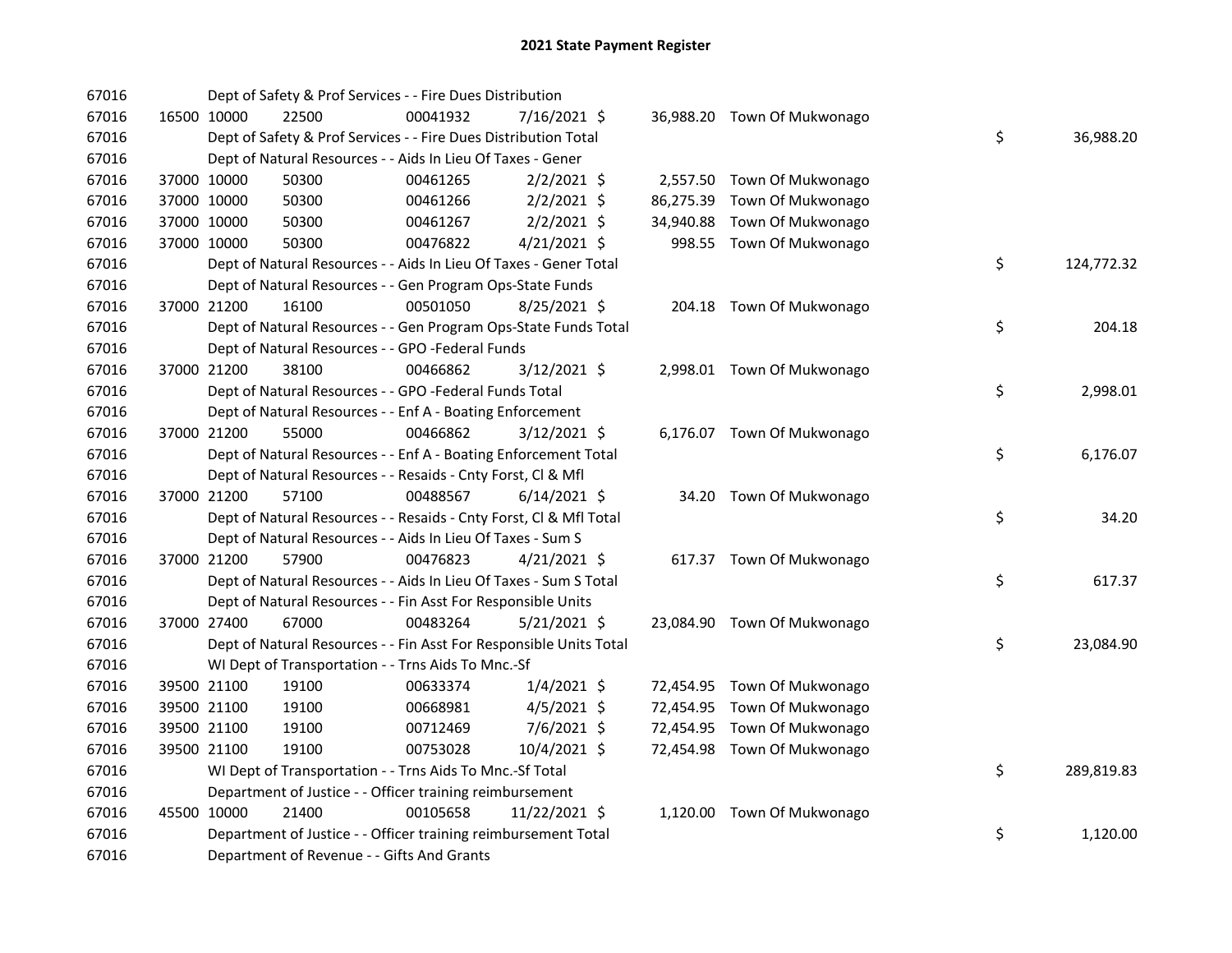| 67016       |       | 56600 10000                                                             | 12100 | 00207762                                                                      | $6/25/2021$ \$ |  | 426,315.02 | Town Of Mukwonago      |    |              |
|-------------|-------|-------------------------------------------------------------------------|-------|-------------------------------------------------------------------------------|----------------|--|------------|------------------------|----|--------------|
| 67016       |       |                                                                         |       | Department of Revenue - - Gifts And Grants Total                              |                |  |            |                        | \$ | 426,315.02   |
| 67016       |       |                                                                         |       | Shared Revenue and Tax Relief - - County And Municipal Aid                    |                |  |            |                        |    |              |
| 67016       |       | 83500 10000                                                             | 10500 | 00082473                                                                      | 7/26/2021 \$   |  | 13,935.78  | Town Of Mukwonago      |    |              |
| 67016       |       | 83500 10000                                                             | 10500 | 00089576                                                                      | 11/15/2021 \$  |  | 78,969.43  | Town Of Mukwonago      |    |              |
| 67016       |       |                                                                         |       | Shared Revenue and Tax Relief - - County And Municipal Aid Total              |                |  |            |                        | \$ | 92,905.21    |
| 67016       |       |                                                                         |       | Shared Revenue and Tax Relief - - Exempt Computer Aid                         |                |  |            |                        |    |              |
| 67016       |       | 83500 10000                                                             | 10900 | 00084975                                                                      | 7/26/2021 \$   |  | 215.12     | Town Of Mukwonago      |    |              |
| 67016       |       |                                                                         |       | Shared Revenue and Tax Relief - - Exempt Computer Aid Total                   |                |  |            |                        | \$ | 215.12       |
| 67016       |       |                                                                         |       | Shared Revenue and Tax Relief - - Utility Aid                                 |                |  |            |                        |    |              |
| 67016       |       | 83500 10000                                                             | 11000 | 00082473                                                                      | 7/26/2021 \$   |  |            | 0.34 Town Of Mukwonago |    |              |
| 67016       |       |                                                                         |       | Shared Revenue and Tax Relief - - Utility Aid Total                           |                |  |            |                        | \$ | 0.34         |
| 67016       |       |                                                                         |       | Shared Revenue and Tax Relief - - Personal Property Aid                       |                |  |            |                        |    |              |
| 67016       |       | 83500 10000                                                             | 11100 | 00078163                                                                      | $5/3/2021$ \$  |  | 1,983.73   | Town Of Mukwonago      |    |              |
| 67016       |       |                                                                         |       | Shared Revenue and Tax Relief - - Personal Property Aid Total                 |                |  |            |                        | \$ | 1,983.73     |
| 67016       |       | Shared Revenue and Tax Relief - - State Aid; Video Service Provider Fee |       |                                                                               |                |  |            |                        |    |              |
| 67016       | 83500 | 10000                                                                   | 11200 | 00083239                                                                      | $7/26/2021$ \$ |  | 19,921.47  | Town Of Mukwonago      |    |              |
| 67016       |       |                                                                         |       | Shared Revenue and Tax Relief - - State Aid; Video Service Provider Fee Total |                |  |            |                        | \$ | 19,921.47    |
| 67016 Total |       |                                                                         |       |                                                                               |                |  |            |                        |    | 1,027,155.97 |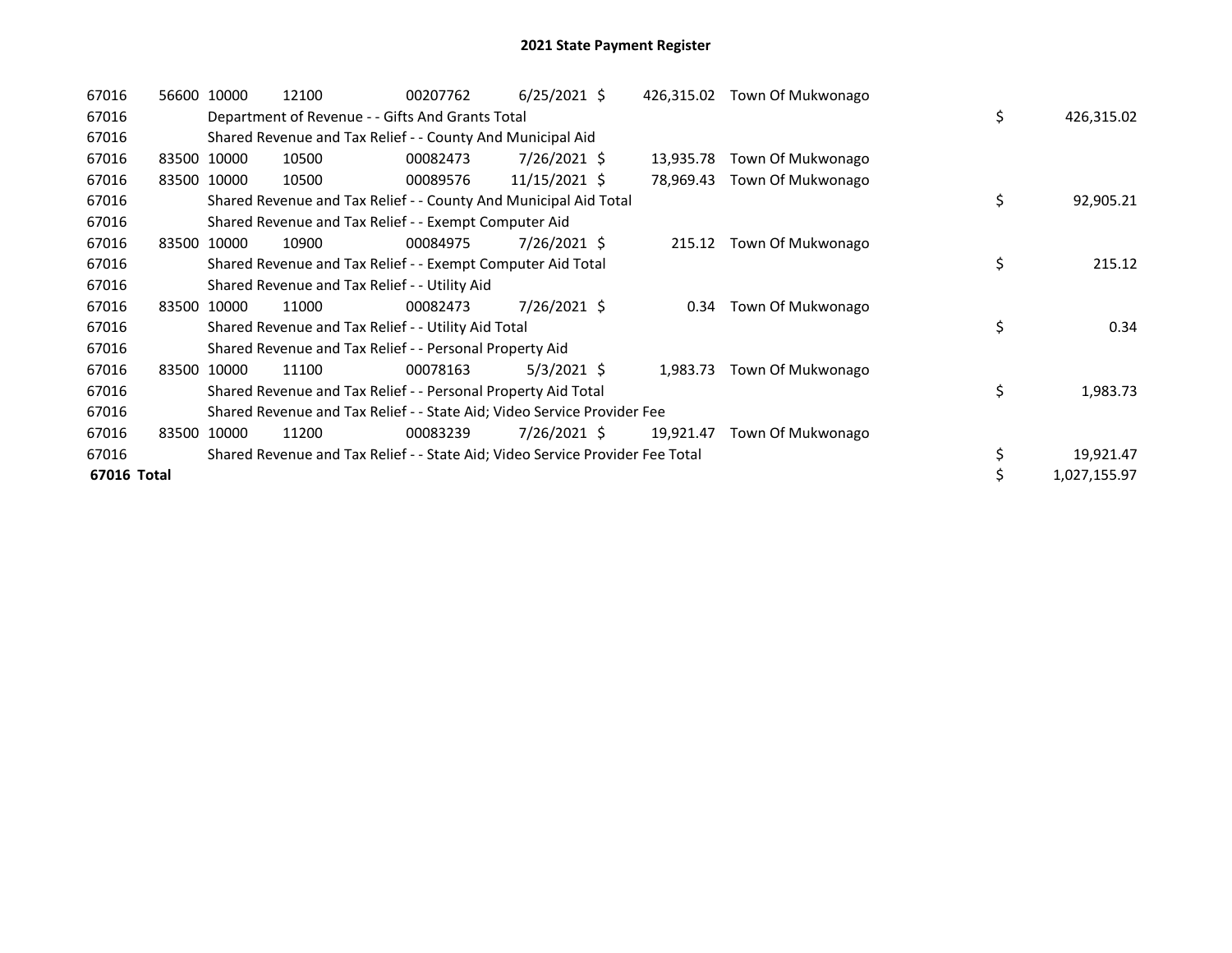| 67022 |             |             | Dept of Safety & Prof Services - - Fire Dues Distribution          |          |                |  |                               |    |            |
|-------|-------------|-------------|--------------------------------------------------------------------|----------|----------------|--|-------------------------------|----|------------|
| 67022 |             | 16500 10000 | 22500                                                              | 00041940 | 7/15/2021 \$   |  | 60,445.31 Town Of Oconomowoc  |    |            |
| 67022 |             |             | Dept of Safety & Prof Services - - Fire Dues Distribution Total    |          |                |  |                               | \$ | 60,445.31  |
| 67022 |             |             | Dept of Natural Resources - - Aids In Lieu Of Taxes - Gener        |          |                |  |                               |    |            |
| 67022 | 37000 10000 |             | 50300                                                              | 00461261 | $2/1/2021$ \$  |  | 8,346.99 Town Of Oconomowoc   |    |            |
| 67022 | 37000 10000 |             | 50300                                                              | 00476744 | $4/21/2021$ \$ |  | 413.72 Town Of Oconomowoc     |    |            |
| 67022 | 37000 10000 |             | 50300                                                              | 00476745 | $4/21/2021$ \$ |  | 261.81 Town Of Oconomowoc     |    |            |
| 67022 |             |             | Dept of Natural Resources - - Aids In Lieu Of Taxes - Gener Total  |          |                |  |                               | \$ | 9,022.52   |
| 67022 |             |             | Dept of Natural Resources - - GPO -Federal Funds                   |          |                |  |                               |    |            |
| 67022 |             | 37000 21200 | 38100                                                              | 00466868 | 3/12/2021 \$   |  | 9,423.48 Town Of Oconomowoc   |    |            |
| 67022 |             |             | Dept of Natural Resources - - GPO -Federal Funds Total             |          |                |  |                               | \$ | 9,423.48   |
| 67022 |             |             | Dept of Natural Resources - - Enf A - Boating Enforcement          |          |                |  |                               |    |            |
| 67022 |             | 37000 21200 | 55000                                                              | 00466868 | $3/12/2021$ \$ |  | 19,412.84 Town Of Oconomowoc  |    |            |
| 67022 |             |             | Dept of Natural Resources - - Enf A - Boating Enforcement Total    |          |                |  |                               | \$ | 19,412.84  |
| 67022 |             |             | Dept of Natural Resources - - Resaids - Cnty Forst, Cl & Mfl       |          |                |  |                               |    |            |
| 67022 | 37000 21200 |             | 57100                                                              | 00488568 | $6/14/2021$ \$ |  | 2.00 Town Of Oconomowoc       |    |            |
| 67022 |             |             | Dept of Natural Resources - - Resaids - Cnty Forst, Cl & Mfl Total |          |                |  |                               | \$ | 2.00       |
| 67022 |             |             | Dept of Natural Resources - - Aids In Lieu Of Taxes - Sum S        |          |                |  |                               |    |            |
| 67022 |             | 37000 21200 | 57900                                                              | 00476746 | $4/21/2021$ \$ |  | 1.96 Town Of Oconomowoc       |    |            |
| 67022 |             |             | Dept of Natural Resources - - Aids In Lieu Of Taxes - Sum S Total  |          |                |  |                               | \$ | 1.96       |
| 67022 |             |             | WI Dept of Transportation - - Trns Aids To Mnc.-Sf                 |          |                |  |                               |    |            |
| 67022 |             | 39500 21100 | 19100                                                              | 00633375 | $1/4/2021$ \$  |  | 115,107.18 Town Of Oconomowoc |    |            |
| 67022 |             | 39500 21100 | 19100                                                              | 00668982 | $4/5/2021$ \$  |  | 115,107.18 Town Of Oconomowoc |    |            |
| 67022 | 39500 21100 |             | 19100                                                              | 00712470 | 7/6/2021 \$    |  | 115,107.18 Town Of Oconomowoc |    |            |
| 67022 | 39500 21100 |             | 19100                                                              | 00753029 | 10/4/2021 \$   |  | 115,107.18 Town Of Oconomowoc |    |            |
| 67022 |             |             | WI Dept of Transportation - - Trns Aids To Mnc.-Sf Total           |          |                |  |                               | \$ | 460,428.72 |
| 67022 |             |             | WI Dept of Transportation - - Loc Trns Facl Implfd                 |          |                |  |                               |    |            |
| 67022 |             | 39500 21100 | 27600                                                              | 00791472 | 12/29/2021 \$  |  | 304,256.00 Town Of Oconomowoc |    |            |
| 67022 |             |             | WI Dept of Transportation - - Loc Trns Facl Implfd Total           |          |                |  |                               | \$ | 304,256.00 |
| 67022 |             |             | WI Dept of Transportation - - Loc Rd Imp Prg St Fd                 |          |                |  |                               |    |            |
| 67022 |             | 39500 21100 | 27800                                                              | 00717919 | 7/7/2021 \$    |  | 17,605.75 Town Of Oconomowoc  |    |            |
| 67022 | 39500 21100 |             | 27800                                                              | 00792345 | 12/30/2021 \$  |  | 19,712.56 Town Of Oconomowoc  |    |            |
| 67022 |             |             | WI Dept of Transportation - - Loc Rd Imp Prg St Fd Total           |          |                |  |                               | \$ | 37,318.31  |
| 67022 |             |             | Department of Justice - - Officer training reimbursement           |          |                |  |                               |    |            |
| 67022 | 45500 10000 |             | 21400                                                              | 00105847 | 11/23/2021 \$  |  | 1,760.00 Town Of Oconomowoc   |    |            |
| 67022 |             |             | Department of Justice - - Officer training reimbursement Total     |          |                |  |                               | \$ | 1,760.00   |
| 67022 |             |             | Department of Revenue - - Gifts And Grants                         |          |                |  |                               |    |            |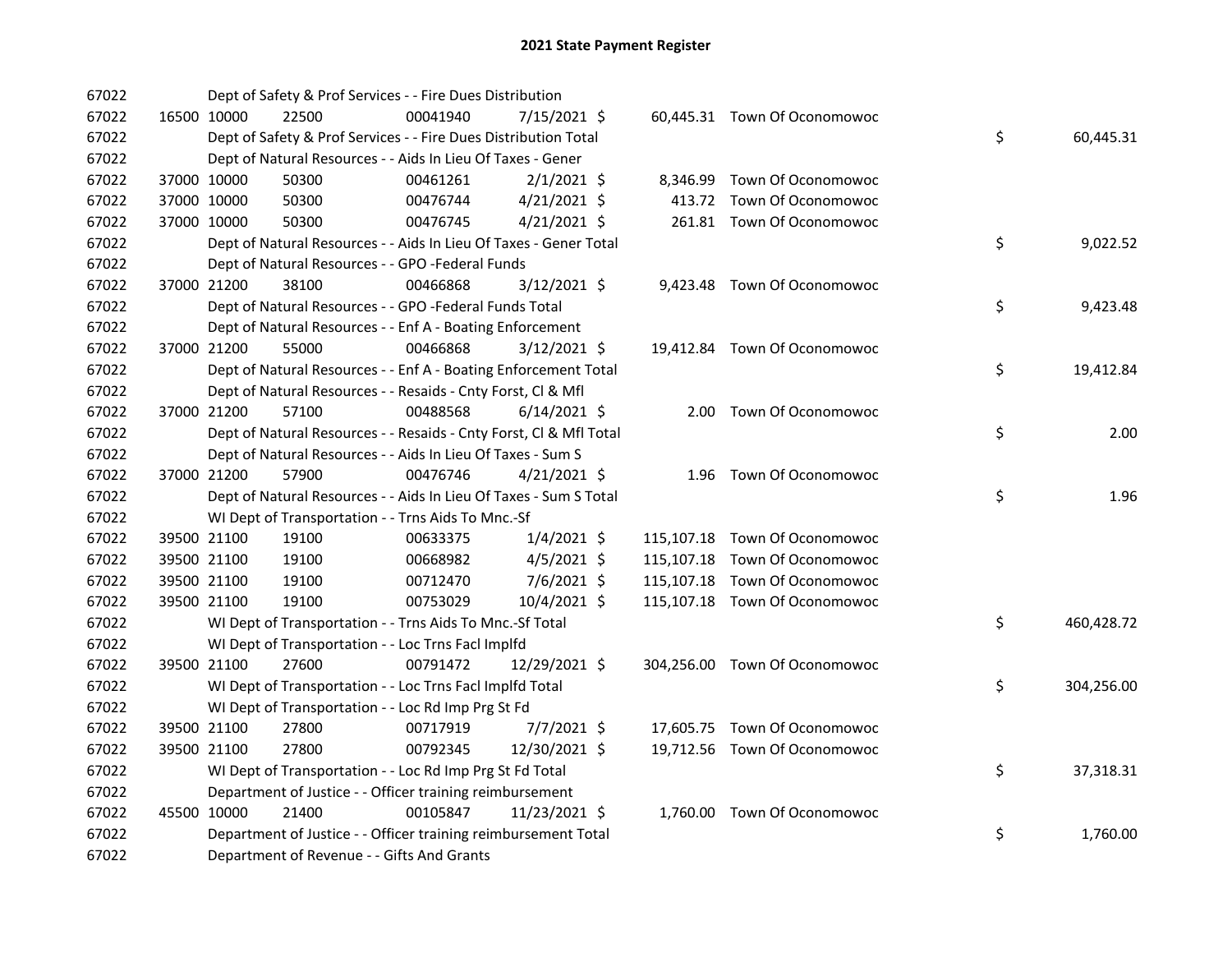| 67022       |       | 56600 10000 | 12100                                                                         | 00207763 | $6/25/2021$ \$  |           | 455,936.22 Town Of Oconomowoc |    |              |
|-------------|-------|-------------|-------------------------------------------------------------------------------|----------|-----------------|-----------|-------------------------------|----|--------------|
| 67022       |       |             | Department of Revenue - - Gifts And Grants Total                              |          |                 |           |                               | \$ | 455,936.22   |
| 67022       |       |             | Shared Revenue and Tax Relief - - County And Municipal Aid                    |          |                 |           |                               |    |              |
| 67022       |       | 83500 10000 | 10500                                                                         | 00082474 | 7/26/2021 \$    | 15,222.00 | Town Of Oconomowoc            |    |              |
| 67022       | 83500 | 10000       | 10500                                                                         | 00089577 | 11/15/2021 \$   | 86.258.01 | Town Of Oconomowoc            |    |              |
| 67022       |       |             | Shared Revenue and Tax Relief - - County And Municipal Aid Total              |          |                 |           |                               | \$ | 101,480.01   |
| 67022       |       |             | Shared Revenue and Tax Relief - - Exempt Computer Aid                         |          |                 |           |                               |    |              |
| 67022       |       | 83500 10000 | 10900                                                                         | 00084976 | 7/26/2021 \$    | 5,060.13  | Town Of Oconomowoc            |    |              |
| 67022       |       |             | Shared Revenue and Tax Relief - - Exempt Computer Aid Total                   |          |                 |           |                               | \$ | 5,060.13     |
| 67022       |       |             | Shared Revenue and Tax Relief - - Utility Aid                                 |          |                 |           |                               |    |              |
| 67022       |       | 83500 10000 | 11000                                                                         | 00082474 | 7/26/2021 \$    | 442.50    | Town Of Oconomowoc            |    |              |
| 67022       |       | 83500 10000 | 11000                                                                         | 00089577 | $11/15/2021$ \$ | 2,589.76  | Town Of Oconomowoc            |    |              |
| 67022       |       |             | Shared Revenue and Tax Relief - - Utility Aid Total                           |          |                 |           |                               | \$ | 3,032.26     |
| 67022       |       |             | Shared Revenue and Tax Relief - - Personal Property Aid                       |          |                 |           |                               |    |              |
| 67022       |       | 83500 10000 | 11100                                                                         | 00078164 | $5/3/2021$ \$   |           | 5,315.41 Town Of Oconomowoc   |    |              |
| 67022       |       |             | Shared Revenue and Tax Relief - - Personal Property Aid Total                 |          |                 |           |                               | \$ | 5,315.41     |
| 67022       |       |             | Shared Revenue and Tax Relief - - State Aid; Video Service Provider Fee       |          |                 |           |                               |    |              |
| 67022       |       | 83500 10000 | 11200                                                                         | 00083240 | 7/26/2021 \$    | 26,054.83 | Town Of Oconomowoc            |    |              |
| 67022       |       |             | Shared Revenue and Tax Relief - - State Aid; Video Service Provider Fee Total |          |                 |           |                               | \$ | 26,054.83    |
| 67022       |       |             | Shared Revenue and Tax Relief - - Payments For Municipal Svcs                 |          |                 |           |                               |    |              |
| 67022       |       | 83500 10000 | 50100                                                                         | 00073832 | $2/1/2021$ \$   |           | 44.62 Town Of Oconomowoc      |    |              |
| 67022       |       |             | Shared Revenue and Tax Relief - - Payments For Municipal Svcs Total           |          |                 |           |                               | \$ | 44.62        |
| 67022 Total |       |             |                                                                               |          |                 |           |                               | \$ | 1,498,994.62 |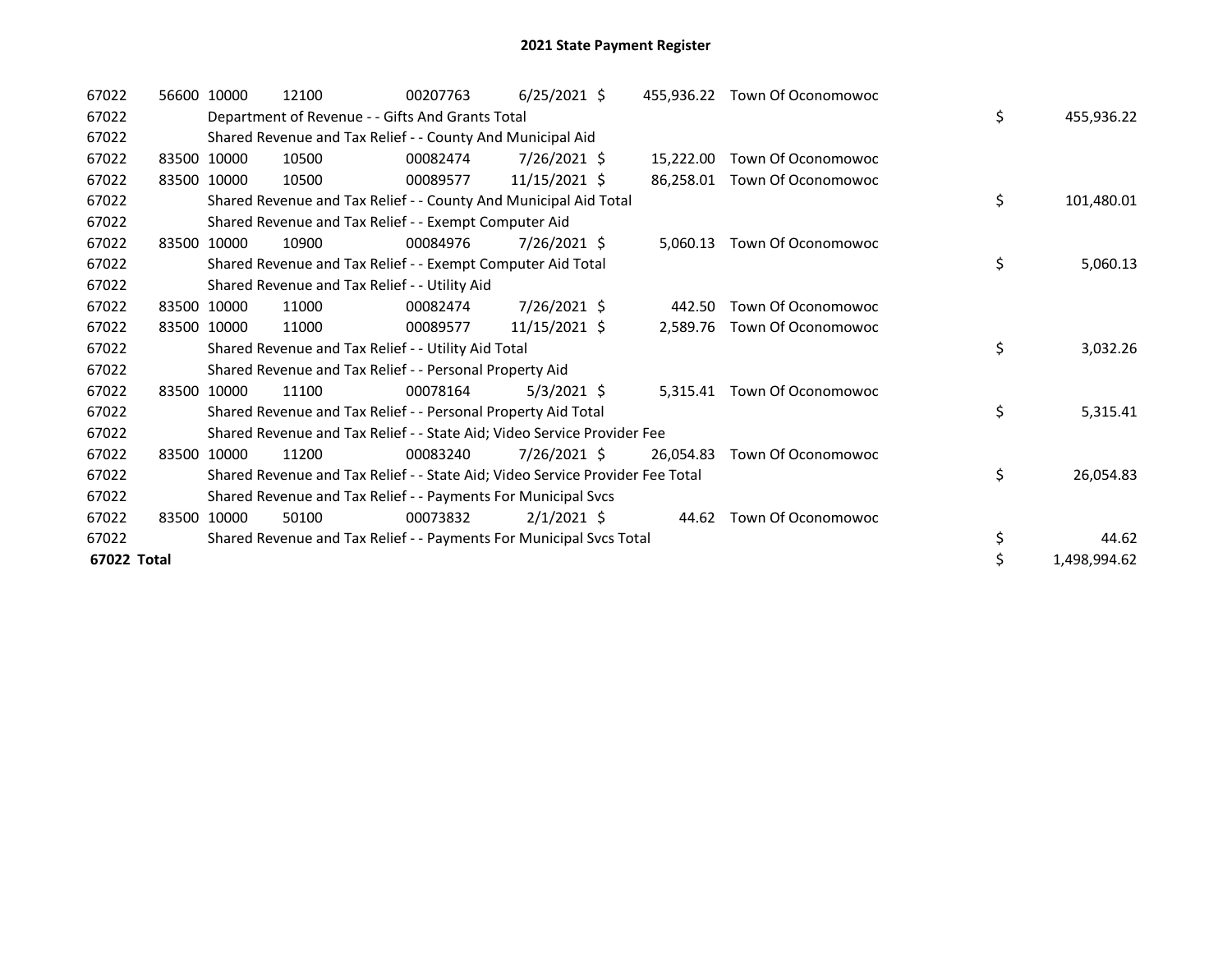| 67024 |             | Dept of Safety & Prof Services - - Fire Dues Distribution          |          |                |  |                           |    |            |
|-------|-------------|--------------------------------------------------------------------|----------|----------------|--|---------------------------|----|------------|
| 67024 | 16500 10000 | 22500                                                              | 00041941 | 7/15/2021 \$   |  | 20,235.33 Town Of Ottawa  |    |            |
| 67024 |             | Dept of Safety & Prof Services - - Fire Dues Distribution Total    |          |                |  |                           | \$ | 20,235.33  |
| 67024 |             | Dept of Natural Resources - - Aids In Lieu Of Taxes - Gener        |          |                |  |                           |    |            |
| 67024 | 37000 10000 | 50300                                                              | 00461269 | $2/1/2021$ \$  |  | 5,137.59 Town Of Ottawa   |    |            |
| 67024 | 37000 10000 | 50300                                                              | 00461270 | $2/1/2021$ \$  |  | 9,910.63 Town Of Ottawa   |    |            |
| 67024 | 37000 10000 | 50300                                                              | 00461271 | $2/1/2021$ \$  |  | 30,913.09 Town Of Ottawa  |    |            |
| 67024 | 37000 10000 | 50300                                                              | 00476894 | $4/21/2021$ \$ |  | 384.91 Town Of Ottawa     |    |            |
| 67024 |             | Dept of Natural Resources - - Aids In Lieu Of Taxes - Gener Total  |          |                |  |                           | \$ | 46,346.22  |
| 67024 |             | Dept of Natural Resources - - Resaids - Cnty Forst, Cl & Mfl       |          |                |  |                           |    |            |
| 67024 | 37000 21200 | 57100                                                              | 00488569 | $6/14/2021$ \$ |  | 85.77 Town Of Ottawa      |    |            |
| 67024 |             | Dept of Natural Resources - - Resaids - Cnty Forst, Cl & Mfl Total |          |                |  |                           | \$ | 85.77      |
| 67024 |             | Dept of Natural Resources - - Aids In Lieu Of Taxes - Sum S        |          |                |  |                           |    |            |
| 67024 | 37000 21200 | 57900                                                              | 00476895 | 4/21/2021 \$   |  | 3,797.46 Town Of Ottawa   |    |            |
| 67024 |             | Dept of Natural Resources - - Aids In Lieu Of Taxes - Sum S Total  |          |                |  |                           | \$ | 3,797.46   |
| 67024 |             | Dept of Natural Resources - - Fin Asst For Responsible Units       |          |                |  |                           |    |            |
| 67024 | 37000 27400 | 67000                                                              | 00483971 | $5/21/2021$ \$ |  | 2,945.74 Town Of Ottawa   |    |            |
| 67024 |             | Dept of Natural Resources - - Fin Asst For Responsible Units Total |          |                |  |                           | \$ | 2,945.74   |
| 67024 |             | WI Dept of Transportation - - Trns Aids To Mnc.-Sf                 |          |                |  |                           |    |            |
| 67024 | 39500 21100 | 19100                                                              | 00633376 | $1/4/2021$ \$  |  | 25,176.24 Town Of Ottawa  |    |            |
| 67024 | 39500 21100 | 19100                                                              | 00668983 | $4/5/2021$ \$  |  | 25,176.24 Town Of Ottawa  |    |            |
| 67024 | 39500 21100 | 19100                                                              | 00712471 | $7/6/2021$ \$  |  | 25,176.24 Town Of Ottawa  |    |            |
| 67024 | 39500 21100 | 19100                                                              | 00753030 | 10/4/2021 \$   |  | 25,176.24 Town Of Ottawa  |    |            |
| 67024 |             | WI Dept of Transportation - - Trns Aids To Mnc.-Sf Total           |          |                |  |                           | \$ | 100,704.96 |
| 67024 |             | Department of Revenue - - Gifts And Grants                         |          |                |  |                           |    |            |
| 67024 | 56600 10000 | 12100                                                              | 00207764 | $6/25/2021$ \$ |  | 204,784.03 Town Of Ottawa |    |            |
| 67024 |             | Department of Revenue - - Gifts And Grants Total                   |          |                |  |                           | \$ | 204,784.03 |
| 67024 |             | Shared Revenue and Tax Relief - - County And Municipal Aid         |          |                |  |                           |    |            |
| 67024 | 83500 10000 | 10500                                                              | 00082475 | 7/26/2021 \$   |  | 6,771.21 Town Of Ottawa   |    |            |
| 67024 | 83500 10000 | 10500                                                              | 00089578 | 11/15/2021 \$  |  | 38,370.20 Town Of Ottawa  |    |            |
| 67024 |             | Shared Revenue and Tax Relief - - County And Municipal Aid Total   |          |                |  |                           | \$ | 45,141.41  |
| 67024 |             | Shared Revenue and Tax Relief - - Exempt Computer Aid              |          |                |  |                           |    |            |
| 67024 | 83500 10000 | 10900                                                              | 00084977 | 7/26/2021 \$   |  | 36.37 Town Of Ottawa      |    |            |
| 67024 |             | Shared Revenue and Tax Relief - - Exempt Computer Aid Total        |          |                |  |                           | \$ | 36.37      |
| 67024 |             | Shared Revenue and Tax Relief - - Personal Property Aid            |          |                |  |                           |    |            |
| 67024 | 83500 10000 | 11100                                                              | 00078165 | $5/3/2021$ \$  |  | 803.00 Town Of Ottawa     |    |            |
| 67024 |             | Shared Revenue and Tax Relief - - Personal Property Aid Total      |          |                |  |                           | \$ | 803.00     |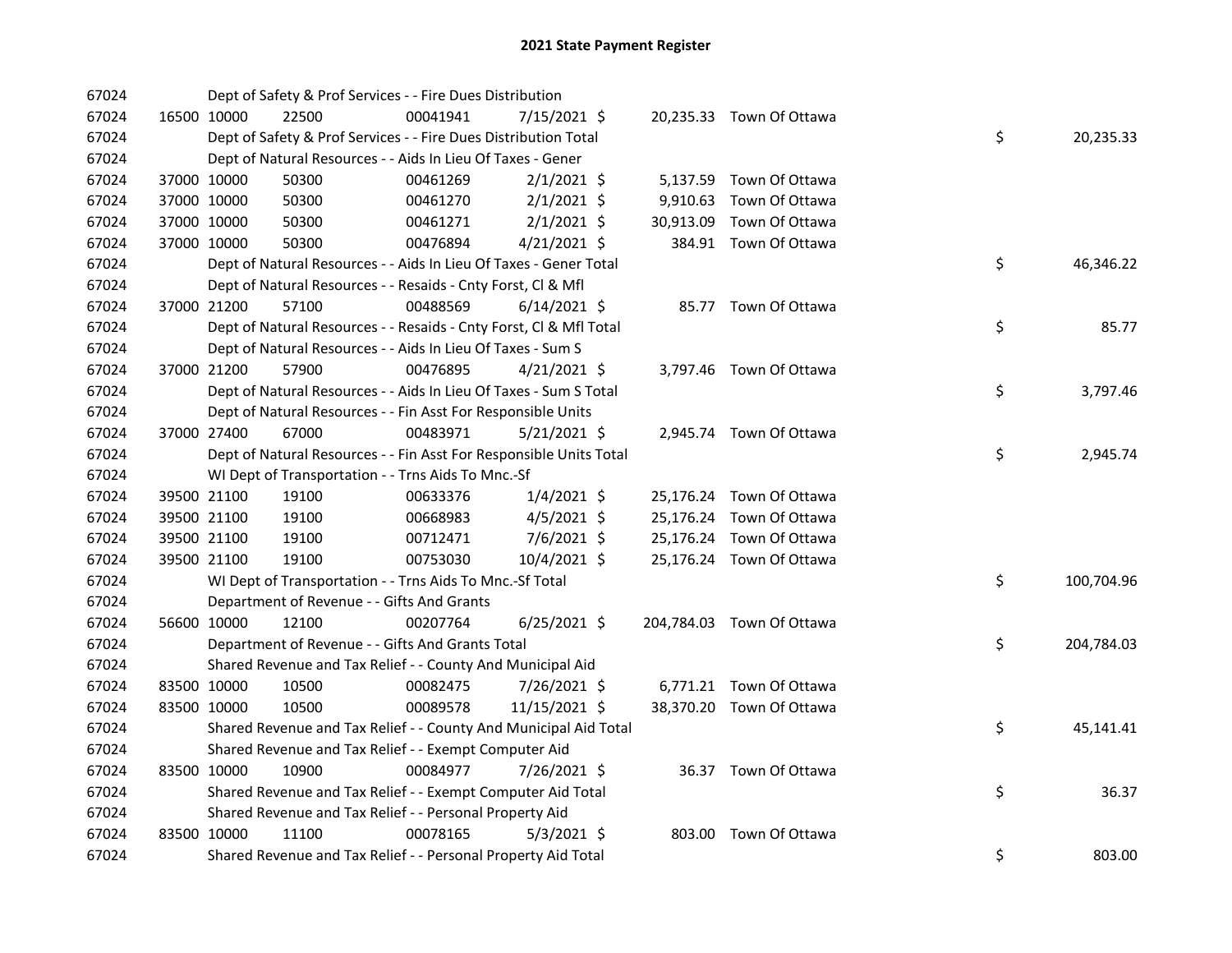## 2021 State Payment Register

| 67024       | Shared Revenue and Tax Relief - - State Aid; Video Service Provider Fee |                                                                               |          |             |  |          |                |  |            |  |
|-------------|-------------------------------------------------------------------------|-------------------------------------------------------------------------------|----------|-------------|--|----------|----------------|--|------------|--|
| 67024       | 83500 10000                                                             | 11200                                                                         | 00083241 | 7/26/2021 S |  | 8.725.83 | Town Of Ottawa |  |            |  |
| 67024       |                                                                         | Shared Revenue and Tax Relief - - State Aid; Video Service Provider Fee Total |          | 8.725.83    |  |          |                |  |            |  |
| 67024       |                                                                         | Shared Revenue and Tax Relief - - Payments For Municipal Svcs                 |          |             |  |          |                |  |            |  |
| 67024       | 83500 10000                                                             | 50100                                                                         | 00073833 | 2/1/2021 \$ |  | 1.279.68 | Town Of Ottawa |  |            |  |
| 67024       |                                                                         | Shared Revenue and Tax Relief - - Payments For Municipal Svcs Total           |          |             |  |          |                |  | 1,279.68   |  |
| 67024 Total |                                                                         |                                                                               |          |             |  |          |                |  | 434,885.80 |  |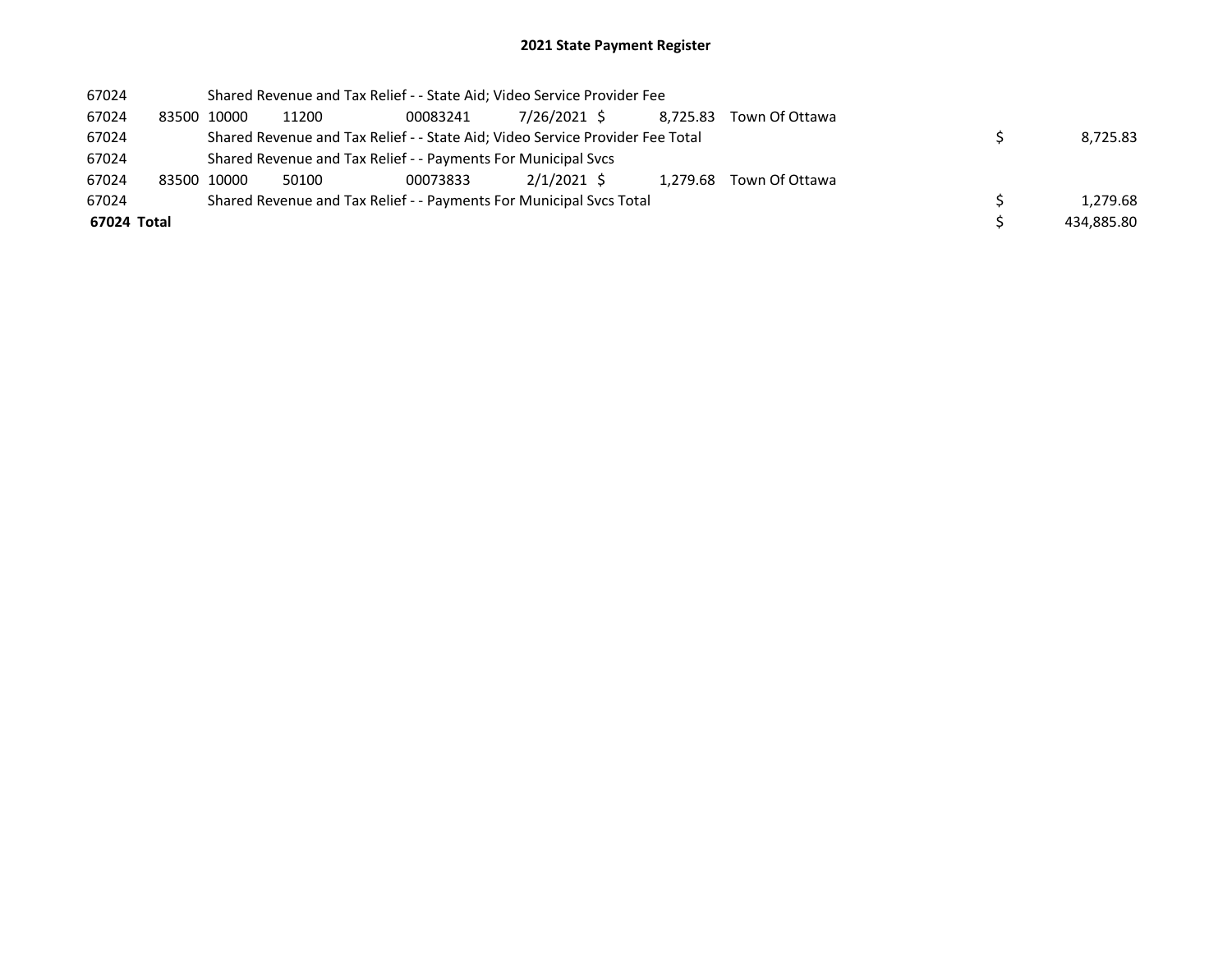## 2021 State Payment Register

| 67032 |             | Department of Health Services - - Prepaid Medical Transport Reimbursement       |          |                         |  |  |  |                                  |          |
|-------|-------------|---------------------------------------------------------------------------------|----------|-------------------------|--|--|--|----------------------------------|----------|
| 67032 |             | 43500 10000                                                                     | 16300    | AMBULANCE 11/15/2021 \$ |  |  |  | 3,428.99 Town Of Waukesha Rescue |          |
| 67032 |             | Department of Health Services - - Prepaid Medical Transport Reimbursement Total | 3.428.99 |                         |  |  |  |                                  |          |
|       | 67032 Total |                                                                                 |          |                         |  |  |  |                                  | 3.428.99 |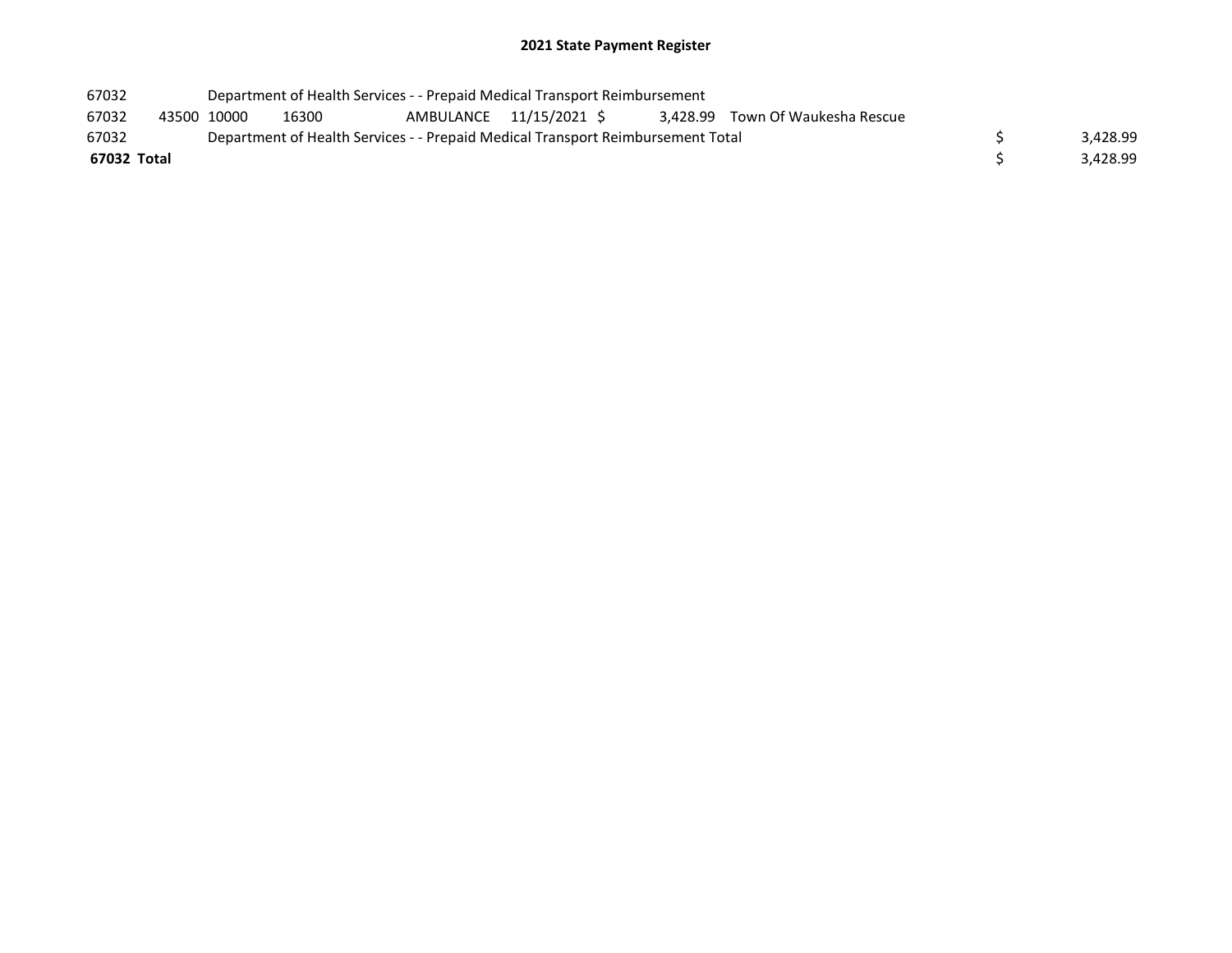| 67106 |             |             | Dept of Safety & Prof Services - - Fire Dues Distribution          |          |                 |           |                                |    |            |
|-------|-------------|-------------|--------------------------------------------------------------------|----------|-----------------|-----------|--------------------------------|----|------------|
| 67106 |             | 16500 10000 | 22500                                                              | 00041913 | 7/16/2021 \$    |           | 7,198.88 Big Bend, Village of  |    |            |
| 67106 |             |             | Dept of Safety & Prof Services - - Fire Dues Distribution Total    |          |                 |           |                                | \$ | 7,198.88   |
| 67106 |             |             | Dept of Natural Resources - - Resaids - Cnty Forst, Cl & Mfl       |          |                 |           |                                |    |            |
| 67106 |             | 37000 21200 | 57100                                                              | 00488570 | $6/14/2021$ \$  | 2.00      | Big Bend, Village of           |    |            |
| 67106 |             |             | Dept of Natural Resources - - Resaids - Cnty Forst, Cl & Mfl Total |          |                 |           |                                | \$ | 2.00       |
| 67106 |             |             | WI Dept of Transportation - - Rpd Slvg Veh Exm Sf                  |          |                 |           |                                |    |            |
| 67106 |             | 39500 10000 | 52300                                                              | 00662841 | 3/8/2021 \$     | 60.00     | Big Bend, Village of           |    |            |
| 67106 |             | 39500 10000 | 52300                                                              | 00665334 | 3/18/2021 \$    | 60.00     | Big Bend, Village of           |    |            |
| 67106 |             | 39500 10000 | 52300                                                              | 00766101 | 10/25/2021 \$   | 180.00    | Big Bend, Village of           |    |            |
| 67106 |             | 39500 10000 | 52300                                                              | 00771641 | 11/8/2021 \$    | 120.00    | Big Bend, Village of           |    |            |
| 67106 |             | 39500 10000 | 52300                                                              | 00774051 | 11/16/2021 \$   | 240.00    | Big Bend, Village of           |    |            |
| 67106 |             | 39500 10000 | 52300                                                              | 00783097 | 12/13/2021 \$   | 60.00     | Big Bend, Village of           |    |            |
| 67106 |             |             | WI Dept of Transportation - - Rpd Slvg Veh Exm Sf Total            |          |                 |           |                                | \$ | 720.00     |
| 67106 |             |             | WI Dept of Transportation - - Trns Aids To Mnc.-Sf                 |          |                 |           |                                |    |            |
| 67106 |             | 39500 21100 | 19100                                                              | 00633379 | $1/4/2021$ \$   | 34,969.70 | Big Bend, Village of           |    |            |
| 67106 |             | 39500 21100 | 19100                                                              | 00668986 | $4/5/2021$ \$   | 34,969.70 | Big Bend, Village of           |    |            |
| 67106 |             | 39500 21100 | 19100                                                              | 00712474 | 7/6/2021 \$     | 34,969.70 | Big Bend, Village of           |    |            |
| 67106 |             | 39500 21100 | 19100                                                              | 00753033 | 10/4/2021 \$    | 34,969.70 | Big Bend, Village of           |    |            |
| 67106 |             |             | WI Dept of Transportation - - Trns Aids To Mnc.-Sf Total           |          |                 |           |                                | \$ | 139,878.80 |
| 67106 |             |             | WI Dept of Transportation - - St Hwy Rehab, Sf                     |          |                 |           |                                |    |            |
| 67106 |             | 39500 21100 | 36300                                                              | 00661137 | $3/2/2021$ \$   | 120.00    | Big Bend, Village of           |    |            |
| 67106 |             | 39500 21100 | 36300                                                              | 00661139 | $3/2/2021$ \$   | 360.00    | Big Bend, Village of           |    |            |
| 67106 |             | 39500 21100 | 36300                                                              | 00661140 | 3/26/2021 \$    | 240.00    | Big Bend, Village of           |    |            |
| 67106 |             | 39500 21100 | 36300                                                              | 00707737 | 7/15/2021 \$    | 150.00    | Big Bend, Village of           |    |            |
| 67106 |             | 39500 21100 | 36300                                                              | 00766164 | 11/19/2021 \$   | 350.00    | Big Bend, Village of           |    |            |
| 67106 |             |             | WI Dept of Transportation - - St Hwy Rehab, Sf Total               |          |                 |           |                                | \$ | 1,220.00   |
| 67106 |             |             | Department of Justice - - Officer training reimbursement           |          |                 |           |                                |    |            |
| 67106 | 45500 10000 |             | 21400                                                              | 00104881 | $11/10/2021$ \$ | 800.00    | Big Bend, Village of           |    |            |
| 67106 |             |             | Department of Justice - - Officer training reimbursement Total     |          |                 |           |                                | \$ | 800.00     |
| 67106 |             |             | Department of Justice - - Federal Aid, Local Assistance            |          |                 |           |                                |    |            |
| 67106 |             | 45500 10000 | 25100                                                              | 00098139 | $5/13/2021$ \$  | 4,024.98  | Big Bend, Village of           |    |            |
| 67106 |             | 45500 10000 | 25100                                                              | 00104373 | 10/29/2021 \$   | 287.02    | Big Bend, Village of           |    |            |
| 67106 |             | 45500 10000 | 25100                                                              | 00105152 | 11/26/2021 \$   | 3,263.40  | Big Bend, Village of           |    |            |
| 67106 |             |             | Department of Justice - - Federal Aid, Local Assistance Total      |          |                 |           |                                | \$ | 7,575.40   |
| 67106 |             |             | Department of Revenue - - Gifts And Grants                         |          |                 |           |                                |    |            |
| 67106 |             | 56600 10000 | 12100                                                              | 00207765 | $6/25/2021$ \$  |           | 76,669.72 Big Bend, Village of |    |            |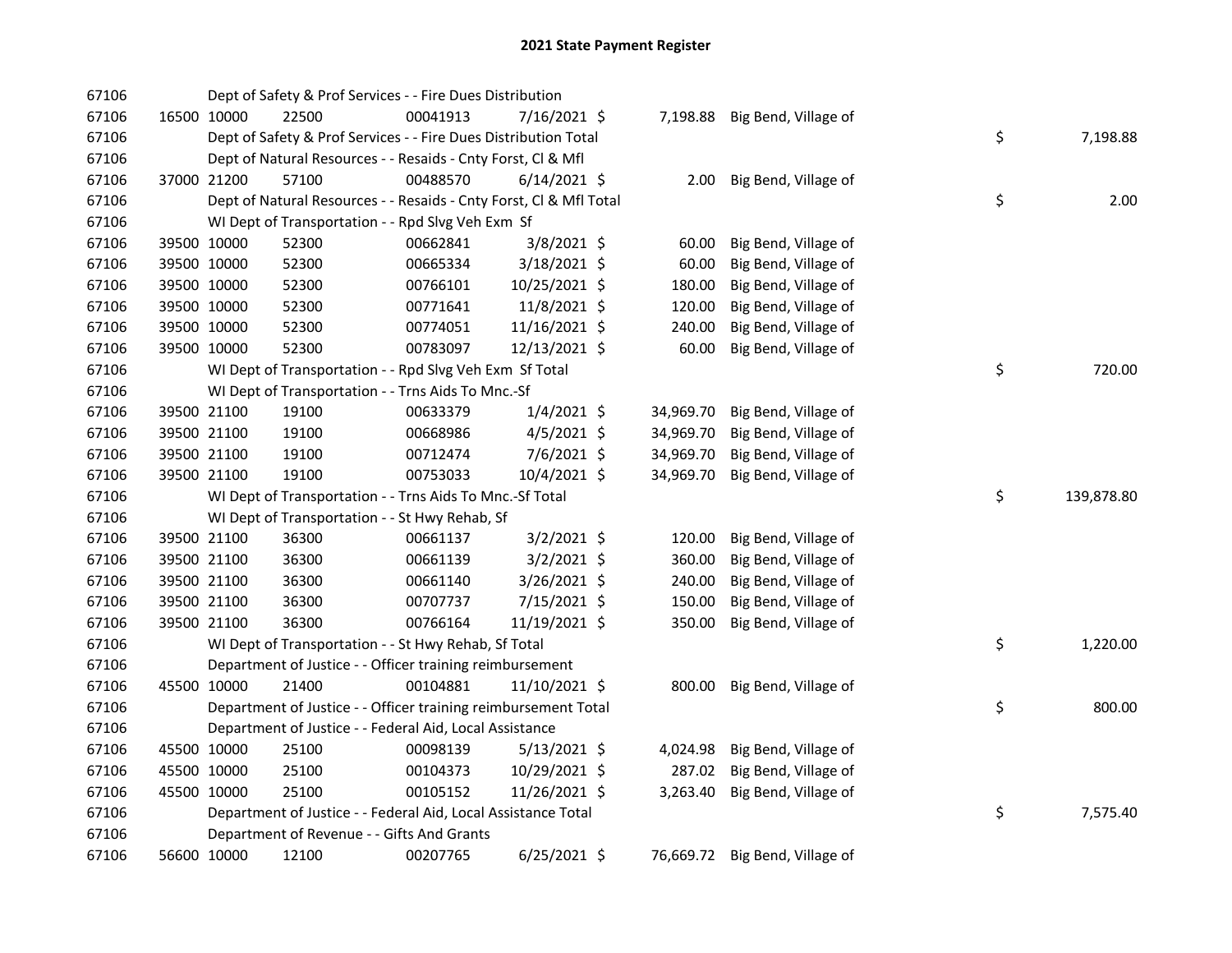| 67106       |                                                         | Department of Revenue - - Gifts And Grants Total                              |          | \$<br>76,669.72 |  |           |                                |  |                  |
|-------------|---------------------------------------------------------|-------------------------------------------------------------------------------|----------|-----------------|--|-----------|--------------------------------|--|------------------|
| 67106       |                                                         | Department of Revenue - - Misc Revenue Holding Clearing                       |          |                 |  |           |                                |  |                  |
| 67106       | 56600 10000                                             | 99500                                                                         | 00189060 | $1/8/2021$ \$   |  | 228.32    | Big Bend, Village of           |  |                  |
| 67106       | 56600 10000                                             | 99500                                                                         | 00191129 | 2/5/2021 \$     |  | 2,403.08  | Big Bend, Village of           |  |                  |
| 67106       | 56600 10000                                             | 99500                                                                         | 00193013 | $3/1/2021$ \$   |  | 138.80    | Big Bend, Village of           |  |                  |
| 67106       | 56600 10000                                             | 99500                                                                         | 00193764 | $3/5/2021$ \$   |  | 7,515.58  | Big Bend, Village of           |  |                  |
| 67106       | 56600 10000                                             | 99500                                                                         | 00198048 | $4/7/2021$ \$   |  | 4,864.93  | Big Bend, Village of           |  |                  |
| 67106       | 56600 10000                                             | 99500                                                                         | 00201396 | $5/7/2021$ \$   |  | 3,214.94  | Big Bend, Village of           |  |                  |
| 67106       | 56600 10000                                             | 99500                                                                         | 00204624 | $6/7/2021$ \$   |  | 4,716.31  | Big Bend, Village of           |  |                  |
| 67106       | 56600 10000                                             | 99500                                                                         | 00209191 | 7/8/2021 \$     |  | 2,239.15  | Big Bend, Village of           |  |                  |
| 67106       | 56600 10000                                             | 99500                                                                         | 00211929 | 8/6/2021 \$     |  | 1,141.07  | Big Bend, Village of           |  |                  |
| 67106       | 56600 10000                                             | 99500                                                                         | 00214550 | 9/8/2021 \$     |  | 902.19    | Big Bend, Village of           |  |                  |
| 67106       | 56600 10000                                             | 99500                                                                         | 00216800 | 10/7/2021 \$    |  | 2,733.05  | Big Bend, Village of           |  |                  |
| 67106       | 56600 10000                                             | 99500                                                                         | 00219387 | 11/5/2021 \$    |  | 708.92    | Big Bend, Village of           |  |                  |
| 67106       | 56600 10000                                             | 99500                                                                         | 00219390 | 11/5/2021 \$    |  | 1,615.51  | Big Bend, Village of           |  |                  |
| 67106       | 56600 10000                                             | 99500                                                                         | 00221540 | 12/7/2021 \$    |  | 2,376.77  | Big Bend, Village of           |  |                  |
| 67106       |                                                         | Department of Revenue - - Misc Revenue Holding Clearing Total                 |          |                 |  |           |                                |  | \$<br>34,798.62  |
| 67106       |                                                         | Shared Revenue and Tax Relief - - Expenditure Restraint Program               |          |                 |  |           |                                |  |                  |
| 67106       | 83500 10000                                             | 10100                                                                         | 00082476 | 7/26/2021 \$    |  |           | 32,747.05 Big Bend, Village of |  |                  |
| 67106       |                                                         | Shared Revenue and Tax Relief - - Expenditure Restraint Program Total         |          |                 |  |           |                                |  | \$<br>32,747.05  |
| 67106       |                                                         | Shared Revenue and Tax Relief - - County And Municipal Aid                    |          |                 |  |           |                                |  |                  |
| 67106       | 83500 10000                                             | 10500                                                                         | 00082476 | 7/26/2021 \$    |  |           | 6,968.37 Big Bend, Village of  |  |                  |
| 67106       | 83500 10000                                             | 10500                                                                         | 00089579 | 11/15/2021 \$   |  | 39,487.46 | Big Bend, Village of           |  |                  |
| 67106       |                                                         | Shared Revenue and Tax Relief - - County And Municipal Aid Total              |          |                 |  |           |                                |  | \$<br>46,455.83  |
| 67106       |                                                         | Shared Revenue and Tax Relief - - Exempt Computer Aid                         |          |                 |  |           |                                |  |                  |
| 67106       | 83500 10000                                             | 10900                                                                         | 00084978 | 7/26/2021 \$    |  | 1,151.50  | Big Bend, Village of           |  |                  |
| 67106       | 83500 10000                                             | 10900                                                                         | 00085972 | 7/26/2021 \$    |  | 523.50    | Big Bend, Village of           |  |                  |
| 67106       |                                                         | Shared Revenue and Tax Relief - - Exempt Computer Aid Total                   |          |                 |  |           |                                |  | \$<br>1,675.00   |
| 67106       | Shared Revenue and Tax Relief - - Personal Property Aid |                                                                               |          |                 |  |           |                                |  |                  |
| 67106       | 83500 10000                                             | 11100                                                                         | 00078166 | $5/3/2021$ \$   |  |           | 26,297.17 Big Bend, Village of |  |                  |
| 67106       |                                                         | Shared Revenue and Tax Relief - - Personal Property Aid Total                 |          |                 |  |           |                                |  | \$<br>26,297.17  |
| 67106       |                                                         | Shared Revenue and Tax Relief - - State Aid; Video Service Provider Fee       |          |                 |  |           |                                |  |                  |
| 67106       | 83500 10000                                             | 11200                                                                         | 00083242 | 7/26/2021 \$    |  | 3,188.64  | Big Bend, Village of           |  |                  |
| 67106       |                                                         | Shared Revenue and Tax Relief - - State Aid; Video Service Provider Fee Total |          |                 |  |           |                                |  | \$<br>3,188.64   |
| 67106 Total |                                                         |                                                                               |          |                 |  |           |                                |  | \$<br>379,227.11 |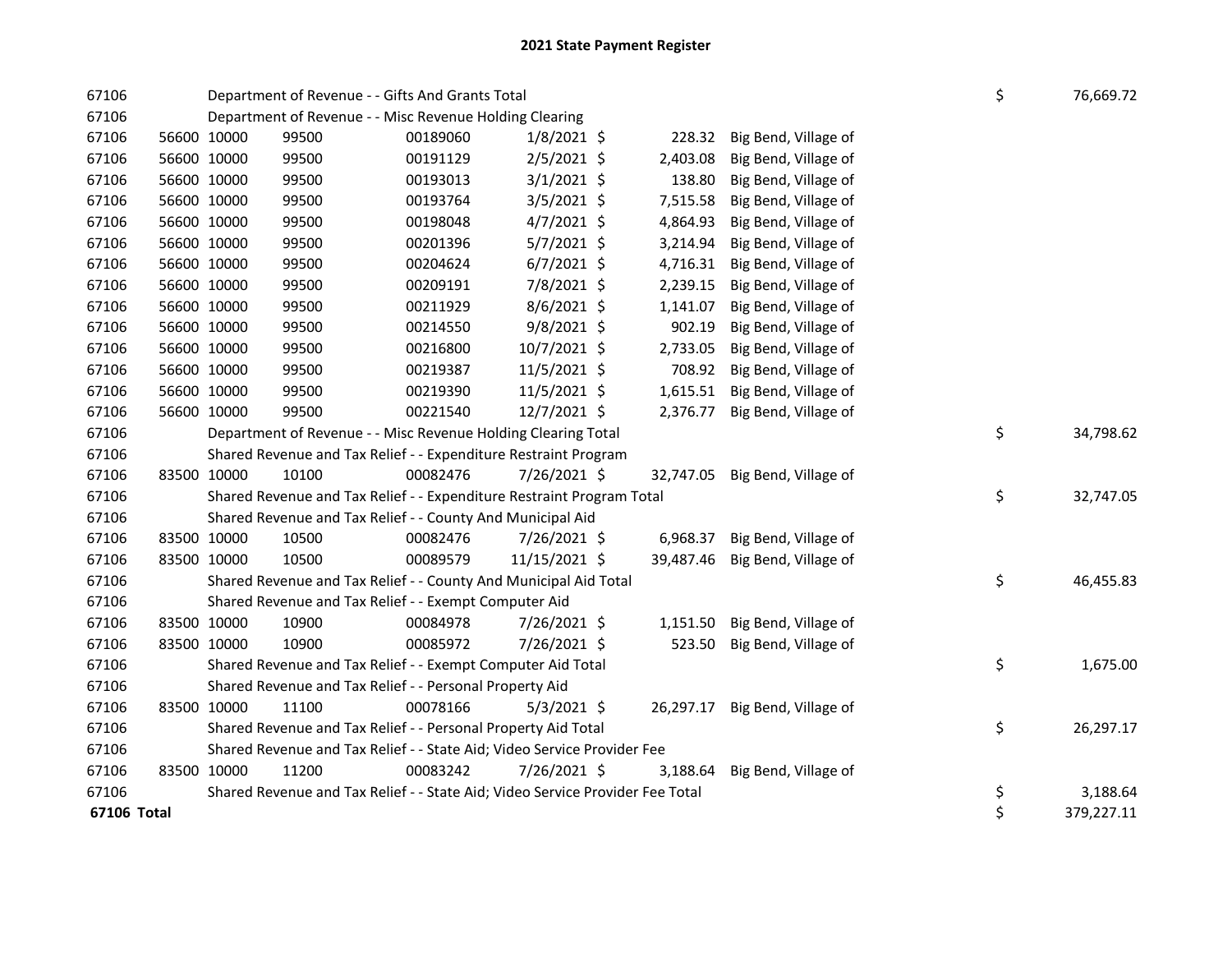| 67107 |             | Dept of Safety & Prof Services - - Fire Dues Distribution          |          |                |           |                              |    |            |
|-------|-------------|--------------------------------------------------------------------|----------|----------------|-----------|------------------------------|----|------------|
| 67107 | 16500 10000 | 22500                                                              | 00041916 | 7/15/2021 \$   |           | 10,583.15 Butler, Village of |    |            |
| 67107 |             | Dept of Safety & Prof Services - - Fire Dues Distribution Total    |          |                |           |                              | \$ | 10,583.15  |
| 67107 |             | Dept of Natural Resources - - Fin Asst For Responsible Units       |          |                |           |                              |    |            |
| 67107 | 37000 27400 | 67000                                                              | 00483371 | $5/21/2021$ \$ |           | 7,295.81 Butler, Village of  |    |            |
| 67107 |             | Dept of Natural Resources - - Fin Asst For Responsible Units Total |          |                |           |                              | \$ | 7,295.81   |
| 67107 |             | WI Dept of Transportation - - Trns Aids To Mnc.-Sf                 |          |                |           |                              |    |            |
| 67107 | 39500 21100 | 19100                                                              | 00633380 | $1/4/2021$ \$  | 53,417.29 | Butler, Village of           |    |            |
| 67107 | 39500 21100 | 19100                                                              | 00668987 | $4/5/2021$ \$  | 53,417.29 | Butler, Village of           |    |            |
| 67107 | 39500 21100 | 19100                                                              | 00712475 | $7/6/2021$ \$  | 53,417.29 | Butler, Village of           |    |            |
| 67107 | 39500 21100 | 19100                                                              | 00753034 | 10/4/2021 \$   | 53,417.30 | Butler, Village of           |    |            |
| 67107 |             | WI Dept of Transportation - - Trns Aids To Mnc.-Sf Total           |          |                |           |                              | \$ | 213,669.17 |
| 67107 |             | Department of Justice - - Officer training reimbursement           |          |                |           |                              |    |            |
| 67107 | 45500 10000 | 21400                                                              | 00105032 | 11/10/2021 \$  | 1,280.00  | Butler, Village of           |    |            |
| 67107 |             | Department of Justice - - Officer training reimbursement Total     |          |                |           |                              | \$ | 1,280.00   |
| 67107 |             | Department of Revenue - - Gifts And Grants                         |          |                |           |                              |    |            |
| 67107 | 56600 10000 | 12100                                                              | 00207766 | $6/25/2021$ \$ | 94,097.03 | Butler, Village of           |    |            |
| 67107 |             | Department of Revenue - - Gifts And Grants Total                   |          |                |           |                              | \$ | 94,097.03  |
| 67107 |             | Department of Revenue - - Misc Revenue Holding Clearing            |          |                |           |                              |    |            |
| 67107 | 56600 10000 | 99500                                                              | 00193028 | $3/1/2021$ \$  | 5,274.21  | Butler, Village of           |    |            |
| 67107 | 56600 10000 | 99500                                                              | 00194378 | $3/8/2021$ \$  | 2,442.53  | Butler, Village of           |    |            |
| 67107 | 56600 10000 | 99500                                                              | 00195244 | 3/15/2021 \$   | 1,195.02  | Butler, Village of           |    |            |
| 67107 | 56600 10000 | 99500                                                              | 00196031 | 3/22/2021 \$   | 1,630.20  | Butler, Village of           |    |            |
| 67107 | 56600 10000 | 99500                                                              | 00196709 | 3/29/2021 \$   | 1,011.80  | Butler, Village of           |    |            |
| 67107 | 56600 10000 | 99500                                                              | 00197449 | $4/5/2021$ \$  | 784.00    | Butler, Village of           |    |            |
| 67107 | 56600 10000 | 99500                                                              | 00198628 | 4/12/2021 \$   | 278.20    | Butler, Village of           |    |            |
| 67107 | 56600 10000 | 99500                                                              | 00199376 | 4/20/2021 \$   | 346.80    | Butler, Village of           |    |            |
| 67107 | 56600 10000 | 99500                                                              | 00200018 | $4/26/2021$ \$ | 449.54    | Butler, Village of           |    |            |
| 67107 | 56600 10000 | 99500                                                              | 00200597 | $5/3/2021$ \$  | 626.59    | Butler, Village of           |    |            |
| 67107 | 56600 10000 | 99500                                                              | 00201779 | $5/10/2021$ \$ | 736.70    | Butler, Village of           |    |            |
| 67107 | 56600 10000 | 99500                                                              | 00202433 | 5/17/2021 \$   | 124.00    | Butler, Village of           |    |            |
| 67107 | 56600 10000 | 99500                                                              | 00203187 | 5/24/2021 \$   | 470.80    | Butler, Village of           |    |            |
| 67107 | 56600 10000 | 99500                                                              | 00203859 | $6/1/2021$ \$  | 174.40    | Butler, Village of           |    |            |
| 67107 | 56600 10000 | 99500                                                              | 00205475 | $6/14/2021$ \$ | 420.40    | Butler, Village of           |    |            |
| 67107 | 56600 10000 | 99500                                                              | 00205963 | $6/21/2021$ \$ | 185.00    | Butler, Village of           |    |            |
| 67107 | 56600 10000 | 99500                                                              | 00208180 | $6/28/2021$ \$ | 222.80    | Butler, Village of           |    |            |
| 67107 | 56600 10000 | 99500                                                              | 00210270 | 7/19/2021 \$   | 355.20    | Butler, Village of           |    |            |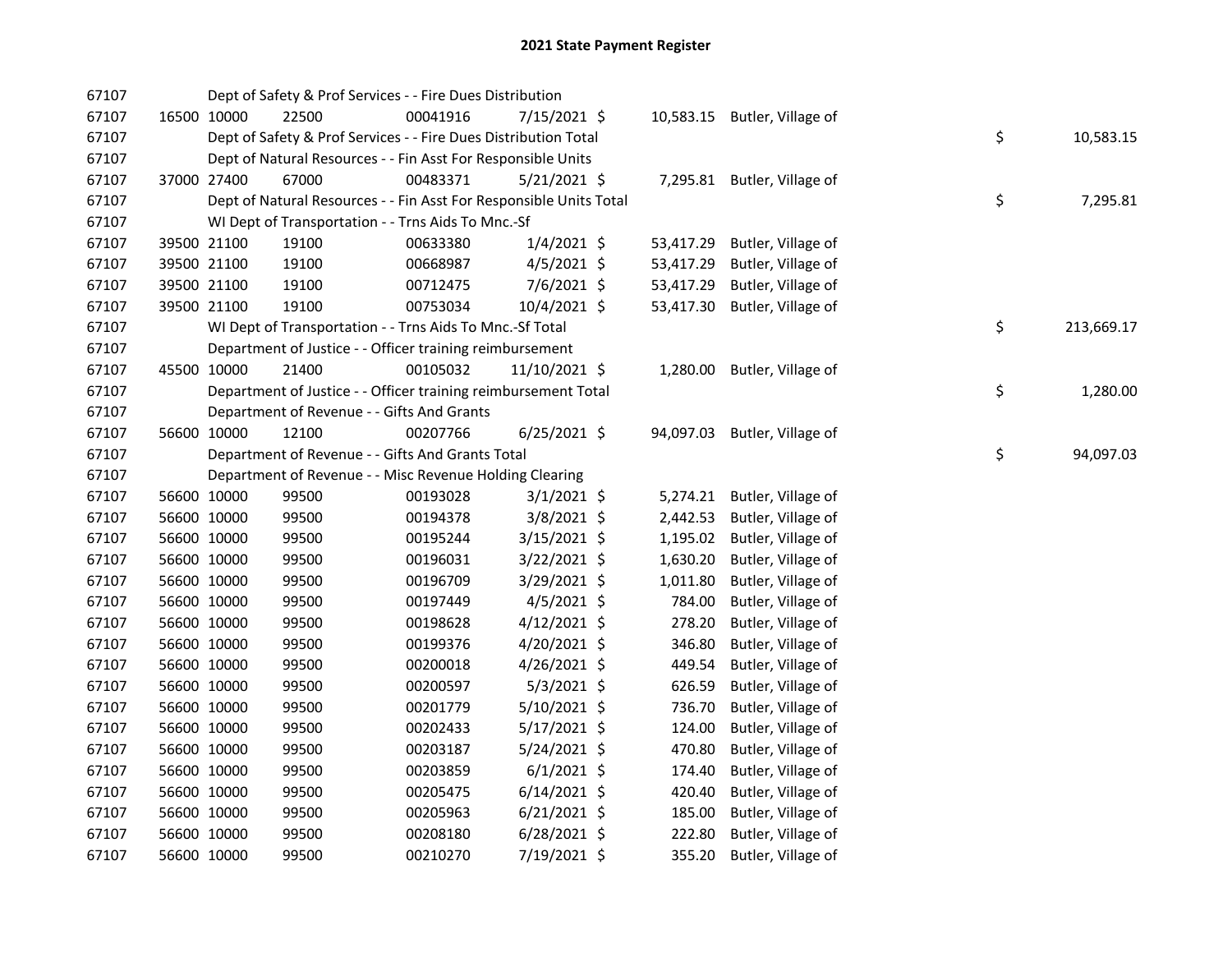| 67107       | 56600 10000 | 99500                                                                         | 00210881 | 7/26/2021 \$    | 137.80    | Butler, Village of           |                  |
|-------------|-------------|-------------------------------------------------------------------------------|----------|-----------------|-----------|------------------------------|------------------|
| 67107       | 56600 10000 | 99500                                                                         | 00212246 | 8/9/2021 \$     | 445.60    | Butler, Village of           |                  |
| 67107       | 56600 10000 | 99500                                                                         | 00212727 | 8/16/2021 \$    | 82.00     | Butler, Village of           |                  |
| 67107       | 56600 10000 | 99500                                                                         | 00213177 | 8/23/2021 \$    | 149.20    | Butler, Village of           |                  |
| 67107       | 56600 10000 | 99500                                                                         | 00213599 | 8/30/2021 \$    | 121.70    | Butler, Village of           |                  |
| 67107       | 56600 10000 | 99500                                                                         | 00214829 | $9/13/2021$ \$  | 24.27     | Butler, Village of           |                  |
| 67107       | 56600 10000 | 99500                                                                         | 00217086 | $10/12/2021$ \$ | 222.80    | Butler, Village of           |                  |
| 67107       | 56600 10000 | 99500                                                                         | 00218173 | 10/25/2021 \$   | 346.80    | Butler, Village of           |                  |
| 67107       | 56600 10000 | 99500                                                                         | 00220022 | 11/16/2021 \$   | 124.00    | Butler, Village of           |                  |
| 67107       |             | Department of Revenue - - Misc Revenue Holding Clearing Total                 |          |                 |           |                              | \$<br>18,382.36  |
| 67107       |             | Shared Revenue and Tax Relief - - Expenditure Restraint Program               |          |                 |           |                              |                  |
| 67107       | 83500 10000 | 10100                                                                         | 00082477 | 7/26/2021 \$    | 50,953.69 | Butler, Village of           |                  |
| 67107       |             | Shared Revenue and Tax Relief - - Expenditure Restraint Program Total         |          |                 |           |                              | \$<br>50,953.69  |
| 67107       |             | Shared Revenue and Tax Relief - - County And Municipal Aid                    |          |                 |           |                              |                  |
| 67107       | 83500 10000 | 10500                                                                         | 00082477 | 7/26/2021 \$    | 3,917.58  | Butler, Village of           |                  |
| 67107       | 83500 10000 | 10500                                                                         | 00089580 | 11/15/2021 \$   | 22,199.59 | Butler, Village of           |                  |
| 67107       |             | Shared Revenue and Tax Relief - - County And Municipal Aid Total              |          |                 |           |                              | \$<br>26,117.17  |
| 67107       |             | Shared Revenue and Tax Relief - - Exempt Computer Aid                         |          |                 |           |                              |                  |
| 67107       | 83500 10000 | 10900                                                                         | 00084979 | 7/26/2021 \$    |           | 46,867.83 Butler, Village of |                  |
| 67107       |             | Shared Revenue and Tax Relief - - Exempt Computer Aid Total                   |          |                 |           |                              | \$<br>46,867.83  |
| 67107       |             | Shared Revenue and Tax Relief - - Utility Aid                                 |          |                 |           |                              |                  |
| 67107       | 83500 10000 | 11000                                                                         | 00082477 | 7/26/2021 \$    | 2,668.34  | Butler, Village of           |                  |
| 67107       | 83500 10000 | 11000                                                                         | 00089580 | 11/15/2021 \$   | 15,449.24 | Butler, Village of           |                  |
| 67107       |             | Shared Revenue and Tax Relief - - Utility Aid Total                           |          |                 |           |                              | \$<br>18,117.58  |
| 67107       |             | Shared Revenue and Tax Relief - - Personal Property Aid                       |          |                 |           |                              |                  |
| 67107       | 83500 10000 | 11100                                                                         | 00078167 | $5/3/2021$ \$   |           | 27,013.65 Butler, Village of |                  |
| 67107       |             | Shared Revenue and Tax Relief - - Personal Property Aid Total                 |          |                 |           |                              | \$<br>27,013.65  |
| 67107       |             | Shared Revenue and Tax Relief - - State Aid; Video Service Provider Fee       |          |                 |           |                              |                  |
| 67107       | 83500 10000 | 11200                                                                         | 00083243 | 7/26/2021 \$    | 4,788.93  | Butler, Village of           |                  |
| 67107       |             | Shared Revenue and Tax Relief - - State Aid; Video Service Provider Fee Total |          |                 |           |                              | \$<br>4,788.93   |
| 67107 Total |             |                                                                               |          |                 |           |                              | \$<br>519,166.37 |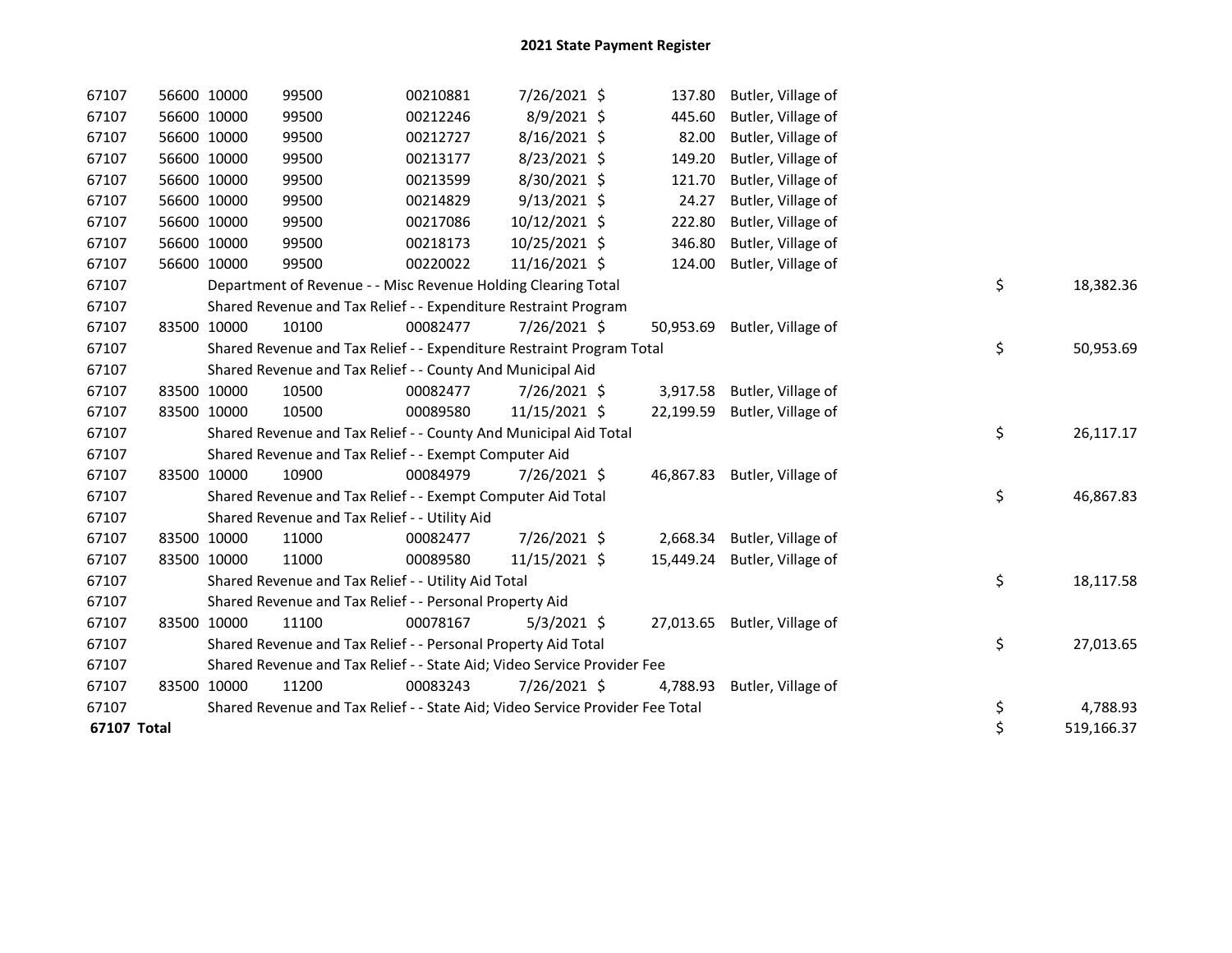| 67111 |             | Dept of Safety & Prof Services - - Fire Dues Distribution          |          |                |  |                               |    |            |
|-------|-------------|--------------------------------------------------------------------|----------|----------------|--|-------------------------------|----|------------|
| 67111 | 16500 10000 | 22500                                                              | 00041917 | 7/15/2021 \$   |  | 13,182.64 Village Of Chenequa |    |            |
| 67111 |             | Dept of Safety & Prof Services - - Fire Dues Distribution Total    |          |                |  |                               | \$ | 13,182.64  |
| 67111 |             | Dept of Natural Resources - - Aids In Lieu Of Taxes - Gener        |          |                |  |                               |    |            |
| 67111 | 37000 10000 | 50300                                                              | 00476574 | $4/21/2021$ \$ |  | 378.29 Village Of Chenequa    |    |            |
| 67111 |             | Dept of Natural Resources - - Aids In Lieu Of Taxes - Gener Total  |          |                |  |                               | \$ | 378.29     |
| 67111 |             | Dept of Natural Resources - - GPO -Federal Funds                   |          |                |  |                               |    |            |
| 67111 | 37000 21200 | 38100                                                              | 00466818 | $3/12/2021$ \$ |  | 2,410.85 Village Of Chenequa  |    |            |
| 67111 |             | Dept of Natural Resources - - GPO -Federal Funds Total             |          |                |  |                               | \$ | 2,410.85   |
| 67111 |             | Dept of Natural Resources - - Enf A - Boating Enforcement          |          |                |  |                               |    |            |
| 67111 | 37000 21200 | 55000                                                              | 00466818 | $3/12/2021$ \$ |  | 4,966.47 Village Of Chenequa  |    |            |
| 67111 |             | Dept of Natural Resources - - Enf A - Boating Enforcement Total    |          |                |  |                               | \$ | 4,966.47   |
| 67111 |             | Dept of Natural Resources - - Resaids - Cnty Forst, Cl & Mfl       |          |                |  |                               |    |            |
| 67111 | 37000 21200 | 57100                                                              | 00488571 | $6/14/2021$ \$ |  | 9.57 Village Of Chenequa      |    |            |
| 67111 |             | Dept of Natural Resources - - Resaids - Cnty Forst, CI & Mfl Total |          |                |  |                               | \$ | 9.57       |
| 67111 |             | Dept of Natural Resources - - Ea - Invasive Aqu & Lake Mon         |          |                |  |                               |    |            |
| 67111 | 37000 21200 | 67800                                                              | 00461426 | $2/3/2021$ \$  |  | 750.00 Village Of Chenequa    |    |            |
| 67111 | 37000 21200 | 67800                                                              | 00526552 | 12/29/2021 \$  |  | 2,250.00 Village Of Chenequa  |    |            |
| 67111 |             | Dept of Natural Resources - - Ea - Invasive Aqu & Lake Mon Total   |          |                |  |                               | \$ | 3,000.00   |
| 67111 |             | WI Dept of Transportation - - Trns Aids To Mnc.-Sf                 |          |                |  |                               |    |            |
| 67111 | 39500 21100 | 19100                                                              | 00633381 | $1/4/2021$ \$  |  | 49,011.14 Village Of Chenequa |    |            |
| 67111 | 39500 21100 | 19100                                                              | 00668988 | $4/5/2021$ \$  |  | 49,011.14 Village Of Chenequa |    |            |
| 67111 | 39500 21100 | 19100                                                              | 00712476 | 7/6/2021 \$    |  | 49,011.14 Village Of Chenequa |    |            |
| 67111 | 39500 21100 | 19100                                                              | 00753035 | 10/4/2021 \$   |  | 49,011.17 Village Of Chenequa |    |            |
| 67111 |             | WI Dept of Transportation - - Trns Aids To Mnc.-Sf Total           |          |                |  |                               | \$ | 196,044.59 |
| 67111 |             | Department of Justice - - Officer training reimbursement           |          |                |  |                               |    |            |
| 67111 | 45500 10000 | 21400                                                              | 00105042 | 11/10/2021 \$  |  | 1,280.00 Village Of Chenequa  |    |            |
| 67111 |             | Department of Justice - - Officer training reimbursement Total     |          |                |  |                               | \$ | 1,280.00   |
| 67111 |             | Department of Revenue - - Gifts And Grants                         |          |                |  |                               |    |            |
| 67111 | 56600 10000 | 12100                                                              | 00207767 | $6/25/2021$ \$ |  | 31,505.23 Village Of Chenequa |    |            |
| 67111 |             | Department of Revenue - - Gifts And Grants Total                   |          |                |  |                               | \$ | 31,505.23  |
| 67111 |             | Shared Revenue and Tax Relief - - County And Municipal Aid         |          |                |  |                               |    |            |
| 67111 | 83500 10000 | 10500                                                              | 00082478 | 7/26/2021 \$   |  | 1,347.87 Village Of Chenequa  |    |            |
| 67111 | 83500 10000 | 10500                                                              | 00089581 | 11/15/2021 \$  |  | 7,637.96 Village Of Chenequa  |    |            |
| 67111 |             | Shared Revenue and Tax Relief - - County And Municipal Aid Total   |          |                |  |                               | \$ | 8,985.83   |
| 67111 |             | Shared Revenue and Tax Relief - - Exempt Computer Aid              |          |                |  |                               |    |            |
| 67111 | 83500 10000 | 10900                                                              | 00084980 | 7/26/2021 \$   |  | 37.41 Village Of Chenequa     |    |            |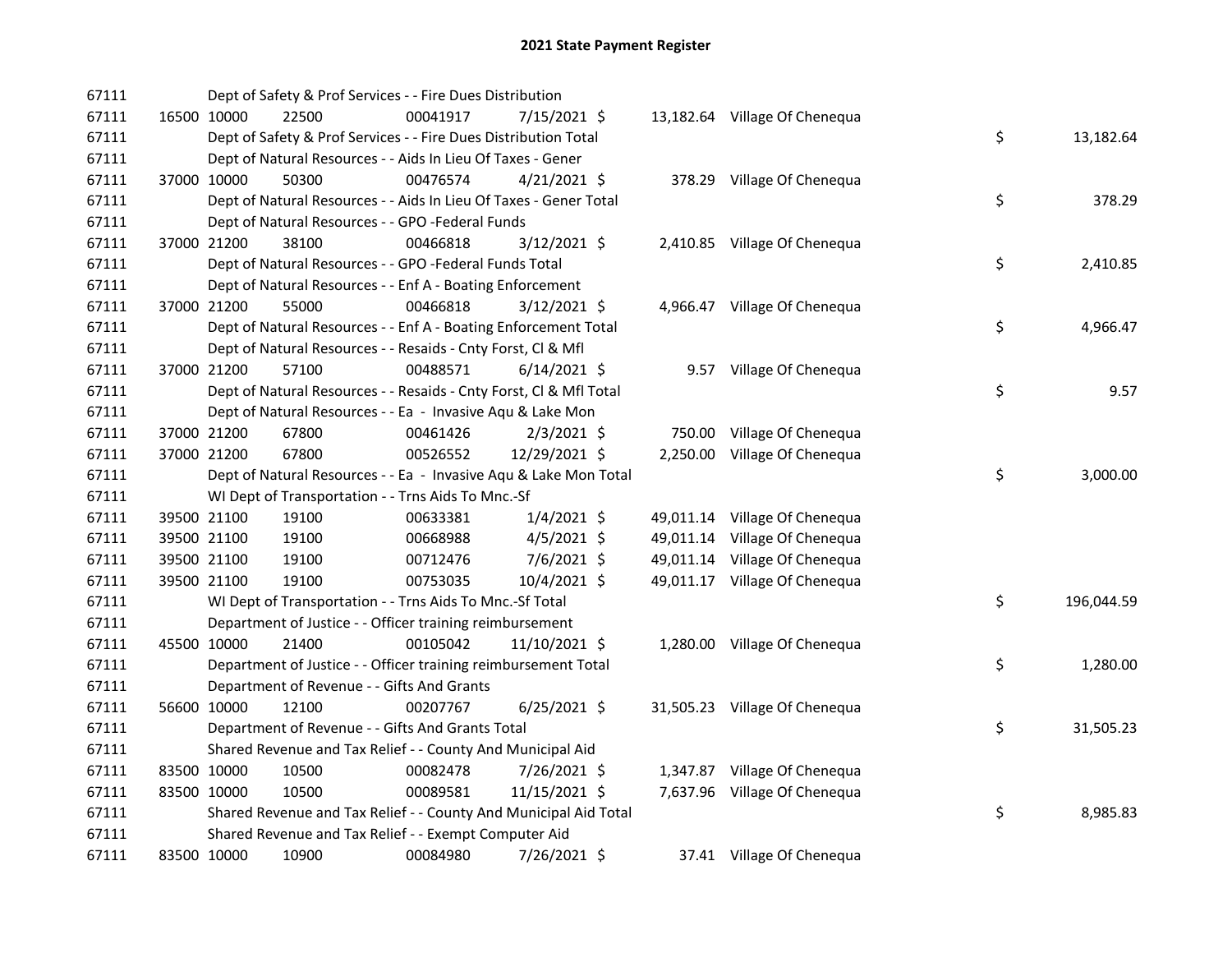## 2021 State Payment Register

| 67111 |             |             | Shared Revenue and Tax Relief - - Exempt Computer Aid Total   | 37.41  |  |  |  |            |
|-------|-------------|-------------|---------------------------------------------------------------|--------|--|--|--|------------|
| 67111 |             |             |                                                               |        |  |  |  |            |
| 67111 |             | 83500 10000 | 11100                                                         |        |  |  |  |            |
| 67111 |             |             | Shared Revenue and Tax Relief - - Personal Property Aid Total | 681.48 |  |  |  |            |
|       | 67111 Total |             |                                                               |        |  |  |  | 262,482.36 |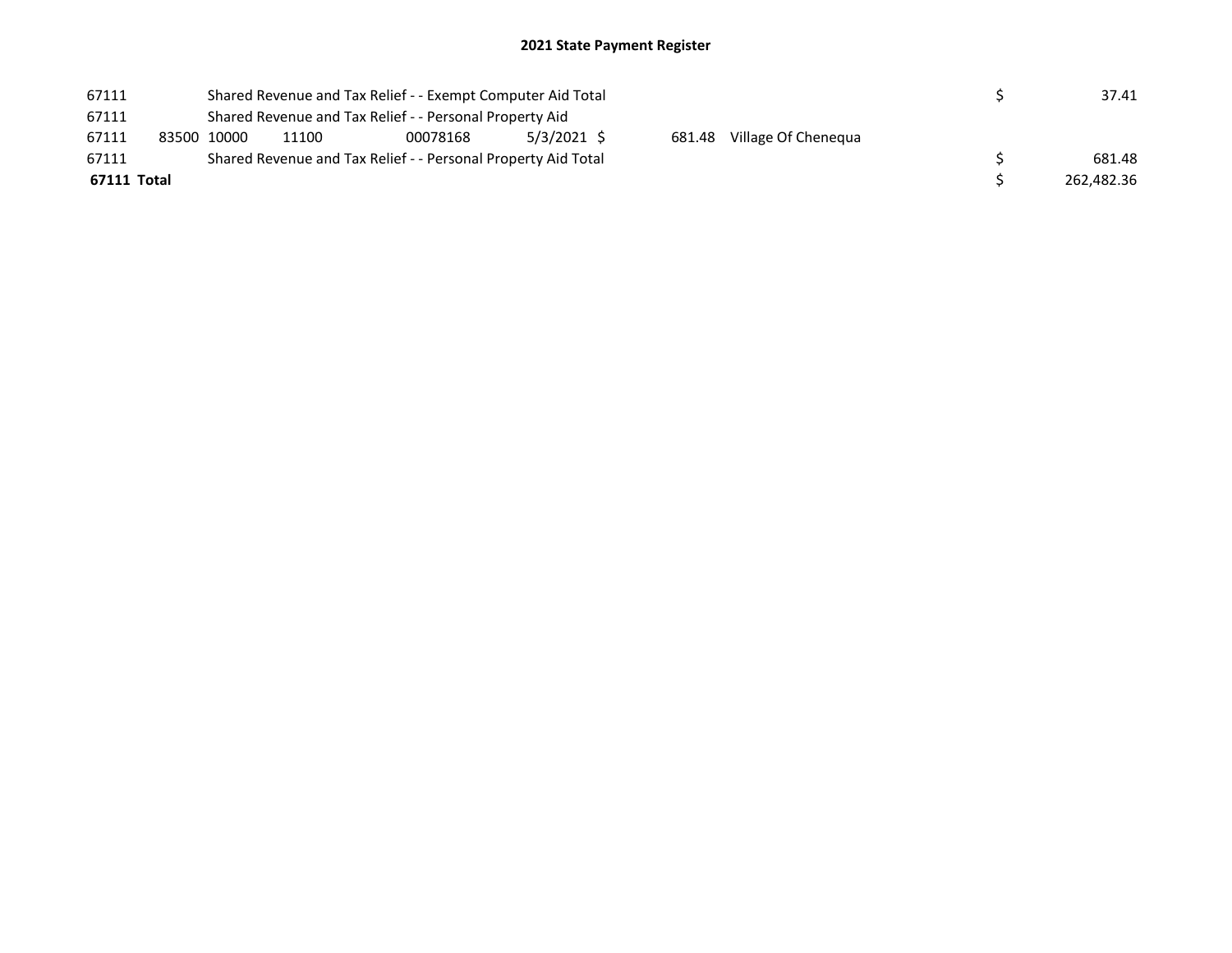| 67116 |             | Dept of Safety & Prof Services - - Fire Dues Distribution                       |           |                |           |                               |    |            |
|-------|-------------|---------------------------------------------------------------------------------|-----------|----------------|-----------|-------------------------------|----|------------|
| 67116 | 16500 10000 | 22500                                                                           | 00041920  | 7/15/2021 \$   |           | 9,359.86 Village Of Dousman   |    |            |
| 67116 |             | Dept of Safety & Prof Services - - Fire Dues Distribution Total                 |           |                |           |                               | \$ | 9,359.86   |
| 67116 |             | Dept of Natural Resources - - Aids In Lieu Of Taxes - Gener                     |           |                |           |                               |    |            |
| 67116 | 37000 10000 | 50300                                                                           | 00476759  | $4/21/2021$ \$ |           | 20.62 Village Of Dousman      |    |            |
| 67116 |             | Dept of Natural Resources - - Aids In Lieu Of Taxes - Gener Total               |           |                |           |                               | \$ | 20.62      |
| 67116 |             | Dept of Natural Resources - - Gen Program Ops-State Funds                       |           |                |           |                               |    |            |
| 67116 | 37000 21200 | 16100                                                                           | 00456338  | $1/15/2021$ \$ | 24.00     | Village Of Dousman            |    |            |
| 67116 | 37000 21200 | 16100                                                                           | 00491933  | $6/24/2021$ \$ | 24.00     | Village Of Dousman            |    |            |
| 67116 | 37000 21200 | 16100                                                                           | 00498455  | 7/20/2021 \$   | 24.76     | Village Of Dousman            |    |            |
| 67116 | 37000 21200 | 16100                                                                           | 00515300  | 10/20/2021 \$  |           | 24.24 Village Of Dousman      |    |            |
| 67116 |             | Dept of Natural Resources - - Gen Program Ops-State Funds Total                 |           |                |           |                               | \$ | 97.00      |
| 67116 |             | Dept of Natural Resources - - Resaids - Cnty Forst, Cl & Mfl                    |           |                |           |                               |    |            |
| 67116 | 37000 21200 | 57100                                                                           | 00488572  | $6/14/2021$ \$ |           | 4.40 Village Of Dousman       |    |            |
| 67116 |             | Dept of Natural Resources - - Resaids - Cnty Forst, Cl & Mfl Total              |           |                |           |                               | \$ | 4.40       |
| 67116 |             | WI Dept of Transportation - - Trns Aids To Mnc.-Sf                              |           |                |           |                               |    |            |
| 67116 | 39500 21100 | 19100                                                                           | 00633382  | $1/4/2021$ \$  |           | 33,275.83 Village Of Dousman  |    |            |
| 67116 | 39500 21100 | 19100                                                                           | 00668989  | $4/5/2021$ \$  | 33,275.83 | Village Of Dousman            |    |            |
| 67116 | 39500 21100 | 19100                                                                           | 00712477  | 7/6/2021 \$    |           | 33,275.83 Village Of Dousman  |    |            |
| 67116 | 39500 21100 | 19100                                                                           | 00753036  | 10/4/2021 \$   |           | 33,275.86 Village Of Dousman  |    |            |
| 67116 |             | WI Dept of Transportation - - Trns Aids To Mnc.-Sf Total                        |           |                |           |                               | \$ | 133,103.35 |
| 67116 |             | Department of Health Services - - Prepaid Medical Transport Reimbursement       |           |                |           |                               |    |            |
| 67116 | 43500 10000 | 16300                                                                           | AMBULANCE | 11/15/2021 \$  |           | 30,670.44 Village Of Dousman  |    |            |
| 67116 |             | Department of Health Services - - Prepaid Medical Transport Reimbursement Total |           |                |           |                               | \$ | 30,670.44  |
| 67116 |             | Commissioners of Public Lands - - Balsht Common School Fund                     |           |                |           |                               |    |            |
| 67116 | 50700 37400 | 57700                                                                           | 00003715  | $6/28/2021$ \$ |           | 93,300.00 Village Of Dousman  |    |            |
| 67116 | 50700 37400 | 57700                                                                           | 00003975  | 12/28/2021 \$  |           | 460,921.00 Village Of Dousman |    |            |
| 67116 |             | Commissioners of Public Lands - - Balsht Common School Fund Total               |           |                |           |                               | \$ | 554,221.00 |
| 67116 |             | Department of Revenue - - Gifts And Grants                                      |           |                |           |                               |    |            |
| 67116 | 56600 10000 | 12100                                                                           | 00207768  | $6/25/2021$ \$ |           | 121,834.20 Village Of Dousman |    |            |
| 67116 |             | Department of Revenue - - Gifts And Grants Total                                |           |                |           |                               | \$ | 121,834.20 |
| 67116 |             | Department of Revenue - - Misc Revenue Holding Clearing                         |           |                |           |                               |    |            |
| 67116 | 56600 10000 | 99500                                                                           | 00193021  | $3/1/2021$ \$  | 1,022.99  | Village Of Dousman            |    |            |
| 67116 | 56600 10000 | 99500                                                                           | 00195238  | $3/15/2021$ \$ | 198.40    | Village Of Dousman            |    |            |
| 67116 | 56600 10000 | 99500                                                                           | 00196706  | $3/29/2021$ \$ | 382.00    | Village Of Dousman            |    |            |
| 67116 | 56600 10000 | 99500                                                                           | 00199371  | 4/20/2021 \$   |           | 1,253.17 Village Of Dousman   |    |            |
| 67116 | 56600 10000 | 99500                                                                           | 00200014  | 4/26/2021 \$   |           | 1,018.60 Village Of Dousman   |    |            |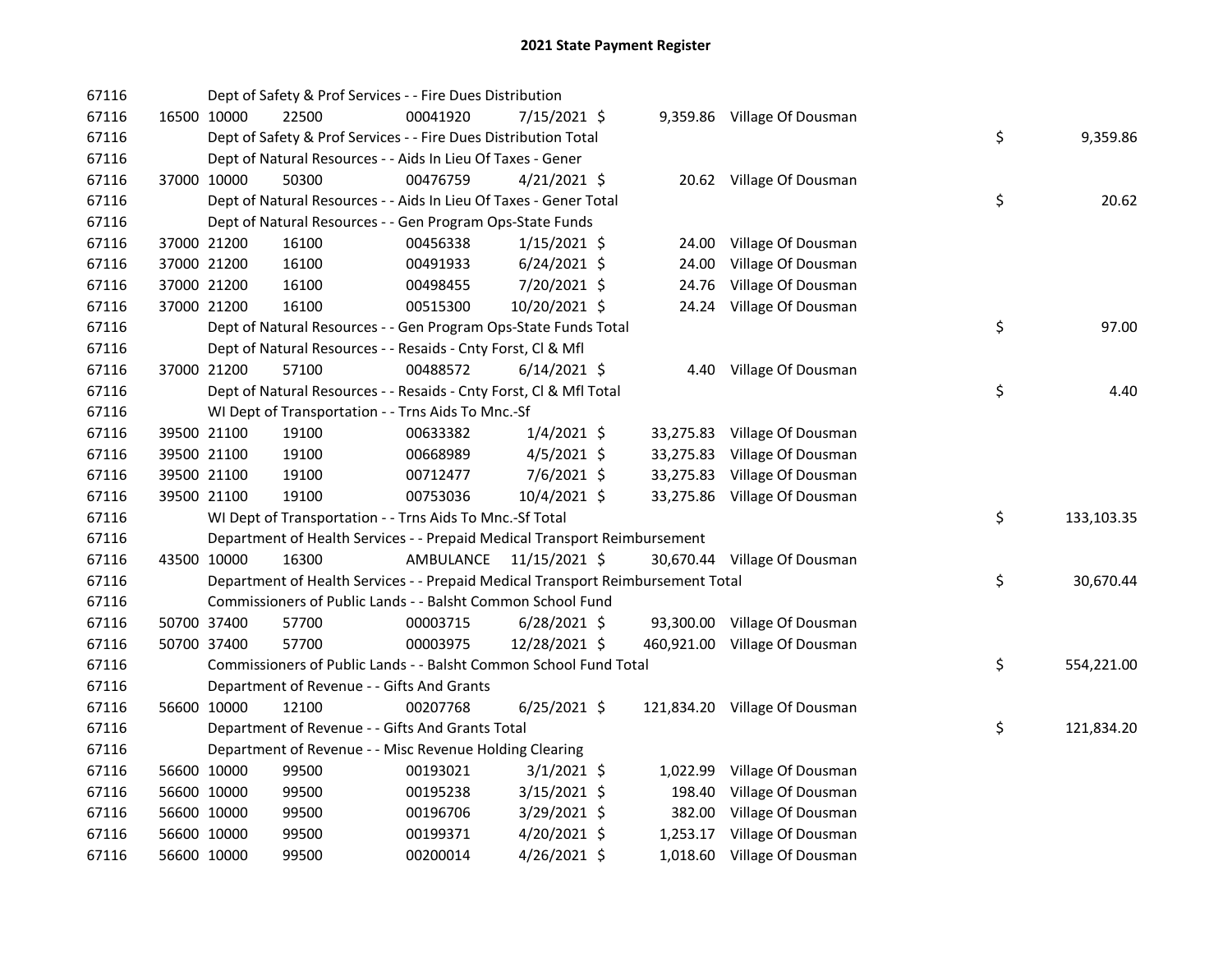| 67116       |       | 56600 10000 | 99500                                                                         | 00201776 | $5/10/2021$ \$ | 208.00    | Village Of Dousman |                  |
|-------------|-------|-------------|-------------------------------------------------------------------------------|----------|----------------|-----------|--------------------|------------------|
| 67116       |       | 56600 10000 | 99500                                                                         | 00202431 | 5/17/2021 \$   | 73.00     | Village Of Dousman |                  |
| 67116       |       | 56600 10000 | 99500                                                                         | 00203182 | 5/24/2021 \$   | 229.00    | Village Of Dousman |                  |
| 67116       |       | 56600 10000 | 99500                                                                         | 00205961 | $6/21/2021$ \$ | 540.00    | Village Of Dousman |                  |
| 67116       |       |             | Department of Revenue - - Misc Revenue Holding Clearing Total                 |          |                |           |                    | \$<br>4,925.16   |
| 67116       |       |             | Shared Revenue and Tax Relief - - County And Municipal Aid                    |          |                |           |                    |                  |
| 67116       |       | 83500 10000 | 10500                                                                         | 00082479 | 7/26/2021 \$   | 22,678.62 | Village Of Dousman |                  |
| 67116       | 83500 | 10000       | 10500                                                                         | 00089582 | 11/15/2021 \$  | 97,841.72 | Village Of Dousman |                  |
| 67116       |       |             | Shared Revenue and Tax Relief - - County And Municipal Aid Total              |          |                |           |                    | \$<br>120,520.34 |
| 67116       |       |             | Shared Revenue and Tax Relief - - Exempt Computer Aid                         |          |                |           |                    |                  |
| 67116       |       | 83500 10000 | 10900                                                                         | 00084981 | 7/26/2021 \$   | 1,211.77  | Village Of Dousman |                  |
| 67116       |       |             | Shared Revenue and Tax Relief - - Exempt Computer Aid Total                   |          |                |           |                    | \$<br>1,211.77   |
| 67116       |       |             | Shared Revenue and Tax Relief - - Utility Aid                                 |          |                |           |                    |                  |
| 67116       |       | 83500 10000 | 11000                                                                         | 00082479 | 7/26/2021 \$   | 789.13    | Village Of Dousman |                  |
| 67116       |       | 83500 10000 | 11000                                                                         | 00089582 | 11/15/2021 \$  | 4,801.00  | Village Of Dousman |                  |
| 67116       |       |             | Shared Revenue and Tax Relief - - Utility Aid Total                           |          |                |           |                    | \$<br>5,590.13   |
| 67116       |       |             | Shared Revenue and Tax Relief - - Personal Property Aid                       |          |                |           |                    |                  |
| 67116       |       | 83500 10000 | 11100                                                                         | 00078169 | $5/3/2021$ \$  | 4,669.50  | Village Of Dousman |                  |
| 67116       |       |             | Shared Revenue and Tax Relief - - Personal Property Aid Total                 |          |                |           |                    | \$<br>4,669.50   |
| 67116       |       |             | Shared Revenue and Tax Relief - - State Aid; Video Service Provider Fee       |          |                |           |                    |                  |
| 67116       |       | 83500 10000 | 11200                                                                         | 00083244 | 7/26/2021 \$   | 5,633.11  | Village Of Dousman |                  |
| 67116       |       |             | Shared Revenue and Tax Relief - - State Aid; Video Service Provider Fee Total |          |                |           |                    | \$<br>5,633.11   |
| 67116 Total |       |             |                                                                               |          |                |           |                    | \$<br>991,860.88 |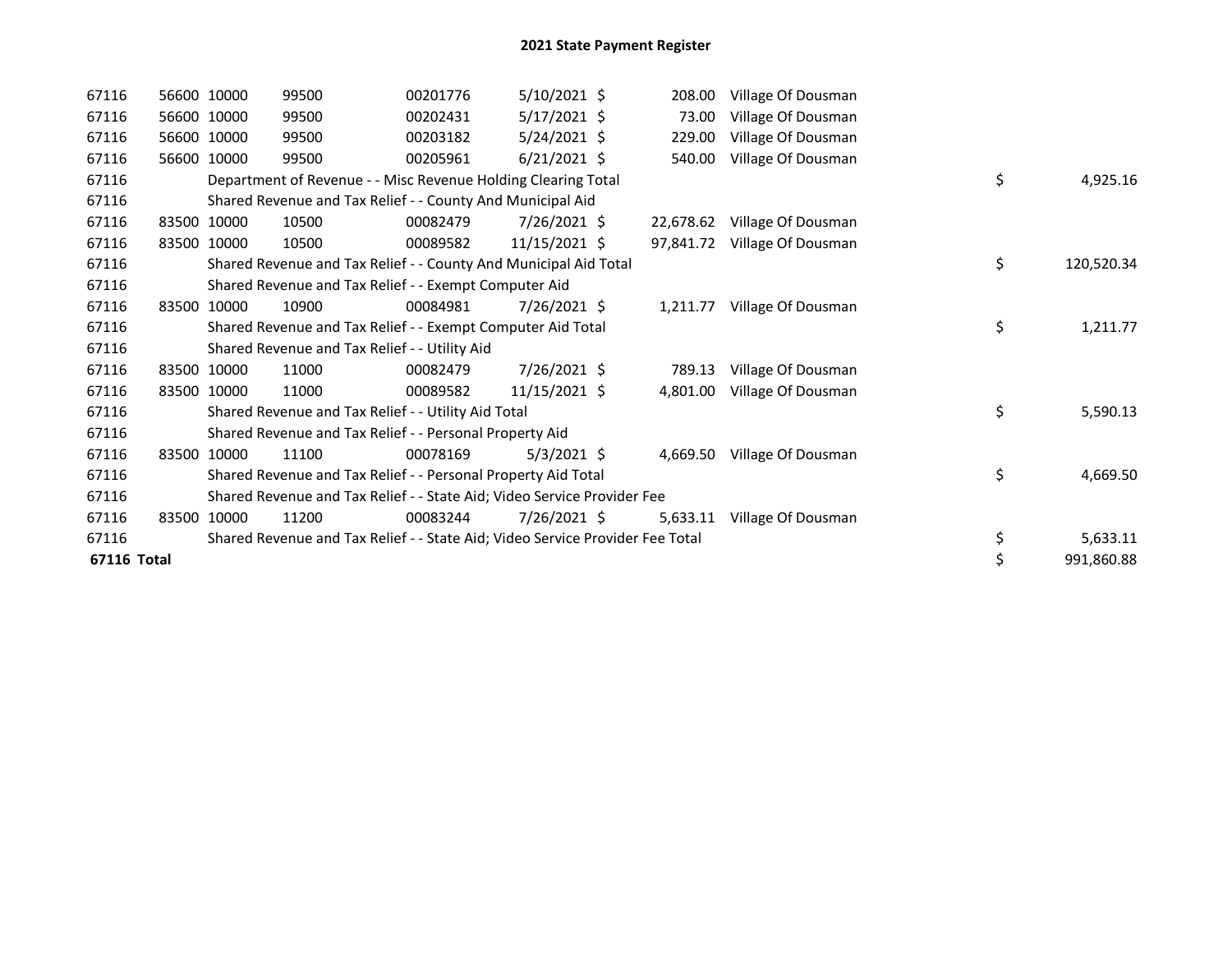| 67121       |       |             | Dept of Safety & Prof Services - - Fire Dues Distribution                       |           |                |           |                             |    |            |
|-------------|-------|-------------|---------------------------------------------------------------------------------|-----------|----------------|-----------|-----------------------------|----|------------|
| 67121       |       | 16500 10000 | 22500                                                                           | 00041922  | 7/16/2021 \$   |           | 9,405.41 Village Of Eagle   |    |            |
| 67121       |       |             | Dept of Safety & Prof Services - - Fire Dues Distribution Total                 |           |                |           |                             | \$ | 9,405.41   |
| 67121       |       |             | WI Dept of Transportation - - Trns Aids To Mnc.-Sf                              |           |                |           |                             |    |            |
| 67121       |       | 39500 21100 | 19100                                                                           | 00633383  | $1/4/2021$ \$  |           | 13,726.02 Village Of Eagle  |    |            |
| 67121       |       | 39500 21100 | 19100                                                                           | 00668990  | $4/5/2021$ \$  | 13,726.02 | Village Of Eagle            |    |            |
| 67121       |       | 39500 21100 | 19100                                                                           | 00712478  | $7/6/2021$ \$  |           | 13,726.02 Village Of Eagle  |    |            |
| 67121       |       | 39500 21100 | 19100                                                                           | 00753037  | 10/4/2021 \$   |           | 13,726.03 Village Of Eagle  |    |            |
| 67121       |       |             | WI Dept of Transportation - - Trns Aids To Mnc.-Sf Total                        |           |                |           |                             | \$ | 54,904.09  |
| 67121       |       |             | Department of Health Services - - Prepaid Medical Transport Reimbursement       |           |                |           |                             |    |            |
| 67121       |       | 43500 10000 | 16300                                                                           | AMBULANCE | 11/15/2021 \$  |           | 2,000.00 Village Of Eagle   |    |            |
| 67121       |       |             | Department of Health Services - - Prepaid Medical Transport Reimbursement Total |           |                |           |                             | \$ | 2,000.00   |
| 67121       |       |             | Department of Revenue - - Gifts And Grants                                      |           |                |           |                             |    |            |
| 67121       |       | 56600 10000 | 12100                                                                           | 00207769  | $6/25/2021$ \$ |           | 112,989.70 Village Of Eagle |    |            |
| 67121       |       |             | Department of Revenue - - Gifts And Grants Total                                |           |                |           |                             | \$ | 112,989.70 |
| 67121       |       |             | Shared Revenue and Tax Relief - - County And Municipal Aid                      |           |                |           |                             |    |            |
| 67121       |       | 83500 10000 | 10500                                                                           | 00082480  | 7/26/2021 \$   |           | 5,151.21 Village Of Eagle   |    |            |
| 67121       |       | 83500 10000 | 10500                                                                           | 00089583  | 11/15/2021 \$  | 27,190.19 | Village Of Eagle            |    |            |
| 67121       |       |             | Shared Revenue and Tax Relief - - County And Municipal Aid Total                |           |                |           |                             | \$ | 32,341.40  |
| 67121       |       |             | Shared Revenue and Tax Relief - - Exempt Computer Aid                           |           |                |           |                             |    |            |
| 67121       |       | 83500 10000 | 10900                                                                           | 00084982  | 7/26/2021 \$   |           | 1,096.42 Village Of Eagle   |    |            |
| 67121       |       |             | Shared Revenue and Tax Relief - - Exempt Computer Aid Total                     |           |                |           |                             | \$ | 1,096.42   |
| 67121       |       |             | Shared Revenue and Tax Relief - - Personal Property Aid                         |           |                |           |                             |    |            |
| 67121       | 83500 | 10000       | 11100                                                                           | 00078170  | $5/3/2021$ \$  |           | 1,019.43 Village Of Eagle   |    |            |
| 67121       |       |             | Shared Revenue and Tax Relief - - Personal Property Aid Total                   |           |                |           |                             | \$ | 1,019.43   |
| 67121       |       |             | Shared Revenue and Tax Relief - - State Aid; Video Service Provider Fee         |           |                |           |                             |    |            |
| 67121       |       | 83500 10000 | 11200                                                                           | 00083245  | 7/26/2021 \$   | 4,447.31  | Village Of Eagle            |    |            |
| 67121       |       |             | Shared Revenue and Tax Relief - - State Aid; Video Service Provider Fee Total   |           |                |           |                             | \$ | 4,447.31   |
| 67121 Total |       |             |                                                                                 |           |                |           |                             | \$ | 218,203.76 |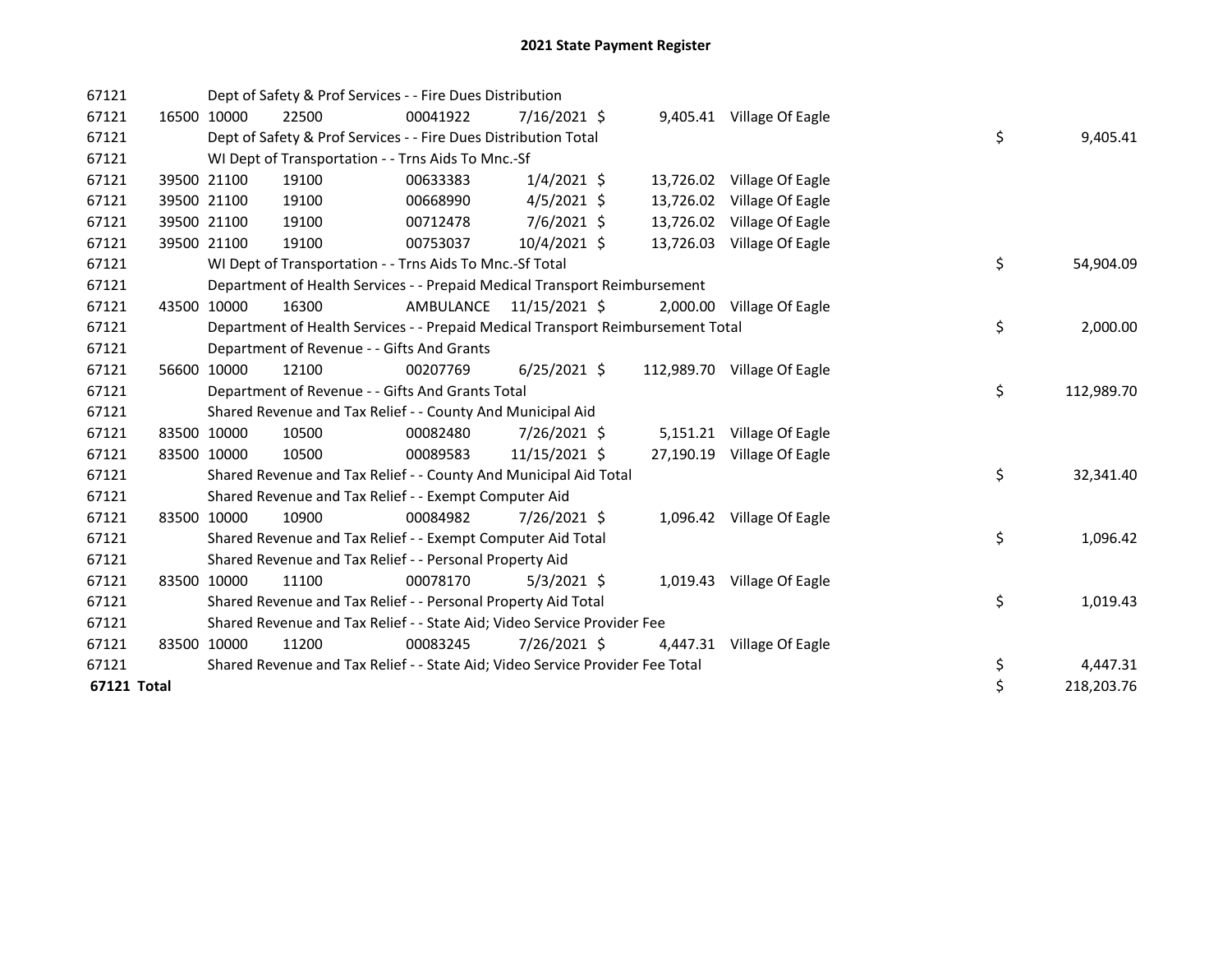| 67122 |             | Dept of Safety & Prof Services - - Fire Dues Distribution                       |                         |                |  |                                 |    |            |
|-------|-------------|---------------------------------------------------------------------------------|-------------------------|----------------|--|---------------------------------|----|------------|
| 67122 | 16500 10000 | 22500                                                                           | 00041923                | 7/15/2021 \$   |  | 44,009.31 Village Of Elm Grove  |    |            |
| 67122 |             | Dept of Safety & Prof Services - - Fire Dues Distribution Total                 |                         |                |  |                                 | \$ | 44,009.31  |
| 67122 |             | Dept of Natural Resources - - Ea - Urban Nonpoint Source                        |                         |                |  |                                 |    |            |
| 67122 | 37000 27400 | 65800                                                                           | 00471449                | $4/2/2021$ \$  |  | 49,083.00 Village Of Elm Grove  |    |            |
| 67122 |             | Dept of Natural Resources - - Ea - Urban Nonpoint Source Total                  |                         |                |  |                                 | \$ | 49,083.00  |
| 67122 |             | WI Dept of Transportation - - Trns Aids To Mnc.-Sf                              |                         |                |  |                                 |    |            |
| 67122 | 39500 21100 | 19100                                                                           | 00633384                | $1/4/2021$ \$  |  | 108,648.52 Village Of Elm Grove |    |            |
| 67122 | 39500 21100 | 19100                                                                           | 00668991                | $4/5/2021$ \$  |  | 108,648.52 Village Of Elm Grove |    |            |
| 67122 | 39500 21100 | 19100                                                                           | 00712479                | $7/6/2021$ \$  |  | 108,648.52 Village Of Elm Grove |    |            |
| 67122 | 39500 21100 | 19100                                                                           | 00753038                | $10/4/2021$ \$ |  | 108,648.55 Village Of Elm Grove |    |            |
| 67122 |             | WI Dept of Transportation - - Trns Aids To Mnc.-Sf Total                        |                         |                |  |                                 | \$ | 434,594.11 |
| 67122 |             | WI Dept of Transportation - - Loc Rd Imp Prg St Fd                              |                         |                |  |                                 |    |            |
| 67122 | 39500 21100 | 27800                                                                           | 00660230                | $3/2/2021$ \$  |  | 24,730.26 Village Of Elm Grove  |    |            |
| 67122 |             | WI Dept of Transportation - - Loc Rd Imp Prg St Fd Total                        |                         |                |  |                                 | \$ | 24,730.26  |
| 67122 |             | Department of Health Services - - Prepaid Medical Transport Reimbursement       |                         |                |  |                                 |    |            |
| 67122 | 43500 10000 | 16300                                                                           | AMBULANCE 11/15/2021 \$ |                |  | 2,000.00 Village Of Elm Grove   |    |            |
| 67122 |             | Department of Health Services - - Prepaid Medical Transport Reimbursement Total |                         |                |  |                                 | \$ | 2,000.00   |
| 67122 |             | Department of Justice - - Officer training reimbursement                        |                         |                |  |                                 |    |            |
| 67122 | 45500 10000 | 21400                                                                           | 00105024                | 11/12/2021 \$  |  | 2,880.00 Village Of Elm Grove   |    |            |
| 67122 |             | Department of Justice - - Officer training reimbursement Total                  |                         |                |  |                                 | \$ | 2,880.00   |
| 67122 |             | Department of Justice - - Federal Aid, Local Assistance                         |                         |                |  |                                 |    |            |
| 67122 | 45500 10000 | 25100                                                                           | 00094684                | $2/17/2021$ \$ |  | 457.12 Village Of Elm Grove     |    |            |
| 67122 |             | Department of Justice - - Federal Aid, Local Assistance Total                   |                         |                |  |                                 | \$ | 457.12     |
| 67122 |             | Elections Commission - - 2018 Hava Election Security                            |                         |                |  |                                 |    |            |
| 67122 | 51000 22000 | 18200                                                                           | 00005230                | 1/20/2021 \$   |  | 3,905.05 Village Of Elm Grove   |    |            |
| 67122 |             | Elections Commission - - 2018 Hava Election Security Total                      |                         |                |  |                                 | \$ | 3,905.05   |
| 67122 |             | Department of Revenue - - Gifts And Grants                                      |                         |                |  |                                 |    |            |
| 67122 | 56600 10000 | 12100                                                                           | 00207770                | $6/25/2021$ \$ |  | 321,123.13 Village Of Elm Grove |    |            |
| 67122 |             | Department of Revenue - - Gifts And Grants Total                                |                         |                |  |                                 | \$ | 321,123.13 |
| 67122 |             | Department of Revenue - - Misc Revenue Holding Clearing                         |                         |                |  |                                 |    |            |
| 67122 | 56600 10000 | 99500                                                                           | 00189063                | $1/8/2021$ \$  |  | 2,307.42 Village Of Elm Grove   |    |            |
| 67122 | 56600 10000 | 99500                                                                           | 00191132                | $2/5/2021$ \$  |  | 1,689.11 Village Of Elm Grove   |    |            |
| 67122 | 56600 10000 | 99500                                                                           | 00193767                | $3/5/2021$ \$  |  | 8,470.33 Village Of Elm Grove   |    |            |
| 67122 | 56600 10000 | 99500                                                                           | 00198051                | $4/7/2021$ \$  |  | 6,973.49 Village Of Elm Grove   |    |            |
| 67122 | 56600 10000 | 99500                                                                           | 00198058                | $4/7/2021$ \$  |  | 275.00 Village Of Elm Grove     |    |            |
| 67122 | 56600 10000 | 99500                                                                           | 00201399                | $5/7/2021$ \$  |  | 5,393.56 Village Of Elm Grove   |    |            |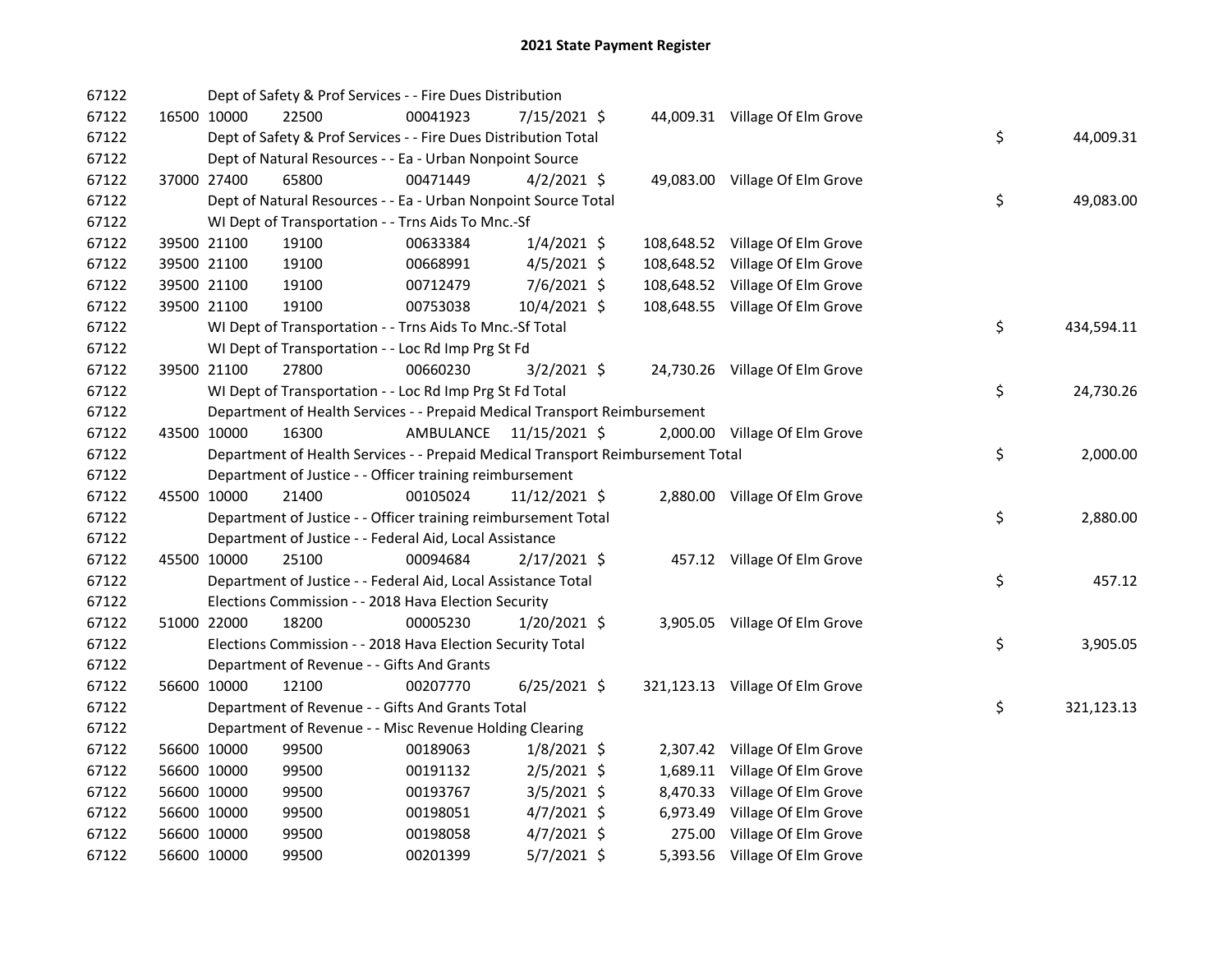| 67122       | 56600 10000 | 99500                                                                         | 00204627 | $6/7/2021$ \$  | 1,798.59  | Village Of Elm Grove           |    |              |
|-------------|-------------|-------------------------------------------------------------------------------|----------|----------------|-----------|--------------------------------|----|--------------|
| 67122       | 56600 10000 | 99500                                                                         | 00209194 | 7/8/2021 \$    | 1,664.92  | Village Of Elm Grove           |    |              |
| 67122       | 56600 10000 | 99500                                                                         | 00209201 | 7/8/2021 \$    | 265.90    | Village Of Elm Grove           |    |              |
| 67122       | 56600 10000 | 99500                                                                         | 00211932 | $8/6/2021$ \$  | 2,064.78  | Village Of Elm Grove           |    |              |
| 67122       | 56600 10000 | 99500                                                                         | 00214553 | $9/8/2021$ \$  | 1,098.43  | Village Of Elm Grove           |    |              |
| 67122       | 56600 10000 | 99500                                                                         | 00216803 | $10/7/2021$ \$ | 2,349.67  | Village Of Elm Grove           |    |              |
| 67122       | 56600 10000 | 99500                                                                         | 00219393 | $11/5/2021$ \$ | 2,608.19  | Village Of Elm Grove           |    |              |
| 67122       | 56600 10000 | 99500                                                                         | 00219400 | 11/5/2021 \$   | 37.86     | Village Of Elm Grove           |    |              |
| 67122       | 56600 10000 | 99500                                                                         | 00221543 | 12/7/2021 \$   | 1,837.77  | Village Of Elm Grove           |    |              |
| 67122       | 56600 10000 | 99500                                                                         | 00221550 | 12/7/2021 \$   | 312.14    | Village Of Elm Grove           |    |              |
| 67122       |             | Department of Revenue - - Misc Revenue Holding Clearing Total                 |          |                |           |                                | \$ | 39,147.16    |
| 67122       |             | Shared Revenue and Tax Relief - - Expenditure Restraint Program               |          |                |           |                                |    |              |
| 67122       | 83500 10000 | 10100                                                                         | 00082481 | 7/26/2021 \$   |           | 73,225.05 Village Of Elm Grove |    |              |
| 67122       |             | Shared Revenue and Tax Relief - - Expenditure Restraint Program Total         |          |                |           |                                | \$ | 73,225.05    |
| 67122       |             | Shared Revenue and Tax Relief - - County And Municipal Aid                    |          |                |           |                                |    |              |
| 67122       | 83500 10000 | 10500                                                                         | 00082481 | 7/26/2021 \$   | 12,035.05 | Village Of Elm Grove           |    |              |
| 67122       | 83500 10000 | 10500                                                                         | 00089584 | 11/15/2021 \$  | 66,198.63 | Village Of Elm Grove           |    |              |
| 67122       |             | Shared Revenue and Tax Relief - - County And Municipal Aid Total              |          |                |           |                                | \$ | 78,233.68    |
| 67122       |             | Shared Revenue and Tax Relief - - Exempt Computer Aid                         |          |                |           |                                |    |              |
| 67122       | 83500 10000 | 10900                                                                         | 00084983 | 7/26/2021 \$   | 14,605.70 | Village Of Elm Grove           |    |              |
| 67122       | 83500 10000 | 10900                                                                         | 00085973 | 7/26/2021 \$   |           | 9,159.72 Village Of Elm Grove  |    |              |
| 67122       |             | Shared Revenue and Tax Relief - - Exempt Computer Aid Total                   |          |                |           |                                | \$ | 23,765.42    |
| 67122       |             | Shared Revenue and Tax Relief - - Personal Property Aid                       |          |                |           |                                |    |              |
| 67122       | 83500 10000 | 11100                                                                         | 00078171 | $5/3/2021$ \$  | 15,311.99 | Village Of Elm Grove           |    |              |
| 67122       | 83500 10000 | 11100                                                                         | 00079053 | $5/3/2021$ \$  | 21,363.89 | Village Of Elm Grove           |    |              |
| 67122       |             | Shared Revenue and Tax Relief - - Personal Property Aid Total                 |          |                |           |                                | \$ | 36,675.88    |
| 67122       |             | Shared Revenue and Tax Relief - - State Aid; Video Service Provider Fee       |          |                |           |                                |    |              |
| 67122       | 83500 10000 | 11200                                                                         | 00083246 | 7/26/2021 \$   | 20,410.19 | Village Of Elm Grove           |    |              |
| 67122       |             | Shared Revenue and Tax Relief - - State Aid; Video Service Provider Fee Total |          |                |           |                                | \$ | 20,410.19    |
| 67122 Total |             |                                                                               |          |                |           |                                | \$ | 1,154,239.36 |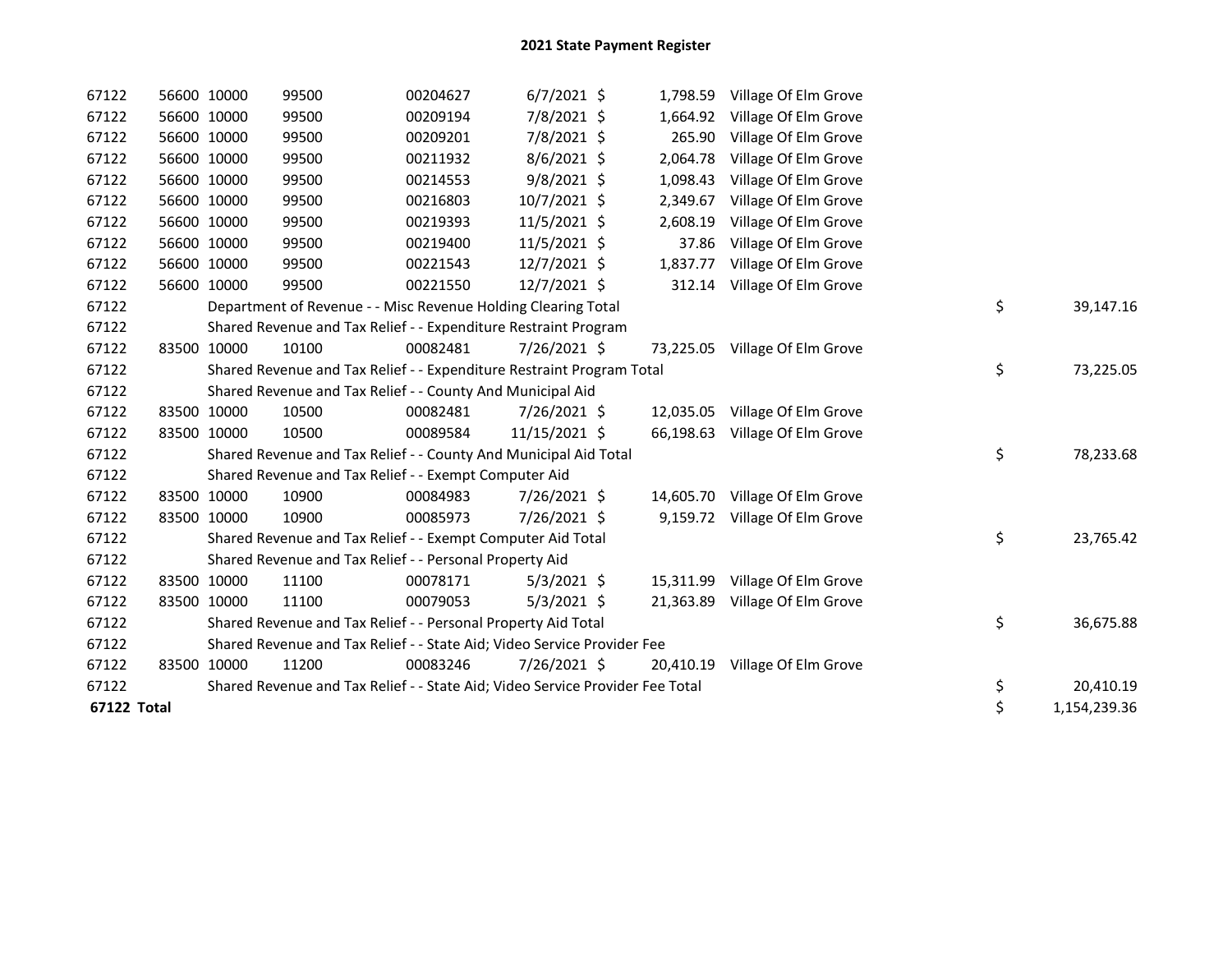| 67136 |             |             | Dept of Safety & Prof Services - - Fire Dues Distribution                       |           |                |            |                                |    |            |
|-------|-------------|-------------|---------------------------------------------------------------------------------|-----------|----------------|------------|--------------------------------|----|------------|
| 67136 |             | 16500 10000 | 22500                                                                           | 00041925  | 7/16/2021 \$   |            | 57,331.12 Village Of Hartland  |    |            |
| 67136 |             |             | Dept of Safety & Prof Services - - Fire Dues Distribution Total                 |           |                |            |                                | \$ | 57,331.12  |
| 67136 |             |             | WI Dept of Transportation - - Trns Aids To Mnc.-Sf                              |           |                |            |                                |    |            |
| 67136 |             | 39500 21100 | 19100                                                                           | 00633385  | $1/4/2021$ \$  |            | 175,844.76 Village Of Hartland |    |            |
| 67136 |             | 39500 21100 | 19100                                                                           | 00668992  | $4/5/2021$ \$  | 175,844.76 | Village Of Hartland            |    |            |
| 67136 |             | 39500 21100 | 19100                                                                           | 00712480  | 7/6/2021 \$    | 175,844.76 | Village Of Hartland            |    |            |
| 67136 | 39500 21100 |             | 19100                                                                           | 00753039  | 10/4/2021 \$   |            | 175,844.76 Village Of Hartland |    |            |
| 67136 |             |             | WI Dept of Transportation - - Trns Aids To Mnc.-Sf Total                        |           |                |            |                                | \$ | 703,379.04 |
| 67136 |             |             | WI Dept of Transportation - - Loc Rd Imp Prg St Fd                              |           |                |            |                                |    |            |
| 67136 |             | 39500 21100 | 27800                                                                           | 00761254  | 10/12/2021 \$  |            | 25,261.40 Village Of Hartland  |    |            |
| 67136 |             | 39500 21100 | 27800                                                                           | 00761256  | 10/12/2021 \$  |            | 24,730.26 Village Of Hartland  |    |            |
| 67136 |             |             | WI Dept of Transportation - - Loc Rd Imp Prg St Fd Total                        |           |                |            |                                | \$ | 49,991.66  |
| 67136 |             |             | Department of Health Services - - Prepaid Medical Transport Reimbursement       |           |                |            |                                |    |            |
| 67136 |             | 43500 10000 | 16300                                                                           | AMBULANCE | 11/15/2021 \$  |            | 4,444.99 Village Of Hartland   |    |            |
| 67136 |             |             | Department of Health Services - - Prepaid Medical Transport Reimbursement Total |           |                |            |                                | \$ | 4,444.99   |
| 67136 |             |             | Department of Justice - - Officer training reimbursement                        |           |                |            |                                |    |            |
| 67136 |             | 45500 10000 | 21400                                                                           | 00105320  | 11/15/2021 \$  |            | 2,560.00 Village Of Hartland   |    |            |
| 67136 |             |             | Department of Justice - - Officer training reimbursement Total                  |           |                |            |                                | \$ | 2,560.00   |
| 67136 |             |             | Department of Justice - - Internet Crimes Against Childr                        |           |                |            |                                |    |            |
| 67136 |             | 45500 10000 | 28400                                                                           | 00098660  | $6/1/2021$ \$  |            | 195.63 Village Of Hartland     |    |            |
| 67136 |             |             | Department of Justice - - Internet Crimes Against Childr Total                  |           |                |            |                                | \$ | 195.63     |
| 67136 |             |             | Department of Justice - - Bad Checks                                            |           |                |            |                                |    |            |
| 67136 |             | 45500 10000 | 99300                                                                           | 00103990  | 10/19/2021 \$  |            | 200.00 Village Of Hartland     |    |            |
| 67136 |             |             | Department of Justice - - Bad Checks Total                                      |           |                |            |                                | \$ | 200.00     |
| 67136 |             |             | Department of Revenue - - Gifts And Grants                                      |           |                |            |                                |    |            |
| 67136 |             | 56600 10000 | 12100                                                                           | 00207771  | $6/25/2021$ \$ |            | 487,755.47 Village Of Hartland |    |            |
| 67136 |             |             | Department of Revenue - - Gifts And Grants Total                                |           |                |            |                                | \$ | 487,755.47 |
| 67136 |             |             | Department of Revenue - - Misc Revenue Holding Clearing                         |           |                |            |                                |    |            |
| 67136 |             | 56600 10000 | 99500                                                                           | 00193034  | $3/1/2021$ \$  |            | 567.00 Village Of Hartland     |    |            |
| 67136 | 56600 10000 |             | 99500                                                                           | 00195248  | $3/15/2021$ \$ | 1,372.00   | Village Of Hartland            |    |            |
| 67136 | 56600 10000 |             | 99500                                                                           | 00197452  | $4/5/2021$ \$  | 480.20     | Village Of Hartland            |    |            |
| 67136 | 56600 10000 |             | 99500                                                                           | 00198633  | $4/12/2021$ \$ | 505.00     | Village Of Hartland            |    |            |
| 67136 | 56600 10000 |             | 99500                                                                           | 00200022  | $4/26/2021$ \$ | 203.00     | Village Of Hartland            |    |            |
| 67136 | 56600 10000 |             | 99500                                                                           | 00203192  | $5/24/2021$ \$ | 349.00     | Village Of Hartland            |    |            |
| 67136 | 56600 10000 |             | 99500                                                                           | 00203863  | $6/1/2021$ \$  |            | 147.82 Village Of Hartland     |    |            |
| 67136 | 56600 10000 |             | 99500                                                                           | 00205967  | $6/21/2021$ \$ |            | 472.00 Village Of Hartland     |    |            |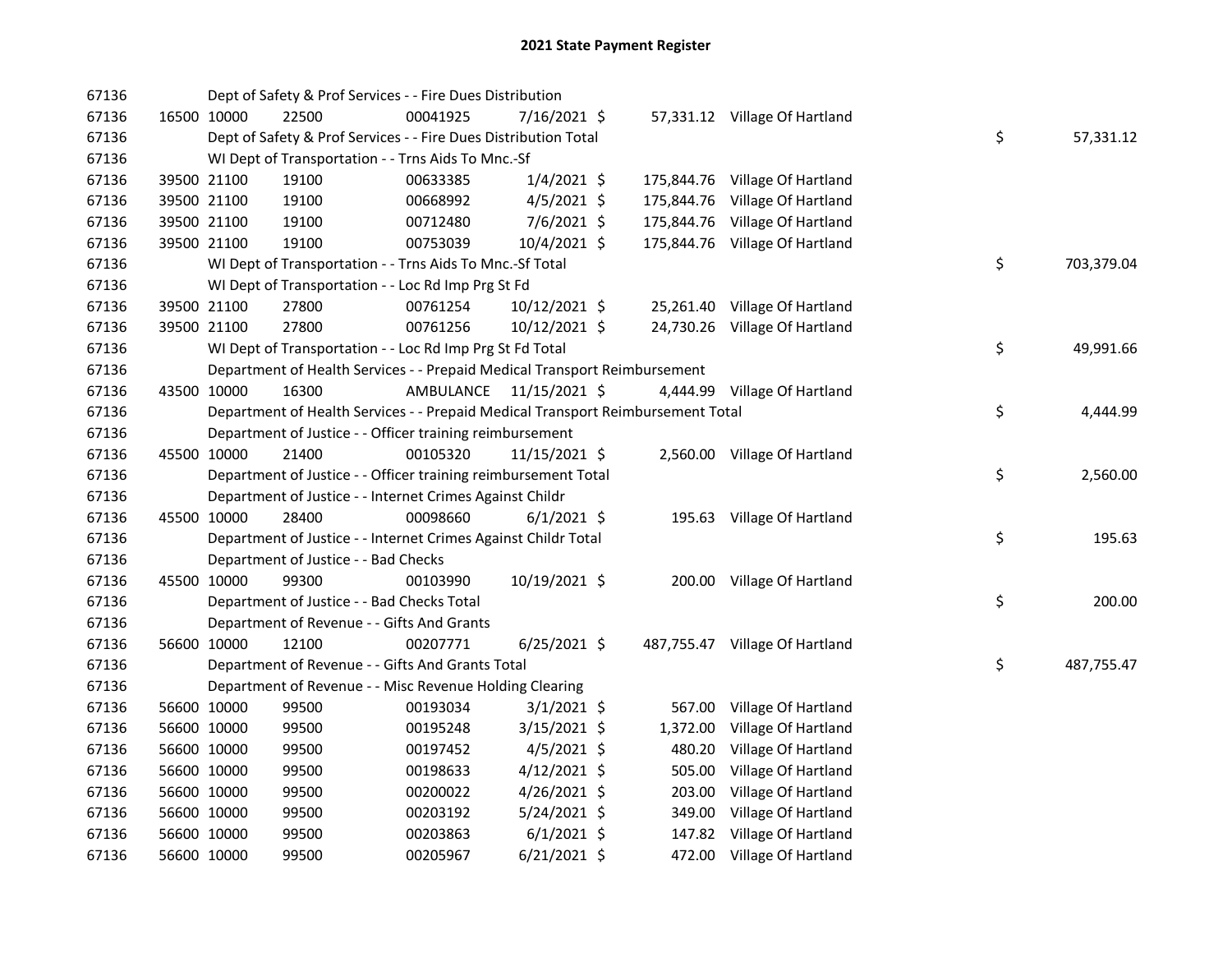| 67136       | 56600 10000 | 99500                                                                         | 00215362 | $9/20/2021$ \$  | 373.20     | Village Of Hartland |    |              |
|-------------|-------------|-------------------------------------------------------------------------------|----------|-----------------|------------|---------------------|----|--------------|
| 67136       | 56600 10000 | 99500                                                                         | 00220023 | 11/16/2021 \$   | 560.00     | Village Of Hartland |    |              |
| 67136       |             | Department of Revenue - - Misc Revenue Holding Clearing Total                 |          |                 |            |                     | \$ | 5,029.22     |
| 67136       |             | Shared Revenue and Tax Relief - - County And Municipal Aid                    |          |                 |            |                     |    |              |
| 67136       | 83500 10000 | 10500                                                                         | 00082482 | $7/26/2021$ \$  | 33,652.46  | Village Of Hartland |    |              |
| 67136       | 83500 10000 | 10500                                                                         | 00089585 | 11/15/2021 \$   | 186,252.27 | Village Of Hartland |    |              |
| 67136       |             | Shared Revenue and Tax Relief - - County And Municipal Aid Total              |          |                 |            |                     | \$ | 219,904.73   |
| 67136       |             | Shared Revenue and Tax Relief - - Exempt Computer Aid                         |          |                 |            |                     |    |              |
| 67136       | 83500 10000 | 10900                                                                         | 00084984 | $7/26/2021$ \$  | 124,264.84 | Village Of Hartland |    |              |
| 67136       | 83500 10000 | 10900                                                                         | 00085974 | 7/26/2021 \$    | 502.72     | Village Of Hartland |    |              |
| 67136       |             | Shared Revenue and Tax Relief - - Exempt Computer Aid Total                   |          |                 |            |                     | \$ | 124,767.56   |
| 67136       |             | Shared Revenue and Tax Relief - - Utility Aid                                 |          |                 |            |                     |    |              |
| 67136       | 83500 10000 | 11000                                                                         | 00082482 | 7/26/2021 \$    | 3,187.50   | Village Of Hartland |    |              |
| 67136       | 83500 10000 | 11000                                                                         | 00089585 | $11/15/2021$ \$ | 18,625.15  | Village Of Hartland |    |              |
| 67136       |             | Shared Revenue and Tax Relief - - Utility Aid Total                           |          |                 |            |                     | \$ | 21,812.65    |
| 67136       |             | Shared Revenue and Tax Relief - - Personal Property Aid                       |          |                 |            |                     |    |              |
| 67136       | 83500 10000 | 11100                                                                         | 00078172 | $5/3/2021$ \$   | 41,416.97  | Village Of Hartland |    |              |
| 67136       |             | Shared Revenue and Tax Relief - - Personal Property Aid Total                 |          |                 |            |                     | \$ | 41,416.97    |
| 67136       |             | Shared Revenue and Tax Relief - - State Aid; Video Service Provider Fee       |          |                 |            |                     |    |              |
| 67136       | 83500 10000 | 11200                                                                         | 00083247 | $7/26/2021$ \$  | 25,497.81  | Village Of Hartland |    |              |
| 67136       |             | Shared Revenue and Tax Relief - - State Aid; Video Service Provider Fee Total |          |                 |            |                     | \$ | 25,497.81    |
| 67136 Total |             |                                                                               |          |                 |            |                     | \$ | 1,744,286.85 |
|             |             |                                                                               |          |                 |            |                     |    |              |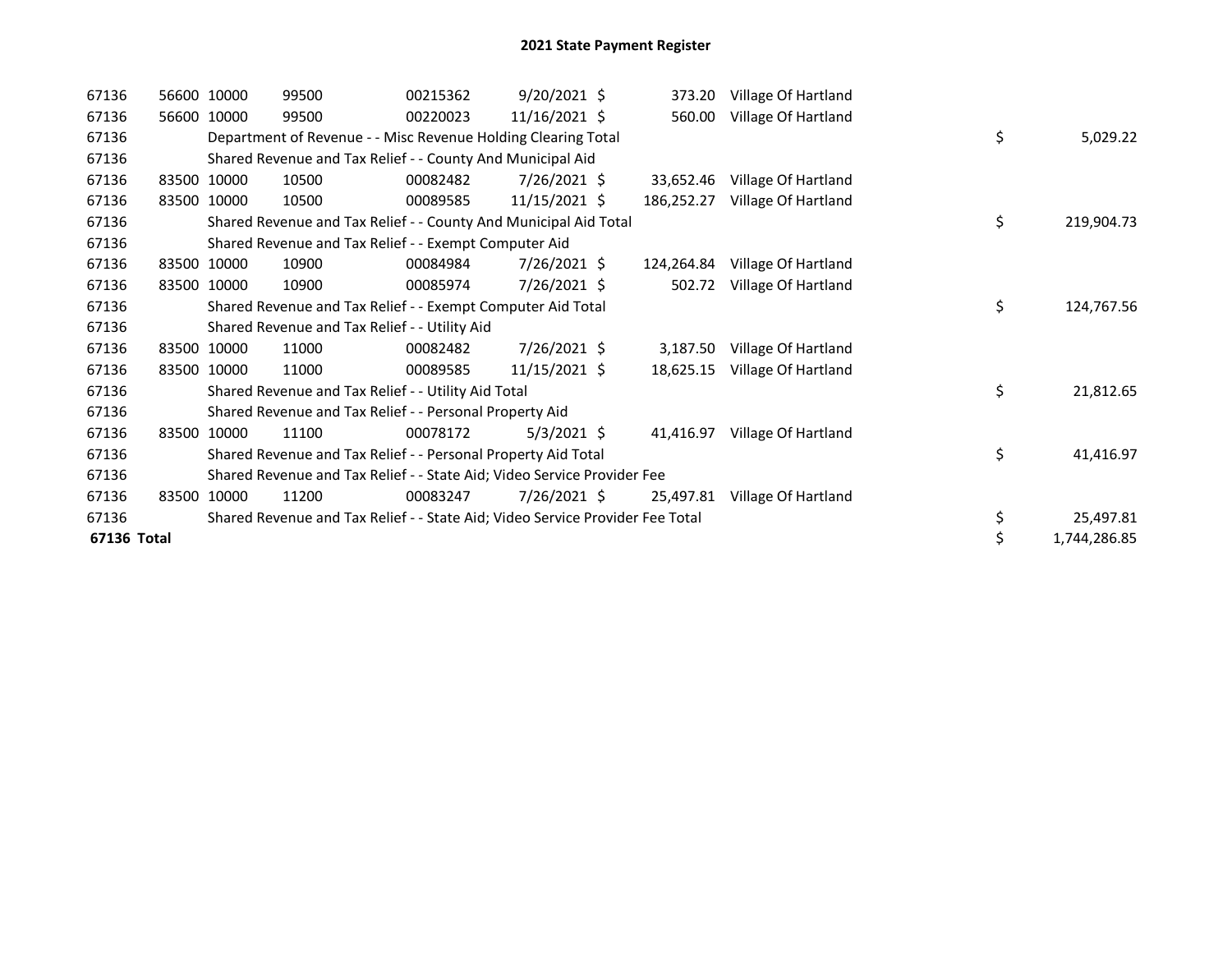| 67146       |       |             | Dept of Safety & Prof Services - - Fire Dues Distribution                     |          |                |           |                                  |           |           |
|-------------|-------|-------------|-------------------------------------------------------------------------------|----------|----------------|-----------|----------------------------------|-----------|-----------|
| 67146       |       | 16500 10000 | 22500                                                                         | 00041926 | $7/16/2021$ \$ |           | 3,187.54 Village Of Lac La Belle |           |           |
| 67146       |       |             | Dept of Safety & Prof Services - - Fire Dues Distribution Total               |          |                |           |                                  | \$        | 3,187.54  |
| 67146       |       |             | WI Dept of Transportation - - Trns Aids To Mnc.-Sf                            |          |                |           |                                  |           |           |
| 67146       |       | 39500 21100 | 19100                                                                         | 00633386 | $1/4/2021$ \$  | 2,262.32  | Village Of Lac La Belle          |           |           |
| 67146       |       | 39500 21100 | 19100                                                                         | 00668993 | $4/5/2021$ \$  | 2,262.32  | Village Of Lac La Belle          |           |           |
| 67146       |       | 39500 21100 | 19100                                                                         | 00712481 | 7/6/2021 \$    | 2,262.32  | Village Of Lac La Belle          |           |           |
| 67146       |       | 39500 21100 | 19100                                                                         | 00753040 | 10/4/2021 \$   |           | 2,262.32 Village Of Lac La Belle |           |           |
| 67146       |       |             | WI Dept of Transportation - - Trns Aids To Mnc.-Sf Total                      |          |                |           |                                  | \$        | 9,049.28  |
| 67146       |       |             | Department of Revenue - - Gifts And Grants                                    |          |                |           |                                  |           |           |
| 67146       |       | 56600 10000 | 12100                                                                         | 00211985 | $8/9/2021$ \$  | 15,647.95 | Village Of Lac La Belle          |           |           |
| 67146       |       |             | Department of Revenue - - Gifts And Grants Total                              |          |                |           |                                  | \$        | 15,647.95 |
| 67146       |       |             | Shared Revenue and Tax Relief - - County And Municipal Aid                    |          |                |           |                                  |           |           |
| 67146       |       | 83500 10000 | 10500                                                                         | 00082483 | 7/26/2021 \$   | 676.79    | Village Of Lac La Belle          |           |           |
| 67146       |       | 83500 10000 | 10500                                                                         | 00089586 | 11/15/2021 \$  | 3,835.15  | Village Of Lac La Belle          |           |           |
| 67146       |       |             | Shared Revenue and Tax Relief - - County And Municipal Aid Total              |          |                |           |                                  | \$        | 4,511.94  |
| 67146       |       |             | Shared Revenue and Tax Relief - - Exempt Computer Aid                         |          |                |           |                                  |           |           |
| 67146       | 83500 | 10000       | 10900                                                                         | 00084985 | 7/26/2021 \$   |           | 8.32 Village Of Lac La Belle     |           |           |
| 67146       |       |             | Shared Revenue and Tax Relief - - Exempt Computer Aid Total                   |          |                |           |                                  | \$        | 8.32      |
| 67146       |       |             | Shared Revenue and Tax Relief - - Personal Property Aid                       |          |                |           |                                  |           |           |
| 67146       |       | 83500 10000 | 11100                                                                         | 00078173 | $5/3/2021$ \$  | 4.27      | Village Of Lac La Belle          |           |           |
| 67146       |       |             | Shared Revenue and Tax Relief - - Personal Property Aid Total                 |          |                |           |                                  | \$        | 4.27      |
| 67146       |       |             | Shared Revenue and Tax Relief - - State Aid; Video Service Provider Fee       |          |                |           |                                  |           |           |
| 67146       |       | 83500 10000 | 11200                                                                         | 00083248 | 7/26/2021 \$   | 1,280.21  | Village Of Lac La Belle          |           |           |
| 67146       |       | 83500 10000 | 11200                                                                         | 00087036 | $9/27/2021$ \$ | 97.01     | Village Of Lac La Belle          |           |           |
| 67146       |       |             | Shared Revenue and Tax Relief - - State Aid; Video Service Provider Fee Total |          |                |           |                                  | \$        | 1,377.22  |
| 67146 Total |       |             |                                                                               |          |                |           | \$                               | 33,786.52 |           |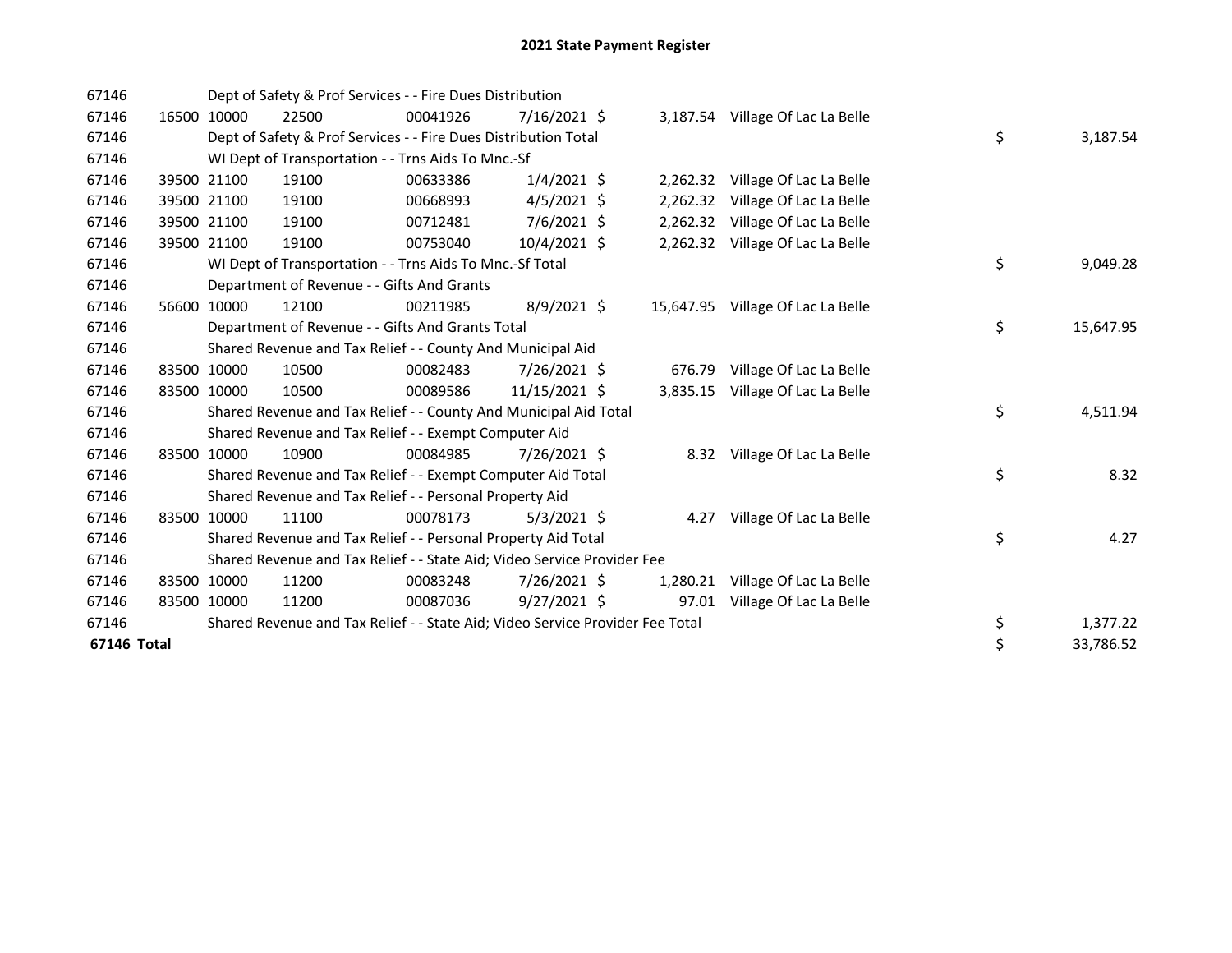| 67147 |             | Dept of Safety & Prof Services - - Fire Dues Distribution          |          |                |          |                              |    |           |
|-------|-------------|--------------------------------------------------------------------|----------|----------------|----------|------------------------------|----|-----------|
| 67147 | 16500 10000 | 22500                                                              | 00041927 | 7/16/2021 \$   |          | 5,674.06 Lannon, Village of  |    |           |
| 67147 |             | Dept of Safety & Prof Services - - Fire Dues Distribution Total    |          |                |          |                              | \$ | 5,674.06  |
| 67147 |             | Dept of Natural Resources - - Fin Asst For Responsible Units       |          |                |          |                              |    |           |
| 67147 | 37000 27400 | 67000                                                              | 00483903 | 5/21/2021 \$   |          | 1,159.44 Lannon, Village of  |    |           |
| 67147 |             | Dept of Natural Resources - - Fin Asst For Responsible Units Total |          |                |          |                              | \$ | 1,159.44  |
| 67147 |             | WI Dept of Transportation - - Trns Aids To Mnc.-Sf                 |          |                |          |                              |    |           |
| 67147 | 39500 21100 | 19100                                                              | 00633387 | $1/4/2021$ \$  | 5,666.43 | Lannon, Village of           |    |           |
| 67147 | 39500 21100 | 19100                                                              | 00668994 | $4/5/2021$ \$  | 5,666.43 | Lannon, Village of           |    |           |
| 67147 | 39500 21100 | 19100                                                              | 00712482 | $7/6/2021$ \$  | 5,666.43 | Lannon, Village of           |    |           |
| 67147 | 39500 21100 | 19100                                                              | 00761893 | 10/14/2021 \$  | 5,666.43 | Lannon, Village of           |    |           |
| 67147 |             | WI Dept of Transportation - - Trns Aids To Mnc.-Sf Total           |          |                |          |                              | \$ | 22,665.72 |
| 67147 |             | WI Dept of Transportation - - Transpor Safety Ff                   |          |                |          |                              |    |           |
| 67147 | 39500 21100 | 58200                                                              | 00679557 | $4/15/2021$ \$ | 98.56    | Lannon, Village of           |    |           |
| 67147 | 39500 21100 | 58200                                                              | 00782840 | 12/13/2021 \$  | 98.56    | Lannon, Village of           |    |           |
| 67147 |             | WI Dept of Transportation - - Transpor Safety Ff Total             |          |                |          |                              | \$ | 197.12    |
| 67147 |             | Department of Justice - - Officer training reimbursement           |          |                |          |                              |    |           |
| 67147 | 45500 10000 | 21400                                                              | 00105494 | 11/18/2021 \$  |          | 1,440.00 Lannon, Village of  |    |           |
| 67147 |             | Department of Justice - - Officer training reimbursement Total     |          |                |          |                              | \$ | 1,440.00  |
| 67147 |             | Department of Revenue - - Gifts And Grants                         |          |                |          |                              |    |           |
| 67147 | 56600 10000 | 12100                                                              | 00207772 | $6/25/2021$ \$ |          | 64,475.83 Lannon, Village of |    |           |
| 67147 |             | Department of Revenue - - Gifts And Grants Total                   |          |                |          |                              | \$ | 64,475.83 |
| 67147 |             | Department of Revenue - - Misc Revenue Holding Clearing            |          |                |          |                              |    |           |
| 67147 | 56600 10000 | 99500                                                              | 00189067 | $1/8/2021$ \$  |          | 972.72 Lannon, Village of    |    |           |
| 67147 | 56600 10000 | 99500                                                              | 00191136 | $2/5/2021$ \$  | 875.12   | Lannon, Village of           |    |           |
| 67147 | 56600 10000 | 99500                                                              | 00193024 | $3/1/2021$ \$  | 284.00   | Lannon, Village of           |    |           |
| 67147 | 56600 10000 | 99500                                                              | 00193771 | $3/5/2021$ \$  | 4,245.48 | Lannon, Village of           |    |           |
| 67147 | 56600 10000 | 99500                                                              | 00194377 | $3/8/2021$ \$  | 329.72   | Lannon, Village of           |    |           |
| 67147 | 56600 10000 | 99500                                                              | 00195240 | $3/15/2021$ \$ | 216.94   | Lannon, Village of           |    |           |
| 67147 | 56600 10000 | 99500                                                              | 00196029 | $3/22/2021$ \$ | 109.00   | Lannon, Village of           |    |           |
| 67147 | 56600 10000 | 99500                                                              | 00198055 | $4/7/2021$ \$  | 2,870.59 | Lannon, Village of           |    |           |
| 67147 | 56600 10000 | 99500                                                              | 00199374 | 4/20/2021 \$   | 293.20   | Lannon, Village of           |    |           |
| 67147 | 56600 10000 | 99500                                                              | 00201403 | $5/7/2021$ \$  | 2,324.63 | Lannon, Village of           |    |           |
| 67147 | 56600 10000 | 99500                                                              | 00203185 | 5/24/2021 \$   | 82.64    | Lannon, Village of           |    |           |
| 67147 | 56600 10000 | 99500                                                              | 00203857 | $6/1/2021$ \$  | 139.11   | Lannon, Village of           |    |           |
| 67147 | 56600 10000 | 99500                                                              | 00204631 | $6/7/2021$ \$  | 2,579.65 | Lannon, Village of           |    |           |
| 67147 | 56600 10000 | 99500                                                              | 00209198 | 7/8/2021 \$    |          | 2,396.15 Lannon, Village of  |    |           |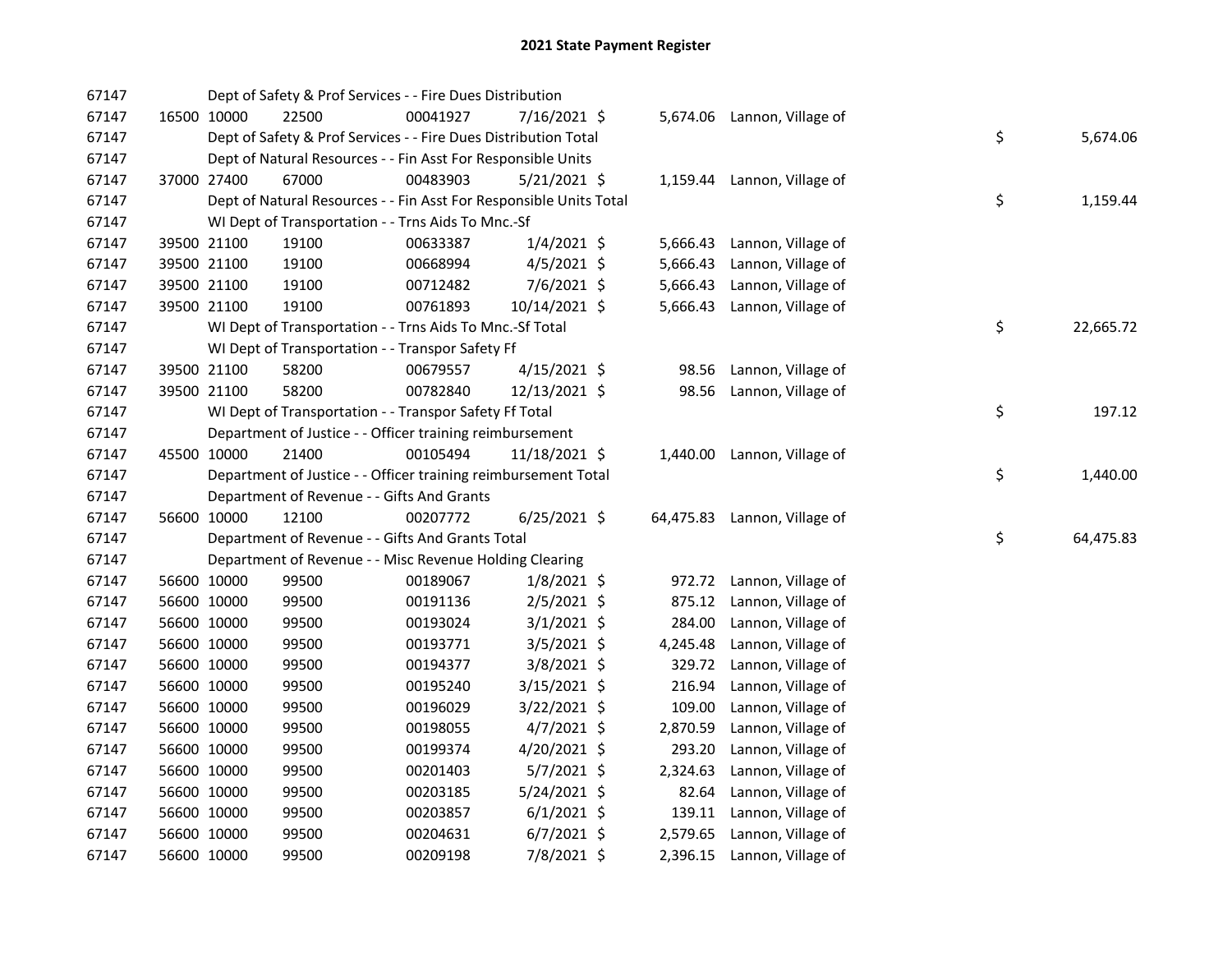| 67147       | 56600 10000 | 99500                                                            | 00211936 | 8/6/2021 \$    | 690.89    | Lannon, Village of |    |            |
|-------------|-------------|------------------------------------------------------------------|----------|----------------|-----------|--------------------|----|------------|
| 67147       | 56600 10000 | 99500                                                            | 00213176 | 8/23/2021 \$   | 534.80    | Lannon, Village of |    |            |
| 67147       | 56600 10000 | 99500                                                            | 00214557 | $9/8/2021$ \$  | 2,056.55  | Lannon, Village of |    |            |
| 67147       | 56600 10000 | 99500                                                            | 00216807 | $10/7/2021$ \$ | 688.00    | Lannon, Village of |    |            |
| 67147       | 56600 10000 | 99500                                                            | 00219397 | $11/5/2021$ \$ | 142.34    | Lannon, Village of |    |            |
| 67147       | 56600 10000 | 99500                                                            | 00221547 | $12/7/2021$ \$ | 898.51    | Lannon, Village of |    |            |
| 67147       |             | Department of Revenue - - Misc Revenue Holding Clearing Total    |          |                |           |                    | \$ | 22,730.04  |
| 67147       |             | Shared Revenue and Tax Relief - - County And Municipal Aid       |          |                |           |                    |    |            |
| 67147       | 83500 10000 | 10500                                                            | 00082484 | 7/26/2021 \$   | 3,395.37  | Lannon, Village of |    |            |
| 67147       | 83500 10000 | 10500                                                            | 00089587 | 11/15/2021 \$  | 19.240.43 | Lannon, Village of |    |            |
| 67147       |             | Shared Revenue and Tax Relief - - County And Municipal Aid Total |          |                |           |                    | \$ | 22,635.80  |
| 67147       |             | Shared Revenue and Tax Relief - - Exempt Computer Aid            |          |                |           |                    |    |            |
| 67147       | 83500 10000 | 10900                                                            | 00084986 | 7/26/2021 \$   | 544.57    | Lannon, Village of |    |            |
| 67147       |             | Shared Revenue and Tax Relief - - Exempt Computer Aid Total      |          |                |           |                    | \$ | 544.57     |
| 67147       |             | Shared Revenue and Tax Relief - - Utility Aid                    |          |                |           |                    |    |            |
| 67147       | 83500 10000 | 11000                                                            | 00082484 | 7/26/2021 \$   | 180.02    | Lannon, Village of |    |            |
| 67147       |             | Shared Revenue and Tax Relief - - Utility Aid Total              |          |                |           |                    | \$ | 180.02     |
| 67147       |             | Shared Revenue and Tax Relief - - Personal Property Aid          |          |                |           |                    |    |            |
| 67147       | 83500 10000 | 11100                                                            | 00078174 | $5/3/2021$ \$  | 32,555.16 | Lannon, Village of |    |            |
| 67147       |             | Shared Revenue and Tax Relief - - Personal Property Aid Total    |          |                |           |                    | \$ | 32,555.16  |
| 67147       |             | Shared Revenue and Tax Relief - - Lottery & Gaming Credit        |          |                |           |                    |    |            |
| 67147       | 83500 52100 | 36300                                                            | 00074473 | $3/22/2021$ \$ | 16,188.21 | Lannon, Village of |    |            |
| 67147       |             | Shared Revenue and Tax Relief - - Lottery & Gaming Credit Total  |          |                |           |                    | \$ | 16,188.21  |
| 67147 Total |             |                                                                  |          |                |           |                    | \$ | 190,445.97 |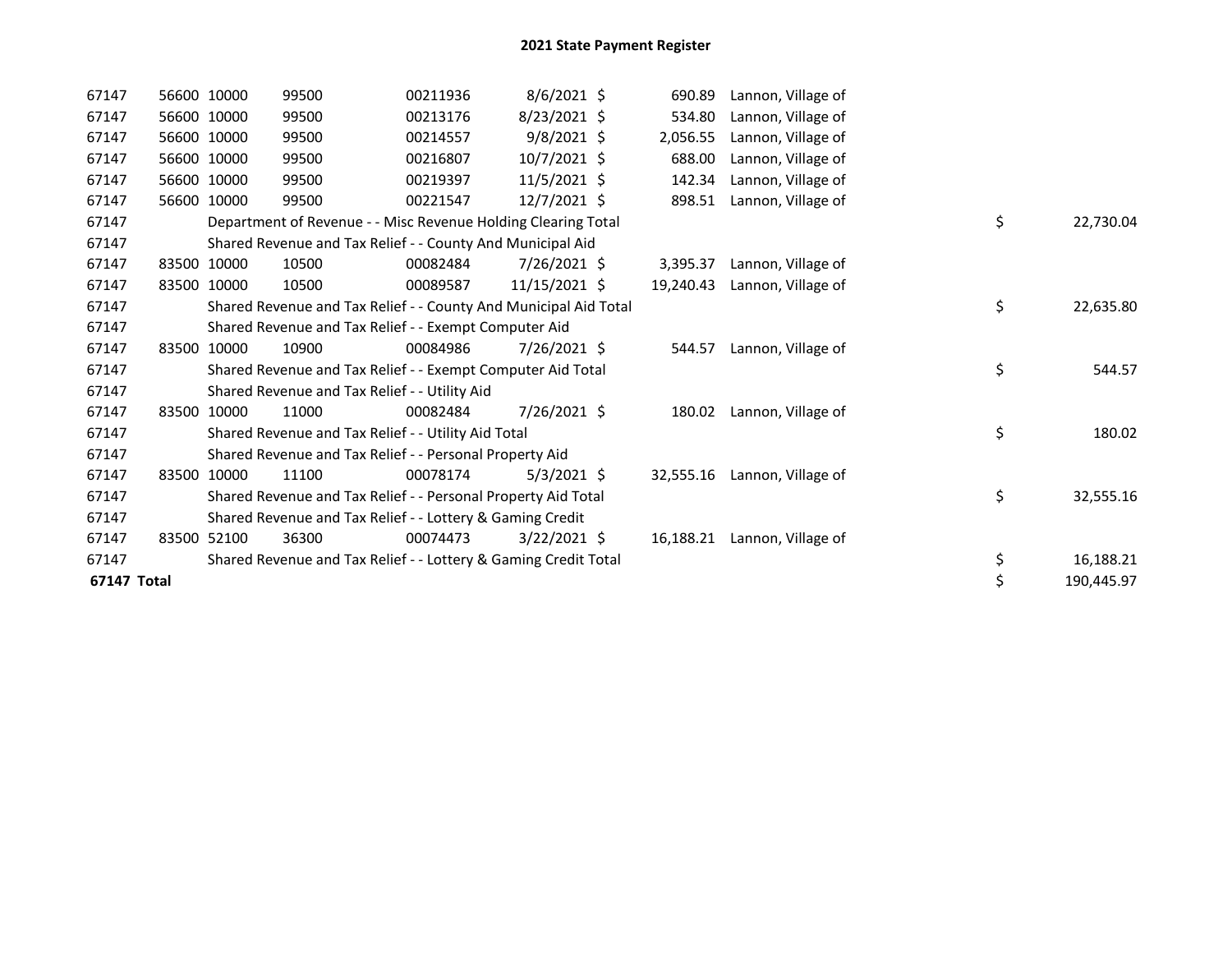| 67151 |             | Public Service Commission - - Utility Regulation                                |           |                |            |                                       |                    |
|-------|-------------|---------------------------------------------------------------------------------|-----------|----------------|------------|---------------------------------------|--------------------|
| 67151 | 15500 10000 | 13100                                                                           | 00005433  | $6/9/2021$ \$  |            | 18.00 Village Of Menomonee Falls      |                    |
| 67151 |             | Public Service Commission - - Utility Regulation Total                          |           |                |            |                                       | \$<br>18.00        |
| 67151 |             | Dept of Safety & Prof Services - - Fire Dues Distribution                       |           |                |            |                                       |                    |
| 67151 | 16500 10000 | 22500                                                                           | 00041929  | 7/15/2021 \$   |            | 211,363.37 Village Of Menomonee Falls |                    |
| 67151 |             | Dept of Safety & Prof Services - - Fire Dues Distribution Total                 |           |                |            |                                       | \$<br>211,363.37   |
| 67151 |             | Dept of Natural Resources - - Resaids - Cnty Forst, Cl & Mfl                    |           |                |            |                                       |                    |
| 67151 | 37000 21200 | 57100                                                                           | 00488573  | $6/14/2021$ \$ |            | 5.40 Village Of Menomonee Falls       |                    |
| 67151 |             | Dept of Natural Resources - - Resaids - Cnty Forst, CI & Mfl Total              |           |                |            |                                       | \$<br>5.40         |
| 67151 |             | Dept of Natural Resources - - Fin Asst For Responsible Units                    |           |                |            |                                       |                    |
| 67151 | 37000 27400 | 67000                                                                           | 00483496  | $5/21/2021$ \$ |            | 70,712.92 Village Of Menomonee Falls  |                    |
| 67151 |             | Dept of Natural Resources - - Fin Asst For Responsible Units Total              |           |                |            |                                       | \$<br>70,712.92    |
| 67151 |             | Dept of Natural Resources - - Recycling Consolidation Grants                    |           |                |            |                                       |                    |
| 67151 | 37000 27400 | 67300                                                                           | 00483496  | $5/21/2021$ \$ |            | 10,015.03 Village Of Menomonee Falls  |                    |
| 67151 |             | Dept of Natural Resources - - Recycling Consolidation Grants Total              |           |                |            |                                       | \$<br>10,015.03    |
| 67151 |             | WI Dept of Transportation - - Conn Hwy Aids St Fds                              |           |                |            |                                       |                    |
| 67151 | 39500 21100 | 16200                                                                           | 00633626  | $1/4/2021$ \$  |            | 39,047.35 Village Of Menomonee Falls  |                    |
| 67151 | 39500 21100 | 16200                                                                           | 00669233  | $4/5/2021$ \$  |            | 39,047.35 Village Of Menomonee Falls  |                    |
| 67151 | 39500 21100 | 16200                                                                           | 00712721  | 7/6/2021 \$    |            | 39,047.35 Village Of Menomonee Falls  |                    |
| 67151 | 39500 21100 | 16200                                                                           | 00753280  | 10/4/2021 \$   |            | 39,047.35 Village Of Menomonee Falls  |                    |
| 67151 |             | WI Dept of Transportation - - Conn Hwy Aids St Fds Total                        |           |                |            |                                       | \$<br>156,189.40   |
| 67151 |             | WI Dept of Transportation - - Trns Aids To Mnc.-Sf                              |           |                |            |                                       |                    |
| 67151 | 39500 21100 | 19100                                                                           | 00633388  | $1/4/2021$ \$  | 535,484.95 | Village Of Menomonee Falls            |                    |
| 67151 | 39500 21100 | 19100                                                                           | 00668995  | $4/5/2021$ \$  | 535,484.95 | Village Of Menomonee Falls            |                    |
| 67151 | 39500 21100 | 19100                                                                           | 00712483  | $7/6/2021$ \$  |            | 535,484.95 Village Of Menomonee Falls |                    |
| 67151 | 39500 21100 | 19100                                                                           | 00753042  | 10/4/2021 \$   |            | 535,484.96 Village Of Menomonee Falls |                    |
| 67151 |             | WI Dept of Transportation - - Trns Aids To Mnc.-Sf Total                        |           |                |            |                                       | \$<br>2,141,939.81 |
| 67151 |             | Department of Health Services - - Prepaid Medical Transport Reimbursement       |           |                |            |                                       |                    |
| 67151 | 43500 10000 | 16300                                                                           | AMBULANCE | 11/15/2021 \$  |            | 20,065.96 Village Of Menomonee Falls  |                    |
| 67151 |             | Department of Health Services - - Prepaid Medical Transport Reimbursement Total |           |                |            |                                       | \$<br>20,065.96    |
| 67151 |             | Department of Justice - - Officer training reimbursement                        |           |                |            |                                       |                    |
| 67151 | 45500 10000 | 21400                                                                           | 00105433  | 11/18/2021 \$  |            | 8,640.00 Village Of Menomonee Falls   |                    |
| 67151 |             | Department of Justice - - Officer training reimbursement Total                  |           |                |            |                                       | \$<br>8,640.00     |
| 67151 |             | Department of Justice - - Federal Aid, Local Assistance                         |           |                |            |                                       |                    |
| 67151 | 45500 10000 | 25100                                                                           | 00094689  | 2/18/2021 \$   |            | 824.04 Village Of Menomonee Falls     |                    |
| 67151 | 45500 10000 | 25100                                                                           | 00097534  | $5/6/2021$ \$  |            | 338.44 Village Of Menomonee Falls     |                    |
| 67151 | 45500 10000 | 25100                                                                           | 00100910  | $8/4/2021$ \$  |            | 235.44 Village Of Menomonee Falls     |                    |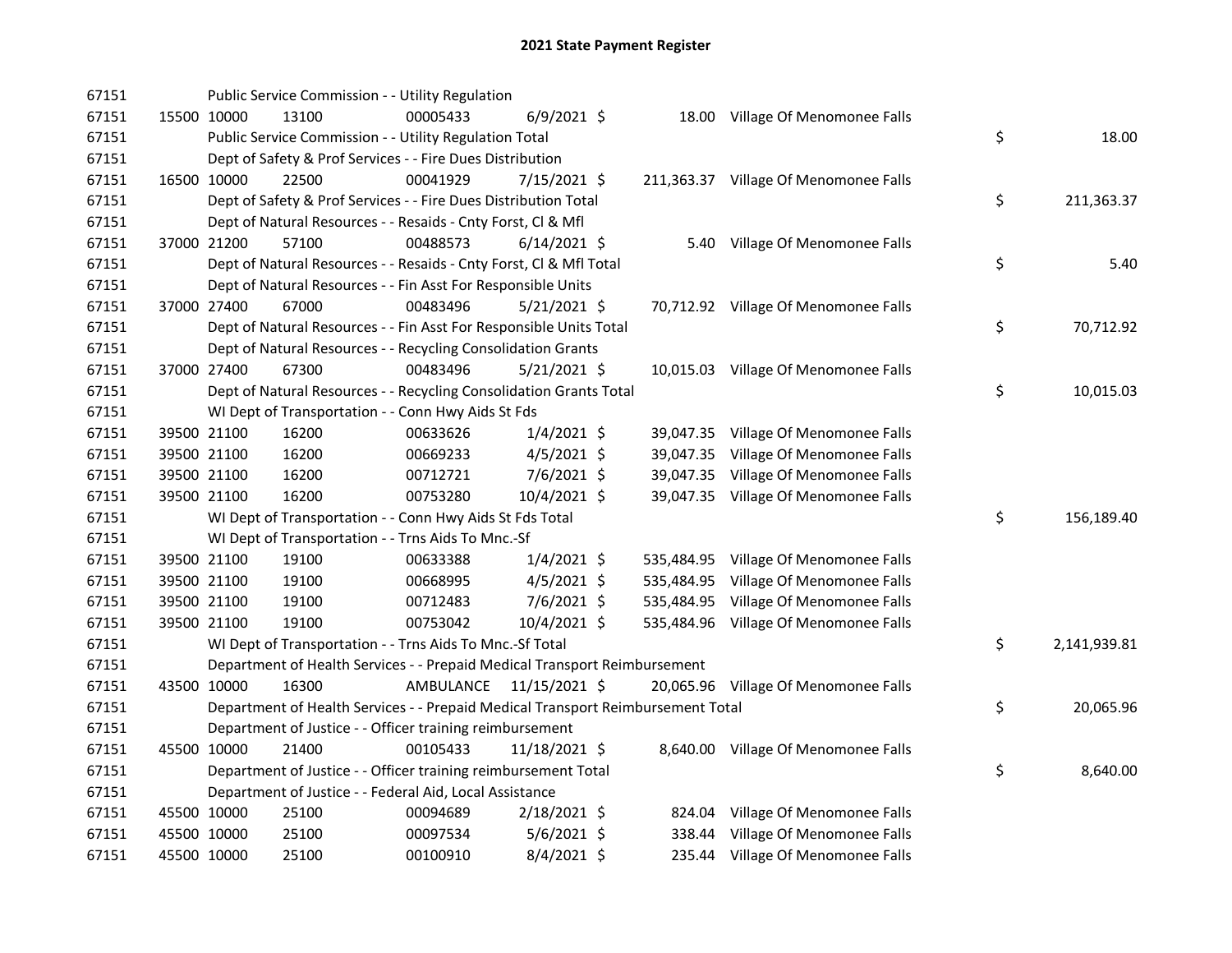| 67151 | 45500 10000 | 25100 | 00104357                                                      | 10/28/2021 \$  | 47.09     | Village Of Menomonee Falls              |                    |
|-------|-------------|-------|---------------------------------------------------------------|----------------|-----------|-----------------------------------------|--------------------|
| 67151 |             |       | Department of Justice - - Federal Aid, Local Assistance Total |                |           |                                         | \$<br>1,445.01     |
| 67151 |             |       | Department of Revenue - - Gifts And Grants                    |                |           |                                         |                    |
| 67151 | 56600 10000 | 12100 | 00207773                                                      | $6/25/2021$ \$ |           | 1,989,435.22 Village Of Menomonee Falls |                    |
| 67151 |             |       | Department of Revenue - - Gifts And Grants Total              |                |           |                                         | \$<br>1,989,435.22 |
| 67151 |             |       | Department of Revenue - - Misc Revenue Holding Clearing       |                |           |                                         |                    |
| 67151 | 56600 10000 | 99500 | 00189058                                                      | $1/8/2021$ \$  | 17,686.37 | Village Of Menomonee Falls              |                    |
| 67151 | 56600 10000 | 99500 | 00189072                                                      | $1/8/2021$ \$  | 412.34    | Village Of Menomonee Falls              |                    |
| 67151 | 56600 10000 | 99500 | 00189687                                                      | $1/19/2021$ \$ | 71.93     | Village Of Menomonee Falls              |                    |
| 67151 | 56600 10000 | 99500 | 00190488                                                      | $2/1/2021$ \$  | 30.00     | Village Of Menomonee Falls              |                    |
| 67151 | 56600 10000 | 99500 | 00191127                                                      | $2/5/2021$ \$  | 19,626.63 | Village Of Menomonee Falls              |                    |
| 67151 | 56600 10000 | 99500 | 00191142                                                      | 2/5/2021 \$    | 684.81    | Village Of Menomonee Falls              |                    |
| 67151 | 56600 10000 | 99500 | 00191262                                                      | $2/8/2021$ \$  | 60.00     | Village Of Menomonee Falls              |                    |
| 67151 | 56600 10000 | 99500 | 00191660                                                      | $2/16/2021$ \$ | 39.00     | Village Of Menomonee Falls              |                    |
| 67151 | 56600 10000 | 99500 | 00192064                                                      | 2/22/2021 \$   | 280.00    | Village Of Menomonee Falls              |                    |
| 67151 | 56600 10000 | 99500 | 00193011                                                      | $3/1/2021$ \$  | 2,877.47  | Village Of Menomonee Falls              |                    |
| 67151 | 56600 10000 | 99500 | 00193020                                                      | $3/1/2021$ \$  | 2,458.80  | Village Of Menomonee Falls              |                    |
| 67151 | 56600 10000 | 99500 | 00193031                                                      | $3/1/2021$ \$  | 12,957.55 | Village Of Menomonee Falls              |                    |
| 67151 | 56600 10000 | 99500 | 00193762                                                      | $3/5/2021$ \$  | 62,236.11 | Village Of Menomonee Falls              |                    |
| 67151 | 56600 10000 | 99500 | 00193777                                                      | $3/5/2021$ \$  |           | 2,251.74 Village Of Menomonee Falls     |                    |
| 67151 | 56600 10000 | 99500 | 00194367                                                      | 3/8/2021 \$    | 1,210.80  | Village Of Menomonee Falls              |                    |
| 67151 | 56600 10000 | 99500 | 00194374                                                      | $3/8/2021$ \$  | 1,460.00  | Village Of Menomonee Falls              |                    |
| 67151 | 56600 10000 | 99500 | 00194380                                                      | $3/8/2021$ \$  | 466.52    | Village Of Menomonee Falls              |                    |
| 67151 | 56600 10000 | 99500 | 00195230                                                      | $3/15/2021$ \$ |           | 2,837.15 Village Of Menomonee Falls     |                    |
| 67151 | 56600 10000 | 99500 | 00195237                                                      | $3/15/2021$ \$ | 1,081.00  | Village Of Menomonee Falls              |                    |
| 67151 | 56600 10000 | 99500 | 00195246                                                      | $3/15/2021$ \$ | 2,541.38  | Village Of Menomonee Falls              |                    |
| 67151 | 56600 10000 | 99500 | 00196020                                                      | 3/22/2021 \$   | 757.60    | Village Of Menomonee Falls              |                    |
| 67151 | 56600 10000 | 99500 | 00196027                                                      | $3/22/2021$ \$ |           | 1,500.42 Village Of Menomonee Falls     |                    |
| 67151 | 56600 10000 | 99500 | 00196034                                                      | 3/22/2021 \$   | 1,863.26  | Village Of Menomonee Falls              |                    |
| 67151 | 56600 10000 | 99500 | 00196700                                                      | 3/29/2021 \$   | 52.71     | Village Of Menomonee Falls              |                    |
| 67151 | 56600 10000 | 99500 | 00196705                                                      | $3/29/2021$ \$ | 575.00    | Village Of Menomonee Falls              |                    |
| 67151 | 56600 10000 | 99500 | 00196710                                                      | $3/29/2021$ \$ | 743.09    | Village Of Menomonee Falls              |                    |
| 67151 | 56600 10000 | 99500 | 00197444                                                      | $4/5/2021$ \$  |           | 693.55 Village Of Menomonee Falls       |                    |
| 67151 | 56600 10000 | 99500 | 00197447                                                      | $4/5/2021$ \$  | 384.20    | Village Of Menomonee Falls              |                    |
| 67151 | 56600 10000 | 99500 | 00197450                                                      | $4/5/2021$ \$  | 2,576.76  | Village Of Menomonee Falls              |                    |
| 67151 | 56600 10000 | 99500 | 00198046                                                      | $4/7/2021$ \$  |           | 62,953.19 Village Of Menomonee Falls    |                    |
| 67151 | 56600 10000 | 99500 | 00198062                                                      | $4/7/2021$ \$  |           | 885.81 Village Of Menomonee Falls       |                    |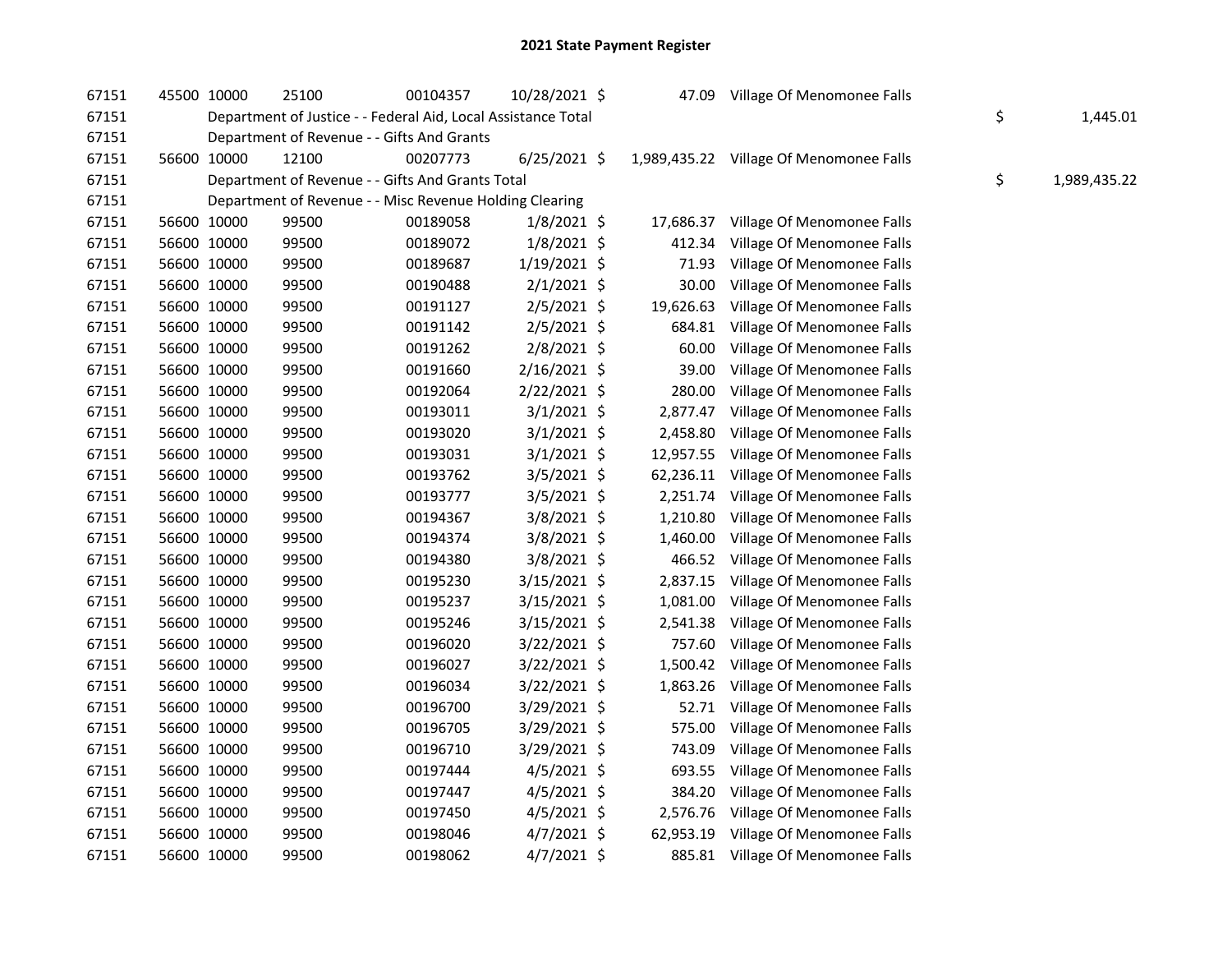| 67151 | 56600 10000 | 99500 | 00198621 | 4/12/2021 \$   | 289.00    | Village Of Menomonee Falls |
|-------|-------------|-------|----------|----------------|-----------|----------------------------|
| 67151 | 56600 10000 | 99500 | 00198624 | 4/12/2021 \$   | 910.00    | Village Of Menomonee Falls |
| 67151 | 56600 10000 | 99500 | 00198631 | 4/12/2021 \$   | 750.26    | Village Of Menomonee Falls |
| 67151 | 56600 10000 | 99500 | 00199370 | 4/20/2021 \$   | 120.00    | Village Of Menomonee Falls |
| 67151 | 56600 10000 | 99500 | 00199378 | 4/20/2021 \$   | 1,524.32  | Village Of Menomonee Falls |
| 67151 | 56600 10000 | 99500 | 00200009 | 4/26/2021 \$   | 197.60    | Village Of Menomonee Falls |
| 67151 | 56600 10000 | 99500 | 00200013 | 4/26/2021 \$   | 780.00    | Village Of Menomonee Falls |
| 67151 | 56600 10000 | 99500 | 00200020 | 4/26/2021 \$   | 2,147.67  | Village Of Menomonee Falls |
| 67151 | 56600 10000 | 99500 | 00200590 | 5/3/2021 \$    | 398.68    | Village Of Menomonee Falls |
| 67151 | 56600 10000 | 99500 | 00200594 | $5/3/2021$ \$  | 280.00    | Village Of Menomonee Falls |
| 67151 | 56600 10000 | 99500 | 00200599 | $5/3/2021$ \$  | 1,571.81  | Village Of Menomonee Falls |
| 67151 | 56600 10000 | 99500 | 00201394 | 5/7/2021 \$    | 34,796.13 | Village Of Menomonee Falls |
| 67151 | 56600 10000 | 99500 | 00201409 | $5/7/2021$ \$  | 920.04    | Village Of Menomonee Falls |
| 67151 | 56600 10000 | 99500 | 00201771 | 5/10/2021 \$   | 66.40     | Village Of Menomonee Falls |
| 67151 | 56600 10000 | 99500 | 00201775 | 5/10/2021 \$   | 313.40    | Village Of Menomonee Falls |
| 67151 | 56600 10000 | 99500 | 00201781 | 5/10/2021 \$   | 1,060.75  | Village Of Menomonee Falls |
| 67151 | 56600 10000 | 99500 | 00202430 | 5/17/2021 \$   | 302.20    | Village Of Menomonee Falls |
| 67151 | 56600 10000 | 99500 | 00202435 | 5/17/2021 \$   | 2,922.03  | Village Of Menomonee Falls |
| 67151 | 56600 10000 | 99500 | 00203175 | 5/24/2021 \$   | 157.00    | Village Of Menomonee Falls |
| 67151 | 56600 10000 | 99500 | 00203181 | 5/24/2021 \$   | 427.70    | Village Of Menomonee Falls |
| 67151 | 56600 10000 | 99500 | 00203190 | 5/24/2021 \$   | 3,291.56  | Village Of Menomonee Falls |
| 67151 | 56600 10000 | 99500 | 00203855 | $6/1/2021$ \$  | 330.34    | Village Of Menomonee Falls |
| 67151 | 56600 10000 | 99500 | 00203861 | $6/1/2021$ \$  | 1,974.73  | Village Of Menomonee Falls |
| 67151 | 56600 10000 | 99500 | 00204622 | 6/7/2021 \$    | 33,501.48 | Village Of Menomonee Falls |
| 67151 | 56600 10000 | 99500 | 00204637 | 6/7/2021 \$    | 637.54    | Village Of Menomonee Falls |
| 67151 | 56600 10000 | 99500 | 00205470 | $6/14/2021$ \$ | 281.80    | Village Of Menomonee Falls |
| 67151 | 56600 10000 | 99500 | 00205477 | $6/14/2021$ \$ | 85.99     | Village Of Menomonee Falls |
| 67151 | 56600 10000 | 99500 | 00205965 | 6/21/2021 \$   | 23.44     | Village Of Menomonee Falls |
| 67151 | 56600 10000 | 99500 | 00208174 | 6/28/2021 \$   | 220.80    | Village Of Menomonee Falls |
| 67151 | 56600 10000 | 99500 | 00208176 | 6/28/2021 \$   | 131.40    | Village Of Menomonee Falls |
| 67151 | 56600 10000 | 99500 | 00208181 | $6/28/2021$ \$ | 1,296.03  | Village Of Menomonee Falls |
| 67151 | 56600 10000 | 99500 | 00209189 | 7/8/2021 \$    | 28,865.30 | Village Of Menomonee Falls |
| 67151 | 56600 10000 | 99500 | 00209205 | 7/8/2021 \$    | 2,088.55  | Village Of Menomonee Falls |
| 67151 | 56600 10000 | 99500 | 00209467 | 7/12/2021 \$   | 468.80    | Village Of Menomonee Falls |
| 67151 | 56600 10000 | 99500 | 00209468 | 7/12/2021 \$   | 599.69    | Village Of Menomonee Falls |
| 67151 | 56600 10000 | 99500 | 00210267 | 7/19/2021 \$   | 58.00     | Village Of Menomonee Falls |
| 67151 | 56600 10000 | 99500 | 00210878 | 7/26/2021 \$   | 250.00    | Village Of Menomonee Falls |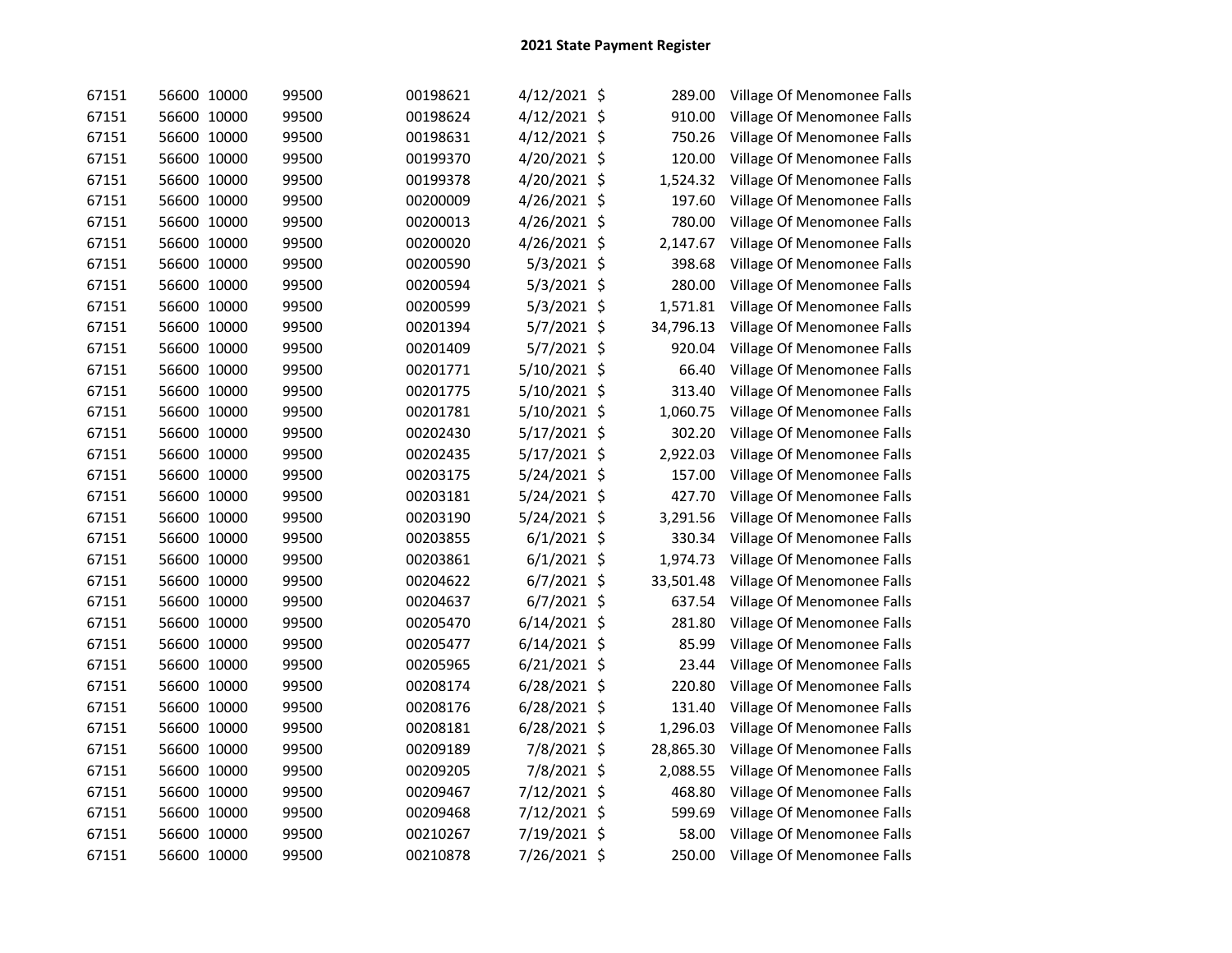| 67151 | 56600 10000 | 99500                                                            | 00210882 | 7/26/2021 \$   |           | 751.66 Village Of Menomonee Falls     |                  |
|-------|-------------|------------------------------------------------------------------|----------|----------------|-----------|---------------------------------------|------------------|
| 67151 | 56600 10000 | 99500                                                            | 00211927 | $8/6/2021$ \$  |           | 22,829.12 Village Of Menomonee Falls  |                  |
| 67151 | 56600 10000 | 99500                                                            | 00211942 | $8/6/2021$ \$  | 673.71    | Village Of Menomonee Falls            |                  |
| 67151 | 56600 10000 | 99500                                                            | 00212241 | 8/9/2021 \$    | 113.00    | Village Of Menomonee Falls            |                  |
| 67151 | 56600 10000 | 99500                                                            | 00212243 | 8/9/2021 \$    | 155.00    | Village Of Menomonee Falls            |                  |
| 67151 | 56600 10000 | 99500                                                            | 00212247 | 8/9/2021 \$    | 620.49    | Village Of Menomonee Falls            |                  |
| 67151 | 56600 10000 | 99500                                                            | 00212725 | 8/16/2021 \$   | 354.00    | Village Of Menomonee Falls            |                  |
| 67151 | 56600 10000 | 99500                                                            | 00213175 | 8/23/2021 \$   | 60.00     | Village Of Menomonee Falls            |                  |
| 67151 | 56600 10000 | 99500                                                            | 00213600 | 8/30/2021 \$   | 854.13    | Village Of Menomonee Falls            |                  |
| 67151 | 56600 10000 | 99500                                                            | 00214045 | $9/7/2021$ \$  | 227.00    | Village Of Menomonee Falls            |                  |
| 67151 | 56600 10000 | 99500                                                            | 00214548 | $9/8/2021$ \$  | 24,803.03 | Village Of Menomonee Falls            |                  |
| 67151 | 56600 10000 | 99500                                                            | 00214563 | $9/8/2021$ \$  | 2,367.64  | Village Of Menomonee Falls            |                  |
| 67151 | 56600 10000 | 99500                                                            | 00215361 | 9/20/2021 \$   | 323.12    | Village Of Menomonee Falls            |                  |
| 67151 | 56600 10000 | 99500                                                            | 00215718 | $9/27/2021$ \$ | 147.80    | Village Of Menomonee Falls            |                  |
| 67151 | 56600 10000 | 99500                                                            | 00216798 | 10/7/2021 \$   | 19,375.44 | Village Of Menomonee Falls            |                  |
| 67151 | 56600 10000 | 99500                                                            | 00216813 | 10/7/2021 \$   | 469.10    | Village Of Menomonee Falls            |                  |
| 67151 | 56600 10000 | 99500                                                            | 00218174 | 10/25/2021 \$  | 200.28    | Village Of Menomonee Falls            |                  |
| 67151 | 56600 10000 | 99500                                                            | 00218638 | 11/1/2021 \$   | 1,062.04  | Village Of Menomonee Falls            |                  |
| 67151 | 56600 10000 | 99500                                                            | 00219388 | 11/5/2021 \$   | 16,735.61 | Village Of Menomonee Falls            |                  |
| 67151 | 56600 10000 | 99500                                                            | 00220394 | 11/22/2021 \$  | 150.00    | Village Of Menomonee Falls            |                  |
| 67151 | 56600 10000 | 99500                                                            | 00221538 | 12/7/2021 \$   | 21,594.16 | Village Of Menomonee Falls            |                  |
| 67151 | 56600 10000 | 99500                                                            | 00222259 | 12/20/2021 \$  | 30.00     | Village Of Menomonee Falls            |                  |
| 67151 |             | Department of Revenue - - Misc Revenue Holding Clearing Total    |          |                |           |                                       | \$<br>442,191.96 |
| 67151 |             | Shared Revenue and Tax Relief - - County And Municipal Aid       |          |                |           |                                       |                  |
| 67151 | 83500 10000 | 10500                                                            | 00082485 | 7/26/2021 \$   |           | 62,993.34 Village Of Menomonee Falls  |                  |
| 67151 | 83500 10000 | 10500                                                            | 00089588 | 11/15/2021 \$  |           | 336,896.33 Village Of Menomonee Falls |                  |
| 67151 |             | Shared Revenue and Tax Relief - - County And Municipal Aid Total |          |                |           |                                       | \$<br>399,889.67 |
| 67151 |             | Shared Revenue and Tax Relief - - Exempt Computer Aid            |          |                |           |                                       |                  |
| 67151 | 83500 10000 | 10900                                                            | 00084987 | 7/26/2021 \$   |           | 659,452.63 Village Of Menomonee Falls |                  |
| 67151 | 83500 10000 | 10900                                                            | 00085975 | 7/26/2021 \$   |           | 153,971.68 Village Of Menomonee Falls |                  |
| 67151 |             | Shared Revenue and Tax Relief - - Exempt Computer Aid Total      |          |                |           |                                       | \$<br>813,424.31 |
| 67151 |             | Shared Revenue and Tax Relief - - Utility Aid                    |          |                |           |                                       |                  |
| 67151 | 83500 10000 | 11000                                                            | 00082485 | 7/26/2021 \$   |           | 10,802.75 Village Of Menomonee Falls  |                  |
| 67151 | 83500 10000 | 11000                                                            | 00089588 | 11/15/2021 \$  |           | 72,997.03 Village Of Menomonee Falls  |                  |
| 67151 |             | Shared Revenue and Tax Relief - - Utility Aid Total              |          |                |           |                                       | \$<br>83,799.78  |
| 67151 |             | Shared Revenue and Tax Relief - - Personal Property Aid          |          |                |           |                                       |                  |
| 67151 | 83500 10000 | 11100                                                            | 00078175 | $5/3/2021$ \$  |           | 272,996.82 Village Of Menomonee Falls |                  |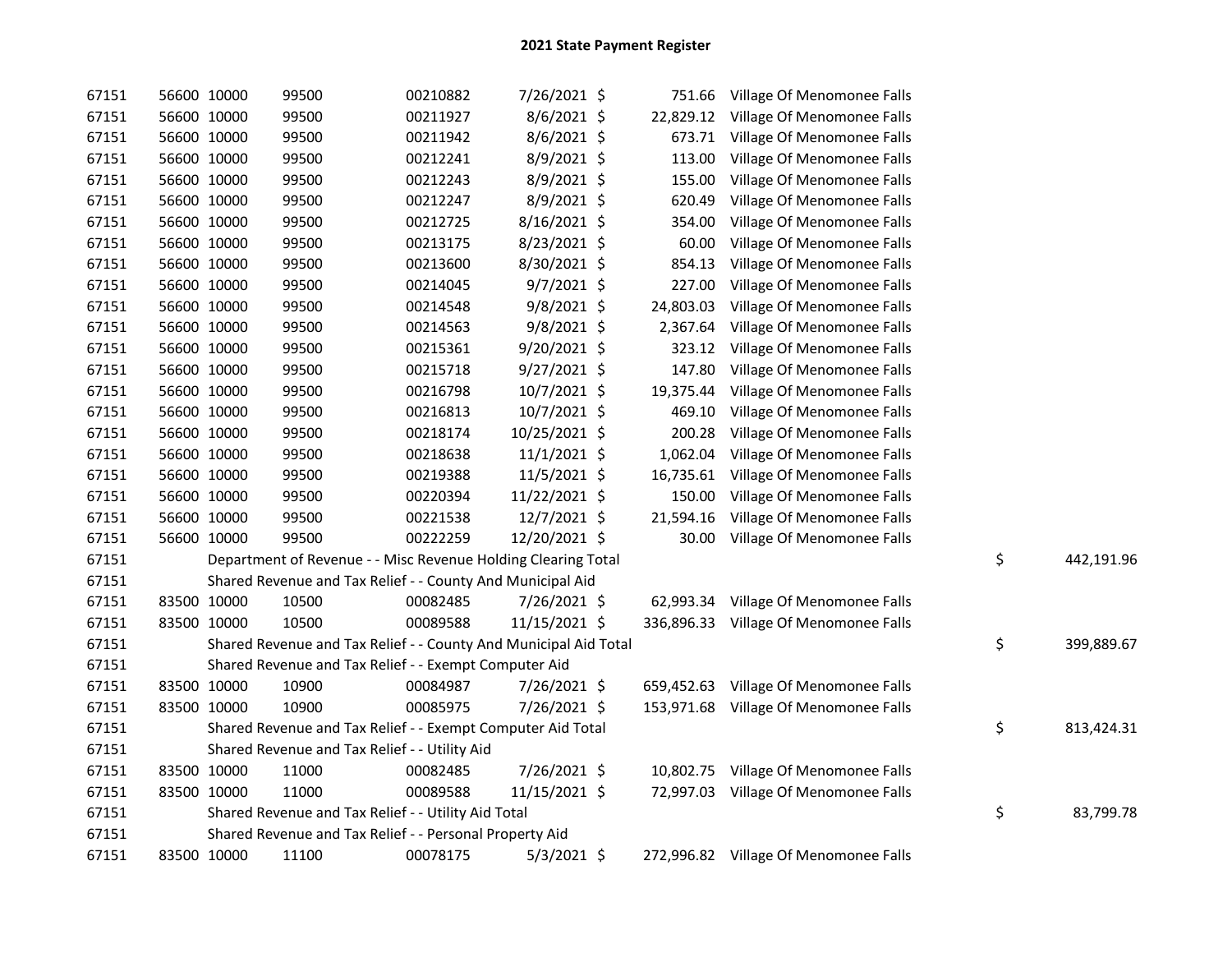| 67151       |             | 83500 10000 | 11100                                                                         | 00079054 | $5/3/2021$ \$  | 192,703.83   | Village Of Menomonee Falls |    |               |
|-------------|-------------|-------------|-------------------------------------------------------------------------------|----------|----------------|--------------|----------------------------|----|---------------|
| 67151       |             |             | Shared Revenue and Tax Relief - - Personal Property Aid Total                 |          |                |              |                            | \$ | 465,700.65    |
| 67151       |             |             | Shared Revenue and Tax Relief - - State Aid; Video Service Provider Fee       |          |                |              |                            |    |               |
| 67151       |             | 83500 10000 | 11200                                                                         | 00083249 | 7/26/2021 \$   | 100.694.54   | Village Of Menomonee Falls |    |               |
| 67151       |             |             | Shared Revenue and Tax Relief - - State Aid; Video Service Provider Fee Total |          |                |              |                            |    | 100,694.54    |
| 67151       |             |             | Shared Revenue and Tax Relief - - School Lvy Tx/First Dollar Cr               |          |                |              |                            |    |               |
| 67151       |             | 83500 10000 | 30200                                                                         | 00082760 | 7/26/2021 \$   | 8,976,971.99 | Village Of Menomonee Falls |    |               |
| 67151       |             | 83500 10000 | 30200                                                                         | 00086155 | 7/26/2021 \$   | 883.236.77   | Village Of Menomonee Falls |    |               |
| 67151       |             |             | Shared Revenue and Tax Relief - - School Lvy Tx/First Dollar Cr Total         |          |                |              |                            | Ś  | 9,860,208.76  |
| 67151       |             |             | Shared Revenue and Tax Relief - - Lottery & Gaming Credit                     |          |                |              |                            |    |               |
| 67151       | 83500 52100 |             | 36300                                                                         | 00074474 | $3/22/2021$ \$ | 2.790.78     | Village Of Menomonee Falls |    |               |
| 67151       |             | 83500 52100 | 36300                                                                         | 00074637 | $3/22/2021$ \$ | 1,808,269.41 | Village Of Menomonee Falls |    |               |
| 67151       |             |             | Shared Revenue and Tax Relief - - Lottery & Gaming Credit Total               |          |                |              |                            |    | 1,811,060.19  |
| 67151 Total |             |             |                                                                               |          |                |              |                            |    | 18,586,799.98 |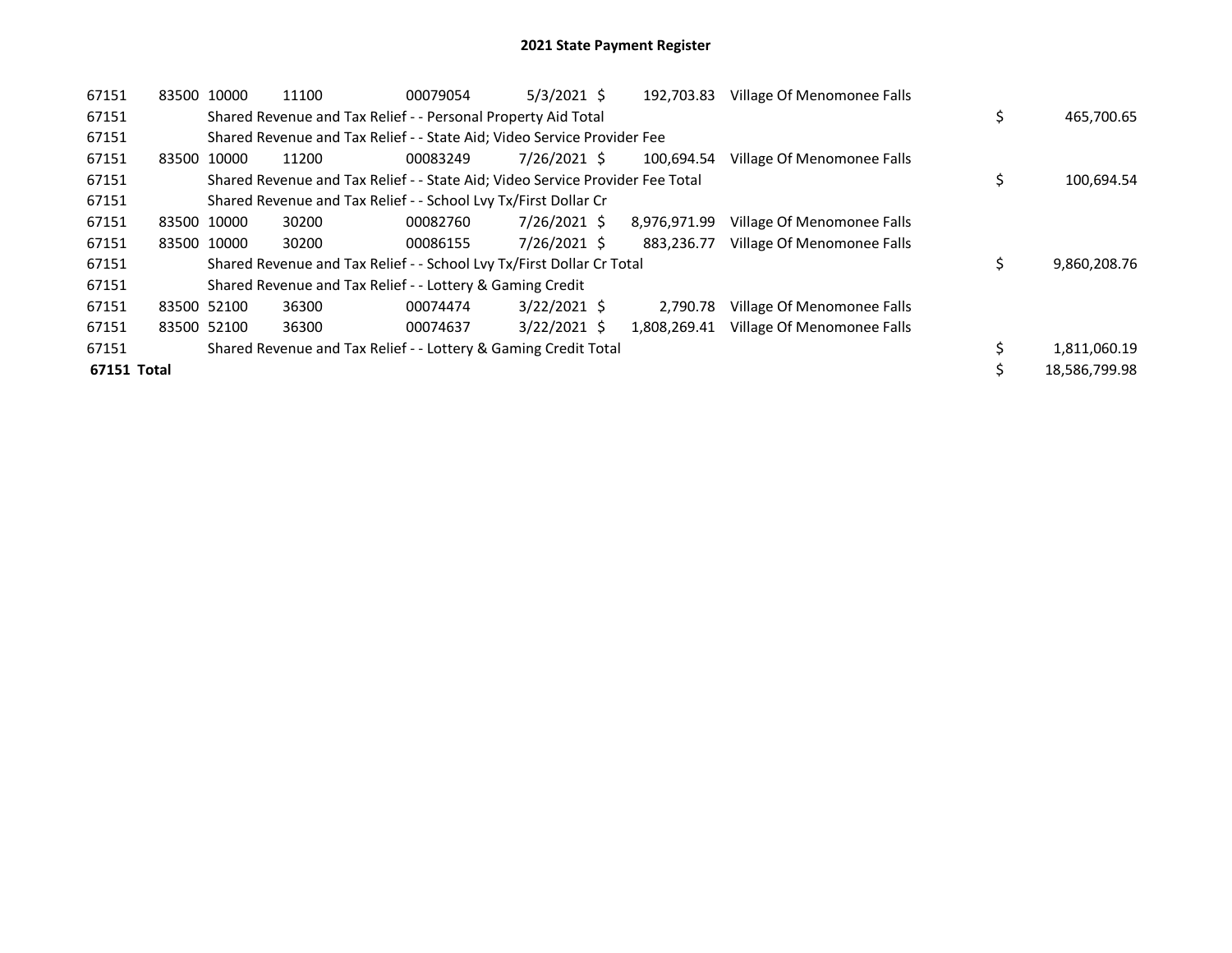| 67152       |       |             | Dept of Safety & Prof Services - - Fire Dues Distribution                     |          |                |           |                              |    |            |
|-------------|-------|-------------|-------------------------------------------------------------------------------|----------|----------------|-----------|------------------------------|----|------------|
| 67152       |       | 16500 10000 | 22500                                                                         | 00041931 | $7/16/2021$ \$ |           | 20,879.80 Village Of Merton  |    |            |
| 67152       |       |             | Dept of Safety & Prof Services - - Fire Dues Distribution Total               |          |                |           |                              | \$ | 20,879.80  |
| 67152       |       |             | Dept of Natural Resources - - Resaids - Cnty Forst, Cl & Mfl                  |          |                |           |                              |    |            |
| 67152       | 37000 | 21200       | 57100                                                                         | 00488574 | $6/14/2021$ \$ |           | 2.00 Village Of Merton       |    |            |
| 67152       |       |             | Dept of Natural Resources - - Resaids - Cnty Forst, Cl & Mfl Total            |          |                |           |                              | \$ | 2.00       |
| 67152       |       |             | WI Dept of Transportation - - Trns Aids To Mnc.-Sf                            |          |                |           |                              |    |            |
| 67152       |       | 39500 21100 | 19100                                                                         | 00633389 | $1/4/2021$ \$  |           | 26,471.68 Village Of Merton  |    |            |
| 67152       |       | 39500 21100 | 19100                                                                         | 00668996 | $4/5/2021$ \$  | 26,471.68 | Village Of Merton            |    |            |
| 67152       |       | 39500 21100 | 19100                                                                         | 00712484 | 7/6/2021 \$    |           | 26,471.68 Village Of Merton  |    |            |
| 67152       |       | 39500 21100 | 19100                                                                         | 00753043 | $10/4/2021$ \$ |           | 26,471.68 Village Of Merton  |    |            |
| 67152       |       |             | WI Dept of Transportation - - Trns Aids To Mnc.-Sf Total                      |          |                |           |                              | \$ | 105,886.72 |
| 67152       |       |             | Department of Revenue - - Gifts And Grants                                    |          |                |           |                              |    |            |
| 67152       |       | 56600 10000 | 12100                                                                         | 00207774 | $6/25/2021$ \$ |           | 196,881.55 Village Of Merton |    |            |
| 67152       |       |             | Department of Revenue - - Gifts And Grants Total                              |          |                |           |                              | \$ | 196,881.55 |
| 67152       |       |             | Shared Revenue and Tax Relief - - County And Municipal Aid                    |          |                |           |                              |    |            |
| 67152       |       | 83500 10000 | 10500                                                                         | 00082486 | 7/26/2021 \$   |           | 3,040.11 Village Of Merton   |    |            |
| 67152       |       | 83500 10000 | 10500                                                                         | 00089589 | 11/15/2021 \$  |           | 17,227.28 Village Of Merton  |    |            |
| 67152       |       |             | Shared Revenue and Tax Relief - - County And Municipal Aid Total              |          |                |           |                              | \$ | 20,267.39  |
| 67152       |       |             | Shared Revenue and Tax Relief - - Exempt Computer Aid                         |          |                |           |                              |    |            |
| 67152       |       | 83500 10000 | 10900                                                                         | 00084988 | 7/26/2021 \$   |           | 1,651.38 Village Of Merton   |    |            |
| 67152       |       |             | Shared Revenue and Tax Relief - - Exempt Computer Aid Total                   |          |                |           |                              | \$ | 1,651.38   |
| 67152       |       |             | Shared Revenue and Tax Relief - - Personal Property Aid                       |          |                |           |                              |    |            |
| 67152       |       | 83500 10000 | 11100                                                                         | 00078176 | $5/3/2021$ \$  |           | 1,787.16 Village Of Merton   |    |            |
| 67152       |       |             | Shared Revenue and Tax Relief - - Personal Property Aid Total                 |          |                |           |                              | \$ | 1,787.16   |
| 67152       |       |             | Shared Revenue and Tax Relief - - State Aid; Video Service Provider Fee       |          |                |           |                              |    |            |
| 67152       |       | 83500 10000 | 11200                                                                         | 00083250 | 7/26/2021 \$   |           | 7,273.66 Village Of Merton   |    |            |
| 67152       |       |             | Shared Revenue and Tax Relief - - State Aid; Video Service Provider Fee Total |          |                |           |                              | \$ | 7,273.66   |
| 67152 Total |       |             |                                                                               |          |                |           |                              | \$ | 354,629.66 |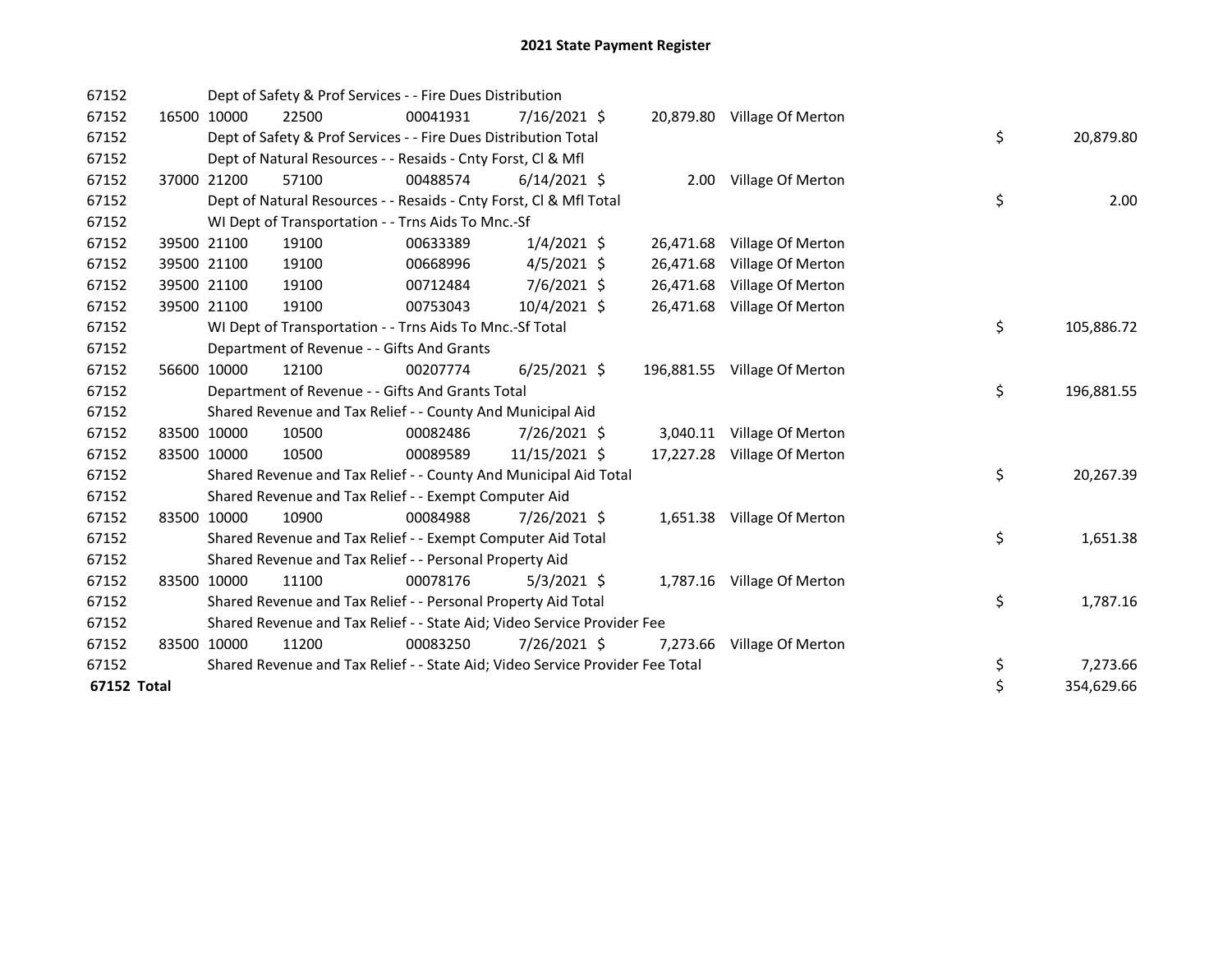| 67153 | Dept of Safety & Prof Services - - Fire Dues Distribution                       |           |                |  |                                 |     |            |
|-------|---------------------------------------------------------------------------------|-----------|----------------|--|---------------------------------|-----|------------|
| 67153 | 16500 10000<br>22500                                                            | 00041933  | 7/15/2021 \$   |  | 40,998.03 Village Of Mukwonago  |     |            |
| 67153 | Dept of Safety & Prof Services - - Fire Dues Distribution Total                 |           |                |  |                                 | \$  | 40,998.03  |
| 67153 | Dept of Natural Resources - - Aids In Lieu Of Taxes - Gener                     |           |                |  |                                 |     |            |
| 67153 | 37000 10000<br>50300                                                            | 00461273  | $2/1/2021$ \$  |  | 3,348.98 Village Of Mukwonago   |     |            |
| 67153 | Dept of Natural Resources - - Aids In Lieu Of Taxes - Gener Total               |           |                |  |                                 | \$  | 3,348.98   |
| 67153 | Dept of Natural Resources - - Fin Asst For Responsible Units                    |           |                |  |                                 |     |            |
| 67153 | 37000 27400<br>67000                                                            | 00483002  | $5/21/2021$ \$ |  | 22,277.34 Village Of Mukwonago  |     |            |
| 67153 | Dept of Natural Resources - - Fin Asst For Responsible Units Total              |           |                |  |                                 | \$  | 22,277.34  |
| 67153 | WI Dept of Transportation - - Trns Aids To Mnc.-Sf                              |           |                |  |                                 |     |            |
| 67153 | 39500 21100<br>19100                                                            | 00633390  | $1/4/2021$ \$  |  | 133,943.92 Village Of Mukwonago |     |            |
| 67153 | 39500 21100<br>19100                                                            | 00668997  | $4/5/2021$ \$  |  | 133,943.92 Village Of Mukwonago |     |            |
| 67153 | 39500 21100<br>19100                                                            | 00712485  | $7/6/2021$ \$  |  | 133,943.92 Village Of Mukwonago |     |            |
| 67153 | 39500 21100<br>19100                                                            | 00753044  | 10/4/2021 \$   |  | 133,943.94 Village Of Mukwonago |     |            |
| 67153 | WI Dept of Transportation - - Trns Aids To Mnc.-Sf Total                        |           |                |  |                                 | \$  | 535,775.70 |
| 67153 | Department of Health Services - - Prepaid Medical Transport Reimbursement       |           |                |  |                                 |     |            |
| 67153 | 43500 10000<br>16300                                                            | AMBULANCE | 11/15/2021 \$  |  | 12,191.97 Village Of Mukwonago  |     |            |
| 67153 | Department of Health Services - - Prepaid Medical Transport Reimbursement Total |           |                |  |                                 | \$. | 12,191.97  |
| 67153 | Department of Revenue - - Gifts And Grants                                      |           |                |  |                                 |     |            |
| 67153 | 12100<br>56600 10000                                                            | 00207775  | $6/25/2021$ \$ |  | 421,657.27 Village Of Mukwonago |     |            |
| 67153 | Department of Revenue - - Gifts And Grants Total                                |           |                |  |                                 | \$  | 421,657.27 |
| 67153 | Shared Revenue and Tax Relief - - Expenditure Restraint Program                 |           |                |  |                                 |     |            |
| 67153 | 83500 10000<br>10100                                                            | 00082487  | 7/26/2021 \$   |  | 128,580.58 Village Of Mukwonago |     |            |
| 67153 | Shared Revenue and Tax Relief - - Expenditure Restraint Program Total           |           |                |  |                                 | \$  | 128,580.58 |
| 67153 | Shared Revenue and Tax Relief - - County And Municipal Aid                      |           |                |  |                                 |     |            |
| 67153 | 83500 10000<br>10500                                                            | 00082487  | $7/26/2021$ \$ |  | 28,375.80 Village Of Mukwonago  |     |            |
| 67153 | 83500 10000<br>10500                                                            | 00089590  | 11/15/2021 \$  |  | 148,604.23 Village Of Mukwonago |     |            |
| 67153 | Shared Revenue and Tax Relief - - County And Municipal Aid Total                |           |                |  |                                 | \$  | 176,980.03 |
| 67153 | Shared Revenue and Tax Relief - - Exempt Computer Aid                           |           |                |  |                                 |     |            |
| 67153 | 83500 10000<br>10900                                                            | 00084989  | 7/26/2021 \$   |  | 12,581.23 Village Of Mukwonago  |     |            |
| 67153 | 83500 10000<br>10900                                                            | 00085976  | 7/26/2021 \$   |  | 7,925.79 Village Of Mukwonago   |     |            |
| 67153 | Shared Revenue and Tax Relief - - Exempt Computer Aid Total                     |           |                |  |                                 | \$  | 20,507.02  |
| 67153 | Shared Revenue and Tax Relief - - Utility Aid                                   |           |                |  |                                 |     |            |
| 67153 | 83500 10000<br>11000                                                            | 00082487  | 7/26/2021 \$   |  | 3,524.71 Village Of Mukwonago   |     |            |
| 67153 | 83500 10000<br>11000                                                            | 00089590  | 11/15/2021 \$  |  | 19,574.62 Village Of Mukwonago  |     |            |
| 67153 | Shared Revenue and Tax Relief - - Utility Aid Total                             |           |                |  |                                 | \$  | 23,099.33  |
| 67153 | Shared Revenue and Tax Relief - - Personal Property Aid                         |           |                |  |                                 |     |            |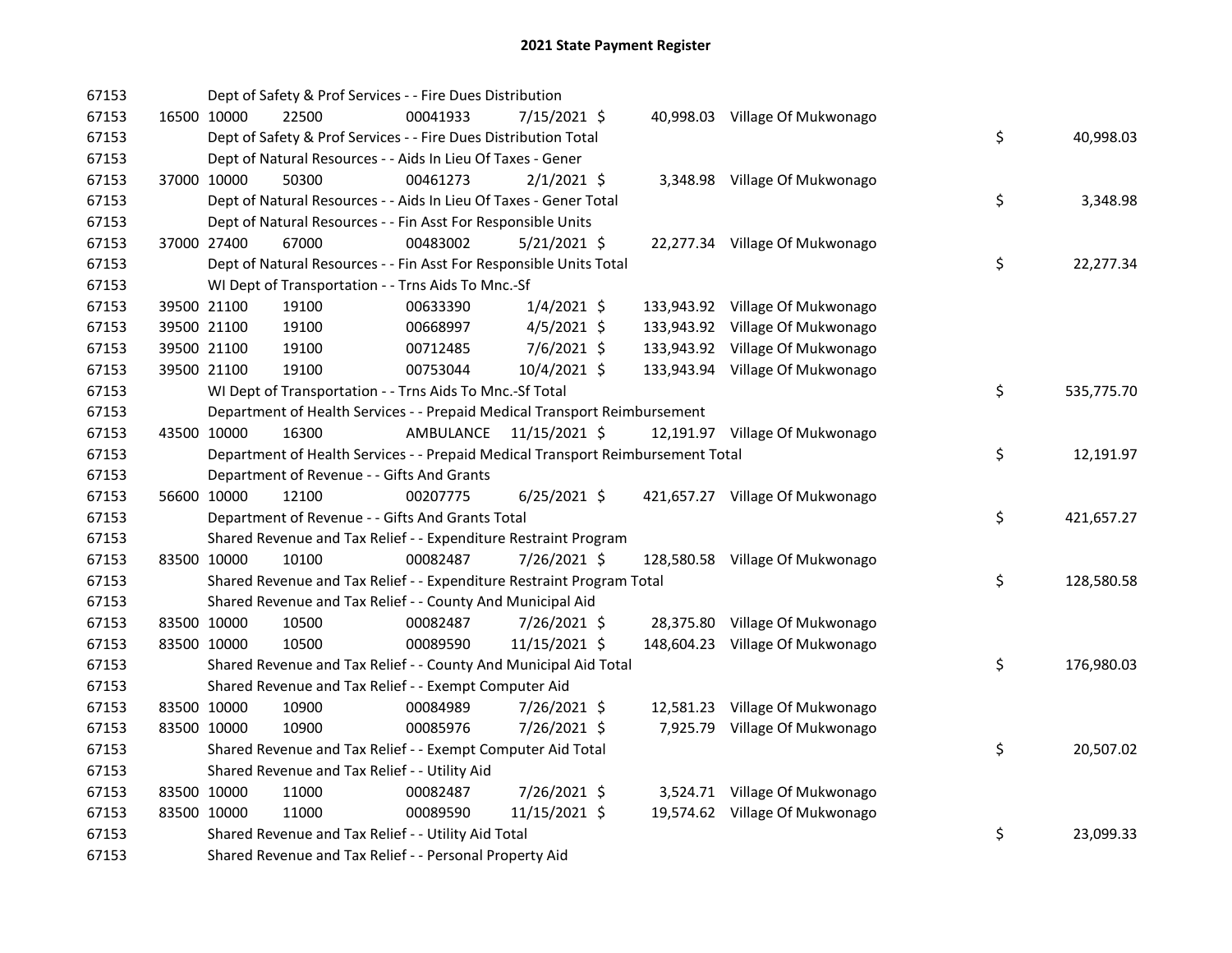| 67153       | 83500 10000 | 11100                                                                         | 00078177 | $5/3/2021$ \$  | 21,087.30    | Village Of Mukwonago |              |
|-------------|-------------|-------------------------------------------------------------------------------|----------|----------------|--------------|----------------------|--------------|
| 67153       | 83500 10000 | 11100                                                                         | 00079055 | $5/3/2021$ \$  | 32.052.74    | Village Of Mukwonago |              |
| 67153       |             | Shared Revenue and Tax Relief - - Personal Property Aid Total                 |          |                |              |                      | 53,140.04    |
| 67153       |             | Shared Revenue and Tax Relief - - State Aid; Video Service Provider Fee       |          |                |              |                      |              |
| 67153       | 83500 10000 | 11200                                                                         | 00083251 | 7/26/2021 \$   | 20.043.79    | Village Of Mukwonago |              |
| 67153       |             | Shared Revenue and Tax Relief - - State Aid; Video Service Provider Fee Total |          |                |              |                      | 20,043.79    |
| 67153       |             | Shared Revenue and Tax Relief - - School Lvy Tx/First Dollar Cr               |          |                |              |                      |              |
| 67153       | 83500 10000 | 30200                                                                         | 00082761 | 7/26/2021 \$   | 1,195,469.81 | Village Of Mukwonago |              |
| 67153       | 83500 10000 | 30200                                                                         | 00086156 | 7/26/2021 \$   | 151.792.59   | Village Of Mukwonago |              |
| 67153       |             | Shared Revenue and Tax Relief - - School Lvy Tx/First Dollar Cr Total         |          |                |              |                      | 1,347,262.40 |
| 67153       |             | Shared Revenue and Tax Relief - - Lottery & Gaming Credit                     |          |                |              |                      |              |
| 67153       | 83500 52100 | 36300                                                                         | 00074638 | $3/22/2021$ \$ | 287,045.82   | Village Of Mukwonago |              |
| 67153       |             | Shared Revenue and Tax Relief - - Lottery & Gaming Credit Total               |          |                |              |                      | 287,045.82   |
| 67153 Total |             |                                                                               |          |                |              |                      | 3.092.908.30 |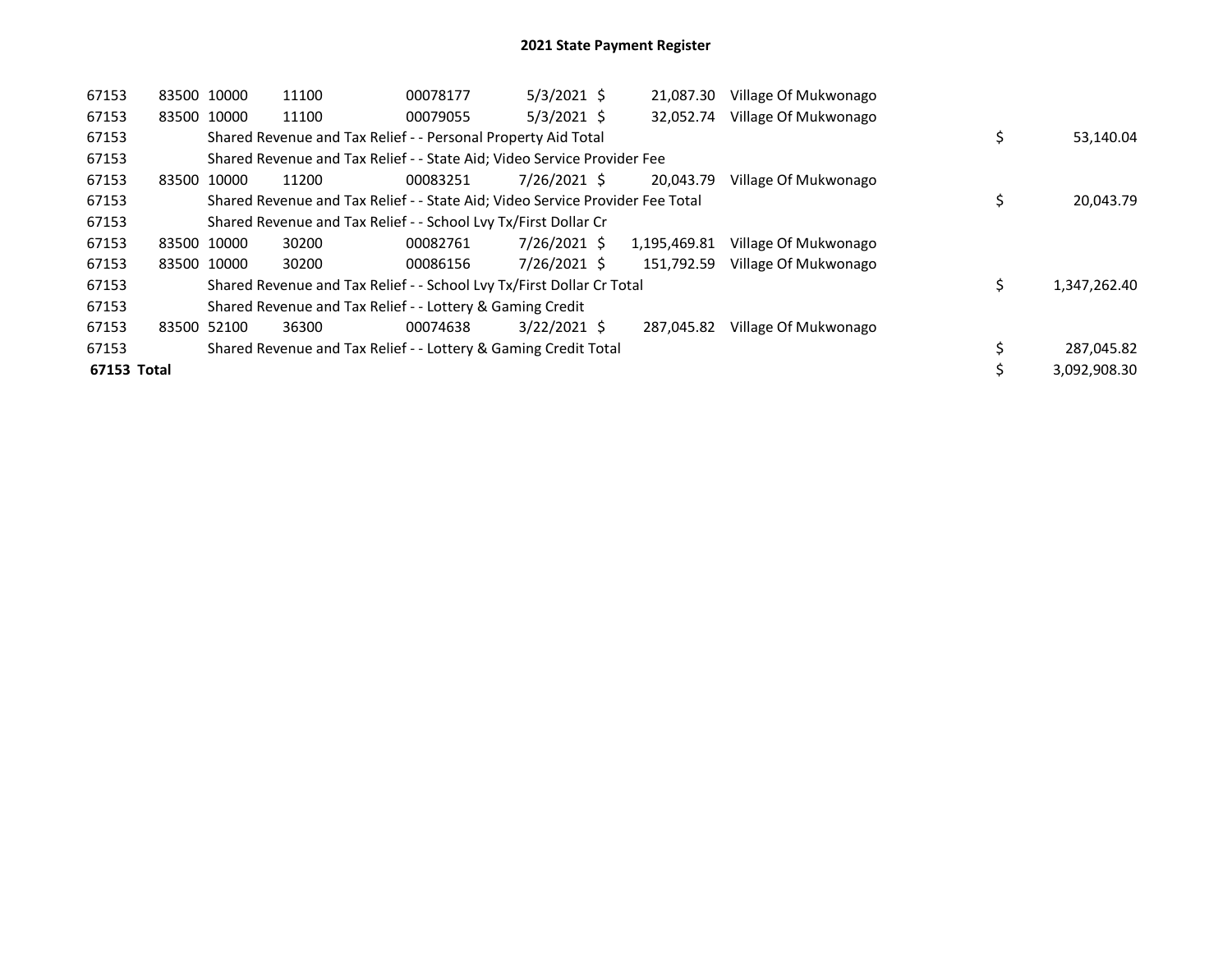| 67158       |             | Dept of Safety & Prof Services - - Fire Dues Distribution                     |          |                |           |                               |    |            |
|-------------|-------------|-------------------------------------------------------------------------------|----------|----------------|-----------|-------------------------------|----|------------|
| 67158       | 16500 10000 | 22500                                                                         | 00041935 | 7/16/2021 \$   |           | 8,798.55 Village Of Nashotah  |    |            |
| 67158       |             | Dept of Safety & Prof Services - - Fire Dues Distribution Total               |          |                |           |                               | \$ | 8,798.55   |
| 67158       |             | WI Dept of Transportation - - Trns Aids To Mnc.-Sf                            |          |                |           |                               |    |            |
| 67158       | 39500 21100 | 19100                                                                         | 00633391 | $1/4/2021$ \$  |           | 13,465.83 Village Of Nashotah |    |            |
| 67158       | 39500 21100 | 19100                                                                         | 00668998 | $4/5/2021$ \$  | 13,465.83 | Village Of Nashotah           |    |            |
| 67158       | 39500 21100 | 19100                                                                         | 00712486 | 7/6/2021 \$    | 13,465.83 | Village Of Nashotah           |    |            |
| 67158       | 39500 21100 | 19100                                                                         | 00753045 | 10/4/2021 \$   |           | 13,465.85 Village Of Nashotah |    |            |
| 67158       |             | WI Dept of Transportation - - Trns Aids To Mnc.-Sf Total                      |          |                |           |                               | \$ | 53,863.34  |
| 67158       |             | WI Dept of Transportation - - Loc Rd Imp Prg St Fd                            |          |                |           |                               |    |            |
| 67158       | 39500 21100 | 27800                                                                         | 00674014 | $4/6/2021$ \$  |           | 25,261.40 Village Of Nashotah |    |            |
| 67158       |             | WI Dept of Transportation - - Loc Rd Imp Prg St Fd Total                      |          |                |           |                               | \$ | 25,261.40  |
| 67158       |             | Department of Justice - - Officer training reimbursement                      |          |                |           |                               |    |            |
| 67158       | 45500 10000 | 21400                                                                         | 00105662 | 11/22/2021 \$  |           | 480.00 Village Of Nashotah    |    |            |
| 67158       |             | Department of Justice - - Officer training reimbursement Total                |          |                |           |                               | \$ | 480.00     |
| 67158       |             | Department of Revenue - - Gifts And Grants                                    |          |                |           |                               |    |            |
| 67158       | 56600 10000 | 12100                                                                         | 00207776 | $6/25/2021$ \$ |           | 71,017.61 Village Of Nashotah |    |            |
| 67158       |             | Department of Revenue - - Gifts And Grants Total                              |          |                |           |                               | \$ | 71,017.61  |
| 67158       |             | Shared Revenue and Tax Relief - - County And Municipal Aid                    |          |                |           |                               |    |            |
| 67158       | 83500 10000 | 10500                                                                         | 00082488 | 7/26/2021 \$   |           | 1,523.03 Village Of Nashotah  |    |            |
| 67158       | 83500 10000 | 10500                                                                         | 00089591 | 11/15/2021 \$  |           | 8,630.53 Village Of Nashotah  |    |            |
| 67158       |             | Shared Revenue and Tax Relief - - County And Municipal Aid Total              |          |                |           |                               | \$ | 10,153.56  |
| 67158       |             | Shared Revenue and Tax Relief - - Exempt Computer Aid                         |          |                |           |                               |    |            |
| 67158       | 83500 10000 | 10900                                                                         | 00084990 | 7/26/2021 \$   |           | 671.36 Village Of Nashotah    |    |            |
| 67158       |             | Shared Revenue and Tax Relief - - Exempt Computer Aid Total                   |          |                |           |                               | \$ | 671.36     |
| 67158       |             | Shared Revenue and Tax Relief - - Utility Aid                                 |          |                |           |                               |    |            |
| 67158       | 83500 10000 | 11000                                                                         | 00082488 | 7/26/2021 \$   |           | 457.86 Village Of Nashotah    |    |            |
| 67158       | 83500 10000 | 11000                                                                         | 00089591 | 11/15/2021 \$  |           | 2,853.00 Village Of Nashotah  |    |            |
| 67158       |             | Shared Revenue and Tax Relief - - Utility Aid Total                           |          |                |           |                               | \$ | 3,310.86   |
| 67158       |             | Shared Revenue and Tax Relief - - Personal Property Aid                       |          |                |           |                               |    |            |
| 67158       | 83500 10000 | 11100                                                                         | 00078178 | $5/3/2021$ \$  |           | 975.70 Village Of Nashotah    |    |            |
| 67158       |             | Shared Revenue and Tax Relief - - Personal Property Aid Total                 |          |                |           |                               | \$ | 975.70     |
| 67158       |             | Shared Revenue and Tax Relief - - State Aid; Video Service Provider Fee       |          |                |           |                               |    |            |
| 67158       | 83500 10000 | 11200                                                                         | 00083252 | 7/26/2021 \$   |           | 3,812.95 Village Of Nashotah  |    |            |
| 67158       |             | Shared Revenue and Tax Relief - - State Aid; Video Service Provider Fee Total |          |                |           |                               | \$ | 3,812.95   |
| 67158 Total |             |                                                                               |          |                |           |                               | \$ | 178,345.33 |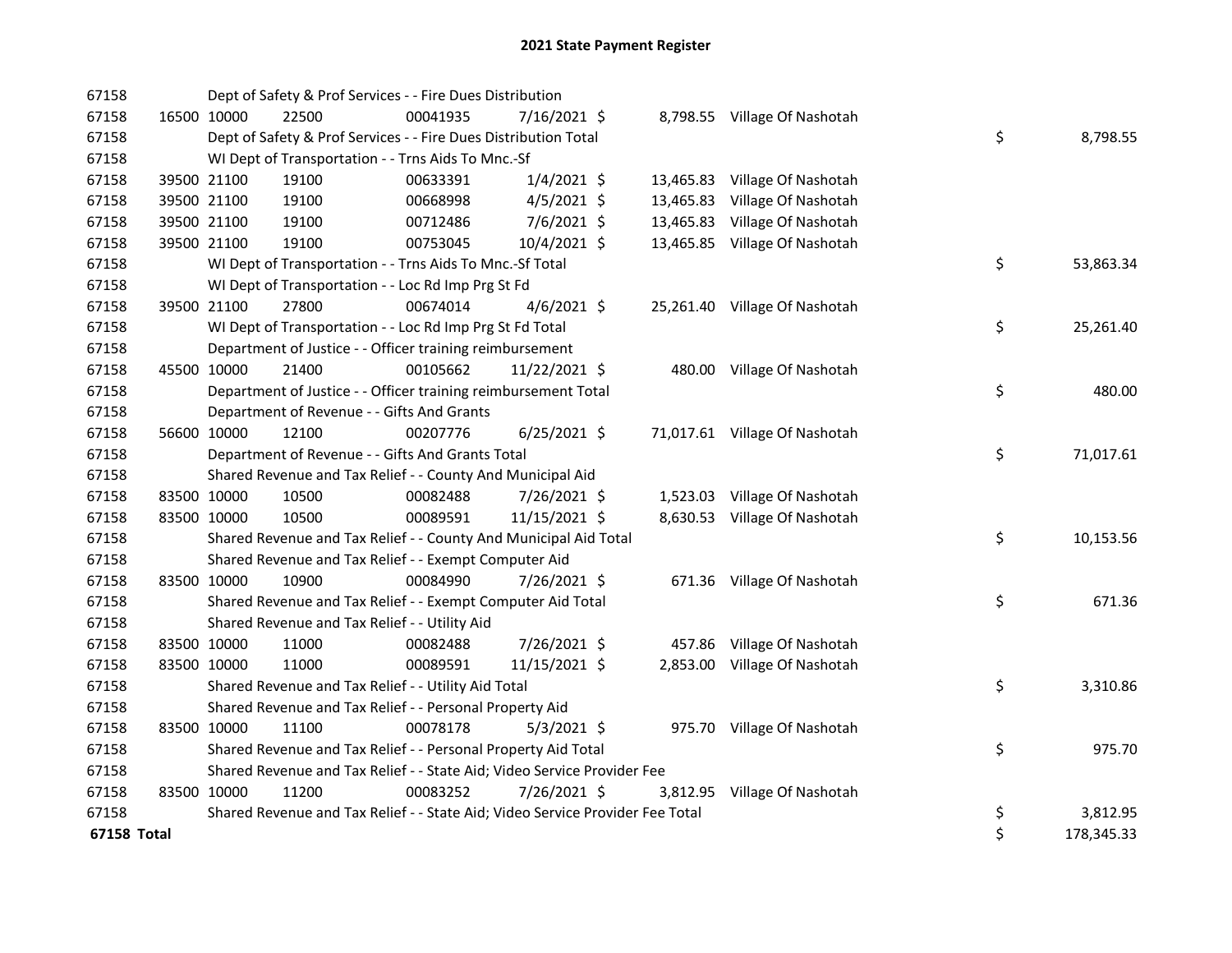| 67161 |             | Dept of Safety & Prof Services - - Fire Dues Distribution                       |           |                |        |                                     |    |            |
|-------|-------------|---------------------------------------------------------------------------------|-----------|----------------|--------|-------------------------------------|----|------------|
| 67161 | 16500 10000 | 22500                                                                           | 00041937  | 7/16/2021 \$   |        | 11,564.01 Village Of North Prairie  |    |            |
| 67161 |             | Dept of Safety & Prof Services - - Fire Dues Distribution Total                 |           |                |        |                                     | \$ | 11,564.01  |
| 67161 |             | Dept of Natural Resources - - Resaids - Cnty Forst, Cl & Mfl                    |           |                |        |                                     |    |            |
| 67161 | 37000 21200 | 57100                                                                           | 00488575  | $6/14/2021$ \$ |        | 10.80 Village Of North Prairie      |    |            |
| 67161 |             | Dept of Natural Resources - - Resaids - Cnty Forst, Cl & Mfl Total              |           |                |        |                                     | \$ | 10.80      |
| 67161 |             | Dept of Natural Resources - - Fin Asst For Responsible Units                    |           |                |        |                                     |    |            |
| 67161 | 37000 27400 | 67000                                                                           | 00483742  | $5/21/2021$ \$ |        | 5,410.44 Village Of North Prairie   |    |            |
| 67161 |             | Dept of Natural Resources - - Fin Asst For Responsible Units Total              |           |                |        |                                     | \$ | 5,410.44   |
| 67161 |             | WI Dept of Transportation - - Trns Aids To Mnc.-Sf                              |           |                |        |                                     |    |            |
| 67161 | 39500 21100 | 19100                                                                           | 00633392  | $1/4/2021$ \$  |        | 14,125.32 Village Of North Prairie  |    |            |
| 67161 | 39500 21100 | 19100                                                                           | 00668999  | $4/5/2021$ \$  |        | 14,125.32 Village Of North Prairie  |    |            |
| 67161 | 39500 21100 | 19100                                                                           | 00712487  | 7/6/2021 \$    |        | 14,125.32 Village Of North Prairie  |    |            |
| 67161 | 39500 21100 | 19100                                                                           | 00753046  | 10/4/2021 \$   |        | 14,125.32 Village Of North Prairie  |    |            |
| 67161 |             | WI Dept of Transportation - - Trns Aids To Mnc.-Sf Total                        |           |                |        |                                     | \$ | 56,501.28  |
| 67161 |             | WI Dept of Transportation - - Loc Rd Imp Prg St Fd                              |           |                |        |                                     |    |            |
| 67161 | 39500 21100 | 27800                                                                           | 00761246  | 10/12/2021 \$  |        | 25,261.40 Village Of North Prairie  |    |            |
| 67161 |             | WI Dept of Transportation - - Loc Rd Imp Prg St Fd Total                        |           |                |        |                                     | \$ | 25,261.40  |
| 67161 |             | WI Dept of Transportation - - St Hwy Rehab, Sf                                  |           |                |        |                                     |    |            |
| 67161 | 39500 21100 | 36300                                                                           | 00699874  | $6/25/2021$ \$ |        | 200.00 Village Of North Prairie     |    |            |
| 67161 | 39500 21100 | 36300                                                                           | 00719541  | 7/30/2021 \$   | 350.00 | Village Of North Prairie            |    |            |
| 67161 | 39500 21100 | 36300                                                                           | 00733346  | 8/30/2021 \$   | 100.00 | Village Of North Prairie            |    |            |
| 67161 | 39500 21100 | 36300                                                                           | 00745174  | $9/30/2021$ \$ | 100.00 | Village Of North Prairie            |    |            |
| 67161 | 39500 21100 | 36300                                                                           | 00762906  | 10/29/2021 \$  | 100.00 | Village Of North Prairie            |    |            |
| 67161 | 39500 21100 | 36300                                                                           | 00770675  | 11/30/2021 \$  | 100.00 | Village Of North Prairie            |    |            |
| 67161 |             | WI Dept of Transportation - - St Hwy Rehab, Sf Total                            |           |                |        |                                     | \$ | 950.00     |
| 67161 |             | Department of Health Services - - Prepaid Medical Transport Reimbursement       |           |                |        |                                     |    |            |
| 67161 | 43500 10000 | 16300                                                                           | AMBULANCE | 11/15/2021 \$  |        | 2,000.00 Village Of North Prairie   |    |            |
| 67161 |             | Department of Health Services - - Prepaid Medical Transport Reimbursement Total |           |                |        |                                     | \$ | 2,000.00   |
| 67161 |             | Department of Justice - - Officer training reimbursement                        |           |                |        |                                     |    |            |
| 67161 | 45500 10000 | 21400                                                                           | 00105677  | 11/22/2021 \$  |        | 800.00 Village Of North Prairie     |    |            |
| 67161 |             | Department of Justice - - Officer training reimbursement Total                  |           |                |        |                                     | \$ | 800.00     |
| 67161 |             | Department of Revenue - - Gifts And Grants                                      |           |                |        |                                     |    |            |
| 67161 | 56600 10000 | 12100                                                                           | 00207777  | $6/25/2021$ \$ |        | 116,600.77 Village Of North Prairie |    |            |
| 67161 |             | Department of Revenue - - Gifts And Grants Total                                |           |                |        |                                     | \$ | 116,600.77 |
| 67161 |             | Department of Revenue - - Misc Revenue Holding Clearing                         |           |                |        |                                     |    |            |
| 67161 | 56600 10000 | 99500                                                                           | 00189071  | 1/8/2021 \$    |        | 1,460.24 Village Of North Prairie   |    |            |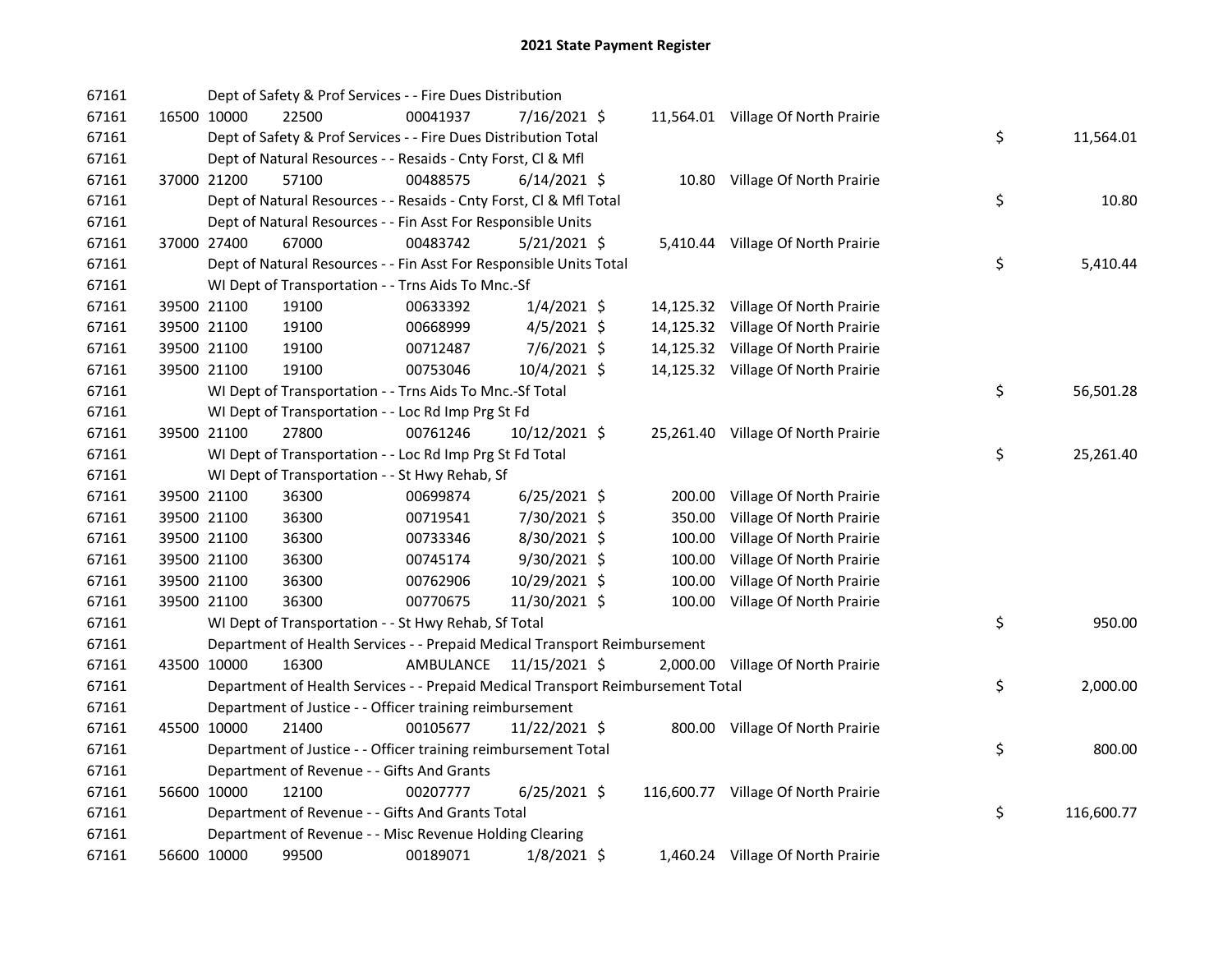| 67161       | 56600 10000 | 99500                                                                         | 00191141 | $2/5/2021$ \$  |          | 1,603.49 Village Of North Prairie  |                  |
|-------------|-------------|-------------------------------------------------------------------------------|----------|----------------|----------|------------------------------------|------------------|
| 67161       | 56600 10000 | 99500                                                                         | 00193025 | $3/1/2021$ \$  | 1,072.00 | Village Of North Prairie           |                  |
| 67161       | 56600 10000 | 99500                                                                         | 00193776 | $3/5/2021$ \$  |          | 4,425.14 Village Of North Prairie  |                  |
| 67161       | 56600 10000 | 99500                                                                         | 00198061 | $4/7/2021$ \$  |          | 7,674.91 Village Of North Prairie  |                  |
| 67161       | 56600 10000 | 99500                                                                         | 00201408 | $5/7/2021$ \$  | 3,148.44 | Village Of North Prairie           |                  |
| 67161       | 56600 10000 | 99500                                                                         | 00203858 | $6/1/2021$ \$  | 227.02   | Village Of North Prairie           |                  |
| 67161       | 56600 10000 | 99500                                                                         | 00204636 | $6/7/2021$ \$  |          | 3,654.18 Village Of North Prairie  |                  |
| 67161       | 56600 10000 | 99500                                                                         | 00209204 | 7/8/2021 \$    |          | 6,996.92 Village Of North Prairie  |                  |
| 67161       | 56600 10000 | 99500                                                                         | 00211941 | 8/6/2021 \$    | 617.00   | Village Of North Prairie           |                  |
| 67161       | 56600 10000 | 99500                                                                         | 00214562 | $9/8/2021$ \$  |          | 2,817.94 Village Of North Prairie  |                  |
| 67161       | 56600 10000 | 99500                                                                         | 00216812 | $10/7/2021$ \$ |          | 1,670.01 Village Of North Prairie  |                  |
| 67161       | 56600 10000 | 99500                                                                         | 00218171 | 10/25/2021 \$  |          | 42.82 Village Of North Prairie     |                  |
| 67161       | 56600 10000 | 99500                                                                         | 00219402 | 11/5/2021 \$   | 3,237.03 | Village Of North Prairie           |                  |
| 67161       | 56600 10000 | 99500                                                                         | 00221553 | 12/7/2021 \$   |          | 1,189.05 Village Of North Prairie  |                  |
| 67161       |             | Department of Revenue - - Misc Revenue Holding Clearing Total                 |          |                |          |                                    | \$<br>39,836.19  |
| 67161       |             | Shared Revenue and Tax Relief - - County And Municipal Aid                    |          |                |          |                                    |                  |
| 67161       | 83500 10000 | 10500                                                                         | 00082489 | 7/26/2021 \$   |          | 4,511.95 Village Of North Prairie  |                  |
| 67161       | 83500 10000 | 10500                                                                         | 00089592 | 11/15/2021 \$  |          | 23,567.73 Village Of North Prairie |                  |
| 67161       |             | Shared Revenue and Tax Relief - - County And Municipal Aid Total              |          |                |          |                                    | \$<br>28,079.68  |
| 67161       |             | Shared Revenue and Tax Relief - - Exempt Computer Aid                         |          |                |          |                                    |                  |
| 67161       | 83500 10000 | 10900                                                                         | 00084991 | 7/26/2021 \$   |          | 2,639.71 Village Of North Prairie  |                  |
| 67161       |             | Shared Revenue and Tax Relief - - Exempt Computer Aid Total                   |          |                |          |                                    | \$<br>2,639.71   |
| 67161       |             | Shared Revenue and Tax Relief - - Utility Aid                                 |          |                |          |                                    |                  |
| 67161       | 83500 10000 | 11000                                                                         | 00082489 | 7/26/2021 \$   |          | 996.73 Village Of North Prairie    |                  |
| 67161       | 83500 10000 | 11000                                                                         | 00089592 | 11/15/2021 \$  |          | 5,748.39 Village Of North Prairie  |                  |
| 67161       |             | Shared Revenue and Tax Relief - - Utility Aid Total                           |          |                |          |                                    | \$<br>6,745.12   |
| 67161       |             | Shared Revenue and Tax Relief - - Personal Property Aid                       |          |                |          |                                    |                  |
| 67161       | 83500 10000 | 11100                                                                         | 00078179 | $5/3/2021$ \$  |          | 2,338.26 Village Of North Prairie  |                  |
| 67161       |             | Shared Revenue and Tax Relief - - Personal Property Aid Total                 |          |                |          |                                    | \$<br>2,338.26   |
| 67161       |             | Shared Revenue and Tax Relief - - State Aid; Video Service Provider Fee       |          |                |          |                                    |                  |
| 67161       | 83500 10000 | 11200                                                                         | 00083253 | 7/26/2021 \$   | 5,465.51 | Village Of North Prairie           |                  |
| 67161       |             | Shared Revenue and Tax Relief - - State Aid; Video Service Provider Fee Total |          |                |          |                                    | \$<br>5,465.51   |
| 67161 Total |             |                                                                               |          |                |          |                                    | \$<br>304,203.17 |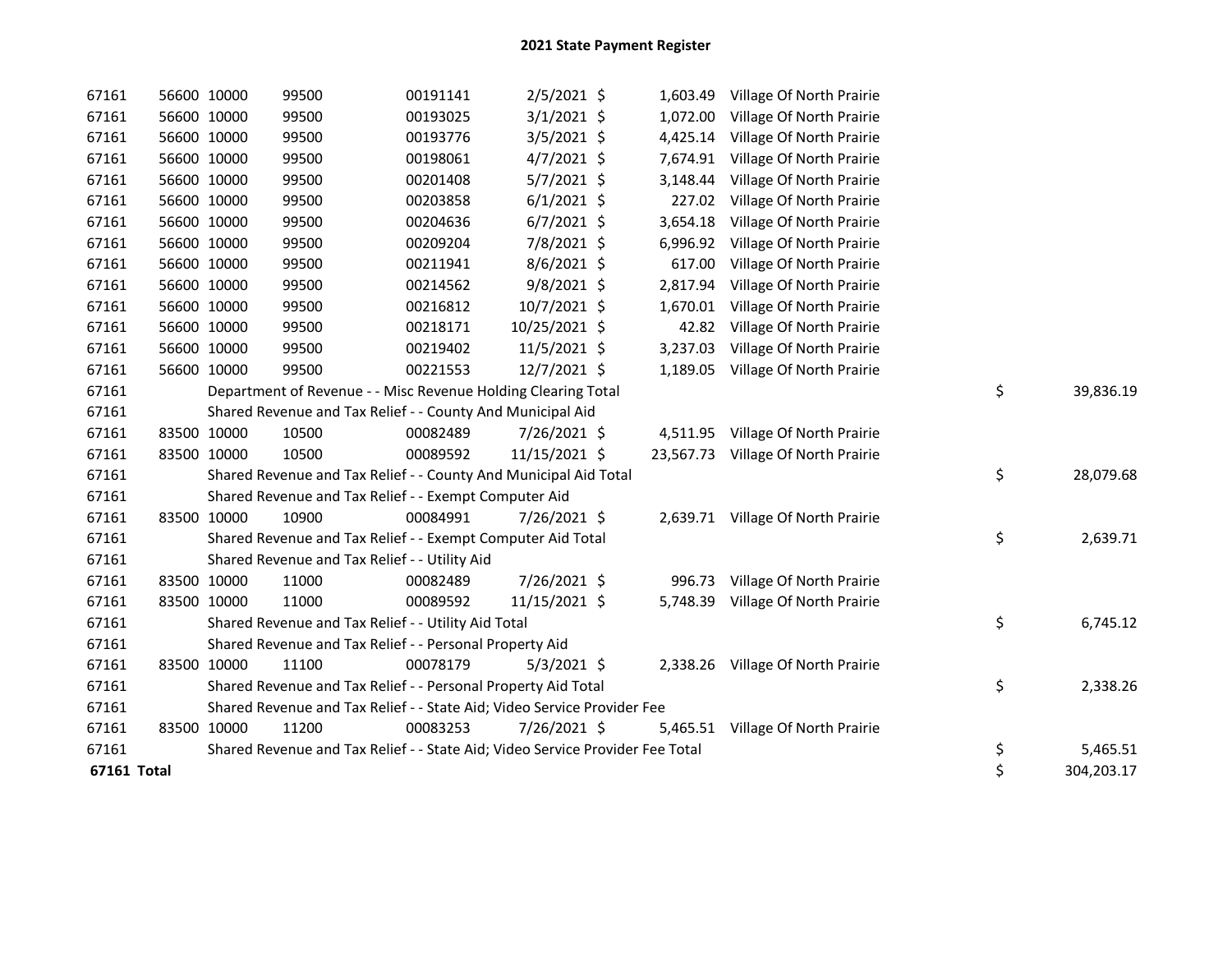| 67166       |             |       | Dept of Safety & Prof Services - - Fire Dues Distribution       |                |           |                                      |                  |
|-------------|-------------|-------|-----------------------------------------------------------------|----------------|-----------|--------------------------------------|------------------|
| 67166       | 16500 10000 | 22500 | 00041938                                                        | 7/15/2021 \$   |           | 11,454.53 Village Of Oconomowoc Lake |                  |
| 67166       |             |       | Dept of Safety & Prof Services - - Fire Dues Distribution Total |                |           |                                      | \$<br>11,454.53  |
| 67166       |             |       | Dept of Natural Resources - - GPO -Federal Funds                |                |           |                                      |                  |
| 67166       | 37000 21200 | 38100 | 00466866                                                        | $3/12/2021$ \$ |           | 3,040.66 Village Of Oconomowoc Lake  |                  |
| 67166       |             |       | Dept of Natural Resources - - GPO -Federal Funds Total          |                |           |                                      | \$<br>3,040.66   |
| 67166       |             |       | Dept of Natural Resources - - Enf A - Boating Enforcement       |                |           |                                      |                  |
| 67166       | 37000 21200 | 55000 | 00466866                                                        | $3/12/2021$ \$ |           | 6,263.92 Village Of Oconomowoc Lake  |                  |
| 67166       |             |       | Dept of Natural Resources - - Enf A - Boating Enforcement Total |                |           |                                      | \$<br>6,263.92   |
| 67166       |             |       | WI Dept of Transportation - - Trns Aids To Mnc.-Sf              |                |           |                                      |                  |
| 67166       | 39500 21100 | 19100 | 00633393                                                        | $1/4/2021$ \$  |           | 28,047.34 Village Of Oconomowoc Lake |                  |
| 67166       | 39500 21100 | 19100 | 00669000                                                        | $4/5/2021$ \$  |           | 28,047.34 Village Of Oconomowoc Lake |                  |
| 67166       | 39500 21100 | 19100 | 00712488                                                        | 7/6/2021 \$    | 28,047.34 | Village Of Oconomowoc Lake           |                  |
| 67166       | 39500 21100 | 19100 | 00753047                                                        | 10/4/2021 \$   | 28.047.35 | Village Of Oconomowoc Lake           |                  |
| 67166       |             |       | WI Dept of Transportation - - Trns Aids To Mnc.-Sf Total        |                |           |                                      | \$<br>112,189.37 |
| 67166       |             |       | Department of Justice - - Officer training reimbursement        |                |           |                                      |                  |
| 67166       | 45500 10000 | 21400 | 00105684                                                        | 11/19/2021 \$  | 1,120.00  | Village Of Oconomowoc Lake           |                  |
| 67166       |             |       | Department of Justice - - Officer training reimbursement Total  |                |           |                                      | \$<br>1,120.00   |
| 67166       |             |       | Department of Revenue - - Gifts And Grants                      |                |           |                                      |                  |
| 67166       | 56600 10000 | 12100 | 00207778                                                        | $6/25/2021$ \$ | 31,400.57 | Village Of Oconomowoc Lake           |                  |
| 67166       |             |       | Department of Revenue - - Gifts And Grants Total                |                |           |                                      | \$<br>31,400.57  |
| 67166       |             |       | Shared Revenue and Tax Relief - - Exempt Computer Aid           |                |           |                                      |                  |
| 67166       | 83500 10000 | 10900 | 00084992                                                        | 7/26/2021 \$   | 338.80    | Village Of Oconomowoc Lake           |                  |
| 67166       |             |       | Shared Revenue and Tax Relief - - Exempt Computer Aid Total     |                |           |                                      | \$<br>338.80     |
| 67166       |             |       | Shared Revenue and Tax Relief - - Personal Property Aid         |                |           |                                      |                  |
| 67166       | 83500 10000 | 11100 | 00078180                                                        | $5/3/2021$ \$  | 1,422.61  | Village Of Oconomowoc Lake           |                  |
| 67166       |             |       | Shared Revenue and Tax Relief - - Personal Property Aid Total   |                |           |                                      | \$<br>1,422.61   |
| 67166 Total |             |       |                                                                 |                |           |                                      | \$<br>167,230.46 |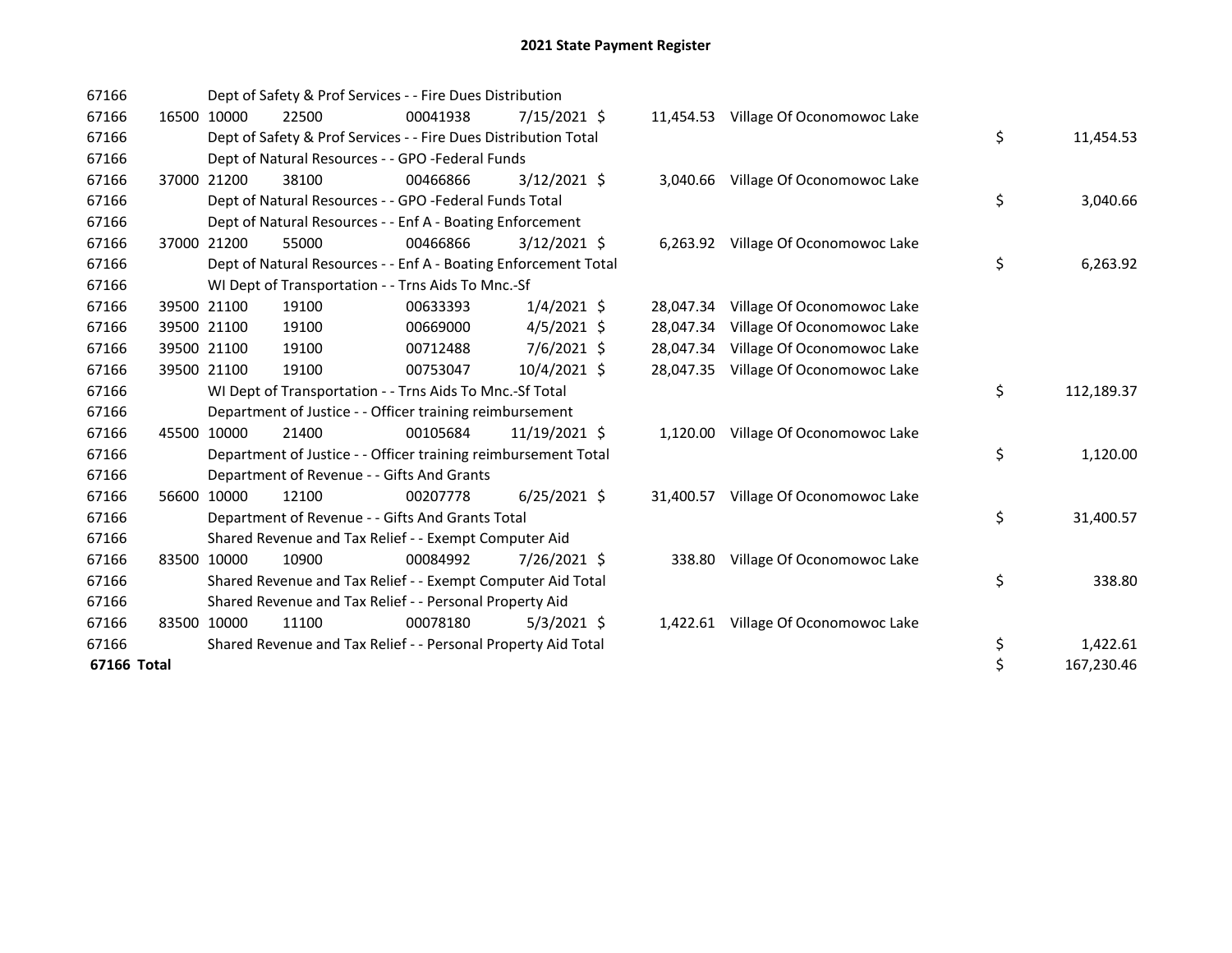| 67171 |             | Dept of Safety & Prof Services - - Fire Dues Distribution         |          |                |  |                                |    |            |
|-------|-------------|-------------------------------------------------------------------|----------|----------------|--|--------------------------------|----|------------|
| 67171 | 16500 10000 | 22500                                                             | 00041943 | 7/15/2021 \$   |  | 43,393.72 Village Of Pewaukee  |    |            |
| 67171 |             | Dept of Safety & Prof Services - - Fire Dues Distribution Total   |          |                |  |                                | \$ | 43,393.72  |
| 67171 |             | Dept of Natural Resources - - GPO -Federal Funds                  |          |                |  |                                |    |            |
| 67171 | 37000 21200 | 38100                                                             | 00466874 | $3/12/2021$ \$ |  | 8,828.97 Village Of Pewaukee   |    |            |
| 67171 |             | Dept of Natural Resources - - GPO -Federal Funds Total            |          |                |  |                                | \$ | 8,828.97   |
| 67171 |             | Dept of Natural Resources - - Enf A - Boating Enforcement         |          |                |  |                                |    |            |
| 67171 | 37000 21200 | 55000                                                             | 00466874 | $3/12/2021$ \$ |  | 18,188.12 Village Of Pewaukee  |    |            |
| 67171 |             | Dept of Natural Resources - - Enf A - Boating Enforcement Total   |          |                |  |                                | \$ | 18,188.12  |
| 67171 |             | Dept of Natural Resources - - Ea - Lake Protection                |          |                |  |                                |    |            |
| 67171 | 37000 21200 | 66300                                                             | 00526534 | 12/29/2021 \$  |  | 4,400.00 Village Of Pewaukee   |    |            |
| 67171 |             | Dept of Natural Resources - - Ea - Lake Protection Total          |          |                |  |                                | \$ | 4,400.00   |
| 67171 |             | Dept of Natural Resources - - Land Acquisition                    |          |                |  |                                |    |            |
| 67171 | 37000 36300 | TA100                                                             | 00464882 | 2/24/2021 \$   |  | 54,639.71 Village Of Pewaukee  |    |            |
| 67171 |             | Dept of Natural Resources - - Land Acquisition Total              |          |                |  |                                | \$ | 54,639.71  |
| 67171 |             | WI Dept of Transportation - - Trns Aids To Mnc.-Sf                |          |                |  |                                |    |            |
| 67171 | 39500 21100 | 19100                                                             | 00633394 | $1/4/2021$ \$  |  | 90,094.61 Village Of Pewaukee  |    |            |
| 67171 | 39500 21100 | 19100                                                             | 00669001 | $4/5/2021$ \$  |  | 90,094.61 Village Of Pewaukee  |    |            |
| 67171 | 39500 21100 | 19100                                                             | 00712489 | 7/6/2021 \$    |  | 90,094.61 Village Of Pewaukee  |    |            |
| 67171 | 39500 21100 | 19100                                                             | 00753048 | 10/4/2021 \$   |  | 90,094.62 Village Of Pewaukee  |    |            |
| 67171 |             | WI Dept of Transportation - - Trns Aids To Mnc.-Sf Total          |          |                |  |                                | \$ | 360,378.45 |
| 67171 |             | Department of Justice - - Officer training reimbursement          |          |                |  |                                |    |            |
| 67171 | 45500 10000 | 21400                                                             | 00105742 | 11/22/2021 \$  |  | 3,520.00 Village Of Pewaukee   |    |            |
| 67171 |             | Department of Justice - - Officer training reimbursement Total    |          |                |  |                                | \$ | 3,520.00   |
| 67171 |             | Commissioners of Public Lands - - Balsht Common School Fund       |          |                |  |                                |    |            |
| 67171 | 50700 37400 | 57700                                                             | 00003756 | 7/23/2021 \$   |  | 180,744.53 Village Of Pewaukee |    |            |
| 67171 |             | Commissioners of Public Lands - - Balsht Common School Fund Total |          |                |  |                                | \$ | 180,744.53 |
| 67171 |             | Department of Revenue - - Gifts And Grants                        |          |                |  |                                |    |            |
| 67171 | 56600 10000 | 12100                                                             | 00207779 | $6/25/2021$ \$ |  | 424,587.99 Village Of Pewaukee |    |            |
| 67171 |             | Department of Revenue - - Gifts And Grants Total                  |          |                |  |                                | \$ | 424,587.99 |
| 67171 |             | Department of Revenue - - Misc Revenue Holding Clearing           |          |                |  |                                |    |            |
| 67171 | 56600 10000 | 99500                                                             | 00189069 | $1/8/2021$ \$  |  | 850.68 Village Of Pewaukee     |    |            |
| 67171 | 56600 10000 | 99500                                                             | 00189686 | $1/19/2021$ \$ |  | 200.10 Village Of Pewaukee     |    |            |
| 67171 | 56600 10000 | 99500                                                             | 00191138 | $2/5/2021$ \$  |  | 800.40 Village Of Pewaukee     |    |            |
| 67171 | 56600 10000 | 99500                                                             | 00193010 | $3/1/2021$ \$  |  | 846.80 Village Of Pewaukee     |    |            |
| 67171 | 56600 10000 | 99500                                                             | 00193773 | $3/5/2021$ \$  |  | 6,743.13 Village Of Pewaukee   |    |            |
| 67171 | 56600 10000 | 99500                                                             | 00194366 | 3/8/2021 \$    |  | 232.00 Village Of Pewaukee     |    |            |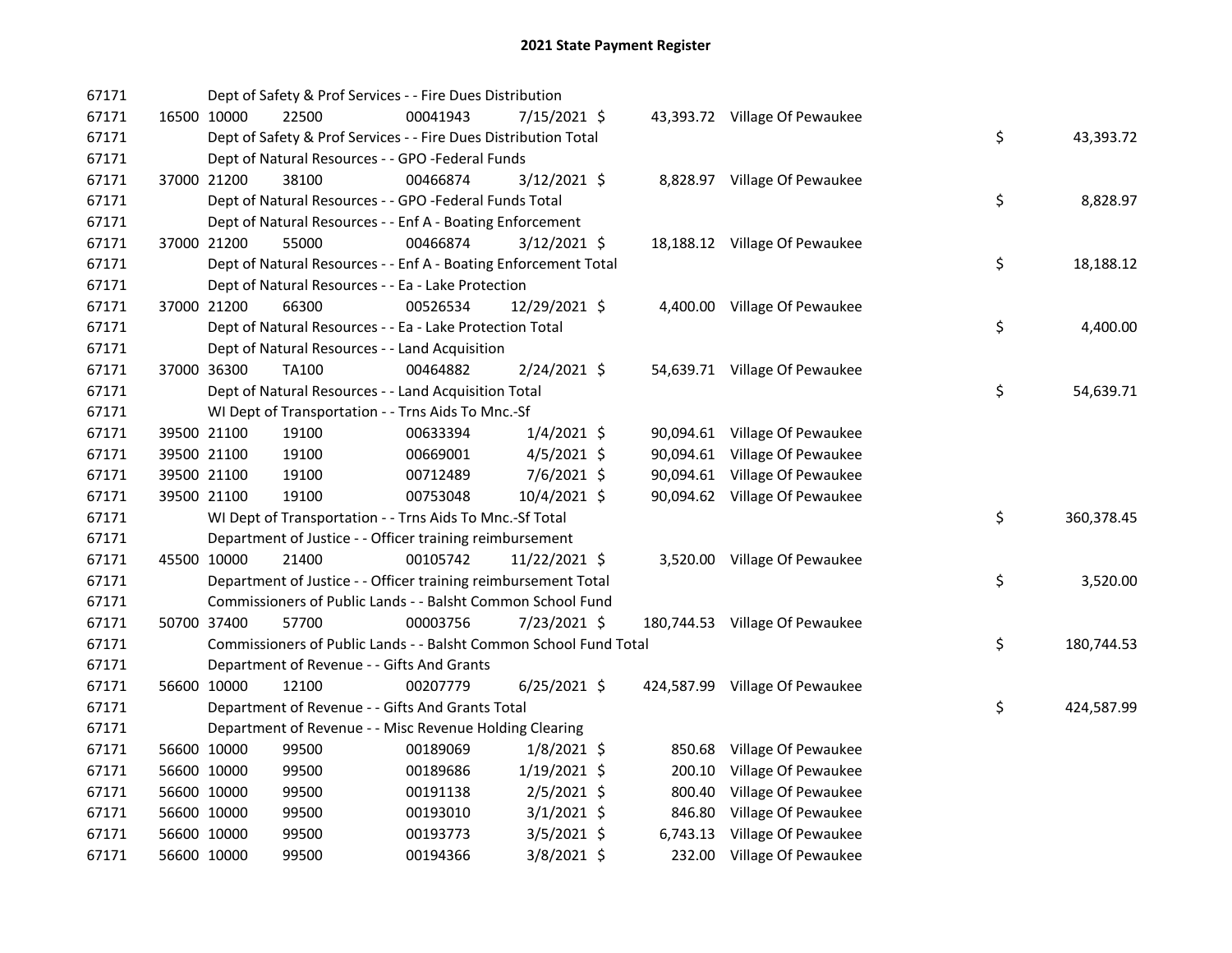| 67171 | 56600 10000 | 99500                                                            | 00195229 | $3/15/2021$ \$ | 103.50   | Village Of Pewaukee            |    |            |
|-------|-------------|------------------------------------------------------------------|----------|----------------|----------|--------------------------------|----|------------|
| 67171 | 56600 10000 | 99500                                                            | 00196699 | 3/29/2021 \$   | 26.00    | Village Of Pewaukee            |    |            |
| 67171 | 56600 10000 | 99500                                                            | 00197443 | $4/5/2021$ \$  | 172.00   | Village Of Pewaukee            |    |            |
| 67171 | 56600 10000 | 99500                                                            | 00198057 | $4/7/2021$ \$  | 5,636.61 | Village Of Pewaukee            |    |            |
| 67171 | 56600 10000 | 99500                                                            | 00198620 | 4/12/2021 \$   | 256.88   | Village Of Pewaukee            |    |            |
| 67171 | 56600 10000 | 99500                                                            | 00198629 | 4/12/2021 \$   | 36.03    | Village Of Pewaukee            |    |            |
| 67171 | 56600 10000 | 99500                                                            | 00199368 | 4/20/2021 \$   | 165.00   | Village Of Pewaukee            |    |            |
| 67171 | 56600 10000 | 99500                                                            | 00200589 | $5/3/2021$ \$  | 285.80   | Village Of Pewaukee            |    |            |
| 67171 | 56600 10000 | 99500                                                            | 00200598 | $5/3/2021$ \$  | 670.00   | Village Of Pewaukee            |    |            |
| 67171 | 56600 10000 | 99500                                                            | 00201405 | $5/7/2021$ \$  | 3,576.70 | Village Of Pewaukee            |    |            |
| 67171 | 56600 10000 | 99500                                                            | 00202426 | 5/17/2021 \$   | 101.50   | Village Of Pewaukee            |    |            |
| 67171 | 56600 10000 | 99500                                                            | 00203188 | $5/24/2021$ \$ | 85.00    | Village Of Pewaukee            |    |            |
| 67171 | 56600 10000 | 99500                                                            | 00203851 | $6/1/2021$ \$  | 346.80   | Village Of Pewaukee            |    |            |
| 67171 | 56600 10000 | 99500                                                            | 00203860 | $6/1/2021$ \$  | 75.00    | Village Of Pewaukee            |    |            |
| 67171 | 56600 10000 | 99500                                                            | 00204633 | $6/7/2021$ \$  | 3,218.50 | Village Of Pewaukee            |    |            |
| 67171 | 56600 10000 | 99500                                                            | 00204858 | $6/7/2021$ \$  | 536.40   | Village Of Pewaukee            |    |            |
| 67171 | 56600 10000 | 99500                                                            | 00205476 | $6/14/2021$ \$ | 90.00    | Village Of Pewaukee            |    |            |
| 67171 | 56600 10000 | 99500                                                            | 00208173 | $6/28/2021$ \$ | 438.80   | Village Of Pewaukee            |    |            |
| 67171 | 56600 10000 | 99500                                                            | 00209200 | 7/8/2021 \$    | 2,242.92 | Village Of Pewaukee            |    |            |
| 67171 | 56600 10000 | 99500                                                            | 00211938 | $8/6/2021$ \$  | 2,170.72 | Village Of Pewaukee            |    |            |
| 67171 | 56600 10000 | 99500                                                            | 00212724 | 8/16/2021 \$   | 233.00   | Village Of Pewaukee            |    |            |
| 67171 | 56600 10000 | 99500                                                            | 00212728 | 8/16/2021 \$   | 102.87   | Village Of Pewaukee            |    |            |
| 67171 | 56600 10000 | 99500                                                            | 00214559 | $9/8/2021$ \$  | 2,146.22 | Village Of Pewaukee            |    |            |
| 67171 | 56600 10000 | 99500                                                            | 00215360 | $9/20/2021$ \$ | 222.80   | Village Of Pewaukee            |    |            |
| 67171 | 56600 10000 | 99500                                                            | 00216809 | 10/7/2021 \$   | 1,572.25 | Village Of Pewaukee            |    |            |
| 67171 | 56600 10000 | 99500                                                            | 00219399 | 11/5/2021 \$   | 1,162.99 | Village Of Pewaukee            |    |            |
| 67171 | 56600 10000 | 99500                                                            | 00221549 | 12/7/2021 \$   |          | 1,183.19 Village Of Pewaukee   |    |            |
| 67171 |             | Department of Revenue - - Misc Revenue Holding Clearing Total    |          |                |          |                                | \$ | 36,530.59  |
| 67171 |             | Supreme Court - - Municipal Judge Training                       |          |                |          |                                |    |            |
| 67171 | 68000 10000 | 22300                                                            | 00013925 | 10/7/2021 \$   |          | 40.00 Village Of Pewaukee      |    |            |
| 67171 |             | Supreme Court - - Municipal Judge Training Total                 |          |                |          |                                | \$ | 40.00      |
| 67171 |             | Shared Revenue and Tax Relief - - County And Municipal Aid       |          |                |          |                                |    |            |
| 67171 | 83500 10000 | 10500                                                            | 00082490 | 7/26/2021 \$   |          | 28,067.49 Village Of Pewaukee  |    |            |
| 67171 | 83500 10000 | 10500                                                            | 00089593 | 11/15/2021 \$  |          | 165,426.89 Village Of Pewaukee |    |            |
| 67171 |             | Shared Revenue and Tax Relief - - County And Municipal Aid Total |          |                |          |                                | \$ | 193,494.38 |
| 67171 |             | Shared Revenue and Tax Relief - - Exempt Computer Aid            |          |                |          |                                |    |            |
| 67171 | 83500 10000 | 10900                                                            | 00084993 | 7/26/2021 \$   |          | 14,607.78 Village Of Pewaukee  |    |            |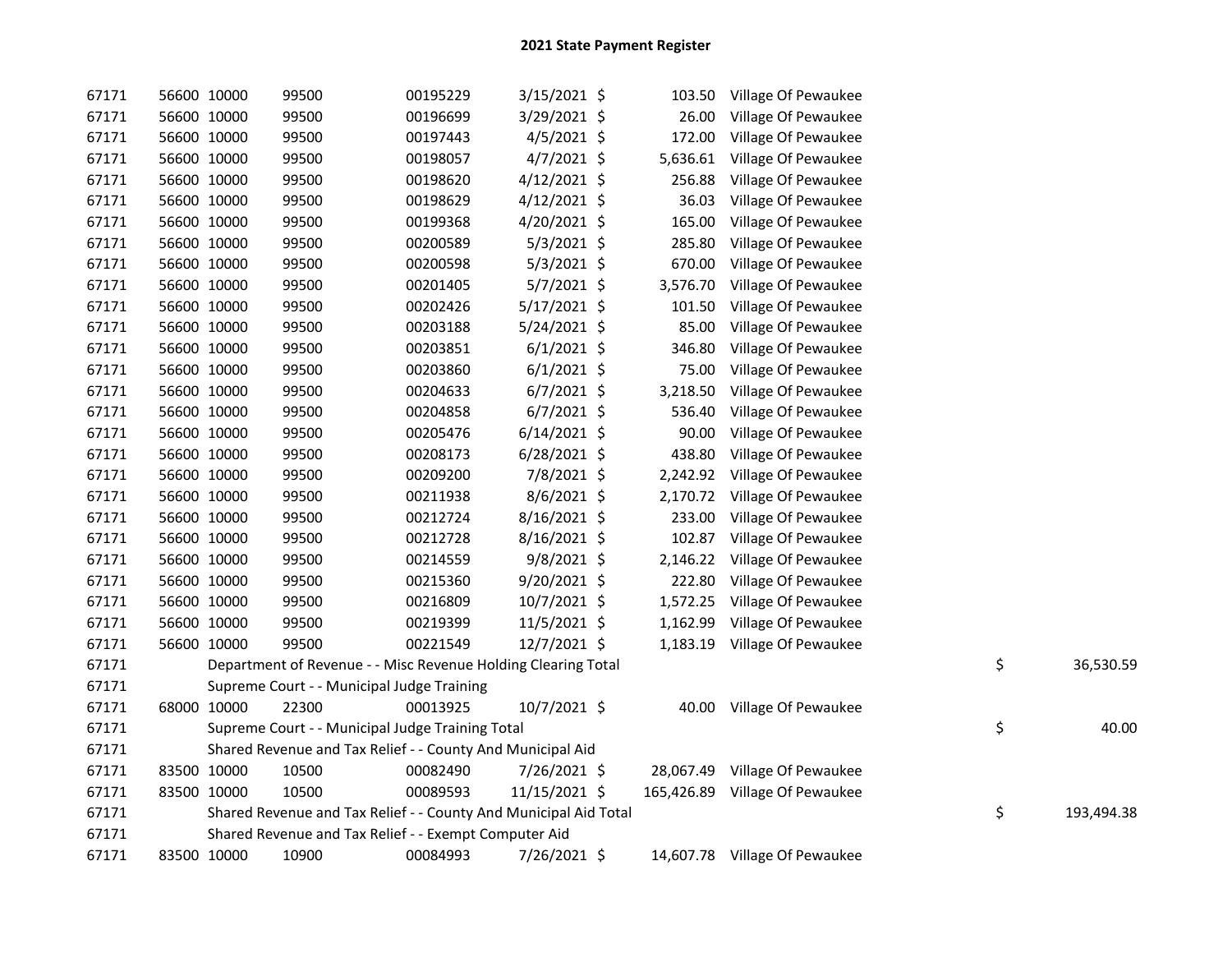| 67171       |       | 83500 10000 | 10900                                                                         | 00085977 | 7/26/2021 \$   | 2,149.93  | Village Of Pewaukee |    |              |
|-------------|-------|-------------|-------------------------------------------------------------------------------|----------|----------------|-----------|---------------------|----|--------------|
| 67171       |       |             | Shared Revenue and Tax Relief - - Exempt Computer Aid Total                   |          |                |           |                     | \$ | 16,757.71    |
| 67171       |       |             | Shared Revenue and Tax Relief - - Utility Aid                                 |          |                |           |                     |    |              |
| 67171       | 83500 | 10000       | 11000                                                                         | 00089593 | 11/15/2021 \$  | 3,334.13  | Village Of Pewaukee |    |              |
| 67171       |       |             | Shared Revenue and Tax Relief - - Utility Aid Total                           |          |                |           |                     | \$ | 3,334.13     |
| 67171       |       |             | Shared Revenue and Tax Relief - - Personal Property Aid                       |          |                |           |                     |    |              |
| 67171       |       | 83500 10000 | 11100                                                                         | 00078181 | $5/3/2021$ \$  | 30,655.12 | Village Of Pewaukee |    |              |
| 67171       |       | 83500 10000 | 11100                                                                         | 00079056 | $5/3/2021$ \$  | 7,313.36  | Village Of Pewaukee |    |              |
| 67171       |       |             | Shared Revenue and Tax Relief - - Personal Property Aid Total                 |          |                |           |                     | \$ | 37,968.48    |
| 67171       |       |             | Shared Revenue and Tax Relief - - State Aid; Video Service Provider Fee       |          |                |           |                     |    |              |
| 67171       |       | 83500 10000 | 11200                                                                         | 00083254 | 7/26/2021 \$   | 29,136.28 | Village Of Pewaukee |    |              |
| 67171       |       |             | Shared Revenue and Tax Relief - - State Aid; Video Service Provider Fee Total |          |                |           |                     | \$ | 29,136.28    |
| 67171       |       |             | Shared Revenue and Tax Relief - - Lottery & Gaming Credit                     |          |                |           |                     |    |              |
| 67171       |       | 83500 52100 | 36300                                                                         | 00074475 | $3/22/2021$ \$ | 2,394.00  | Village Of Pewaukee |    |              |
| 67171       |       |             | Shared Revenue and Tax Relief - - Lottery & Gaming Credit Total               |          |                |           |                     | \$ | 2,394.00     |
| 67171 Total |       |             |                                                                               |          |                |           |                     | \$ | 1,418,337.06 |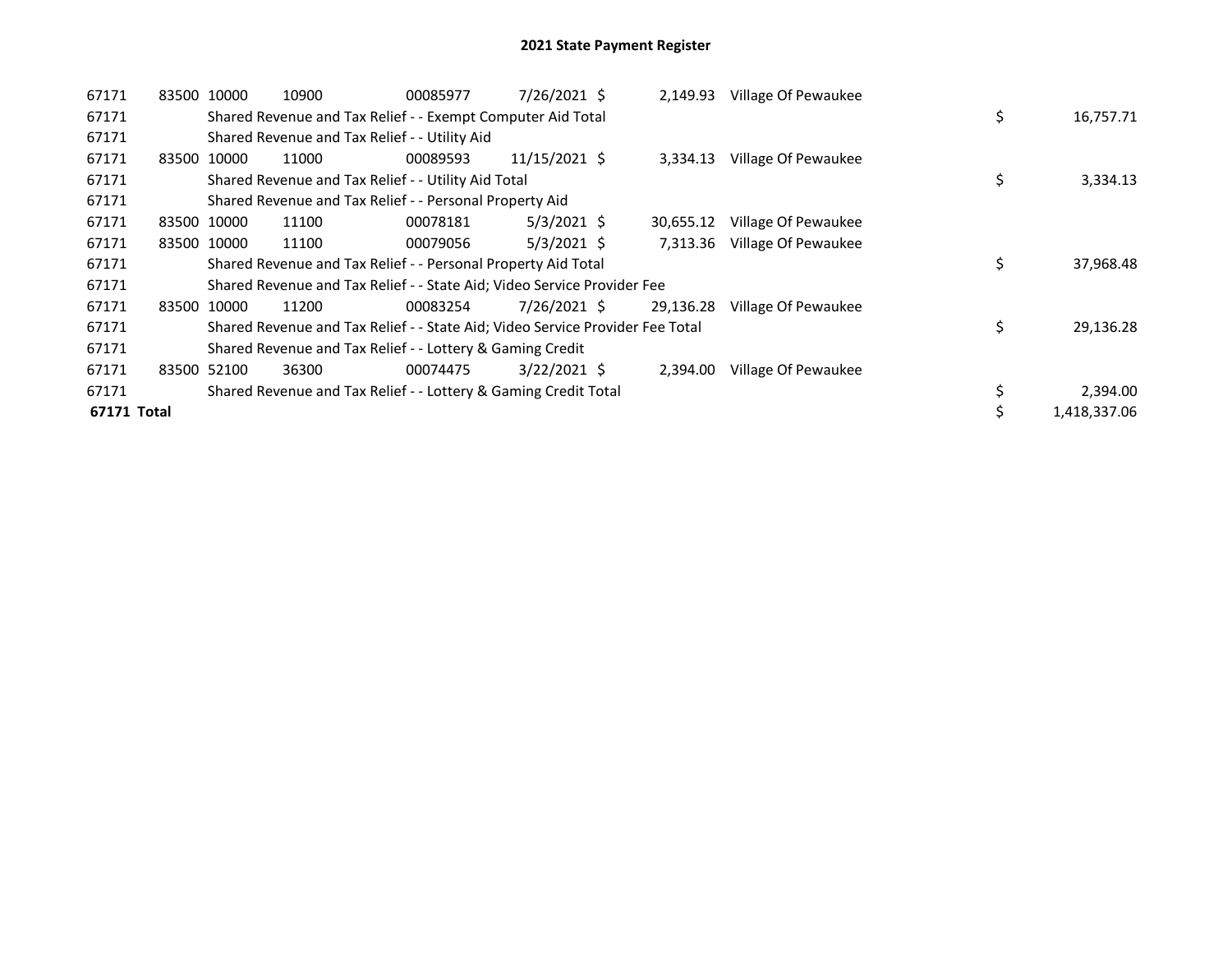| 67172 |             | Dept of Safety & Prof Services - - Fire Dues Distribution          |          |                |           |                             |    |           |
|-------|-------------|--------------------------------------------------------------------|----------|----------------|-----------|-----------------------------|----|-----------|
| 67172 | 16500 10000 | 22500                                                              | 00041944 | 7/16/2021 \$   |           | 38,868.77 Village Of Summit |    |           |
| 67172 |             | Dept of Safety & Prof Services - - Fire Dues Distribution Total    |          |                |           |                             | \$ | 38,868.77 |
| 67172 |             | Dept of Natural Resources - - Aids In Lieu Of Taxes - Gener        |          |                |           |                             |    |           |
| 67172 | 37000 10000 | 50300                                                              | 00461220 | $2/2/2021$ \$  | 16,602.03 | Village Of Summit           |    |           |
| 67172 | 37000 10000 | 50300                                                              | 00476477 | $4/21/2021$ \$ |           | 665.06 Village Of Summit    |    |           |
| 67172 |             | Dept of Natural Resources - - Aids In Lieu Of Taxes - Gener Total  |          |                |           |                             | \$ | 17,267.09 |
| 67172 |             | Dept of Natural Resources - - GPO -Federal Funds                   |          |                |           |                             |    |           |
| 67172 | 37000 21200 | 38100                                                              | 00466892 | 3/12/2021 \$   |           | 2,799.60 Village Of Summit  |    |           |
| 67172 |             | Dept of Natural Resources - - GPO -Federal Funds Total             |          |                |           |                             | \$ | 2,799.60  |
| 67172 |             | Dept of Natural Resources - - Enf A - Boating Enforcement          |          |                |           |                             |    |           |
| 67172 | 37000 21200 | 55000                                                              | 00466892 | 3/12/2021 \$   |           | 5,767.32 Village Of Summit  |    |           |
| 67172 |             | Dept of Natural Resources - - Enf A - Boating Enforcement Total    |          |                |           |                             | \$ | 5,767.32  |
| 67172 |             | Dept of Natural Resources - - Resaids - Cnty Forst, Cl & Mfl       |          |                |           |                             |    |           |
| 67172 | 37000 21200 | 57100                                                              | 00488576 | $6/14/2021$ \$ |           | 10.40 Village Of Summit     |    |           |
| 67172 |             | Dept of Natural Resources - - Resaids - Cnty Forst, Cl & Mfl Total |          |                |           |                             | \$ | 10.40     |
| 67172 |             | WI Dept of Transportation - - Hwy Sfty Loc Aid Ffd                 |          |                |           |                             |    |           |
| 67172 | 39500 21100 | 18500                                                              | 00639046 | $1/13/2021$ \$ | 3,806.47  | Village Of Summit           |    |           |
| 67172 | 39500 21100 | 18500                                                              | 00639054 | $1/13/2021$ \$ | 2,466.03  | Village Of Summit           |    |           |
| 67172 | 39500 21100 | 18500                                                              | 00653046 | $2/12/2021$ \$ | 2,814.91  | Village Of Summit           |    |           |
| 67172 | 39500 21100 | 18500                                                              | 00654336 | $2/17/2021$ \$ | 3,772.40  | Village Of Summit           |    |           |
| 67172 | 39500 21100 | 18500                                                              | 00665390 | $3/16/2021$ \$ | 3,727.83  | Village Of Summit           |    |           |
| 67172 | 39500 21100 | 18500                                                              | 00665396 | $3/16/2021$ \$ | 1,948.81  | Village Of Summit           |    |           |
| 67172 | 39500 21100 | 18500                                                              | 00675541 | $4/7/2021$ \$  | 6,164.37  | Village Of Summit           |    |           |
| 67172 | 39500 21100 | 18500                                                              | 00675542 | $4/7/2021$ \$  | 2,023.57  | Village Of Summit           |    |           |
| 67172 | 39500 21100 | 18500                                                              | 00693187 | $5/13/2021$ \$ | 5,079.55  | Village Of Summit           |    |           |
| 67172 | 39500 21100 | 18500                                                              | 00693199 | $5/13/2021$ \$ | 2,863.39  | Village Of Summit           |    |           |
| 67172 | 39500 21100 | 18500                                                              | 00715750 | $7/1/2021$ \$  | 4,755.17  | Village Of Summit           |    |           |
| 67172 | 39500 21100 | 18500                                                              | 00715753 | 7/1/2021 \$    | 1,908.52  | Village Of Summit           |    |           |
| 67172 | 39500 21100 | 18500                                                              | 00733366 | $8/12/2021$ \$ | 3,993.79  | Village Of Summit           |    |           |
| 67172 | 39500 21100 | 18500                                                              | 00735846 | 8/19/2021 \$   | 2,734.89  | Village Of Summit           |    |           |
| 67172 | 39500 21100 | 18500                                                              | 00735849 | 8/19/2021 \$   |           | 1,716.57 Village Of Summit  |    |           |
| 67172 | 39500 21100 | 18500                                                              | 00735850 | $8/19/2021$ \$ |           | 1,726.82 Village Of Summit  |    |           |
| 67172 | 39500 21100 | 18500                                                              | 00735851 | 8/19/2021 \$   |           | 7,057.60 Village Of Summit  |    |           |
| 67172 | 39500 21100 | 18500                                                              | 00735852 | 8/19/2021 \$   |           | 8,209.35 Village Of Summit  |    |           |
| 67172 | 39500 21100 | 18500                                                              | 00763894 | 10/20/2021 \$  |           | 2,880.40 Village Of Summit  |    |           |
| 67172 | 39500 21100 | 18500                                                              | 00763895 | 10/20/2021 \$  |           | 1,784.66 Village Of Summit  |    |           |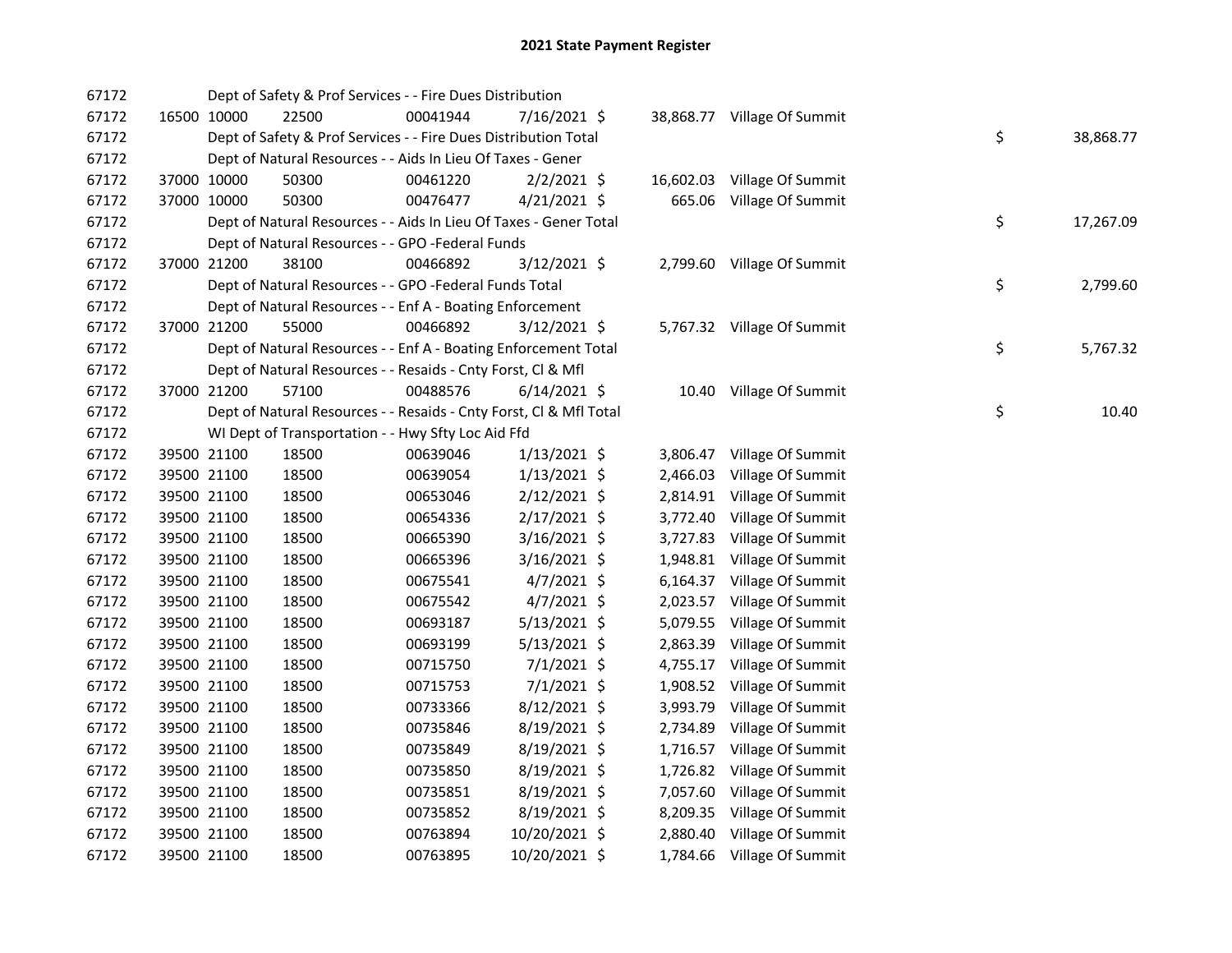| 67172 | 39500 21100 | 18500                                                                   | 00765047 | 10/22/2021 \$  |  | 2,694.59 Village Of Summit   |    |            |
|-------|-------------|-------------------------------------------------------------------------|----------|----------------|--|------------------------------|----|------------|
| 67172 | 39500 21100 | 18500                                                                   | 00765048 | 10/22/2021 \$  |  | 3,360.77 Village Of Summit   |    |            |
| 67172 | 39500 21100 | 18500                                                                   | 00765051 | 10/22/2021 \$  |  | 9,004.39 Village Of Summit   |    |            |
| 67172 | 39500 21100 | 18500                                                                   | 00765052 | 10/22/2021 \$  |  | 10,409.12 Village Of Summit  |    |            |
| 67172 | 39500 21100 | 18500                                                                   | 00785341 | 12/20/2021 \$  |  | 4,061.00 Village Of Summit   |    |            |
| 67172 | 39500 21100 | 18500                                                                   | 00785342 | 12/20/2021 \$  |  | 4,235.71 Village Of Summit   |    |            |
| 67172 |             | WI Dept of Transportation - - Hwy Sfty Loc Aid Ffd Total                |          |                |  |                              | \$ | 105,200.68 |
| 67172 |             | WI Dept of Transportation - - Trns Aids To Mnc.-Sf                      |          |                |  |                              |    |            |
| 67172 | 39500 21100 | 19100                                                                   | 00633395 | $1/4/2021$ \$  |  | 52,609.45 Village Of Summit  |    |            |
| 67172 | 39500 21100 | 19100                                                                   | 00669002 | $4/5/2021$ \$  |  | 52,609.45 Village Of Summit  |    |            |
| 67172 | 39500 21100 | 19100                                                                   | 00712490 | 7/6/2021 \$    |  | 52,609.45 Village Of Summit  |    |            |
| 67172 | 39500 21100 | 19100                                                                   | 00753049 | 10/4/2021 \$   |  | 52,609.48 Village Of Summit  |    |            |
| 67172 |             | WI Dept of Transportation - - Trns Aids To Mnc.-Sf Total                |          |                |  |                              | \$ | 210,437.83 |
| 67172 |             | Department of Justice - - Officer training reimbursement                |          |                |  |                              |    |            |
| 67172 | 45500 10000 | 21400                                                                   | 00106109 | 11/29/2021 \$  |  | 2,400.00 Village Of Summit   |    |            |
| 67172 |             | Department of Justice - - Officer training reimbursement Total          |          |                |  |                              | \$ | 2,400.00   |
| 67172 |             | Department of Justice - - Federal Aid, Local Assistance                 |          |                |  |                              |    |            |
| 67172 | 45500 10000 | 25100                                                                   | 00103959 | 10/25/2021 \$  |  | 3,870.00 Village Of Summit   |    |            |
| 67172 |             | Department of Justice - - Federal Aid, Local Assistance Total           |          |                |  |                              | \$ | 3,870.00   |
| 67172 |             | Department of Revenue - - Gifts And Grants                              |          |                |  |                              |    |            |
| 67172 | 56600 10000 | 12100                                                                   | 00207780 | $6/25/2021$ \$ |  | 263,817.09 Village Of Summit |    |            |
| 67172 |             | Department of Revenue - - Gifts And Grants Total                        |          |                |  |                              | \$ | 263,817.09 |
| 67172 |             | Shared Revenue and Tax Relief - - County And Municipal Aid              |          |                |  |                              |    |            |
| 67172 | 83500 10000 | 10500                                                                   | 00082491 | 7/26/2021 \$   |  | 8,450.25 Village Of Summit   |    |            |
| 67172 | 83500 10000 | 10500                                                                   | 00089594 | 11/15/2021 \$  |  | 47,884.74 Village Of Summit  |    |            |
| 67172 |             | Shared Revenue and Tax Relief - - County And Municipal Aid Total        |          |                |  |                              | \$ | 56,334.99  |
| 67172 |             | Shared Revenue and Tax Relief - - Exempt Computer Aid                   |          |                |  |                              |    |            |
| 67172 | 83500 10000 | 10900                                                                   | 00084994 | 7/26/2021 \$   |  | 1,290.76 Village Of Summit   |    |            |
| 67172 |             | Shared Revenue and Tax Relief - - Exempt Computer Aid Total             |          |                |  |                              | \$ | 1,290.76   |
| 67172 |             | Shared Revenue and Tax Relief - - Utility Aid                           |          |                |  |                              |    |            |
| 67172 | 83500 10000 | 11000                                                                   | 00082491 | 7/26/2021 \$   |  | 6,189.56 Village Of Summit   |    |            |
| 67172 | 83500 10000 | 11000                                                                   | 00089594 | 11/15/2021 \$  |  | 36,531.69 Village Of Summit  |    |            |
| 67172 |             | Shared Revenue and Tax Relief - - Utility Aid Total                     |          |                |  |                              | \$ | 42,721.25  |
| 67172 |             | Shared Revenue and Tax Relief - - Personal Property Aid                 |          |                |  |                              |    |            |
| 67172 | 83500 10000 | 11100                                                                   | 00078182 | $5/3/2021$ \$  |  | 1,506.54 Village Of Summit   |    |            |
| 67172 |             | Shared Revenue and Tax Relief - - Personal Property Aid Total           |          |                |  |                              | \$ | 1,506.54   |
| 67172 |             | Shared Revenue and Tax Relief - - State Aid; Video Service Provider Fee |          |                |  |                              |    |            |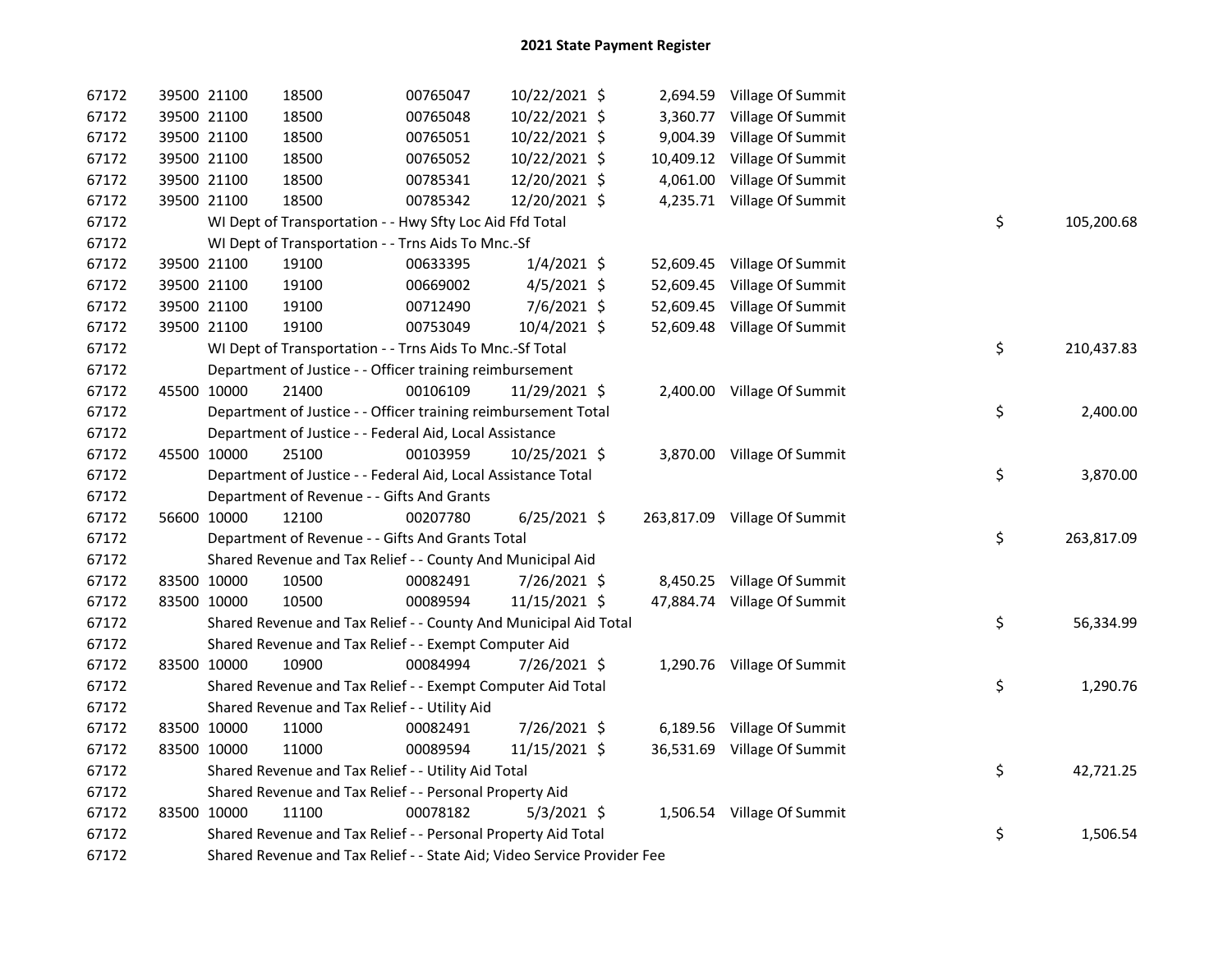| 67172       | 83500 10000 | 11200 | 00083255 | 7/26/2021 \$                                                                  | 12,762.74 Village Of Summit |            |
|-------------|-------------|-------|----------|-------------------------------------------------------------------------------|-----------------------------|------------|
| 67172       |             |       |          | Shared Revenue and Tax Relief - - State Aid; Video Service Provider Fee Total |                             | 12.762.74  |
| 67172 Total |             |       |          |                                                                               |                             | 765.055.06 |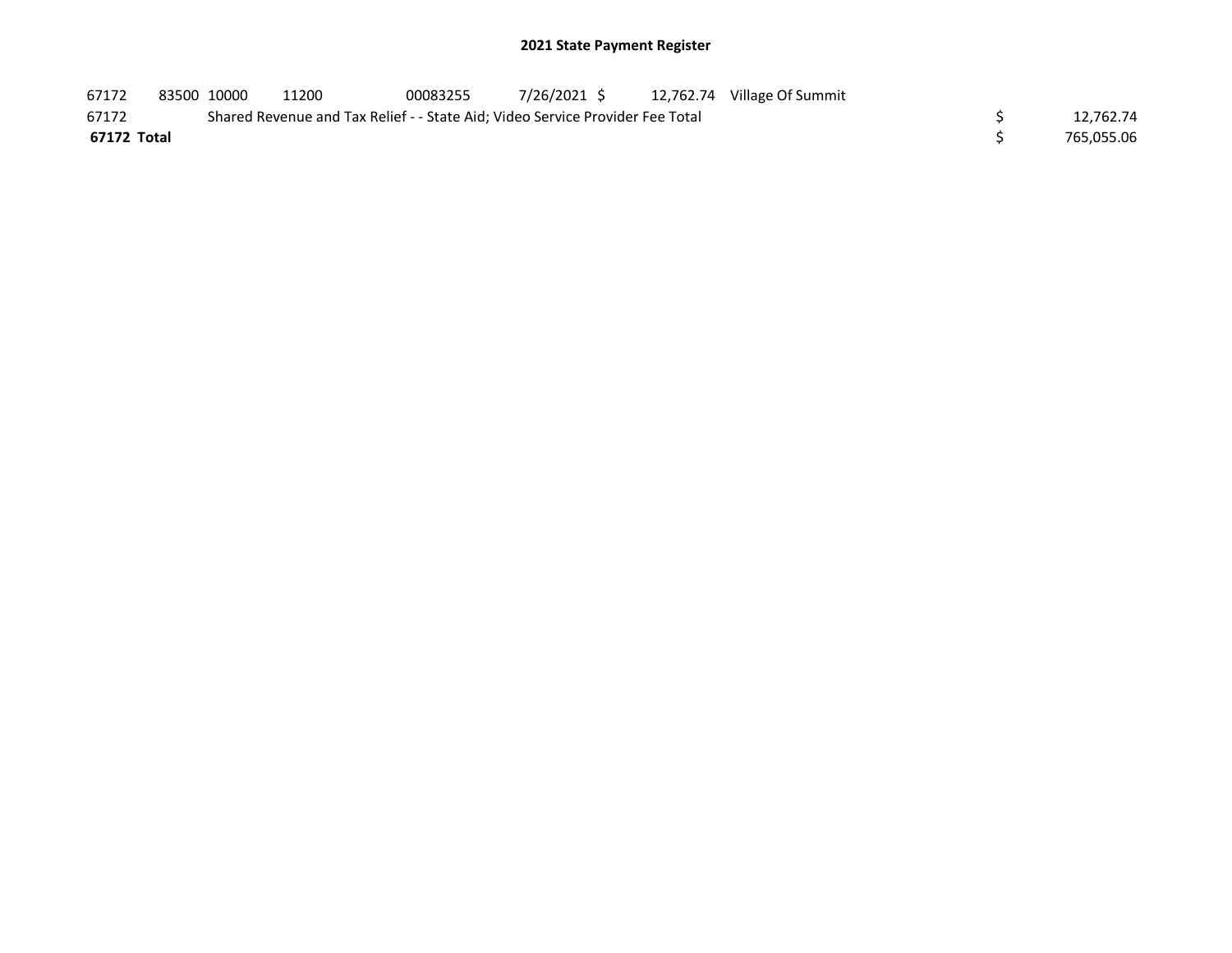| 67181 |             |             | Dept of Safety & Prof Services - - Fire Dues Distribution                       |           |                |        |                              |    |            |
|-------|-------------|-------------|---------------------------------------------------------------------------------|-----------|----------------|--------|------------------------------|----|------------|
| 67181 |             | 16500 10000 | 22500                                                                           | 00041945  | 7/15/2021 \$   |        | 60,905.68 Village Of Sussex  |    |            |
| 67181 |             |             | Dept of Safety & Prof Services - - Fire Dues Distribution Total                 |           |                |        |                              | \$ | 60,905.68  |
| 67181 |             |             | Dept of Natural Resources - - Resaids - Fire Suppress Grant                     |           |                |        |                              |    |            |
| 67181 |             | 37000 21200 | 54500                                                                           | 00485875  | $6/9/2021$ \$  |        | 2,500.00 Village Of Sussex   |    |            |
| 67181 |             |             | Dept of Natural Resources - - Resaids - Fire Suppress Grant Total               |           |                |        |                              | \$ | 2,500.00   |
| 67181 |             |             | Dept of Natural Resources - - Fin Asst For Responsible Units                    |           |                |        |                              |    |            |
| 67181 |             | 37000 27400 | 67000                                                                           | 00483211  | $5/21/2021$ \$ |        | 30,423.47 Village Of Sussex  |    |            |
| 67181 |             |             | Dept of Natural Resources - - Fin Asst For Responsible Units Total              |           |                |        |                              | \$ | 30,423.47  |
| 67181 |             |             | WI Dept of Transportation - - Trns Aids To Mnc.-Sf                              |           |                |        |                              |    |            |
| 67181 |             | 39500 21100 | 19100                                                                           | 00633396  | $1/4/2021$ \$  |        | 209,699.56 Village Of Sussex |    |            |
| 67181 |             | 39500 21100 | 19100                                                                           | 00669003  | $4/5/2021$ \$  |        | 209,699.56 Village Of Sussex |    |            |
| 67181 |             | 39500 21100 | 19100                                                                           | 00712491  | $7/6/2021$ \$  |        | 209,699.56 Village Of Sussex |    |            |
| 67181 |             | 39500 21100 | 19100                                                                           | 00753050  | 10/4/2021 \$   |        | 209,699.59 Village Of Sussex |    |            |
| 67181 |             |             | WI Dept of Transportation - - Trns Aids To Mnc.-Sf Total                        |           |                |        |                              | \$ | 838,798.27 |
| 67181 |             |             | Department of Health Services - - Emergency Medical Services, Ai                |           |                |        |                              |    |            |
| 67181 |             | 43500 10000 | 11900                                                                           | 00418005  | $3/26/2021$ \$ |        | 5,879.54 Village Of Sussex   |    |            |
| 67181 |             |             | Department of Health Services - - Emergency Medical Services, Ai Total          |           |                |        |                              | \$ | 5,879.54   |
| 67181 |             |             | Department of Health Services - - Prepaid Medical Transport Reimbursement       |           |                |        |                              |    |            |
| 67181 |             | 43500 10000 | 16300                                                                           | AMBULANCE | 11/15/2021 \$  |        | 5,968.99 Village Of Sussex   |    |            |
| 67181 |             |             | Department of Health Services - - Prepaid Medical Transport Reimbursement Total |           |                |        |                              | \$ | 5,968.99   |
| 67181 |             |             | Department of Military Affairs - - Energy Costs, Energy-Related A               |           |                |        |                              |    |            |
| 67181 |             | 46500 10000 | 10600                                                                           | 00087991  | $1/19/2021$ \$ |        | 441.38 Village Of Sussex     |    |            |
| 67181 |             | 46500 10000 | 10600                                                                           | 00089714  | $2/12/2021$ \$ |        |                              |    |            |
| 67181 | 46500 10000 |             |                                                                                 |           |                |        | 451.37 Village Of Sussex     |    |            |
| 67181 |             |             | 10600                                                                           | 00091455  | 3/18/2021 \$   |        | 451.37 Village Of Sussex     |    |            |
|       |             | 46500 10000 | 10600                                                                           | 00092809  | $4/21/2021$ \$ |        | 451.37 Village Of Sussex     |    |            |
| 67181 |             | 46500 10000 | 10600                                                                           | 00093882  | $5/12/2021$ \$ | 451.37 | Village Of Sussex            |    |            |
| 67181 |             | 46500 10000 | 10600                                                                           | 00095726  | $6/18/2021$ \$ | 451.37 | Village Of Sussex            |    |            |
| 67181 |             | 46500 10000 | 10600                                                                           | 00097242  | 7/13/2021 \$   | 451.37 | Village Of Sussex            |    |            |
| 67181 |             | 46500 10000 | 10600                                                                           | 00098580  | 8/12/2021 \$   | 451.37 | Village Of Sussex            |    |            |
| 67181 |             | 46500 10000 | 10600                                                                           | 00099991  | $9/13/2021$ \$ | 451.37 | Village Of Sussex            |    |            |
| 67181 |             | 46500 10000 | 10600                                                                           | 00101229  | 10/15/2021 \$  |        | 451.37 Village Of Sussex     |    |            |
| 67181 |             | 46500 10000 | 10600                                                                           | 00102294  | 11/12/2021 \$  | 451.37 | Village Of Sussex            |    |            |
| 67181 |             | 46500 10000 | 10600                                                                           | 00103711  | 12/13/2021 \$  |        | 451.37 Village Of Sussex     |    |            |
| 67181 |             |             | Department of Military Affairs - - Energy Costs, Energy-Related A Total         |           |                |        |                              | \$ | 5,406.45   |
| 67181 |             |             | Department of Military Affairs - - Federal Aid-Service Contracts                |           |                |        |                              |    |            |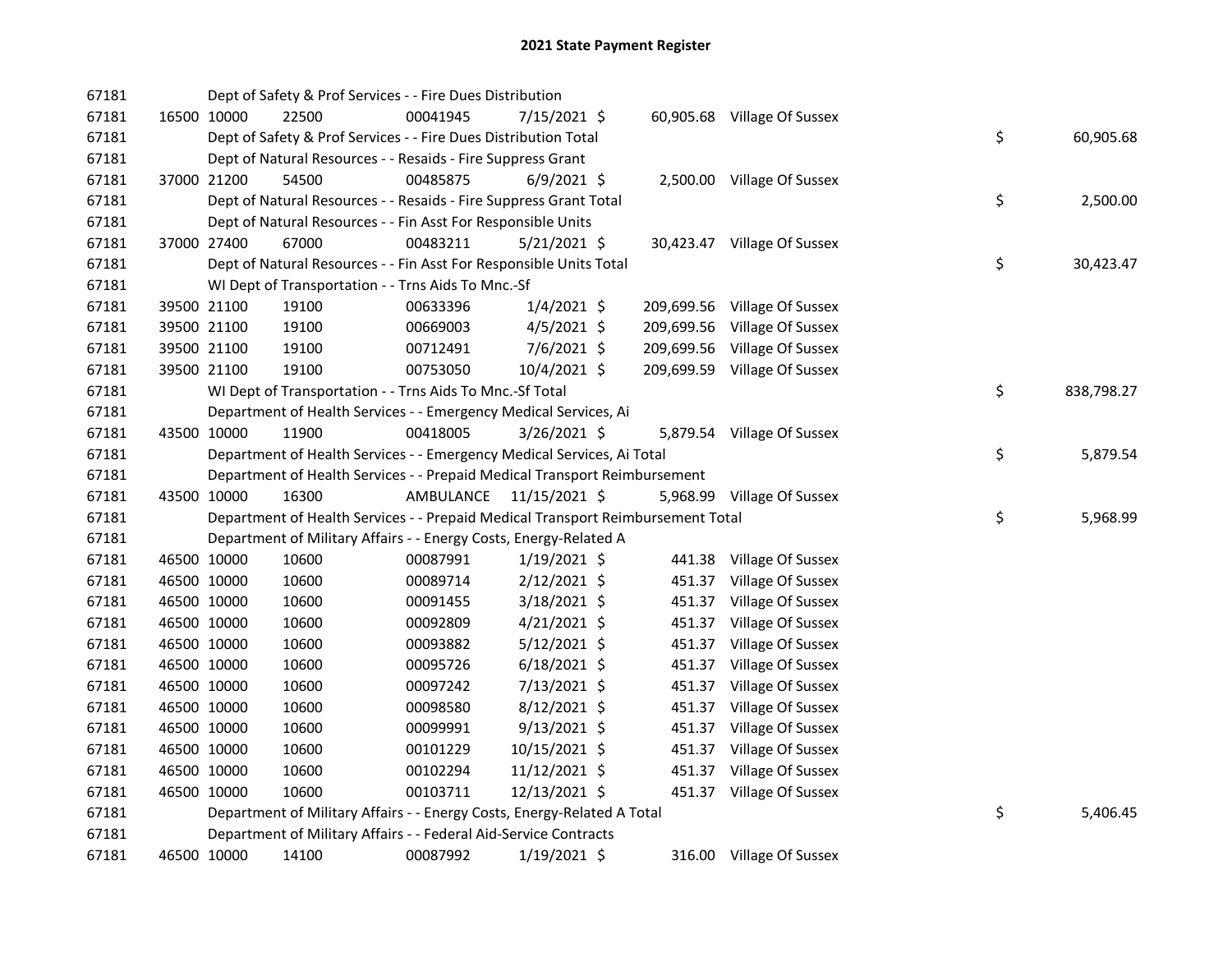| 67181 | 46500 10000 |             | 14100                                                                  | 00089715 | 2/12/2021 \$   |          | 167.93 Village Of Sussex     |    |            |
|-------|-------------|-------------|------------------------------------------------------------------------|----------|----------------|----------|------------------------------|----|------------|
| 67181 |             | 46500 10000 | 14100                                                                  | 00091456 | 3/18/2021 \$   |          | 224.31 Village Of Sussex     |    |            |
| 67181 |             | 46500 10000 | 14100                                                                  | 00092808 | 4/21/2021 \$   |          | 206.50 Village Of Sussex     |    |            |
| 67181 |             | 46500 10000 | 14100                                                                  | 00093881 | 5/12/2021 \$   |          | 337.05 Village Of Sussex     |    |            |
| 67181 |             | 46500 10000 | 14100                                                                  | 00095725 | $6/18/2021$ \$ | 260.89   | Village Of Sussex            |    |            |
| 67181 |             | 46500 10000 | 14100                                                                  | 00097244 | 7/13/2021 \$   |          | 201.55 Village Of Sussex     |    |            |
| 67181 | 46500 10000 |             | 14100                                                                  | 00098583 | $8/12/2021$ \$ |          | 205.51 Village Of Sussex     |    |            |
| 67181 |             | 46500 10000 | 14100                                                                  | 00099992 | 9/13/2021 \$   |          | 327.16 Village Of Sussex     |    |            |
| 67181 |             | 46500 10000 | 14100                                                                  | 00101230 | 10/15/2021 \$  |          | 561.55 Village Of Sussex     |    |            |
| 67181 |             | 46500 10000 | 14100                                                                  | 00102295 | 11/12/2021 \$  |          | 202.55 Village Of Sussex     |    |            |
| 67181 |             | 46500 10000 | 14100                                                                  | 00103713 | 12/13/2021 \$  |          | 220.35 Village Of Sussex     |    |            |
| 67181 |             |             | Department of Military Affairs - - Federal Aid-Service Contracts Total |          |                |          |                              | \$ | 3,231.35   |
| 67181 |             |             | Department of Revenue - - Gifts And Grants                             |          |                |          |                              |    |            |
| 67181 |             | 56600 10000 | 12100                                                                  | 00207781 | $6/25/2021$ \$ |          | 574,682.70 Village Of Sussex |    |            |
| 67181 |             |             | Department of Revenue - - Gifts And Grants Total                       |          |                |          |                              | \$ | 574,682.70 |
| 67181 |             |             | Department of Revenue - - Misc Revenue Holding Clearing                |          |                |          |                              |    |            |
| 67181 |             | 56600 10000 | 99500                                                                  | 00193022 | $3/1/2021$ \$  |          | 2,948.24 Village Of Sussex   |    |            |
| 67181 |             | 56600 10000 | 99500                                                                  | 00194375 | 3/8/2021 \$    |          | 1,446.76 Village Of Sussex   |    |            |
| 67181 |             | 56600 10000 | 99500                                                                  | 00198625 | 4/12/2021 \$   |          | 1,535.95 Village Of Sussex   |    |            |
| 67181 |             | 56600 10000 | 99500                                                                  | 00199372 | 4/20/2021 \$   | 331.02   | Village Of Sussex            |    |            |
| 67181 |             | 56600 10000 | 99500                                                                  | 00200015 | 4/26/2021 \$   | 269.00   | Village Of Sussex            |    |            |
| 67181 |             | 56600 10000 | 99500                                                                  | 00200595 | $5/3/2021$ \$  | 730.11   | Village Of Sussex            |    |            |
| 67181 |             | 56600 10000 | 99500                                                                  | 00203183 | 5/24/2021 \$   | 417.00   | Village Of Sussex            |    |            |
| 67181 |             | 56600 10000 | 99500                                                                  | 00208177 | $6/28/2021$ \$ | 533.21   | Village Of Sussex            |    |            |
| 67181 |             | 56600 10000 | 99500                                                                  | 00212726 | 8/16/2021 \$   | 440.00   | Village Of Sussex            |    |            |
| 67181 |             | 56600 10000 | 99500                                                                  | 00217530 | 10/18/2021 \$  | 1,311.31 | Village Of Sussex            |    |            |
| 67181 |             | 56600 10000 | 99500                                                                  | 00218170 | 10/25/2021 \$  |          | 95.24 Village Of Sussex      |    |            |
| 67181 |             |             | Department of Revenue - - Misc Revenue Holding Clearing Total          |          |                |          |                              | \$ | 10,057.84  |
| 67181 |             |             | Shared Revenue and Tax Relief - - Expenditure Restraint Program        |          |                |          |                              |    |            |
| 67181 | 83500 10000 |             | 10100                                                                  | 00082492 | 7/26/2021 \$   |          | 50,886.46 Village Of Sussex  |    |            |
| 67181 |             |             | Shared Revenue and Tax Relief - - Expenditure Restraint Program Total  |          |                |          |                              | \$ | 50,886.46  |
| 67181 |             |             | Shared Revenue and Tax Relief - - County And Municipal Aid             |          |                |          |                              |    |            |
| 67181 |             | 83500 10000 | 10500                                                                  | 00082492 | 7/26/2021 \$   |          | 10,225.89 Village Of Sussex  |    |            |
| 67181 | 83500 10000 |             | 10500                                                                  | 00089595 | 11/15/2021 \$  |          | 84,044.38 Village Of Sussex  |    |            |
| 67181 |             |             | Shared Revenue and Tax Relief - - County And Municipal Aid Total       |          |                |          |                              | \$ | 94,270.27  |
| 67181 |             |             | Shared Revenue and Tax Relief - - Exempt Computer Aid                  |          |                |          |                              |    |            |
| 67181 |             | 83500 10000 | 10900                                                                  | 00084995 | 7/26/2021 \$   |          | 41,726.12 Village Of Sussex  |    |            |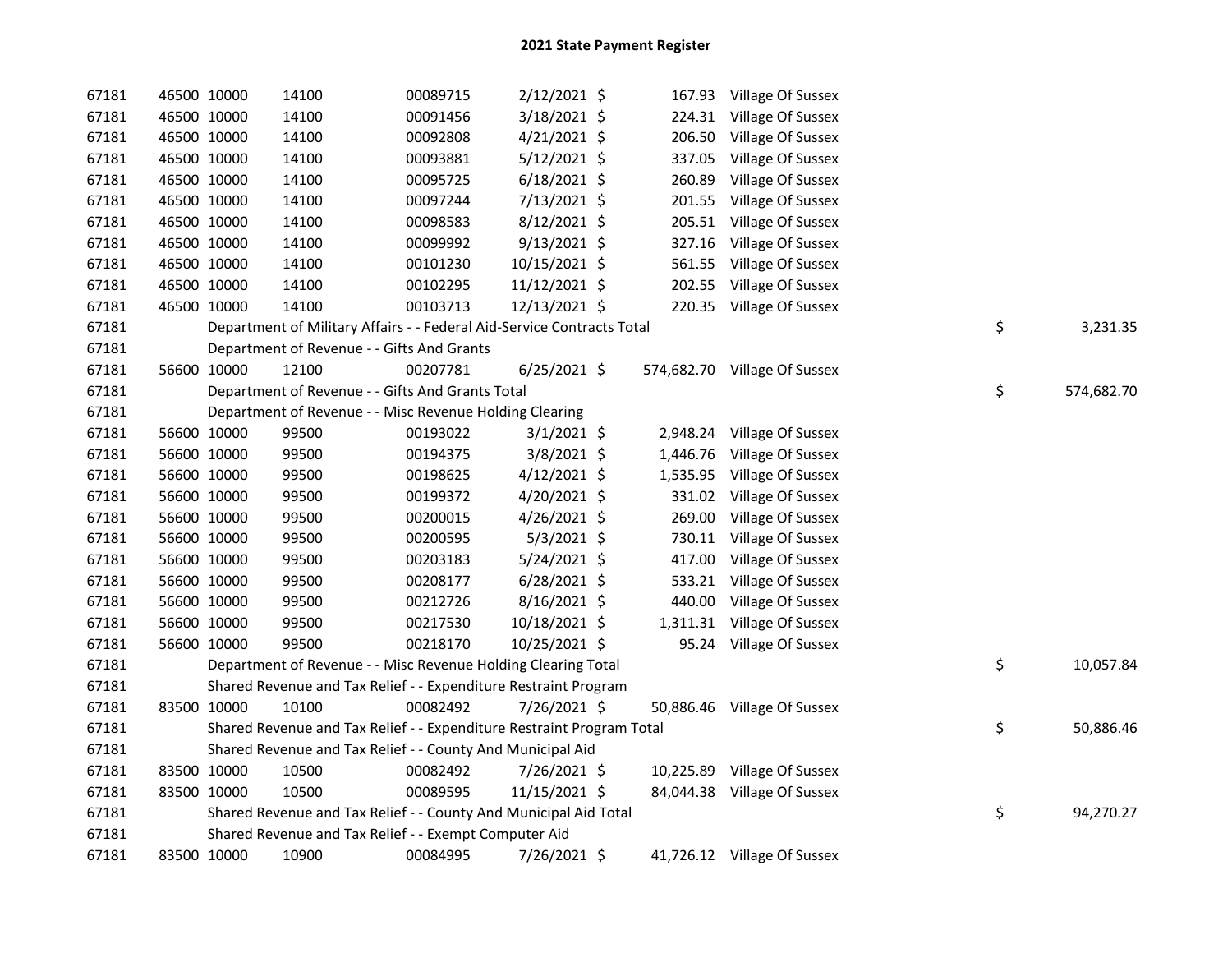| 67181       |       | 83500 10000 | 10900                                                                         | 00085978 | 7/26/2021 \$   |              | 936.41 Village Of Sussex    |    |              |
|-------------|-------|-------------|-------------------------------------------------------------------------------|----------|----------------|--------------|-----------------------------|----|--------------|
| 67181       |       |             | Shared Revenue and Tax Relief - - Exempt Computer Aid Total                   |          |                |              |                             | \$ | 42,662.53    |
| 67181       |       |             | Shared Revenue and Tax Relief - - Utility Aid                                 |          |                |              |                             |    |              |
| 67181       |       | 83500 10000 | 11000                                                                         | 00089595 | 11/15/2021 \$  |              | 18,015.84 Village Of Sussex |    |              |
| 67181       |       |             | Shared Revenue and Tax Relief - - Utility Aid Total                           |          |                |              |                             | \$ | 18,015.84    |
| 67181       |       |             | Shared Revenue and Tax Relief - - Personal Property Aid                       |          |                |              |                             |    |              |
| 67181       |       | 83500 10000 | 11100                                                                         | 00078183 | $5/3/2021$ \$  | 42,454.64    | Village Of Sussex           |    |              |
| 67181       | 83500 | 10000       | 11100                                                                         | 00079057 | $5/3/2021$ \$  | 8,997.92     | Village Of Sussex           |    |              |
| 67181       |       |             | Shared Revenue and Tax Relief - - Personal Property Aid Total                 |          |                |              |                             | \$ | 51,452.56    |
| 67181       |       |             | Shared Revenue and Tax Relief - - State Aid; Video Service Provider Fee       |          |                |              |                             |    |              |
| 67181       |       | 83500 10000 | 11200                                                                         | 00083256 | 7/26/2021 \$   | 27,198.26    | Village Of Sussex           |    |              |
| 67181       |       |             | Shared Revenue and Tax Relief - - State Aid; Video Service Provider Fee Total |          |                |              |                             | \$ | 27,198.26    |
| 67181       |       |             | Shared Revenue and Tax Relief - - School Lvy Tx/First Dollar Cr               |          |                |              |                             |    |              |
| 67181       |       | 83500 10000 | 30200                                                                         | 00082762 | $7/26/2021$ \$ | 2,223,948.38 | Village Of Sussex           |    |              |
| 67181       |       | 83500 10000 | 30200                                                                         | 00086157 | 7/26/2021 \$   | 205,575.84   | Village Of Sussex           |    |              |
| 67181       |       |             | Shared Revenue and Tax Relief - - School Lvy Tx/First Dollar Cr Total         |          |                |              |                             | \$ | 2,429,524.22 |
| 67181       |       |             | Shared Revenue and Tax Relief - - Payments For Municipal Svcs                 |          |                |              |                             |    |              |
| 67181       |       | 83500 10000 | 50100                                                                         | 00073834 | $2/1/2021$ \$  |              | 5,776.94 Village Of Sussex  |    |              |
| 67181       |       |             | Shared Revenue and Tax Relief - - Payments For Municipal Svcs Total           |          |                |              |                             | \$ | 5,776.94     |
| 67181       |       |             | Shared Revenue and Tax Relief - - Lottery & Gaming Credit                     |          |                |              |                             |    |              |
| 67181       |       | 83500 52100 | 36300                                                                         | 00074639 | $3/22/2021$ \$ | 435,119.25   | Village Of Sussex           |    |              |
| 67181       |       |             | Shared Revenue and Tax Relief - - Lottery & Gaming Credit Total               |          |                |              |                             | \$ | 435,119.25   |
| 67181 Total |       |             |                                                                               |          |                |              |                             | \$ | 4,692,760.62 |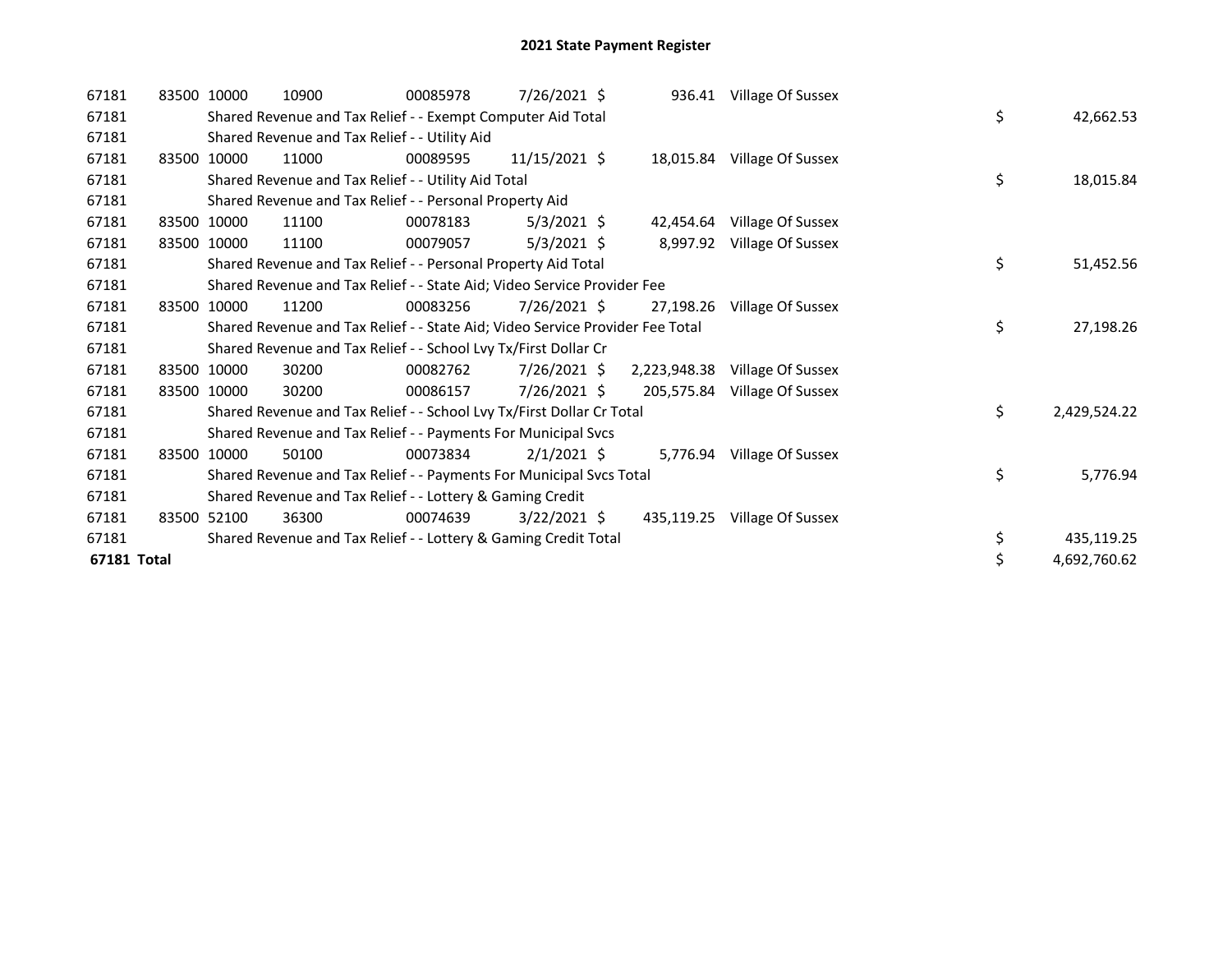| 67186 |             |             | Dept of Safety & Prof Services - - Fire Dues Distribution              |          |                |  |                              |    |            |
|-------|-------------|-------------|------------------------------------------------------------------------|----------|----------------|--|------------------------------|----|------------|
| 67186 |             | 16500 10000 | 22500                                                                  | 00041946 | 7/16/2021 \$   |  | 40,244.70 Village of Vernon  |    |            |
| 67186 |             |             | Dept of Safety & Prof Services - - Fire Dues Distribution Total        |          |                |  |                              | \$ | 40,244.70  |
| 67186 |             |             | Dept of Natural Resources - - Aids In Lieu Of Taxes - Gener            |          |                |  |                              |    |            |
| 67186 | 37000 10000 |             | 50300                                                                  | 00461842 | $2/8/2021$ \$  |  | 561.26 Village of Vernon     |    |            |
| 67186 | 37000 10000 |             | 50300                                                                  | 00476518 | $4/21/2021$ \$ |  | 216.66 Village of Vernon     |    |            |
| 67186 |             |             | Dept of Natural Resources - - Aids In Lieu Of Taxes - Gener Total      |          |                |  |                              | \$ | 777.92     |
| 67186 |             |             | Dept of Natural Resources - - Taxes & Assessmts-Conserv Fund           |          |                |  |                              |    |            |
| 67186 | 37000 21200 |             | 16900                                                                  | 00459208 | $1/28/2021$ \$ |  | 53.82 Village of Vernon      |    |            |
| 67186 |             |             | Dept of Natural Resources - - Taxes & Assessmts-Conserv Fund Total     |          |                |  |                              | \$ | 53.82      |
| 67186 |             |             | Dept of Natural Resources - - Resaids - Cnty Forst, Cl & Mfl           |          |                |  |                              |    |            |
| 67186 | 37000 21200 |             | 57100                                                                  | 00488577 | $6/14/2021$ \$ |  | 28.20 Village of Vernon      |    |            |
| 67186 |             |             | Dept of Natural Resources - - Resaids - Cnty Forst, Cl & Mfl Total     |          |                |  |                              | \$ | 28.20      |
| 67186 |             |             | Dept of Natural Resources - - Aids In Lieu Of Taxes - Sum S            |          |                |  |                              |    |            |
| 67186 |             | 37000 21200 | 57900                                                                  | 00476517 | $4/21/2021$ \$ |  | 1,007.52 Village of Vernon   |    |            |
| 67186 |             |             | Dept of Natural Resources - - Aids In Lieu Of Taxes - Sum S Total      |          |                |  |                              | \$ | 1,007.52   |
| 67186 |             |             | WI Dept of Transportation - - Trns Aids To Mnc.-Sf                     |          |                |  |                              |    |            |
| 67186 |             | 39500 21100 | 19100                                                                  | 00633377 | $1/4/2021$ \$  |  | 48,887.37 Village of Vernon  |    |            |
| 67186 |             | 39500 21100 | 19100                                                                  | 00668984 | $4/5/2021$ \$  |  | 48,887.37 Village of Vernon  |    |            |
| 67186 |             | 39500 21100 | 19100                                                                  | 00712472 | 7/6/2021 \$    |  | 48,887.37 Village of Vernon  |    |            |
| 67186 | 39500 21100 |             | 19100                                                                  | 00753031 | 10/4/2021 \$   |  | 48,887.37 Village of Vernon  |    |            |
| 67186 |             |             | WI Dept of Transportation - - Trns Aids To Mnc.-Sf Total               |          |                |  |                              | \$ | 195,549.48 |
| 67186 |             |             | WI Dept of Transportation - - Loc Rd Imp Prg St Fd                     |          |                |  |                              |    |            |
| 67186 | 39500 21100 |             | 27800                                                                  | 00702929 | $6/7/2021$ \$  |  | 19,712.56 Village of Vernon  |    |            |
| 67186 |             |             | WI Dept of Transportation - - Loc Rd Imp Prg St Fd Total               |          |                |  |                              | \$ | 19,712.56  |
| 67186 |             |             | Department of Health Services - - Emergency Medical Services, Ai       |          |                |  |                              |    |            |
| 67186 | 43500 10000 |             | 11900                                                                  | 00418011 | 3/26/2021 \$   |  | 5,712.44 Village of Vernon   |    |            |
| 67186 |             |             | Department of Health Services - - Emergency Medical Services, Ai Total |          |                |  |                              | \$ | 5,712.44   |
| 67186 |             |             | Department of Revenue - - Gifts And Grants                             |          |                |  |                              |    |            |
| 67186 |             | 56600 10000 | 12100                                                                  | 00207782 | $6/25/2021$ \$ |  | 400,775.90 Village of Vernon |    |            |
| 67186 |             |             | Department of Revenue - - Gifts And Grants Total                       |          |                |  |                              | \$ | 400,775.90 |
| 67186 |             |             | Shared Revenue and Tax Relief - - County And Municipal Aid             |          |                |  |                              |    |            |
| 67186 | 83500 10000 |             | 10500                                                                  | 00082493 | 7/26/2021 \$   |  | 6,497.97 Village of Vernon   |    |            |
| 67186 | 83500 10000 |             | 10500                                                                  | 00089596 | 11/15/2021 \$  |  | 90,071.49 Village of Vernon  |    |            |
| 67186 |             |             | Shared Revenue and Tax Relief - - County And Municipal Aid Total       |          |                |  |                              | \$ | 96,569.46  |
| 67186 |             |             | Shared Revenue and Tax Relief - - Exempt Computer Aid                  |          |                |  |                              |    |            |
| 67186 | 83500 10000 |             | 10900                                                                  | 00084996 | 7/26/2021 \$   |  | 271.25 Village of Vernon     |    |            |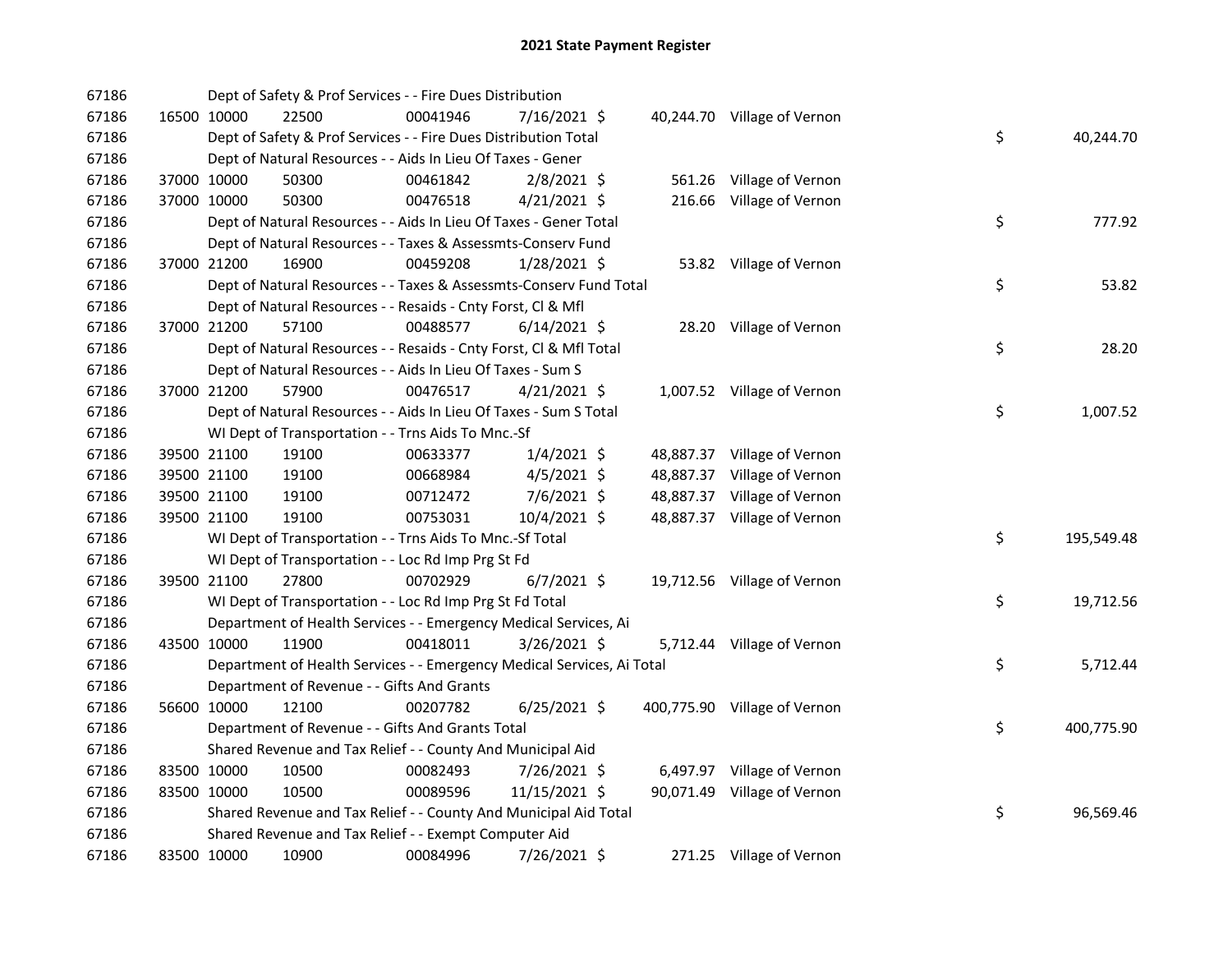| 67186       |             | Shared Revenue and Tax Relief - - Exempt Computer Aid Total                   |          | 271.25        |           |                   |  |            |
|-------------|-------------|-------------------------------------------------------------------------------|----------|---------------|-----------|-------------------|--|------------|
| 67186       |             | Shared Revenue and Tax Relief - - Utility Aid                                 |          |               |           |                   |  |            |
| 67186       | 83500 10000 | 11000                                                                         | 00082493 | 7/26/2021 \$  | 467.62    | Village of Vernon |  |            |
| 67186       | 83500 10000 | 11000                                                                         | 00089596 | 11/15/2021 \$ | 6.332.32  | Village of Vernon |  |            |
| 67186       |             | Shared Revenue and Tax Relief - - Utility Aid Total                           |          |               |           |                   |  | 6,799.94   |
| 67186       |             | Shared Revenue and Tax Relief - - Personal Property Aid                       |          |               |           |                   |  |            |
| 67186       | 83500 10000 | 11100                                                                         | 00078184 | $5/3/2021$ \$ | 2.645.14  | Village of Vernon |  |            |
| 67186       |             | Shared Revenue and Tax Relief - - Personal Property Aid Total                 |          |               |           |                   |  | 2,645.14   |
| 67186       |             | Shared Revenue and Tax Relief - - State Aid; Video Service Provider Fee       |          |               |           |                   |  |            |
| 67186       | 83500 10000 | 11200                                                                         | 00083257 | 7/26/2021 \$  | 20.835.53 | Village of Vernon |  |            |
| 67186       |             | Shared Revenue and Tax Relief - - State Aid; Video Service Provider Fee Total |          | 20,835.53     |           |                   |  |            |
| 67186 Total |             |                                                                               |          |               |           |                   |  | 790,983.86 |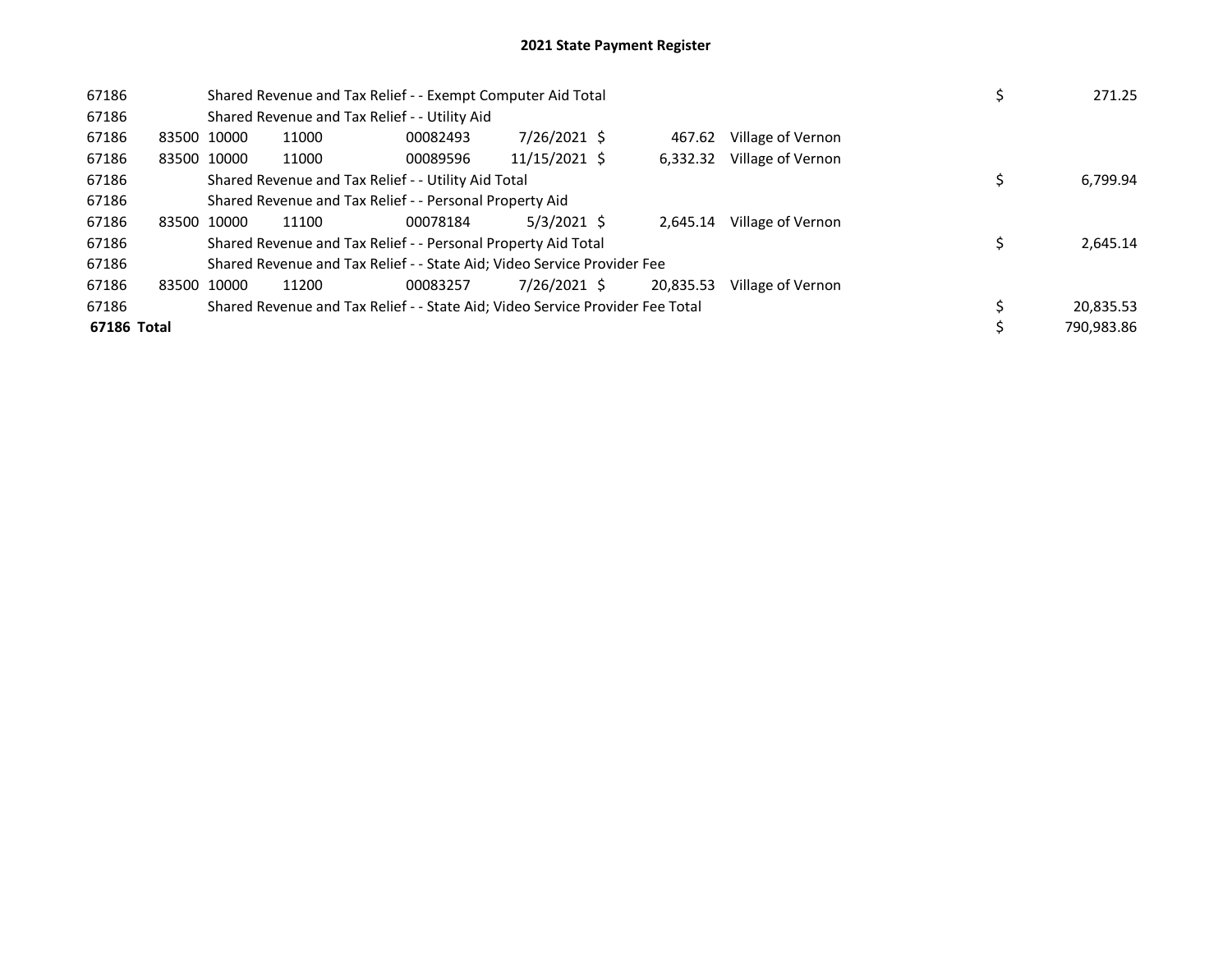| 67191 |             | Dept of Safety & Prof Services - - Fire Dues Distribution                       |           |                |           |                             |    |            |
|-------|-------------|---------------------------------------------------------------------------------|-----------|----------------|-----------|-----------------------------|----|------------|
| 67191 | 16500 10000 | 22500                                                                           | 00041947  | 7/16/2021 \$   |           | 16,869.99 Village Of Wales  |    |            |
| 67191 |             | Dept of Safety & Prof Services - - Fire Dues Distribution Total                 |           |                |           |                             | \$ | 16,869.99  |
| 67191 |             | Dept of Natural Resources - - Aids In Lieu Of Taxes - Gener                     |           |                |           |                             |    |            |
| 67191 | 37000 10000 | 50300                                                                           | 00475407  | $4/21/2021$ \$ |           | 99.60 Village Of Wales      |    |            |
| 67191 |             | Dept of Natural Resources - - Aids In Lieu Of Taxes - Gener Total               |           |                |           |                             | \$ | 99.60      |
| 67191 |             | Dept of Natural Resources - - Gen Program Ops-State Funds                       |           |                |           |                             |    |            |
| 67191 | 37000 21200 | 16100                                                                           | 00487292  | $7/1/2021$ \$  | 420.00    | Village Of Wales            |    |            |
| 67191 | 37000 21200 | 16100                                                                           | 00498787  | 7/30/2021 \$   | 350.00    | Village Of Wales            |    |            |
| 67191 | 37000 21200 | 16100                                                                           | 00502447  | $9/3/2021$ \$  | 280.00    | Village Of Wales            |    |            |
| 67191 | 37000 21200 | 16100                                                                           | 00512751  | 10/12/2021 \$  | 280.00    | Village Of Wales            |    |            |
| 67191 | 37000 21200 | 16100                                                                           | 00520010  | 11/26/2021 \$  | 420.00    | Village Of Wales            |    |            |
| 67191 |             | Dept of Natural Resources - - Gen Program Ops-State Funds Total                 |           |                |           |                             | \$ | 1,750.00   |
| 67191 |             | WI Dept of Transportation - - Trns Aids To Mnc.-Sf                              |           |                |           |                             |    |            |
| 67191 | 39500 21100 | 19100                                                                           | 00633397  | $1/4/2021$ \$  |           | 22,099.53 Village Of Wales  |    |            |
| 67191 | 39500 21100 | 19100                                                                           | 00669004  | $4/5/2021$ \$  | 22,099.53 | Village Of Wales            |    |            |
| 67191 | 39500 21100 | 19100                                                                           | 00712492  | $7/6/2021$ \$  | 22,099.53 | Village Of Wales            |    |            |
| 67191 | 39500 21100 | 19100                                                                           | 00753051  | 10/4/2021 \$   |           | 22,099.53 Village Of Wales  |    |            |
| 67191 |             | WI Dept of Transportation - - Trns Aids To Mnc.-Sf Total                        |           |                |           |                             | \$ | 88,398.12  |
| 67191 |             | Department of Health Services - - Prepaid Medical Transport Reimbursement       |           |                |           |                             |    |            |
| 67191 | 43500 10000 | 16300                                                                           | AMBULANCE | 11/15/2021 \$  |           | 2,000.00 Village Of Wales   |    |            |
| 67191 |             | Department of Health Services - - Prepaid Medical Transport Reimbursement Total |           |                |           |                             | \$ | 2,000.00   |
| 67191 |             | Department of Revenue - - Gifts And Grants                                      |           |                |           |                             |    |            |
| 67191 | 56600 10000 | 12100                                                                           | 00207783  | $6/25/2021$ \$ |           | 135,284.11 Village Of Wales |    |            |
| 67191 |             | Department of Revenue - - Gifts And Grants Total                                |           |                |           |                             | \$ | 135,284.11 |
| 67191 |             | Department of Revenue - - Misc Revenue Holding Clearing                         |           |                |           |                             |    |            |
| 67191 | 56600 10000 | 99500                                                                           | 00193026  | $3/1/2021$ \$  |           | 593.87 Village Of Wales     |    |            |
| 67191 | 56600 10000 | 99500                                                                           | 00195242  | $3/15/2021$ \$ | 343.43    | Village Of Wales            |    |            |
| 67191 | 56600 10000 | 99500                                                                           | 00199375  | $4/20/2021$ \$ |           | 229.80 Village Of Wales     |    |            |
| 67191 |             | Department of Revenue - - Misc Revenue Holding Clearing Total                   |           |                |           |                             | \$ | 1,167.10   |
| 67191 |             | Shared Revenue and Tax Relief - - County And Municipal Aid                      |           |                |           |                             |    |            |
| 67191 | 83500 10000 | 10500                                                                           | 00082494  | 7/26/2021 \$   |           | 5,225.98 Village Of Wales   |    |            |
| 67191 | 83500 10000 | 10500                                                                           | 00089597  | 11/15/2021 \$  |           | 27,613.90 Village Of Wales  |    |            |
| 67191 |             | Shared Revenue and Tax Relief - - County And Municipal Aid Total                |           |                |           |                             | \$ | 32,839.88  |
| 67191 |             | Shared Revenue and Tax Relief - - Exempt Computer Aid                           |           |                |           |                             |    |            |
| 67191 | 83500 10000 | 10900                                                                           | 00084997  | 7/26/2021 \$   |           | 177.71 Village Of Wales     |    |            |
| 67191 | 83500 10000 | 10900                                                                           | 00085979  | 7/26/2021 \$   |           | 2,630.44 Village Of Wales   |    |            |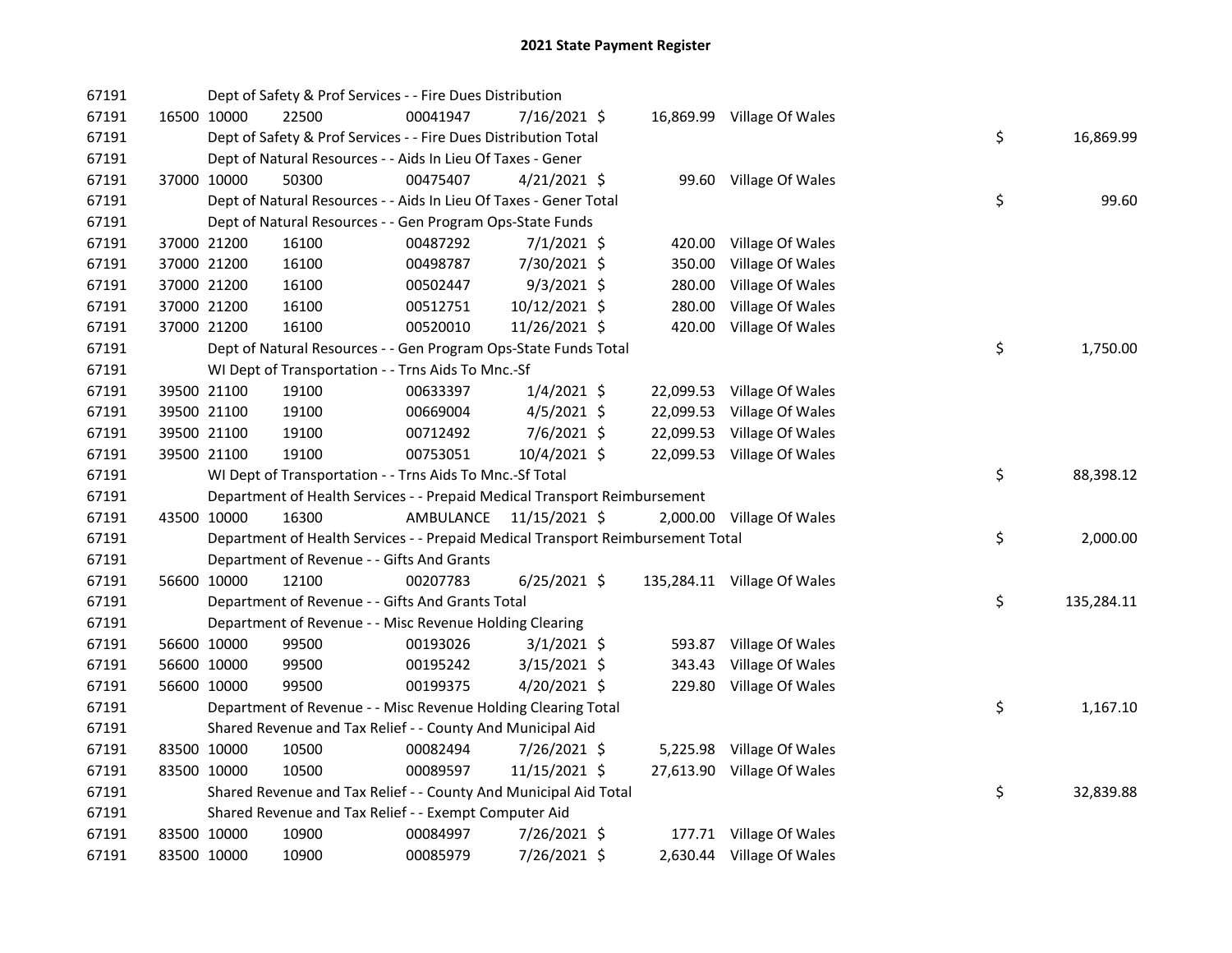| 67191       |             |             | Shared Revenue and Tax Relief - - Exempt Computer Aid Total                   |          |               | 2,808.15 |                  |  |            |
|-------------|-------------|-------------|-------------------------------------------------------------------------------|----------|---------------|----------|------------------|--|------------|
| 67191       |             |             | Shared Revenue and Tax Relief - - Utility Aid                                 |          |               |          |                  |  |            |
| 67191       | 83500 10000 |             | 11000                                                                         | 00082494 | 7/26/2021 \$  | 1.149.95 | Village Of Wales |  |            |
| 67191       |             | 83500 10000 | 11000                                                                         | 00089597 | 11/15/2021 \$ | 6,667.55 | Village Of Wales |  |            |
| 67191       |             |             | Shared Revenue and Tax Relief - - Utility Aid Total                           |          |               |          |                  |  | 7,817.50   |
| 67191       |             |             | Shared Revenue and Tax Relief - - Personal Property Aid                       |          |               |          |                  |  |            |
| 67191       | 83500 10000 |             | 11100                                                                         | 00078185 | $5/3/2021$ \$ | 382.69   | Village Of Wales |  |            |
| 67191       |             | 83500 10000 | 11100                                                                         | 00079058 | $5/3/2021$ \$ | 9.127.57 | Village Of Wales |  |            |
| 67191       |             |             | Shared Revenue and Tax Relief - - Personal Property Aid Total                 |          |               |          |                  |  | 9,510.26   |
| 67191       |             |             | Shared Revenue and Tax Relief - - State Aid; Video Service Provider Fee       |          |               |          |                  |  |            |
| 67191       | 83500 10000 |             | 11200                                                                         | 00083258 | 7/26/2021 \$  | 7.808.49 | Village Of Wales |  |            |
| 67191       |             |             | Shared Revenue and Tax Relief - - State Aid; Video Service Provider Fee Total |          | 7,808.49      |          |                  |  |            |
| 67191 Total |             |             |                                                                               |          |               |          |                  |  | 306,353.20 |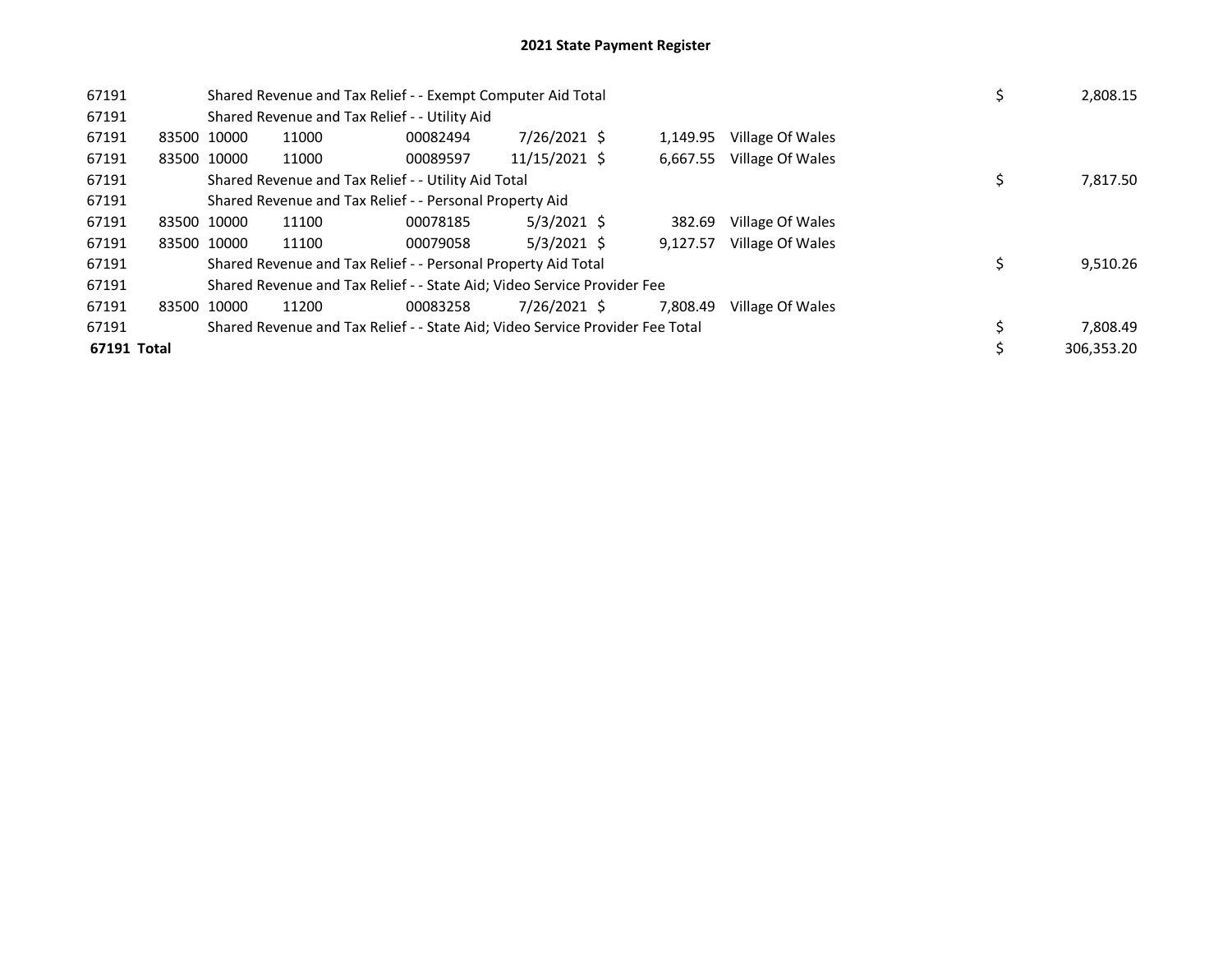| 67195 |             | Dept of Safety & Prof Services - - Fire Dues Distribution         |          |                |           |                                |    |            |
|-------|-------------|-------------------------------------------------------------------|----------|----------------|-----------|--------------------------------|----|------------|
| 67195 | 16500 10000 | 22500                                                             | 00041949 | 7/16/2021 \$   |           | 44,029.89 Village of Waukesha  |    |            |
| 67195 |             | Dept of Safety & Prof Services - - Fire Dues Distribution Total   |          |                |           |                                | \$ | 44,029.89  |
| 67195 |             | Dept of Natural Resources - - Aids In Lieu Of Taxes - Gener       |          |                |           |                                |    |            |
| 67195 | 37000 10000 | 50300                                                             | 00461851 | 2/8/2021 \$    |           | 16,594.22 Village of Waukesha  |    |            |
| 67195 | 37000 10000 | 50300                                                             | 00476836 | $4/21/2021$ \$ |           | 243.22 Village of Waukesha     |    |            |
| 67195 | 37000 10000 | 50300                                                             | 00476838 | $4/21/2021$ \$ |           | 935.69 Village of Waukesha     |    |            |
| 67195 |             | Dept of Natural Resources - - Aids In Lieu Of Taxes - Gener Total |          |                |           |                                | \$ | 17,773.13  |
| 67195 |             | Dept of Natural Resources - - Aids In Lieu Of Taxes - Sum S       |          |                |           |                                |    |            |
| 67195 | 37000 21200 | 57900                                                             | 00476837 | $4/21/2021$ \$ |           | 9.24 Village of Waukesha       |    |            |
| 67195 |             | Dept of Natural Resources - - Aids In Lieu Of Taxes - Sum S Total |          |                |           |                                | \$ | 9.24       |
| 67195 |             | WI Dept of Transportation - - Trns Aids To Mnc.-Sf                |          |                |           |                                |    |            |
| 67195 | 39500 21100 | 19100                                                             | 00633378 | $1/4/2021$ \$  |           | 42,928.38 Village of Waukesha  |    |            |
| 67195 | 39500 21100 | 19100                                                             | 00668985 | $4/5/2021$ \$  | 42,928.38 | Village of Waukesha            |    |            |
| 67195 | 39500 21100 | 19100                                                             | 00712473 | 7/6/2021 \$    | 42,928.38 | Village of Waukesha            |    |            |
| 67195 | 39500 21100 | 19100                                                             | 00753032 | 10/4/2021 \$   |           | 42,928.38 Village of Waukesha  |    |            |
| 67195 |             | WI Dept of Transportation - - Trns Aids To Mnc.-Sf Total          |          |                |           |                                | \$ | 171,713.52 |
| 67195 |             | Department of Revenue - - Gifts And Grants                        |          |                |           |                                |    |            |
| 67195 | 56600 10000 | 12100                                                             | 00207784 | $6/25/2021$ \$ |           | 465,722.73 Village of Waukesha |    |            |
| 67195 |             | Department of Revenue - - Gifts And Grants Total                  |          |                |           |                                | \$ | 465,722.73 |
| 67195 |             | Department of Revenue - - Misc Revenue Holding Clearing           |          |                |           |                                |    |            |
| 67195 | 56600 10000 | 99500                                                             | 00191139 | $2/5/2021$ \$  | 50.00     | Village of Waukesha            |    |            |
| 67195 | 56600 10000 | 99500                                                             | 00193774 | 3/5/2021 \$    | 1,475.92  | Village of Waukesha            |    |            |
| 67195 | 56600 10000 | 99500                                                             | 00198059 | $4/7/2021$ \$  | 757.40    | Village of Waukesha            |    |            |
| 67195 | 56600 10000 | 99500                                                             | 00201406 | $5/7/2021$ \$  | 65.00     | Village of Waukesha            |    |            |
| 67195 | 56600 10000 | 99500                                                             | 00204634 | $6/7/2021$ \$  | 536.67    | Village of Waukesha            |    |            |
| 67195 | 56600 10000 | 99500                                                             | 00209202 | 7/8/2021 \$    | 415.00    | Village of Waukesha            |    |            |
| 67195 | 56600 10000 | 99500                                                             | 00211939 | $8/6/2021$ \$  | 50.00     | Village of Waukesha            |    |            |
| 67195 | 56600 10000 | 99500                                                             | 00214560 | $9/8/2021$ \$  | 50.00     | Village of Waukesha            |    |            |
| 67195 | 56600 10000 | 99500                                                             | 00216810 | 10/7/2021 \$   | 50.00     | Village of Waukesha            |    |            |
| 67195 | 56600 10000 | 99500                                                             | 00221551 | 12/7/2021 \$   |           | 412.33 Village of Waukesha     |    |            |
| 67195 |             | Department of Revenue - - Misc Revenue Holding Clearing Total     |          |                |           |                                | \$ | 3,862.32   |
| 67195 |             | Shared Revenue and Tax Relief - - County And Municipal Aid        |          |                |           |                                |    |            |
| 67195 | 83500 10000 | 10500                                                             | 00082495 | 7/26/2021 \$   |           | 16,126.17 Village of Waukesha  |    |            |
| 67195 | 83500 10000 | 10500                                                             | 00089598 | 11/15/2021 \$  |           | 87,952.61 Village of Waukesha  |    |            |
| 67195 |             | Shared Revenue and Tax Relief - - County And Municipal Aid Total  |          |                |           |                                | \$ | 104,078.78 |
| 67195 |             | Shared Revenue and Tax Relief - - Exempt Computer Aid             |          |                |           |                                |    |            |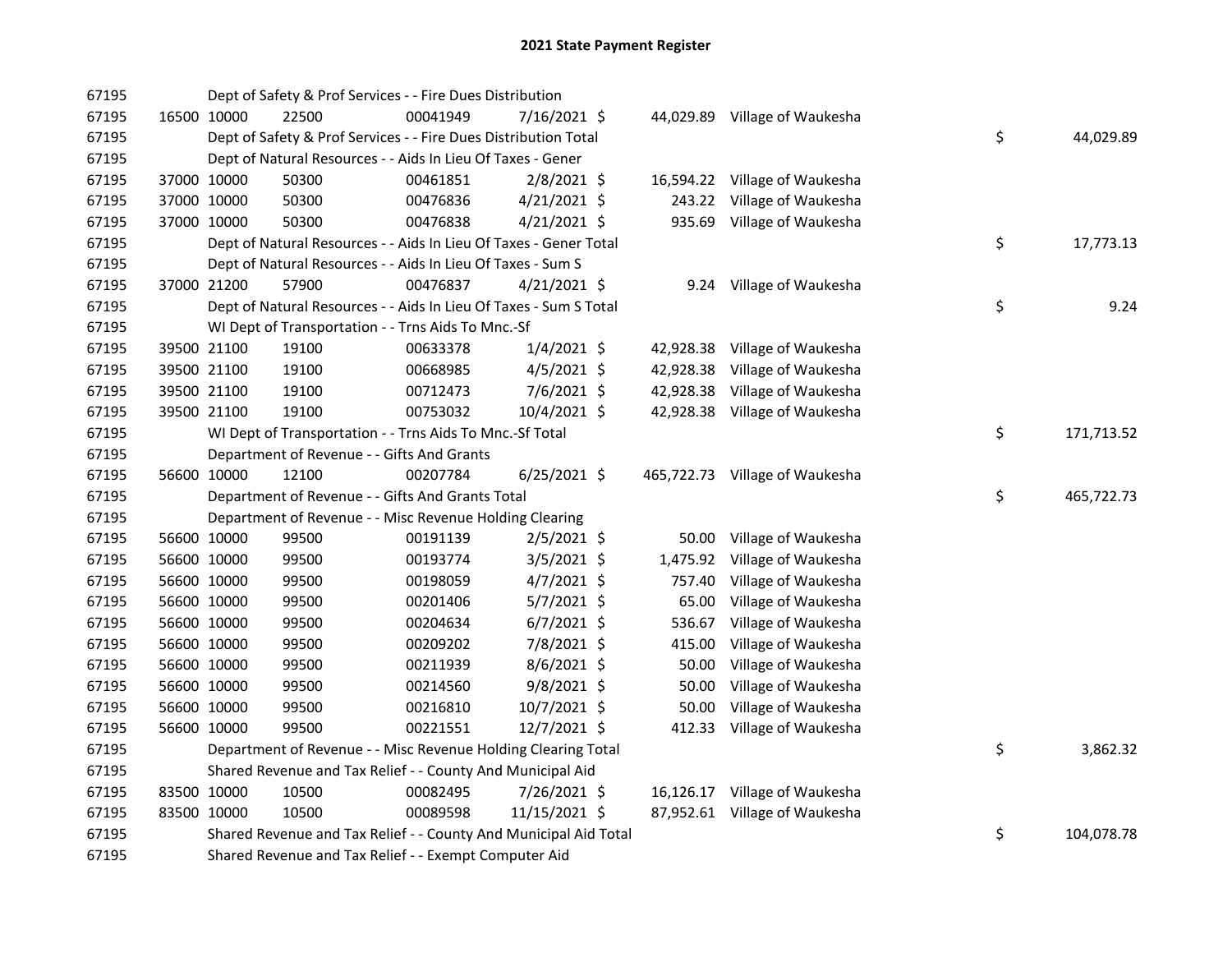| 67195       | 83500 10000 |             | 10900                                                                         | 00084998 | 7/26/2021 \$  | 1,419.62  | Village of Waukesha |  |            |
|-------------|-------------|-------------|-------------------------------------------------------------------------------|----------|---------------|-----------|---------------------|--|------------|
| 67195       |             |             | Shared Revenue and Tax Relief - - Exempt Computer Aid Total                   |          |               |           |                     |  | 1,419.62   |
| 67195       |             |             | Shared Revenue and Tax Relief - - Utility Aid                                 |          |               |           |                     |  |            |
| 67195       | 83500 10000 |             | 11000                                                                         | 00082495 | 7/26/2021 \$  | 580.70    | Village of Waukesha |  |            |
| 67195       | 83500 10000 |             | 11000                                                                         | 00089598 | 11/15/2021 \$ | 11.410.27 | Village of Waukesha |  |            |
| 67195       |             |             | Shared Revenue and Tax Relief - - Utility Aid Total                           |          |               |           |                     |  | 11,990.97  |
| 67195       |             |             | Shared Revenue and Tax Relief - - Personal Property Aid                       |          |               |           |                     |  |            |
| 67195       |             | 83500 10000 | 11100                                                                         | 00078186 | $5/3/2021$ \$ | 6.002.73  | Village of Waukesha |  |            |
| 67195       |             |             | Shared Revenue and Tax Relief - - Personal Property Aid Total                 |          |               |           |                     |  | 6,002.73   |
| 67195       |             |             | Shared Revenue and Tax Relief - - State Aid; Video Service Provider Fee       |          |               |           |                     |  |            |
| 67195       | 83500 10000 |             | 11200                                                                         | 00083259 | 7/26/2021 \$  | 22.723.91 | Village of Waukesha |  |            |
| 67195       |             |             | Shared Revenue and Tax Relief - - State Aid; Video Service Provider Fee Total |          |               |           |                     |  | 22,723.91  |
| 67195 Total |             |             |                                                                               |          |               |           |                     |  | 849.326.84 |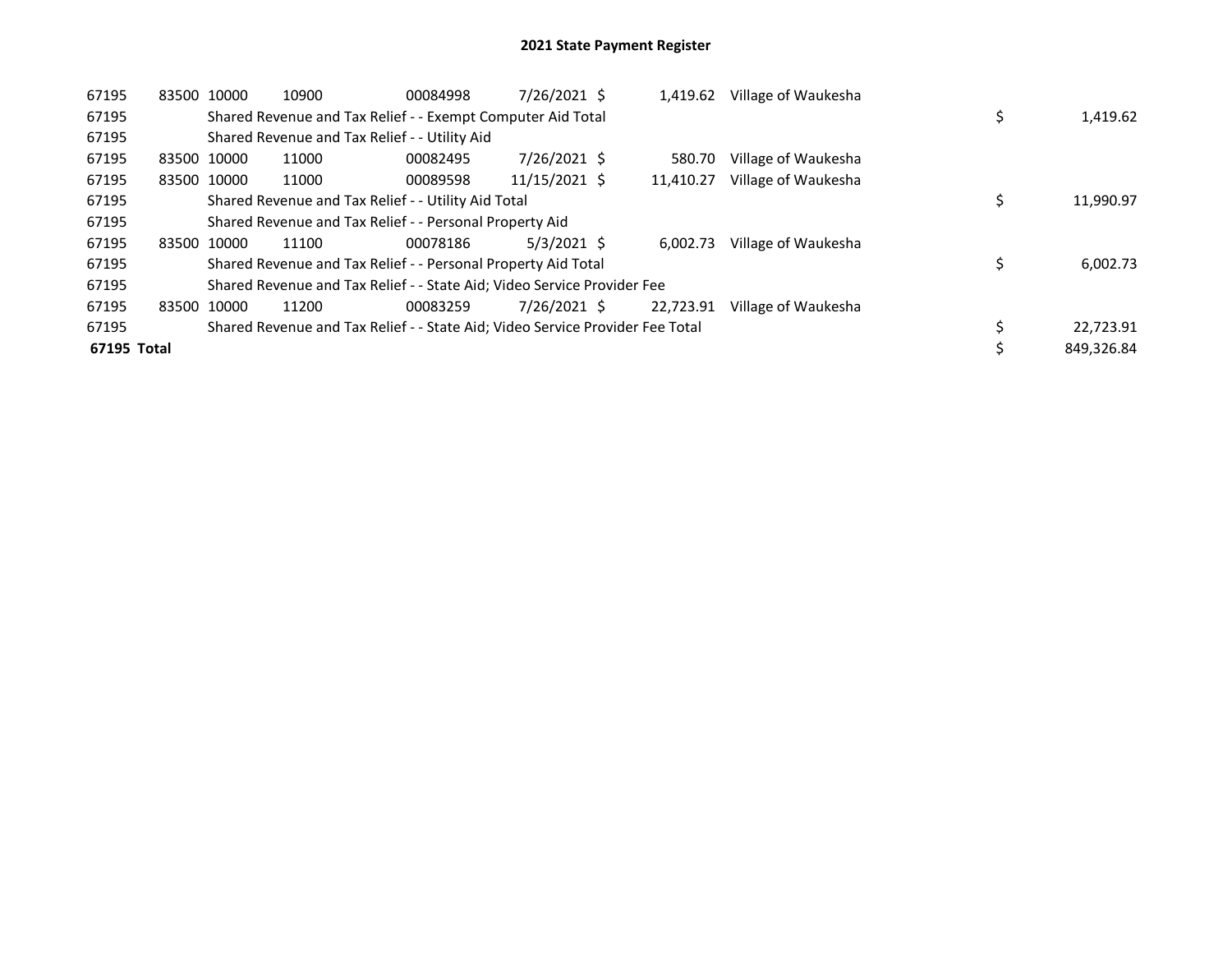| 67206 |             | Dept of Safety & Prof Services - - Fire Dues Distribution                       |                         |                |            |                                 |    |              |
|-------|-------------|---------------------------------------------------------------------------------|-------------------------|----------------|------------|---------------------------------|----|--------------|
| 67206 | 16500 10000 | 22500                                                                           | 00041914                | 7/15/2021 \$   |            | 270,932.95 City Of Brookfield   |    |              |
| 67206 |             | Dept of Safety & Prof Services - - Fire Dues Distribution Total                 |                         |                |            |                                 | \$ | 270,932.95   |
| 67206 |             | Dept of Natural Resources - - Aids In Lieu Of Taxes - Gener                     |                         |                |            |                                 |    |              |
| 67206 | 37000 10000 | 50300                                                                           | 00461249                | $2/1/2021$ \$  |            | 3,100.64 City Of Brookfield     |    |              |
| 67206 |             | Dept of Natural Resources - - Aids In Lieu Of Taxes - Gener Total               |                         |                |            |                                 | \$ | 3,100.64     |
| 67206 |             | WI Dept of Transportation - - Conn Hwy Aids St Fds                              |                         |                |            |                                 |    |              |
| 67206 | 39500 21100 | 16200                                                                           | 00633627                | $1/4/2021$ \$  | 17,425.56  | City Of Brookfield              |    |              |
| 67206 | 39500 21100 | 16200                                                                           | 00669234                | 4/5/2021 \$    | 17,425.56  | City Of Brookfield              |    |              |
| 67206 | 39500 21100 | 16200                                                                           | 00712722                | $7/6/2021$ \$  | 17,425.56  | City Of Brookfield              |    |              |
| 67206 | 39500 21100 | 16200                                                                           | 00753281                | 10/4/2021 \$   |            | 17,425.56 City Of Brookfield    |    |              |
| 67206 |             | WI Dept of Transportation - - Conn Hwy Aids St Fds Total                        |                         |                |            |                                 | \$ | 69,702.24    |
| 67206 |             | WI Dept of Transportation - - Trns Aids To Mnc.-Sf                              |                         |                |            |                                 |    |              |
| 67206 | 39500 21100 | 19100                                                                           | 00633398                | $1/4/2021$ \$  |            | 441,190.82 City Of Brookfield   |    |              |
| 67206 | 39500 21100 | 19100                                                                           | 00669005                | $4/5/2021$ \$  | 441,190.82 | City Of Brookfield              |    |              |
| 67206 | 39500 21100 | 19100                                                                           | 00712493                | $7/6/2021$ \$  | 441,190.82 | City Of Brookfield              |    |              |
| 67206 | 39500 21100 | 19100                                                                           | 00753052                | 10/4/2021 \$   |            | 441,190.85 City Of Brookfield   |    |              |
| 67206 |             | WI Dept of Transportation - - Trns Aids To Mnc.-Sf Total                        |                         |                |            |                                 | \$ | 1,764,763.31 |
| 67206 |             | WI Dept of Transportation - - Loc Rd Imp Prg St Fd                              |                         |                |            |                                 |    |              |
| 67206 | 39500 21100 | 27800                                                                           | 00769280                | $11/2/2021$ \$ |            | 114,233.10 City Of Brookfield   |    |              |
| 67206 |             | WI Dept of Transportation - - Loc Rd Imp Prg St Fd Total                        |                         |                |            |                                 | \$ | 114,233.10   |
| 67206 |             | Department of Health Services - - Prepaid Medical Transport Reimbursement       |                         |                |            |                                 |    |              |
| 67206 | 43500 10000 | 16300                                                                           | AMBULANCE 11/15/2021 \$ |                |            | 13,271.47 City Of Brookfield    |    |              |
| 67206 |             | Department of Health Services - - Prepaid Medical Transport Reimbursement Total |                         |                |            |                                 | \$ | 13,271.47    |
| 67206 |             | Department of Justice - - Officer training reimbursement                        |                         |                |            |                                 |    |              |
| 67206 | 45500 10000 | 21400                                                                           | 00104898                | 11/10/2021 \$  |            | 10,080.00 City Of Brookfield    |    |              |
| 67206 |             | Department of Justice - - Officer training reimbursement Total                  |                         |                |            |                                 | \$ | 10,080.00    |
| 67206 |             | Department of Justice - - Internet Crimes Against Childr                        |                         |                |            |                                 |    |              |
| 67206 | 45500 10000 | 28400                                                                           | 00102619                | $9/23/2021$ \$ |            | 1,317.94 City Of Brookfield     |    |              |
| 67206 |             | Department of Justice - - Internet Crimes Against Childr Total                  |                         |                |            |                                 | \$ | 1,317.94     |
| 67206 |             | Department of Military Affairs - - Federal Aid, Local Assistance                |                         |                |            |                                 |    |              |
| 67206 | 46500 10000 | 34200                                                                           | 00102507                | 11/8/2021 \$   |            | 30,391.95 City Of Brookfield    |    |              |
| 67206 | 46500 10000 | 34200                                                                           | 00103201                | 11/24/2021 \$  |            | 10,130.65 City Of Brookfield    |    |              |
| 67206 |             | Department of Military Affairs - - Federal Aid, Local Assistance Total          |                         |                |            |                                 | \$ | 40,522.60    |
| 67206 |             | Department of Revenue - - Gifts And Grants                                      |                         |                |            |                                 |    |              |
| 67206 | 56600 10000 | 12100                                                                           | 00207785                | $6/25/2021$ \$ |            | 2,047,055.26 City Of Brookfield |    |              |
| 67206 |             | Department of Revenue - - Gifts And Grants Total                                |                         |                |            |                                 | \$ | 2,047,055.26 |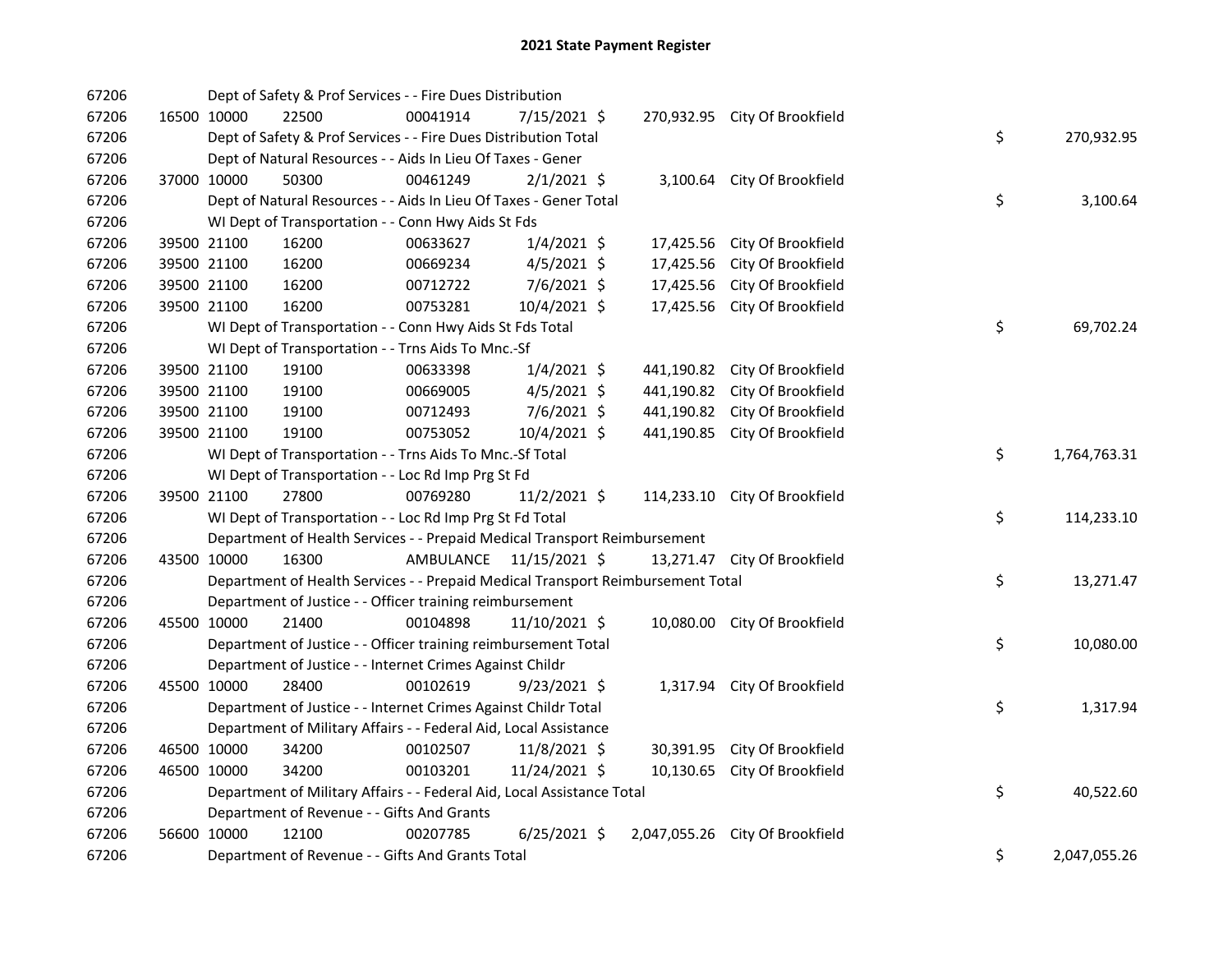| 67206 |             | Department of Revenue - - Misc Revenue Holding Clearing                       |          |               |               |                               |    |            |
|-------|-------------|-------------------------------------------------------------------------------|----------|---------------|---------------|-------------------------------|----|------------|
| 67206 | 56600 10000 | 99500                                                                         | 00191144 | $2/5/2021$ \$ | 563.80        | City Of Brookfield            |    |            |
| 67206 | 56600 10000 | 99500                                                                         | 00193778 | 3/5/2021 \$   | 4,275.22      | City Of Brookfield            |    |            |
| 67206 | 56600 10000 | 99500                                                                         | 00198064 | 4/7/2021 \$   | 7,600.05      | City Of Brookfield            |    |            |
| 67206 | 56600 10000 | 99500                                                                         | 00201411 | 5/7/2021 \$   | 2,442.45      | City Of Brookfield            |    |            |
| 67206 | 56600 10000 | 99500                                                                         | 00204639 | $6/7/2021$ \$ | 4,698.30      | City Of Brookfield            |    |            |
| 67206 | 56600 10000 | 99500                                                                         | 00209207 | 7/8/2021 \$   | 7,205.71      | City Of Brookfield            |    |            |
| 67206 | 56600 10000 | 99500                                                                         | 00211944 | 8/6/2021 \$   | 5,708.31      | City Of Brookfield            |    |            |
| 67206 | 56600 10000 | 99500                                                                         | 00214565 | 9/8/2021 \$   | 3,749.17      | City Of Brookfield            |    |            |
| 67206 | 56600 10000 | 99500                                                                         | 00216815 | 10/7/2021 \$  | 3,286.94      | City Of Brookfield            |    |            |
| 67206 | 56600 10000 | 99500                                                                         | 00219404 | 11/5/2021 \$  | 1,706.34      | City Of Brookfield            |    |            |
| 67206 | 56600 10000 | 99500                                                                         | 00221555 | 12/7/2021 \$  | 4,052.40      | City Of Brookfield            |    |            |
| 67206 |             | Department of Revenue - - Misc Revenue Holding Clearing Total                 |          |               |               |                               | \$ | 45,288.69  |
| 67206 |             | Shared Revenue and Tax Relief - - Expenditure Restraint Program               |          |               |               |                               |    |            |
| 67206 | 83500 10000 | 10100                                                                         | 00082496 | 7/26/2021 \$  |               | 151,188.62 City Of Brookfield |    |            |
| 67206 |             | Shared Revenue and Tax Relief - - Expenditure Restraint Program Total         |          |               |               |                               | \$ | 151,188.62 |
| 67206 |             | Shared Revenue and Tax Relief - - County And Municipal Aid                    |          |               |               |                               |    |            |
| 67206 | 83500 10000 | 10500                                                                         | 00082496 | 7/26/2021 \$  |               | 80,733.22 City Of Brookfield  |    |            |
| 67206 | 83500 10000 | 10500                                                                         | 00089599 | 11/15/2021 \$ |               | 444,216.75 City Of Brookfield |    |            |
| 67206 |             | Shared Revenue and Tax Relief - - County And Municipal Aid Total              |          |               |               |                               | \$ | 524,949.97 |
| 67206 |             | Shared Revenue and Tax Relief - - Exempt Computer Aid                         |          |               |               |                               |    |            |
| 67206 | 83500 10000 | 10900                                                                         | 00084999 | 7/26/2021 \$  |               | 687,147.18 City Of Brookfield |    |            |
| 67206 |             | Shared Revenue and Tax Relief - - Exempt Computer Aid Total                   |          |               |               |                               | \$ | 687,147.18 |
| 67206 |             | Shared Revenue and Tax Relief - - Utility Aid                                 |          |               |               |                               |    |            |
| 67206 | 83500 10000 | 11000                                                                         | 00082496 | 7/26/2021 \$  | 4,956.86      | City Of Brookfield            |    |            |
| 67206 | 83500 10000 | 11000                                                                         | 00089599 | 11/15/2021 \$ | 34,037.93     | City Of Brookfield            |    |            |
| 67206 |             | Shared Revenue and Tax Relief - - Utility Aid Total                           |          |               |               |                               | \$ | 38,994.79  |
| 67206 |             | Shared Revenue and Tax Relief - - Personal Property Aid                       |          |               |               |                               |    |            |
| 67206 | 83500 10000 | 11100                                                                         | 00078187 | $5/3/2021$ \$ | 103,148.07    | City Of Brookfield            |    |            |
| 67206 | 83500 10000 | 11100                                                                         | 00079059 | $5/3/2021$ \$ | 322,306.40    | City Of Brookfield            |    |            |
| 67206 |             | Shared Revenue and Tax Relief - - Personal Property Aid Total                 |          |               |               |                               | \$ | 425,454.47 |
| 67206 |             | Shared Revenue and Tax Relief - - State Aid; Video Service Provider Fee       |          |               |               |                               |    |            |
| 67206 | 83500 10000 | 11200                                                                         | 00083260 | 7/26/2021 \$  | 111,845.80    | City Of Brookfield            |    |            |
| 67206 |             | Shared Revenue and Tax Relief - - State Aid; Video Service Provider Fee Total |          |               |               |                               | \$ | 111,845.80 |
| 67206 |             | Shared Revenue and Tax Relief - - School Lvy Tx/First Dollar Cr               |          |               |               |                               |    |            |
| 67206 | 83500 10000 | 30200                                                                         | 00082763 | 7/26/2021 \$  | 12,866,698.85 | City Of Brookfield            |    |            |
| 67206 | 83500 10000 | 30200                                                                         | 00086158 | 7/26/2021 \$  | 1,022,738.17  | City Of Brookfield            |    |            |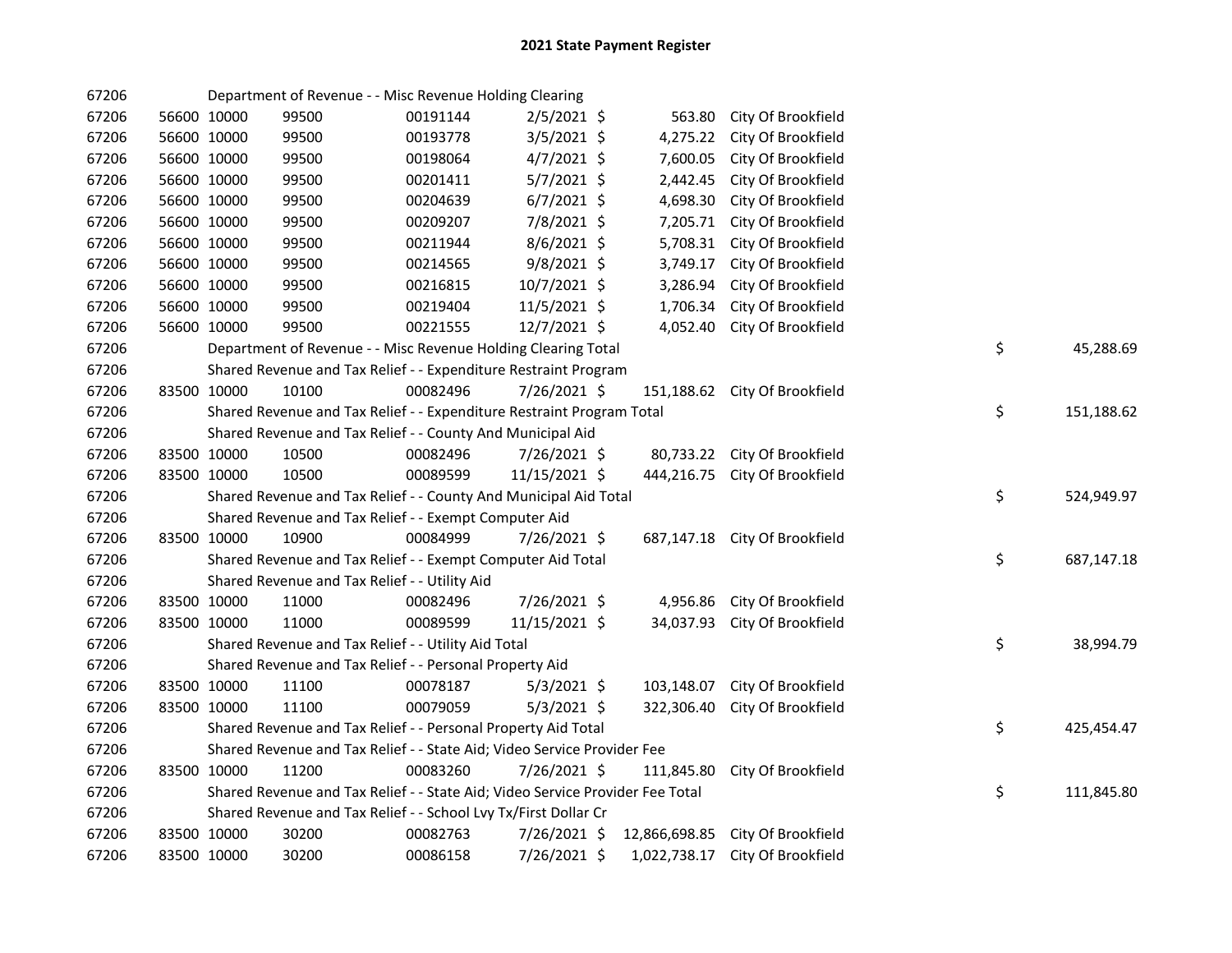| 67206       |  | Shared Revenue and Tax Relief - - School Lvy Tx/First Dollar Cr Total |                                                                     | 13,889,437.02 |  |  |  |  |               |  |  |  |
|-------------|--|-----------------------------------------------------------------------|---------------------------------------------------------------------|---------------|--|--|--|--|---------------|--|--|--|
| 67206       |  | Shared Revenue and Tax Relief - - Lottery & Gaming Credit             |                                                                     |               |  |  |  |  |               |  |  |  |
| 67206       |  | 83500 52100                                                           | 3/22/2021 S<br>2,207,657.76 City Of Brookfield<br>36300<br>00074640 |               |  |  |  |  |               |  |  |  |
| 67206       |  | Shared Revenue and Tax Relief - - Lottery & Gaming Credit Total       |                                                                     | 2,207,657.76  |  |  |  |  |               |  |  |  |
| 67206 Total |  |                                                                       |                                                                     |               |  |  |  |  | 22.416.943.81 |  |  |  |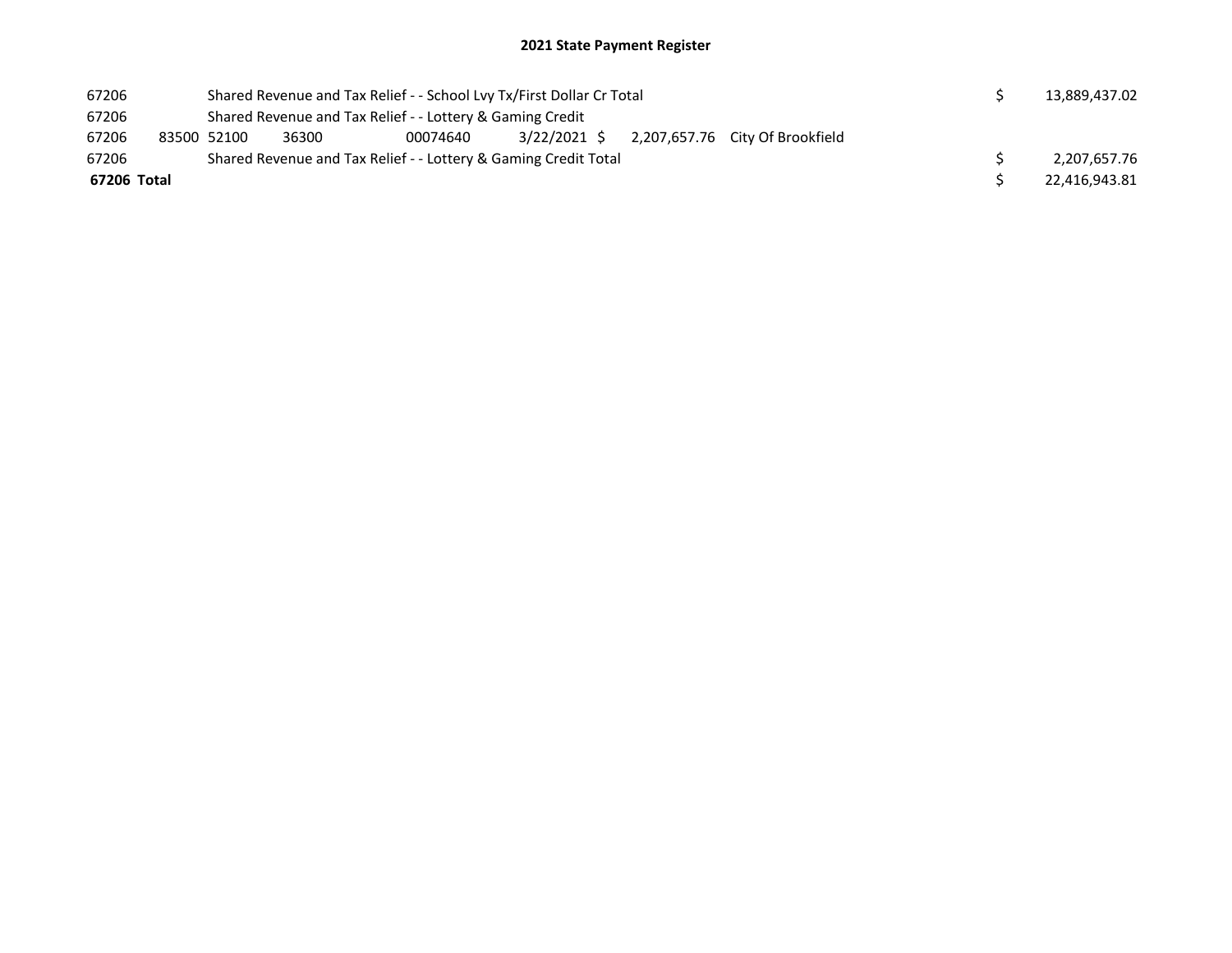| 67216 |             |             | Dept of Safety & Prof Services - - Fire Dues Distribution         |          |                |            |                               |    |             |
|-------|-------------|-------------|-------------------------------------------------------------------|----------|----------------|------------|-------------------------------|----|-------------|
| 67216 |             | 16500 10000 | 22500                                                             | 00041918 | 7/15/2021 \$   |            | 56,502.65 Delafield, City of  |    |             |
| 67216 |             |             | Dept of Safety & Prof Services - - Fire Dues Distribution Total   |          |                |            |                               | \$ | 56,502.65   |
| 67216 |             |             | Dept of Natural Resources - - Aids In Lieu Of Taxes - Gener       |          |                |            |                               |    |             |
| 67216 |             | 37000 10000 | 50300                                                             | 00461258 | $2/1/2021$ \$  | 34,204.87  | Delafield, City of            |    |             |
| 67216 |             | 37000 10000 | 50300                                                             | 00476738 | $4/21/2021$ \$ | 142.60     | Delafield, City of            |    |             |
| 67216 |             |             | Dept of Natural Resources - - Aids In Lieu Of Taxes - Gener Total |          |                |            |                               | \$ | 34, 347. 47 |
| 67216 |             |             | Dept of Natural Resources - - GPO -Federal Funds                  |          |                |            |                               |    |             |
| 67216 |             | 37000 21200 | 38100                                                             | 00466824 | 3/12/2021 \$   | 10,723.51  | Delafield, City of            |    |             |
| 67216 |             |             | Dept of Natural Resources - - GPO -Federal Funds Total            |          |                |            |                               | \$ | 10,723.51   |
| 67216 |             |             | Dept of Natural Resources - - Enf A - Boating Enforcement         |          |                |            |                               |    |             |
| 67216 | 37000 21200 |             | 55000                                                             | 00466824 | $3/12/2021$ \$ | 22,090.98  | Delafield, City of            |    |             |
| 67216 |             |             | Dept of Natural Resources - - Enf A - Boating Enforcement Total   |          |                |            |                               | \$ | 22,090.98   |
| 67216 |             |             | Dept of Natural Resources - - Ea - Invasive Aqu & Lake Mon        |          |                |            |                               |    |             |
| 67216 |             | 37000 21200 | 67800                                                             | 00463908 | $2/17/2021$ \$ | 750.00     | Delafield, City of            |    |             |
| 67216 |             | 37000 21200 | 67800                                                             | 00492417 | $6/25/2021$ \$ | 2,250.00   | Delafield, City of            |    |             |
| 67216 |             |             | Dept of Natural Resources - - Ea - Invasive Aqu & Lake Mon Total  |          |                |            |                               | \$ | 3,000.00    |
| 67216 |             |             | WI Dept of Transportation - - Trns Aids To Mnc.-Sf                |          |                |            |                               |    |             |
| 67216 |             | 39500 21100 | 19100                                                             | 00633399 | $1/4/2021$ \$  | 125,604.36 | Delafield, City of            |    |             |
| 67216 |             | 39500 21100 | 19100                                                             | 00669006 | $4/5/2021$ \$  | 125,604.36 | Delafield, City of            |    |             |
| 67216 |             | 39500 21100 | 19100                                                             | 00712494 | $7/6/2021$ \$  | 125,604.36 | Delafield, City of            |    |             |
| 67216 |             | 39500 21100 | 19100                                                             | 00753053 | 10/4/2021 \$   | 125,604.38 | Delafield, City of            |    |             |
| 67216 |             |             | WI Dept of Transportation - - Trns Aids To Mnc.-Sf Total          |          |                |            |                               | \$ | 502,417.46  |
| 67216 |             |             | WI Dept of Transportation - - Loc Rd Imp Prg St Fd                |          |                |            |                               |    |             |
| 67216 |             | 39500 21100 | 27800                                                             | 00673448 | 3/31/2021 \$   | 25,261.40  | Delafield, City of            |    |             |
| 67216 |             |             | WI Dept of Transportation - - Loc Rd Imp Prg St Fd Total          |          |                |            |                               | \$ | 25,261.40   |
| 67216 |             |             | WI Dept of Transportation - - Hwy Mgmt & Opers Sf                 |          |                |            |                               |    |             |
| 67216 |             | 39500 21100 | 36500                                                             | 00746981 | 10/13/2021 \$  | 500.00     | Delafield, City of            |    |             |
| 67216 |             |             | WI Dept of Transportation - - Hwy Mgmt & Opers Sf Total           |          |                |            |                               | \$ | 500.00      |
| 67216 |             |             | Department of Justice - - Officer training reimbursement          |          |                |            |                               |    |             |
| 67216 |             | 45500 10000 | 21400                                                             | 00105252 | 11/15/2021 \$  | 2,400.00   | Delafield, City of            |    |             |
| 67216 |             |             | Department of Justice - - Officer training reimbursement Total    |          |                |            |                               | \$ | 2,400.00    |
| 67216 |             |             | Department of Justice - - Internet Crimes Against Childr          |          |                |            |                               |    |             |
| 67216 |             | 45500 10000 | 28400                                                             | 00098831 | $6/1/2021$ \$  | 3,447.50   | Delafield, City of            |    |             |
| 67216 |             |             | Department of Justice - - Internet Crimes Against Childr Total    |          |                |            |                               | \$ | 3,447.50    |
| 67216 |             |             | Department of Revenue - - Gifts And Grants                        |          |                |            |                               |    |             |
| 67216 |             | 56600 10000 | 12100                                                             | 00207786 | $6/25/2021$ \$ |            | 394,391.11 Delafield, City of |    |             |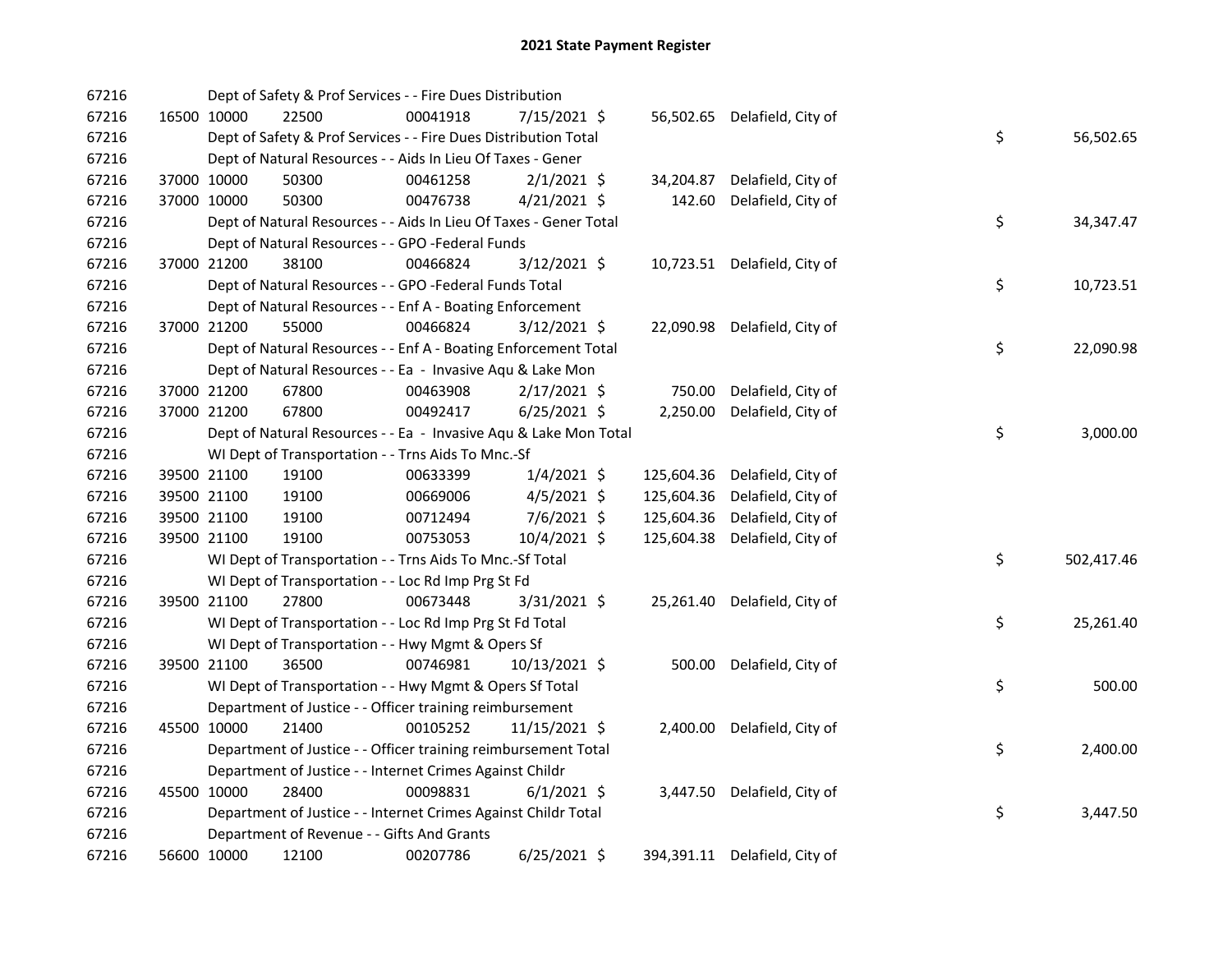| 67216       |             |             | Department of Revenue - - Gifts And Grants Total                              | \$       | 394,391.11     |           |                    |    |              |
|-------------|-------------|-------------|-------------------------------------------------------------------------------|----------|----------------|-----------|--------------------|----|--------------|
| 67216       |             |             | Shared Revenue and Tax Relief - - County And Municipal Aid                    |          |                |           |                    |    |              |
| 67216       |             | 83500 10000 | 10500                                                                         | 00082497 | 7/26/2021 \$   | 13,799.03 | Delafield, City of |    |              |
| 67216       | 83500       | 10000       | 10500                                                                         | 00089600 | 11/15/2021 \$  | 78,194.51 | Delafield, City of |    |              |
| 67216       |             |             | Shared Revenue and Tax Relief - - County And Municipal Aid Total              |          |                |           |                    | \$ | 91,993.54    |
| 67216       |             |             | Shared Revenue and Tax Relief - - Exempt Computer Aid                         |          |                |           |                    |    |              |
| 67216       | 83500 10000 |             | 10900                                                                         | 00085000 | 7/26/2021 \$   | 13,445.89 | Delafield, City of |    |              |
| 67216       |             |             | Shared Revenue and Tax Relief - - Exempt Computer Aid Total                   | \$       | 13,445.89      |           |                    |    |              |
| 67216       |             |             | Shared Revenue and Tax Relief - - Utility Aid                                 |          |                |           |                    |    |              |
| 67216       |             | 83500 10000 | 11000                                                                         | 00082497 | 7/26/2021 \$   | 1,075.91  | Delafield, City of |    |              |
| 67216       |             | 83500 10000 | 11000                                                                         | 00089600 | 11/15/2021 \$  | 6,416.70  | Delafield, City of |    |              |
| 67216       |             |             | Shared Revenue and Tax Relief - - Utility Aid Total                           |          |                |           |                    | \$ | 7,492.61     |
| 67216       |             |             | Shared Revenue and Tax Relief - - Personal Property Aid                       |          |                |           |                    |    |              |
| 67216       | 83500       | 10000       | 11100                                                                         | 00078188 | $5/3/2021$ \$  | 22,850.64 | Delafield, City of |    |              |
| 67216       |             |             | Shared Revenue and Tax Relief - - Personal Property Aid Total                 |          |                |           |                    | \$ | 22,850.64    |
| 67216       |             |             | Shared Revenue and Tax Relief - - State Aid; Video Service Provider Fee       |          |                |           |                    |    |              |
| 67216       | 83500       | 10000       | 11200                                                                         | 00083261 | $7/26/2021$ \$ | 23,419.04 | Delafield, City of |    |              |
| 67216       |             |             | Shared Revenue and Tax Relief - - State Aid; Video Service Provider Fee Total |          |                |           |                    |    | 23,419.04    |
| 67216 Total |             |             |                                                                               |          |                |           |                    | \$ | 1,214,283.80 |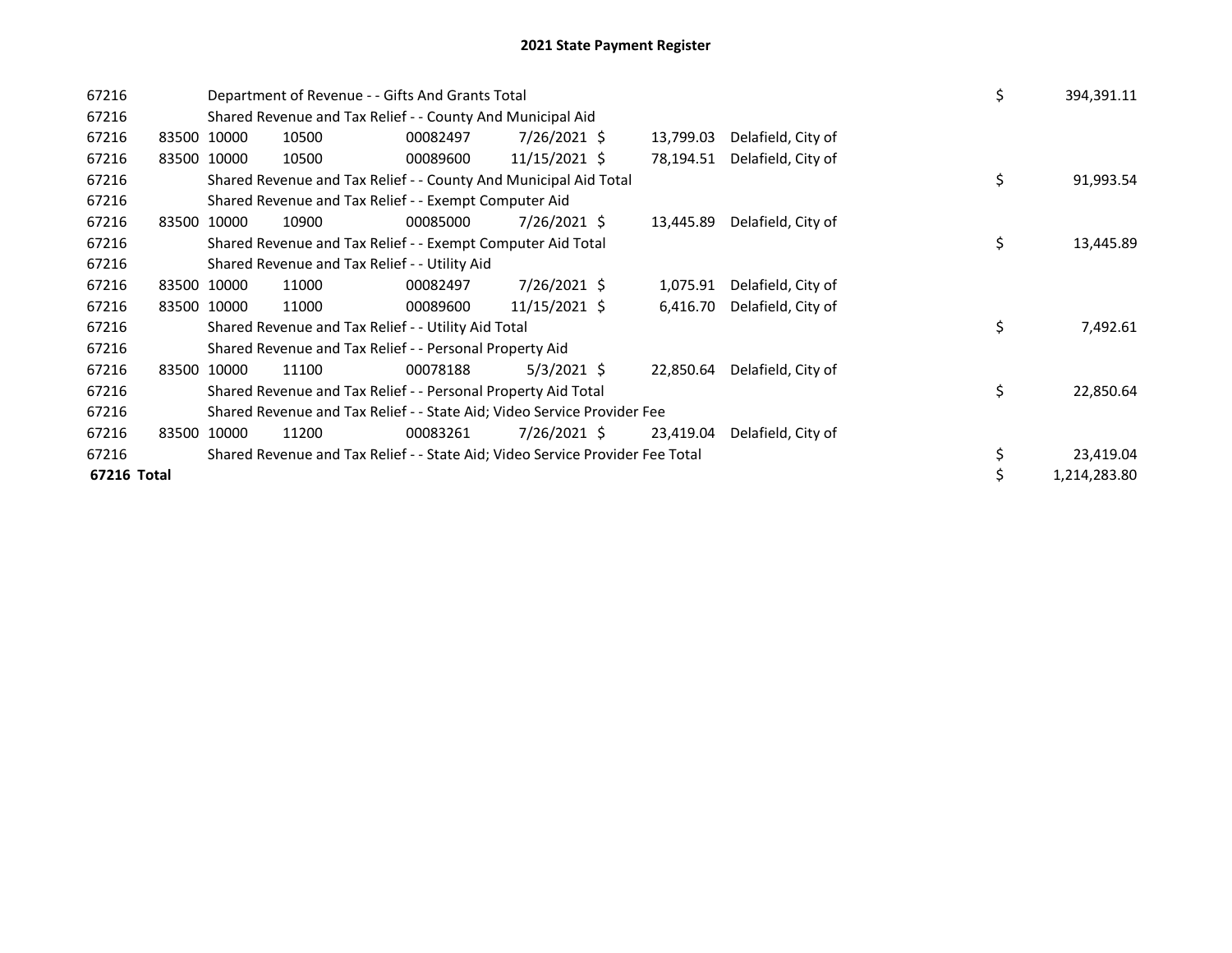| 67250       |             | Shared Revenue and Tax Relief - - School Lvy Tx/First Dollar Cr       |          |              |  |                             |  |           |
|-------------|-------------|-----------------------------------------------------------------------|----------|--------------|--|-----------------------------|--|-----------|
| 67250       | 83500 10000 | 30200                                                                 | 00082764 | 7/26/2021 \$ |  | 26,436.02 City Of Milwaukee |  |           |
| 67250       | 83500 10000 | 30200                                                                 | 00086159 | 7/26/2021 S  |  | 134.42 City Of Milwaukee    |  |           |
| 67250       |             | Shared Revenue and Tax Relief - - School Lvy Tx/First Dollar Cr Total |          |              |  |                             |  | 26.570.44 |
| 67250 Total |             |                                                                       |          |              |  |                             |  | 26.570.44 |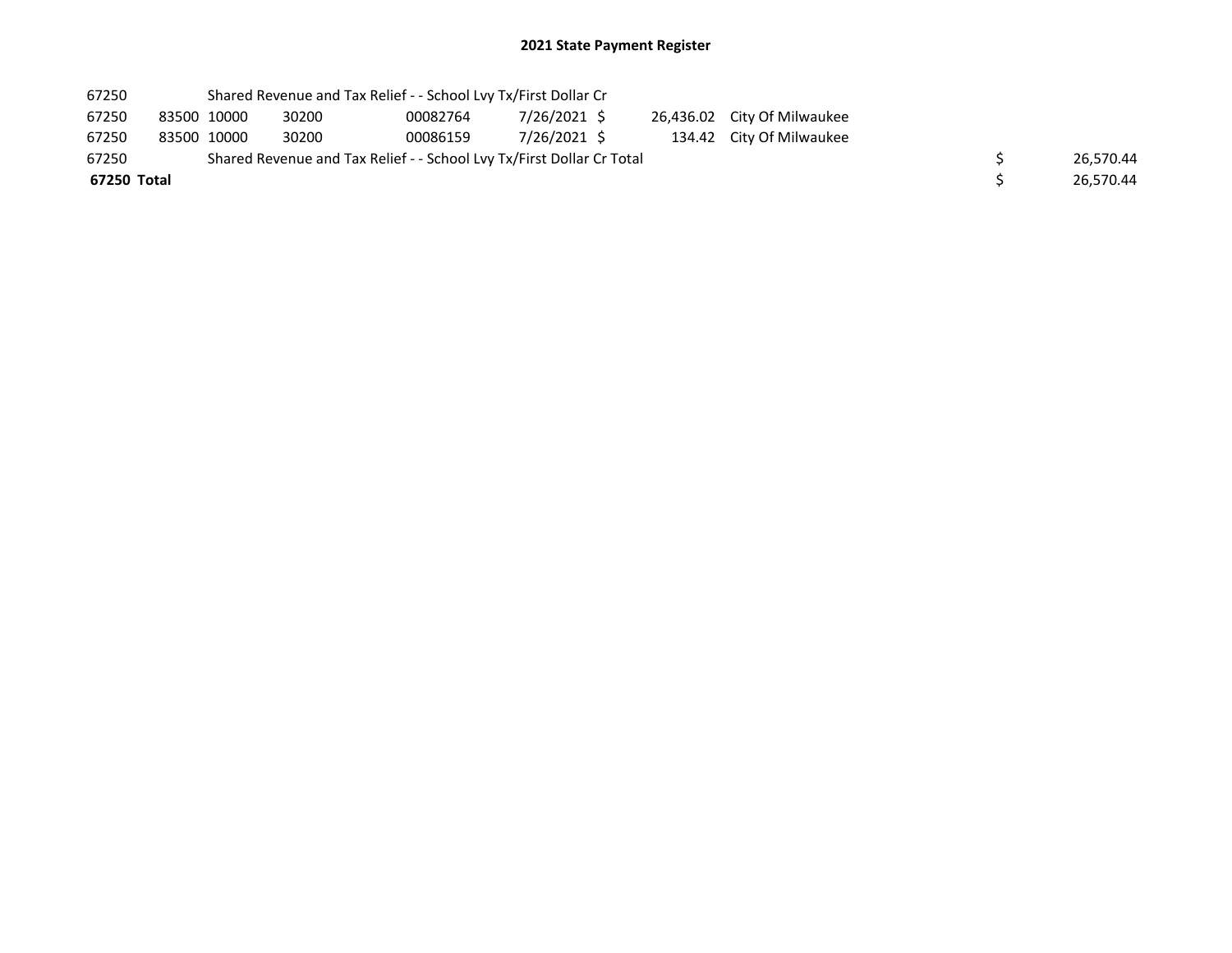| 67251 |             | Dept of Safety & Prof Services - - Fire Dues Distribution          |          |                |       |                             |    |            |
|-------|-------------|--------------------------------------------------------------------|----------|----------------|-------|-----------------------------|----|------------|
| 67251 | 16500 10000 | 22500                                                              | 00041934 | 7/16/2021 \$   |       | 132,426.67 Muskego, City of |    |            |
| 67251 |             | Dept of Safety & Prof Services - - Fire Dues Distribution Total    |          |                |       |                             | \$ | 132,426.67 |
| 67251 |             | Dept of Natural Resources - - Aids In Lieu Of Taxes - Gener        |          |                |       |                             |    |            |
| 67251 | 37000 10000 | 50300                                                              | 00461202 | $2/2/2021$ \$  |       | 45,198.84 Muskego, City of  |    |            |
| 67251 |             | Dept of Natural Resources - - Aids In Lieu Of Taxes - Gener Total  |          |                |       |                             | \$ | 45,198.84  |
| 67251 |             | Dept of Natural Resources - - Gen Program Ops-State Funds          |          |                |       |                             |    |            |
| 67251 | 37000 21200 | 16100                                                              | 00456514 | $1/15/2021$ \$ | 26.50 | Muskego, City of            |    |            |
| 67251 | 37000 21200 | 16100                                                              | 00475081 | $4/22/2021$ \$ | 26.50 | Muskego, City of            |    |            |
| 67251 | 37000 21200 | 16100                                                              | 00497527 | 7/19/2021 \$   | 26.50 | Muskego, City of            |    |            |
| 67251 | 37000 21200 | 16100                                                              | 00515339 | 10/19/2021 \$  | 26.50 | Muskego, City of            |    |            |
| 67251 |             | Dept of Natural Resources - - Gen Program Ops-State Funds Total    |          |                |       |                             | \$ | 106.00     |
| 67251 |             | Dept of Natural Resources - - Taxes & Assessmts-Conserv Fund       |          |                |       |                             |    |            |
| 67251 | 37000 21200 | 16900                                                              | 00459282 | 1/28/2021 \$   | 80.00 | Muskego, City of            |    |            |
| 67251 | 37000 21200 | 16900                                                              | 00459283 | 1/28/2021 \$   | 80.00 | Muskego, City of            |    |            |
| 67251 | 37000 21200 | 16900                                                              | 00459284 | 1/28/2021 \$   | 80.00 | Muskego, City of            |    |            |
| 67251 | 37000 21200 | 16900                                                              | 00459285 | 1/28/2021 \$   | 80.00 | Muskego, City of            |    |            |
| 67251 | 37000 21200 | 16900                                                              | 00459286 | 1/28/2021 \$   | 80.00 | Muskego, City of            |    |            |
| 67251 | 37000 21200 | 16900                                                              | 00459287 | 1/28/2021 \$   | 80.00 | Muskego, City of            |    |            |
| 67251 | 37000 21200 | 16900                                                              | 00459288 | 1/28/2021 \$   | 35.00 | Muskego, City of            |    |            |
| 67251 | 37000 21200 | 16900                                                              | 00459289 | $1/28/2021$ \$ | 80.00 | Muskego, City of            |    |            |
| 67251 |             | Dept of Natural Resources - - Taxes & Assessmts-Conserv Fund Total |          |                |       |                             | \$ | 595.00     |
| 67251 |             | Dept of Natural Resources - - GPO -Federal Funds                   |          |                |       |                             |    |            |
| 67251 | 37000 21200 | 38100                                                              | 00466863 | 3/12/2021 \$   |       | 4,600.36 Muskego, City of   |    |            |
| 67251 |             | Dept of Natural Resources - - GPO -Federal Funds Total             |          |                |       |                             | \$ | 4,600.36   |
| 67251 |             | Dept of Natural Resources - - Enf A - Boating Enforcement          |          |                |       |                             |    |            |
| 67251 | 37000 21200 | 55000                                                              | 00466863 | $3/12/2021$ \$ |       | 9,476.98 Muskego, City of   |    |            |
| 67251 |             | Dept of Natural Resources - - Enf A - Boating Enforcement Total    |          |                |       |                             | \$ | 9,476.98   |
| 67251 |             | Dept of Natural Resources - - Resaids - Cnty Forst, Cl & Mfl       |          |                |       |                             |    |            |
| 67251 | 37000 21200 | 57100                                                              | 00488578 | $6/14/2021$ \$ | 4.80  | Muskego, City of            |    |            |
| 67251 |             | Dept of Natural Resources - - Resaids - Cnty Forst, Cl & Mfl Total |          |                |       |                             | \$ | 4.80       |
| 67251 |             | Dept of Natural Resources - - Fin Asst For Responsible Units       |          |                |       |                             |    |            |
| 67251 | 37000 27400 | 67000                                                              | 00484007 | $5/21/2021$ \$ |       | 73,237.84 Muskego, City of  |    |            |
| 67251 |             | Dept of Natural Resources - - Fin Asst For Responsible Units Total |          |                |       |                             | \$ | 73,237.84  |
| 67251 |             | WI Dept of Transportation - - Hwy Sfty Loc Aid Ffd                 |          |                |       |                             |    |            |
| 67251 | 39500 21100 | 18500                                                              | 00653044 | $2/12/2021$ \$ |       | 1,867.67 Muskego, City of   |    |            |
| 67251 | 39500 21100 | 18500                                                              | 00663609 | 3/11/2021 \$   |       | 1,576.67 Muskego, City of   |    |            |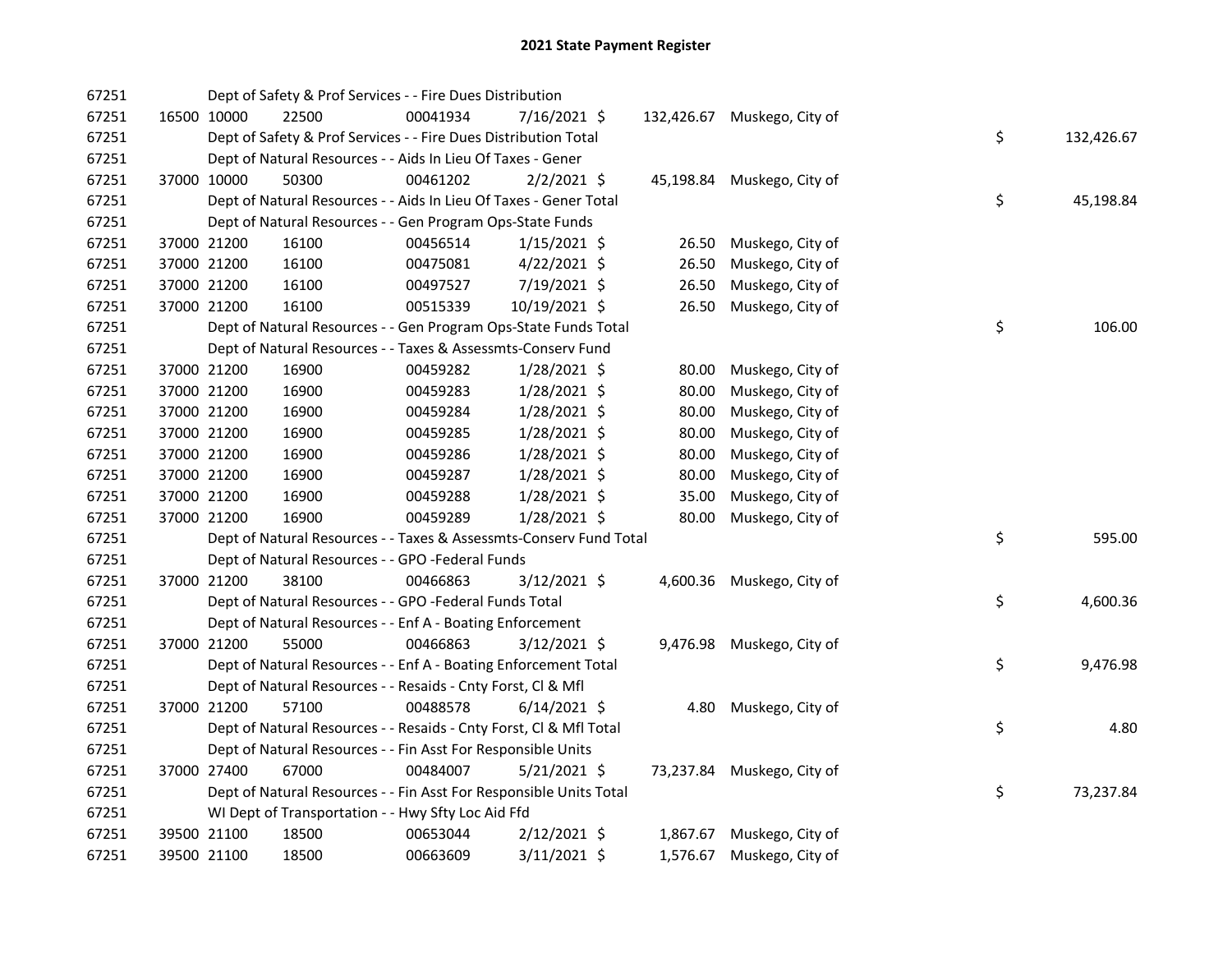| 67251 |             | 39500 21100 | 18500                                                                           | 00677559                | $4/12/2021$ \$ | 1,536.60   | Muskego, City of              |    |              |
|-------|-------------|-------------|---------------------------------------------------------------------------------|-------------------------|----------------|------------|-------------------------------|----|--------------|
| 67251 |             | 39500 21100 | 18500                                                                           | 00693197                | 5/13/2021 \$   | 1,868.99   | Muskego, City of              |    |              |
| 67251 |             | 39500 21100 | 18500                                                                           | 00716167                | 7/2/2021 \$    | 1,839.27   | Muskego, City of              |    |              |
| 67251 |             | 39500 21100 | 18500                                                                           | 00716168                | 7/2/2021 \$    | 1,494.79   | Muskego, City of              |    |              |
| 67251 |             | 39500 21100 | 18500                                                                           | 00761321                | 10/13/2021 \$  | 1,825.16   | Muskego, City of              |    |              |
| 67251 |             | 39500 21100 | 18500                                                                           | 00761322                | 10/13/2021 \$  | 1,443.00   | Muskego, City of              |    |              |
| 67251 |             | 39500 21100 | 18500                                                                           | 00761323                | 10/13/2021 \$  | 1,127.60   | Muskego, City of              |    |              |
| 67251 |             |             | WI Dept of Transportation - - Hwy Sfty Loc Aid Ffd Total                        |                         |                |            |                               | \$ | 14,579.75    |
| 67251 |             |             | WI Dept of Transportation - - Trns Aids To Mnc.-Sf                              |                         |                |            |                               |    |              |
| 67251 |             | 39500 21100 | 19100                                                                           | 00633400                | $1/4/2021$ \$  |            | 337,533.95 Muskego, City of   |    |              |
| 67251 |             | 39500 21100 | 19100                                                                           | 00669007                | $4/5/2021$ \$  | 337,533.95 | Muskego, City of              |    |              |
| 67251 |             | 39500 21100 | 19100                                                                           | 00712495                | $7/6/2021$ \$  | 337,533.95 | Muskego, City of              |    |              |
| 67251 |             | 39500 21100 | 19100                                                                           | 00753054                | $10/4/2021$ \$ | 337,533.96 | Muskego, City of              |    |              |
| 67251 |             |             | WI Dept of Transportation - - Trns Aids To Mnc.-Sf Total                        |                         |                |            |                               | \$ | 1,350,135.81 |
| 67251 |             |             | Department of Health Services - - Prepaid Medical Transport Reimbursement       |                         |                |            |                               |    |              |
| 67251 |             | 43500 10000 | 16300                                                                           | AMBULANCE 11/15/2021 \$ |                |            | 7,365.98 Muskego, City of     |    |              |
| 67251 |             |             | Department of Health Services - - Prepaid Medical Transport Reimbursement Total |                         |                |            |                               | \$ | 7,365.98     |
| 67251 |             |             | Department of Justice - - Officer training reimbursement                        |                         |                |            |                               |    |              |
| 67251 |             | 45500 10000 | 21400                                                                           | 00105661                | 11/22/2021 \$  |            | 5,760.00 Muskego, City of     |    |              |
| 67251 |             |             | Department of Justice - - Officer training reimbursement Total                  |                         |                |            |                               | \$ | 5,760.00     |
| 67251 |             |             | Department of Justice - - Federal Aid, Local Assistance                         |                         |                |            |                               |    |              |
| 67251 |             | 45500 10000 | 25100                                                                           | 00094691                | 2/18/2021 \$   |            | 1,051.92 Muskego, City of     |    |              |
| 67251 | 45500 10000 |             | 25100                                                                           | 00097536                | $5/6/2021$ \$  | 527.67     | Muskego, City of              |    |              |
| 67251 | 45500 10000 |             | 25100                                                                           | 00100912                | $8/4/2021$ \$  | 295.05     | Muskego, City of              |    |              |
| 67251 |             | 45500 10000 | 25100                                                                           | 00104359                | 10/28/2021 \$  | 212.44     | Muskego, City of              |    |              |
| 67251 |             |             | Department of Justice - - Federal Aid, Local Assistance Total                   |                         |                |            |                               | \$ | 2,087.08     |
| 67251 |             |             | Department of Military Affairs - - Federal Aid, Local Assistance                |                         |                |            |                               |    |              |
| 67251 |             | 46500 10000 | 34200                                                                           | 00089364                | $2/5/2021$ \$  |            | 12,600.00 Muskego, City of    |    |              |
| 67251 |             |             | Department of Military Affairs - - Federal Aid, Local Assistance Total          |                         |                |            |                               | \$ | 12,600.00    |
| 67251 |             |             | Department of Revenue - - Gifts And Grants                                      |                         |                |            |                               |    |              |
| 67251 |             | 56600 10000 | 12100                                                                           | 00207787                | $6/25/2021$ \$ |            | 1,315,003.39 Muskego, City of |    |              |
| 67251 |             |             | Department of Revenue - - Gifts And Grants Total                                |                         |                |            |                               | \$ | 1,315,003.39 |
| 67251 |             |             | Department of Revenue - - Misc Revenue Holding Clearing                         |                         |                |            |                               |    |              |
| 67251 |             | 56600 10000 | 99500                                                                           | 00189068                | $1/8/2021$ \$  |            | 2,315.85 Muskego, City of     |    |              |
| 67251 |             | 56600 10000 | 99500                                                                           | 00191137                | $2/5/2021$ \$  | 4,968.95   | Muskego, City of              |    |              |
| 67251 |             | 56600 10000 | 99500                                                                           | 00193029                | $3/1/2021$ \$  | 33.44      | Muskego, City of              |    |              |
| 67251 |             | 56600 10000 | 99500                                                                           | 00193772                | $3/5/2021$ \$  |            | 11,962.96 Muskego, City of    |    |              |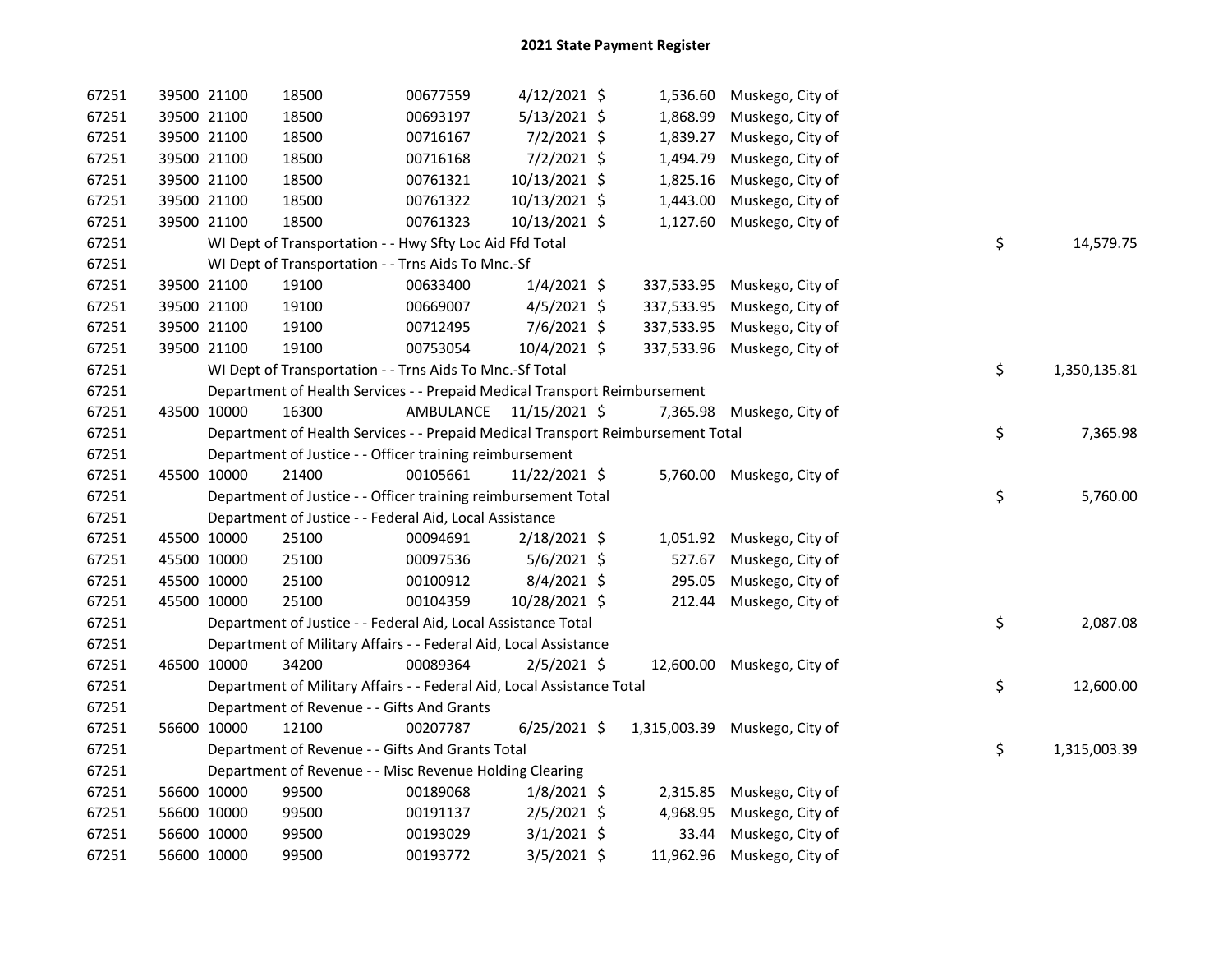| 67251 | 56600 10000 | 99500                                                                         | 00196032 | 3/22/2021 \$   | 48.00      | Muskego, City of              |    |            |
|-------|-------------|-------------------------------------------------------------------------------|----------|----------------|------------|-------------------------------|----|------------|
| 67251 | 56600 10000 | 99500                                                                         | 00198056 | $4/7/2021$ \$  | 12,042.54  | Muskego, City of              |    |            |
| 67251 | 56600 10000 | 99500                                                                         | 00199377 | 4/20/2021 \$   | 48.00      | Muskego, City of              |    |            |
| 67251 | 56600 10000 | 99500                                                                         | 00200019 | $4/26/2021$ \$ | 47.80      | Muskego, City of              |    |            |
| 67251 | 56600 10000 | 99500                                                                         | 00201404 | 5/7/2021 \$    | 11,506.82  | Muskego, City of              |    |            |
| 67251 | 56600 10000 | 99500                                                                         | 00201780 | 5/10/2021 \$   | 142.40     | Muskego, City of              |    |            |
| 67251 | 56600 10000 | 99500                                                                         | 00204632 | $6/7/2021$ \$  | 6,208.09   | Muskego, City of              |    |            |
| 67251 | 56600 10000 | 99500                                                                         | 00205964 | $6/21/2021$ \$ | 1,264.32   | Muskego, City of              |    |            |
| 67251 | 56600 10000 | 99500                                                                         | 00209199 | 7/8/2021 \$    | 5,755.87   | Muskego, City of              |    |            |
| 67251 | 56600 10000 | 99500                                                                         | 00211937 | 8/6/2021 \$    | 3,565.59   | Muskego, City of              |    |            |
| 67251 | 56600 10000 | 99500                                                                         | 00214558 | 9/8/2021 \$    | 5,403.06   | Muskego, City of              |    |            |
| 67251 | 56600 10000 | 99500                                                                         | 00216808 | 10/7/2021 \$   | 3,421.55   | Muskego, City of              |    |            |
| 67251 | 56600 10000 | 99500                                                                         | 00219398 | $11/5/2021$ \$ | 4,040.12   | Muskego, City of              |    |            |
| 67251 | 56600 10000 | 99500                                                                         | 00221548 | 12/7/2021 \$   | 4,899.07   | Muskego, City of              |    |            |
| 67251 | 56600 10000 | 99500                                                                         | 00221856 | 12/13/2021 \$  | 2,367.03   | Muskego, City of              |    |            |
| 67251 |             | Department of Revenue - - Misc Revenue Holding Clearing Total                 |          |                |            |                               | \$ | 80,041.46  |
| 67251 |             | Shared Revenue and Tax Relief - - County And Municipal Aid                    |          |                |            |                               |    |            |
| 67251 | 83500 10000 | 10500                                                                         | 00082498 | 7/26/2021 \$   |            | 60,160.65 Muskego, City of    |    |            |
| 67251 | 83500 10000 | 10500                                                                         | 00089601 | 11/15/2021 \$  | 333,544.34 | Muskego, City of              |    |            |
| 67251 |             | Shared Revenue and Tax Relief - - County And Municipal Aid Total              |          |                |            |                               | \$ | 393,704.99 |
| 67251 |             | Shared Revenue and Tax Relief - - Exempt Computer Aid                         |          |                |            |                               |    |            |
| 67251 | 83500 10000 | 10900                                                                         | 00085001 | 7/26/2021 \$   |            | 11,311.25 Muskego, City of    |    |            |
| 67251 | 83500 10000 | 10900                                                                         | 00085980 | 7/26/2021 \$   | 10,184.10  | Muskego, City of              |    |            |
| 67251 |             | Shared Revenue and Tax Relief - - Exempt Computer Aid Total                   |          |                |            |                               | \$ | 21,495.35  |
| 67251 |             | Shared Revenue and Tax Relief - - Utility Aid                                 |          |                |            |                               |    |            |
| 67251 | 83500 10000 | 11000                                                                         | 00082498 | 7/26/2021 \$   |            | 5,263.21 Muskego, City of     |    |            |
| 67251 | 83500 10000 | 11000                                                                         | 00089601 | 11/15/2021 \$  |            | 37,152.27 Muskego, City of    |    |            |
| 67251 |             | Shared Revenue and Tax Relief - - Utility Aid Total                           |          |                |            |                               | \$ | 42,415.48  |
| 67251 |             | Shared Revenue and Tax Relief - - Personal Property Aid                       |          |                |            |                               |    |            |
| 67251 | 83500 10000 | 11100                                                                         | 00078189 | $5/3/2021$ \$  |            | 34,696.60 Muskego, City of    |    |            |
| 67251 | 83500 10000 | 11100                                                                         | 00079060 | $5/3/2021$ \$  | 60,601.73  | Muskego, City of              |    |            |
| 67251 |             | Shared Revenue and Tax Relief - - Personal Property Aid Total                 |          |                |            |                               | \$ | 95,298.33  |
| 67251 |             | Shared Revenue and Tax Relief - - State Aid; Video Service Provider Fee       |          |                |            |                               |    |            |
| 67251 | 83500 10000 | 11200                                                                         | 00083262 | 7/26/2021 \$   |            | 59,731.08 Muskego, City of    |    |            |
| 67251 |             | Shared Revenue and Tax Relief - - State Aid; Video Service Provider Fee Total |          |                |            |                               | \$ | 59,731.08  |
| 67251 |             | Shared Revenue and Tax Relief - - School Lvy Tx/First Dollar Cr               |          |                |            |                               |    |            |
| 67251 | 83500 10000 | 30200                                                                         | 00082765 | 7/26/2021 \$   |            | 5,077,816.63 Muskego, City of |    |            |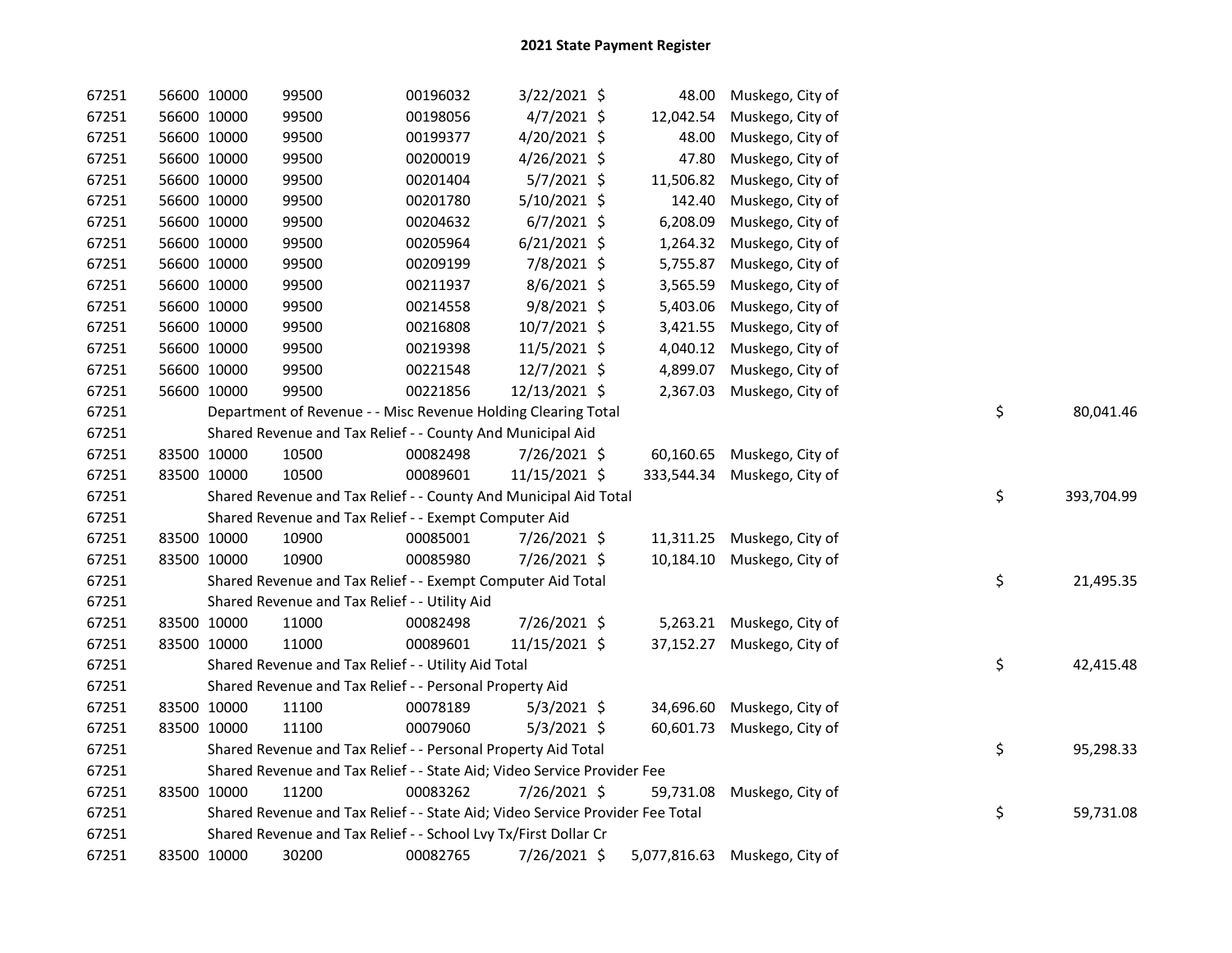| 67251       | 83500 10000 | 30200 | 00086160                                                              | 7/26/2021 \$ |              | 513,935.56 Muskego, City of |  |               |
|-------------|-------------|-------|-----------------------------------------------------------------------|--------------|--------------|-----------------------------|--|---------------|
| 67251       |             |       | Shared Revenue and Tax Relief - - School Lvy Tx/First Dollar Cr Total |              |              |                             |  | 5,591,752.19  |
| 67251       |             |       | Shared Revenue and Tax Relief - - Lottery & Gaming Credit             |              |              |                             |  |               |
| 67251       | 83500 52100 | 36300 | 00074641                                                              | 3/22/2021 S  | 1,092,044.80 | Muskego, City of            |  |               |
| 67251       |             |       | Shared Revenue and Tax Relief - - Lottery & Gaming Credit Total       |              |              |                             |  | 1,092,044.80  |
| 67251 Total |             |       |                                                                       |              |              |                             |  | 10,349,662.18 |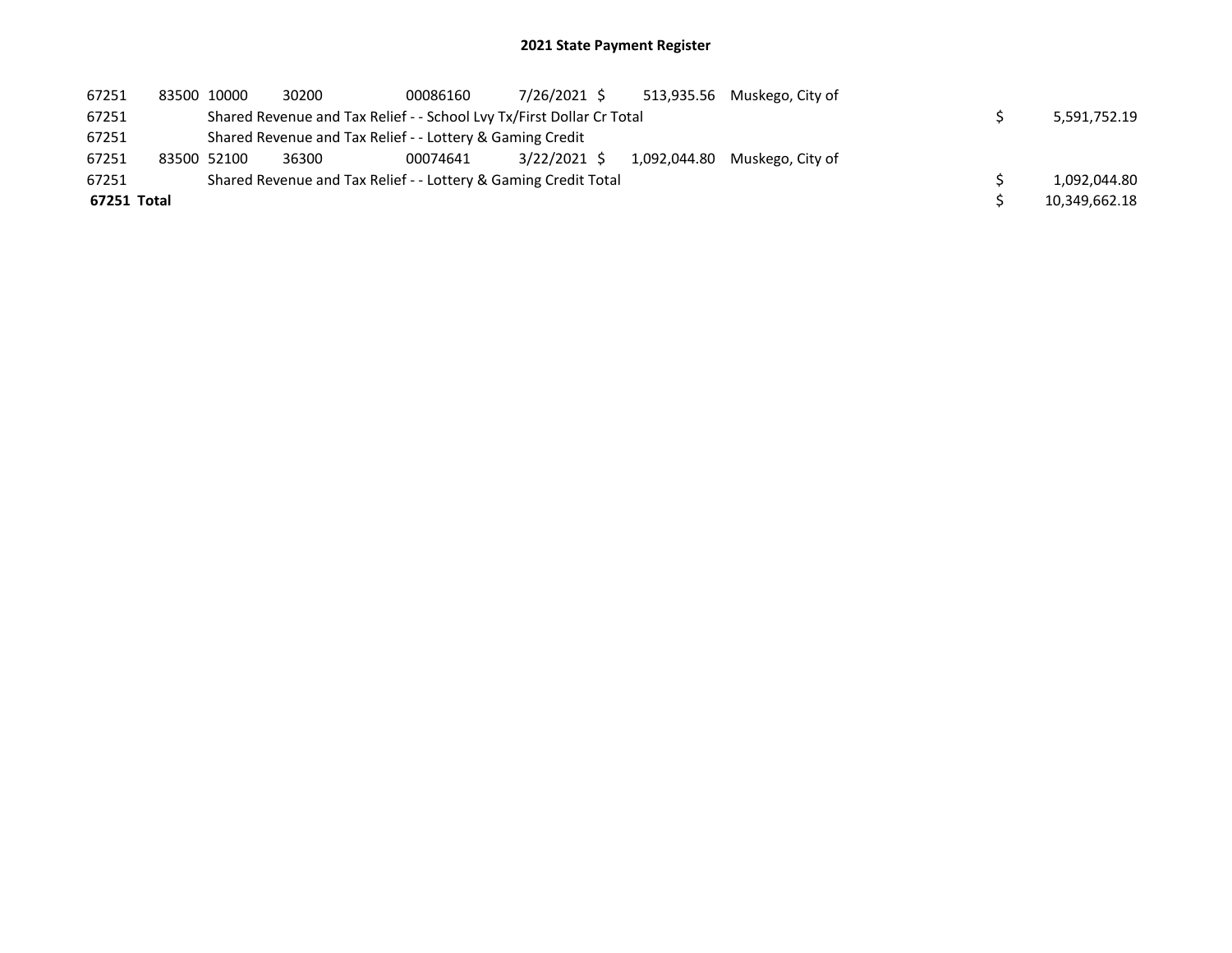| 67261 |             | Dept of Safety & Prof Services - - Fire Dues Distribution                       |           |                |            |                               |    |              |
|-------|-------------|---------------------------------------------------------------------------------|-----------|----------------|------------|-------------------------------|----|--------------|
| 67261 | 16500 10000 | 22500                                                                           | 00041936  | 7/15/2021 \$   |            | 239,360.57 City Of New Berlin |    |              |
| 67261 |             | Dept of Safety & Prof Services - - Fire Dues Distribution Total                 |           |                |            |                               | \$ | 239,360.57   |
| 67261 |             | WI Dept of Transportation - - Conn Hwy Aids St Fds                              |           |                |            |                               |    |              |
| 67261 | 39500 21100 | 16200                                                                           | 00633628  | $1/4/2021$ \$  | 17,425.56  | City Of New Berlin            |    |              |
| 67261 | 39500 21100 | 16200                                                                           | 00669235  | $4/5/2021$ \$  | 17,425.56  | City Of New Berlin            |    |              |
| 67261 | 39500 21100 | 16200                                                                           | 00712723  | $7/6/2021$ \$  | 17,425.56  | City Of New Berlin            |    |              |
| 67261 | 39500 21100 | 16200                                                                           | 00753282  | 10/4/2021 \$   | 17,425.56  | City Of New Berlin            |    |              |
| 67261 |             | WI Dept of Transportation - - Conn Hwy Aids St Fds Total                        |           |                |            |                               | \$ | 69,702.24    |
| 67261 |             | WI Dept of Transportation - - Hwy Sfty Loc Aid Ffd                              |           |                |            |                               |    |              |
| 67261 | 39500 21100 | 18500                                                                           | 00764462  | 10/21/2021 \$  | 3,994.16   | City Of New Berlin            |    |              |
| 67261 | 39500 21100 | 18500                                                                           | 00777321  | 11/24/2021 \$  | 3,169.08   | City Of New Berlin            |    |              |
| 67261 |             | WI Dept of Transportation - - Hwy Sfty Loc Aid Ffd Total                        |           |                |            |                               | \$ | 7,163.24     |
| 67261 |             | WI Dept of Transportation - - Trns Aids To Mnc.-Sf                              |           |                |            |                               |    |              |
| 67261 | 39500 21100 | 19100                                                                           | 00633401  | $1/4/2021$ \$  |            | 509,197.72 City Of New Berlin |    |              |
| 67261 | 39500 21100 | 19100                                                                           | 00669008  | $4/5/2021$ \$  | 509,197.72 | City Of New Berlin            |    |              |
| 67261 | 39500 21100 | 19100                                                                           | 00712496  | $7/6/2021$ \$  | 509,197.72 | City Of New Berlin            |    |              |
| 67261 | 39500 21100 | 19100                                                                           | 00753055  | 10/4/2021 \$   |            | 509,197.74 City Of New Berlin |    |              |
| 67261 |             | WI Dept of Transportation - - Trns Aids To Mnc.-Sf Total                        |           |                |            |                               | \$ | 2,036,790.90 |
| 67261 |             | WI Dept of Transportation - - Transpor Safety Ff                                |           |                |            |                               |    |              |
| 67261 | 39500 21100 | 58200                                                                           | 00721861  | 7/16/2021 \$   |            | 28.21 City Of New Berlin      |    |              |
| 67261 |             | WI Dept of Transportation - - Transpor Safety Ff Total                          |           |                |            |                               | \$ | 28.21        |
| 67261 |             | Department of Health Services - - Emergency Medical Services, Ai                |           |                |            |                               |    |              |
| 67261 | 43500 10000 | 11900                                                                           | 00412308  | $3/1/2021$ \$  | 7,359.34   | City Of New Berlin            |    |              |
| 67261 |             | Department of Health Services - - Emergency Medical Services, Ai Total          |           |                |            |                               | \$ | 7,359.34     |
| 67261 |             | Department of Health Services - - Prepaid Medical Transport Reimbursement       |           |                |            |                               |    |              |
| 67261 | 43500 10000 | 16300                                                                           | AMBULANCE | 11/15/2021 \$  |            | 15,176.47 City Of New Berlin  |    |              |
| 67261 |             | Department of Health Services - - Prepaid Medical Transport Reimbursement Total |           |                |            |                               | \$ | 15,176.47    |
| 67261 |             | Department of Justice - - Officer training reimbursement                        |           |                |            |                               |    |              |
| 67261 | 45500 10000 | 21400                                                                           | 00105668  | 11/19/2021 \$  |            | 10,240.00 City Of New Berlin  |    |              |
| 67261 |             | Department of Justice - - Officer training reimbursement Total                  |           |                |            |                               | \$ | 10,240.00    |
| 67261 |             | Department of Justice - - Federal Aid, Local Assistance                         |           |                |            |                               |    |              |
| 67261 | 45500 10000 | 25100                                                                           | 00094692  | $2/17/2021$ \$ | 341.25     | City Of New Berlin            |    |              |
| 67261 | 45500 10000 | 25100                                                                           | 00097538  | $5/5/2021$ \$  | 170.63     | City Of New Berlin            |    |              |
| 67261 | 45500 10000 | 25100                                                                           | 00097630  | $5/7/2021$ \$  | 39,605.27  | City Of New Berlin            |    |              |
| 67261 | 45500 10000 | 25100                                                                           | 00104361  | 10/27/2021 \$  | 191.10     | City Of New Berlin            |    |              |
| 67261 |             | Department of Justice - - Federal Aid, Local Assistance Total                   |           |                |            |                               | \$ | 40,308.25    |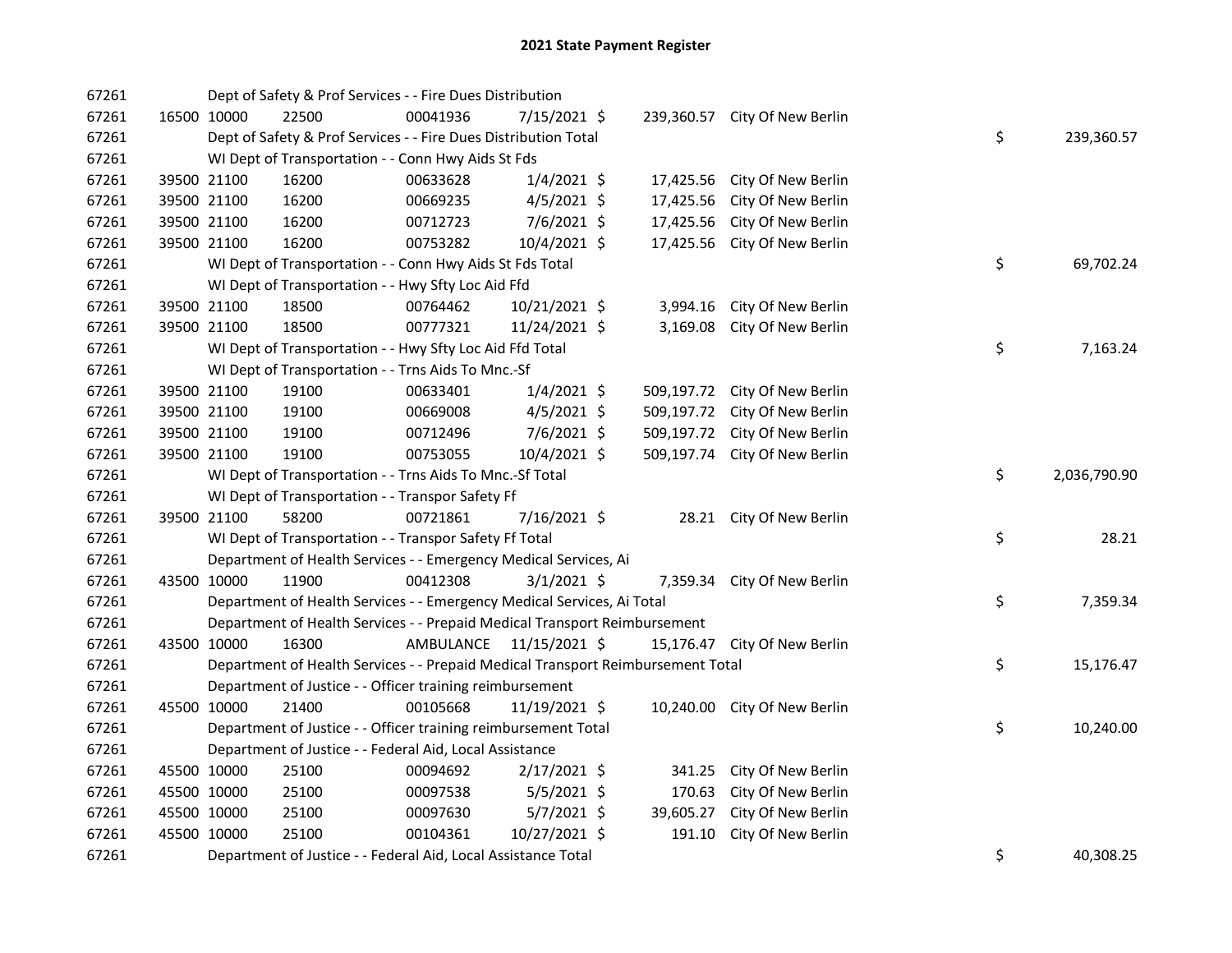| 67261 |             | Commissioners of Public Lands - - Balsht Common School Fund       |          |                |              |                                 |    |              |
|-------|-------------|-------------------------------------------------------------------|----------|----------------|--------------|---------------------------------|----|--------------|
| 67261 | 50700 37400 | 57700                                                             | 00003755 | 7/23/2021 \$   |              | 5,100,000.00 City Of New Berlin |    |              |
| 67261 |             | Commissioners of Public Lands - - Balsht Common School Fund Total |          |                |              |                                 | \$ | 5,100,000.00 |
| 67261 |             | Public Defender Board - - Appellate Representation                |          |                |              |                                 |    |              |
| 67261 | 55000 10000 | 10200                                                             | 00316621 | 12/16/2021 \$  |              | 15.00 City Of New Berlin        |    |              |
| 67261 |             | Public Defender Board - - Appellate Representation Total          |          |                |              |                                 | \$ | 15.00        |
| 67261 |             | Department of Revenue - - Gifts And Grants                        |          |                |              |                                 |    |              |
| 67261 | 56600 10000 | 12100                                                             | 00207788 | $6/25/2021$ \$ | 2,077,199.80 | City Of New Berlin              |    |              |
| 67261 |             | Department of Revenue - - Gifts And Grants Total                  |          |                |              |                                 | \$ | 2,077,199.80 |
| 67261 |             | Department of Revenue - - Misc Revenue Holding Clearing           |          |                |              |                                 |    |              |
| 67261 | 56600 10000 | 99500                                                             | 00189061 | $1/8/2021$ \$  | 3,079.40     | City Of New Berlin              |    |              |
| 67261 | 56600 10000 | 99500                                                             | 00191130 | $2/5/2021$ \$  | 2,669.66     | City Of New Berlin              |    |              |
| 67261 | 56600 10000 | 99500                                                             | 00193014 | $3/1/2021$ \$  | 2,128.80     | City Of New Berlin              |    |              |
| 67261 | 56600 10000 | 99500                                                             | 00193765 | $3/5/2021$ \$  | 17,191.87    | City Of New Berlin              |    |              |
| 67261 | 56600 10000 | 99500                                                             | 00194368 | 3/8/2021 \$    | 165.00       | City Of New Berlin              |    |              |
| 67261 | 56600 10000 | 99500                                                             | 00194369 | 3/8/2021 \$    | 91.00        | City Of New Berlin              |    |              |
| 67261 | 56600 10000 | 99500                                                             | 00196021 | 3/22/2021 \$   | 163.50       | City Of New Berlin              |    |              |
| 67261 | 56600 10000 | 99500                                                             | 00198049 | $4/7/2021$ \$  | 16,685.37    | City Of New Berlin              |    |              |
| 67261 | 56600 10000 | 99500                                                             | 00200591 | $5/3/2021$ \$  | 25.82        | City Of New Berlin              |    |              |
| 67261 | 56600 10000 | 99500                                                             | 00201397 | $5/7/2021$ \$  | 12,062.83    | City Of New Berlin              |    |              |
| 67261 | 56600 10000 | 99500                                                             | 00201772 | $5/10/2021$ \$ | 110.00       | City Of New Berlin              |    |              |
| 67261 | 56600 10000 | 99500                                                             | 00203176 | 5/24/2021 \$   | 124.00       | City Of New Berlin              |    |              |
| 67261 | 56600 10000 | 99500                                                             | 00203852 | $6/1/2021$ \$  | 55.00        | City Of New Berlin              |    |              |
| 67261 | 56600 10000 | 99500                                                             | 00203853 | $6/1/2021$ \$  | 222.80       | City Of New Berlin              |    |              |
| 67261 | 56600 10000 | 99500                                                             | 00204625 | $6/7/2021$ \$  | 9,250.18     | City Of New Berlin              |    |              |
| 67261 | 56600 10000 | 99500                                                             | 00209192 | 7/8/2021 \$    | 6,329.56     | City Of New Berlin              |    |              |
| 67261 | 56600 10000 | 99500                                                             | 00210263 | 7/19/2021 \$   | 415.00       | City Of New Berlin              |    |              |
| 67261 | 56600 10000 | 99500                                                             | 00211930 | $8/6/2021$ \$  | 7,783.16     | City Of New Berlin              |    |              |
| 67261 | 56600 10000 | 99500                                                             | 00214551 | $9/8/2021$ \$  | 6,544.63     | City Of New Berlin              |    |              |
| 67261 | 56600 10000 | 99500                                                             | 00216801 | 10/7/2021 \$   | 5,085.67     | City Of New Berlin              |    |              |
| 67261 | 56600 10000 | 99500                                                             | 00219391 | 11/5/2021 \$   | 3,620.86     | City Of New Berlin              |    |              |
| 67261 | 56600 10000 | 99500                                                             | 00221541 | 12/7/2021 \$   | 8,246.16     | City Of New Berlin              |    |              |
| 67261 |             | Department of Revenue - - Misc Revenue Holding Clearing Total     |          |                |              |                                 | \$ | 102,050.27   |
| 67261 |             | Shared Revenue and Tax Relief - - County And Municipal Aid        |          |                |              |                                 |    |              |
| 67261 | 83500 10000 | 10500                                                             | 00082499 | 7/26/2021 \$   |              | 83,570.48 City Of New Berlin    |    |              |
| 67261 | 83500 10000 | 10500                                                             | 00089602 | 11/15/2021 \$  | 458,389.58   | City Of New Berlin              |    |              |
| 67261 |             | Shared Revenue and Tax Relief - - County And Municipal Aid Total  |          |                |              |                                 | \$ | 541,960.06   |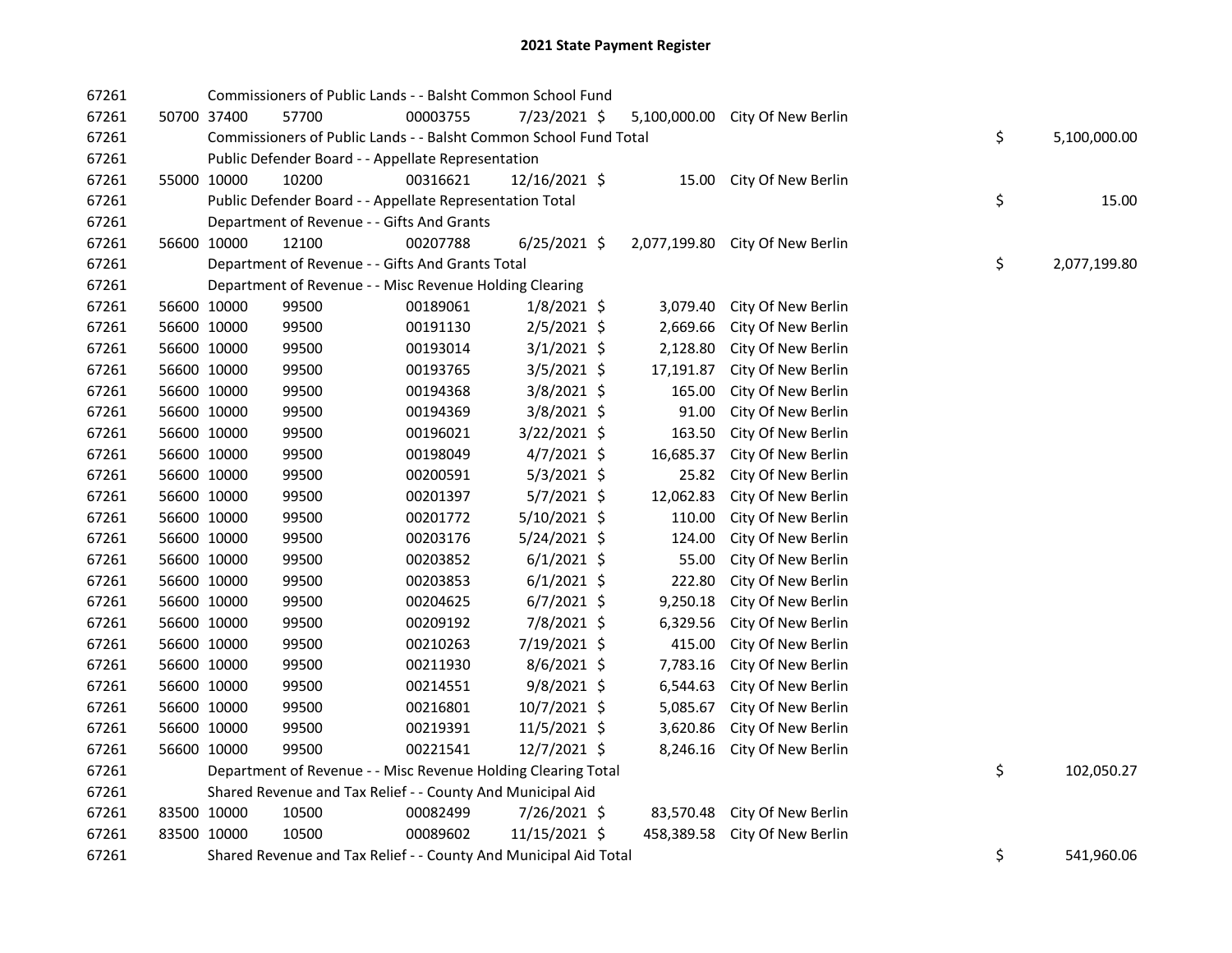| 67261       |       |             |       | Shared Revenue and Tax Relief - - Exempt Computer Aid                         |                |               |                    |    |               |
|-------------|-------|-------------|-------|-------------------------------------------------------------------------------|----------------|---------------|--------------------|----|---------------|
| 67261       |       | 83500 10000 | 10900 | 00085002                                                                      | $7/26/2021$ \$ | 150,089.31    | City Of New Berlin |    |               |
| 67261       |       |             |       | Shared Revenue and Tax Relief - - Exempt Computer Aid Total                   |                |               |                    | \$ | 150,089.31    |
| 67261       |       |             |       | Shared Revenue and Tax Relief - - Utility Aid                                 |                |               |                    |    |               |
| 67261       |       | 83500 10000 | 11000 | 00082499                                                                      | $7/26/2021$ \$ | 17,800.17     | City Of New Berlin |    |               |
| 67261       |       | 83500 10000 | 11000 | 00089602                                                                      | 11/15/2021 \$  | 148,649.54    | City Of New Berlin |    |               |
| 67261       |       |             |       | Shared Revenue and Tax Relief - - Utility Aid Total                           |                |               |                    | \$ | 166,449.71    |
| 67261       |       |             |       | Shared Revenue and Tax Relief - - Personal Property Aid                       |                |               |                    |    |               |
| 67261       | 83500 | 10000       | 11100 | 00078190                                                                      | $5/3/2021$ \$  | 365,003.99    | City Of New Berlin |    |               |
| 67261       |       |             |       | Shared Revenue and Tax Relief - - Personal Property Aid Total                 |                |               |                    | \$ | 365,003.99    |
| 67261       |       |             |       | Shared Revenue and Tax Relief - - State Aid; Video Service Provider Fee       |                |               |                    |    |               |
| 67261       | 83500 | 10000       | 11200 | 00083263                                                                      | 7/26/2021 \$   | 117,680.85    | City Of New Berlin |    |               |
| 67261       |       |             |       | Shared Revenue and Tax Relief - - State Aid; Video Service Provider Fee Total |                |               |                    | \$ | 117,680.85    |
| 67261       |       |             |       | Shared Revenue and Tax Relief - - School Lvy Tx/First Dollar Cr               |                |               |                    |    |               |
| 67261       |       | 83500 10000 | 30200 | 00082766                                                                      | $7/26/2021$ \$ | 10,184,456.00 | City Of New Berlin |    |               |
| 67261       |       | 83500 10000 | 30200 | 00086161                                                                      | $7/26/2021$ \$ | 896,986.34    | City Of New Berlin |    |               |
| 67261       |       |             |       | Shared Revenue and Tax Relief - - School Lvy Tx/First Dollar Cr Total         |                |               |                    | \$ | 11,081,442.34 |
| 67261       |       |             |       | Shared Revenue and Tax Relief - - Lottery & Gaming Credit                     |                |               |                    |    |               |
| 67261       |       | 83500 52100 | 36300 | 00074642                                                                      | $3/22/2021$ \$ | 1,864,699.48  | City Of New Berlin |    |               |
| 67261       |       |             |       | Shared Revenue and Tax Relief - - Lottery & Gaming Credit Total               |                |               |                    | \$ | 1,864,699.48  |
| 67261 Total |       |             |       |                                                                               |                |               |                    | \$ | 23,992,720.03 |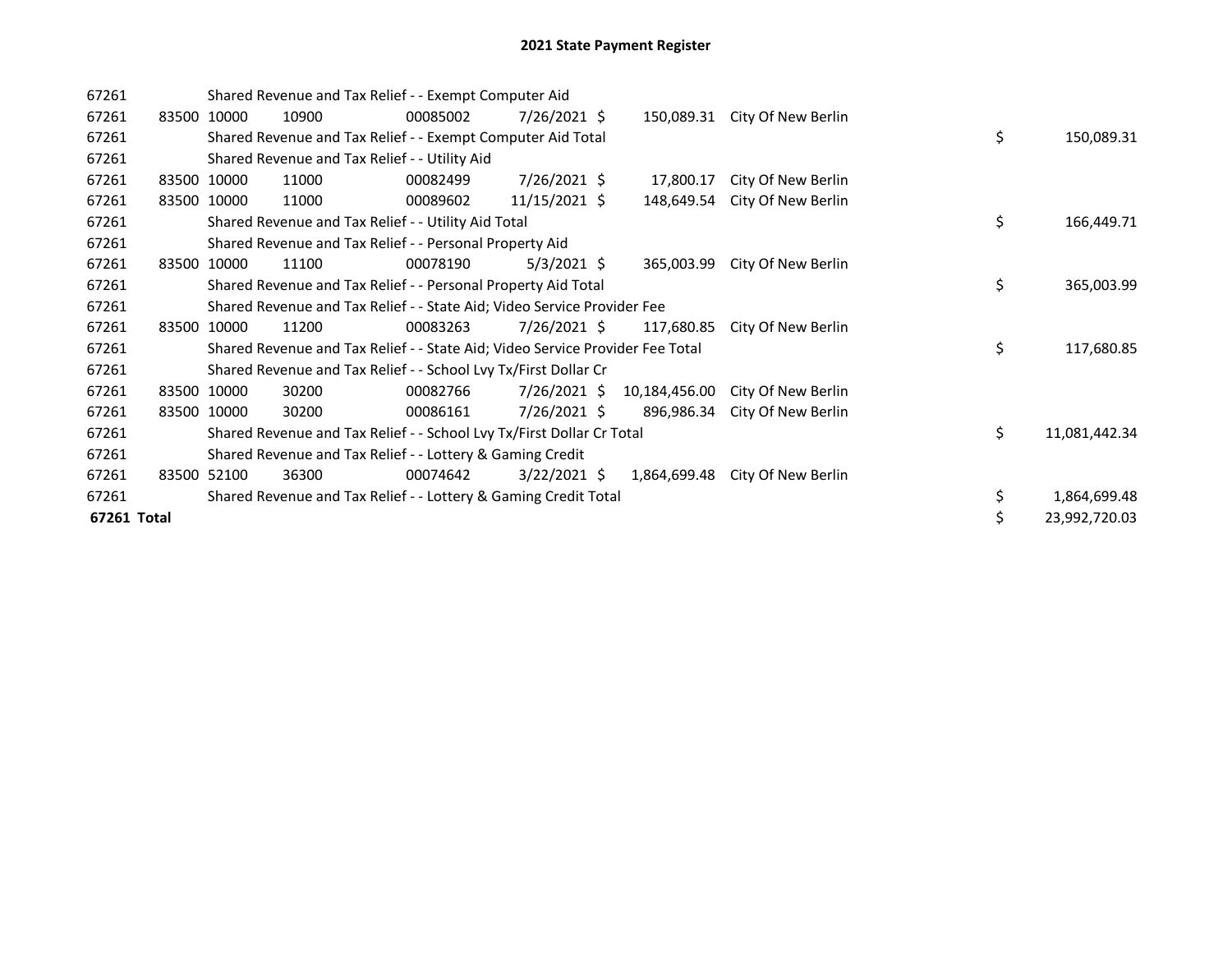| 67265 |             | Dept of Safety & Prof Services - - Fire Dues Distribution       |          |                |            |                               |    |            |
|-------|-------------|-----------------------------------------------------------------|----------|----------------|------------|-------------------------------|----|------------|
| 67265 | 16500 10000 | 22500                                                           | 00041939 | 7/15/2021 \$   | 101,230.03 | City Of Oconomowoc            |    |            |
| 67265 |             | Dept of Safety & Prof Services - - Fire Dues Distribution Total |          |                |            |                               | \$ | 101,230.03 |
| 67265 |             | Dept of Natural Resources - - Gen Program Ops-State Funds       |          |                |            |                               |    |            |
| 67265 | 37000 21200 | 16100                                                           | 00455976 | $1/13/2021$ \$ | 32.99      | City Of Oconomowoc            |    |            |
| 67265 | 37000 21200 | 16100                                                           | 00455977 | $1/13/2021$ \$ | 13.80      | City Of Oconomowoc            |    |            |
| 67265 | 37000 21200 | 16100                                                           | 00463760 | 2/16/2021 \$   | 33.73      | City Of Oconomowoc            |    |            |
| 67265 | 37000 21200 | 16100                                                           | 00463761 | 2/16/2021 \$   | 13.93      | City Of Oconomowoc            |    |            |
| 67265 | 37000 21200 | 16100                                                           | 00467323 | 3/12/2021 \$   | 32.18      | City Of Oconomowoc            |    |            |
| 67265 | 37000 21200 | 16100                                                           | 00467324 | $3/12/2021$ \$ | 13.88      | City Of Oconomowoc            |    |            |
| 67265 | 37000 21200 | 16100                                                           | 00473248 | $4/13/2021$ \$ | 31.17      | City Of Oconomowoc            |    |            |
| 67265 | 37000 21200 | 16100                                                           | 00473249 | $4/13/2021$ \$ | 13.78      | City Of Oconomowoc            |    |            |
| 67265 | 37000 21200 | 16100                                                           | 00480933 | 5/13/2021 \$   | 31.38      | City Of Oconomowoc            |    |            |
| 67265 | 37000 21200 | 16100                                                           | 00480934 | $5/13/2021$ \$ | 13.79      | City Of Oconomowoc            |    |            |
| 67265 | 37000 21200 | 16100                                                           | 00489899 | $6/14/2021$ \$ | 30.77      | City Of Oconomowoc            |    |            |
| 67265 | 37000 21200 | 16100                                                           | 00489900 | $6/14/2021$ \$ | 13.88      | City Of Oconomowoc            |    |            |
| 67265 | 37000 21200 | 16100                                                           | 00496628 | 7/12/2021 \$   | 31.53      | City Of Oconomowoc            |    |            |
| 67265 | 37000 21200 | 16100                                                           | 00496629 | 7/12/2021 \$   | 13.94      | City Of Oconomowoc            |    |            |
| 67265 | 37000 21200 | 16100                                                           | 00502710 | 8/13/2021 \$   | 32.12      | City Of Oconomowoc            |    |            |
| 67265 | 37000 21200 | 16100                                                           | 00502711 | 8/13/2021 \$   | 13.86      | City Of Oconomowoc            |    |            |
| 67265 | 37000 21200 | 16100                                                           | 00508950 | $9/14/2021$ \$ | 34.04      | City Of Oconomowoc            |    |            |
| 67265 | 37000 21200 | 16100                                                           | 00508951 | $9/14/2021$ \$ | 14.05      | City Of Oconomowoc            |    |            |
| 67265 | 37000 21200 | 16100                                                           | 00514848 | 10/14/2021 \$  | 34.14      | City Of Oconomowoc            |    |            |
| 67265 | 37000 21200 | 16100                                                           | 00514849 | 10/14/2021 \$  | 14.01      | City Of Oconomowoc            |    |            |
| 67265 | 37000 21200 | 16100                                                           | 00519448 | 11/12/2021 \$  | 33.14      | City Of Oconomowoc            |    |            |
| 67265 | 37000 21200 | 16100                                                           | 00519449 | 11/12/2021 \$  | 13.84      | City Of Oconomowoc            |    |            |
| 67265 | 37000 21200 | 16100                                                           | 00524000 | 12/9/2021 \$   | 33.82      | City Of Oconomowoc            |    |            |
| 67265 | 37000 21200 | 16100                                                           | 00524001 | 12/9/2021 \$   | 13.93      | City Of Oconomowoc            |    |            |
| 67265 |             | Dept of Natural Resources - - Gen Program Ops-State Funds Total |          |                |            |                               | \$ | 557.70     |
| 67265 |             | Dept of Natural Resources - - GPO -Federal Funds                |          |                |            |                               |    |            |
| 67265 | 37000 21200 | 38100                                                           | 00466867 | $3/12/2021$ \$ |            | 1,215.61 City Of Oconomowoc   |    |            |
| 67265 |             | Dept of Natural Resources - - GPO -Federal Funds Total          |          |                |            |                               | \$ | 1,215.61   |
| 67265 |             | Dept of Natural Resources - - Enf A - Boating Enforcement       |          |                |            |                               |    |            |
| 67265 | 37000 21200 | 55000                                                           | 00466867 | $3/12/2021$ \$ |            | 2,504.21 City Of Oconomowoc   |    |            |
| 67265 |             | Dept of Natural Resources - - Enf A - Boating Enforcement Total |          |                |            |                               | \$ | 2,504.21   |
| 67265 |             | WI Dept of Transportation - - Trns Aids To Mnc.-Sf              |          |                |            |                               |    |            |
| 67265 | 39500 21100 | 19100                                                           | 00633402 | $1/4/2021$ \$  |            | 229,243.86 City Of Oconomowoc |    |            |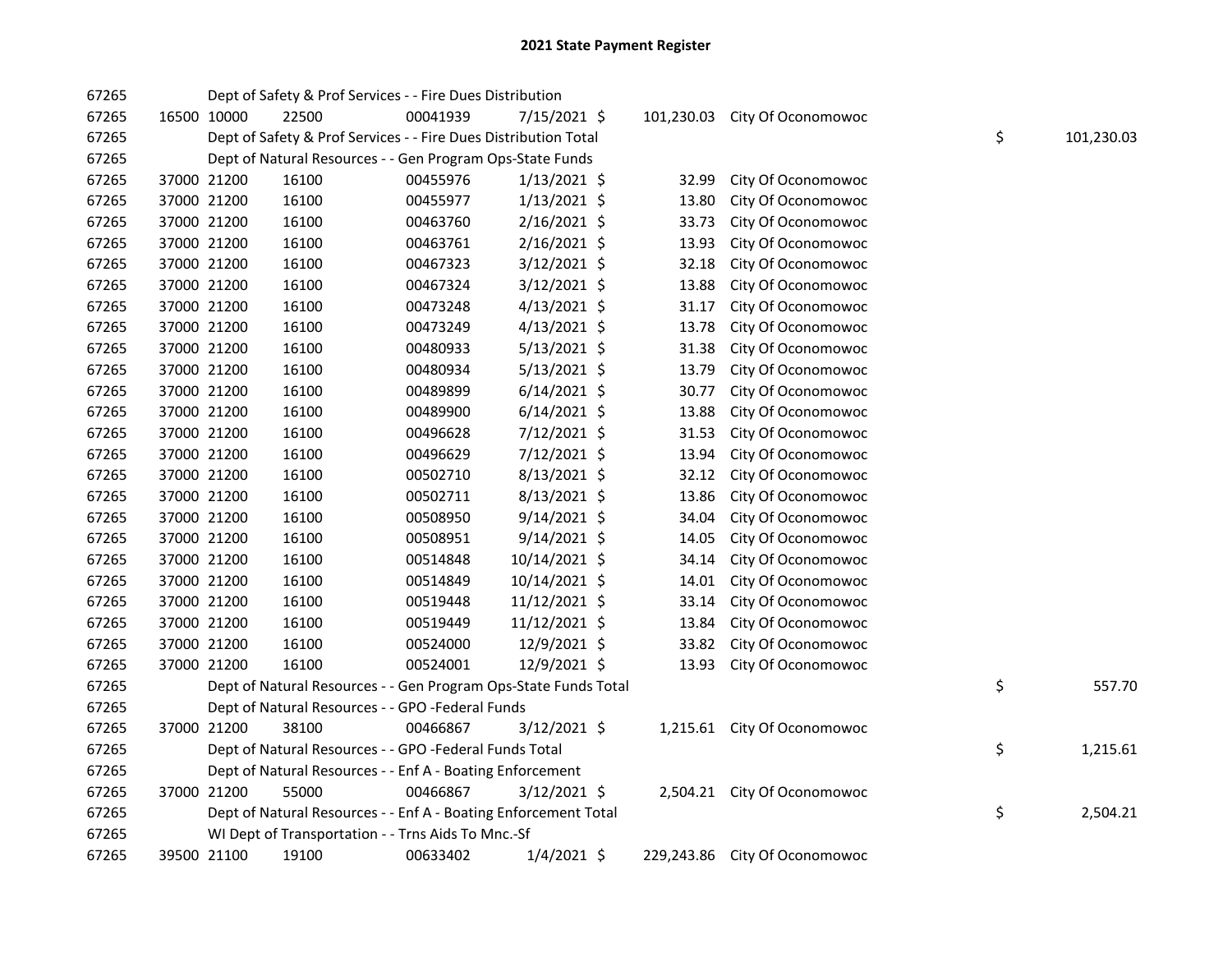| 67265 | 39500 21100 | 19100                                                             | 00669009 | 4/5/2021 \$    |            | 229,243.86 City Of Oconomowoc |    |            |
|-------|-------------|-------------------------------------------------------------------|----------|----------------|------------|-------------------------------|----|------------|
| 67265 | 39500 21100 | 19100                                                             | 00712497 | 7/6/2021 \$    | 229,243.86 | City Of Oconomowoc            |    |            |
| 67265 | 39500 21100 | 19100                                                             | 00753056 | 10/4/2021 \$   | 229,243.87 | City Of Oconomowoc            |    |            |
| 67265 |             | WI Dept of Transportation - - Trns Aids To Mnc.-Sf Total          |          |                |            |                               | \$ | 916,975.45 |
| 67265 |             | WI Dept of Transportation - - Hwy Mgmt & Opers Sf                 |          |                |            |                               |    |            |
| 67265 | 39500 21100 | 36500                                                             | 00639849 | $1/14/2021$ \$ | 1,909.83   | City Of Oconomowoc            |    |            |
| 67265 | 39500 21100 | 36500                                                             | 00651512 | 2/9/2021 \$    | 2,011.85   | City Of Oconomowoc            |    |            |
| 67265 | 39500 21100 | 36500                                                             | 00664304 | 3/12/2021 \$   | 1,767.36   | City Of Oconomowoc            |    |            |
| 67265 | 39500 21100 | 36500                                                             | 00676963 | 4/9/2021 \$    | 1,434.93   | City Of Oconomowoc            |    |            |
| 67265 | 39500 21100 | 36500                                                             | 00691084 | $5/7/2021$ \$  | 1,502.03   | City Of Oconomowoc            |    |            |
| 67265 | 39500 21100 | 36500                                                             | 00703430 | $6/7/2021$ \$  | 1,337.60   | City Of Oconomowoc            |    |            |
| 67265 | 39500 21100 | 36500                                                             | 00718006 | 7/7/2021 \$    | 1,406.93   | City Of Oconomowoc            |    |            |
| 67265 | 39500 21100 | 36500                                                             | 00731527 | $8/6/2021$ \$  | 1,444.71   | City Of Oconomowoc            |    |            |
| 67265 | 39500 21100 | 36500                                                             | 00743804 | $9/7/2021$ \$  | 1,727.08   | City Of Oconomowoc            |    |            |
| 67265 | 39500 21100 | 36500                                                             | 00759390 | $10/7/2021$ \$ | 1,765.87   | City Of Oconomowoc            |    |            |
| 67265 | 39500 21100 | 36500                                                             | 00771315 | 11/8/2021 \$   | 1,695.37   | City Of Oconomowoc            |    |            |
| 67265 | 39500 21100 | 36500                                                             | 00782011 | 12/8/2021 \$   | 1,877.53   | City Of Oconomowoc            |    |            |
| 67265 |             | WI Dept of Transportation - - Hwy Mgmt & Opers Sf Total           |          |                |            |                               | \$ | 19,881.09  |
| 67265 |             | Department of Justice - - Officer training reimbursement          |          |                |            |                               |    |            |
| 67265 | 45500 10000 | 21400                                                             | 00105685 | 11/19/2021 \$  | 3,520.00   | City Of Oconomowoc            |    |            |
| 67265 |             | Department of Justice - - Officer training reimbursement Total    |          |                |            |                               | \$ | 3,520.00   |
| 67265 |             | Department of Justice - - Federal Aid, Local Assistance           |          |                |            |                               |    |            |
| 67265 | 45500 10000 | 25100                                                             | 00094693 | 2/17/2021 \$   | 173.76     | City Of Oconomowoc            |    |            |
| 67265 | 45500 10000 | 25100                                                             | 00097541 | 5/5/2021 \$    | 237.40     | City Of Oconomowoc            |    |            |
| 67265 |             | Department of Justice - - Federal Aid, Local Assistance Total     |          |                |            |                               | \$ | 411.16     |
| 67265 |             | Department of Justice - - Internet Crimes Against Childr          |          |                |            |                               |    |            |
| 67265 | 45500 10000 | 28400                                                             | 00098829 | 5/28/2021 \$   | 294.63     | City Of Oconomowoc            |    |            |
| 67265 | 45500 10000 | 28400                                                             | 00098833 | $5/28/2021$ \$ | 2,055.43   | City Of Oconomowoc            |    |            |
| 67265 |             | Department of Justice - - Internet Crimes Against Childr Total    |          |                |            |                               | \$ | 2,350.06   |
| 67265 |             | Department of Military Affairs - - Energy Costs, Energy-Related A |          |                |            |                               |    |            |
| 67265 | 46500 10000 | 10600                                                             | 00088038 | $1/19/2021$ \$ | 641.56     | City Of Oconomowoc            |    |            |
| 67265 | 46500 10000 | 10600                                                             | 00090275 | 2/19/2021 \$   | 664.54     | City Of Oconomowoc            |    |            |
| 67265 | 46500 10000 | 10600                                                             | 00091240 | $3/16/2021$ \$ | 627.78     | City Of Oconomowoc            |    |            |
| 67265 | 46500 10000 | 10600                                                             | 00092708 | $4/19/2021$ \$ | 521.39     | City Of Oconomowoc            |    |            |
| 67265 | 46500 10000 | 10600                                                             | 00093879 | $5/13/2021$ \$ | 661.39     | City Of Oconomowoc            |    |            |
| 67265 | 46500 10000 | 10600                                                             | 00095222 | $6/11/2021$ \$ | 786.54     | City Of Oconomowoc            |    |            |
| 67265 | 46500 10000 | 10600                                                             | 00097240 | 7/13/2021 \$   |            | 916.52 City Of Oconomowoc     |    |            |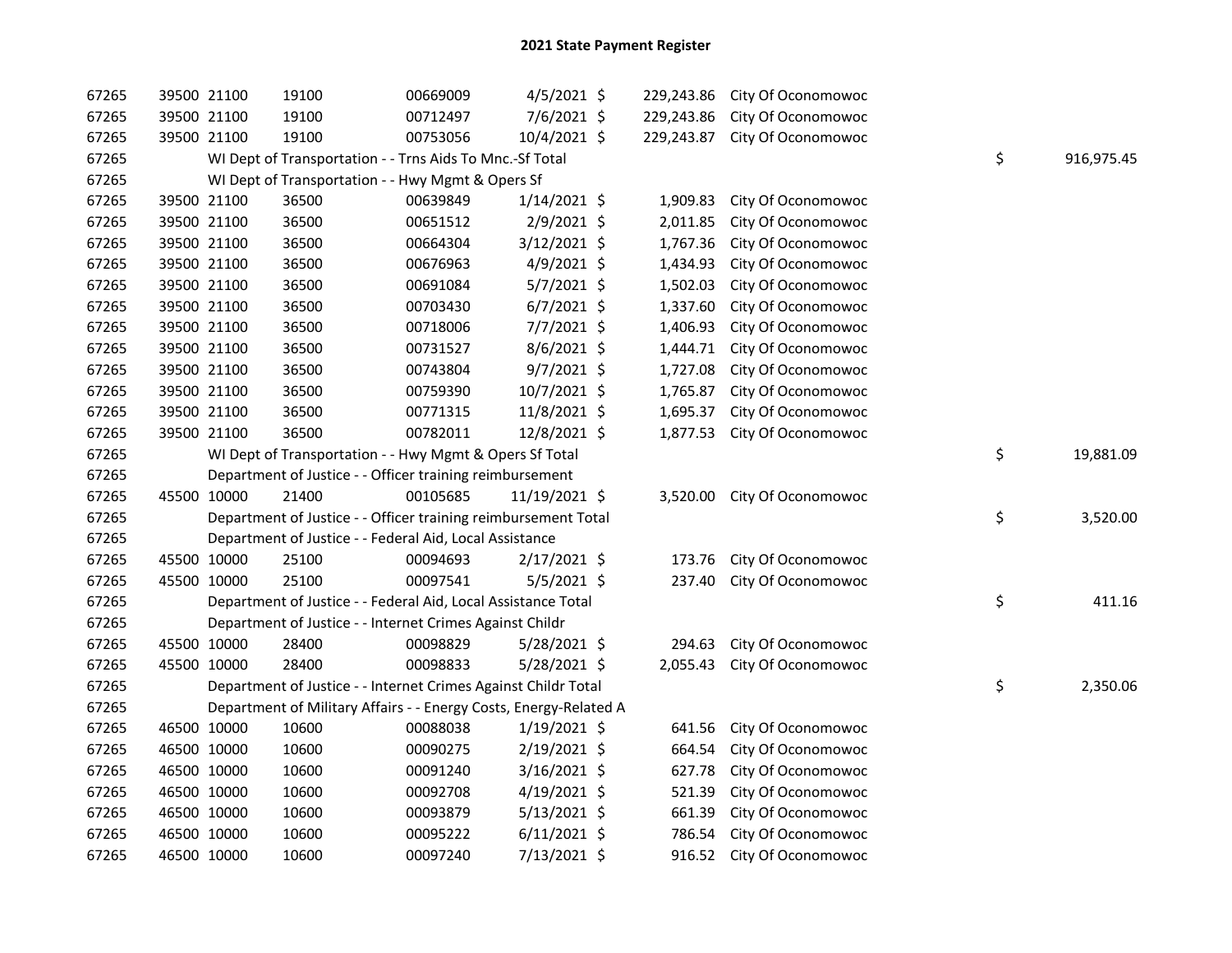| 67265 | 46500 10000 | 10600                                                                   | 00098848 | 8/16/2021 \$   |            | 951.78 City Of Oconomowoc     |                  |
|-------|-------------|-------------------------------------------------------------------------|----------|----------------|------------|-------------------------------|------------------|
| 67265 | 46500 10000 | 10600                                                                   | 00100352 | $9/21/2021$ \$ | 1,088.97   | City Of Oconomowoc            |                  |
| 67265 | 46500 10000 | 10600                                                                   | 00101577 | 10/20/2021 \$  | 953.68     | City Of Oconomowoc            |                  |
| 67265 | 46500 10000 | 10600                                                                   | 00102517 | 12/1/2021 \$   | 814.36     | City Of Oconomowoc            |                  |
| 67265 | 46500 10000 | 10600                                                                   | 00103876 | 12/13/2021 \$  | 815.78     | City Of Oconomowoc            |                  |
| 67265 |             | Department of Military Affairs - - Energy Costs, Energy-Related A Total |          |                |            |                               | \$<br>9,444.29   |
| 67265 |             | Department of Military Affairs - - Next Generation 911                  |          |                |            |                               |                  |
| 67265 | 46500 23900 | 36800                                                                   | 00087521 | $2/4/2021$ \$  |            | 525.00 City Of Oconomowoc     |                  |
| 67265 |             | Department of Military Affairs - - Next Generation 911 Total            |          |                |            |                               | \$<br>525.00     |
| 67265 |             | Dept of Employee Trust Funds - - General Operations                     |          |                |            |                               |                  |
| 67265 | 51500 47100 | 17600                                                                   | 00023437 | $1/13/2021$ \$ |            | 1,000.00 City Of Oconomowoc   |                  |
| 67265 |             | Dept of Employee Trust Funds - - General Operations Total               |          |                |            |                               | \$<br>1,000.00   |
| 67265 |             | Department of Revenue - - Gifts And Grants                              |          |                |            |                               |                  |
| 67265 | 56600 10000 | 12100                                                                   | 00207789 | $6/25/2021$ \$ |            | 888,688.36 City Of Oconomowoc |                  |
| 67265 |             | Department of Revenue - - Gifts And Grants Total                        |          |                |            |                               | \$<br>888,688.36 |
| 67265 |             | Department of Revenue - - Misc Revenue Holding Clearing                 |          |                |            |                               |                  |
| 67265 | 56600 10000 | 99500                                                                   | 00214828 | $9/13/2021$ \$ | 143.00     | City Of Oconomowoc            |                  |
| 67265 | 56600 10000 | 99500                                                                   | 00220021 | 11/16/2021 \$  | 111.00     | City Of Oconomowoc            |                  |
| 67265 |             | Department of Revenue - - Misc Revenue Holding Clearing Total           |          |                |            |                               | \$<br>254.00     |
| 67265 |             | Shared Revenue and Tax Relief - - County And Municipal Aid              |          |                |            |                               |                  |
| 67265 | 83500 10000 | 10500                                                                   | 00082500 | 7/26/2021 \$   |            | 36,940.05 City Of Oconomowoc  |                  |
| 67265 | 83500 10000 | 10500                                                                   | 00089603 | 11/15/2021 \$  | 209,326.93 | City Of Oconomowoc            |                  |
| 67265 |             | Shared Revenue and Tax Relief - - County And Municipal Aid Total        |          |                |            |                               | \$<br>246,266.98 |
| 67265 |             | Shared Revenue and Tax Relief - - Exempt Computer Aid                   |          |                |            |                               |                  |
| 67265 | 83500 10000 | 10900                                                                   | 00085003 | 7/26/2021 \$   | 35,572.69  | City Of Oconomowoc            |                  |
| 67265 | 83500 10000 | 10900                                                                   | 00085981 | 7/26/2021 \$   | 17,211.95  | City Of Oconomowoc            |                  |
| 67265 |             | Shared Revenue and Tax Relief - - Exempt Computer Aid Total             |          |                |            |                               | \$<br>52,784.64  |
| 67265 |             | Shared Revenue and Tax Relief - - Utility Aid                           |          |                |            |                               |                  |
| 67265 | 83500 10000 | 11000                                                                   | 00082500 | 7/26/2021 \$   | 579.39     | City Of Oconomowoc            |                  |
| 67265 | 83500 10000 | 11000                                                                   | 00089603 | 11/15/2021 \$  | 3,267.65   | City Of Oconomowoc            |                  |
| 67265 |             | Shared Revenue and Tax Relief - - Utility Aid Total                     |          |                |            |                               | \$<br>3,847.04   |
| 67265 |             | Shared Revenue and Tax Relief - - Personal Property Aid                 |          |                |            |                               |                  |
| 67265 | 83500 10000 | 11100                                                                   | 00078191 | $5/3/2021$ \$  |            | 26,702.22 City Of Oconomowoc  |                  |
| 67265 | 83500 10000 | 11100                                                                   | 00079061 | $5/3/2021$ \$  | 17,168.46  | City Of Oconomowoc            |                  |
| 67265 |             | Shared Revenue and Tax Relief - - Personal Property Aid Total           |          |                |            |                               | \$<br>43,870.68  |
| 67265 |             | Shared Revenue and Tax Relief - - State Aid; Video Service Provider Fee |          |                |            |                               |                  |
| 67265 | 83500 10000 | 11200                                                                   | 00083264 | 7/26/2021 \$   |            | 46,849.94 City Of Oconomowoc  |                  |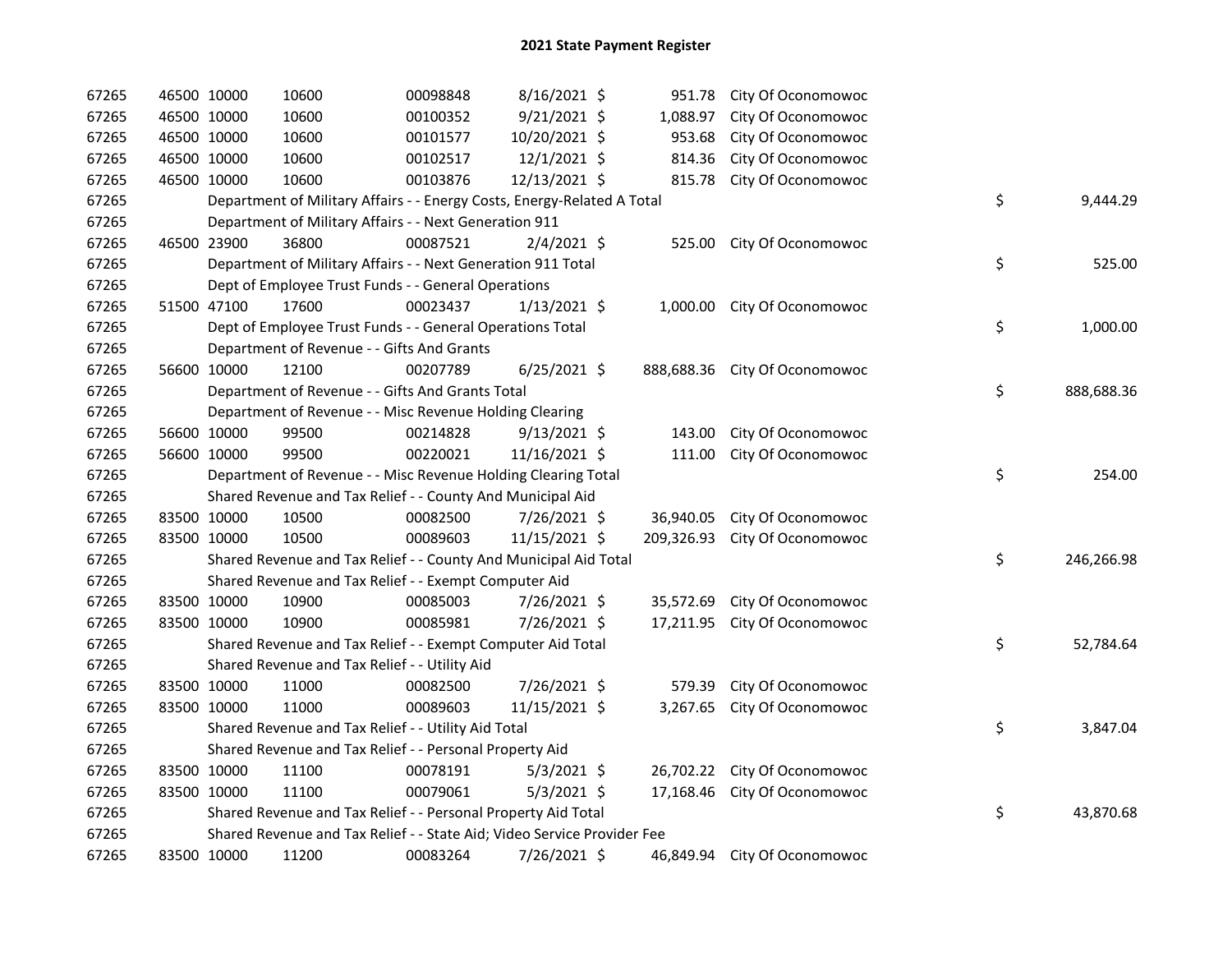| 67265       |             |       | Shared Revenue and Tax Relief - - State Aid; Video Service Provider Fee Total |                | 46,849.94    |                    |              |
|-------------|-------------|-------|-------------------------------------------------------------------------------|----------------|--------------|--------------------|--------------|
| 67265       |             |       | Shared Revenue and Tax Relief - - School Lvy Tx/First Dollar Cr               |                |              |                    |              |
| 67265       | 83500 10000 | 30200 | 00082767                                                                      | 7/26/2021 \$   | 3,875,297.35 | City Of Oconomowoc |              |
| 67265       | 83500 10000 | 30200 | 00086162                                                                      | 7/26/2021 \$   | 393.217.97   | City Of Oconomowoc |              |
| 67265       |             |       | Shared Revenue and Tax Relief - - School Lvy Tx/First Dollar Cr Total         |                |              |                    | 4,268,515.32 |
| 67265       |             |       | Shared Revenue and Tax Relief - - Payments For Municipal Svcs                 |                |              |                    |              |
| 67265       | 83500 10000 | 50100 | 00073835                                                                      | $2/1/2021$ \$  | 3.097.58     | City Of Oconomowoc |              |
| 67265       |             |       | Shared Revenue and Tax Relief - - Payments For Municipal Svcs Total           |                |              |                    | 3,097.58     |
| 67265       |             |       | Shared Revenue and Tax Relief - - Lottery & Gaming Credit                     |                |              |                    |              |
| 67265       | 83500 52100 | 36300 | 00074643                                                                      | $3/22/2021$ \$ | 739.320.75   | City Of Oconomowoc |              |
| 67265       |             |       | Shared Revenue and Tax Relief - - Lottery & Gaming Credit Total               |                |              |                    | 739,320.75   |
| 67265 Total |             |       |                                                                               |                |              |                    | 7,353,109.89 |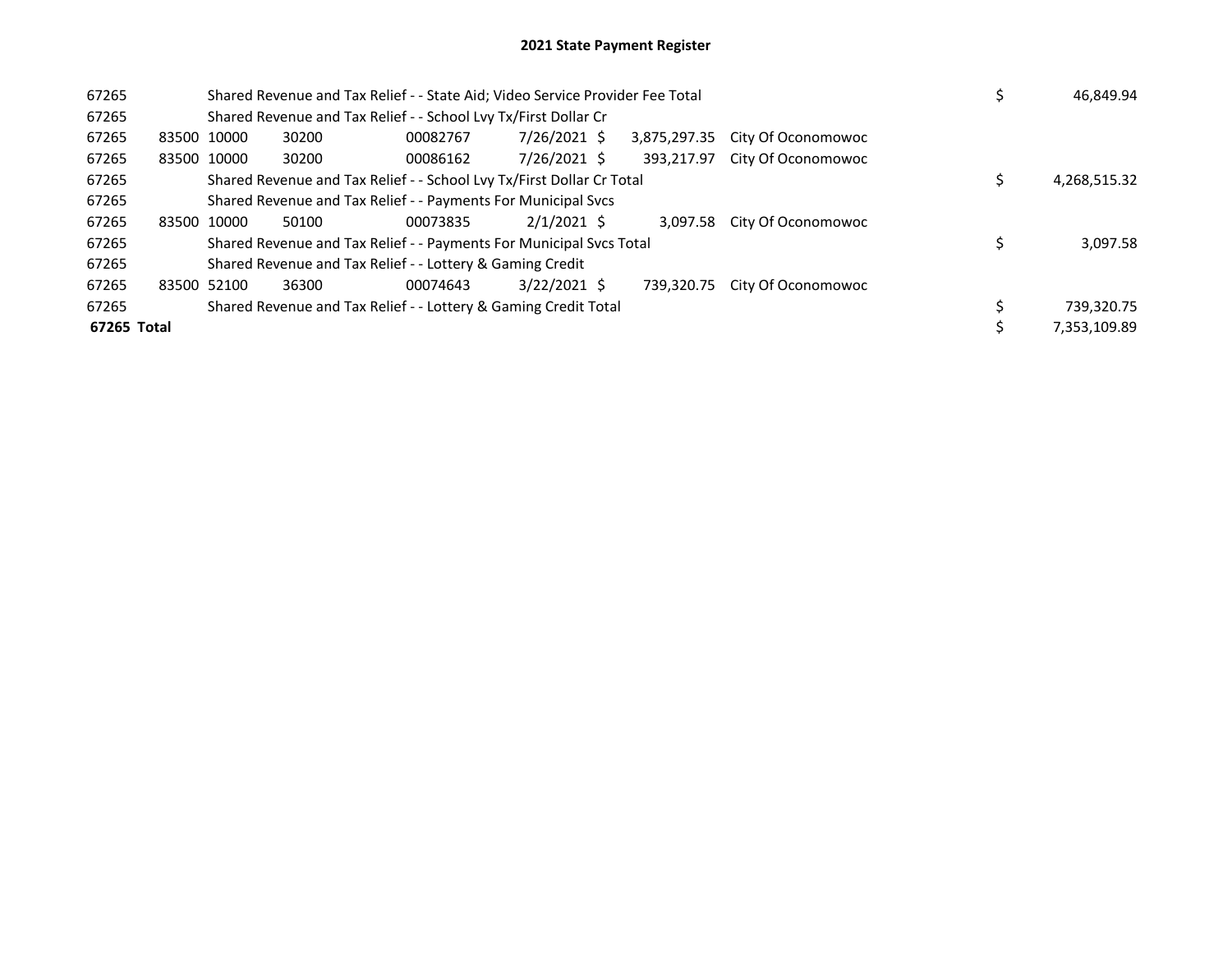| 67270 |             | Dept of Ag, Trade & Cons Protc - - Retail Petroleum                             |           |                |           |                             |    |            |
|-------|-------------|---------------------------------------------------------------------------------|-----------|----------------|-----------|-----------------------------|----|------------|
| 67270 | 11500 27200 | 16100                                                                           | 00066622  | 2/24/2021 \$   | 5,472.00  | City Of Pewaukee            |    |            |
| 67270 | 11500 27200 | 16100                                                                           | 00067601  | $3/17/2021$ \$ | 384.00    | City Of Pewaukee            |    |            |
| 67270 | 11500 27200 | 16100                                                                           | 00067897  | 3/29/2021 \$   | 176.00    | City Of Pewaukee            |    |            |
| 67270 | 11500 27200 | 16100                                                                           | 00069273  | $5/17/2021$ \$ | 250.00    | City Of Pewaukee            |    |            |
| 67270 |             | Dept of Ag, Trade & Cons Protc - - Retail Petroleum Total                       |           |                |           |                             | \$ | 6,282.00   |
| 67270 |             | Dept of Safety & Prof Services - - Fire Dues Distribution                       |           |                |           |                             |    |            |
| 67270 | 16500 10000 | 22500                                                                           | 00041942  | 7/15/2021 \$   |           | 131,678.64 City Of Pewaukee |    |            |
| 67270 |             | Dept of Safety & Prof Services - - Fire Dues Distribution Total                 |           |                |           |                             | \$ | 131,678.64 |
| 67270 |             | Dept of Natural Resources - - Resaids - Cnty Forst, CI & Mfl                    |           |                |           |                             |    |            |
| 67270 | 37000 21200 | 57100                                                                           | 00488579  | $6/14/2021$ \$ |           | 4.71 City Of Pewaukee       |    |            |
| 67270 |             | Dept of Natural Resources - - Resaids - Cnty Forst, CI & Mfl Total              |           |                |           |                             | \$ | 4.71       |
| 67270 |             | Dept of Natural Resources - - Aids In Lieu Of Taxes - Sum S                     |           |                |           |                             |    |            |
| 67270 | 37000 21200 | 57900                                                                           | 00476665  | $4/21/2021$ \$ |           | 1.98 City Of Pewaukee       |    |            |
| 67270 |             | Dept of Natural Resources - - Aids In Lieu Of Taxes - Sum S Total               |           |                |           |                             | \$ | 1.98       |
| 67270 |             | Dept of Natural Resources - - Rec & Resource Aids, Fed                          |           |                |           |                             |    |            |
| 67270 | 37000 21200 | 58300                                                                           | 00480713  | $5/19/2021$ \$ |           | 3,097.19 City Of Pewaukee   |    |            |
| 67270 |             | Dept of Natural Resources - - Rec & Resource Aids, Fed Total                    |           |                |           |                             | \$ | 3,097.19   |
| 67270 |             | WI Dept of Transportation - - Trns Aids To Mnc.-Sf                              |           |                |           |                             |    |            |
| 67270 | 39500 21100 | 19100                                                                           | 00633403  | $1/4/2021$ \$  |           | 129,286.12 City Of Pewaukee |    |            |
| 67270 | 39500 21100 | 19100                                                                           | 00669010  | $4/5/2021$ \$  |           | 129,286.12 City Of Pewaukee |    |            |
| 67270 | 39500 21100 | 19100                                                                           | 00712498  | 7/6/2021 \$    |           | 129,286.12 City Of Pewaukee |    |            |
| 67270 | 39500 21100 | 19100                                                                           | 00753057  | 10/4/2021 \$   |           | 129,286.15 City Of Pewaukee |    |            |
| 67270 |             | WI Dept of Transportation - - Trns Aids To Mnc.-Sf Total                        |           |                |           |                             | \$ | 517,144.51 |
| 67270 |             | WI Dept of Transportation - - Loc Rd Imp Prg St Fd                              |           |                |           |                             |    |            |
| 67270 | 39500 21100 | 27800                                                                           | 00717912  | $7/7/2021$ \$  |           | 22,515.80 City Of Pewaukee  |    |            |
| 67270 |             | WI Dept of Transportation - - Loc Rd Imp Prg St Fd Total                        |           |                |           |                             | \$ | 22,515.80  |
| 67270 |             | Department of Health Services - - Prepaid Medical Transport Reimbursement       |           |                |           |                             |    |            |
| 67270 | 43500 10000 | 16300                                                                           | AMBULANCE | 11/15/2021 \$  |           | 9,080.48 City Of Pewaukee   |    |            |
| 67270 |             | Department of Health Services - - Prepaid Medical Transport Reimbursement Total |           |                |           |                             | \$ | 9,080.48   |
| 67270 |             | Department of Revenue - - Gifts And Grants                                      |           |                |           |                             |    |            |
| 67270 | 56600 10000 | 12100                                                                           | 00207790  | $6/25/2021$ \$ |           | 765,702.81 City Of Pewaukee |    |            |
| 67270 |             | Department of Revenue - - Gifts And Grants Total                                |           |                |           |                             | \$ | 765,702.81 |
| 67270 |             | Department of Revenue - - Misc Revenue Holding Clearing                         |           |                |           |                             |    |            |
| 67270 | 56600 10000 | 99500                                                                           | 00189062  | $1/8/2021$ \$  |           | 11,105.20 City Of Pewaukee  |    |            |
| 67270 | 56600 10000 | 99500                                                                           | 00191131  | $2/5/2021$ \$  | 10,792.34 | City Of Pewaukee            |    |            |
| 67270 | 56600 10000 | 99500                                                                           | 00192063  | 2/22/2021 \$   |           | 144.02 City Of Pewaukee     |    |            |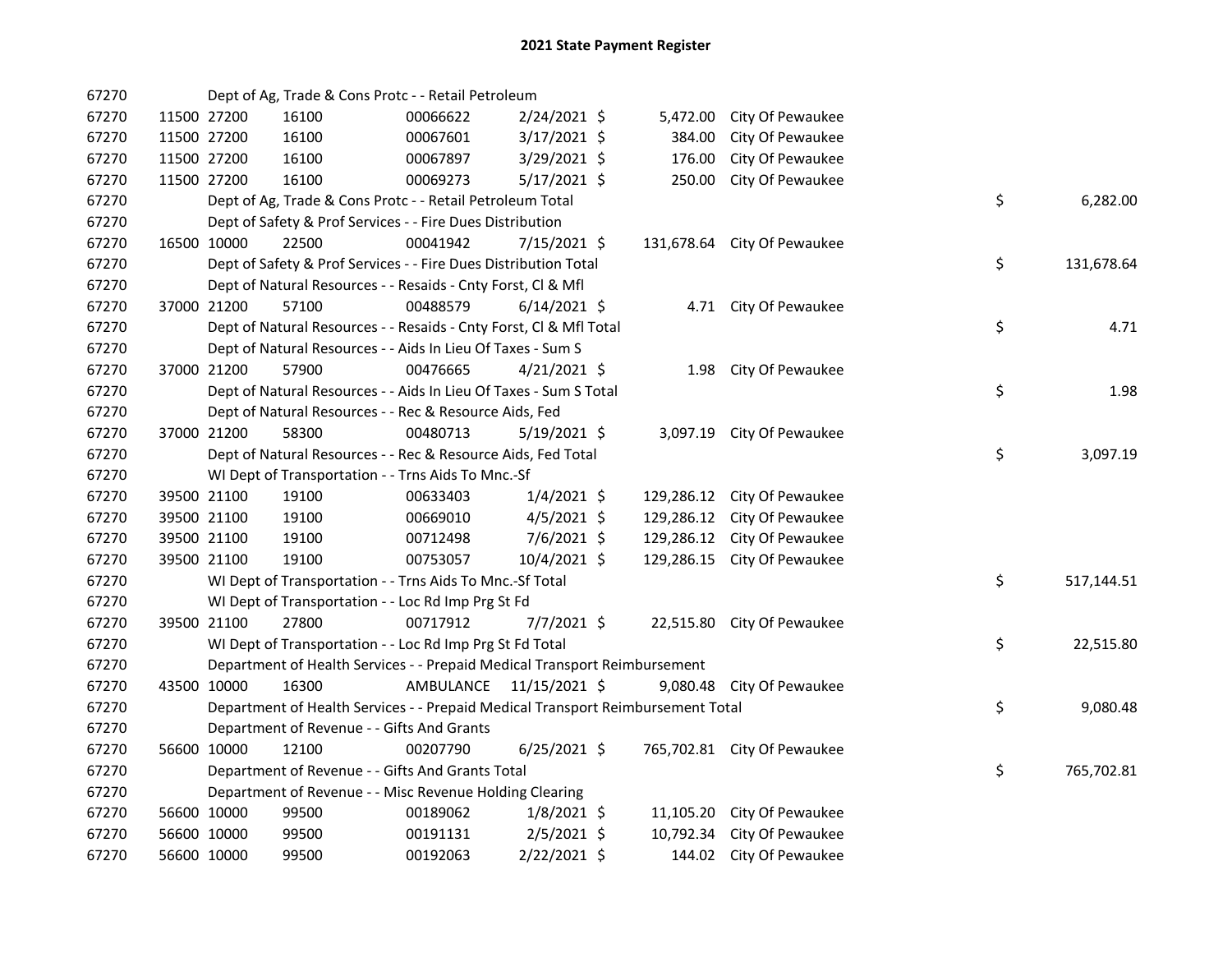| 67270 | 56600 10000 | 99500 | 00192066 | 2/22/2021 \$  | 94.13     | City Of Pewaukee |
|-------|-------------|-------|----------|---------------|-----------|------------------|
| 67270 | 56600 10000 | 99500 | 00193015 | $3/1/2021$ \$ | 91.07     | City Of Pewaukee |
| 67270 | 56600 10000 | 99500 | 00193032 | $3/1/2021$ \$ | 170.00    | City Of Pewaukee |
| 67270 | 56600 10000 | 99500 | 00193033 | 3/1/2021 \$   | 6,799.68  | City Of Pewaukee |
| 67270 | 56600 10000 | 99500 | 00193766 | 3/5/2021 \$   | 25,025.11 | City Of Pewaukee |
| 67270 | 56600 10000 | 99500 | 00194381 | 3/8/2021 \$   | 943.95    | City Of Pewaukee |
| 67270 | 56600 10000 | 99500 | 00195232 | 3/15/2021 \$  | 402.90    | City Of Pewaukee |
| 67270 | 56600 10000 | 99500 | 00195241 | 3/15/2021 \$  | 28.90     | City Of Pewaukee |
| 67270 | 56600 10000 | 99500 | 00195247 | 3/15/2021 \$  | 3,157.59  | City Of Pewaukee |
| 67270 | 56600 10000 | 99500 | 00196022 | 3/22/2021 \$  | 135.30    | City Of Pewaukee |
| 67270 | 56600 10000 | 99500 | 00196035 | 3/22/2021 \$  | 24.00     | City Of Pewaukee |
| 67270 | 56600 10000 | 99500 | 00196711 | 3/29/2021 \$  | 437.03    | City Of Pewaukee |
| 67270 | 56600 10000 | 99500 | 00197451 | 4/5/2021 \$   | 1,073.00  | City Of Pewaukee |
| 67270 | 56600 10000 | 99500 | 00198050 | 4/7/2021 \$   | 23,061.67 | City Of Pewaukee |
| 67270 | 56600 10000 | 99500 | 00198622 | 4/12/2021 \$  | 71.50     | City Of Pewaukee |
| 67270 | 56600 10000 | 99500 | 00198632 | 4/12/2021 \$  | 1,471.52  | City Of Pewaukee |
| 67270 | 56600 10000 | 99500 | 00199379 | 4/20/2021 \$  | 1,746.48  | City Of Pewaukee |
| 67270 | 56600 10000 | 99500 | 00200021 | 4/26/2021 \$  | 1,820.84  | City Of Pewaukee |
| 67270 | 56600 10000 | 99500 | 00201398 | 5/7/2021 \$   | 16,643.96 | City Of Pewaukee |
| 67270 | 56600 10000 | 99500 | 00201782 | 5/10/2021 \$  | 239.26    | City Of Pewaukee |
| 67270 | 56600 10000 | 99500 | 00202436 | 5/17/2021 \$  | 524.47    | City Of Pewaukee |
| 67270 | 56600 10000 | 99500 | 00203177 | 5/24/2021 \$  | 300.11    | City Of Pewaukee |
| 67270 | 56600 10000 | 99500 | 00203191 | 5/24/2021 \$  | 1,775.69  | City Of Pewaukee |
| 67270 | 56600 10000 | 99500 | 00203854 | $6/1/2021$ \$ | 632.80    | City Of Pewaukee |
| 67270 | 56600 10000 | 99500 | 00203862 | $6/1/2021$ \$ | 476.00    | City Of Pewaukee |
| 67270 | 56600 10000 | 99500 | 00204626 | $6/7/2021$ \$ | 11,745.78 | City Of Pewaukee |
| 67270 | 56600 10000 | 99500 | 00205478 | 6/14/2021 \$  | 423.00    | City Of Pewaukee |
| 67270 | 56600 10000 | 99500 | 00205960 | 6/21/2021 \$  | 254.40    | City Of Pewaukee |
| 67270 | 56600 10000 | 99500 | 00205966 | 6/21/2021 \$  | 52.00     | City Of Pewaukee |
| 67270 | 56600 10000 | 99500 | 00208182 | 6/28/2021 \$  | 1,061.37  | City Of Pewaukee |
| 67270 | 56600 10000 | 99500 | 00208604 | 7/6/2021 \$   | 893.00    | City Of Pewaukee |
| 67270 | 56600 10000 | 99500 | 00209193 | 7/8/2021 \$   | 12,629.76 | City Of Pewaukee |
| 67270 | 56600 10000 | 99500 | 00210264 | 7/19/2021 \$  | 103.00    | City Of Pewaukee |
| 67270 | 56600 10000 | 99500 | 00211931 | 8/6/2021 \$   | 4,772.19  | City Of Pewaukee |
| 67270 | 56600 10000 | 99500 | 00214552 | 9/8/2021 \$   | 6,664.30  | City Of Pewaukee |
| 67270 | 56600 10000 | 99500 | 00216802 | 10/7/2021 \$  | 6,519.15  | City Of Pewaukee |
| 67270 | 56600 10000 | 99500 | 00219392 | 11/5/2021 \$  | 5,829.13  | City Of Pewaukee |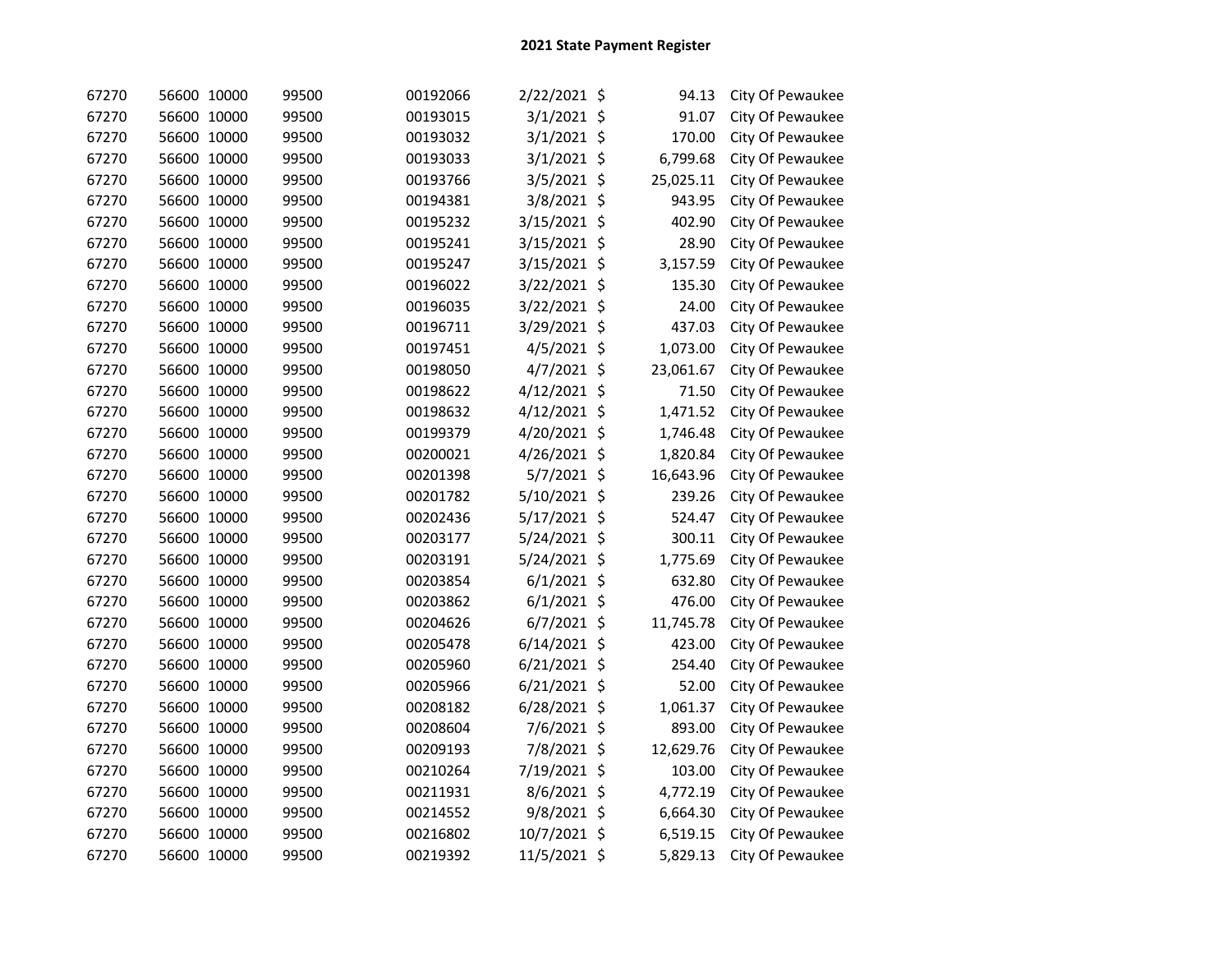| 67270       | 56600 10000 | 99500                                                                         | 00221542 | 12/7/2021 \$  |            | 4,289.64 City Of Pewaukee |    |              |
|-------------|-------------|-------------------------------------------------------------------------------|----------|---------------|------------|---------------------------|----|--------------|
| 67270       |             | Department of Revenue - - Misc Revenue Holding Clearing Total                 |          |               |            |                           | \$ | 164,425.24   |
| 67270       |             | Shared Revenue and Tax Relief - - County And Municipal Aid                    |          |               |            |                           |    |              |
| 67270       | 83500 10000 | 10500                                                                         | 00082501 | 7/26/2021 \$  | 24,983.94  | City Of Pewaukee          |    |              |
| 67270       | 83500 10000 | 10500                                                                         | 00089604 | 11/15/2021 \$ | 132,495.19 | City Of Pewaukee          |    |              |
| 67270       |             | Shared Revenue and Tax Relief - - County And Municipal Aid Total              |          |               |            |                           | \$ | 157,479.13   |
| 67270       |             | Shared Revenue and Tax Relief - - Exempt Computer Aid                         |          |               |            |                           |    |              |
| 67270       | 83500 10000 | 10900                                                                         | 00085004 | 7/26/2021 \$  | 64,399.56  | City Of Pewaukee          |    |              |
| 67270       |             | Shared Revenue and Tax Relief - - Exempt Computer Aid Total                   |          |               |            |                           | \$ | 64,399.56    |
| 67270       |             | Shared Revenue and Tax Relief - - Utility Aid                                 |          |               |            |                           |    |              |
| 67270       | 83500 10000 | 11000                                                                         | 00082501 | 7/26/2021 \$  | 63,227.11  | City Of Pewaukee          |    |              |
| 67270       | 83500 10000 | 11000                                                                         | 00089604 | 11/15/2021 \$ | 387,188.71 | City Of Pewaukee          |    |              |
| 67270       |             | Shared Revenue and Tax Relief - - Utility Aid Total                           |          |               |            |                           | \$ | 450,415.82   |
| 67270       |             | Shared Revenue and Tax Relief - - Personal Property Aid                       |          |               |            |                           |    |              |
| 67270       | 83500 10000 | 11100                                                                         | 00078192 | $5/3/2021$ \$ | 150,106.02 | City Of Pewaukee          |    |              |
| 67270       |             | Shared Revenue and Tax Relief - - Personal Property Aid Total                 |          |               |            |                           | \$ | 150,106.02   |
| 67270       |             | Shared Revenue and Tax Relief - - State Aid; Video Service Provider Fee       |          |               |            |                           |    |              |
| 67270       | 83500 10000 | 11200                                                                         | 00083265 | 7/26/2021 \$  | 43,991.99  | City Of Pewaukee          |    |              |
| 67270       |             | Shared Revenue and Tax Relief - - State Aid; Video Service Provider Fee Total |          |               |            |                           |    | 43,991.99    |
| 67270 Total |             |                                                                               |          |               |            |                           | \$ | 2,486,325.88 |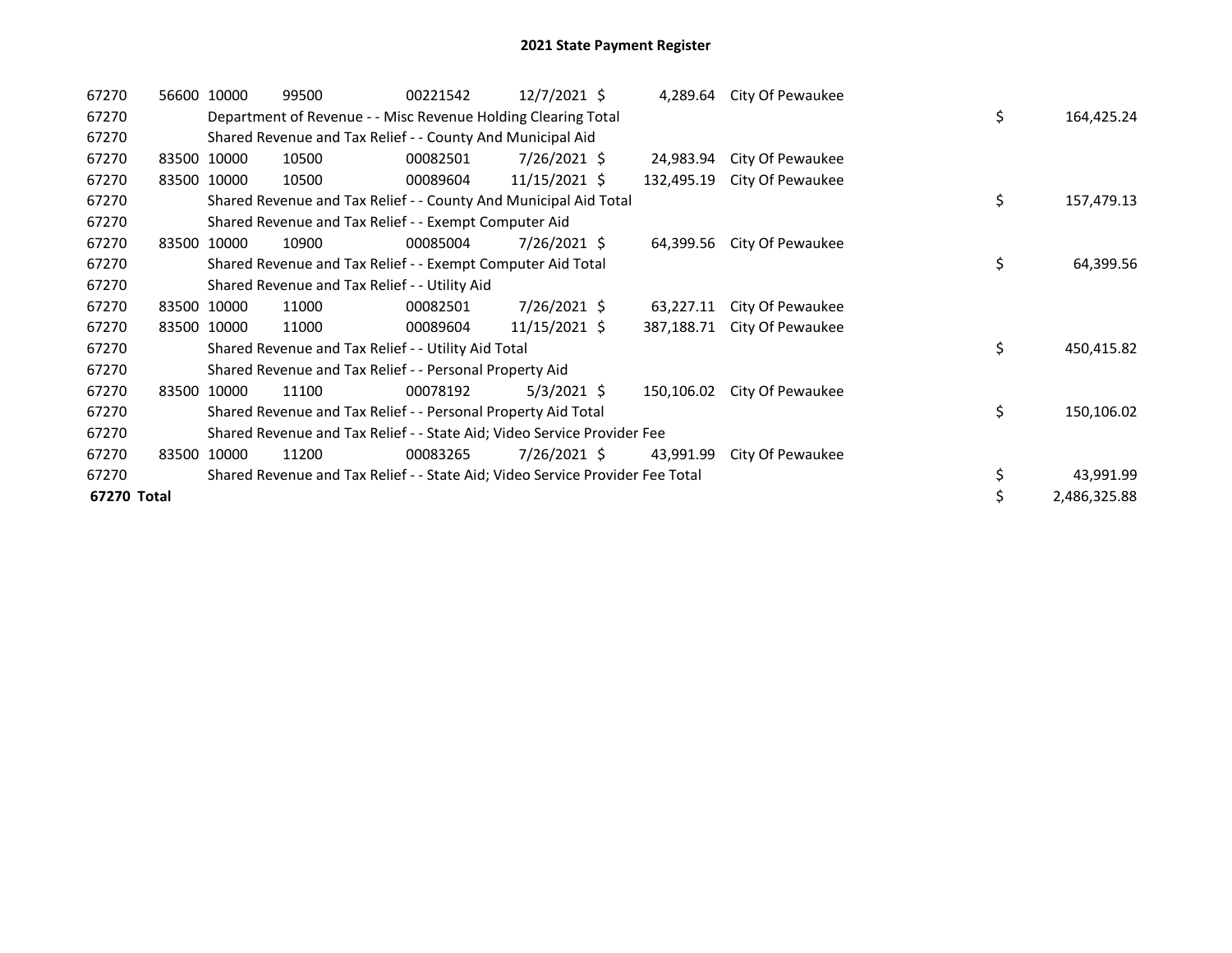| 67291 |             |             | Dept of Safety & Prof Services - - Fire Dues Distribution             |          |                |          |                             |    |            |
|-------|-------------|-------------|-----------------------------------------------------------------------|----------|----------------|----------|-----------------------------|----|------------|
| 67291 |             | 16500 10000 | 22500                                                                 | 00041948 | 7/15/2021 \$   |          | 264,969.59 City Of Waukesha |    |            |
| 67291 |             |             | Dept of Safety & Prof Services - - Fire Dues Distribution Total       |          |                |          |                             | \$ | 264,969.59 |
| 67291 |             |             | Wisconsin Historical Society - - General Program Operations-Prf       |          |                |          |                             |    |            |
| 67291 |             | 24500 10000 | 14100                                                                 | 00031415 | $3/5/2021$ \$  | 5,574.96 | City Of Waukesha            |    |            |
| 67291 |             | 24500 10000 | 14100                                                                 | 00033566 | $9/3/2021$ \$  | 1,479.66 | City Of Waukesha            |    |            |
| 67291 | 24500 10000 |             | 14100                                                                 | 00033918 | $9/29/2021$ \$ | 9,945.38 | City Of Waukesha            |    |            |
| 67291 |             |             | Wisconsin Historical Society - - General Program Operations-Prf Total |          |                |          |                             | \$ | 17,000.00  |
| 67291 |             |             | Dept of Public Instruction - - Federal Funds, Local Assistanc         |          |                |          |                             |    |            |
| 67291 |             | 25500 10000 | 34300                                                                 | 00278526 | $6/21/2021$ \$ |          | 384.23 City Of Waukesha     |    |            |
| 67291 |             |             | Dept of Public Instruction - - Federal Funds, Local Assistanc Total   |          |                |          |                             | \$ | 384.23     |
| 67291 |             |             | Dept of Natural Resources - - Aids In Lieu Of Taxes - Gener           |          |                |          |                             |    |            |
| 67291 |             | 37000 10000 | 50300                                                                 | 00476082 | $4/21/2021$ \$ | 59.69    | City Of Waukesha            |    |            |
| 67291 |             |             | Dept of Natural Resources - - Aids In Lieu Of Taxes - Gener Total     |          |                |          |                             | \$ | 59.69      |
| 67291 |             |             | Dept of Natural Resources - - Solid Waste Management -- Envi          |          |                |          |                             |    |            |
| 67291 | 37000 27400 |             | 47200                                                                 | 00452501 | $1/4/2021$ \$  | 1,596.78 | City Of Waukesha            |    |            |
| 67291 |             | 37000 27400 | 47200                                                                 | 00458526 | $1/22/2021$ \$ | 1,885.58 | City Of Waukesha            |    |            |
| 67291 |             | 37000 27400 | 47200                                                                 | 00461861 | $2/25/2021$ \$ | 750.00   | City Of Waukesha            |    |            |
| 67291 |             | 37000 27400 | 47200                                                                 | 00464709 | $3/10/2021$ \$ | 1,400.52 | City Of Waukesha            |    |            |
| 67291 |             | 37000 27400 | 47200                                                                 | 00466017 | 3/26/2021 \$   | 234.60   | City Of Waukesha            |    |            |
| 67291 |             | 37000 27400 | 47200                                                                 | 00478057 | $5/12/2021$ \$ | 1,537.33 | City Of Waukesha            |    |            |
| 67291 | 37000 27400 |             | 47200                                                                 | 00485083 | 5/28/2021 \$   | 1,454.63 | City Of Waukesha            |    |            |
| 67291 | 37000 27400 |             | 47200                                                                 | 00492427 | $6/25/2021$ \$ | 86.65    | City Of Waukesha            |    |            |
| 67291 | 37000 27400 |             | 47200                                                                 | 00492433 | $6/25/2021$ \$ | 1,521.81 | City Of Waukesha            |    |            |
| 67291 | 37000 27400 |             | 47200                                                                 | 00496438 | 7/9/2021 \$    | 1,421.07 | City Of Waukesha            |    |            |
| 67291 | 37000 27400 |             | 47200                                                                 | 00496526 | 7/12/2021 \$   | 234.60   | City Of Waukesha            |    |            |
| 67291 | 37000 27400 |             | 47200                                                                 | 00496534 | 7/14/2021 \$   | 1,746.56 | City Of Waukesha            |    |            |
| 67291 | 37000 27400 |             | 47200                                                                 | 00509845 | 10/8/2021 \$   | 1,458.62 | City Of Waukesha            |    |            |
| 67291 | 37000 27400 |             | 47200                                                                 | 00509847 | $9/20/2021$ \$ | 1,724.67 | City Of Waukesha            |    |            |
| 67291 | 37000 27400 |             | 47200                                                                 | 00509849 | $9/20/2021$ \$ | 232.60   | City Of Waukesha            |    |            |
| 67291 | 37000 27400 |             | 47200                                                                 | 00515374 | 11/5/2021 \$   | 1,467.14 | City Of Waukesha            |    |            |
| 67291 | 37000 27400 |             | 47200                                                                 | 00517563 | 11/26/2021 \$  | 234.60   | City Of Waukesha            |    |            |
| 67291 | 37000 27400 |             | 47200                                                                 | 00520892 | 12/17/2021 \$  | 1,240.70 | City Of Waukesha            |    |            |
| 67291 | 37000 27400 |             | 47200                                                                 | 00526270 | 12/21/2021 \$  |          | 1,375.25 City Of Waukesha   |    |            |
| 67291 |             |             | Dept of Natural Resources - - Solid Waste Management -- Envi Total    |          |                |          |                             | \$ | 21,603.71  |
| 67291 |             |             | WI Dept of Transportation - - Paratransit Aids, Sf                    |          |                |          |                             |    |            |
| 67291 |             | 39500 21100 | 17500                                                                 | 00707840 | 6/18/2021 \$   |          | 97,077.00 City Of Waukesha  |    |            |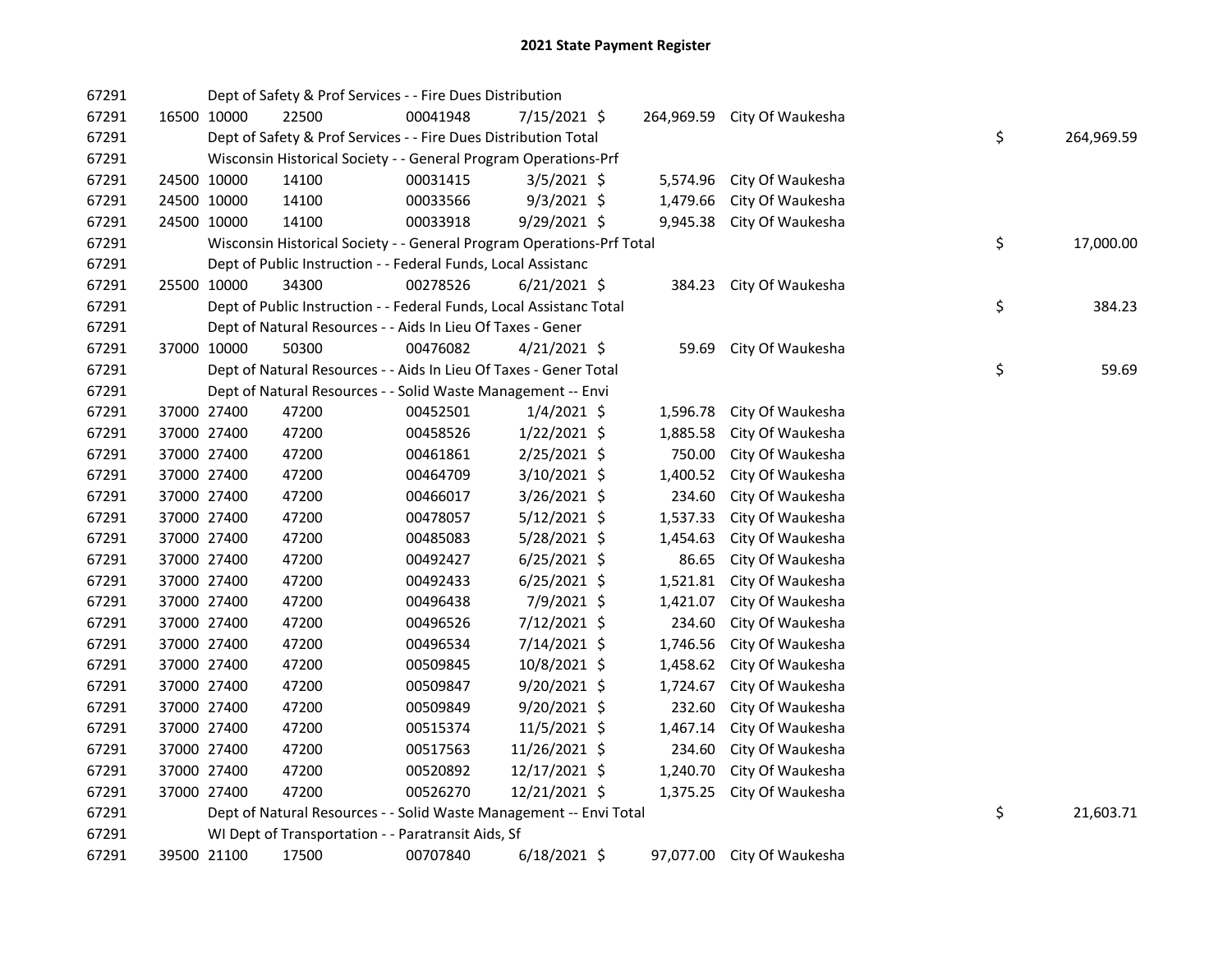| 67291 |             | WI Dept of Transportation - - Paratransit Aids, Sf Total                        |           |                |              |                             | \$ | 97,077.00    |
|-------|-------------|---------------------------------------------------------------------------------|-----------|----------------|--------------|-----------------------------|----|--------------|
| 67291 |             | WI Dept of Transportation - - Tb, Trns Oper Aid Sf                              |           |                |              |                             |    |              |
| 67291 | 39500 21100 | 17600                                                                           | 00709650  | $6/22/2021$ \$ | 951,497.00   | City Of Waukesha            |    |              |
| 67291 | 39500 21100 | 17600                                                                           | 00754670  | 9/29/2021 \$   | 2,854,505.00 | City Of Waukesha            |    |              |
| 67291 |             | WI Dept of Transportation - - Tb, Trns Oper Aid Sf Total                        |           |                |              |                             | \$ | 3,806,002.00 |
| 67291 |             | WI Dept of Transportation - - Trns Aids To Mnc.-Sf                              |           |                |              |                             |    |              |
| 67291 | 39500 21100 | 19100                                                                           | 00633404  | $1/4/2021$ \$  | 1,114,420.01 | City Of Waukesha            |    |              |
| 67291 | 39500 21100 | 19100                                                                           | 00669011  | $4/5/2021$ \$  | 1,114,420.01 | City Of Waukesha            |    |              |
| 67291 | 39500 21100 | 19100                                                                           | 00712499  | 7/6/2021 \$    | 1,114,420.01 | City Of Waukesha            |    |              |
| 67291 | 39500 21100 | 19100                                                                           | 00753058  | 10/4/2021 \$   | 1,114,420.03 | City Of Waukesha            |    |              |
| 67291 |             | WI Dept of Transportation - - Trns Aids To Mnc.-Sf Total                        |           |                |              |                             | \$ | 4,457,680.06 |
| 67291 |             | WI Dept of Transportation - - Loc Rd Imp Prg St Fd                              |           |                |              |                             |    |              |
| 67291 | 39500 21100 | 27800                                                                           | 00650718  | 2/8/2021 \$    |              | 151,748.70 City Of Waukesha |    |              |
| 67291 |             | WI Dept of Transportation - - Loc Rd Imp Prg St Fd Total                        |           |                |              |                             | \$ | 151,748.70   |
| 67291 |             | WI Dept of Transportation - - Loc Trns Facl Impffd                              |           |                |              |                             |    |              |
| 67291 | 39500 21100 | 28600                                                                           | 00687668  | $5/3/2021$ \$  | 152,846.69   | City Of Waukesha            |    |              |
| 67291 |             | WI Dept of Transportation - - Loc Trns Facl Impffd Total                        |           |                |              |                             | \$ | 152,846.69   |
| 67291 |             | Department of Corrections - - General Program Operations                        |           |                |              |                             |    |              |
| 67291 | 41000 10000 | 10100                                                                           | 00460498  | 12/3/2021 \$   | 11.94        | City Of Waukesha            |    |              |
| 67291 |             | Department of Corrections - - General Program Operations Total                  |           |                |              |                             | \$ | 11.94        |
| 67291 |             | Department of Health Services - - Prepaid Medical Transport Reimbursement       |           |                |              |                             |    |              |
| 67291 | 43500 10000 | 16300                                                                           | AMBULANCE | 11/15/2021 \$  |              | 81,597.33 City Of Waukesha  |    |              |
| 67291 |             | Department of Health Services - - Prepaid Medical Transport Reimbursement Total |           |                |              |                             | \$ | 81,597.33    |
| 67291 |             | Department of Health Services - - Cemetery, Funeral, And Burial                 |           |                |              |                             |    |              |
| 67291 | 43500 10000 | 41000                                                                           | 00444241  | 8/26/2021 \$   | 1,000.00     | City Of Waukesha            |    |              |
| 67291 |             | Department of Health Services - - Cemetery, Funeral, And Burial Total           |           |                |              |                             | \$ | 1,000.00     |
| 67291 |             | Dept of Children and Families - - Child Care Licens & Cert Activ                |           |                |              |                             |    |              |
| 67291 | 43700 10000 | 22100                                                                           | 00084954  | 5/20/2021 \$   | 100.80       | City Of Waukesha            |    |              |
| 67291 | 43700 10000 | 22100                                                                           | 00087151  | 8/6/2021 \$    | 50.40        | City Of Waukesha            |    |              |
| 67291 | 43700 10000 | 22100                                                                           | 00091088  | 11/23/2021 \$  | 50.40        | City Of Waukesha            |    |              |
| 67291 |             | Dept of Children and Families - - Child Care Licens & Cert Activ Total          |           |                |              |                             | \$ | 201.60       |
| 67291 |             | Dept of Children and Families - - Child Care Block Grant - Ops                  |           |                |              |                             |    |              |
| 67291 | 43700 10000 | 24500                                                                           | 00084954  | $5/20/2021$ \$ | 619.20       | City Of Waukesha            |    |              |
| 67291 | 43700 10000 | 24500                                                                           | 00087151  | 8/6/2021 \$    | 309.60       | City Of Waukesha            |    |              |
| 67291 | 43700 10000 | 24500                                                                           | 00091088  | 11/23/2021 \$  | 309.60       | City Of Waukesha            |    |              |
| 67291 |             | Dept of Children and Families - - Child Care Block Grant - Ops Total            |           |                |              |                             | \$ | 1,238.40     |
| 67291 |             | Dept of Workforce Development - - Title Ib Aids State GPR                       |           |                |              |                             |    |              |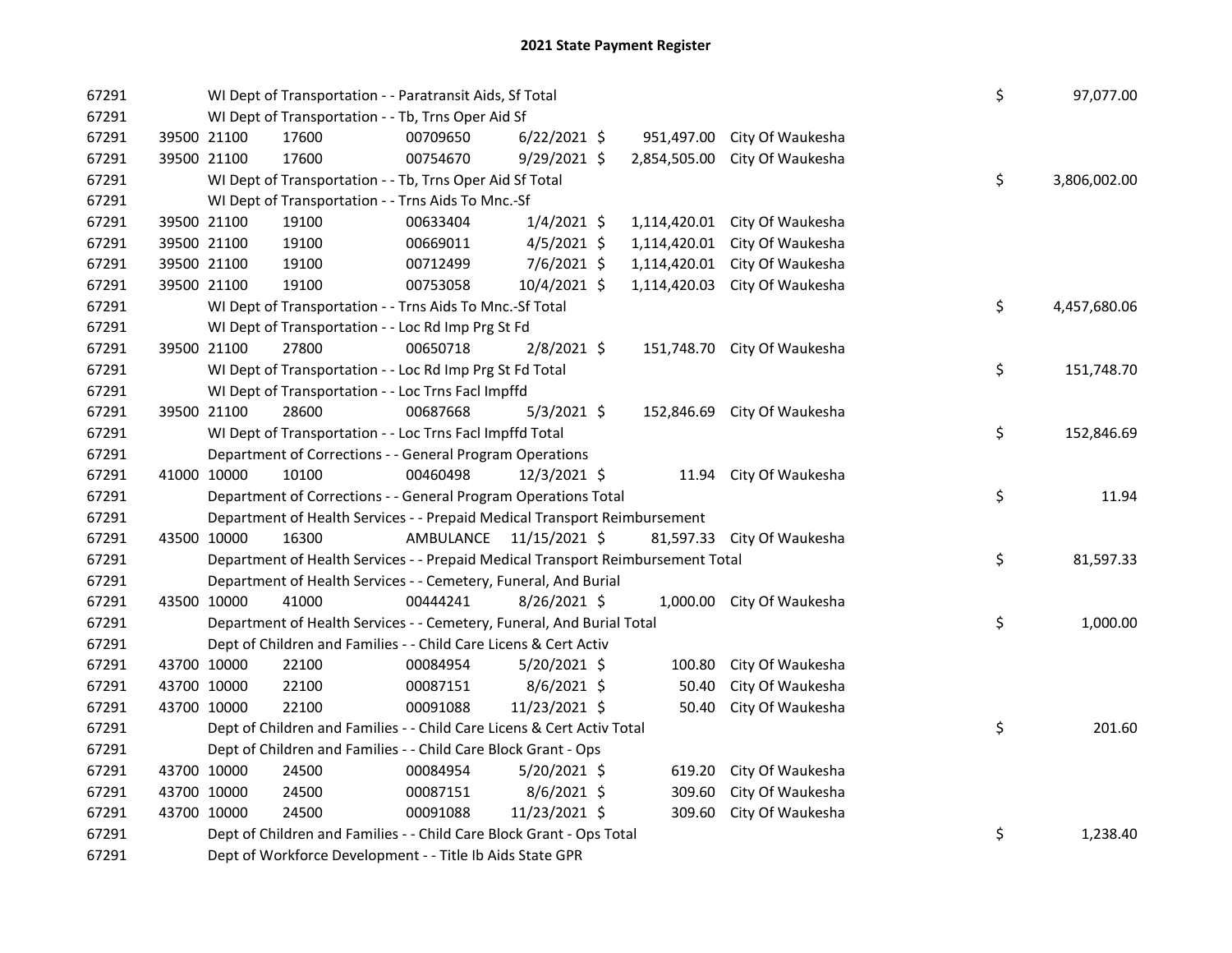| 67291 | 44500 10000 | 50900                                                               | 00317179 | $3/15/2021$ \$ | 10.65    | City Of Waukesha           |    |           |
|-------|-------------|---------------------------------------------------------------------|----------|----------------|----------|----------------------------|----|-----------|
| 67291 | 44500 10000 | 50900                                                               | 00325551 | 5/27/2021 \$   | 10.65    | City Of Waukesha           |    |           |
| 67291 | 44500 10000 | 50900                                                               | 00328597 | $6/21/2021$ \$ | 18.53    | City Of Waukesha           |    |           |
| 67291 | 44500 10000 | 50900                                                               | 00336183 | 8/18/2021 \$   | 29.18    | City Of Waukesha           |    |           |
| 67291 |             | Dept of Workforce Development - - Title Ib Aids State GPR Total     |          |                |          |                            | \$ | 69.01     |
| 67291 |             | Dept of Workforce Development - - Title Ib Aids Federal Prf         |          |                |          |                            |    |           |
| 67291 | 44500 10000 | 54400                                                               | 00317179 | $3/15/2021$ \$ | 89.35    | City Of Waukesha           |    |           |
| 67291 | 44500 10000 | 54400                                                               | 00325551 | 5/27/2021 \$   | 39.35    | City Of Waukesha           |    |           |
| 67291 | 44500 10000 | 54400                                                               | 00328597 | $6/21/2021$ \$ | 68.47    | City Of Waukesha           |    |           |
| 67291 | 44500 10000 | 54400                                                               | 00336183 | 8/18/2021 \$   | 207.82   | City Of Waukesha           |    |           |
| 67291 | 44500 10000 | 54400                                                               | 00345610 | 10/29/2021 \$  | 150.00   | City Of Waukesha           |    |           |
| 67291 |             | Dept of Workforce Development - - Title Ib Aids Federal Prf Total   |          |                |          |                            | \$ | 554.99    |
| 67291 |             | Department of Justice - - Crime Laboratories, Dna                   |          |                |          |                            |    |           |
| 67291 | 45500 10000 | 22100                                                               | 00100388 | 7/13/2021 \$   | 60.00    | City Of Waukesha           |    |           |
| 67291 |             | Department of Justice - - Crime Laboratories, Dna Total             |          |                |          |                            | \$ | 60.00     |
| 67291 |             | Department of Justice - - Law Enforcement Train, Local              |          |                |          |                            |    |           |
| 67291 | 45500 10000 | 23100                                                               | 00106079 | 11/29/2021 \$  |          | 19,040.00 City Of Waukesha |    |           |
| 67291 |             | Department of Justice - - Law Enforcement Train, Local Total        |          |                |          |                            | \$ | 19,040.00 |
| 67291 |             | Department of Justice - - Federal Aid, Local Assistance             |          |                |          |                            |    |           |
| 67291 | 45500 10000 | 25100                                                               | 00094698 | $2/17/2021$ \$ | 430.86   | City Of Waukesha           |    |           |
| 67291 | 45500 10000 | 25100                                                               | 00097551 | $5/5/2021$ \$  | 355.40   | City Of Waukesha           |    |           |
| 67291 | 45500 10000 | 25100                                                               | 00098688 | $6/2/2021$ \$  | 2,199.00 | City Of Waukesha           |    |           |
| 67291 | 45500 10000 | 25100                                                               | 00104369 | 10/27/2021 \$  | 49.85    | City Of Waukesha           |    |           |
| 67291 |             | Department of Justice - - Federal Aid, Local Assistance Total       |          |                |          |                            | \$ | 3,035.11  |
| 67291 |             | Department of Justice - - Internet Crimes Against Childr            |          |                |          |                            |    |           |
| 67291 | 45500 10000 | 28400                                                               | 00094985 | $2/24/2021$ \$ | 432.15   | City Of Waukesha           |    |           |
| 67291 | 45500 10000 | 28400                                                               | 00098664 | $6/1/2021$ \$  | 3,049.20 | City Of Waukesha           |    |           |
| 67291 |             | Department of Justice - - Internet Crimes Against Childr Total      |          |                |          |                            | \$ | 3,481.35  |
| 67291 |             | Department of Justice - - Awards For Victims Of Crimes              |          |                |          |                            |    |           |
| 67291 | 45500 10000 | 50200                                                               | 00097895 | 5/10/2021 \$   |          | 1,820.00 City Of Waukesha  |    |           |
| 67291 |             | Department of Justice - - Awards For Victims Of Crimes Total        |          |                |          |                            | \$ | 1,820.00  |
| 67291 |             | Department of Justice - - Bad Checks                                |          |                |          |                            |    |           |
| 67291 | 45500 10000 | 99300                                                               | 00103992 | 10/19/2021 \$  |          | 100.00 City Of Waukesha    |    |           |
| 67291 |             | Department of Justice - - Bad Checks Total                          |          |                |          |                            | \$ | 100.00    |
| 67291 |             | Department of Military Affairs - - Interunit Billing Clearing       |          |                |          |                            |    |           |
| 67291 | 46500 10000 | 97100                                                               | 00093220 | $4/27/2021$ \$ | 500.00   | City Of Waukesha           |    |           |
| 67291 |             | Department of Military Affairs - - Interunit Billing Clearing Total |          |                |          |                            | \$ | 500.00    |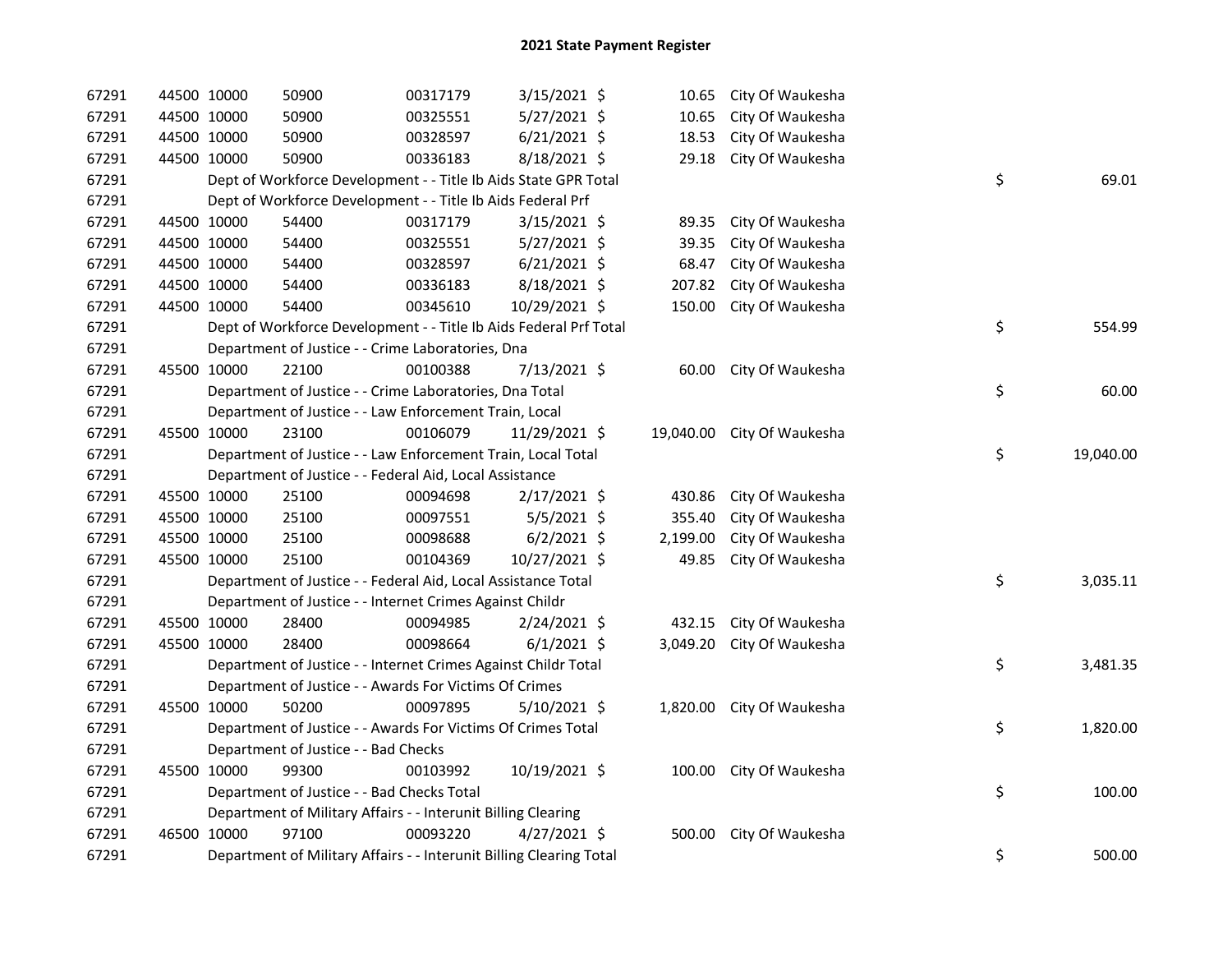| 67291 |             |             |       | Department of Revenue - - Misc Revenue Holding Clearing |               |           |                  |
|-------|-------------|-------------|-------|---------------------------------------------------------|---------------|-----------|------------------|
| 67291 | 56600 10000 |             | 99500 | 00189059                                                | 1/8/2021 \$   | 16,385.48 | City Of Waukesha |
| 67291 | 56600 10000 |             | 99500 | 00189066                                                | $1/8/2021$ \$ | 1,332.06  | City Of Waukesha |
| 67291 |             | 56600 10000 | 99500 | 00189070                                                | $1/8/2021$ \$ | 545.75    | City Of Waukesha |
| 67291 |             | 56600 10000 | 99500 | 00189193                                                | 1/11/2021 \$  | 247.90    | City Of Waukesha |
| 67291 |             | 56600 10000 | 99500 | 00191128                                                | 2/5/2021 \$   | 15,647.51 | City Of Waukesha |
| 67291 |             | 56600 10000 | 99500 | 00191135                                                | 2/5/2021 \$   | 3,358.64  | City Of Waukesha |
| 67291 |             | 56600 10000 | 99500 | 00191140                                                | $2/5/2021$ \$ | 473.77    | City Of Waukesha |
| 67291 |             | 56600 10000 | 99500 | 00191659                                                | 2/16/2021 \$  | 199.00    | City Of Waukesha |
| 67291 |             | 56600 10000 | 99500 | 00193012                                                | $3/1/2021$ \$ | 290.00    | City Of Waukesha |
| 67291 |             | 56600 10000 | 99500 | 00193017                                                | $3/1/2021$ \$ | 848.00    | City Of Waukesha |
| 67291 |             | 56600 10000 | 99500 | 00193019                                                | $3/1/2021$ \$ | 3,173.08  | City Of Waukesha |
| 67291 |             | 56600 10000 | 99500 | 00193037                                                | $3/1/2021$ \$ | 298.26    | City Of Waukesha |
| 67291 |             | 56600 10000 | 99500 | 00193763                                                | 3/5/2021 \$   | 49,542.02 | City Of Waukesha |
| 67291 |             | 56600 10000 | 99500 | 00193770                                                | $3/5/2021$ \$ | 9,195.16  | City Of Waukesha |
| 67291 |             | 56600 10000 | 99500 | 00193775                                                | 3/5/2021 \$   | 2,643.15  | City Of Waukesha |
| 67291 |             | 56600 10000 | 99500 | 00194371                                                | 3/8/2021 \$   | 31.64     | City Of Waukesha |
| 67291 |             | 56600 10000 | 99500 | 00194373                                                | 3/8/2021 \$   | 488.20    | City Of Waukesha |
| 67291 |             | 56600 10000 | 99500 | 00194382                                                | 3/8/2021 \$   | 415.00    | City Of Waukesha |
| 67291 |             | 56600 10000 | 99500 | 00195231                                                | 3/15/2021 \$  | 50.00     | City Of Waukesha |
| 67291 |             | 56600 10000 | 99500 | 00195234                                                | 3/15/2021 \$  | 749.22    | City Of Waukesha |
| 67291 |             | 56600 10000 | 99500 | 00195236                                                | 3/15/2021 \$  | 519.00    | City Of Waukesha |
| 67291 | 56600 10000 |             | 99500 | 00196024                                                | 3/22/2021 \$  | 144.78    | City Of Waukesha |
| 67291 | 56600 10000 |             | 99500 | 00196026                                                | 3/22/2021 \$  | 361.80    | City Of Waukesha |
| 67291 | 56600 10000 |             | 99500 | 00196036                                                | 3/22/2021 \$  | 427.00    | City Of Waukesha |
| 67291 | 56600 10000 |             | 99500 | 00196702                                                | 3/29/2021 \$  | 220.01    | City Of Waukesha |
| 67291 | 56600 10000 |             | 99500 | 00196704                                                | 3/29/2021 \$  | 679.50    | City Of Waukesha |
| 67291 | 56600 10000 |             | 99500 | 00197446                                                | 4/5/2021 \$   | 81.28     | City Of Waukesha |
| 67291 | 56600 10000 |             | 99500 | 00197455                                                | $4/5/2021$ \$ | 276.29    | City Of Waukesha |
| 67291 | 56600 10000 |             | 99500 | 00198047                                                | $4/7/2021$ \$ | 51,778.76 | City Of Waukesha |
| 67291 | 56600 10000 |             | 99500 | 00198054                                                | 4/7/2021 \$   | 5,532.56  | City Of Waukesha |
| 67291 | 56600 10000 |             | 99500 | 00198060                                                | $4/7/2021$ \$ | 1,467.64  | City Of Waukesha |
| 67291 | 56600 10000 |             | 99500 | 00198623                                                | 4/12/2021 \$  | 144.78    | City Of Waukesha |
| 67291 | 56600 10000 |             | 99500 | 00198634                                                | 4/12/2021 \$  | 295.00    | City Of Waukesha |
| 67291 | 56600 10000 |             | 99500 | 00199369                                                | 4/20/2021 \$  | 790.00    | City Of Waukesha |
| 67291 |             | 56600 10000 | 99500 | 00199380                                                | 4/20/2021 \$  | 862.89    | City Of Waukesha |
| 67291 | 56600 10000 |             | 99500 | 00200011                                                | 4/26/2021 \$  | 81.28     | City Of Waukesha |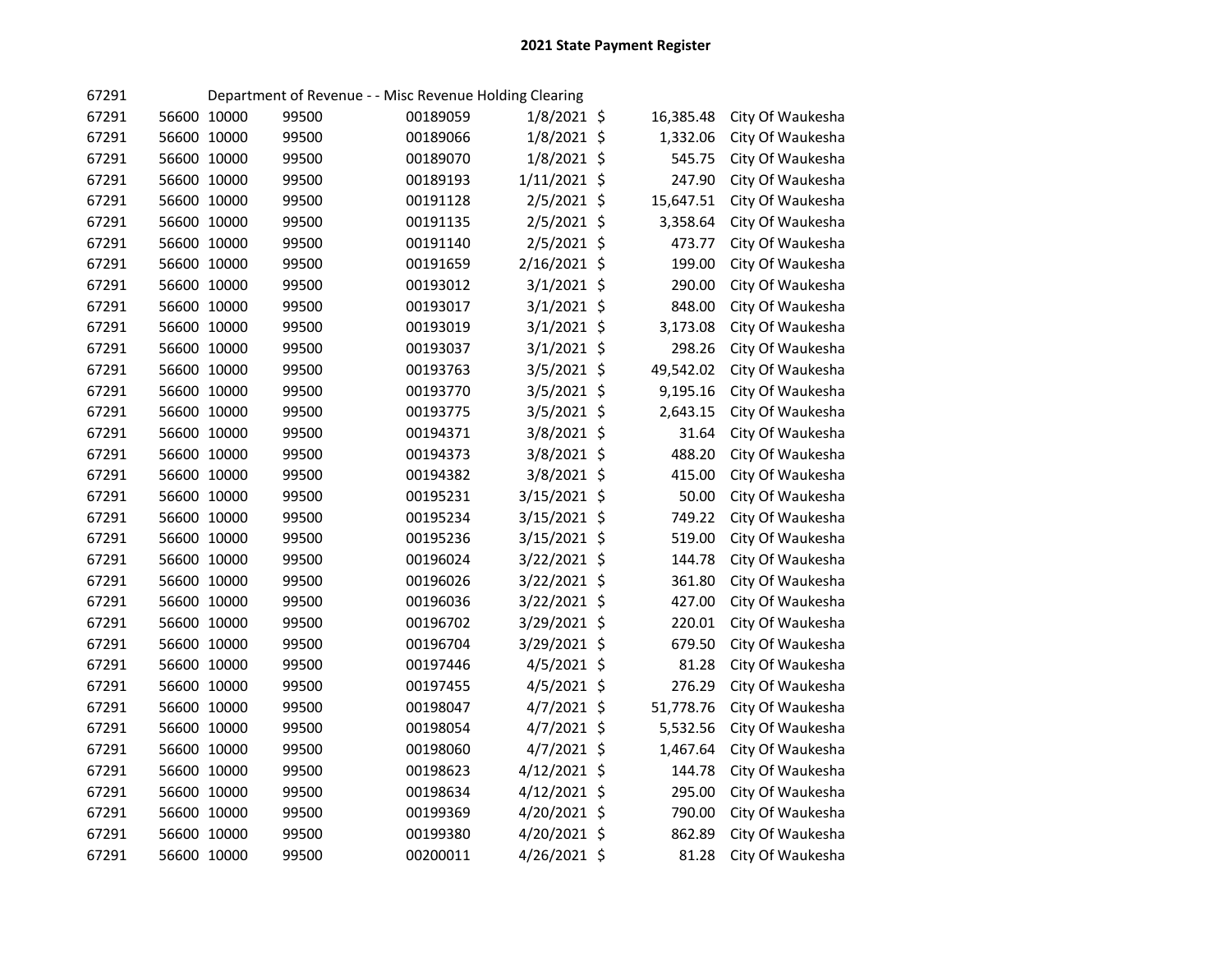| 67291 | 56600 10000 | 99500 | 00200592 | 5/3/2021 \$    | 114.50    | City Of Waukesha |
|-------|-------------|-------|----------|----------------|-----------|------------------|
| 67291 | 56600 10000 | 99500 | 00200593 | 5/3/2021 \$    | 754.00    | City Of Waukesha |
| 67291 | 56600 10000 | 99500 | 00201395 | 5/7/2021 \$    | 33,273.47 | City Of Waukesha |
| 67291 | 56600 10000 | 99500 | 00201402 | 5/7/2021 \$    | 7,183.75  | City Of Waukesha |
| 67291 | 56600 10000 | 99500 | 00201407 | 5/7/2021 \$    | 783.08    | City Of Waukesha |
| 67291 | 56600 10000 | 99500 | 00201773 | 5/10/2021 \$   | 81.28     | City Of Waukesha |
| 67291 | 56600 10000 | 99500 | 00201774 | 5/10/2021 \$   | 30.00     | City Of Waukesha |
| 67291 | 56600 10000 | 99500 | 00202428 | 5/17/2021 \$   | 1,106.14  | City Of Waukesha |
| 67291 | 56600 10000 | 99500 | 00202429 | 5/17/2021 \$   | 1,350.37  | City Of Waukesha |
| 67291 | 56600 10000 | 99500 | 00202438 | 5/17/2021 \$   | 289.85    | City Of Waukesha |
| 67291 | 56600 10000 | 99500 | 00203179 | 5/24/2021 \$   | 335.28    | City Of Waukesha |
| 67291 | 56600 10000 | 99500 | 00204623 | 6/7/2021 \$    | 23,682.52 | City Of Waukesha |
| 67291 | 56600 10000 | 99500 | 00204630 | $6/7/2021$ \$  | 7,384.77  | City Of Waukesha |
| 67291 | 56600 10000 | 99500 | 00204635 | $6/7/2021$ \$  | 808.02    | City Of Waukesha |
| 67291 | 56600 10000 | 99500 | 00205472 | $6/14/2021$ \$ | 756.00    | City Of Waukesha |
| 67291 | 56600 10000 | 99500 | 00208175 | 6/28/2021 \$   | 10.00     | City Of Waukesha |
| 67291 | 56600 10000 | 99500 | 00209190 | 7/8/2021 \$    | 17,974.19 | City Of Waukesha |
| 67291 | 56600 10000 | 99500 | 00209197 | 7/8/2021 \$    | 4,902.39  | City Of Waukesha |
| 67291 | 56600 10000 | 99500 | 00209203 | 7/8/2021 \$    | 448.00    | City Of Waukesha |
| 67291 | 56600 10000 | 99500 | 00211928 | 8/6/2021 \$    | 13,256.97 | City Of Waukesha |
| 67291 | 56600 10000 | 99500 | 00211935 | 8/6/2021 \$    | 2,445.38  | City Of Waukesha |
| 67291 | 56600 10000 | 99500 | 00211940 | 8/6/2021 \$    | 45.75     | City Of Waukesha |
| 67291 | 56600 10000 | 99500 | 00212242 | 8/9/2021 \$    | 28.00     | City Of Waukesha |
| 67291 | 56600 10000 | 99500 | 00212730 | 8/16/2021 \$   | 267.44    | City Of Waukesha |
| 67291 | 56600 10000 | 99500 | 00214549 | 9/8/2021 \$    | 14,051.14 | City Of Waukesha |
| 67291 | 56600 10000 | 99500 | 00214556 | 9/8/2021 \$    | 3,871.22  | City Of Waukesha |
| 67291 | 56600 10000 | 99500 | 00214561 | 9/8/2021 \$    | 3,321.99  | City Of Waukesha |
| 67291 | 56600 10000 | 99500 | 00216799 | 10/7/2021 \$   | 13,030.62 | City Of Waukesha |
| 67291 | 56600 10000 | 99500 | 00216806 | 10/7/2021 \$   | 4,566.67  | City Of Waukesha |
| 67291 | 56600 10000 | 99500 | 00216811 | 10/7/2021 \$   | 203.87    | City Of Waukesha |
| 67291 | 56600 10000 | 99500 | 00219389 | 11/5/2021 \$   | 11,332.18 | City Of Waukesha |
| 67291 | 56600 10000 | 99500 | 00219396 | 11/5/2021 \$   | 3,348.78  | City Of Waukesha |
| 67291 | 56600 10000 | 99500 | 00219401 | 11/5/2021 \$   | 159.43    | City Of Waukesha |
| 67291 | 56600 10000 | 99500 | 00219572 | 11/8/2021 \$   | 142.35    | City Of Waukesha |
| 67291 | 56600 10000 | 99500 | 00221539 | 12/7/2021 \$   | 12,524.13 | City Of Waukesha |
| 67291 | 56600 10000 | 99500 | 00221546 | 12/7/2021 \$   | 3,595.67  | City Of Waukesha |
| 67291 | 56600 10000 | 99500 | 00221552 | 12/7/2021 \$   | 45.75     | City Of Waukesha |